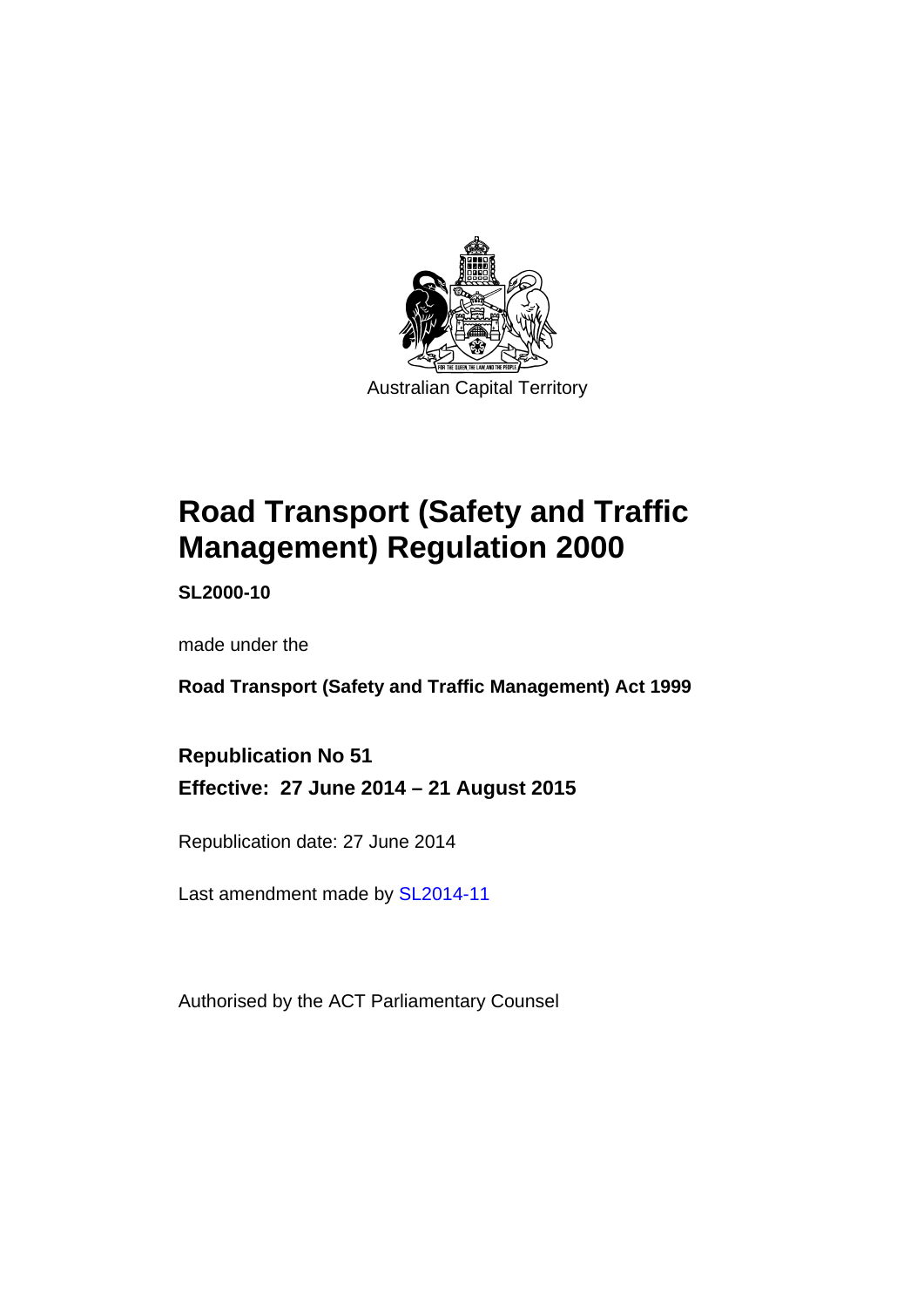#### **About this republication**

#### **The republished law**

This is a republication of the *Road Transport (Safety and Traffic Management) Regulation 2000*, made under the *Road Transport (Safety and Traffic Management) Act 1999* (including any amendment made under the *[Legislation Act 2001](http://www.legislation.act.gov.au/a/2001-14)*, part 11.3 (Editorial changes)) as in force on 27 June 2014*.* It also includes any commencement, amendment, repeal or expiry affecting this republished law to 27 June 2014.

The legislation history and amendment history of the republished law are set out in endnotes 3 and 4.

#### **Kinds of republications**

The Parliamentary Counsel's Office prepares 2 kinds of republications of ACT laws (see the ACT legislation register at [www.legislation.act.gov.au](http://www.legislation.act.gov.au/)):

- authorised republications to which the *[Legislation Act 2001](http://www.legislation.act.gov.au/a/2001-14)* applies
- unauthorised republications.

The status of this republication appears on the bottom of each page.

#### **Editorial changes**

The *[Legislation Act 2001](http://www.legislation.act.gov.au/a/2001-14)*, part 11.3 authorises the Parliamentary Counsel to make editorial amendments and other changes of a formal nature when preparing a law for republication. Editorial changes do not change the effect of the law, but have effect as if they had been made by an Act commencing on the republication date (see *[Legislation Act 2001](http://www.legislation.act.gov.au/a/2001-14)*, s 115 and s 117). The changes are made if the Parliamentary Counsel considers they are desirable to bring the law into line, or more closely into line, with current legislative drafting practice.

This republication includes amendments made under part 11.3 (see endnote 1).

#### **Uncommenced provisions and amendments**

If a provision of the republished law has not commenced, the symbol  $\mathbf{U}$  appears immediately before the provision heading. Any uncommenced amendments that affect this republished law are accessible on the ACT legislation register [\(www.legislation.act.gov.au](http://www.legislation.act.gov.au/)). For more information, see the home page for this law on the register.

#### **Modifications**

If a provision of the republished law is affected by a current modification, the symbol  $\mathbf{M}$ appears immediately before the provision heading. The text of the modifying provision appears in the endnotes. For the legal status of modifications, see the *[Legislation Act 2001](http://www.legislation.act.gov.au/a/2001-14)*, section 95.

#### **Penalties**

At the republication date, the value of a penalty unit for an offence against this law is \$140 for an individual and \$700 for a corporation (see *[Legislation Act 2001](http://www.legislation.act.gov.au/a/2001-14)*, s 133).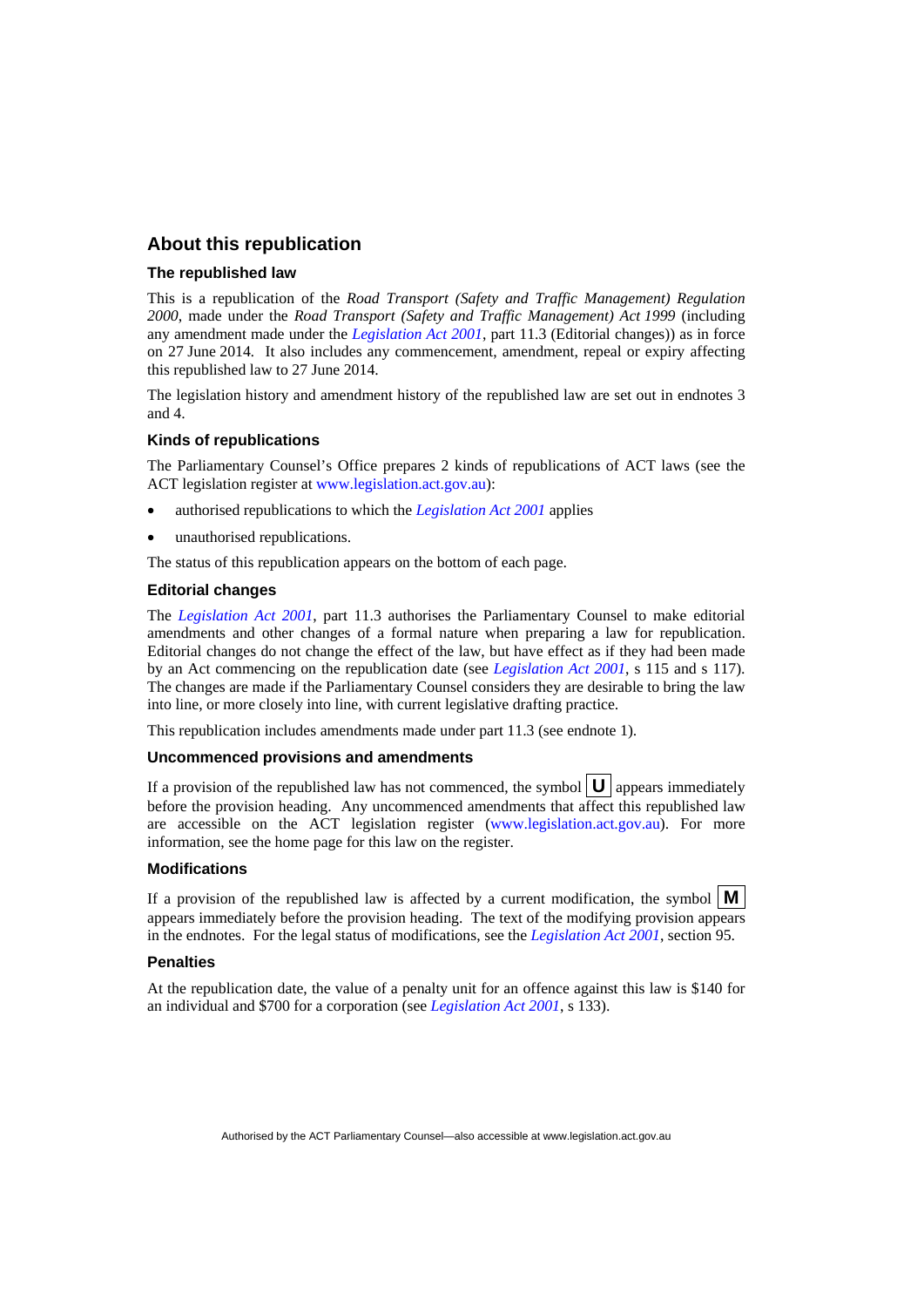

# **Road Transport (Safety and Traffic Management) Regulation 2000**

made under the

**Road Transport (Safety and Traffic Management) Act 1999** 

### **Contents**

Page

| <b>Chapter 1</b>       | <b>Preliminary</b>                                                       |            |
|------------------------|--------------------------------------------------------------------------|------------|
|                        | Name of regulation                                                       | 2          |
| 2                      | Dictionary                                                               | 2          |
| 3                      | Dictionary—application to Australian Road Rules                          | 2          |
| 3A                     | Road includes road related area                                          | 2          |
| 3B                     | Meaning of <i>park</i> and <i>stop</i>                                   | 3          |
| 4                      | <b>Notes</b>                                                             | 3          |
| 4A                     | Offences against regulation-application of Criminal Code etc             | 3          |
| 4B                     | Offences against regulation are strict liability offences                | 4          |
| <b>R51</b><br>27/06/14 | Road Transport (Safety and Traffic Management)<br><b>Regulation 2000</b> | contents 1 |
|                        | Effective: 27/06/14-21/08/15                                             |            |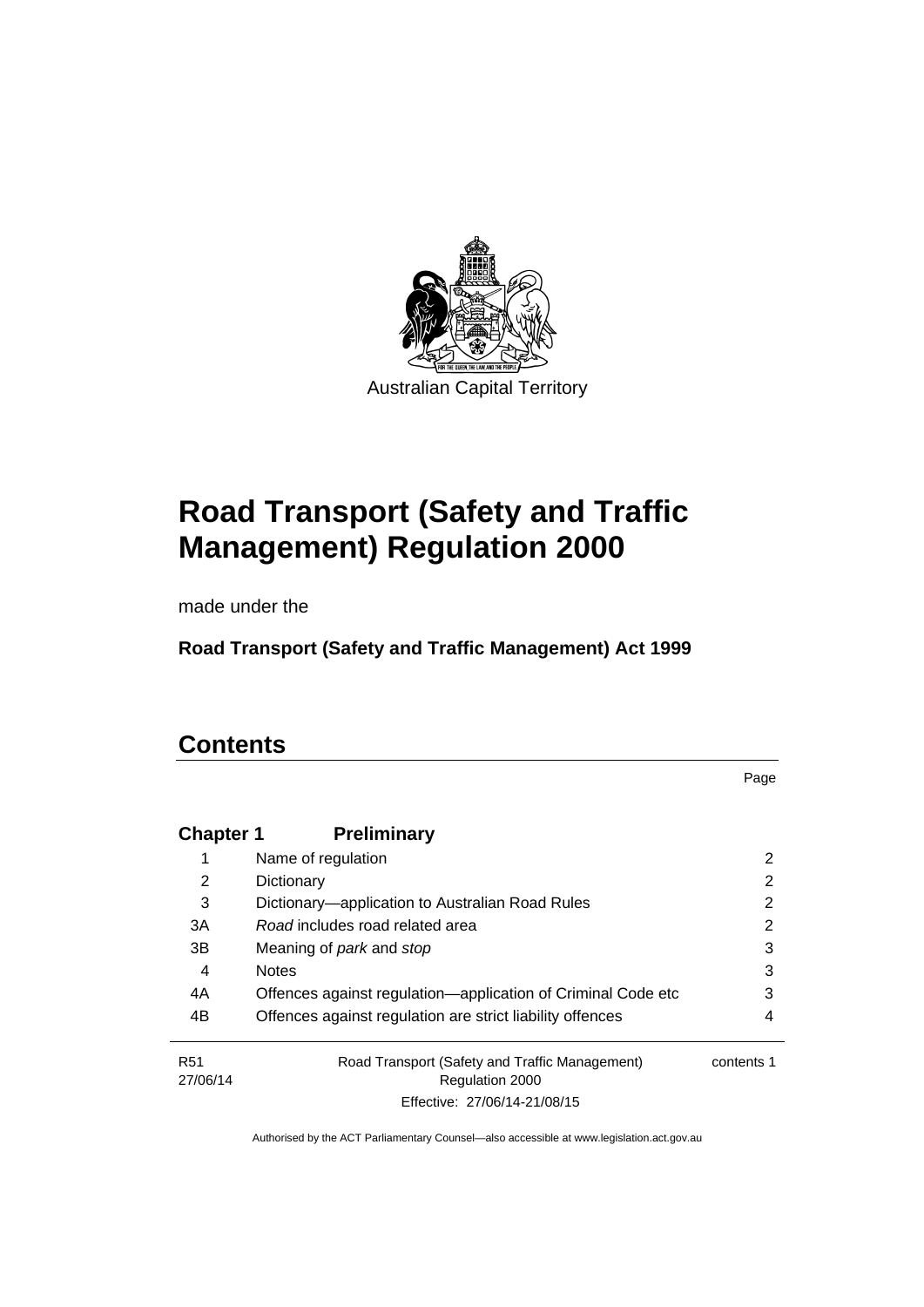| 4C               | General defence of accident or reasonable effort                                     | Page<br>4                   |
|------------------|--------------------------------------------------------------------------------------|-----------------------------|
| <b>Chapter 2</b> | <b>Australian Road Rules</b>                                                         |                             |
| <b>Part 2.1</b>  | <b>Incorporation into ACT law</b>                                                    |                             |
| 5                | Meaning of Australian Road Rules                                                     | 5                           |
| 6                | Incorporation of Australian Road Rules into ACT law                                  | 5                           |
| <b>Part 2.2</b>  | <b>How the Australian Road Rules are</b><br>incorporated                             |                             |
| Division 2.2.1   | General                                                                              |                             |
| 7                | References to another law of this jurisdiction etc                                   | $\overline{2}$              |
| Division 2.2.2   | Other provisions for the Australian Road Rules                                       |                             |
| 8                | ARR r 10 (2)-penalties for offences                                                  | 2                           |
| 9                | ARR r 95—emergency stopping lane only signs                                          | $\overline{2}$              |
| 10               | ARR r 104-no truck signs                                                             | 2                           |
| 11               | ARR r 151 (3) (b)—riding a motorbike or bicycle alongside more than<br>1 other rider | 3                           |
| 12               | ARR r 158 (2) (c)—other vehicles permitted to travel in bus lanes                    | 3                           |
| 13               | ARR r 179 (1) (c)—stopping in a loading zone—goods and permit<br>vehicles            | 3                           |
| 13A              | ARR r 179 (1) (c) and (2) (c)-stopping in loading zone-taxis                         | 4                           |
| 13B              | ARR r 183-stopping in a bus zone                                                     | 5                           |
| 13C              | ARR r 195-stopping at or near a bus stop                                             | 5                           |
| 14               | ARR r 199 (2)-stopping near postbox                                                  | 6                           |
| 15               | ARR r 206 (2) (b), (c)—time extension for people with disabilities                   |                             |
|                  | permit                                                                               | 6                           |
| 16               | ARR r 207 (2) (a)—fees for parking in pay parking spaces                             | 6                           |
| 16A              | ARR r 213 (5)—making a motor vehicle secure—exception                                | 7                           |
| 17               | ARR r 215 (4)-lights required to be fitted to a vehicle                              | 7                           |
| 18               | ARR r 216 (3)-towing a vehicle at night or in hazardous weather<br>conditions        | 7                           |
| 19               | ARR r 220 (3)—using lights on vehicles that are stopped                              | 7                           |
| 20               | ARR r 221 (f)—using hazard warning lights on buses carrying children                 | $\overline{7}$              |
|                  |                                                                                      |                             |
| contents 2       | Road Transport (Safety and Traffic Management)<br>Regulation 2000                    | R <sub>51</sub><br>27/06/14 |

Effective: 27/06/14-21/08/15

27/06/14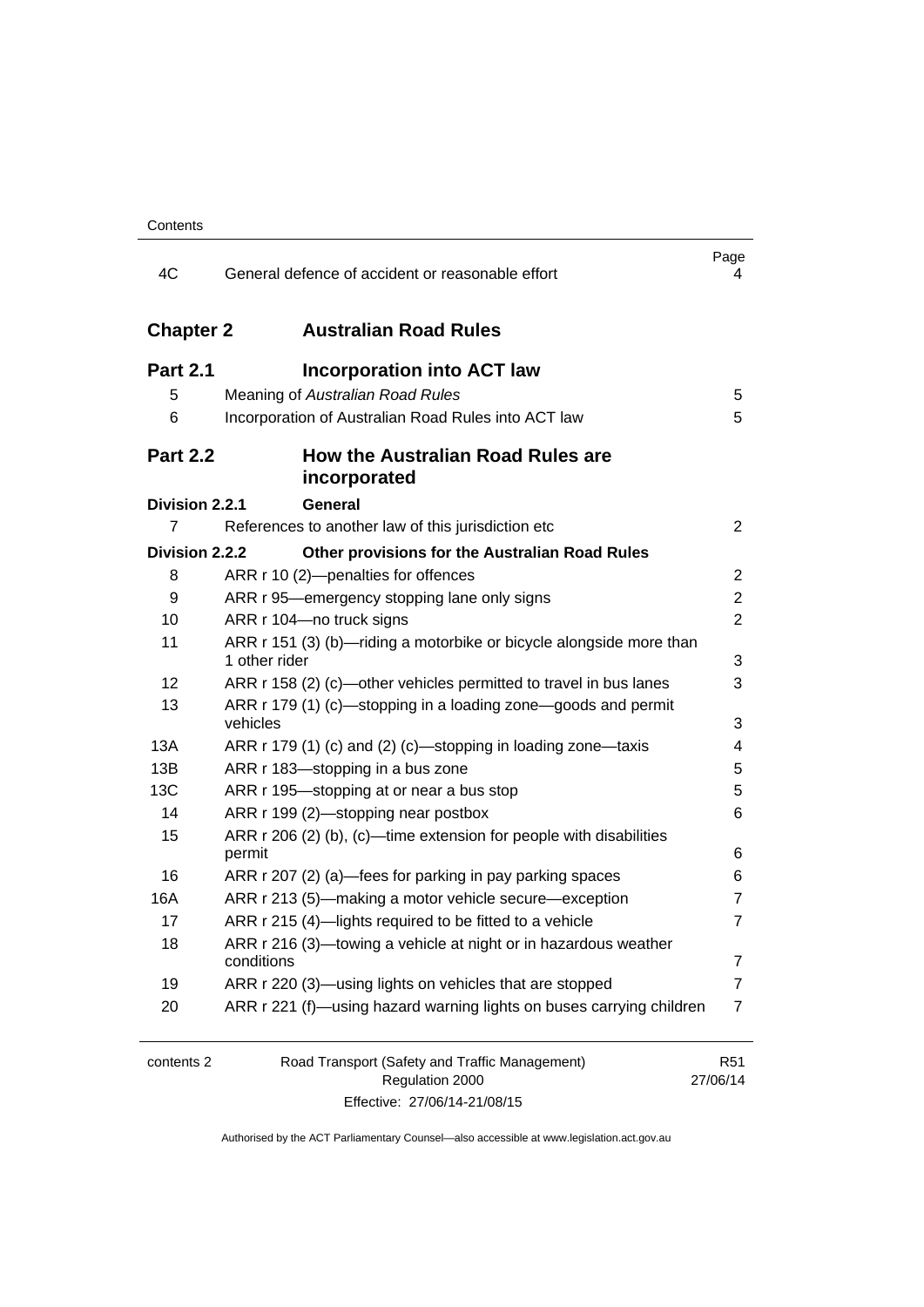| Contents |
|----------|
|----------|

|                 |                                                                        | Page |
|-----------------|------------------------------------------------------------------------|------|
| 21              | ARR r 222-using warning lights on buses carrying children              | 8    |
| 22              | ARR r 225-use of radar detectors                                       | 8    |
| 22A             | ARR r 236 (6)—hitchhiking, roadside commerce etc permitted             | 8    |
| 23              | ARR r 244C-motorised scooters not to be used                           | 9    |
| 24              | ARR r 266 (7)—wearing of seatbelts by passengers under 16 years<br>old | 9    |
| 26              | ARR r 270 (3)—wearing motorbike helmets                                | 10   |
| 27              | ARR r 271 (6)-riding on motorbikes                                     | 10   |
| 27A             | ARR r 280 (2) (a)—other vehicles to which B light rules apply          | 10   |
| 28              | ARR r 287 (3), (4)-duties of participants in crashes                   | 11   |
| 29              | ARR r 289 (1) (g)-driving on nature strip                              | 12   |
| 30              | ARR r 298-driving with a person in or on trailer                       | 12   |
| 31              | ARR r 310 (3), (4)-exemption for road workers etc                      | 13   |
| 32              | ARR r 313-postal workers                                               | 14   |
| 33              | ARR dict-definitions for dictionary                                    | 14   |
| <b>Part 2.3</b> | <b>Additional ACT road rules</b>                                       |      |
| Division 2.3.1  | Noise and other nuisances                                              |      |
| 37              | Making unnecessary engine noise                                        | 18   |
| 38              | Emission of waste oil or grease                                        | 18   |
| Division 2.3.2  | Driver and passenger safety                                            |      |
| 39              | Safety of persons on trailers                                          | 19   |
| 40              | Passengers in sidecars to be seated                                    | 20   |
| Division 2.3.3  | <b>Trailers and towing</b>                                             |      |
| 41              | Number of vehicles that may be drawn                                   | 21   |
| 42              | Towing by vehicles under 4.5t                                          | 22   |
| Division 2.3.4  | <b>Lights on vehicles</b>                                              |      |
| 43              | Lights on motor vehicles generally                                     | 24   |
| Division 2.3.5  | <b>Metered parking</b>                                                 |      |
| 44              | Metered parking-parking in spaces                                      | 25   |
| 44A             | Metered parking-parking fees                                           | 26   |
| 44B             | Metered parking-maximum length of stay                                 | 26   |
| 45              | Metered parking-exceptions to s 44A and s 44B                          | 27   |

| <b>R51</b> | Road Transport (Safety and Traffic Management) | contents 3 |
|------------|------------------------------------------------|------------|
| 27/06/14   | Regulation 2000                                |            |
|            | Effective: 27/06/14-21/08/15                   |            |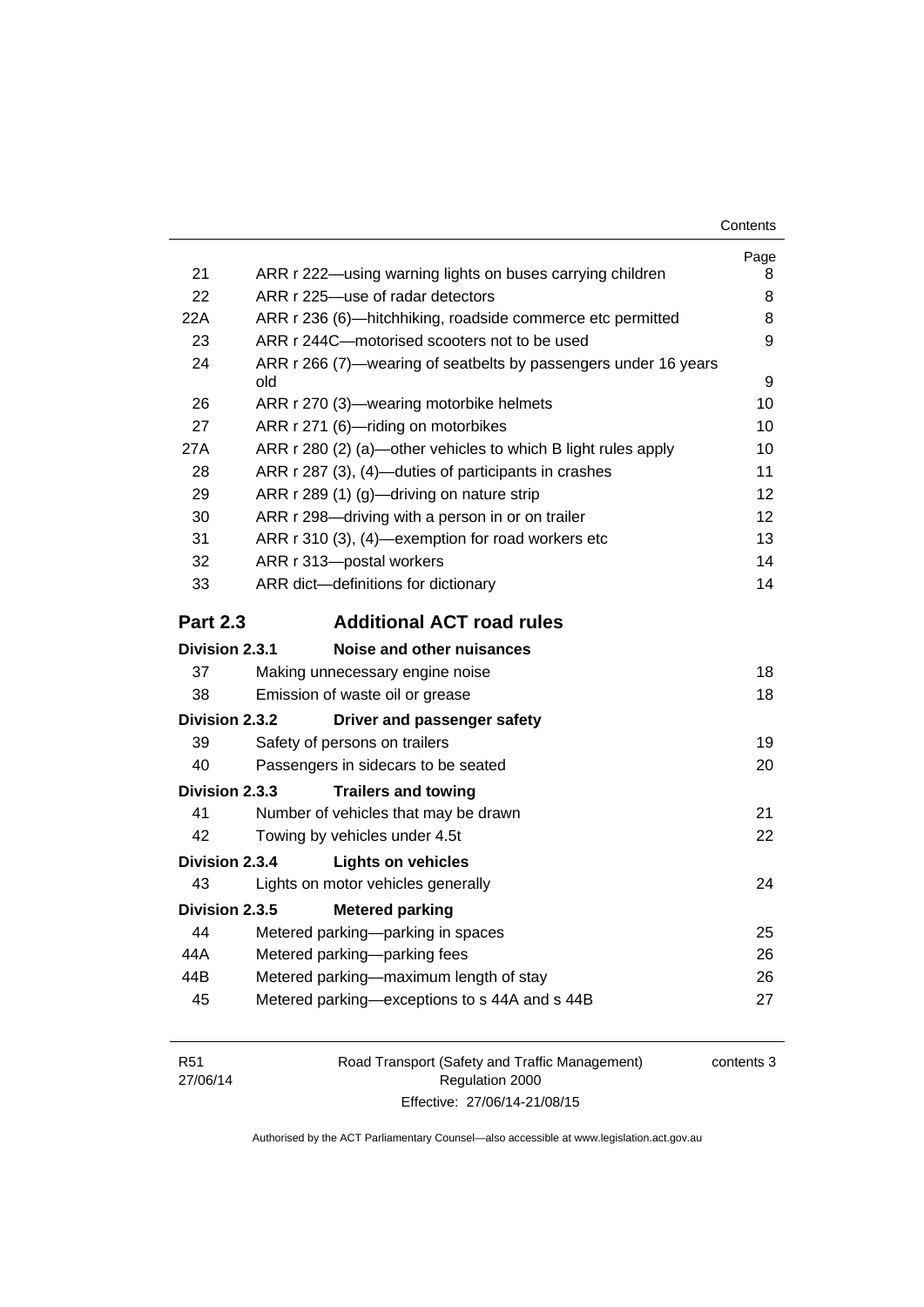|                 |                                                                                                         | Page     |
|-----------------|---------------------------------------------------------------------------------------------------------|----------|
| 46<br>47        | Temporary closure of metered parking spaces                                                             | 28<br>28 |
|                 | Misuse of parking meters                                                                                |          |
| 48              | Interfering with parking meters etc                                                                     | 29       |
| Division 2.3.6  | <b>Ticket parking</b>                                                                                   |          |
| 49              | Ticket parking-parking in spaces                                                                        | 29       |
| 49A             | Ticket parking-display of tickets                                                                       | 30       |
| 49AA            | Ticket parking-e-payment                                                                                | 32       |
| 49B             | Ticket parking-maximum length of stay                                                                   | 32       |
| 50              | Ticket parking-exceptions to s 49A and s 49B                                                            | 33       |
| 51              | Temporary closure of ticket parking spaces and areas                                                    | 34       |
| 52              | Use of false or damaged parking tickets etc                                                             | 35       |
| 53              | Misuse of parking ticket machines                                                                       | 35       |
| 54              | Interfering with parking ticket machines etc                                                            | 36       |
| 55              | Interfering with parking tickets                                                                        | 36       |
| Division 2.3.7  | Other ACT road rules about stopping and parking                                                         |          |
| 56              | Unauthorised use of parking permits and mobility parking scheme                                         |          |
|                 | authorities                                                                                             | 37       |
| 56A             | Interfering with parking permits and mobility parking scheme<br>authorities                             | 37       |
| 57A             | Stopping public buses in bus zones and at bus stops                                                     | 38       |
| 58              | Stopping in an emergency etc or to comply with another law                                              | 39       |
| Division 2.3.8  | <b>Other ACT road rules</b>                                                                             |          |
| 60              | Interrupting funeral processions etc                                                                    | 40       |
| 61              | Driving on roads closed to traffic                                                                      | 40       |
| 62              | Use of wheeled recreational devices and wheeled toys on roads                                           | 41       |
| <b>Part 2.4</b> | <b>Other provisions</b>                                                                                 |          |
| 63              | Devices that are prescribed traffic control devices-Act, dict, def<br>prescribed traffic control device | 42       |
| 64              | Preventing prescribed traffic control devices being clearly visible                                     | 42       |
| 65              | Use of do not overtake turning vehicle sign                                                             | 43       |
| 66              | Approvals etc by road transport authority                                                               | 43       |
| 67              | Exemption from requirement about riding on motorbikes                                                   | 44       |
|                 |                                                                                                         |          |

| contents 4 | Road Transport (Safety and Traffic Management) | R51      |
|------------|------------------------------------------------|----------|
|            | Regulation 2000                                | 27/06/14 |
|            | Effective: 27/06/14-21/08/15                   |          |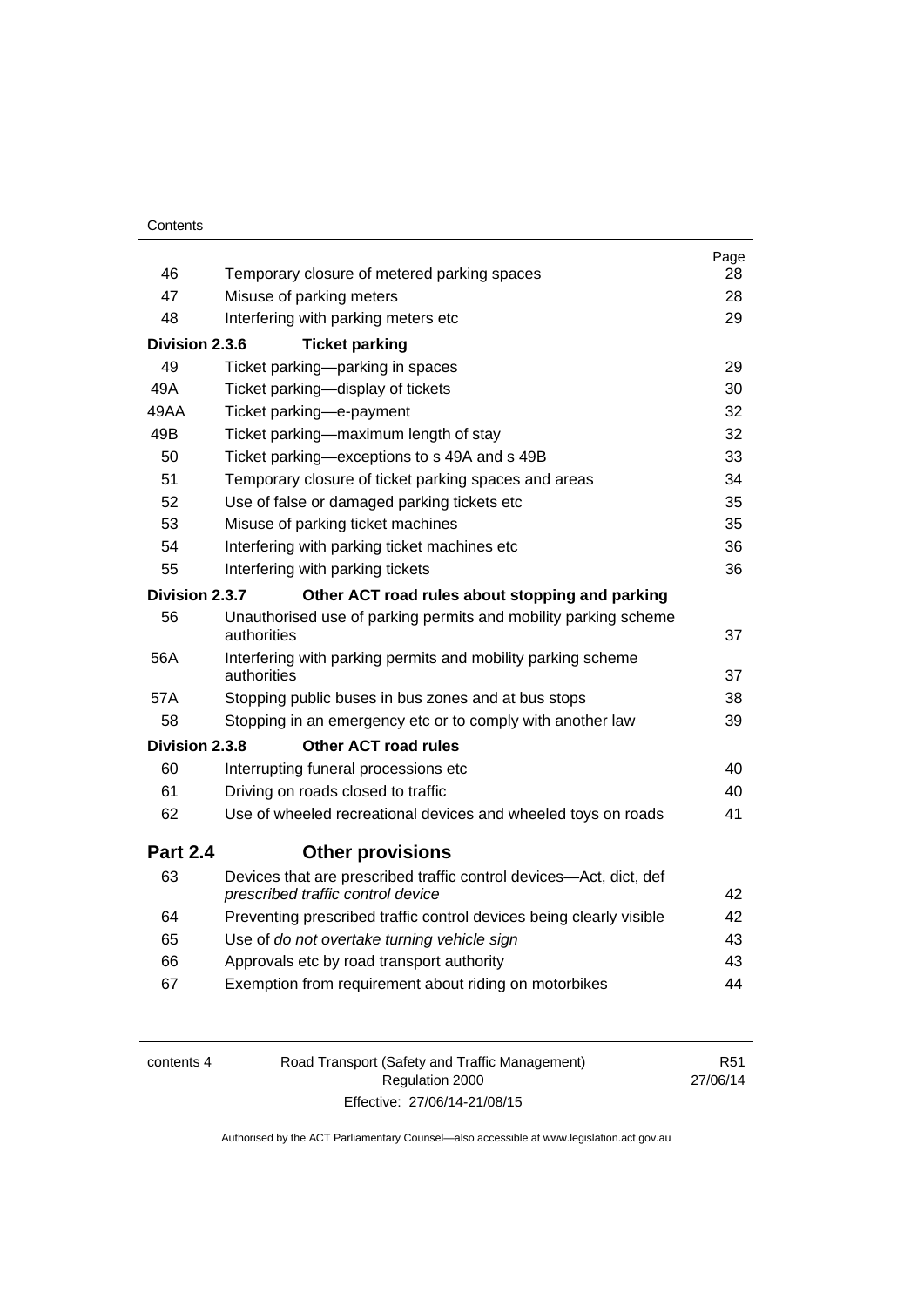|     |                                                                                           | Contents |
|-----|-------------------------------------------------------------------------------------------|----------|
| 68  | Defence of complying with direction of police officer or authorised                       | Page     |
|     | person                                                                                    | 44       |
| 69  | Exemption for driver of police vehicle—generally—Act, s 35                                | 44       |
| 69A | Exemption for driver of police vehicle—training and assessment                            | 45       |
| 70  | Exemption for driver of emergency vehicles                                                | 47       |
| 71  | Stopping and parking exemption for police and emergency vehicles<br>and authorised people | 47       |

## **[Chapter 3](#page-64-0) Parking**

| <b>Part 3.1</b> | <b>Parking schemes</b>  |
|-----------------|-------------------------|
| Division 2.4.4  | Matarad narking cahamac |

| Division 3.1.1 | <b>Metered parking schemes</b>                             |    |
|----------------|------------------------------------------------------------|----|
| 72             | Metered parking schemes                                    | 48 |
| 73             | Metered parking areas                                      | 48 |
| 74             | Parking meters                                             | 48 |
| 75             | Metered parking spaces                                     | 49 |
| Division 3.1.2 | <b>Ticket parking schemes</b>                              |    |
| 75A            | Parking authorities                                        | 49 |
| 75B            | Parking authority guidelines                               | 50 |
| 76             | Ticket parking schemes—road transport authority            | 50 |
| 76AA           | Approval of e-payment method                               | 50 |
| 76A            | Ticket parking schemes-parking authorities                 | 51 |
| 77             | Ticket parking areas                                       | 52 |
| 78             | <b>Ticket parking spaces</b>                               | 52 |
| 79             | <b>Ticket machines</b>                                     | 52 |
| 80             | Parking tickets                                            | 52 |
| 81             | Duration of parking tickets and e-payment parking period   | 53 |
| Division 3.1.3 | <b>Heavy vehicle parking</b>                               |    |
| 82             | Definitions-div 3.1.3                                      | 53 |
| 83             | References in div 3.1.3 to land adjoining residential land | 54 |
| 84             | Vehicle parked partly on residential land                  | 54 |
| 85             | Parking of certain vehicles on residential land prohibited | 54 |
| 85A            | No more than 1 heavy vehicle on residential land           | 55 |

| R51      | Road Transport (Safety and Traffic Management) | contents 5 |
|----------|------------------------------------------------|------------|
| 27/06/14 | Regulation 2000                                |            |
|          | Effective: 27/06/14-21/08/15                   |            |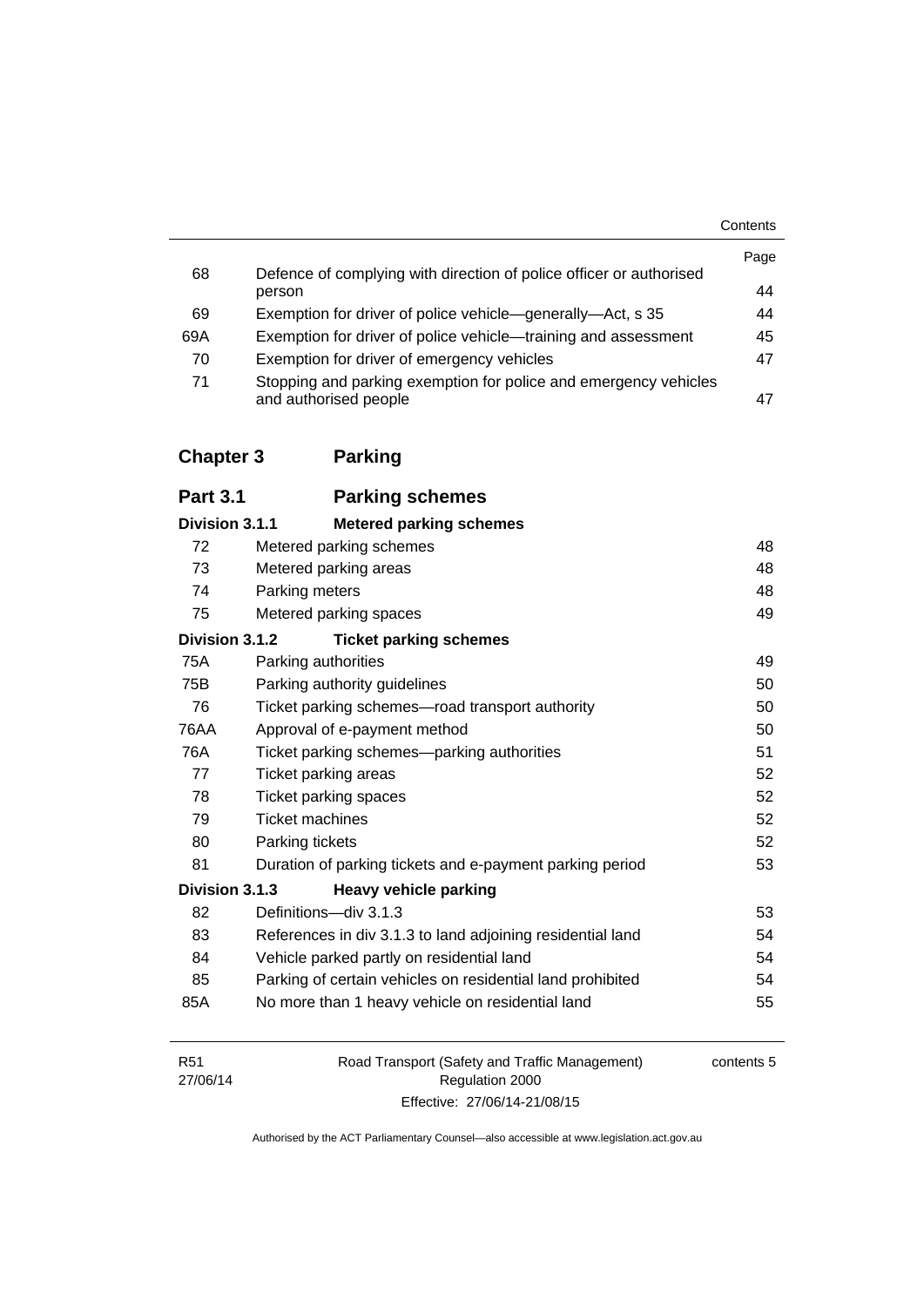#### **Contents**

| 85B             | Heavy vehicles to be parked away from residential land boundaries                | Page<br>55 |
|-----------------|----------------------------------------------------------------------------------|------------|
| 86              | Parking of certain vehicles on land adjoining residential land prohibited        | 56         |
| 87              | Parking of certain commercial vehicles on land with multi-unit housing           | 56         |
| 87A             | No offence if reasonable necessity etc                                           | 57         |
| 87B             | Heavy vehicle refrigeration units not to be operated on residential land         | 57         |
| 87C             | Prohibition on night operation of heavy vehicle                                  | 58         |
| 88              | Daily infringement                                                               | 58         |
| Division 3.1.3A | Heavy vehicle parking-enforcement                                                |            |
| 89              | Meaning of occupier-div 3.1.3A                                                   | 59         |
| 90              | Power to enter premises                                                          | 59         |
| 91              | Production of identity card                                                      | 60         |
| 92              | Consent to entry                                                                 | 60         |
| 93              | General powers on entry to premises                                              | 61         |
| 94              | Damage etc to be minimised                                                       | 62         |
| 95              | Compensation for exercise of enforcement powers                                  | 62         |
| Division 3.1.4  | <b>Miscellaneous</b>                                                             |            |
| 97A             | Other powers to provide pay parking                                              | 63         |
| 98              | Overlapping schemes                                                              | 63         |
| 98A             | Income from ticket parking scheme                                                | 63         |
| 98B             | Costs of ticket parking scheme                                                   | 64         |
| 99              | Trailers not separately chargeable                                               | 64         |
| <b>Part 3.2</b> | Parking permits and mobility parking scheme                                      |            |
|                 | authorities                                                                      |            |
| 100             | Parking permits                                                                  | 65         |
| 101             | Mobility parking scheme authorities                                              | 66         |
| 101A            | Parking permits and mobility parking scheme authorities—cancellation             | 67         |
| 101B            | Parking permits and mobility parking scheme authorities—return when<br>cancelled | 68         |
| <b>Part 3.3</b> | <b>Parking-other provisions</b>                                                  |            |
| 101C            | Marking tyres by parking inspectors                                              | 69         |
|                 |                                                                                  |            |

| contents 6 |  |
|------------|--|
|            |  |

| contents 6 | Road Transport (Safety and Traffic Management) |
|------------|------------------------------------------------|
|            | Regulation 2000                                |
|            | Effective: 27/06/14-21/08/15                   |

R51 27/06/14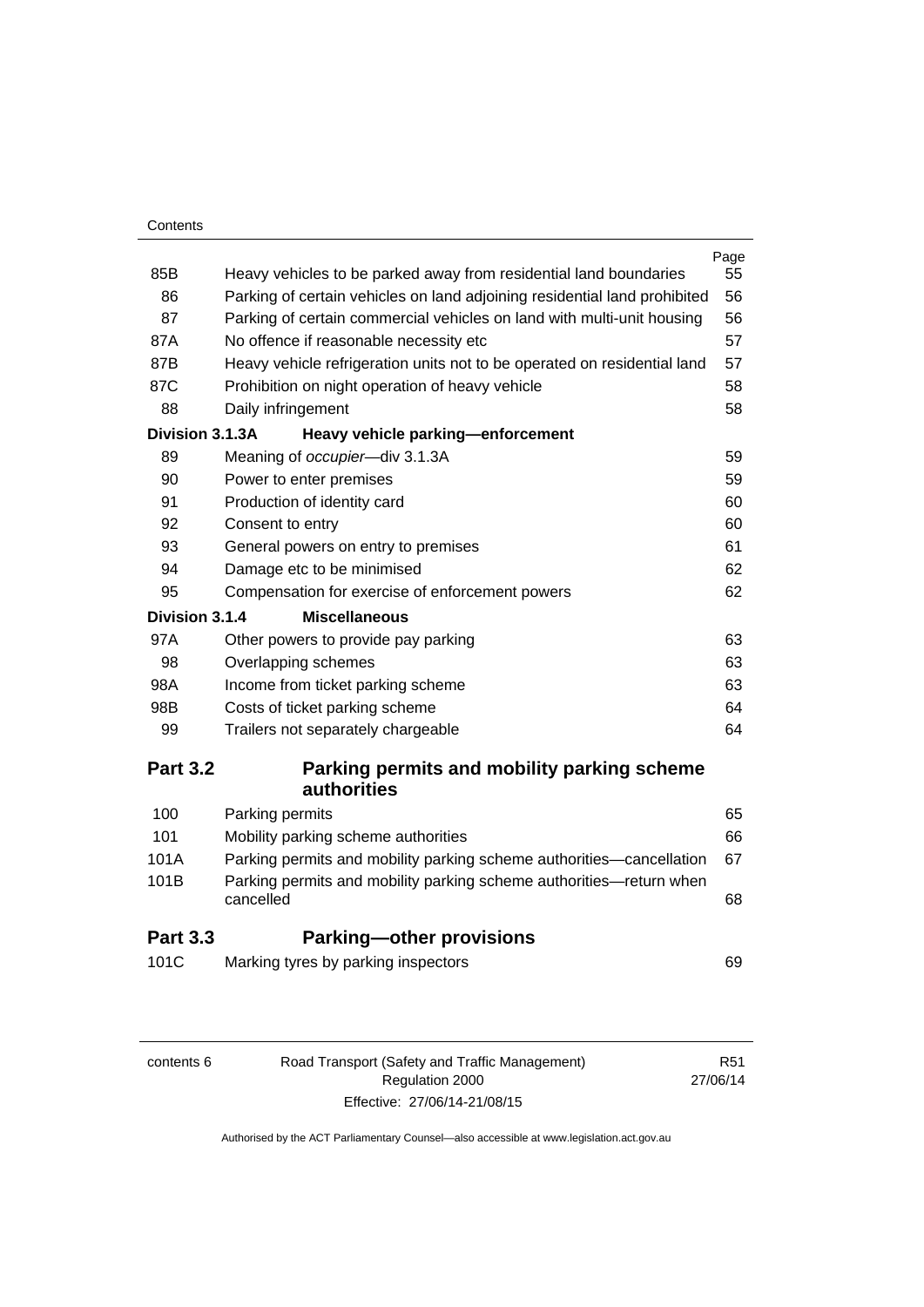| Contents |
|----------|
|----------|

|                  |                                                                                                                                         | Page |
|------------------|-----------------------------------------------------------------------------------------------------------------------------------------|------|
| <b>Chapter 4</b> | <b>Traffic offence detection devices</b>                                                                                                |      |
| 102              | Definitions-ch 4                                                                                                                        | 70   |
| 103              | Approved traffic offence detection devices                                                                                              | 72   |
| 103A             | Approval of police vehicle speedometers                                                                                                 | 73   |
| 103B             | Average speed detection systems—Act, s 22AA, s 23B and s 24 (2)                                                                         | 73   |
| 104              | Major testing of laser speed measuring devices                                                                                          | 77   |
| 104A             | Major testing of other traffic offence detection devices                                                                                | 78   |
| 104B             | Certification and sealing of traffic offence detection devices                                                                          | 80   |
| 105              | Use of certain digital camera detection devices                                                                                         | 80   |
| 105A             | Use of certain laser speed measuring devices                                                                                            | 82   |
| 105B             | Use of certain radar speed measuring devices                                                                                            | 83   |
| 106              | Approved people—testing and sealing                                                                                                     | 84   |
| 107              | Approved people-use                                                                                                                     | 84   |
| 107A             | Recording of camera detection device image files—Act, s 23 (2) (c) (ii)                                                                 | 84   |
| 107B             | Verification of camera detection device image files—Act,<br>s 23 (2) (c) (iii)                                                          | 85   |
| 108              | Meaning of codes etc on image taken by approved camera detection<br>device or approved average speed detection system—Act, s 24 (2) (a) | 86   |

### **Chapter 5 [Miscellaneous](#page-107-0)**

| 109  | Additional powers of police                        | 91 |
|------|----------------------------------------------------|----|
| 110  | Prohibition on car minding                         | 91 |
| 111  | Removal of unattended vehicles—Act, s 32 (1) (c)   | 92 |
| 112  | Disposal of impounded vehicles—Act, s 10K          | 92 |
| 112A | Disposal of forfeited vehicles-Act, s 10K          | 94 |
| 113  | Responsible person to inspect driver licence       | 94 |
| 114  | Responsible person's consent                       | 94 |
| 115  | Standards for safe carriage of loads—Act, s 14 (2) | 95 |
| 116  | Tracked vehicle—Act, dict, def vehicle, par (b)    | 95 |
|      |                                                    |    |

| <b>Schedule 1</b> | Meaning of location codes on images | 96. |
|-------------------|-------------------------------------|-----|
| <b>Part 1.1</b>   | Digital camera detection devices    | 96. |

| R51      | Road Transport (Safety and Traffic Management) | contents 7 |
|----------|------------------------------------------------|------------|
| 27/06/14 | Regulation 2000                                |            |
|          | Effective: 27/06/14-21/08/15                   |            |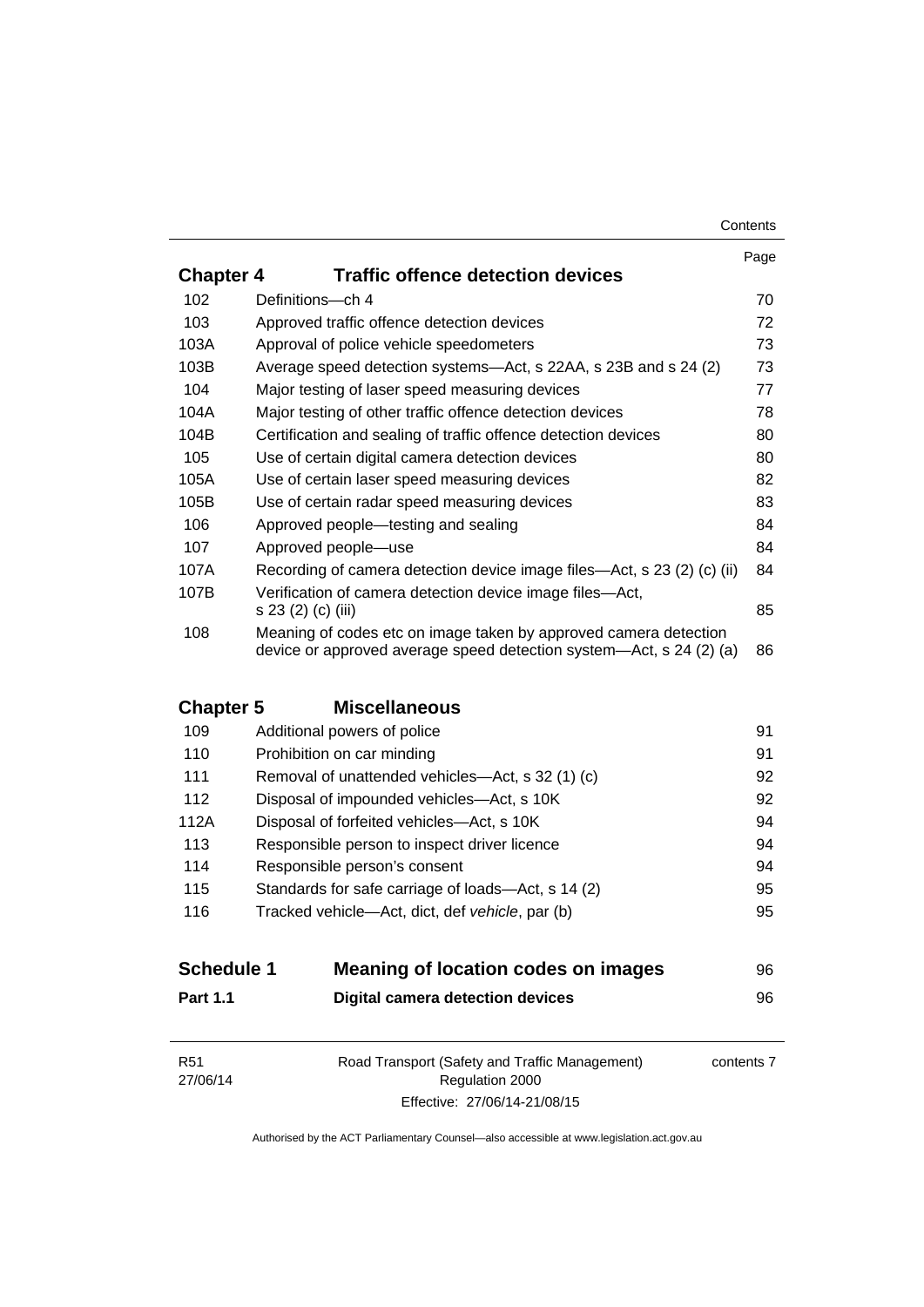**Contents** 

| <b>Part 1.2</b>   | <b>Fixed camera detection devices</b> | Page<br>105 |
|-------------------|---------------------------------------|-------------|
| <b>Part 1.3</b>   | Average speed detection system        | 107         |
| <b>Dictionary</b> |                                       | 108         |
| <b>Endnotes</b>   |                                       |             |
| 1                 | About the endnotes                    | 118         |
| 2                 | Abbreviation key                      | 118         |
| 3                 | Legislation history                   | 119         |
| 4                 | Amendment history                     | 128         |
| 5                 | Earlier republications                | 146         |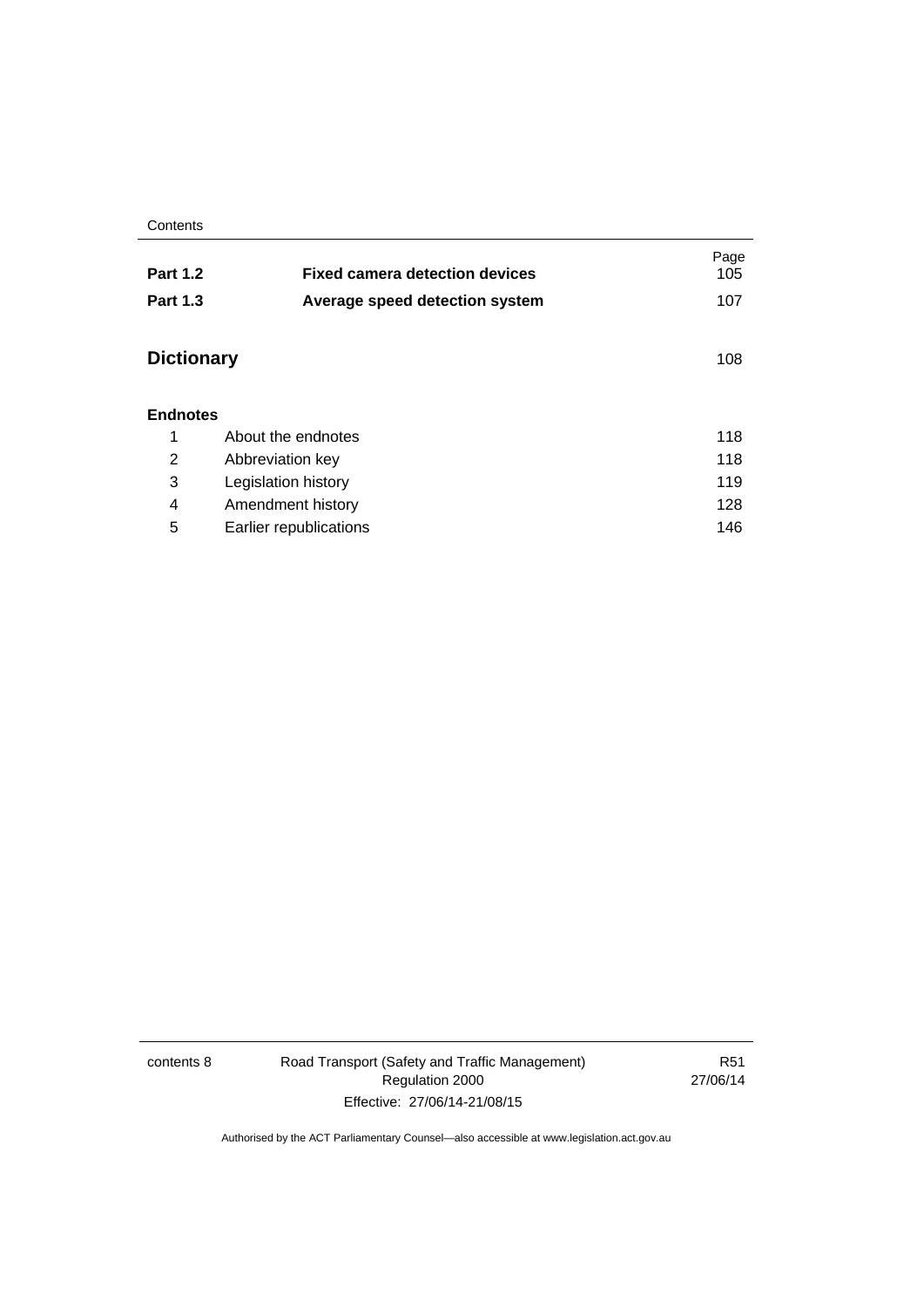

# **Road Transport (Safety and Traffic Management) Regulation 2000**

made under the

**[Road Transport \(Safety and Traffic Management\) Act 1999](http://www.legislation.act.gov.au/a/1999-80)**

R51 27/06/14

l

Road Transport (Safety and Traffic Management) Regulation 2000 Effective: 27/06/14-21/08/15

page 1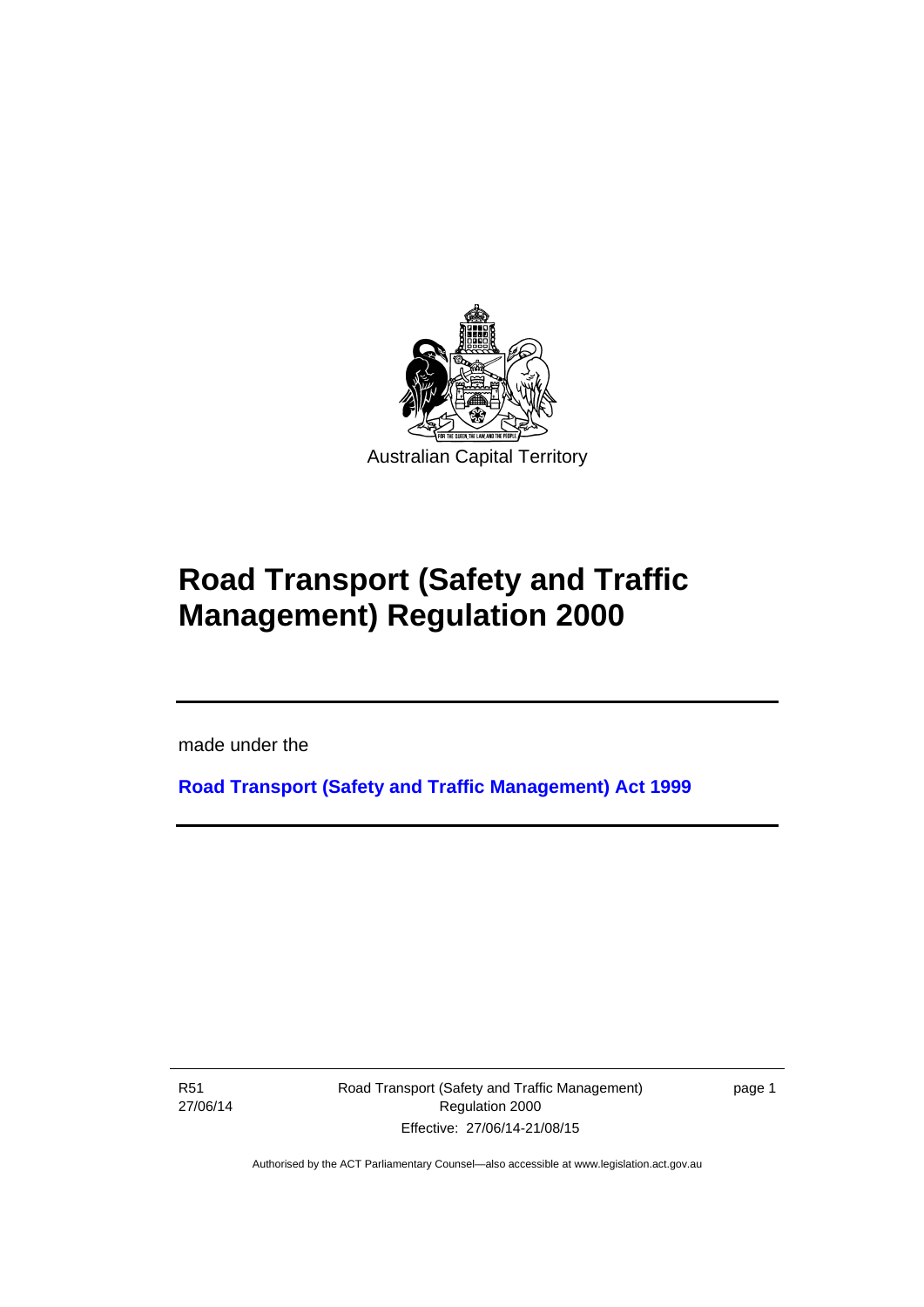## <span id="page-11-0"></span>**Chapter 1** Preliminary

#### <span id="page-11-1"></span>**1 Name of regulation**

This regulation is the *Road Transport (Safety and Traffic Management) Regulation 2000*.

#### <span id="page-11-2"></span>**2 Dictionary**

The dictionary at the end of this regulation is part of the regulation.

*Note 1* The dictionary at the end of this regulation defines certain terms used in this regulation, and includes references (*signpost definitions*) to other terms defined elsewhere.

> For example, the signpost definition '*semitrailer*—see the *[Road](http://www.legislation.act.gov.au/sl/2000-12)  [Transport \(Vehicle Registration\) Regulation 2000](http://www.legislation.act.gov.au/sl/2000-12)*, dictionary.' means that the term 'semitrailer' is defined in that dictionary and the definition applies to this regulation.

*Note 2* A definition in the dictionary (including a signpost definition) applies to the entire regulation unless the definition, or another provision of the regulation, provides otherwise or the contrary intention otherwise appears (see [Legislation Act,](http://www.legislation.act.gov.au/a/2001-14) s 155 and s 156 (1)).

#### <span id="page-11-3"></span>**3 Dictionary—application to Australian Road Rules**

The definitions in the dictionary do not apply to the Australian Road [Rules](http://www.legislation.act.gov.au//ni/db_37271/default.asp) unless this regulation provides otherwise.

*Note* See div 2.2.1, note 2 for the relevant provisions of this regulation.

#### <span id="page-11-4"></span>**3A** *Road* **includes road related area**

In this regulation:

*road* includes a road related area.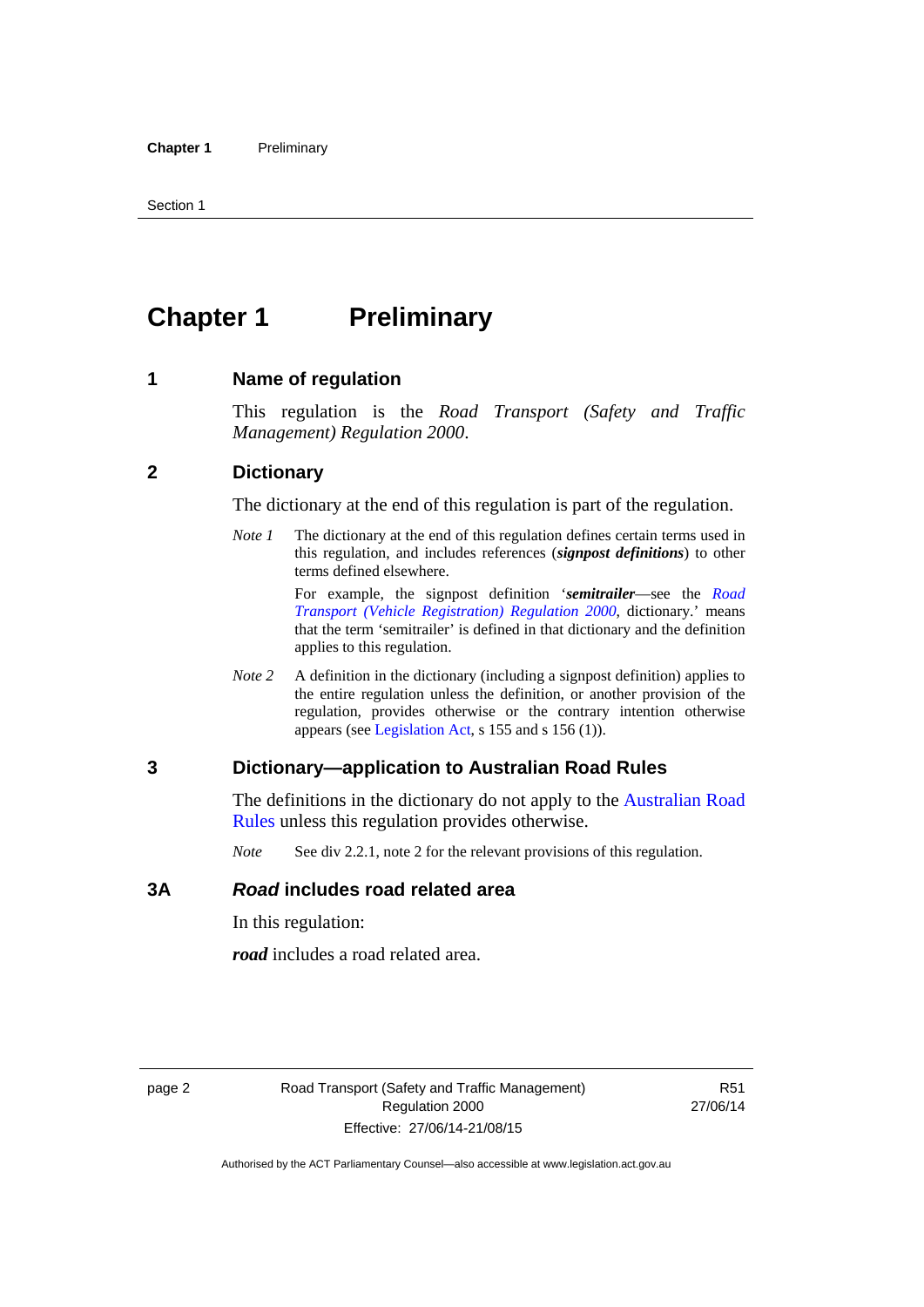#### <span id="page-12-0"></span>**3B Meaning of** *park* **and** *stop*

In this regulation:

*park*, in relation to a driver, includes stop and allow the driver's vehicle to stay (whether or not the driver leaves the vehicle).

*stop*, for a driver, includes park, but does not include stop to reverse the driver's vehicle into a parking bay or other parking space.

#### <span id="page-12-1"></span>**4 Notes**

A note in this regulation is explanatory and is not part of this regulation.

*Note* See the [Legislation Act,](http://www.legislation.act.gov.au/a/2001-14) s 127 (1), (4) and (5) for the legal status of notes.

#### <span id="page-12-2"></span>**4A Offences against regulation—application of Criminal Code etc**

Other legislation applies in relation to offences against this regulation (including the [Australian Road Rules](http://www.legislation.act.gov.au//ni/db_37271/default.asp)).

*Note 1 Criminal Code* The [Criminal Code,](http://www.legislation.act.gov.au/a/2002-51) ch 2 applies to an offence against this regulation (see Code, pt 2.1).

> The chapter sets out the general principles of criminal responsibility (including burdens of proof and general defences), and defines terms used for offences to which the Code applies (eg *conduct*, *intention*, *recklessness* and *strict liability*).

#### *Note 2 Penalty units*

The [Legislation Act](http://www.legislation.act.gov.au/a/2001-14), s 133 deals with the meaning of offence penalties that are expressed in penalty units.

*Note 3* The [Australian Road Rules](http://www.legislation.act.gov.au//ni/db_37271/default.asp) are to be read with, and as if they formed part of, this regulation (see s 6).

R51 27/06/14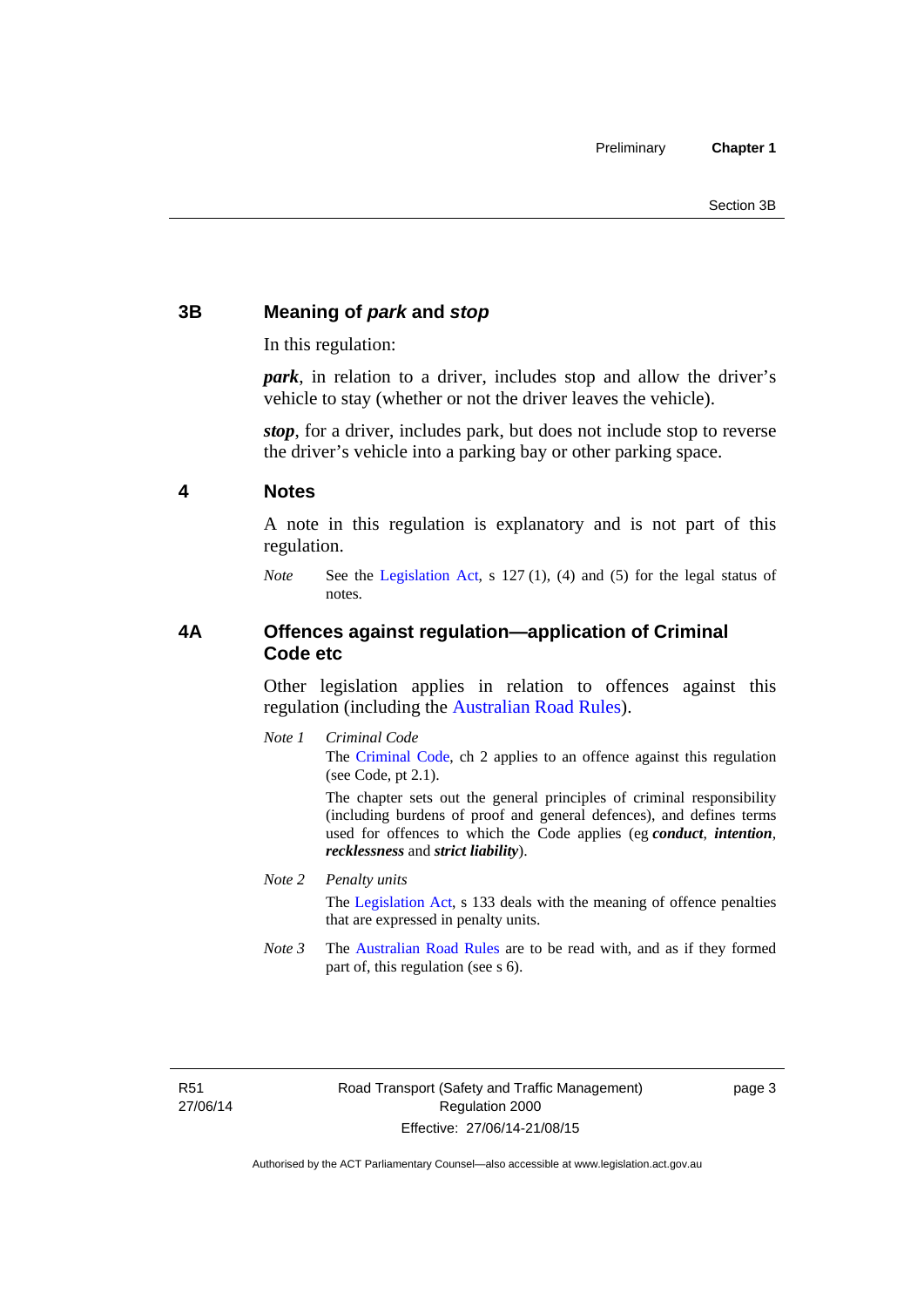#### **Chapter 1** Preliminary

Section 4B

#### <span id="page-13-0"></span>**4B Offences against regulation are strict liability offences**

An offence against this regulation (including the [Australian Road](http://www.legislation.act.gov.au//ni/db_37271/default.asp)  [Rules](http://www.legislation.act.gov.au//ni/db_37271/default.asp)) is a strict liability offence.

#### <span id="page-13-1"></span>**4C General defence of accident or reasonable effort**

Without limiting any other defence, it is a defence to an offence against this regulation (including the [Australian Road Rules\)](http://www.legislation.act.gov.au//ni/db_37271/default.asp) if the defendant proves that the offence—

- (a) was the result of an accident; or
- (b) could not have been avoided by any reasonable efforts by the defendant.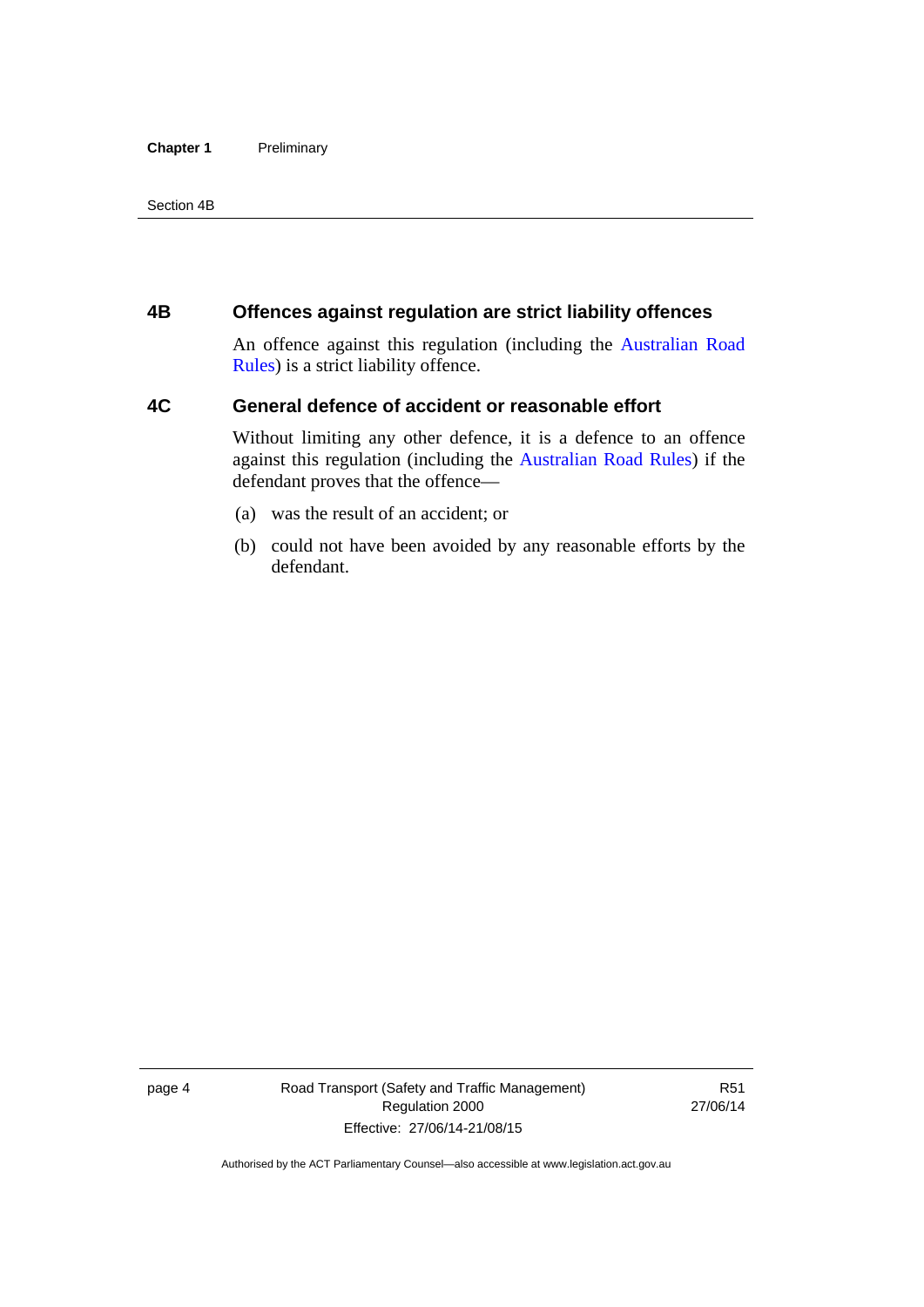### <span id="page-14-0"></span>**Chapter 2 Australian Road Rules**

### <span id="page-14-1"></span>**Part 2.1 Incorporation into ACT law**

#### <span id="page-14-2"></span>**5 Meaning of** *Australian Road Rules*

In this regulation:

*Australian Road Rules* means that part of the publication known as the [Australian Road Rules](http://www.legislation.act.gov.au//ni/db_37271/default.asp), ISBN 0 7240 8874 1 published by the National Transport Commission in February 2012 that consists of the rules approved by the Australian Transport Council under the *[National Transport Commission Act 2003](http://www.comlaw.gov.au/Series/C2004A01166)* (Cwlth).

*Note* The [Australian Road Rules](http://www.legislation.act.gov.au//ni/db_37271/default.asp) are accessible at [www.legislation.act.gov.au](http://www.legislation.act.gov.au/).

#### <span id="page-14-3"></span>**6 Incorporation of Australian Road Rules into ACT law**

- (1) The [Australian Road Rules](http://www.legislation.act.gov.au//ni/db_37271/default.asp) (other than rule 2) are to be read with, and as if they formed part of, this regulation.
- (2) Subsection (1) has effect subject to this regulation.

page 5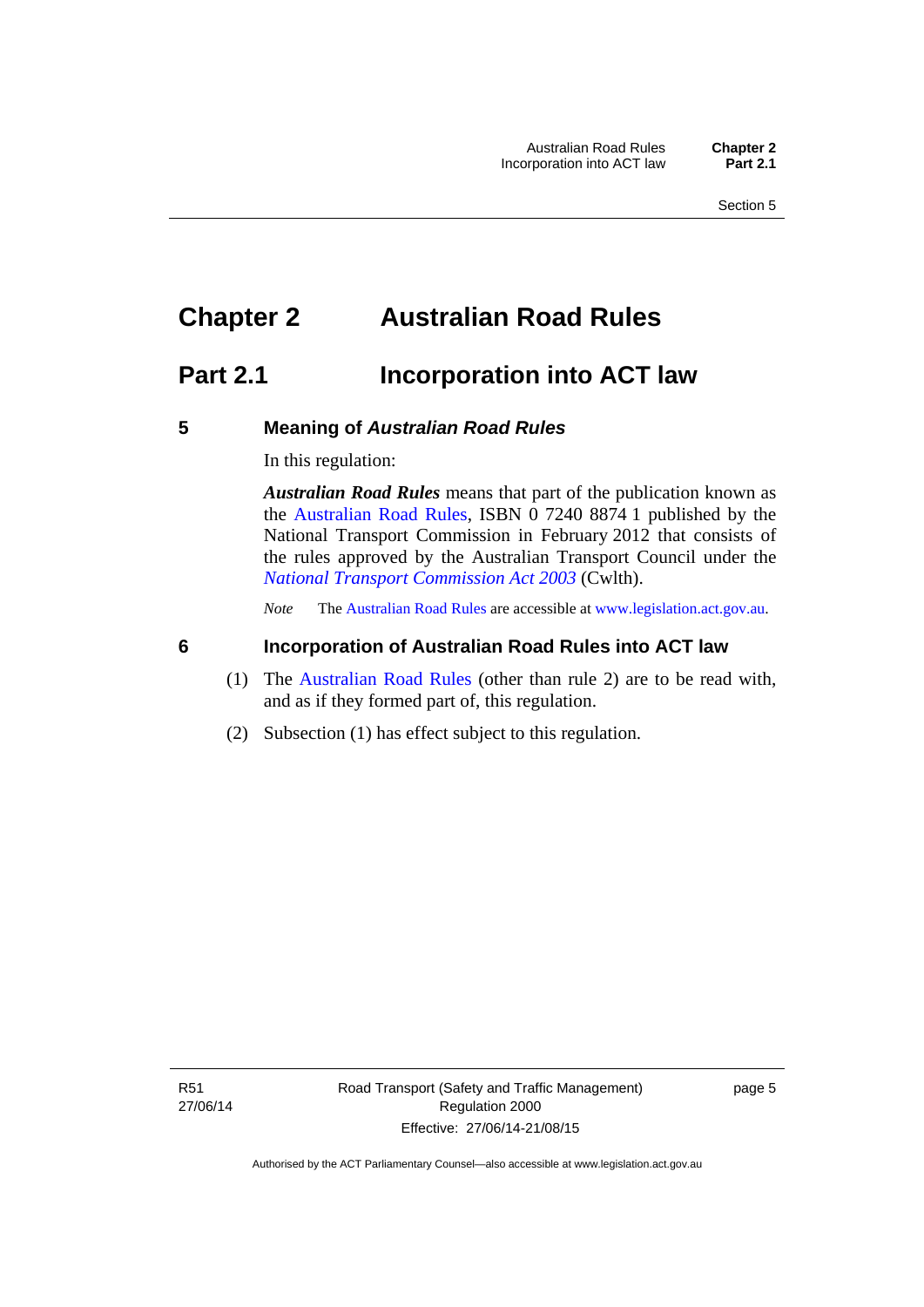### <span id="page-15-0"></span>**Part 2.2 How the Australian Road Rules are incorporated**

#### <span id="page-15-1"></span>**Division 2.2.1 General**

*Note 1* The [Australian Road Rules](http://www.legislation.act.gov.au//ni/db_37271/default.asp) are not completely self-contained and need to be read with associated laws of each jurisdiction. Many of the rules provide for 'another law of this jurisdiction' to define terms used in the [Australian Road Rules](http://www.legislation.act.gov.au//ni/db_37271/default.asp) for application of the [Australian Road Rules](http://www.legislation.act.gov.au//ni/db_37271/default.asp) in the ACT, to permit things to be done in the ACT otherwise prohibited by the [Australian Road Rules](http://www.legislation.act.gov.au//ni/db_37271/default.asp) or to exempt persons in the ACT from complying with the [Australian Road Rules.](http://www.legislation.act.gov.au//ni/db_37271/default.asp)

| column 1<br>item | column <sub>2</sub><br><b>ARR</b> provision | column 3<br>provision of this regulation |
|------------------|---------------------------------------------|------------------------------------------|
| 1                | 10(2)                                       | 8                                        |
| $\mathbf{2}$     | 95                                          | 9                                        |
| 3                | 104                                         | 10                                       |
| $\overline{4}$   | 151(3)(b)                                   | 11                                       |
| 5                | 158 $(2)(c)$                                | 12                                       |
| 6                | 179(1)(c)                                   | 13                                       |
| 7                | 179 $(1)$ $(c)$ and $(2)$ $(c)$             | 13A                                      |
| 8                | 183(1)                                      | 13B                                      |
| 9                | 195(1)                                      | 13C                                      |
| 10               | 199(2)                                      | 14                                       |
| 11               | $206(2)$ (b) and (c)                        | 15                                       |
| 12               | 207(2)(a)                                   | 16                                       |
| 13               | 213(5)                                      | 16A                                      |
| 14               | 215(4)                                      | 17                                       |

*Note 2* The following table sets out the provisions of the [Australian Road Rules](http://www.legislation.act.gov.au//ni/db_37271/default.asp) for which provision is made by this part:

page 6 Road Transport (Safety and Traffic Management) Regulation 2000 Effective: 27/06/14-21/08/15

R51 27/06/14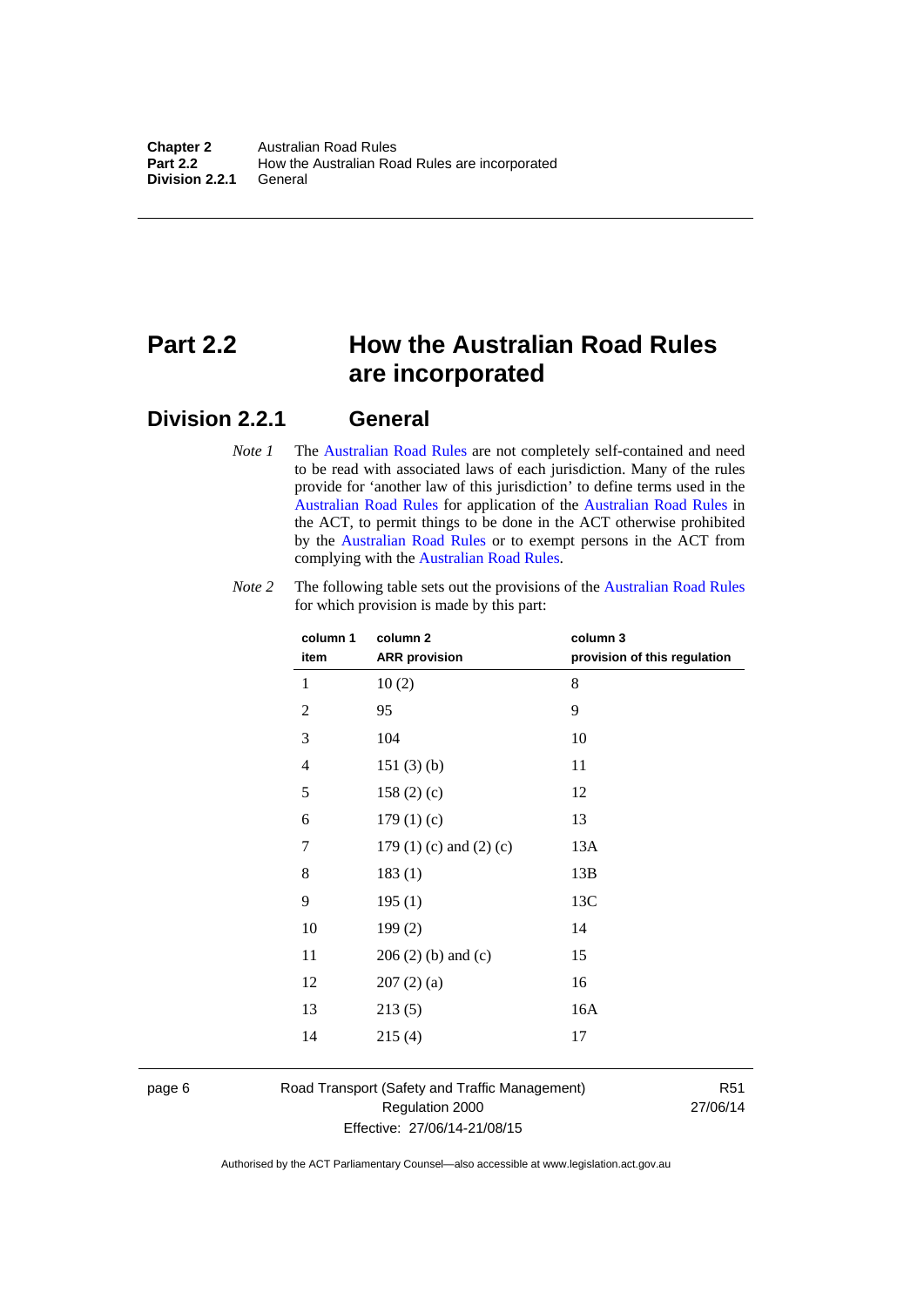| column 1<br>item | column <sub>2</sub><br><b>ARR</b> provision | column 3<br>provision of this regulation |
|------------------|---------------------------------------------|------------------------------------------|
| 15               | 216(3)                                      | 18                                       |
| 16               | 220(3)                                      | 19                                       |
| 17               | 221(f)                                      | 20                                       |
| 18               | 222                                         | 21                                       |
| 19               | 225                                         | 22                                       |
| 20               | 236(6)                                      | 22A                                      |
| 21               | 244C                                        | 23                                       |
| 22               | 266(7)                                      | 24                                       |
| 23               | 270(3)                                      | 26                                       |
| 24               | 271(6)                                      | 27                                       |
| 25               | 280(2)(a)                                   | 27A                                      |
| 26               | $287(3)$ (e) and (4)                        | 28                                       |
| 27               | 289(1)(g)                                   | 29                                       |
| 28               | 298                                         | 30                                       |
| 29               | $310(3)$ and $(4)$                          | 31                                       |
| 30               | 313                                         | 32                                       |
| 31               | dict, def approved bicycle<br>helmet        | 33(1)                                    |
| 32               | dict, def approved seatbelt                 | 33(1)                                    |
| 33               | dict, def <i>authorised</i> person          | 33(1)                                    |
| 34               | dict, def emergency worker                  | 33(1)                                    |
| 35               | dict, def GVM                               | 33(2)                                    |
| 36               | dict, def hazard warning<br>lights          | 33(3)                                    |
| 37               | dict, def mechanical<br>signalling device   | 33(1)                                    |
| 38               | dict, def oversize vehicle                  | 33(1)                                    |

R51 27/06/14 Road Transport (Safety and Traffic Management) Regulation 2000 Effective: 27/06/14-21/08/15

page 7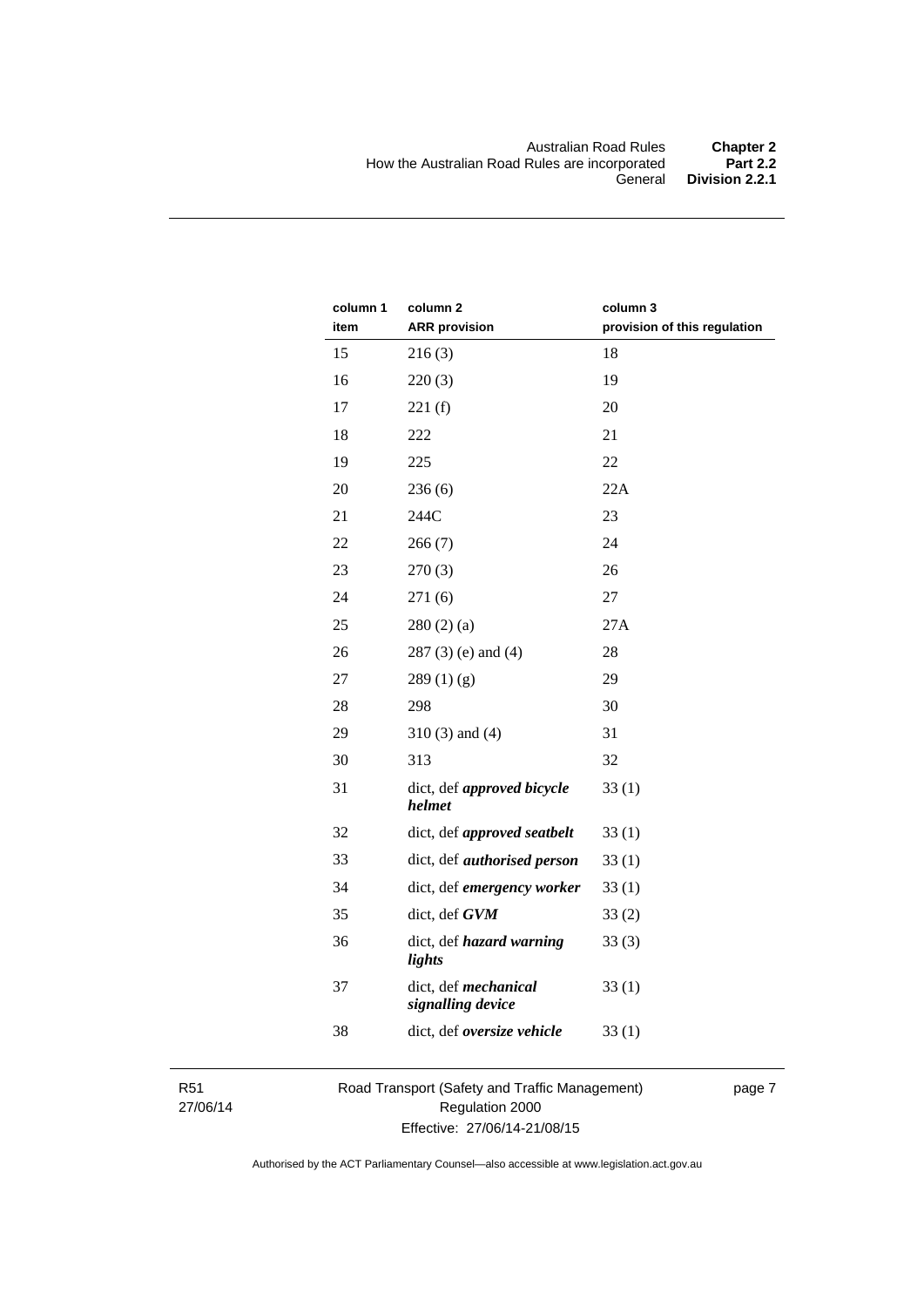| column 1<br>item | column 2<br><b>ARR</b> provision              | column 3<br>provision of this regulation |
|------------------|-----------------------------------------------|------------------------------------------|
| 39               | dict, def <i>police officer</i>               | 33 (1)                                   |
| 40               | dict, def <i>portable</i> warning<br>triangle | 33 (4)                                   |
| 41               | dict, def <i>postal</i> worker                | 33 (1)                                   |
| 42               | dict, def <i>public</i> bus                   | 33 (1)                                   |
| 43               | dict, def taxi                                | 33(1)                                    |

*Note 3* The following table sets out other provisions of the [Australian Road](http://www.legislation.act.gov.au//ni/db_37271/default.asp)  [Rules](http://www.legislation.act.gov.au//ni/db_37271/default.asp) for which provision is made by other territory laws (including provisions in other parts of this regulation):

| column 2<br><b>ARR</b> provision                                      | column 3<br>other law                                                            |
|-----------------------------------------------------------------------|----------------------------------------------------------------------------------|
| 12(2)                                                                 | Road Transport (General) Act 1999,<br>s 12                                       |
| 13(2)                                                                 | Road Transport (General) Act 1999,<br>s 12                                       |
| $28(2)$ , n 3                                                         | this regulation, s 65                                                            |
| $32(2)$ , n 3                                                         | this regulation, s 65                                                            |
| 185(1)                                                                | this regulation, s 100                                                           |
| $287(1)$ , n 2                                                        | <b>Road Transport (Safety and Traffic</b><br>Management) Act 1999, s 16          |
| 304                                                                   | Road Transport (General)<br>Regulation 2000, s 6 and s 7                         |
| 311(1)(c)                                                             | <i>Heavy Vehicle National Law (ACT)</i>                                          |
| 312(3)(c)                                                             | <b>Road Transport (Safety and Traffic</b><br>Management) Act 1999, s 31 and s 32 |
| dict, def <i>parking</i><br>permit for<br>people with<br>disabilities | this regulation, s 101                                                           |
|                                                                       |                                                                                  |

page 8 Road Transport (Safety and Traffic Management) Regulation 2000 Effective: 27/06/14-21/08/15

R51 27/06/14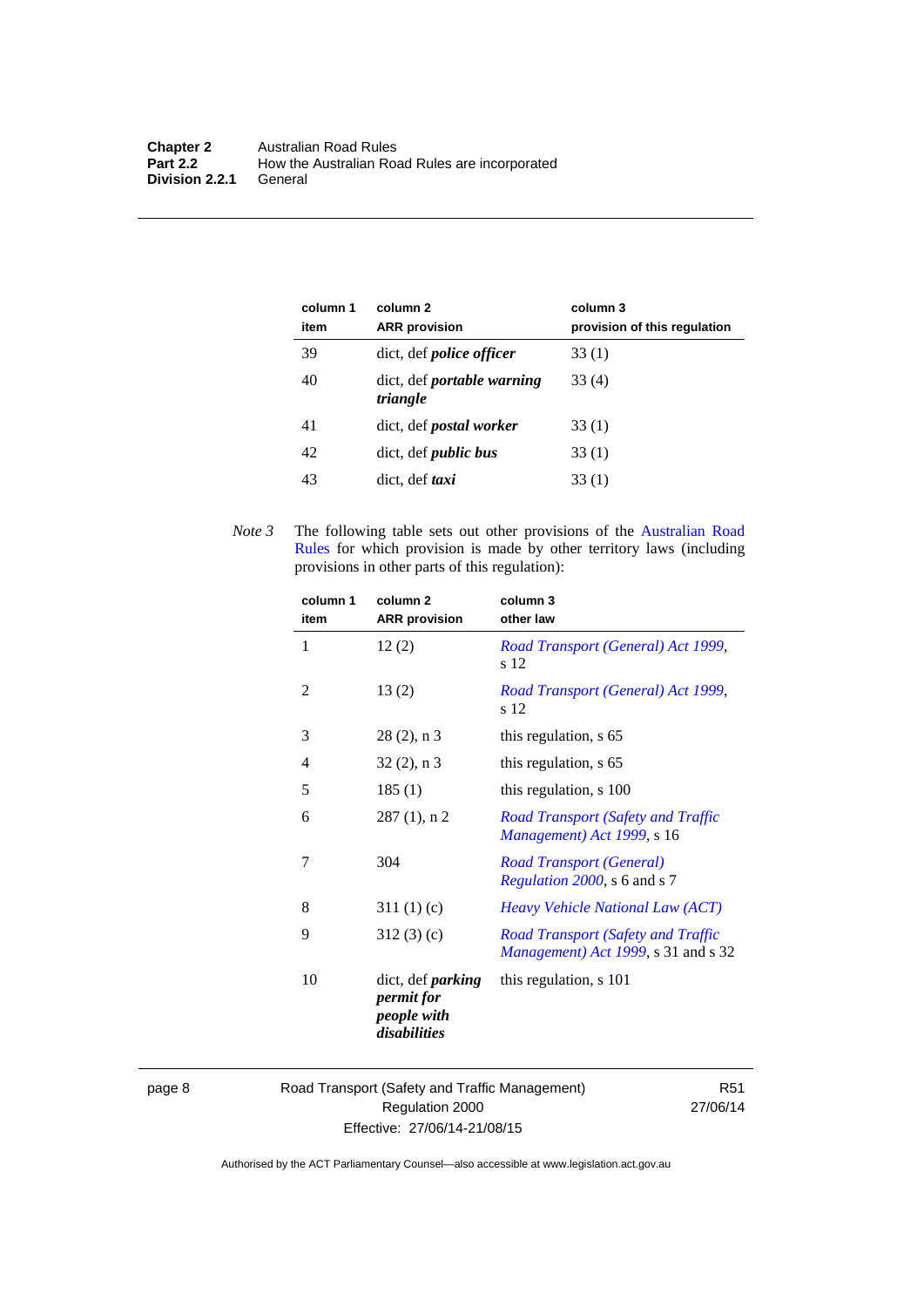Section 7

#### <span id="page-18-0"></span>**7 References to another law of this jurisdiction etc**

- (1) In the [Australian Road Rules,](http://www.legislation.act.gov.au//ni/db_37271/default.asp) a reference to *another law of this jurisdiction* includes a reference to the Act.
	- *Note* A reference to an Act includes a reference to the statutory instruments made or in force under the Act, including any regulation (see [Legislation Act,](http://www.legislation.act.gov.au/a/2001-14) s 104).
- (2) In the [Australian Road Rules](http://www.legislation.act.gov.au//ni/db_37271/default.asp):

*law of this jurisdiction* means a territory law or a law applying as a territory law.

*this jurisdiction* means the Australian Capital Territory.

### <span id="page-18-1"></span>**Division 2.2.2 Other provisions for the Australian Road Rules**

#### <span id="page-18-2"></span>**8 ARR r 10 (2)—penalties for offences**

For the [Australian Road Rules,](http://www.legislation.act.gov.au//ni/db_37271/default.asp) rule 10 (2), the penalty for an offence against the [Australian Road Rules](http://www.legislation.act.gov.au//ni/db_37271/default.asp) is a maximum penalty of 20 penalty units.

#### <span id="page-18-3"></span>**9 ARR r 95—emergency stopping lane only signs**

For the [Australian Road Rules](http://www.legislation.act.gov.au//ni/db_37271/default.asp), rule 95, the driver of a police vehicle or emergency vehicle is permitted to drive in an emergency stopping lane.

#### <span id="page-18-4"></span>**10 ARR r 104—no truck signs**

For the [Australian Road Rules](http://www.legislation.act.gov.au//ni/db_37271/default.asp), rule 104, a driver is permitted to drive the vehicle on a road (or a bridge, causeway, ramp or similar structure forming part of a road) past a *no trucks sign* mentioned in rule 104 (1), (2) or (3) if the destination of the driver's vehicle is a place on or reached from the road (or structure) and there is no alternative route by which to reach the destination.

page 2 Road Transport (Safety and Traffic Management) Regulation 2000 Effective: 27/06/14-21/08/15

R51 27/06/14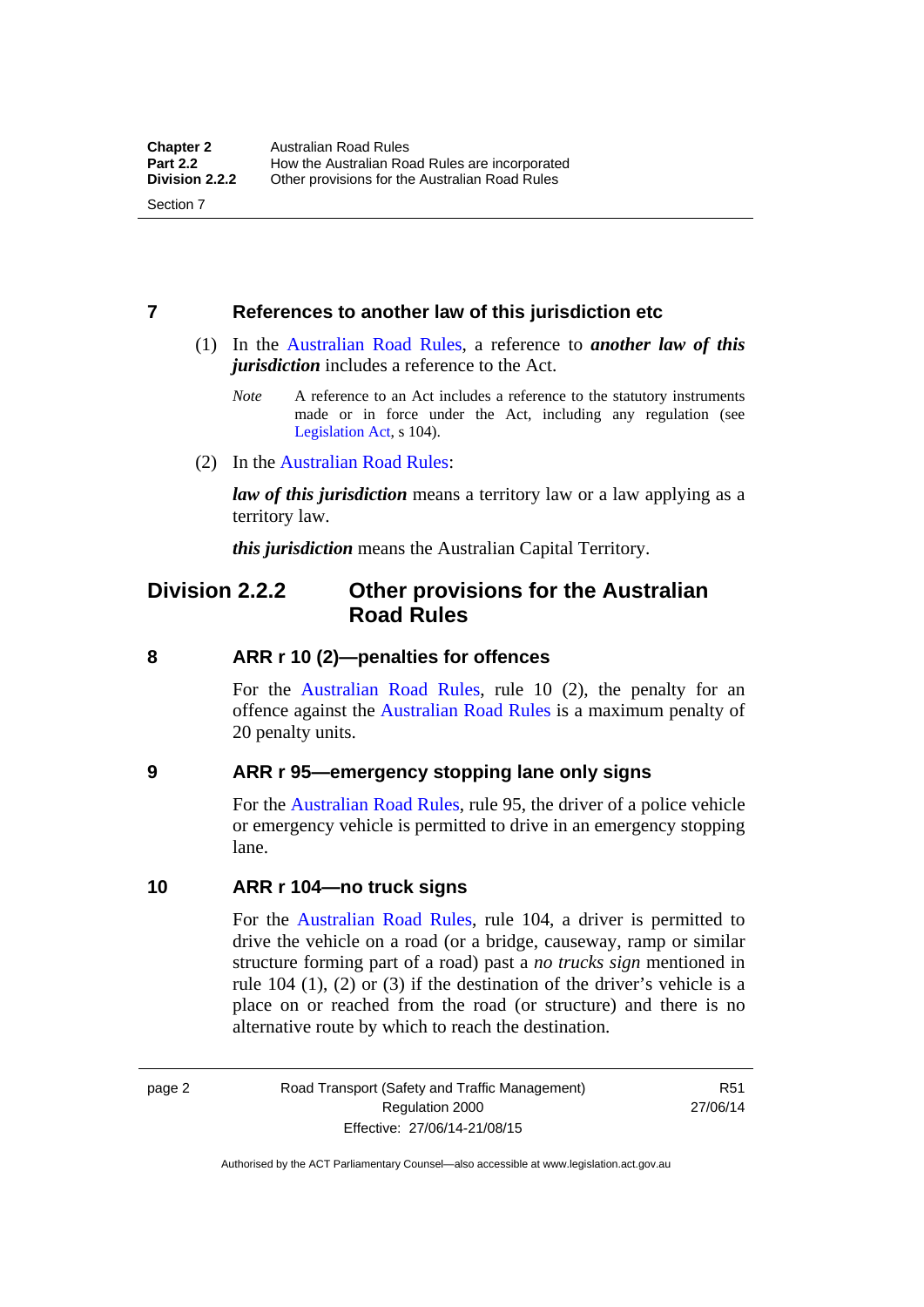#### <span id="page-19-0"></span>**11 ARR r 151 (3) (b)—riding a motorbike or bicycle alongside more than 1 other rider**

For the [Australian Road Rules](http://www.legislation.act.gov.au//ni/db_37271/default.asp), rule 151 (3) (b), the rider of a motorbike or bicycle is permitted to ride alongside more than 1 rider if each of the riders is taking part in an event approved by the road transport authority for this section.

#### <span id="page-19-1"></span>**12 ARR r 158 (2) (c)—other vehicles permitted to travel in bus lanes**

The drivers of the following vehicles are permitted to drive in a bus lane:

- (a) taxis;
- (b) hire cars;
- (c) demand responsive service vehicles;
- (d) motorbikes.
- *Note* Section 27A applies the B light rules to drivers of taxis, hire cars, demand responsive service vehicles and motorbikes.

#### <span id="page-19-2"></span>**13 ARR r 179 (1) (c)—stopping in a loading zone—goods and permit vehicles**

- (1) For the [Australian Road Rules](http://www.legislation.act.gov.au//ni/db_37271/default.asp), rule 179 (1) (c), the following vehicles are permitted to stop in a loading zone:
	- (a) a motor vehicle that is built mainly for the transport of goods if the vehicle is dropping off, or picking up, goods;
	- (b) a vehicle displaying a current loading zone permit if the vehicle is complying with the conditions of the permit.
- (2) In this section:

*loading zone permit* means a loading zone permit issued under section 100.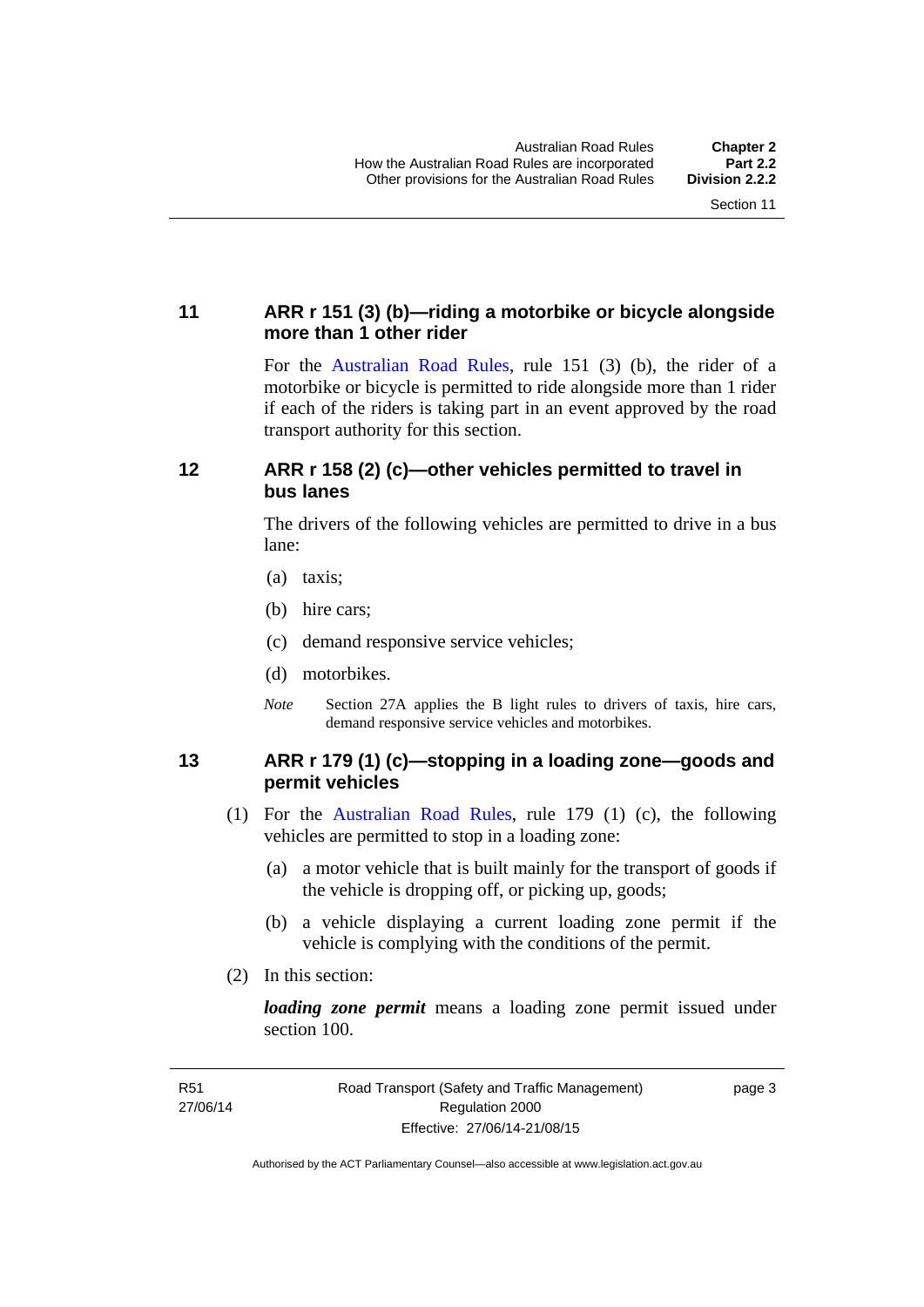Section 13A

<span id="page-20-0"></span>**13A ARR r 179 (1) (c) and (2) (c)—stopping in loading zone taxis** 

- (1) For the [Australian Road Rules,](http://www.legislation.act.gov.au//ni/db_37271/default.asp) rule 179 (1) (c), a taxi that is dropping off, or picking up, a passenger is permitted to stop in a loading zone if—
	- (a) the driver of the taxi does not leave the taxi unattended, otherwise than to comply with a passenger assistance requirement; and
	- (b) the driver complies with subsection (2).
- (2) For the [Australian Road Rules,](http://www.legislation.act.gov.au//ni/db_37271/default.asp) rule 179 (2) (c), the driver must complete the dropping off, or picking up, of the passenger, and drive on—
	- (a) within 2 minutes; or
	- (b) if the driver is required to comply with a passenger assistance requirement—as soon as possible after the driver complies with the requirement.
- (3) In this section:

*passenger assistance requirement* means a requirement under the *[Road Transport \(Public Passenger Services\) Regulation 2002](http://www.legislation.act.gov.au/sl/2002-3)*—

- (a) section 132 (5) (which requires the driver of a wheelchair-accessible taxi to provide reasonable assistance in loading and unloading a wheelchair, or a person in a wheelchair, into or from the taxi); or
- (b) section 135 (5) (which requires a taxi driver to provide reasonable assistance with a passenger's goods).

*unattended*—a driver leaves a taxi *unattended* if the driver leaves the taxi so the driver is over 3m from the closest point of the taxi.

*Note Goods* includes luggage (see *[Road Transport \(Public Passenger](http://www.legislation.act.gov.au/sl/2002-3)  [Services\) Regulation 2002](http://www.legislation.act.gov.au/sl/2002-3)*, dict).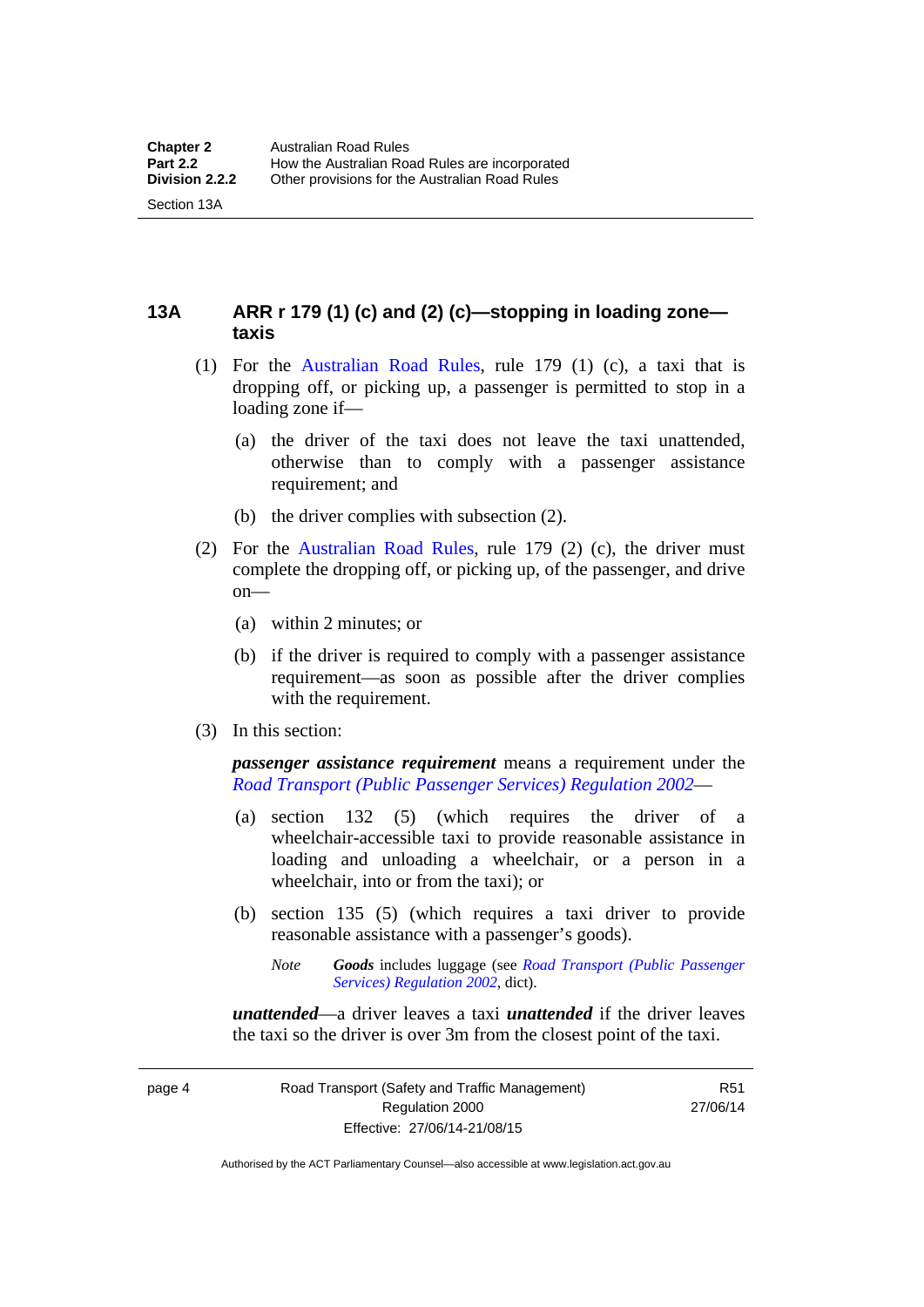#### <span id="page-21-0"></span>**13B ARR r 183—stopping in a bus zone**

- (1) Despite the [Australian Road Rules](http://www.legislation.act.gov.au//ni/db_37271/default.asp), rule 183 (1), the driver of a demand responsive service vehicle may stop in a bus zone if—
	- (a) the driver is dropping off, or picking up, a passenger; and
	- (b) the vehicle is authorised to stop in the bus zone.
- (2) In this section:

*authorised to stop*, in a bus zone, for a DRS vehicle, means a bus zone that the demand responsive service vehicle is authorised to stop in under an authority under the *[Road Transport \(Public](http://www.legislation.act.gov.au/sl/2002-3)  [Passenger Services\) Regulation 2002](http://www.legislation.act.gov.au/sl/2002-3)*, section 305 (1) (DRS vehicles—bus stop and bus zone authorities).

#### <span id="page-21-1"></span>**13C ARR r 195—stopping at or near a bus stop**

- (1) Despite the [Australian Road Rules](http://www.legislation.act.gov.au//ni/db_37271/default.asp), rule 195 (1), the driver of a demand responsive service vehicle may stop at a bus stop, or on the road, within 20m before a sign on the road that indicates the bus stop, and 10m after the sign, if—
	- (a) the driver stops at a place on a length of road, or in an area, to which a parking control sign applies and the driver is permitted to stop at that place under the [Australian Road Rules](http://www.legislation.act.gov.au//ni/db_37271/default.asp); or
	- (b) the driver is dropping off, or picking up, passengers and the vehicle is authorised to stop at the bus stop.
- (2) In this section:

*authorised to stop*, at a bus stop, for a DRS vehicle, means a bus stop that the demand responsive service vehicle is authorised to stop at under an authority under the *[Road Transport \(Public Passenger](http://www.legislation.act.gov.au/sl/2002-3)  [Services\) Regulation 2002](http://www.legislation.act.gov.au/sl/2002-3)*, section 305 (1) (DRS vehicles—bus stop and bus zone authorities).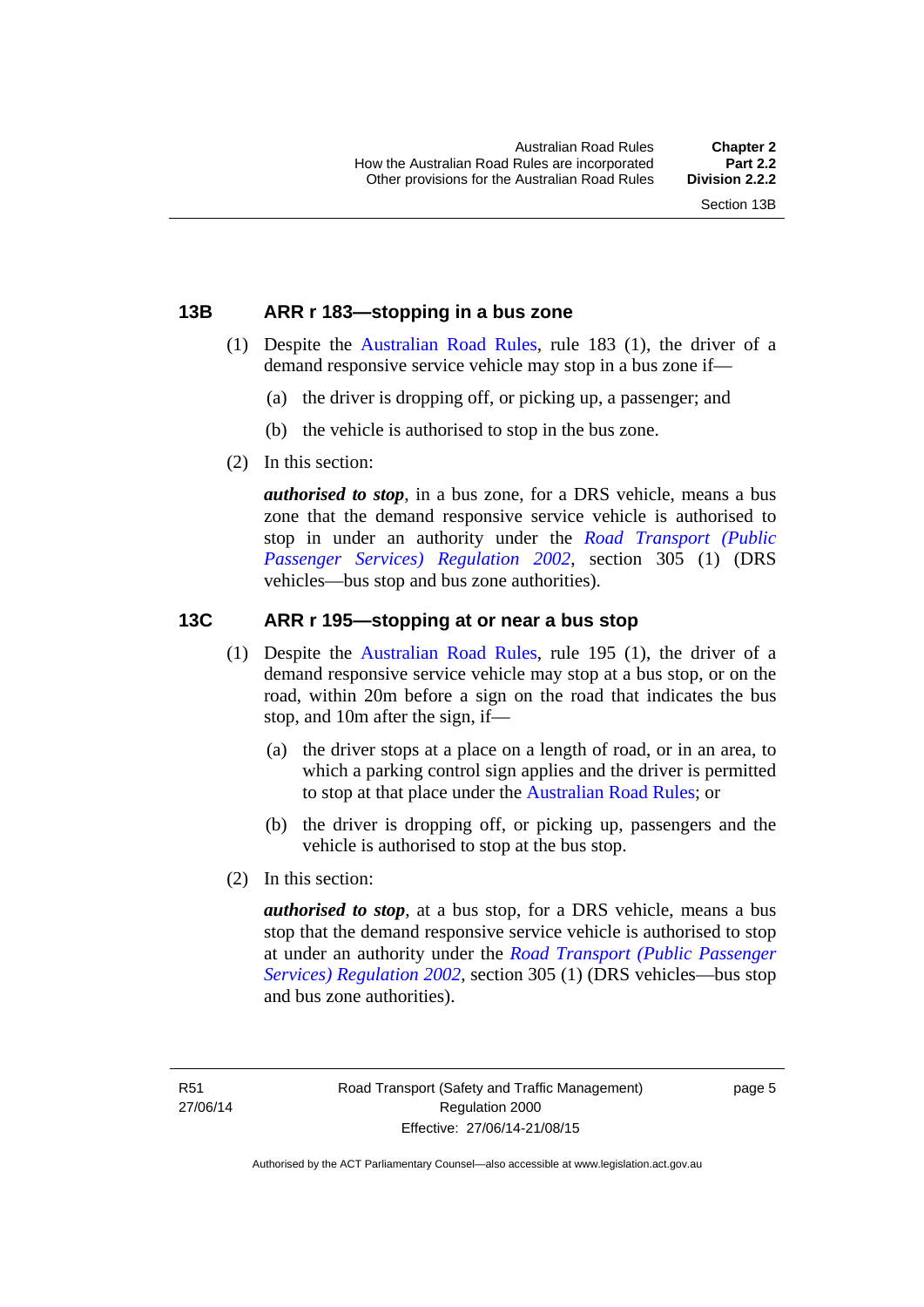#### <span id="page-22-0"></span>**14 ARR r 199 (2)—stopping near postbox**

For the [Australian Road Rules,](http://www.legislation.act.gov.au//ni/db_37271/default.asp) rule 199 (2):

*public postbox* means a postbox erected, maintained or used by Australia Post.

#### <span id="page-22-1"></span>**15 ARR r 206 (2) (b), (c)—time extension for people with disabilities permit**

- (1) For the [Australian Road Rules](http://www.legislation.act.gov.au//ni/db_37271/default.asp), rule 206 (2) (b), a driver to whom the [Australian Road Rules](http://www.legislation.act.gov.au//ni/db_37271/default.asp), rule 206 applies may park for not longer than 2 hours on a length of road, or in an area, to which a *permissive parking sign* applies if the maximum period of parking allowed by the sign is not longer than 30 minutes.
- (2) For the [Australian Road Rules,](http://www.legislation.act.gov.au//ni/db_37271/default.asp) rule 206 (2) (c), a driver to whom the [Australian Road Rules,](http://www.legislation.act.gov.au//ni/db_37271/default.asp) rule 206 applies may park for an unlimited period on a length of road, or in an area, to which a *permissive parking sign* applies if the maximum period of parking allowed by the sign is longer than 30 minutes.

#### <span id="page-22-2"></span>**16 ARR r 207 (2) (a)—fees for parking in pay parking spaces**

- (1) For the [Australian Road Rules,](http://www.legislation.act.gov.au//ni/db_37271/default.asp) rule 207 (2) (a), if a *permissive parking sign* applies to a length of road or area that is (or is part of) a pay parking area, the relevant parking fee is payable for parking in a pay parking space on the road or in the area.
- (2) For this section, the relevant parking fee does not become payable under subsection (1) until immediately after a vehicle is parked in the pay parking space concerned.
	- *Note* Pt 3.1 of this regulation makes provision for the administration of pay parking schemes (including the designation of pay parking areas by the erection of permissive parking signs and the fixing of fees).

page 6 Road Transport (Safety and Traffic Management) Regulation 2000 Effective: 27/06/14-21/08/15

R51 27/06/14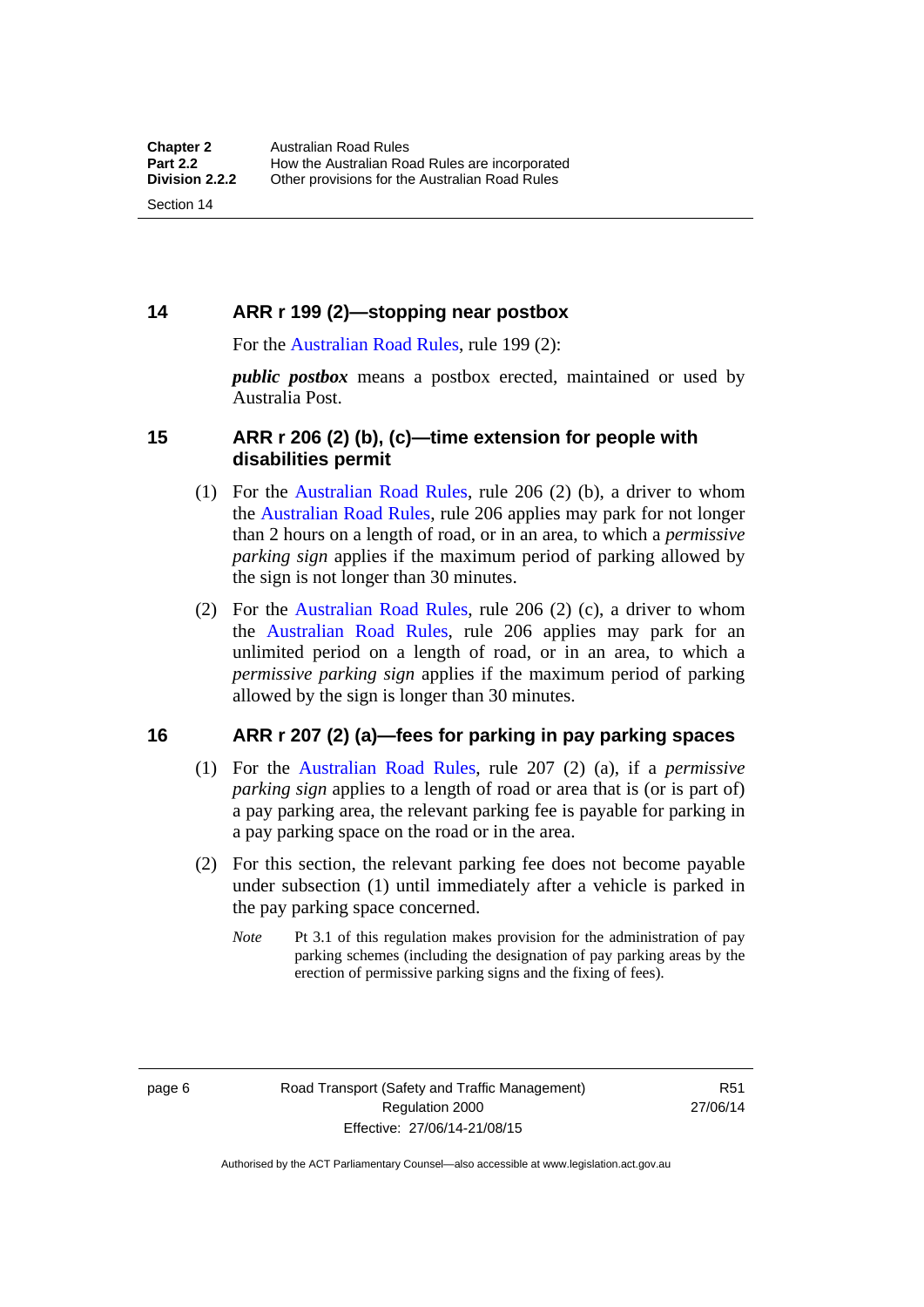#### <span id="page-23-0"></span>**16A ARR r 213 (5)—making a motor vehicle secure exception**

Every driver is exempt from the [Australian Road Rules](http://www.legislation.act.gov.au//ni/db_37271/default.asp), rule 213 (5).

#### <span id="page-23-1"></span>**17 ARR r 215 (4)—lights required to be fitted to a vehicle**

For the [Australian Road Rules,](http://www.legislation.act.gov.au//ni/db_37271/default.asp) rule 215 (4), the lights required to be fitted to a vehicle are the lights required to be fitted to the vehicle under the *[Road Transport \(Vehicle Registration\) Regulation 2000](http://www.legislation.act.gov.au/sl/2000-12),*  schedule 1.

#### <span id="page-23-2"></span>**18 ARR r 216 (3)—towing a vehicle at night or in hazardous weather conditions**

For the [Australian Road Rules](http://www.legislation.act.gov.au//ni/db_37271/default.asp), rule 216 (3):

*dangerous goods*—see the *[Dangerous Goods \(Road Transport\)](http://www.legislation.act.gov.au/a/2009-34)  [Act 2009](http://www.legislation.act.gov.au/a/2009-34)*, dictionary.

*placard load*—see the *[Dangerous Goods \(Road Transport\)](http://www.legislation.act.gov.au/a/2009-34)  [Act 2009](http://www.legislation.act.gov.au/a/2009-34)*, dictionary.

#### <span id="page-23-3"></span>**19 ARR r 220 (3)—using lights on vehicles that are stopped**

For the [Australian Road Rules](http://www.legislation.act.gov.au//ni/db_37271/default.asp), rule 220 (3), a light of a kind required to be fitted to a vehicle is a light of that kind required to be fitted to the vehicle under the *[Road Transport \(Vehicle Registration\)](http://www.legislation.act.gov.au/sl/2000-12)  [Regulation 2000](http://www.legislation.act.gov.au/sl/2000-12)*, schedule 1.

#### <span id="page-23-4"></span>**20 ARR r 221 (f)—using hazard warning lights on buses carrying children**

 (1) This section applies to a bus that is carrying children and is fitted with hazard warning lights in accordance with the *[Road Transport](http://www.legislation.act.gov.au/sl/2000-12)  [\(Vehicle Registration\) Regulation 2000](http://www.legislation.act.gov.au/sl/2000-12)*, schedule 1, but is not fitted with any other warning lights in accordance with that schedule.

R51 27/06/14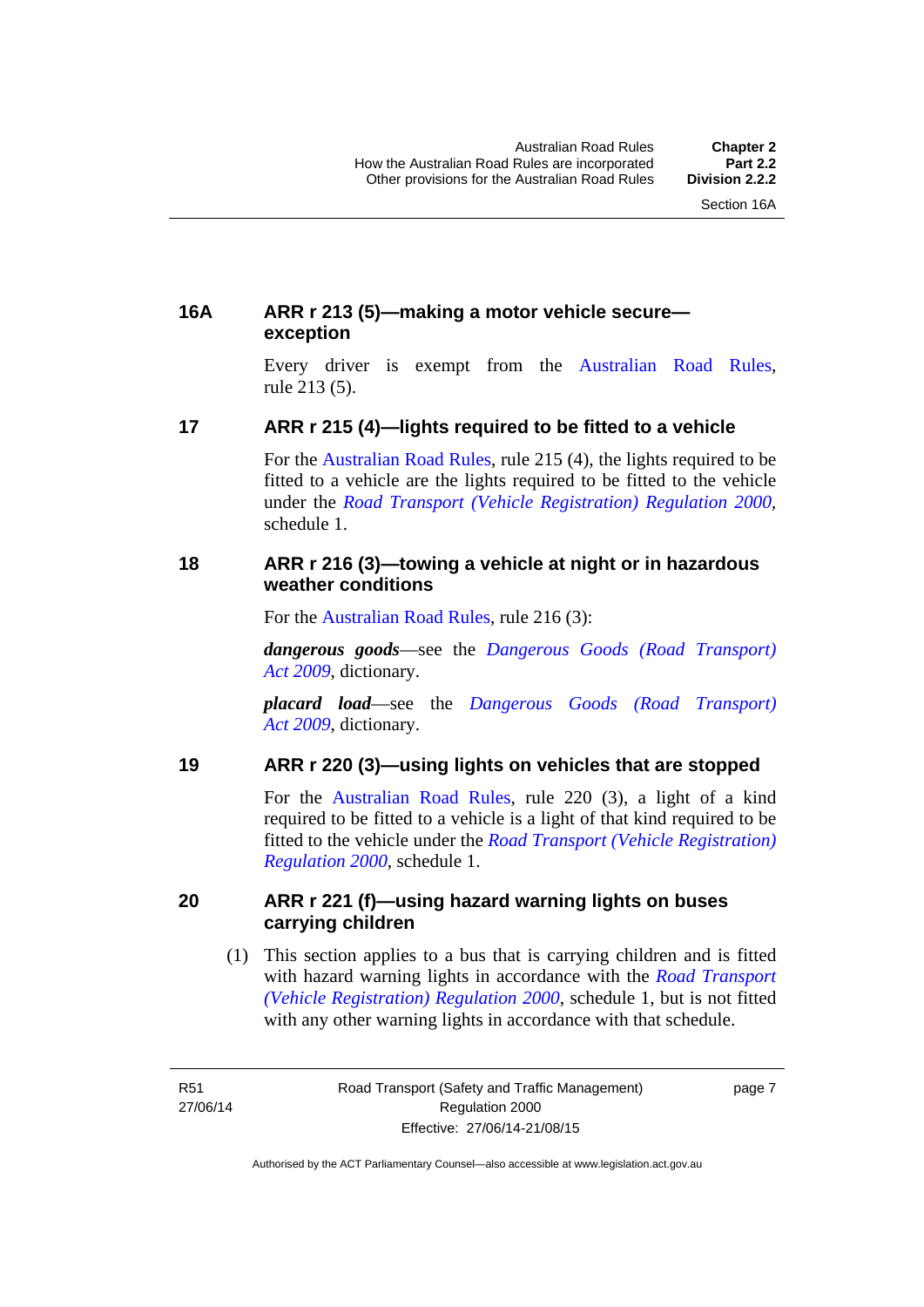(2) For the [Australian Road Rules](http://www.legislation.act.gov.au//ni/db_37271/default.asp), rule 221 (f), if the driver of the bus stops the bus to drop off or pick up a child, the driver is permitted to operate the hazard warning lights.

#### <span id="page-24-0"></span>**21 ARR r 222—using warning lights on buses carrying children**

- (1) This section applies to a bus that is carrying children and is fitted with warning lights (other than hazard warning lights) in accordance with the *[Road Transport \(Vehicle Registration\) Regulation 2000](http://www.legislation.act.gov.au/sl/2000-12)*, schedule 1.
- (2) For the [Australian Road Rules](http://www.legislation.act.gov.au//ni/db_37271/default.asp), rule 222, the driver of the bus must operate the warning lights by activating them.

#### <span id="page-24-1"></span>**22 ARR r 225—use of radar detectors**

Every driver is exempt from rule 225 of the [Australian Road Rules.](http://www.legislation.act.gov.au//ni/db_37271/default.asp)

*Note* The [Australian Road Rules,](http://www.legislation.act.gov.au//ni/db_37271/default.asp) r 225 is superfluous in the ACT because the [Act](http://www.legislation.act.gov.au/a/1999-80/default.asp), s 9 (2) makes it an offence for a person to drive or park a motor vehicle on a road or road related area if a traffic offence evasion device is fitted to, applied to, or carried in the vehicle.

#### <span id="page-24-2"></span>**22A ARR r 236 (6)—hitchhiking, roadside commerce etc permitted**

- (1) For the [Australian Road Rules,](http://www.legislation.act.gov.au//ni/db_37271/default.asp) rule 236 (6)—
	- (a) a pedestrian may stand on, or move onto, a road to—
		- (i) solicit contributions, employment or business from an occupant of a vehicle; or
		- (ii) hitchhike; or
		- (iii) display an advertisement; or
		- (iv) sell or offer articles for sale; or

page 8 Road Transport (Safety and Traffic Management) Regulation 2000 Effective: 27/06/14-21/08/15

R51 27/06/14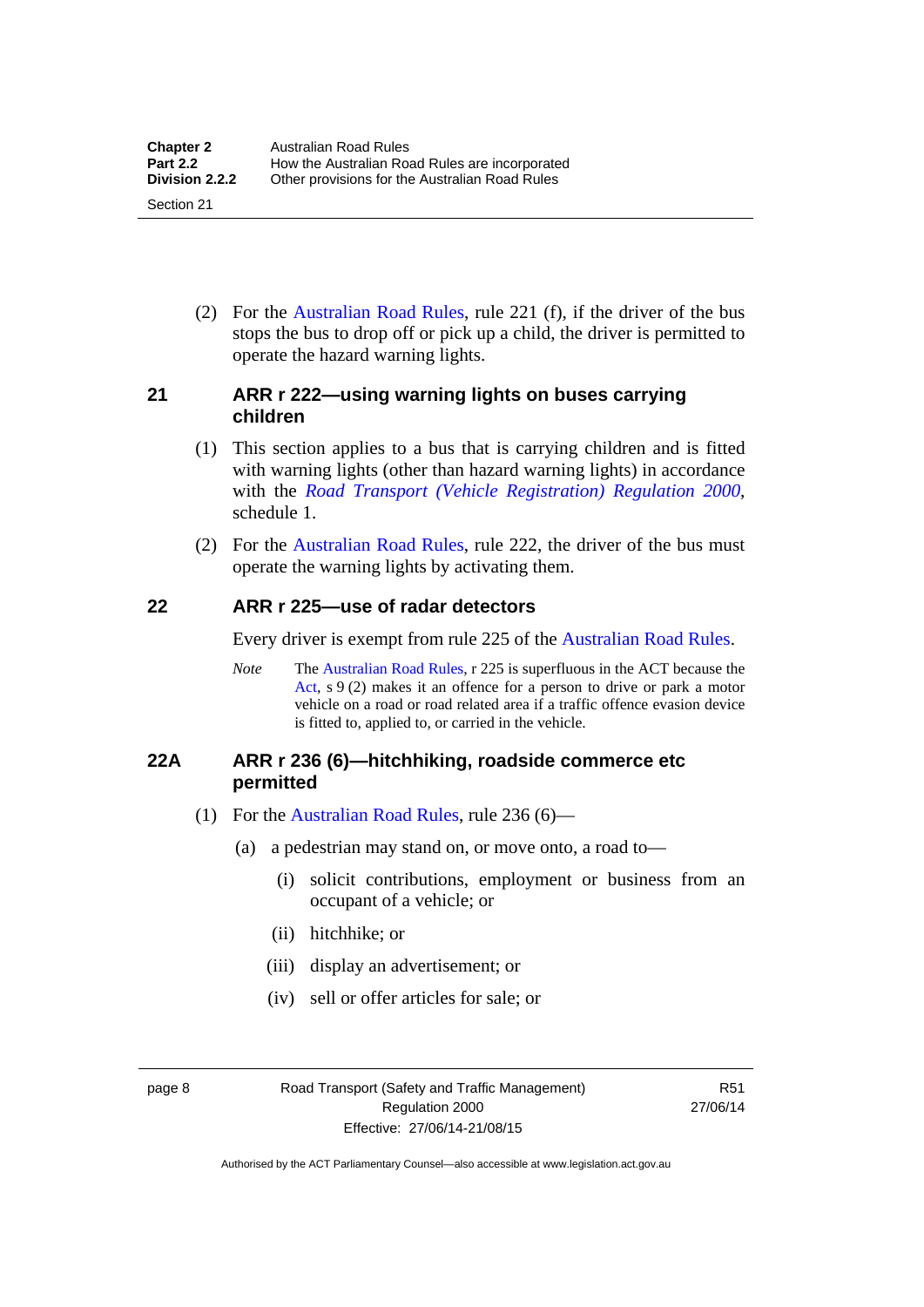- (v) wash or clean, or offer to clean, the windscreen of a vehicle; and
- (b) a person in a vehicle may buy, or offer to buy, an article or service from a person standing on a road.
- (2) In this section:

*road* includes any shoulder of the road, and any median strip, painted island or traffic island, but does not include any other roadrelated area.

*Note Median strip*, *painted island* and *traffic island* are defined in the [Australian Road Rules,](http://www.legislation.act.gov.au//ni/db_37271/default.asp) dictionary, *shoulder* is defined in [ARR](http://www.legislation.act.gov.au//ni/db_37271/default.asp), r 12, and *road-related area* is defined in the [ARR](http://www.legislation.act.gov.au//ni/db_37271/default.asp), r 13.

#### <span id="page-25-0"></span>**23 ARR r 244C—motorised scooters not to be used**

For the [Australian Road Rules](http://www.legislation.act.gov.au//ni/db_37271/default.asp), rule 244C, a person must not use a motorised scooter on a road or road related area.

#### <span id="page-25-1"></span>**24 ARR r 266 (7)—wearing of seatbelts by passengers under 16 years old**

For the [Australian Road Rules](http://www.legislation.act.gov.au//ni/db_37271/default.asp), rule 266 (7):

*approved booster seat* means a booster seat that is approved by the road transport authority under section 66 (1) (b) (Approvals etc by road transport authority).

*approved child restraint* means a child restraint that is approved by the road transport authority under section 66 (1) (c) (Approvals etc by road transport authority).

*approved child safety harness* means a child safety harness that is approved by the road transport authority under section 66 (1) (d) (Approvals etc by road transport authority).

R51 27/06/14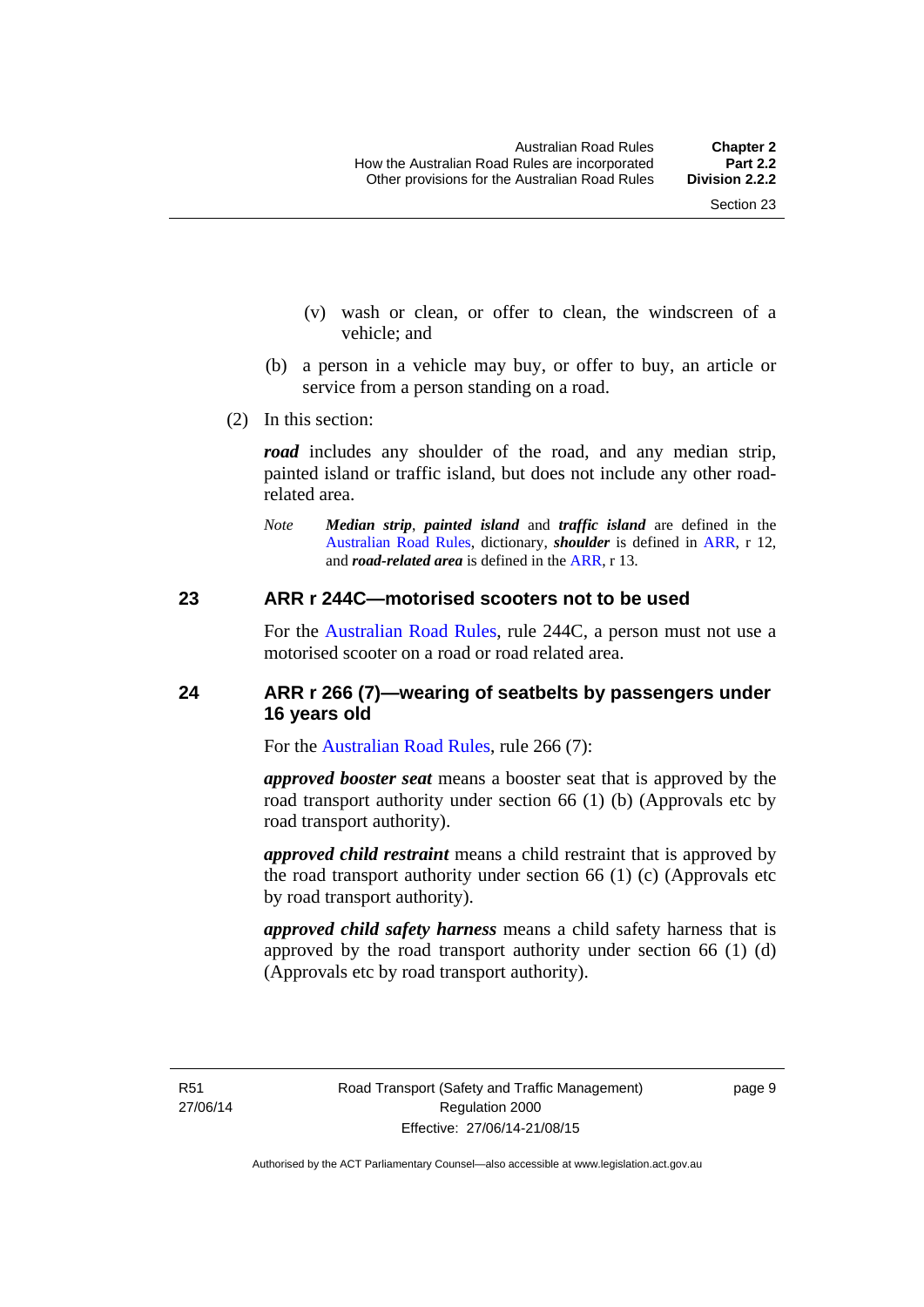Section 26

#### <span id="page-26-0"></span>**26 ARR r 270 (3)—wearing motorbike helmets**

For the [Australian Road Rules,](http://www.legislation.act.gov.au//ni/db_37271/default.asp) rule 270 (3):

*approved motor bike helmet* means a protective helmet for motorbike riders that is approved by the road transport authority under section 66 (1) (e) (Approvals etc by road transport authority).

#### <span id="page-26-1"></span>**27 ARR r 271 (6)—riding on motorbikes**

For the [Australian Road Rules,](http://www.legislation.act.gov.au//ni/db_37271/default.asp) rule 271 (6):

- (a) the [Australian Road Rules](http://www.legislation.act.gov.au//ni/db_37271/default.asp), rule 271 (2) does not apply to a passenger on a motorbike to the extent that the passenger is exempt from the subrule under section 67 (Exemption from requirement about riding on motorbikes); and
- (b) the [Australian Road Rules,](http://www.legislation.act.gov.au//ni/db_37271/default.asp) rule 271 (3) does not apply to the rider of a motorbike in relation to a passenger to the extent that, under paragraph (a), rule 271 (2) does not apply to the passenger.

#### <span id="page-26-2"></span>**27A ARR r 280 (2) (a)—other vehicles to which B light rules apply**

The following classes of vehicles are specified:

- (a) taxis;
- (b) hire cars;
- (c) demand responsive service vehicles;
- (d) motorbikes.
- *Note* This section applies the B light rules to drivers of taxis, hire cars, demand responsive service vehicles and riders of motorbikes who, under s 12, are allowed to drive in bus lanes.

R51 27/06/14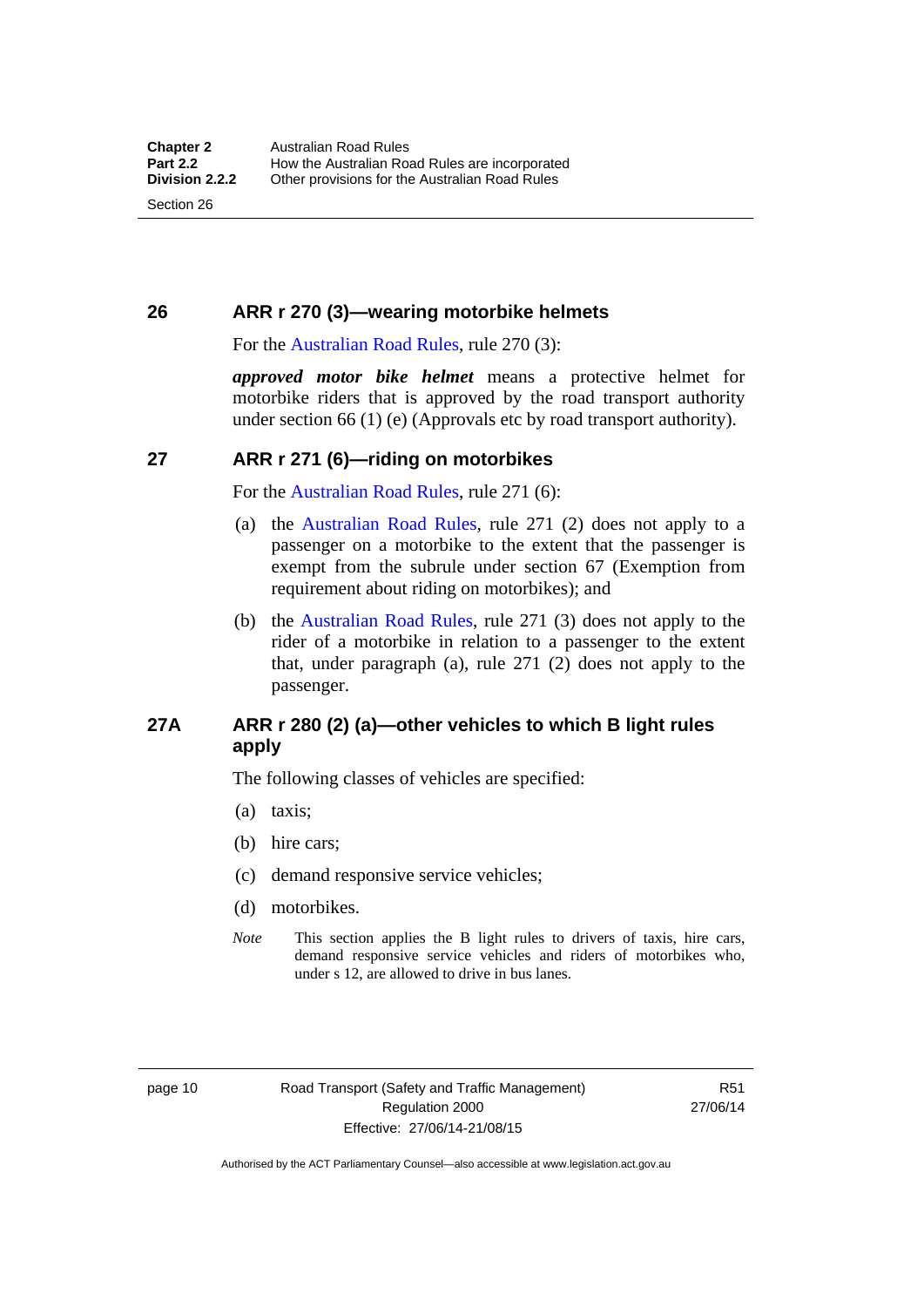#### <span id="page-27-0"></span>**28 ARR r 287 (3), (4)—duties of participants in crashes**

- (1) For the [Australian Road Rules,](http://www.legislation.act.gov.au//ni/db_37271/default.asp) rule 287 (3), a driver of a motor vehicle involved in a crash is taken to have given the driver's required particulars to a police officer if the driver supplies the particulars in accordance with the requirements of the crash reporting website.
- (2) For the [Australian Road Rules,](http://www.legislation.act.gov.au//ni/db_37271/default.asp) rule 287 (3) (e), every crash not mentioned in the [Australian Road Rules,](http://www.legislation.act.gov.au//ni/db_37271/default.asp) rule 287 (3) (a) to (d) must be reported to a police officer.
	- *Note* The [Australian Road Rules,](http://www.legislation.act.gov.au//ni/db_37271/default.asp) r 287 (3) (e) requires the driver (or the driver's representative) to give the driver's required particulars, within the required time, about a crash to a police officer if the crash is required to be reported to a police officer under another law of this jurisdiction.
- (3) For the [Australian Road Rules](http://www.legislation.act.gov.au//ni/db_37271/default.asp), rule 287 (4), definition of *required particulars*, information required to be given to a police officer about a crash includes an explanation of the circumstances of the crash.
- (4) In this section:

*crash reporting website* means the website operated by the Territory for the purpose of receiving information about crashes.

*Note* The crash reporting website can be accessed through the Canberra Connect website [\(www.canberraconnect.act.gov.au\)](http://www.canberraconnect.act.gov.au/). The website can also be accessed through the website for police services in the ACT [\(www.afp.gov.au\)](http://www.afp.gov.au/).

R51 27/06/14 page 11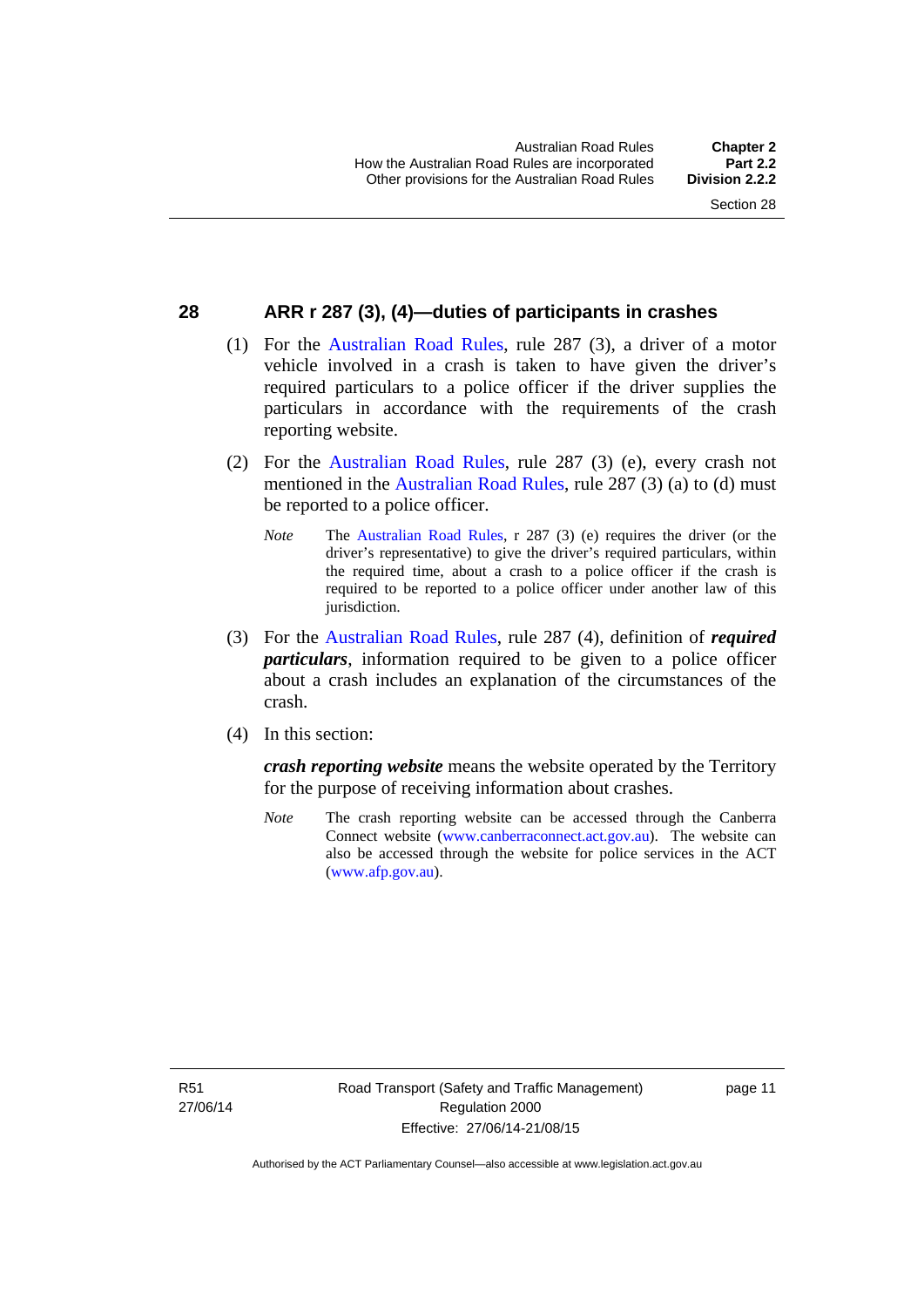Section 29

### <span id="page-28-0"></span>**29 ARR r 289 (1) (g)—driving on nature strip**

For the [Australian Road Rules](http://www.legislation.act.gov.au//ni/db_37271/default.asp), rule 289 (1) (g), a driver may drive the driver's vehicle on a nature strip adjacent to a length of road in a built-up area if the vehicle—

- (a) is a motor vehicle (other than a ride-on lawnmower) that is built and used solely for cutting grass, or for purposes incidental to cutting grass; or
- (b) is a motor vehicle that is designed for cleaning footpaths and is being driven on the nature strip for the purpose of cleaning a footpath and is displaying an amber flashing light; or
- (c) is being used to transport goods or materials for use in (or for the purposes of) the construction or maintenance of roads by or on behalf of the Territory; or
- (d) is a postal vehicle that is  $-$ 
	- (i) a motorbike with an engine capacity of not more than 110mL; and
	- (ii) being driven at a speed of not more than 10km/h.
- (e) is being used by a person in the course of his or her duties as a person authorised under this regulation to use a traffic offence detection device.

#### <span id="page-28-1"></span>**30 ARR r 298—driving with a person in or on trailer**

- (1) For the [Australian Road Rules,](http://www.legislation.act.gov.au//ni/db_37271/default.asp) rule 298, a trailer is exempt if—
	- (a) the trailer is being towed by a police vehicle or emergency vehicle; or
	- (b) the carriage of passengers is permitted in a part of the trailer and anyone in the trailer is in that part; or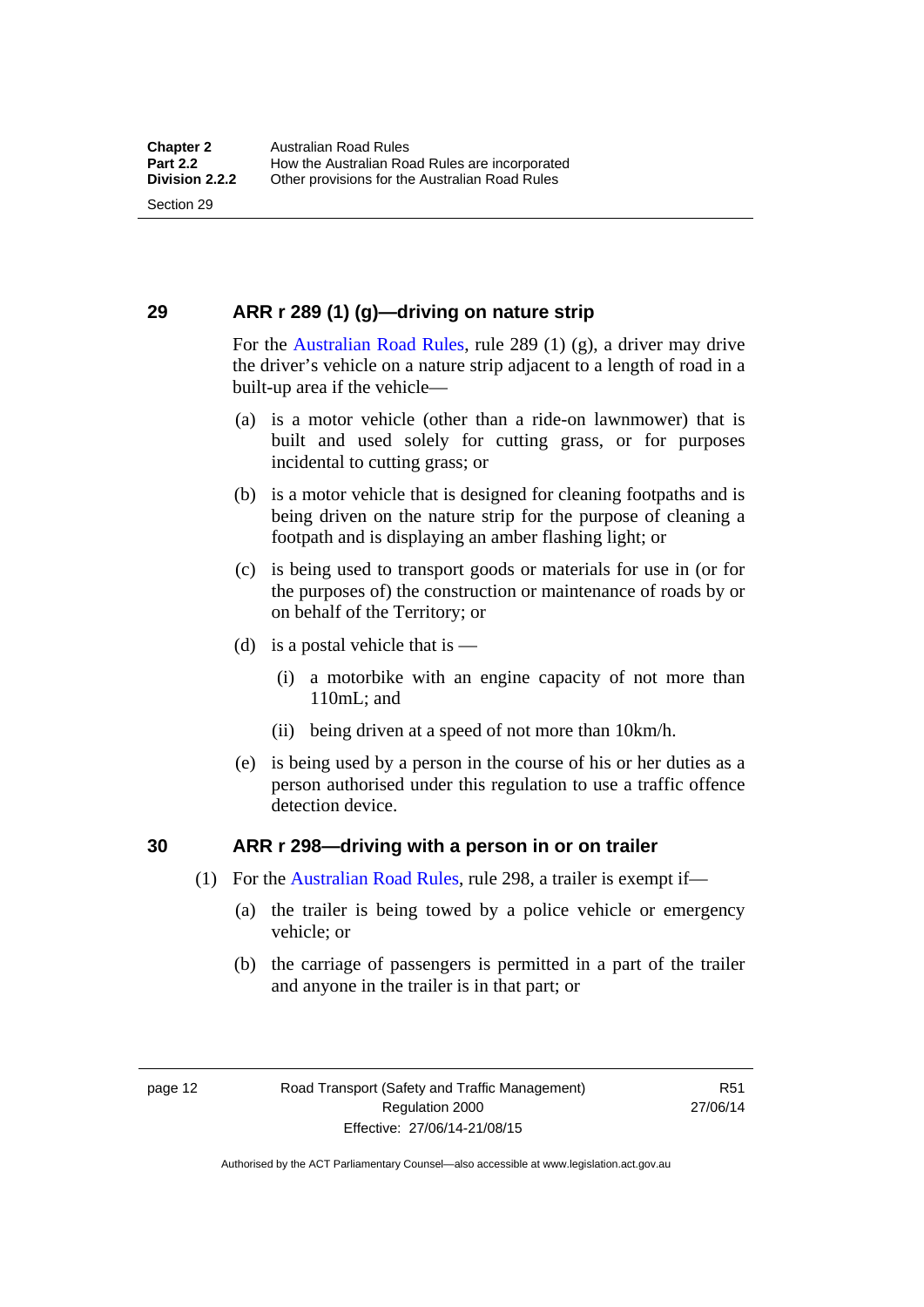- (c) anyone who is in the trailer is engaged in the door-to-door delivery or collection of goods, or in the collection of waste or garbage, and the trailer is not travelling faster than 25 km/h; or
- (d) in all the circumstances, there is no reasonable danger of anyone in the trailer falling from the trailer or being injured.
- (2) For this section, the carriage of passengers is permitted in a part of a trailer if the part is designed primarily for—
	- (a) the carriage of passengers; or
	- (b) the carriage of goods, but is enclosed.
- (3) In this section:

*enclosed*, for a part of a trailer, means enclosed by—

- (a) the structure of the trailer; or
- (b) a canopy, cage or other device fitted to the trailer that is of a kind approved by the road transport authority under section 66 (1) (f) (Approvals etc by road transport authority).

*in* includes on.

#### <span id="page-29-0"></span>**31 ARR r 310 (3), (4)—exemption for road workers etc**

- (1) For the [Australian Road Rules](http://www.legislation.act.gov.au//ni/db_37271/default.asp), rule 310 (3) (b), the road transport authority may authorise a person to engage in speed zoning tests.
- (2) For the [Australian Road Rules](http://www.legislation.act.gov.au//ni/db_37271/default.asp), rule 310 (4), definition of *roadworks*, the road transport authority may authorise—
	- (a) installation or maintenance work on, above or below a road; or
	- (b) installation or maintenance of a traffic control device; or
	- (c) a traffic survey.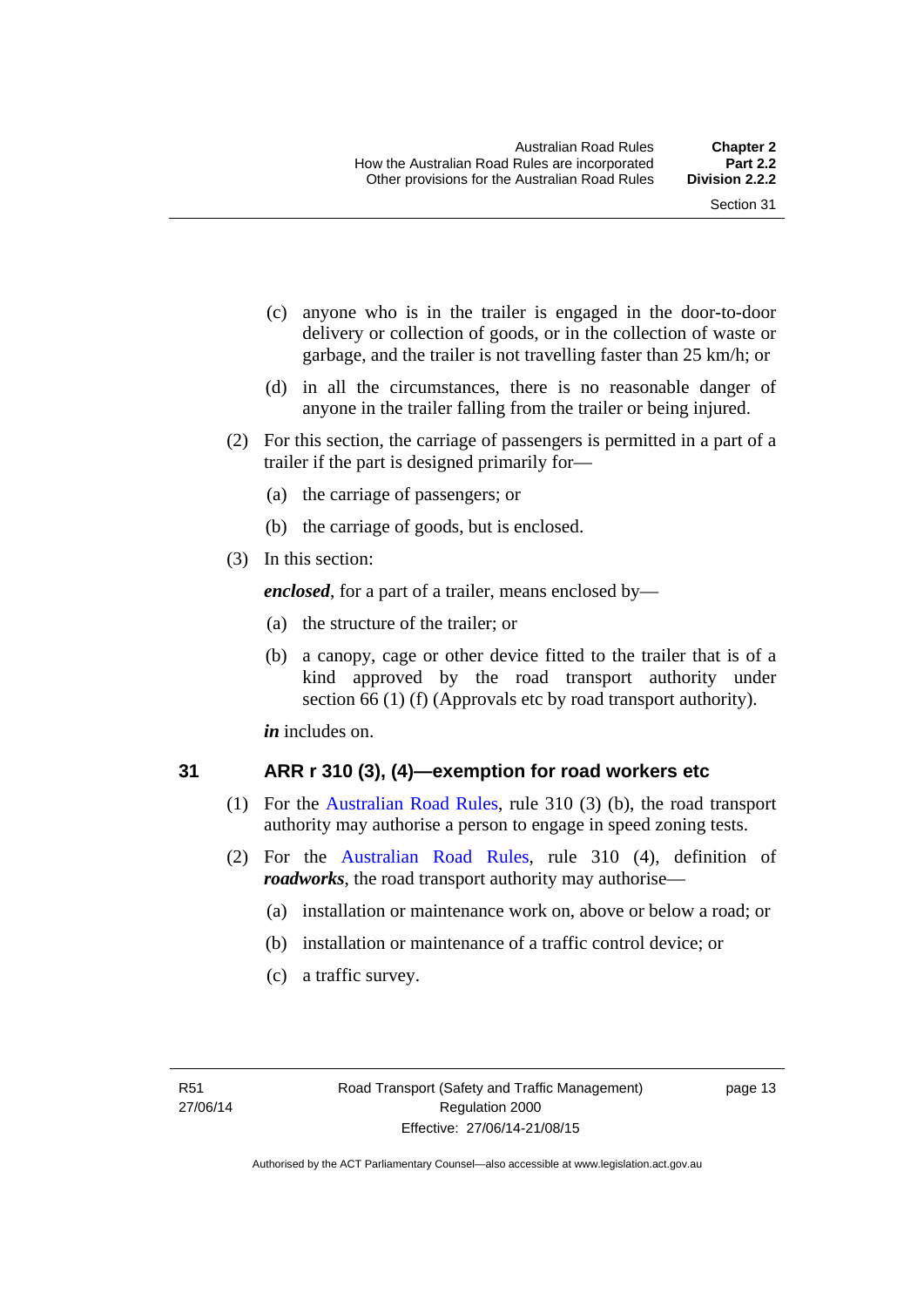- (3) This section is additional to, and does not limit, any other power of the road transport authority or anyone else under a territory law to authorise something mentioned in this section.
	- *Note* Under the Act, the road transport authority can authorise a person to install or display (or to interfere with, change or remove) a prescribed traffic control device.

#### <span id="page-30-0"></span>**32 ARR r 313—postal workers**

For the [Australian Road Rules,](http://www.legislation.act.gov.au//ni/db_37271/default.asp) rule 313—

- (a) the [Australian Road Rules,](http://www.legislation.act.gov.au//ni/db_37271/default.asp) rule 186 (Stopping in a mail zone) does not apply to the driver of a postal vehicle; and
- (b) the [Australian Road Rules](http://www.legislation.act.gov.au//ni/db_37271/default.asp), rule 288 (Driving on a path) does not apply to the driver of a postal vehicle if—
	- (i) the vehicle is a motorbike with an engine capacity of not more than 110mL; and
	- (ii) the vehicle is being driven at a speed of not more than 10km/h.

#### <span id="page-30-1"></span>**33 ARR dict—definitions for dictionary**

(1) For the [Australian Road Rules,](http://www.legislation.act.gov.au//ni/db_37271/default.asp) dictionary:

*approved bicycle helmet* means a protective helmet for bicycle riders that is approved by the road transport authority under section 66 (1) (a) (Approvals etc by road transport authority).

*approved seatbelt* means a seatbelt that complies with ADR 4 or ADR 68.

*authorised person,* for a provision of the [Australian Road Rules](http://www.legislation.act.gov.au//ni/db_37271/default.asp), means a person who is appointed as, or prescribed to be, an authorised person under the *[Road Transport \(General\) Act 1999](http://www.legislation.act.gov.au/a/1999-77)* for the [Australian Road Rules](http://www.legislation.act.gov.au//ni/db_37271/default.asp) or the provision.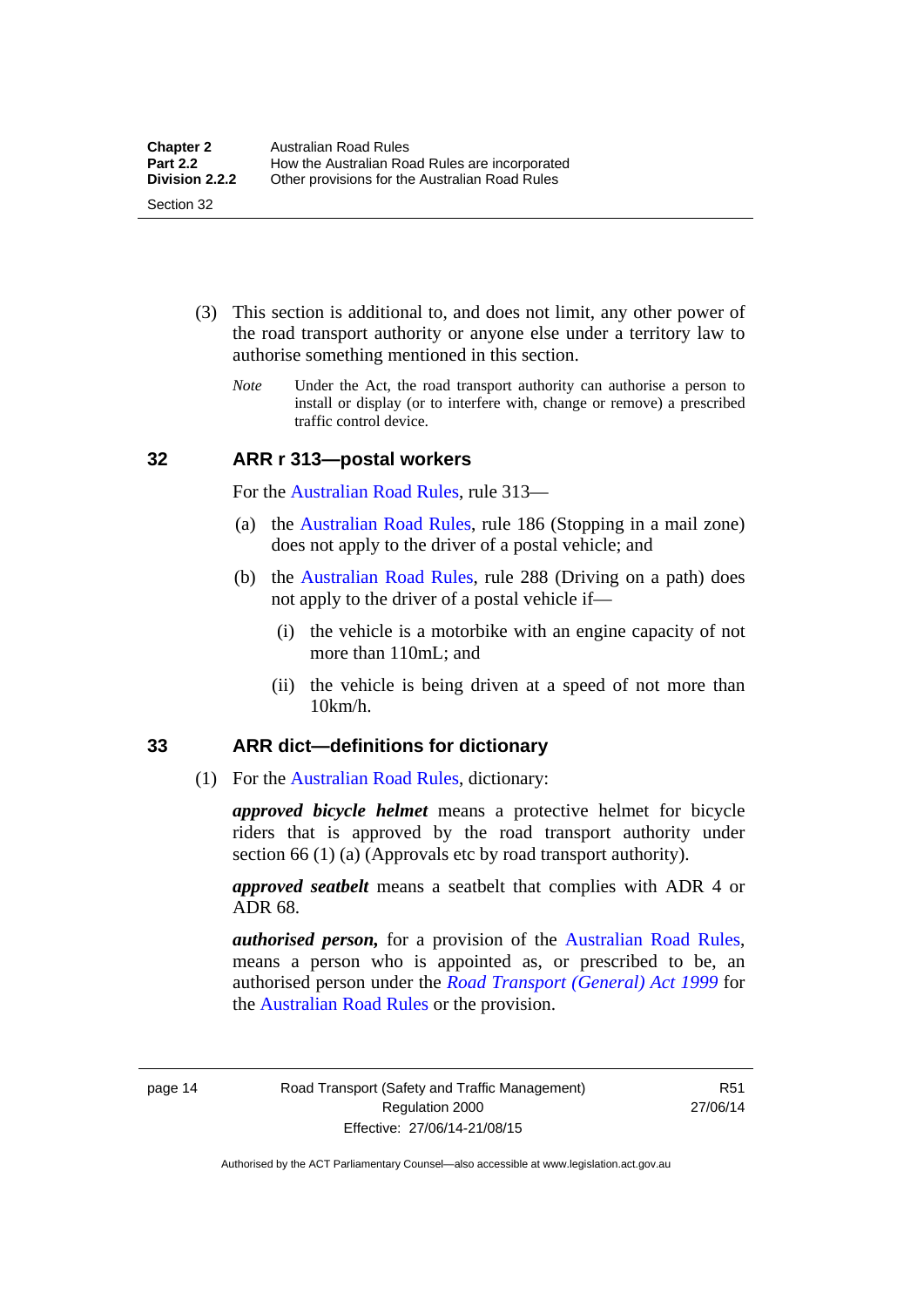#### *emergency worker* means—

- (a) a member of the ambulance service rendering or providing transport for sick or injured people; or
- (b) a member of the ambulance service, the fire brigade, the rural fire service or the SES providing transport in an emergency; or
- (c) a person who is declared by the road transport authority under section 66 (1) (g) (Approvals etc by road transport authority) to be an emergency worker.

*mechanical signalling device*, in relation to a vehicle, means a device that—

- (a) is fitted to the vehicle; and
- (b) is a mechanical signalling device or turn signal that complies with the *[Road Transport \(Vehicle Registration\)](http://www.legislation.act.gov.au/sl/2000-12)  [Regulation 2000](http://www.legislation.act.gov.au/sl/2000-12)*, schedule 1.

*oversize vehicle* means a vehicle with a dimension that, including the dimension of any load, exceeds a relevant dimension limit under—

- (a) the *[Heavy Vehicle National Law \(ACT\)](http://www.legislation.act.gov.au/a/db_49155/default.asp)*; or
- (b) the *[Road Transport \(Vehicle Registration\) Regulation 2000](http://www.legislation.act.gov.au/sl/2000-12)*.
- *Note* A reference to an Act includes a reference to the statutory instruments made or in force under the Act, including any regulation (see [Legislation Act,](http://www.legislation.act.gov.au/a/2001-14) s 104).

*police officer*—see the [Legislation Act](http://www.legislation.act.gov.au/a/2001-14), dictionary, part 1.

*postal worker* means an employee of Australia Post or anyone else engaged by Australia Post to deliver post.

*public bus*—see the *[Road Transport \(Public Passenger Services\)](http://www.legislation.act.gov.au/a/2001-62)  [Act 2001](http://www.legislation.act.gov.au/a/2001-62)*, dictionary.

R51 27/06/14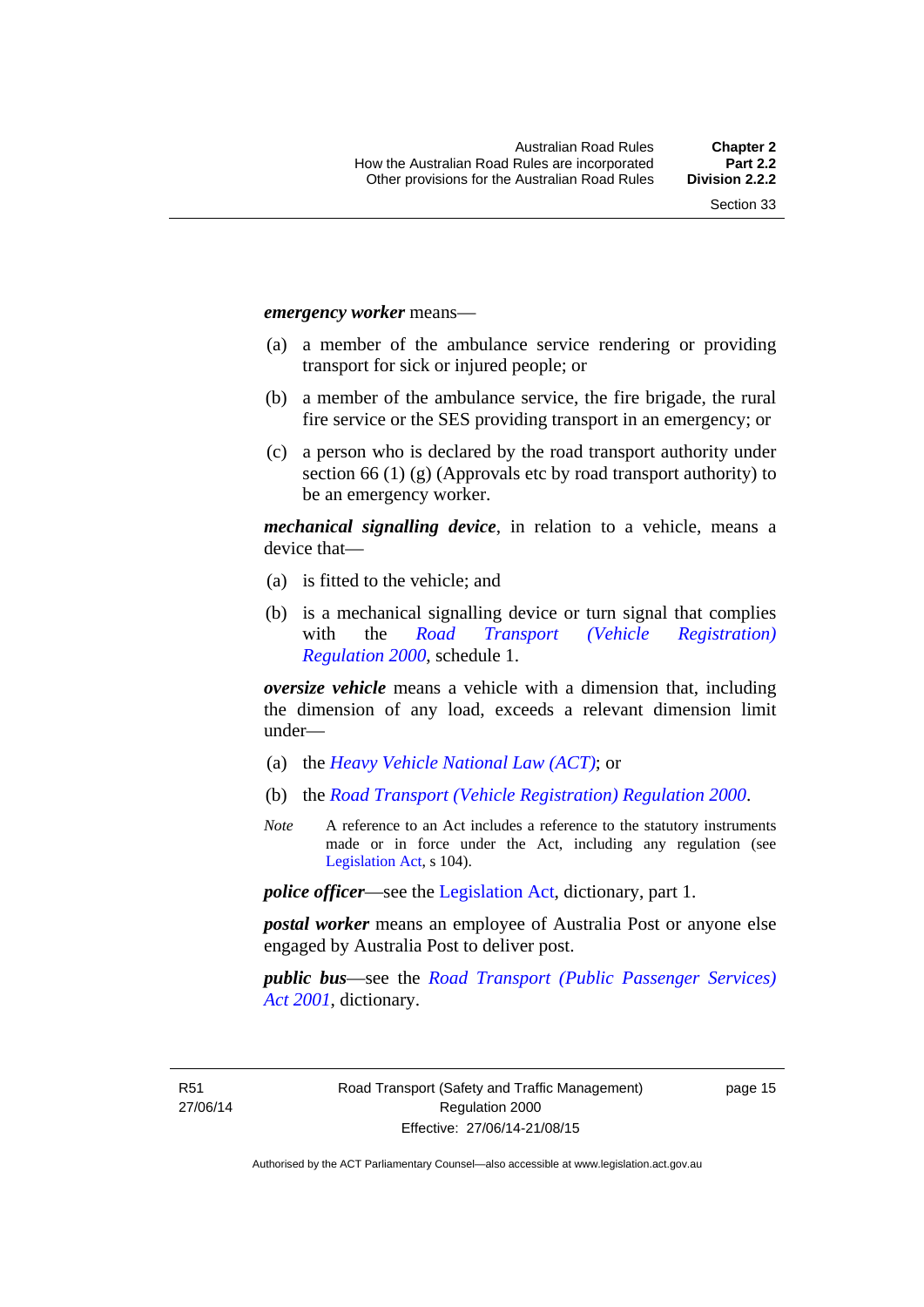#### *taxi*—

Section 33

- (a) see the *[Road Transport \(Public Passenger Services\) Act 2001](http://www.legislation.act.gov.au/a/2001-62)*, section 45 (Meaning of *taxi*); and
- (b) except in the [Australian Road Rules,](http://www.legislation.act.gov.au//ni/db_37271/default.asp) rule 182 (which is about stopping in taxi zones), includes a hire car.
- (2) For the [Australian Road Rules](http://www.legislation.act.gov.au//ni/db_37271/default.asp), dictionary, definition of *GVM*, paragraph (b):

*vehicle registration authority* means:

- (a) the road transport authority; or
- (b) the corresponding authority of another jurisdiction.
- (3) For the [Australian Road Rules](http://www.legislation.act.gov.au//ni/db_37271/default.asp), dictionary, definition of *hazard warning lights*:

*another law of this jurisdiction* means the *[Road Transport \(Vehicle](http://www.legislation.act.gov.au/sl/2000-12)  [Registration\) Regulation 2000](http://www.legislation.act.gov.au/sl/2000-12)*, schedule 1.

- (4) For the [Australian Road Rules](http://www.legislation.act.gov.au//ni/db_37271/default.asp), dictionary, definition of *portable warning triangle*, a portable warning triangle is approved if it—
	- (a) is in the form of an equilateral triangle; and
	- (b) has a minimum height of 300mm; and
	- (c) has, on the front and back, red reflecting sheeting or material, or 9 red reflectors arranged in a triangular shape, causing a red reflection that would be clearly visible to a driver at night when the upper beam of light from any headlight on the vehicle (complying with the relevant provisions to the *[Road](http://www.legislation.act.gov.au/sl/2000-12)  [Transport \(Vehicle Registration\) Regulation 2000](http://www.legislation.act.gov.au/sl/2000-12)*), schedule 1 is projected directly onto the sign from a distance of 200m; and
	- (d) is of a robust and durable construction, capable of being readily erected to stand in an upright position and capable of

page 16 Road Transport (Safety and Traffic Management) Regulation 2000 Effective: 27/06/14-21/08/15

R51 27/06/14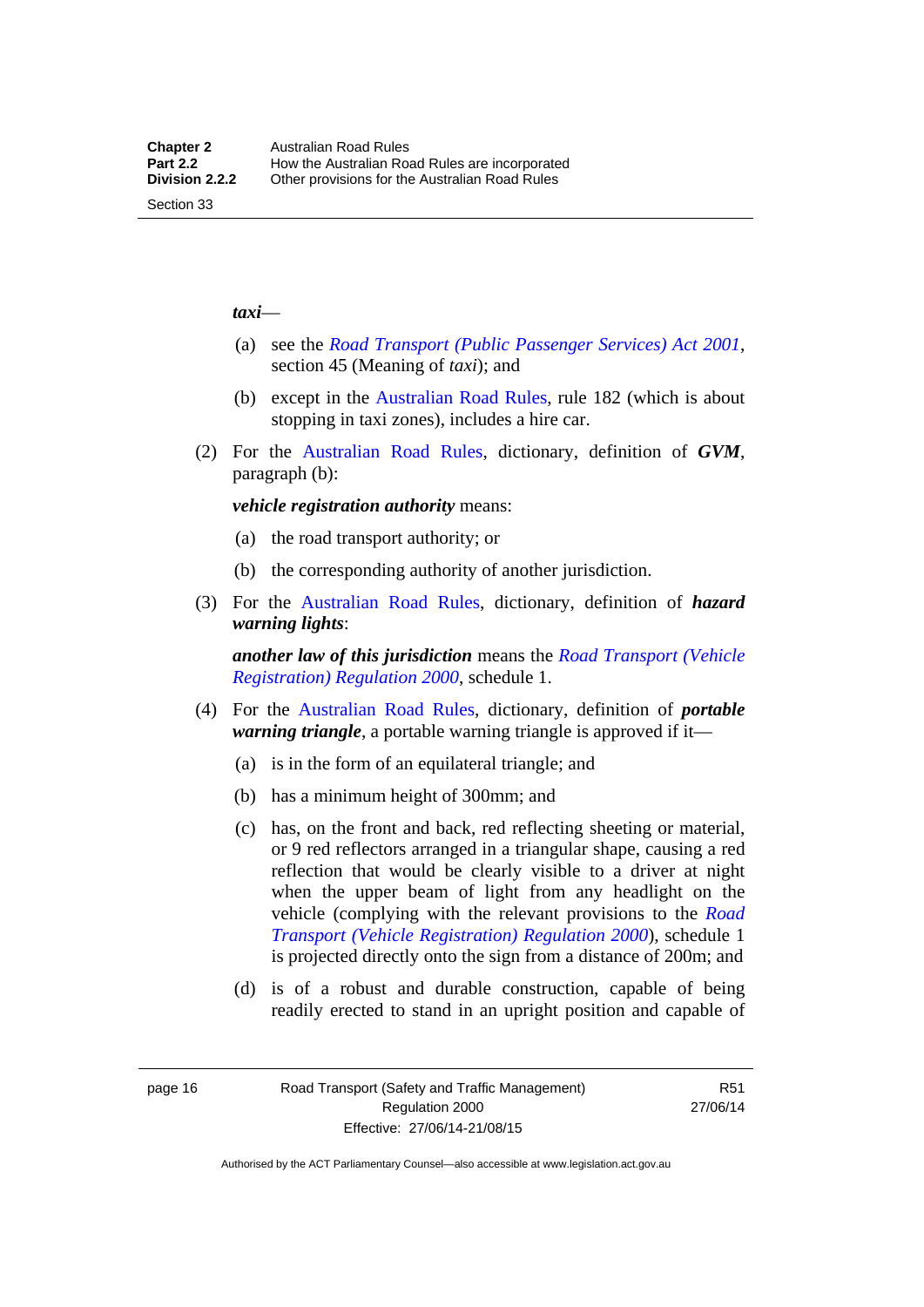remaining unaffected (to any material degree) by any reasonable force of wind or variation in weather conditions.

(5) In this section:

*ADR* (or *Australian Design Rule*)—see the *[Road Transport](http://www.legislation.act.gov.au/sl/2000-12)  [\(Vehicle Registration\) Regulation 2000](http://www.legislation.act.gov.au/sl/2000-12)*, schedule 1, section 1.11 and section 1.13.

*Note* The *[Road Transport \(Vehicle Registration\) Regulation 2000](http://www.legislation.act.gov.au/sl/2000-12)* defines *ADR* as a national standard under the *[Motor Vehicle Standards](http://www.comlaw.gov.au/Series/C2004A03813)  [Act 1989](http://www.comlaw.gov.au/Series/C2004A03813)* (Cwlth).

R51 27/06/14 Road Transport (Safety and Traffic Management) Regulation 2000 Effective: 27/06/14-21/08/15

page 17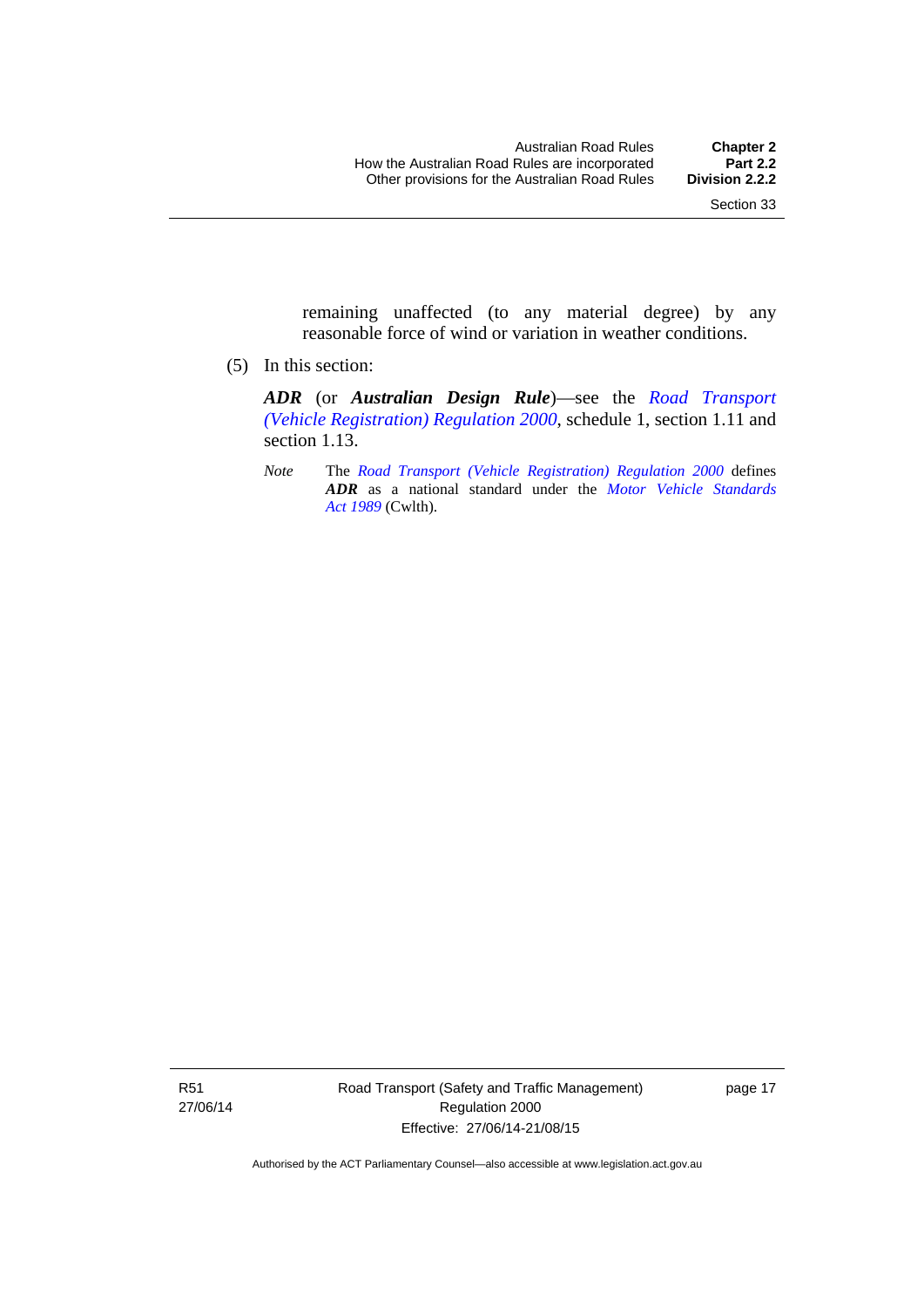**Chapter 2 Australian Road Rules**<br>**Part 2.3 Additional ACT road rules Part 2.3** Additional ACT road rules<br>**Division 2.3.1** Noise and other nuisances **Division 2.3.1** Noise and other nuisances

Section 37

## <span id="page-34-0"></span>**Part 2.3 Additional ACT road rules**

*Note* The [Australian Road Rules](http://www.legislation.act.gov.au//ni/db_37271/default.asp) are not completely self-contained and need to be read with associated laws of each jurisdiction. This part sets out some of the associated laws that are particular to the ACT. Provisions of Acts and other regulations included in the road transport legislation contain other provisions that are particular to the ACT.

### <span id="page-34-1"></span>**Division 2.3.1 Noise and other nuisances**

#### <span id="page-34-2"></span>**37 Making unnecessary engine noise**

The driver of a motor vehicle on a road must not make unnecessary noise by turning on, running or failing to turn off the vehicle's engine.

Maximum penalty: 20 penalty units.

*Note* Under the [Australian Road Rules,](http://www.legislation.act.gov.au//ni/db_37271/default.asp) r 291 it is an offence to start or drive a vehicle in a way that makes unnecessary noise or smoke.

#### <span id="page-34-3"></span>**38 Emission of waste oil or grease**

 (1) A person must not use a motor vehicle or trailer on a road unless adequate precautions have been taken to prevent waste oil or grease from the machinery or from any other part of the vehicle from dropping onto the roadway.

Maximum penalty: 20 penalty units.

- *Note* The [Australian Road Rules,](http://www.legislation.act.gov.au//ni/db_37271/default.asp) r 293 requires the driver of a vehicle to remove oil or grease that falls from the vehicle in certain circumstances.
- (2) Without limiting the liability of anyone else, the responsible person for a motor vehicle or trailer must take reasonable steps to prevent a contravention of subsection (1) in relation to the vehicle.

Maximum penalty: 20 penalty units.

page 18 Road Transport (Safety and Traffic Management) Regulation 2000 Effective: 27/06/14-21/08/15

R51 27/06/14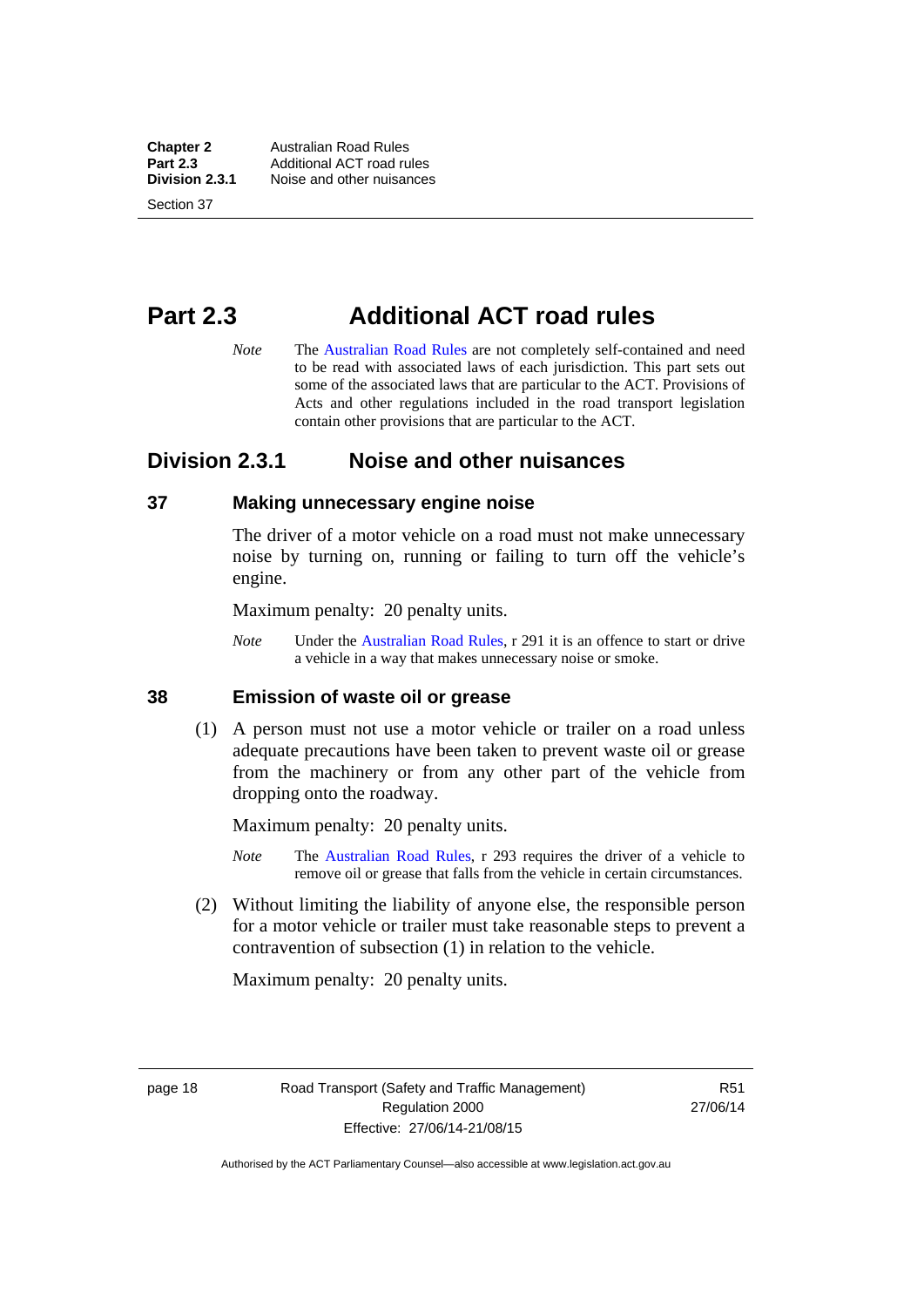### <span id="page-35-0"></span>**Division 2.3.2 Driver and passenger safety**

#### <span id="page-35-1"></span>**39 Safety of persons on trailers**

 (1) A person must not travel on a road in or on any part of a trailer that is not a part designed primarily for the carriage of passengers or goods.

Maximum penalty: 20 penalty units.

 (2) A person must not travel on a road in or on any part of a trailer that is a part designed primarily for the carriage of goods if the part is not enclosed.

Maximum penalty: 20 penalty units.

- (3) This section does not apply to a person—
	- (a) who is in or on a police vehicle or emergency vehicle; or
	- (b) engaged in the door-to-door delivery or collection of goods, or in the collection of waste or garbage, in or on a trailer that is not travelling faster than 25km/h; or
	- (c) if, in all the circumstances, there is a no reasonable danger of the person falling or being thrown from the trailer, or being injured, because the person is travelling in a way prohibited by this section.
- (4) In this section:

*enclosed*, for a part of a trailer, means enclosed by—

(a) the structure of the trailer; or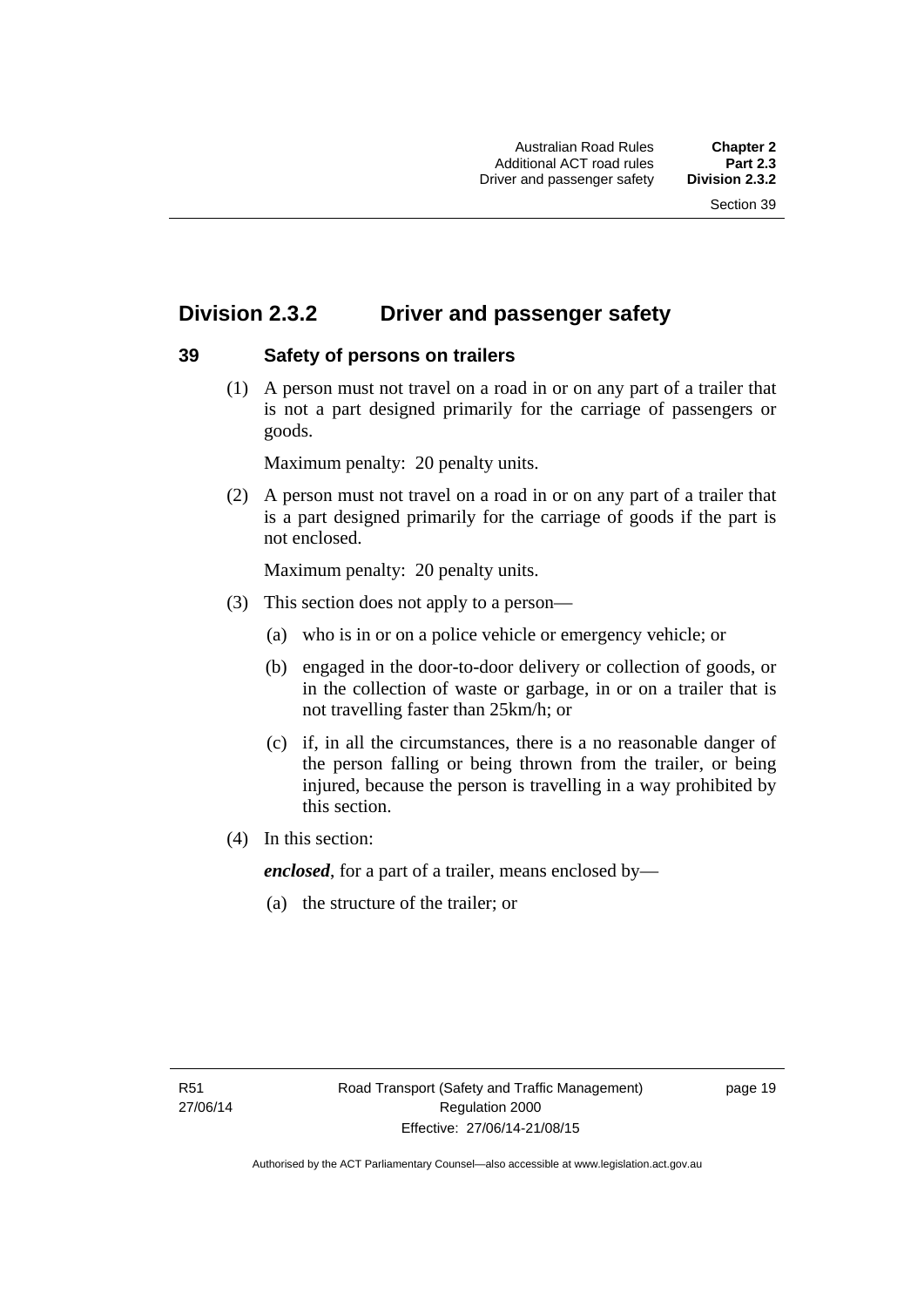(b) a canopy, cage or other device fitted to the trailer that is of a kind approved by the road transport authority under section 66 (1) (f) (Approvals etc by road transport authority).

*Note* The [Australian Road Rules](http://www.legislation.act.gov.au//ni/db_37271/default.asp), r 298 prohibits a driver from driving a motor vehicle towing a trailer with a person in or on the trailer, unless the trailer is exempt from the rule under another law of this jurisdiction. Section 30 provides the exemption from the rule.

#### **40 Passengers in sidecars to be seated**

 (1) A passenger in a sidecar attached to a motorbike that is moving, or is stationary but not parked, on a road must sit in a place in the sidecar designed for use by a passenger.

Maximum penalty: 20 penalty units.

 (2) The rider of a motorbike must not ride with a passenger in a sidecar unless the passenger complies with subsection (1).

Maximum penalty: 20 penalty units.

# **Division 2.3.3 Trailers and towing**

- *Note* The following rules of the [Australian Road Rules](http://www.legislation.act.gov.au//ni/db_37271/default.asp) apply to the towing of vehicles:
	- r 216 (which is about the lights that must be used when towing a vehicle at night or in hazardous weather conditions)
	- r 254 (which is about the towing of bicycles)
	- r 257 (which is about riding with a person on a bicycle trailer)
	- r 292 (which is about towing a vehicle with an insecure or overhanging load)
	- r 294 (which is about keeping control of a motor vehicle or trailer being towed)
	- r 295 (which is about towing another vehicle with a towline)
	- r 298 (which is about driving with a person in a trailer)
	- r 312 (which provides certain exemptions for tow truck drivers).

page 20 Road Transport (Safety and Traffic Management) Regulation 2000 Effective: 27/06/14-21/08/15

R51 27/06/14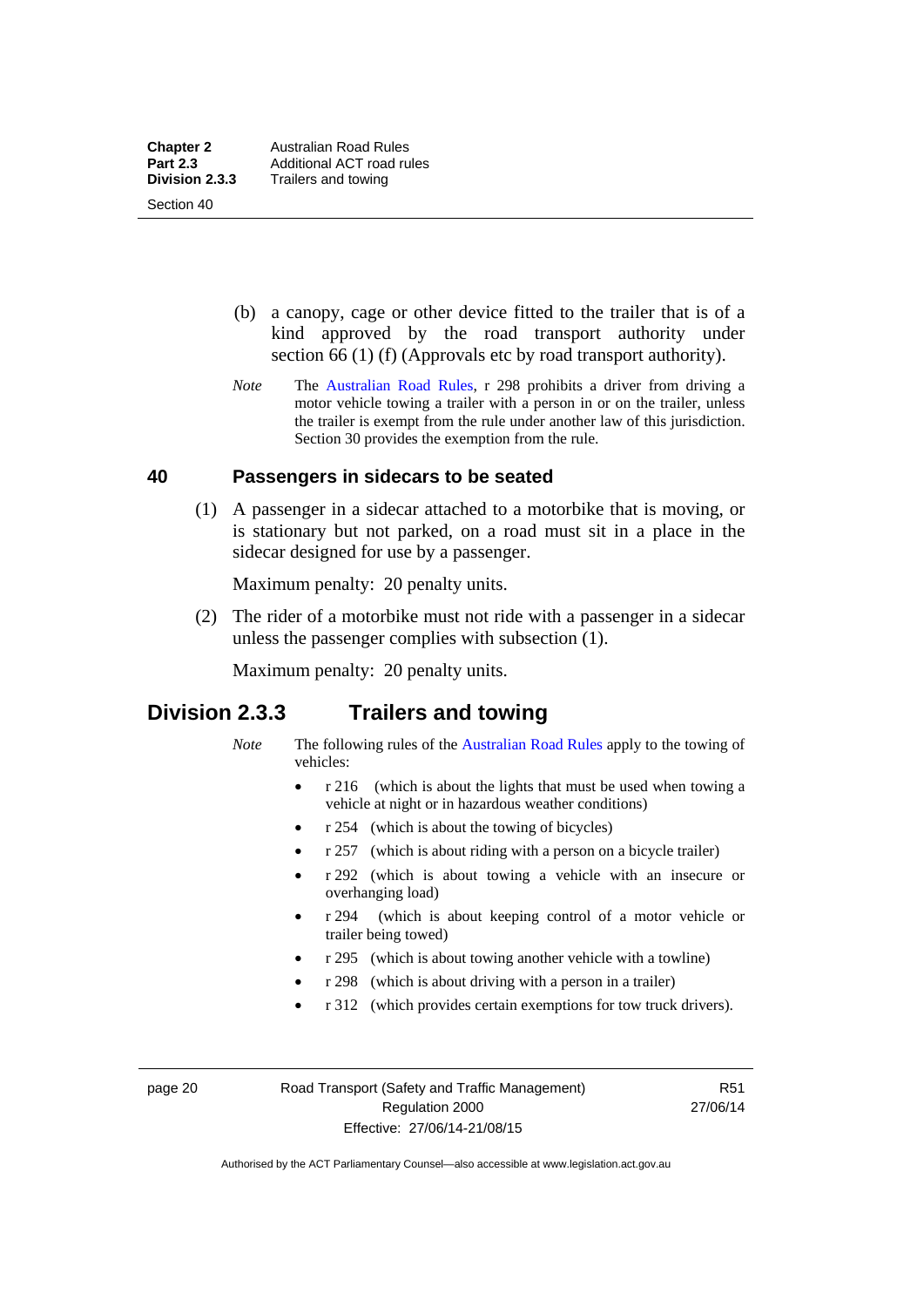#### **41 Number of vehicles that may be drawn**

 (1) The driver of an articulated vehicle must not tow any other vehicle on a road.

Maximum penalty: 20 penalty units.

 (2) The driver of a motor vehicle must not tow more than 1 other vehicle on a road.

Maximum penalty: 20 penalty units.

- (3) The road transport authority may exempt a vehicle or person from subsection (1) or (2).
- (4) Subsection (2) does not apply in relation to a tow truck that is towing an articulated vehicle (other than a B-double or road train) if—
	- (a) the articulated vehicle has broken down on a road and it is necessary for it to be towed away; or
	- (b) the articulated vehicle has been involved in a crash on a road and it is necessary for it to be towed away.
- (5) Subsection (2) does not apply to a motor vehicle that is towing another vehicle using a lift and tow trailer if—
	- (a) the other vehicle is partly supported by the lift and tow trailer; and
	- (b) the vehicle is not towed at faster than 60 km/h; and
	- (c) the combined weight of the towed vehicle and the lift and tow trailer is not more than the unladen weight of the towing vehicle.
- (6) Subsection (2) does not apply to—
	- (a) a tractor-harvester-cutting head trailer combination; or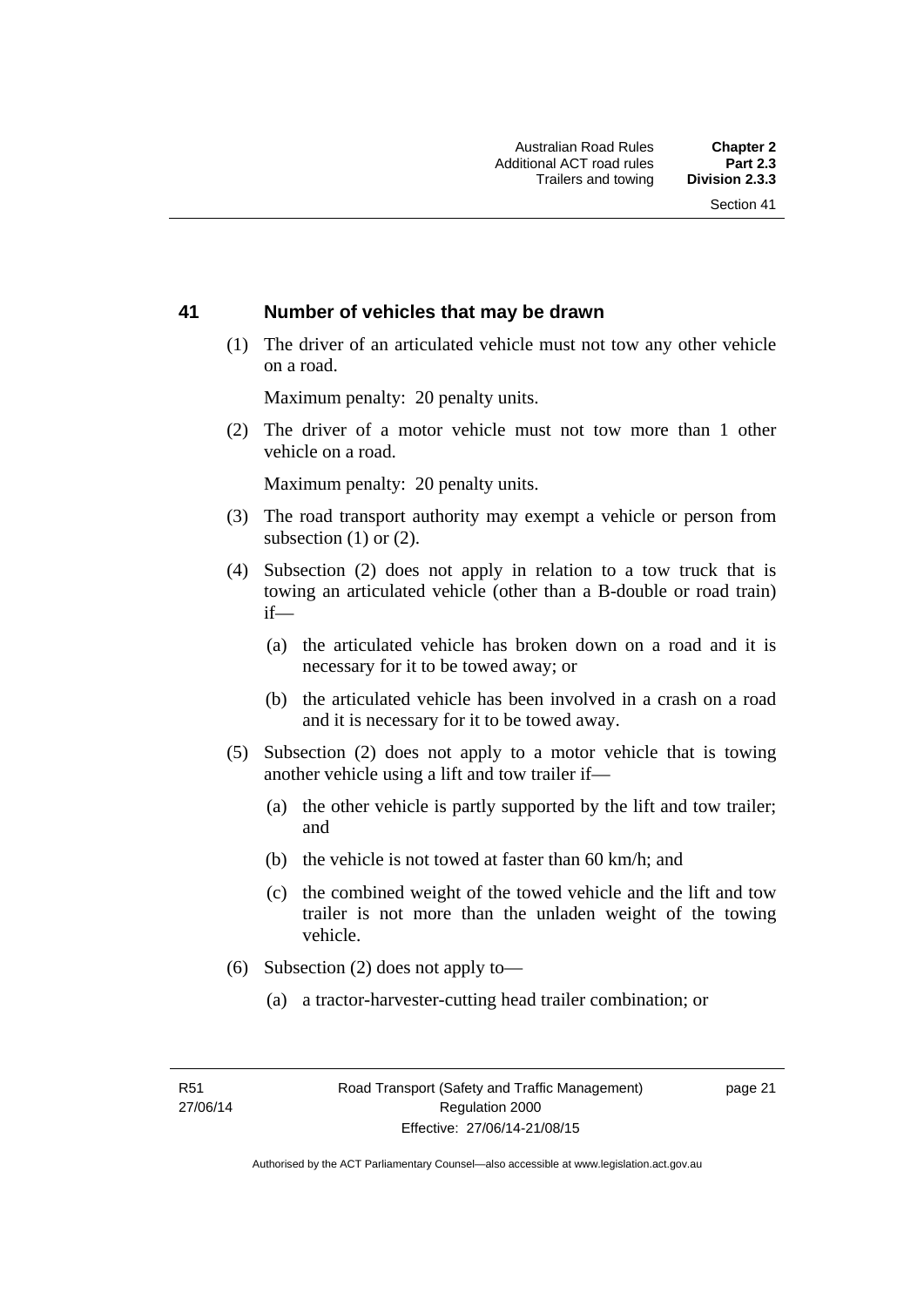- (b) a tractor with multiple implements attached, if the implements are normally used as a single unit when performing agricultural operations; or
- (c) a tractor and implement combination towing a fuel trailer or laser tower; or
- (d) an articulated low-loader consisting of a prime mover towing a converter dolly and a semitrailer; or
- (e) a B-double, dog trailer or road train.

#### **42 Towing by vehicles under 4.5t**

- (1) The driver of a motor vehicle (the *towing vehicle*) must not tow another vehicle (the *towed vehicle*) on a road if the laden weight of the towed vehicle is more than—
	- (a) the capacity of the towing attachment fitted to the towing vehicle; or
	- (b) the maximum laden weight for the towed vehicle.

Maximum penalty: 20 penalty units.

- (2) Subsection (1) does not apply to the driver if the towing vehicle has a GVM over 4.5t.
- (3) The road transport authority may exempt a vehicle or person from subsection  $(1)$ .
- (4) In this section:

*maximum laden weight*, for the towed vehicle, means—

 (a) the maximum laden weight for a towed vehicle specified by the manufacturer of the towing vehicle in relation to the towing vehicle; or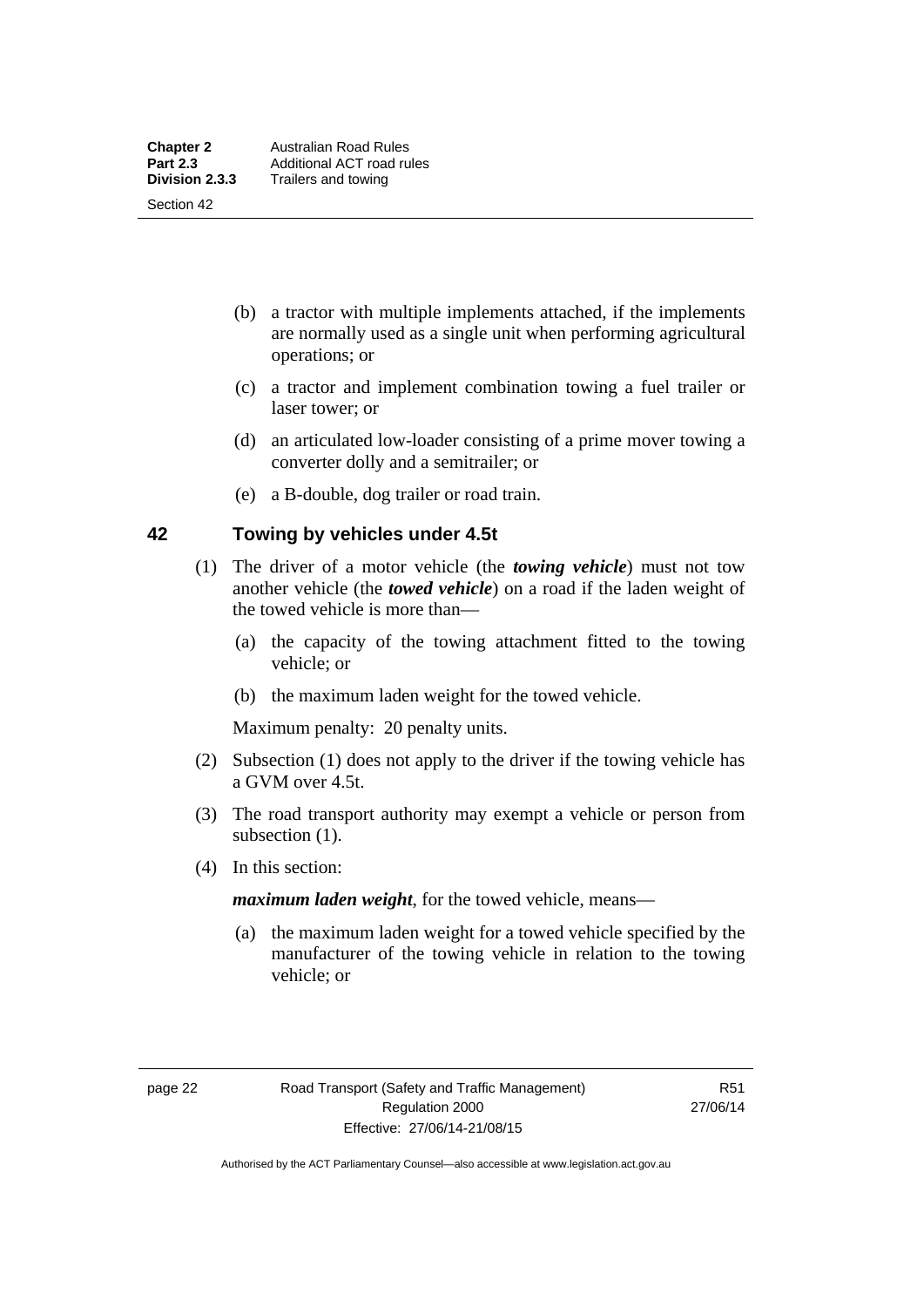- (b) if there is no such specification by the manufacturer, the manufacturer of the vehicle cannot be identified or the specification is not appropriate because the towing vehicle has been modified—
	- (i) 1.5 times the unladen weight of the towing vehicle if the towed vehicle is fitted with a braking system that is working properly; or
	- (ii) the unladen weight of the towing vehicle in any other case.

# **Division 2.3.4 Lights on vehicles**

- *Note* The following rules of the [Australian Road Rules](http://www.legislation.act.gov.au//ni/db_37271/default.asp) apply to lights on vehicles:
	- r 215 (which is about using lights when driving at night or in hazardous weather conditions)
	- r 216 (which is about the lights that must be used when towing a vehicle at night or in hazardous weather conditions)
	- r 217 (which is about using rear fog lights)
	- r 218 (which is about using headlights on high-beam)
	- r 219 (which is about not using lights to dazzle other road users)
	- r 220 (which is about the use of lights on a vehicle that is stopped)
	- r 221 (which is about using hazard warning lights)
	- r 222 (which is about the use of warning lights on buses carrying children)
	- r 223 (which is about using lights when riding an animal-drawn vehicle at night or in hazardous weather conditions)
	- r 259 (which is about using lights when riding a bicycle at night).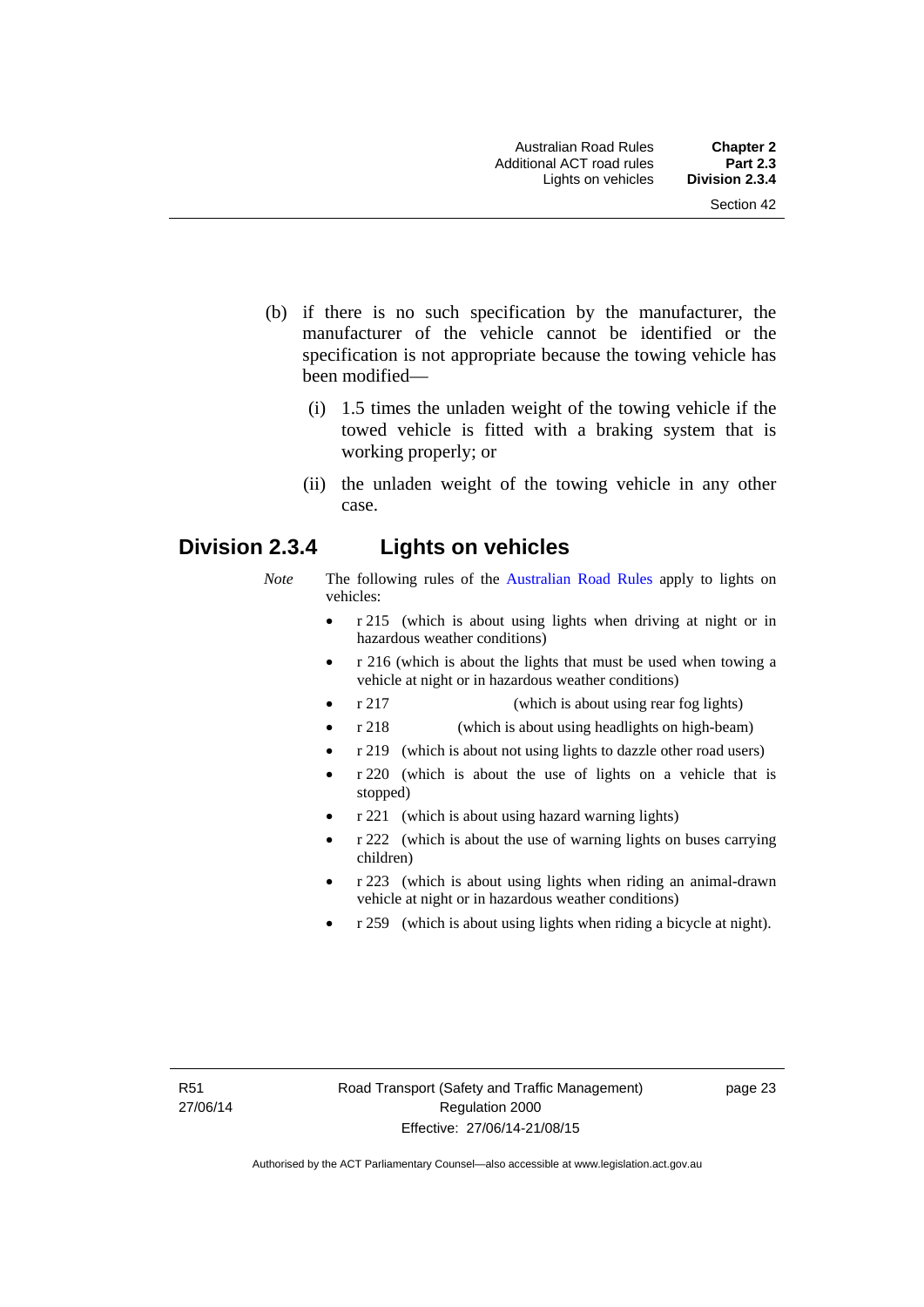#### **43 Lights on motor vehicles generally**

- (1) The driver of a motor vehicle fitted with a spotlight or searchlight must not operate the light, or allow it to be operated, on a road unless—
	- (a) the vehicle is stationary, the light is operated only for examining or making adjustments or repairs to a vehicle, and light from it is not projected further than 6m; or
	- (b) the light is operated for the temporary purpose of reading or looking for a notice, sign, house number or something similar; or
	- (c) the vehicle is a police vehicle; or
	- (d) the vehicle is being used by the Territory, the Commonwealth or any public authority.

Maximum penalty: 20 penalty units.

- (2) The driver of a motor vehicle fitted with an additional headlight permitted to be fitted under the *[Road Transport \(Vehicle](http://www.legislation.act.gov.au/sl/2000-12)  [Registration\) Regulation 2000](http://www.legislation.act.gov.au/sl/2000-12)*, schedule 1 must not operate the headlight, or allow it to be operated, if—
	- (a) the vehicle is being driven on a length of road in a built-up area; or
	- (b) the driver is driving less than—
		- (i) 200m behind a vehicle travelling in the same direction as the driver; or
		- (ii) 200m from an oncoming vehicle.

Maximum penalty: 20 penalty units.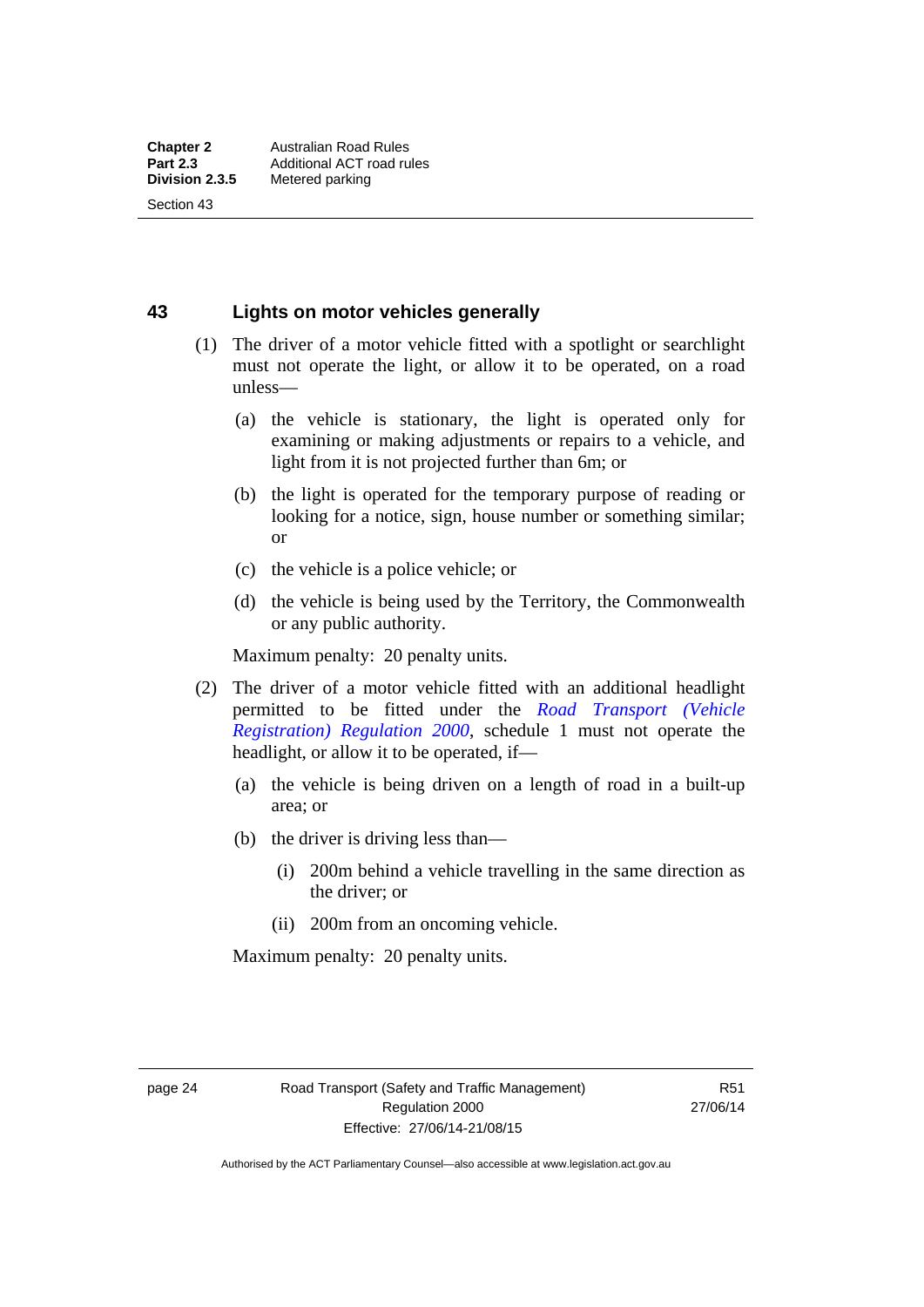# **Division 2.3.5 Metered parking**

- *Note* The rules of the [Australian Road Rules](http://www.legislation.act.gov.au//ni/db_37271/default.asp) that apply to the parking of vehicles include the following:
	- r 189 (which is about double parking)
	- r 203 (which is about stopping in a parking area for people with disabilities)
	- r 205 (which is about parking for longer than indicated)
	- r 207 (which is about parking where fees are payable)
	- r 208 (which is about parallel parking on a road, except in a median strip parking area)
	- r 209 (which is about parallel parking in a median strip parking area)
	- r 210 (which is about angle parking)
	- r 211 (which is about parking in parking bays).

#### **44 Metered parking—parking in spaces**

- (1) A driver commits an offence if—
	- (a) the driver parks in a metered parking area; and
	- (b) the driver's vehicle is not parked in a metered parking space.

Maximum penalty: 20 penalty units.

 (2) A driver must not park the driver's vehicle in a metered parking space if another vehicle is parked in the space.

Maximum penalty: 20 penalty units.

 (3) A driver who parks in a metered parking space must position the driver's vehicle completely within the space.

Maximum penalty: 20 penalty units.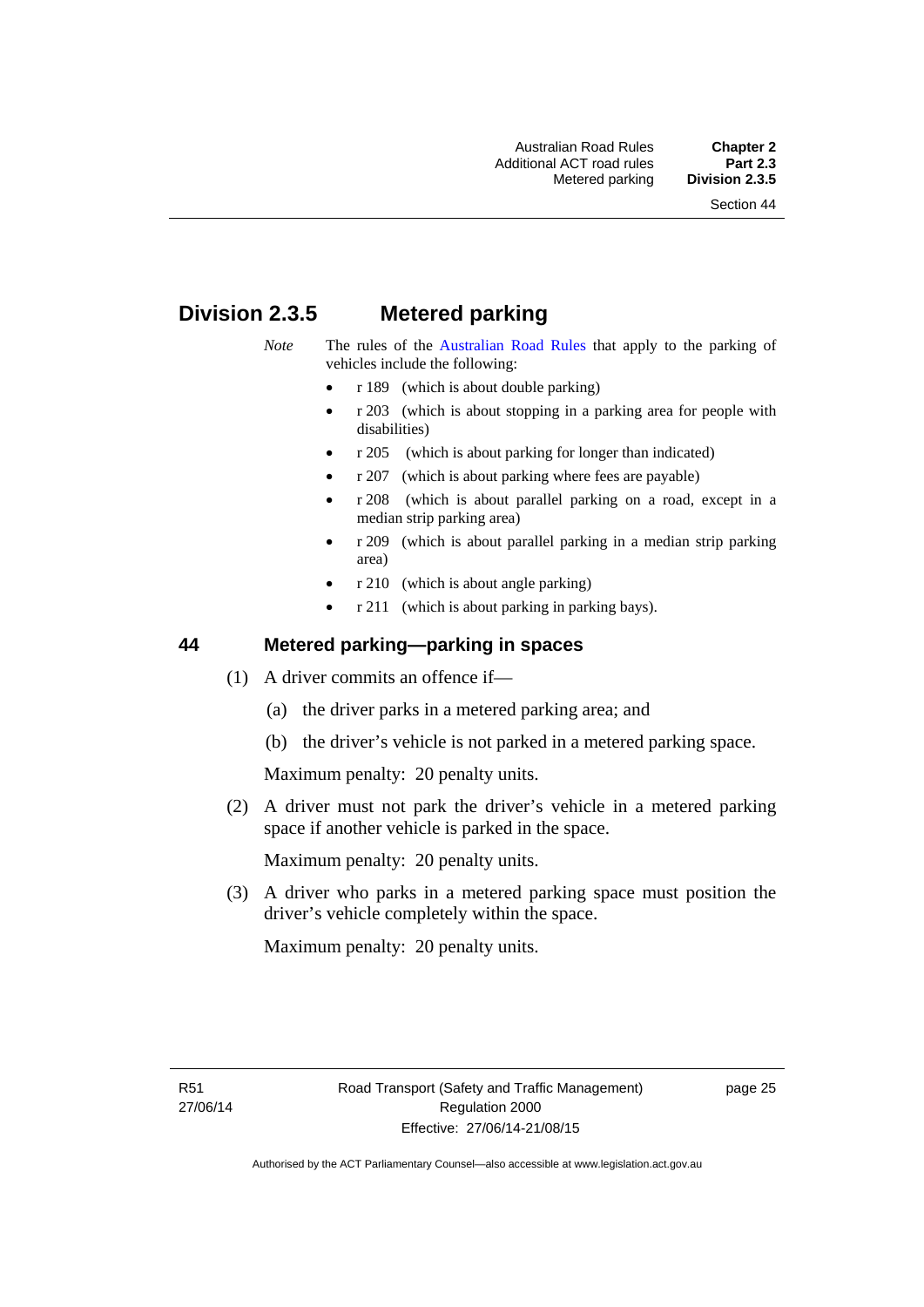Section 44A

#### **44A Metered parking—parking fees**

 (1) A driver must not park in a metered parking space without paying the relevant parking fee for the space.

Maximum penalty: 20 penalty units.

- (2) A driver does not commit an offence against subsection (1) if—
	- (a) the relevant parking fee for the metered parking space is paid immediately after the driver parks the driver's vehicle in the metered parking space; or
	- (b) the parking meter for the metered parking space indicates that the period for which parking in the space has been paid for has not expired; or
	- (c) the parking meter for the metered parking space—
		- (i) is not working; or
		- (ii) is covered with a parking meter hood bearing the words 'out of order time limit applies'.
	- *Note* For other exceptions to s (1), see s 45.

#### **44B Metered parking—maximum length of stay**

 (1) A driver must not allow the driver's vehicle to remain parked in a metered parking space if the parking meter for the space indicates that the period for which parking in the space has been paid for has expired.

Maximum penalty: 20 penalty units.

*Note* For exceptions to s (1), see s 45.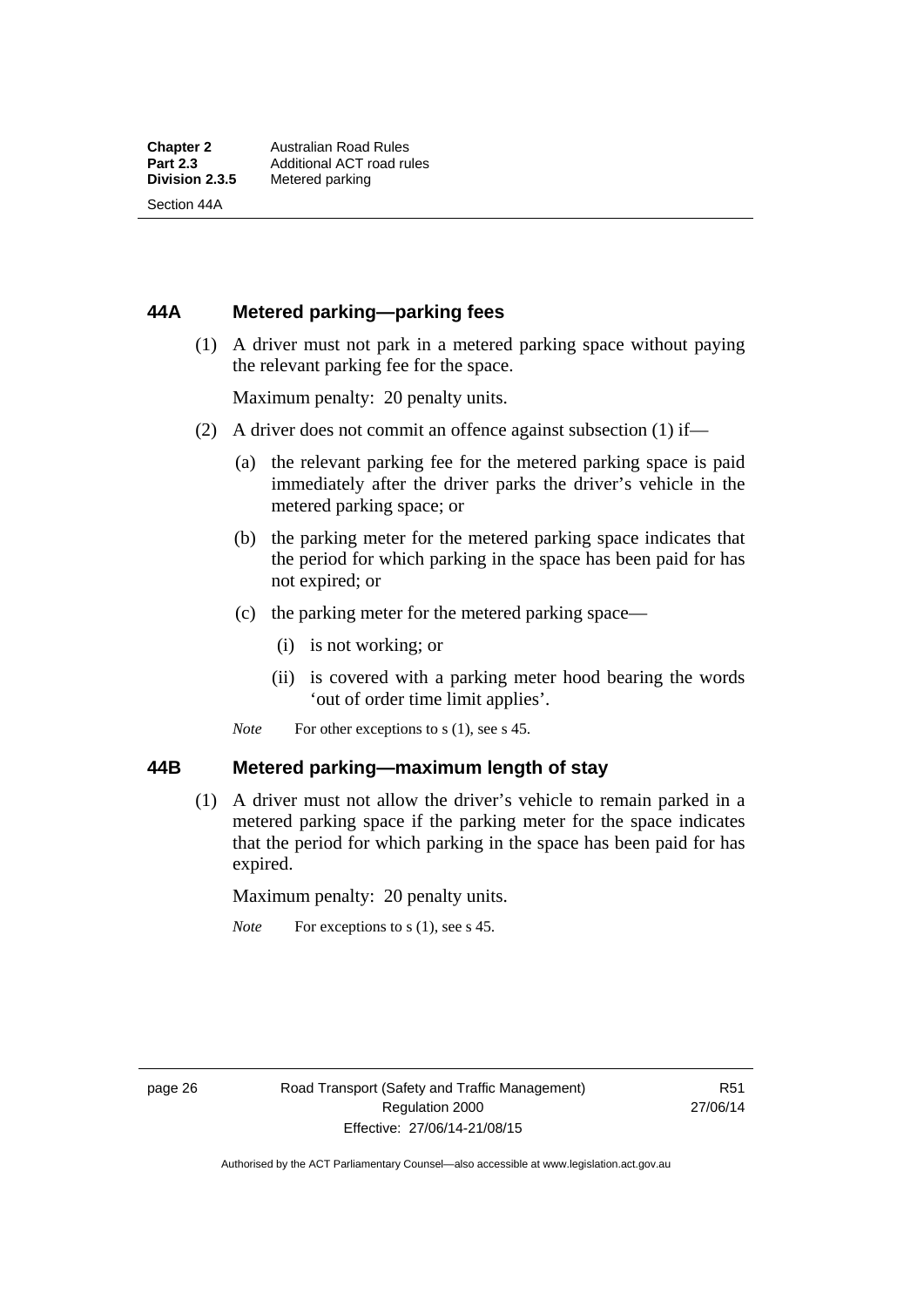(2) A driver must not allow the driver's vehicle to remain parked in a metered parking space for longer than the period (if any) indicated on the metered parking signs applying to the space as the maximum period for which a vehicle may be parked in the space.

Maximum penalty: 20 penalty units.

*Note* For exceptions to s (2), see s 45.

#### **45 Metered parking—exceptions to s 44A and s 44B**

Section 44A (Metered parking—parking fees) and section 44B (Metered parking—maximum length of stay) do not apply to—

- (a) a driver for any period the driver's vehicle is parked in a metered parking space outside the controlled parking hours for the space; or
- (b) a driver if—
	- (i) the driver's vehicle is parked in a metered parking space; and
	- (ii) the driver displays in or on the vehicle a current mobility parking scheme authority; and
	- (iii) the driver complies with the conditions (if any) of the authority; or
- (c) a driver if—
	- (i) the driver's vehicle is parked in a metered parking space designated by a *permit zone sign* for use by the holder of a stated kind of parking permit; and
	- (ii) the driver displays in or on the vehicle a current parking permit of that kind; and
	- (iii) the driver complies with the conditions (if any) of the permit.

R51 27/06/14 page 27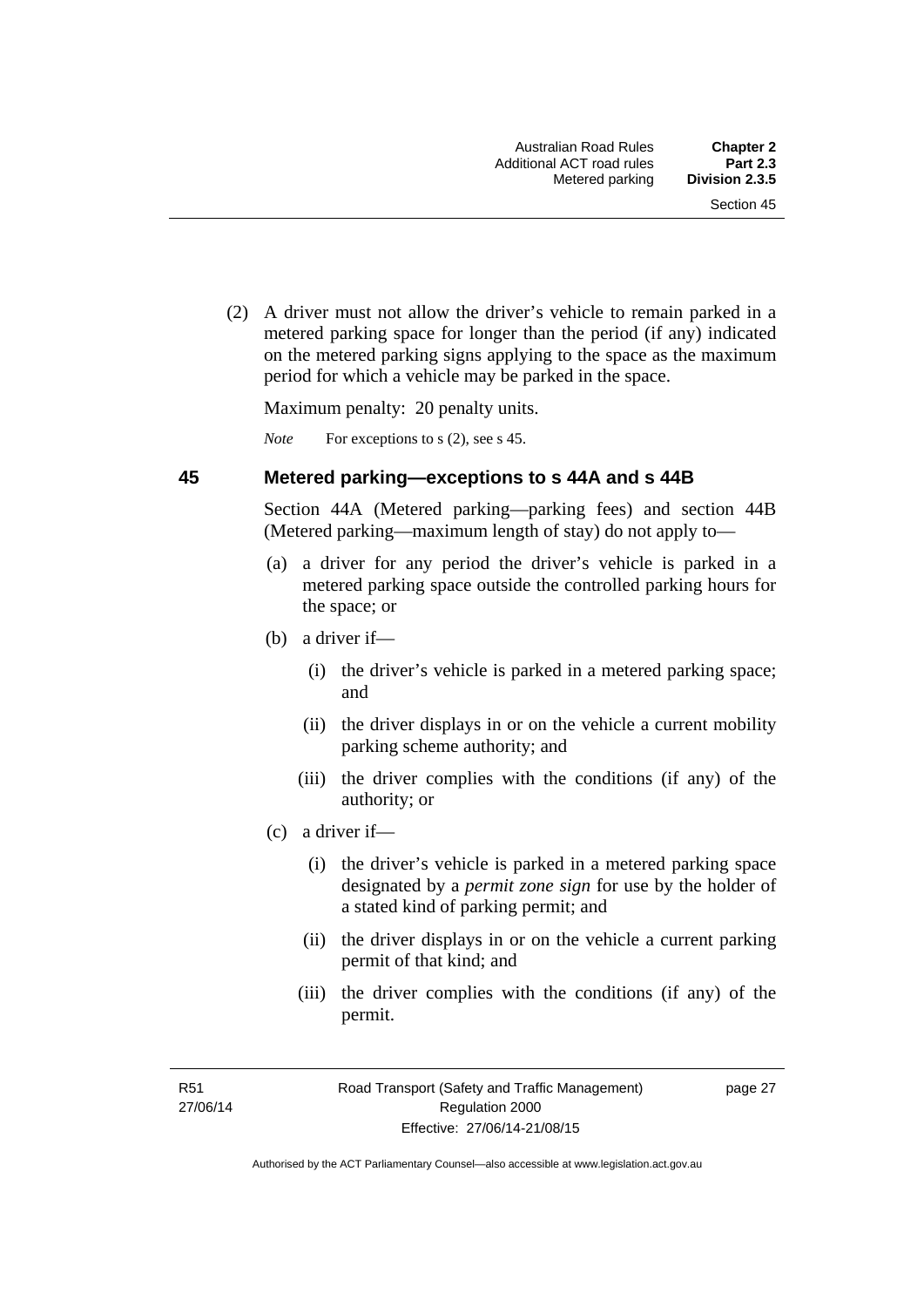**46 Temporary closure of metered parking spaces**

- (1) If the road transport authority decides that the use of a metered parking space should be temporarily discontinued, the authority may close the space by—
	- (a) installing a sign, at or near the space, that displays words to the effect that the space is closed; or
	- (b) covering the parking meter applying to the space with a parking meter hood bearing the words 'no parking'.
- (2) A driver must not park in a metered parking space that has been closed under subsection (1).

Maximum penalty: 20 penalty units.

(3) In this section:

*sign* includes a board, device, plate, screen, words or anything else, whether or not installed with or on a traffic sign.

#### **47 Misuse of parking meters**

A person must not—

- (a) insert in a parking meter anything other than coins appropriate for the meter; or
- (b) attach anything (for example, advertising material) to a parking meter.

Maximum penalty: 20 penalty units.

*Note* An example is part of the regulation, is not exhaustive and may extend, but does not limit, the meaning of the provision in which it appears (see [Legislation Act,](http://www.legislation.act.gov.au/a/2001-14) s 126 and s 132).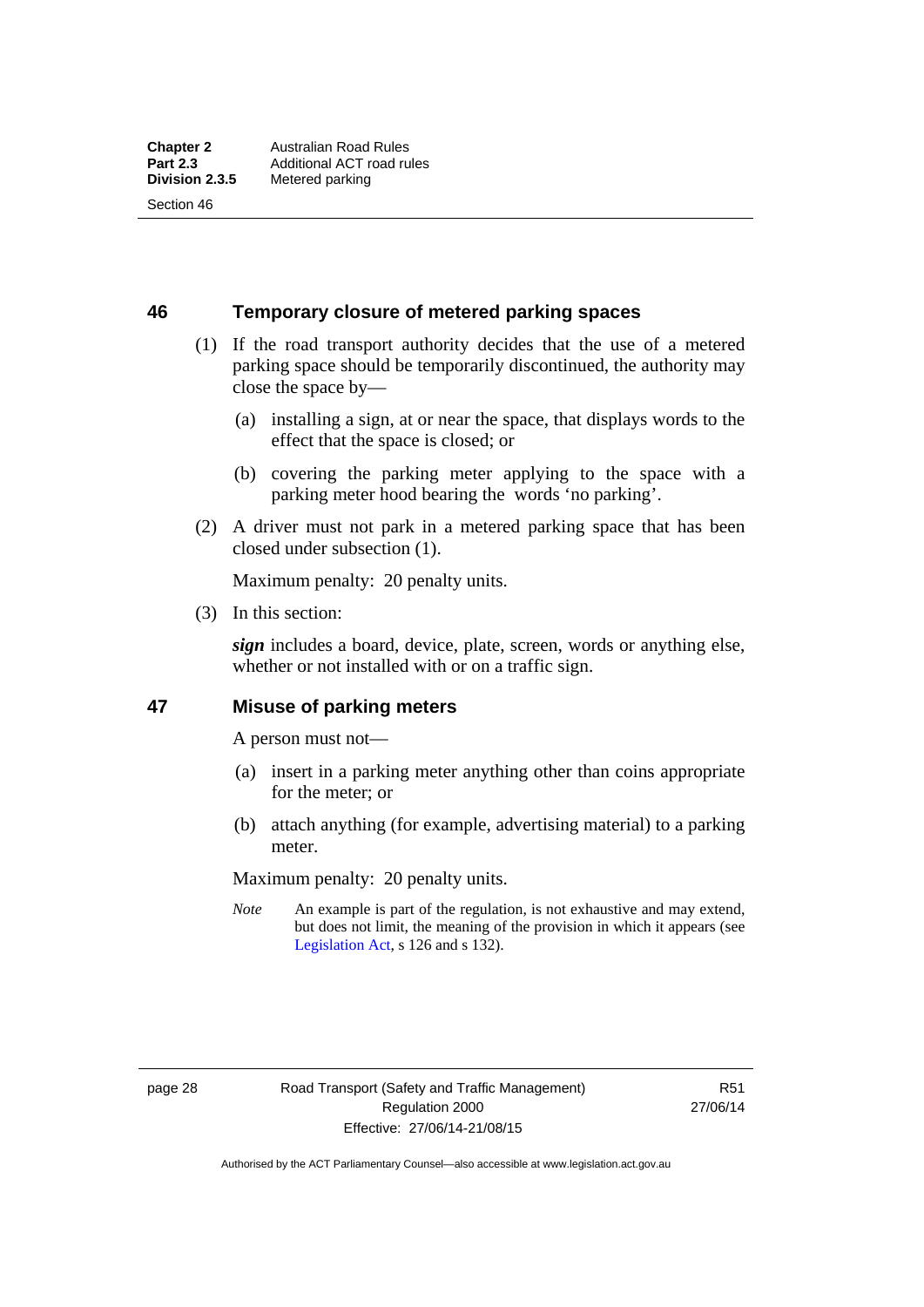#### **48 Interfering with parking meters etc**

A person must not—

- (a) do anything that interferes with (or is likely to interfere with) the proper working of a parking meter; or
- (b) fraudulently operate a parking meter.

Maximum penalty: 20 penalty units.

# **Division 2.3.6 Ticket parking**

#### **49 Ticket parking—parking in spaces**

- (1) A driver commits an offence if—
	- (a) the driver parks in a ticket parking area; and
	- (b) the driver's vehicle is not parked in a ticket parking space.

Maximum penalty: 20 penalty units.

- (2) However, the driver does not commit an offence against subsection (1) if the driver parks in a metered parking space within a ticket parking area and the driver complies with the provisions of division 2.3.5 (Metered parking) in relation to parking in the space.
- (3) A driver must not park the driver's vehicle in a ticket parking space if another vehicle is parked in the space.

Maximum penalty: 20 penalty units.

 (4) A driver who parks in a ticket parking space must position the driver's vehicle completely within the space.

Maximum penalty: 20 penalty units.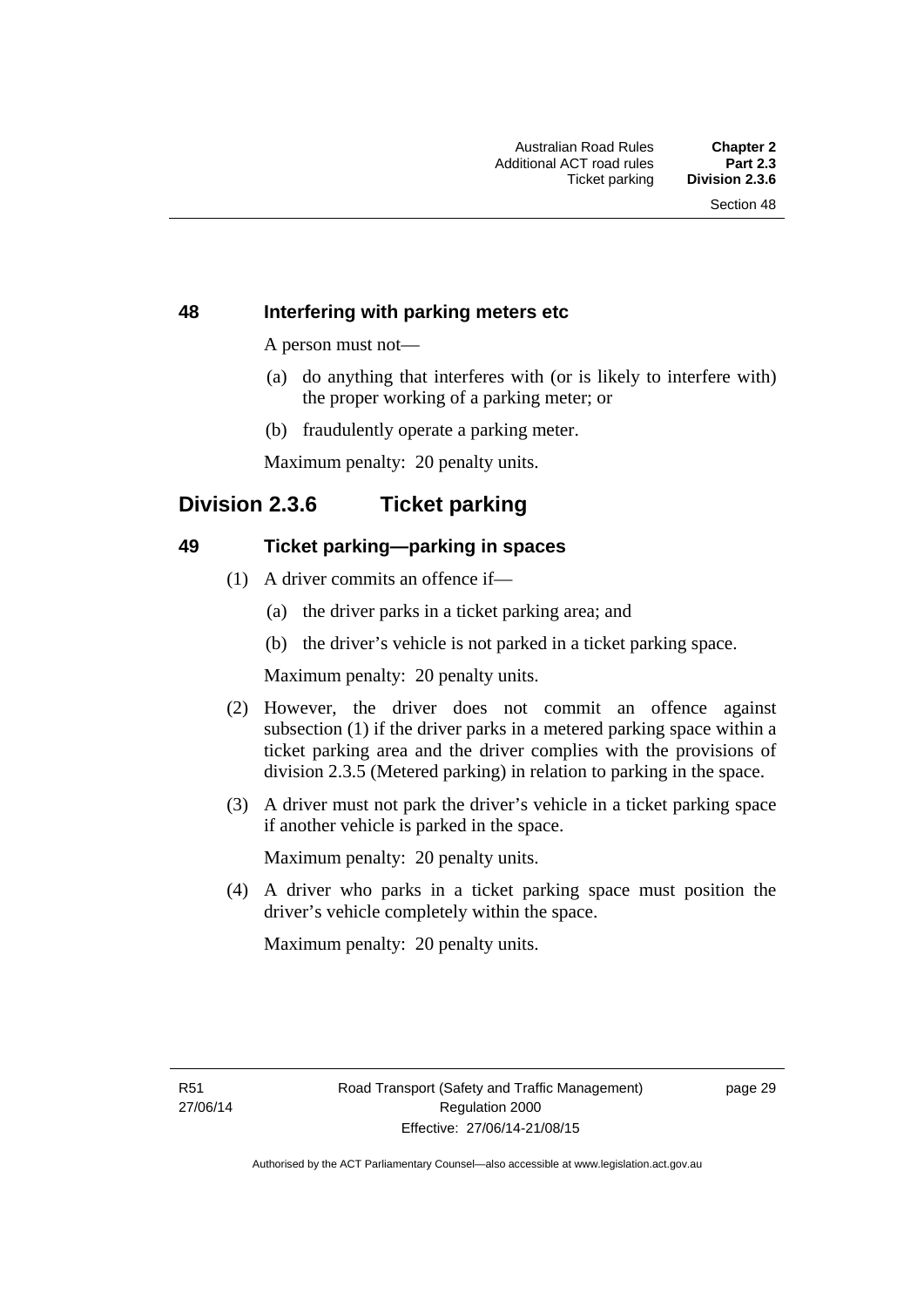#### **49A Ticket parking—display of tickets**

- (1) A driver may park the driver's vehicle in a ticket parking area only if—
	- (a) for an RTA multi-stay ticket parking area—
		- (i) a current parking ticket for the area is correctly displayed in or on the vehicle; or
		- (ii) a current part-day parking ticket for another RTA multi-stay ticket parking area is correctly displayed in or on the vehicle; or
		- (iii) a current equivalent all-day parking ticket for another RTA multi-stay ticket parking area is correctly displayed in or on the vehicle; or
	- (b) for any other ticket parking area—a current parking ticket for the area is correctly displayed in or on the vehicle.

Maximum penalty: 20 penalty units.

#### **Examples of ticket parking areas for par (b)**

- 1 a ticket parking area set up by the road transport authority in which parking up to a maximum of 4 hours is permitted by the ticket parking signs applying to the area
- 2 a ticket parking area set up by a parking authority
- *Note 1* Ticket parking areas may be set up by the road transport authority or a parking authority (see s 75A-s 76A).
- *Note 2* An example is part of the regulation, is not exhaustive and may extend, but does not limit, the meaning of the provision in which it appears (see [Legislation Act,](http://www.legislation.act.gov.au/a/2001-14) s 126 and s 132).
- (2) Subsection (1) (a) does not apply to a driver if, immediately after parking in the ticket parking area, the driver—
	- (a) obtains a parking ticket for the ticket parking area and the ticket is correctly displayed in or on the driver's vehicle; or

page 30 Road Transport (Safety and Traffic Management) Regulation 2000 Effective: 27/06/14-21/08/15

R51 27/06/14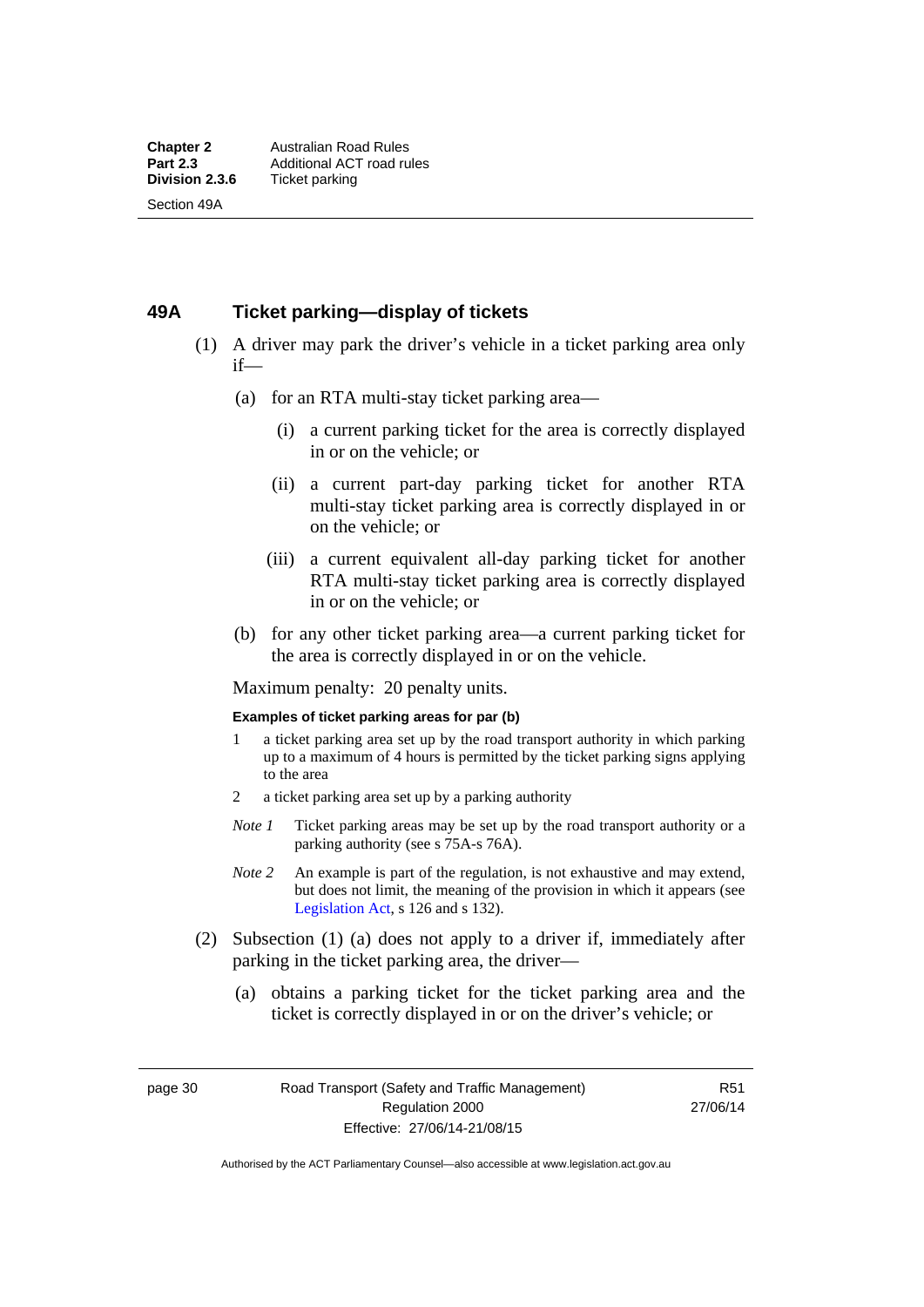- (b) correctly displays in or on the driver's vehicle a parking ticket mentioned in subsection  $(1)$   $(a)$   $(ii)$  or  $(iii)$ .
- (3) Subsection (1) (b) does not apply to a driver if, immediately after parking in the ticket parking area, the driver obtains a parking ticket for the ticket parking area and the ticket is correctly displayed in or on the driver's vehicle.
- (4) It is a defence to the prosecution of a driver for an offence against subsection (1) if the driver proves that—
	- (a) a parking ticket was displayed in accordance with the subsection; and
	- (b) the driver took reasonable steps to ensure that the ticket remained correctly displayed while the driver's vehicle was parked in the ticket parking area.
	- *Note* For other exceptions to s (1), see s 49AA and s 50.
- (5) In this section:

*all-day parking ticket*, for a ticket parking area, means a parking ticket for which the relevant parking fee for parking all-day in the area has been paid.

*correctly displayed*—a parking ticket is *correctly displayed* in or on a vehicle if the ticket is displayed—

- (a) in or on the front left-hand side of the vehicle or, if the ticket requires the driver to display the ticket in or on a part of the vehicle, in or on that part of the vehicle; and
- (b) in a way that its expiry date (and, for a parking ticket other than an all-day parking ticket, its expiry time) and the ticket parking area for which it is issued, are clearly visible from outside the vehicle.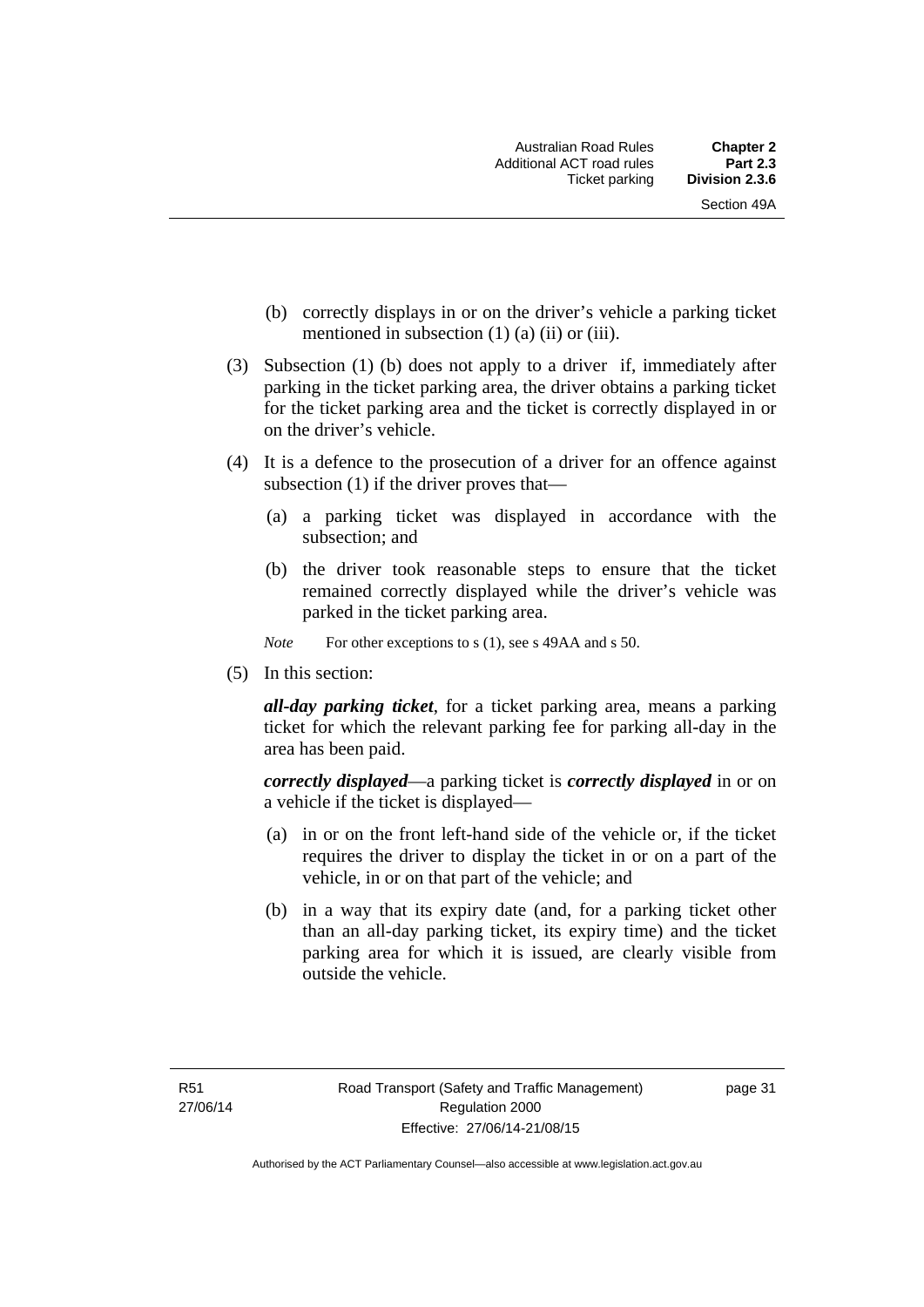**Chapter 2 Australian Road Rules**<br>**Part 2.3 Additional ACT road rules Part 2.3 Additional ACT road rules**<br>**Division 2.3.6** Ticket parking **Ticket parking** 

Section 49AA

*equivalent*, for a multi-stay ticket parking area, means another ticket parking area for which the relevant parking fee for an all-day parking ticket for the area is the same or higher.

*part-day parking ticket* means a parking ticket that is not an all-day parking ticket.

*RTA multi-stay ticket parking area* means a ticket parking area set aside under section 76 (2) (a) (Ticket parking schemes—road transport authority) where all-day parking is permitted by the ticket parking signs applying to the area.

#### **49AA Ticket parking—e-payment**

- (1) Section 49A (1) does not apply to a driver if—
	- (a) the driver's vehicle is parked in a parking space in a ticket parking area; and
	- (b) the driver has paid for the parking space using an approved e-payment method.
- (2) In this section:

*approved e-payment method*—see section 76AA.

#### **49B Ticket parking—maximum length of stay**

(1) A driver must not allow the driver's vehicle to remain parked in a ticket parking area after the expiry of a parking ticket displayed in or on the vehicle.

Maximum penalty: 20 penalty units.

- *Note 1* For when a parking ticket expires, see s 81 (1).
- *Note* 2 For exceptions to s (1), see s 50.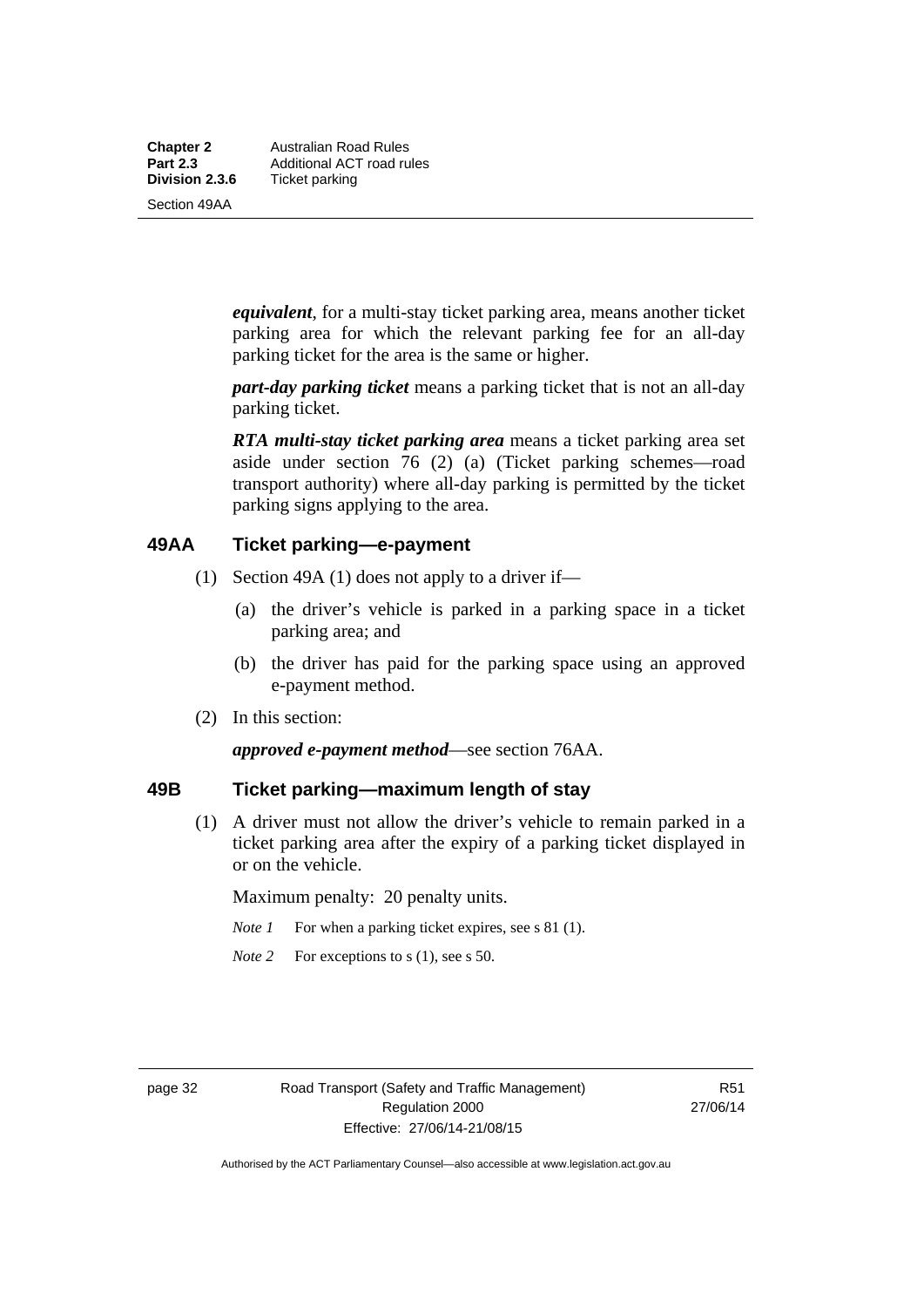(2) A driver who has used an approved e-payment method to pay for a parking space must not allow the driver's vehicle to remain parked in the parking space after the e-payment parking period for which parking in the space has been paid for ends.

Maximum penalty: 20 penalty units.

*Note 1* For when an e-payment ticket parking period ends, see s 81 (2).

*Note* 2 For exceptions to s (2), see s 50.

 (3) A driver must not allow the driver's vehicle to remain parked in a ticket parking area for longer than the period (if any) indicated on the ticket parking signs applying to the area as the maximum period for which a vehicle may be parked in the area.

Maximum penalty: 20 penalty units.

*Note* For exceptions to s (3), see s 50.

**50 Ticket parking—exceptions to s 49A and s 49B** 

Section 49A (Ticket parking—display of tickets) and section 49B (Ticket parking—maximum length of stay) do not apply to—

- (a) a driver if the driver parks the driver's vehicle in a metered parking space within a ticket parking area and the driver complies with the provisions of division 2.3.5 (Metered parking) in relation to parking in the space; or
- (b) a driver for any period the driver's vehicle is parked in a ticket parking space outside the controlled parking hours for the space; or
- (c) a driver if—
	- (i) the driver's vehicle is parked in a ticket parking space; and
	- (ii) the driver displays in or on the vehicle a current mobility parking scheme authority; and

R51 27/06/14 page 33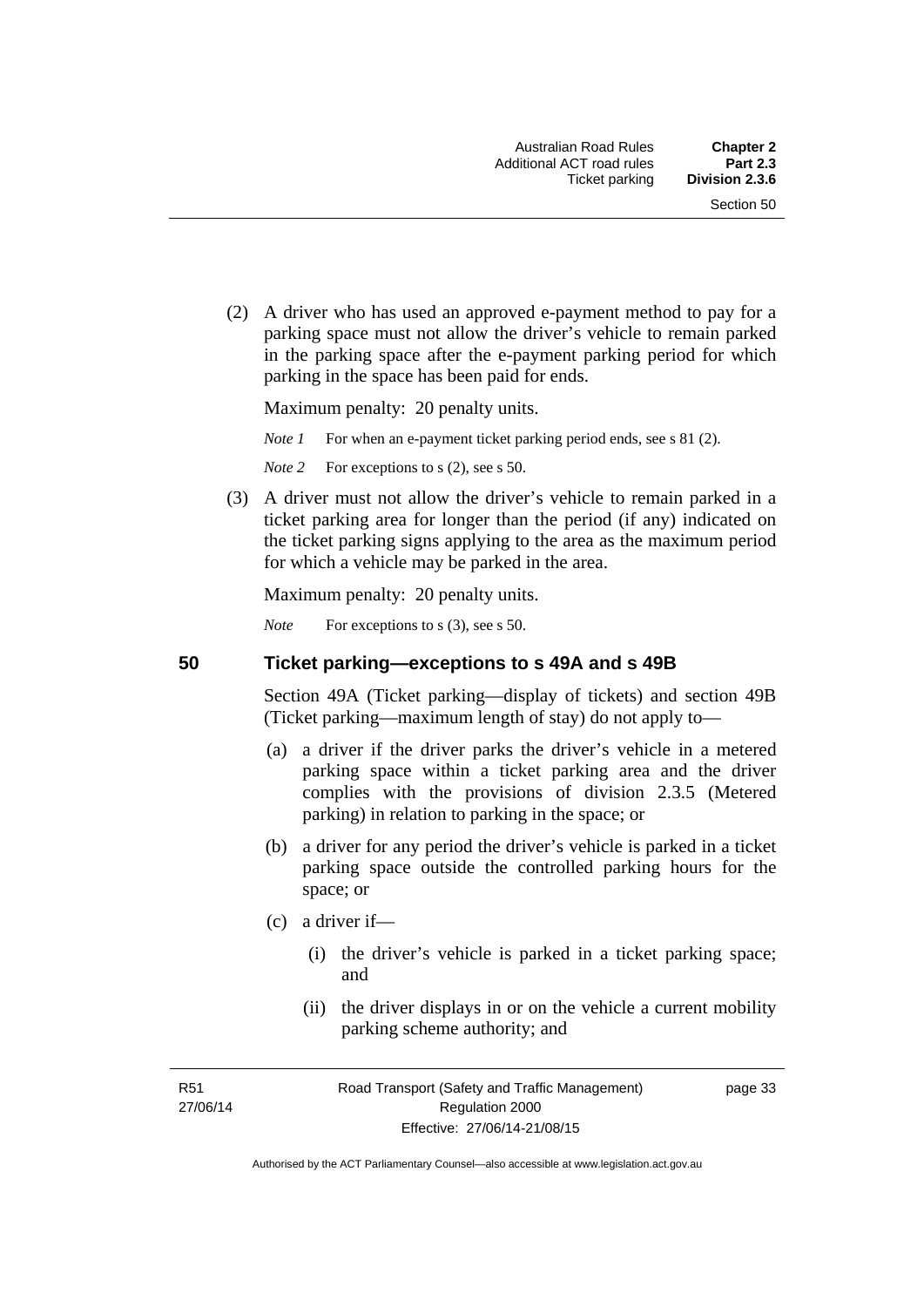- (iii) the driver complies with the conditions (if any) of the authority; or
- (d) a driver if—
	- (i) the driver's vehicle is parked in a ticket parking space, or on a length of road in a ticket parking area, designated by a *permit zone sign* for use by the holder of a stated kind of parking permit; and
	- (ii) the driver displays in or on the vehicle a current parking permit of that kind; and
	- (iii) the driver complies with the conditions (if any) of the permit.

#### **51 Temporary closure of ticket parking spaces and areas**

- (1) If the road transport authority decides that the use of a ticket parking area, or ticket parking space, should be temporarily discontinued, the authority may close the area or space by—
	- (a) for the closure of a ticket parking area—installing a sign, at or near each traffic sign applying to the area, that displays words to the effect that the area is closed; or
	- (b) for the closure of a ticket parking space—installing a sign, at or near the space, that displays words to that effect.
- (2) If a parking authority decides that the use of a ticket parking area, or ticket parking space, within its area of operations should be temporarily discontinued, the authority may close the area or space  $by-$ 
	- (a) for the closure of a ticket parking area—installing a sign, at or near each traffic sign applying to the area, that displays words to the effect that the area is closed; or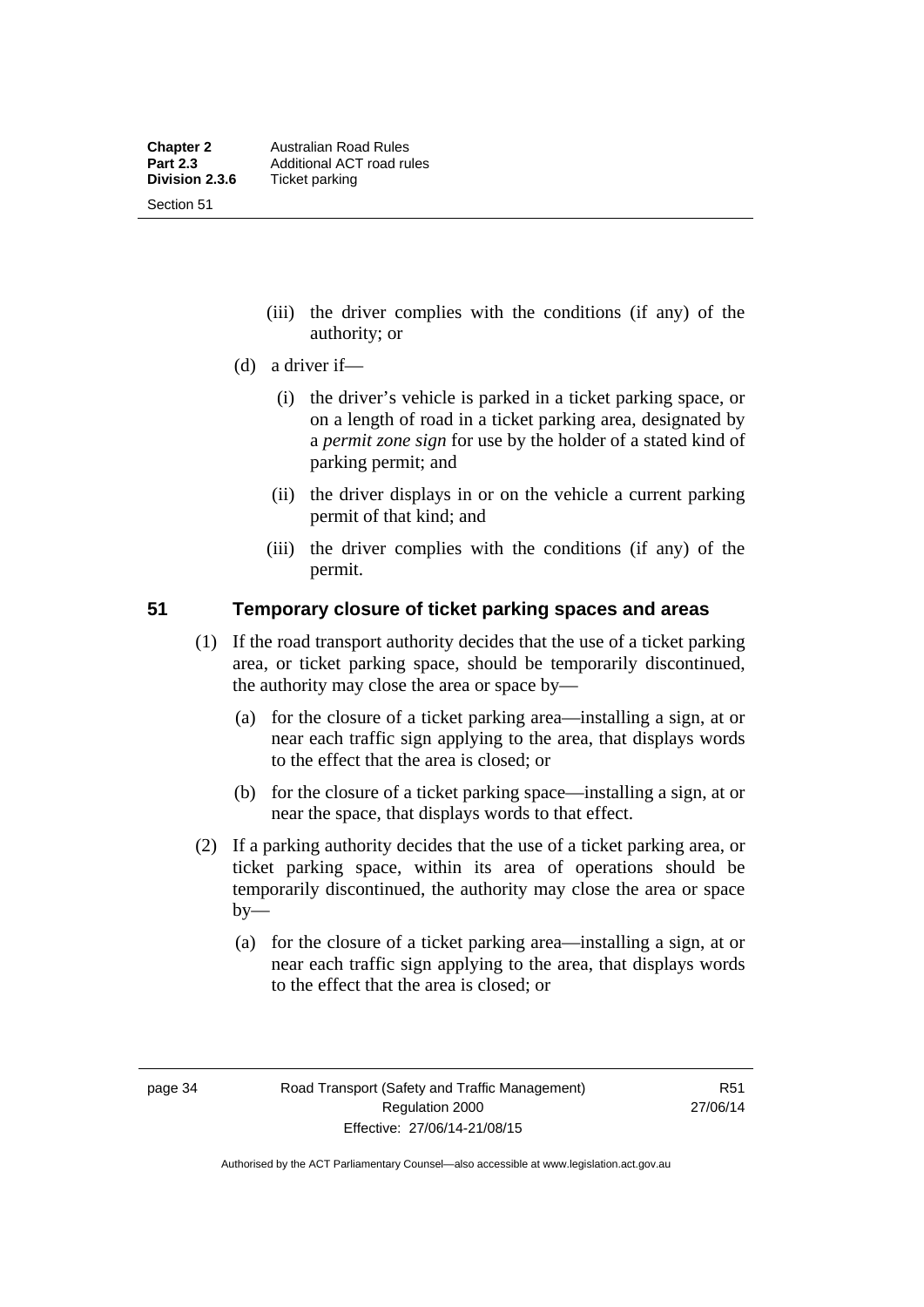- (b) for the closure of a ticket parking space—installing a sign, at or near the space, that displays words to that effect.
- *Note* Section 75A provides for the road transport authority to declare parking authorities and s 76A provides for the operation of ticket parking schemes by parking authorities.
- (3) A driver must not park in a ticket parking area or ticket parking space that has been closed under subsection (1) or (2).

Maximum penalty: 20 penalty units.

(4) In this section:

*sign* includes a board, device, plate, screen, words or anything else, whether or not installed with or on a traffic sign.

#### **52 Use of false or damaged parking tickets etc**

- (1) This section applies in relation to a vehicle that is parked in a ticket parking space within a ticket parking area.
- (2) A person must not display in or on the vehicle—
	- (a) anything resembling a parking ticket that falsely suggests that the relevant parking fee for parking in the space has been paid; or
	- (b) a parking ticket that has been changed, damaged or defaced.

Maximum penalty: 20 penalty units.

 (3) Subsection (2) does not apply if the parking ticket was not changed, damaged or defaced in a material particular.

#### **53 Misuse of parking ticket machines**

A person must not—

(a) insert in a parking ticket machine anything other than coins, or another means of payment, appropriate for the machine; or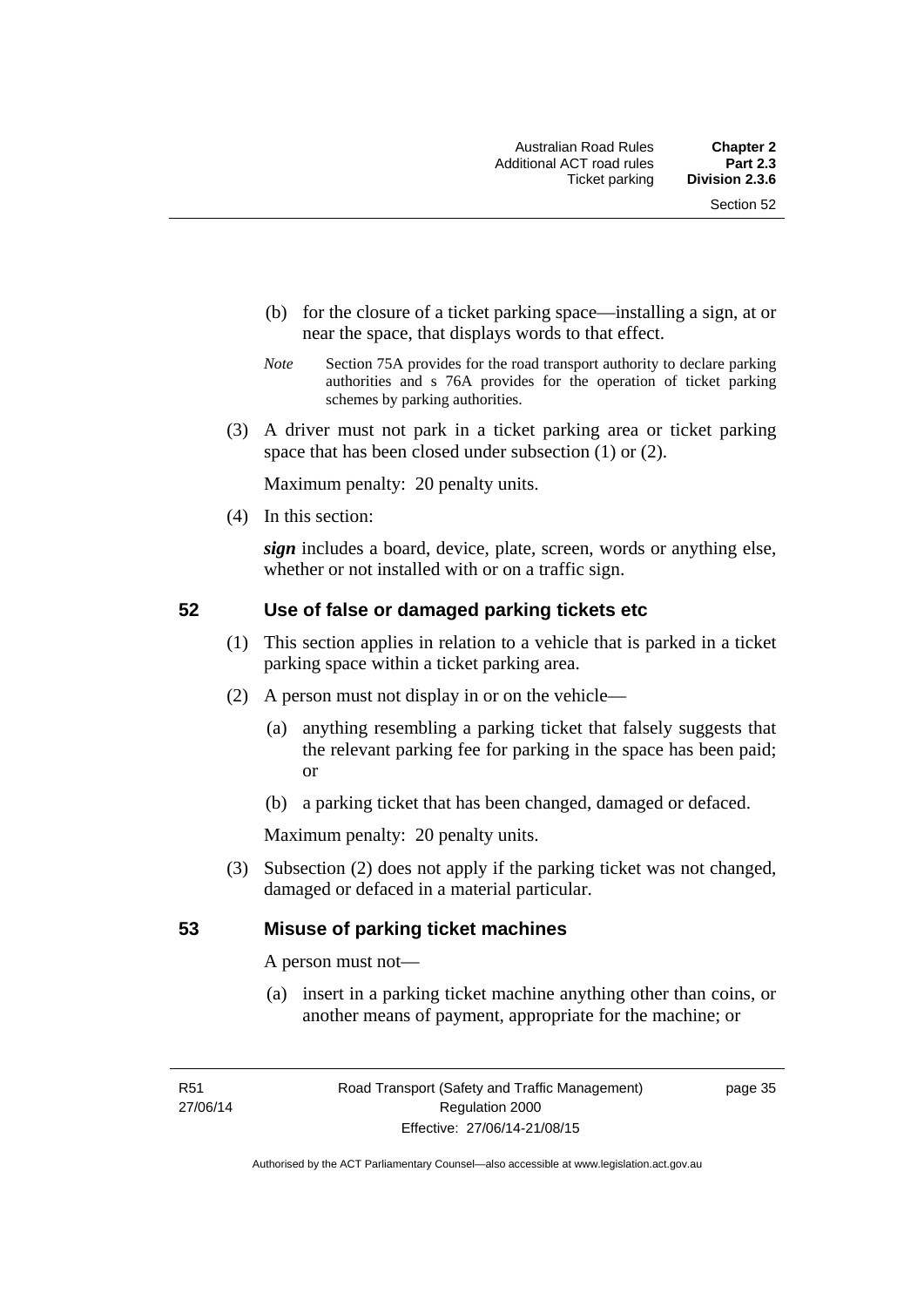(b) attach anything (for example, advertising material) to a parking ticket machine.

Maximum penalty: 20 penalty units.

*Note* An example is part of the regulation, is not exhaustive and may extend, but does not limit, the meaning of the provision in which it appears (see [Legislation Act,](http://www.legislation.act.gov.au/a/2001-14) s 126 and s 132).

#### **54 Interfering with parking ticket machines etc**

A person must not—

- (a) do anything that interferes with (or is likely to interfere with) the proper working of a parking ticket machine; or
- (b) fraudulently operate a parking ticket machine.

Maximum penalty: 20 penalty units.

#### **55 Interfering with parking tickets**

A person commits an offence if—

- (a) the person removes, changes, damages, defaces or otherwise interferes with a parking ticket that is in or on a vehicle; and
- (b) the vehicle is parked in a ticket parking area; and
- (c) the person is not—
	- (i) the driver of the vehicle; or
	- (ii) the responsible person for the vehicle.

Maximum penalty: 20 penalty units.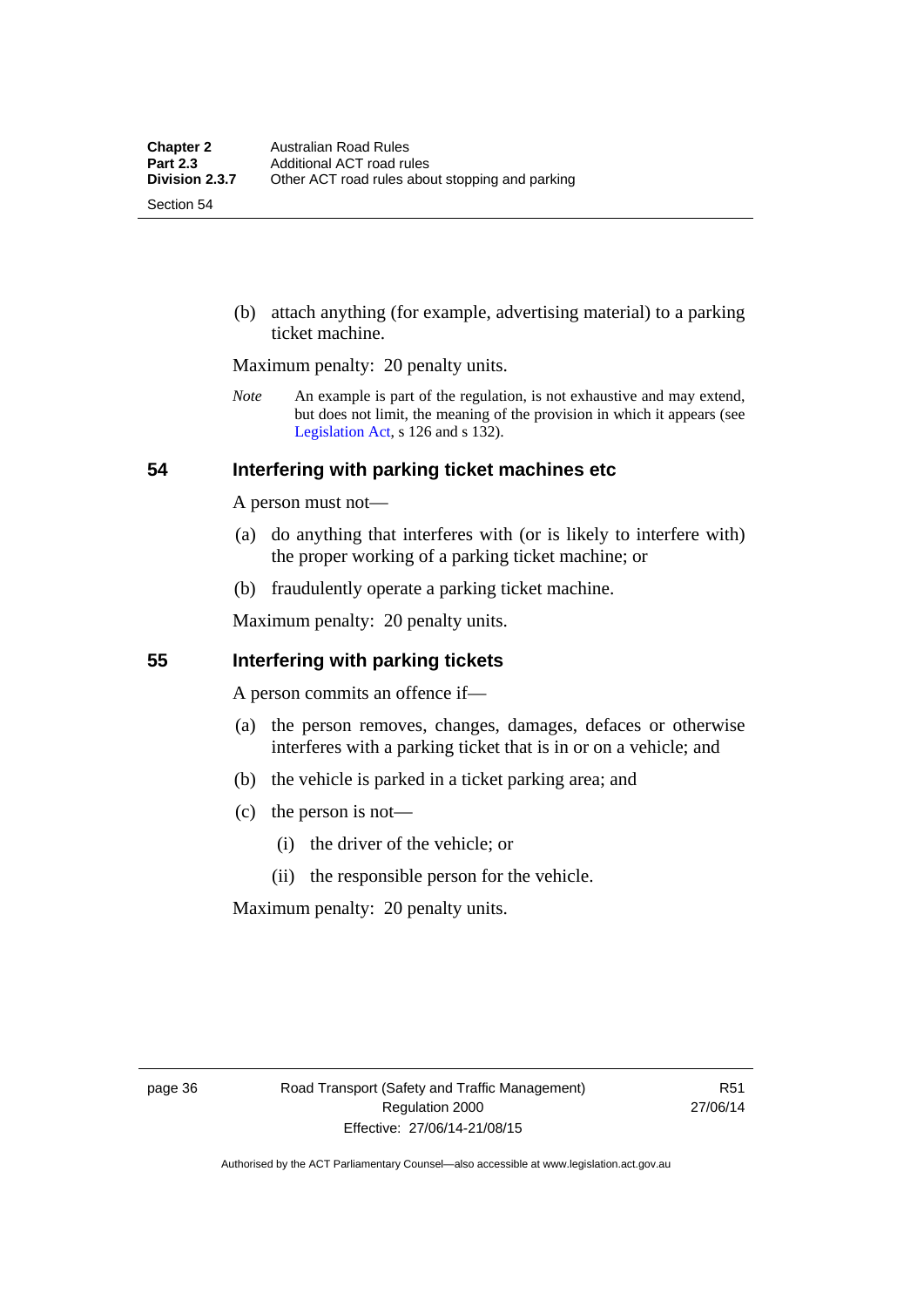# **Division 2.3.7 Other ACT road rules about stopping and parking**

*Note* The [Australian Road Rules](http://www.legislation.act.gov.au//ni/db_37271/default.asp) contains rules about the stopping and parking of vehicles, including the following:

- r 189 (which is about double parking)
- r 203 (which is about stopping in a parking area for people with disabilities)
- r 205 (which is about parking for longer than indicated)
- r 207 (which is about parking where fees are payable)
- r 208 (which is about parallel parking on a road, except in a median strip parking area)
- r 209 (which is about parallel parking in a median strip parking area)
- r 210 (which is about angle parking)
- r 211 (which is about parking in parking bays).

#### **56 Unauthorised use of parking permits and mobility parking scheme authorities**

 (1) A driver must not display a parking permit in or on the driver's vehicle if the driver is not entitled to do so under the conditions of the permit.

Maximum penalty: 20 penalty units.

 (2) A driver must not display a mobility parking scheme authority in or on the driver's vehicle if the driver is not entitled to do so under the conditions of the authority.

Maximum penalty: 20 penalty units.

#### **56A Interfering with parking permits and mobility parking scheme authorities**

A person commits an offence if—

R51 27/06/14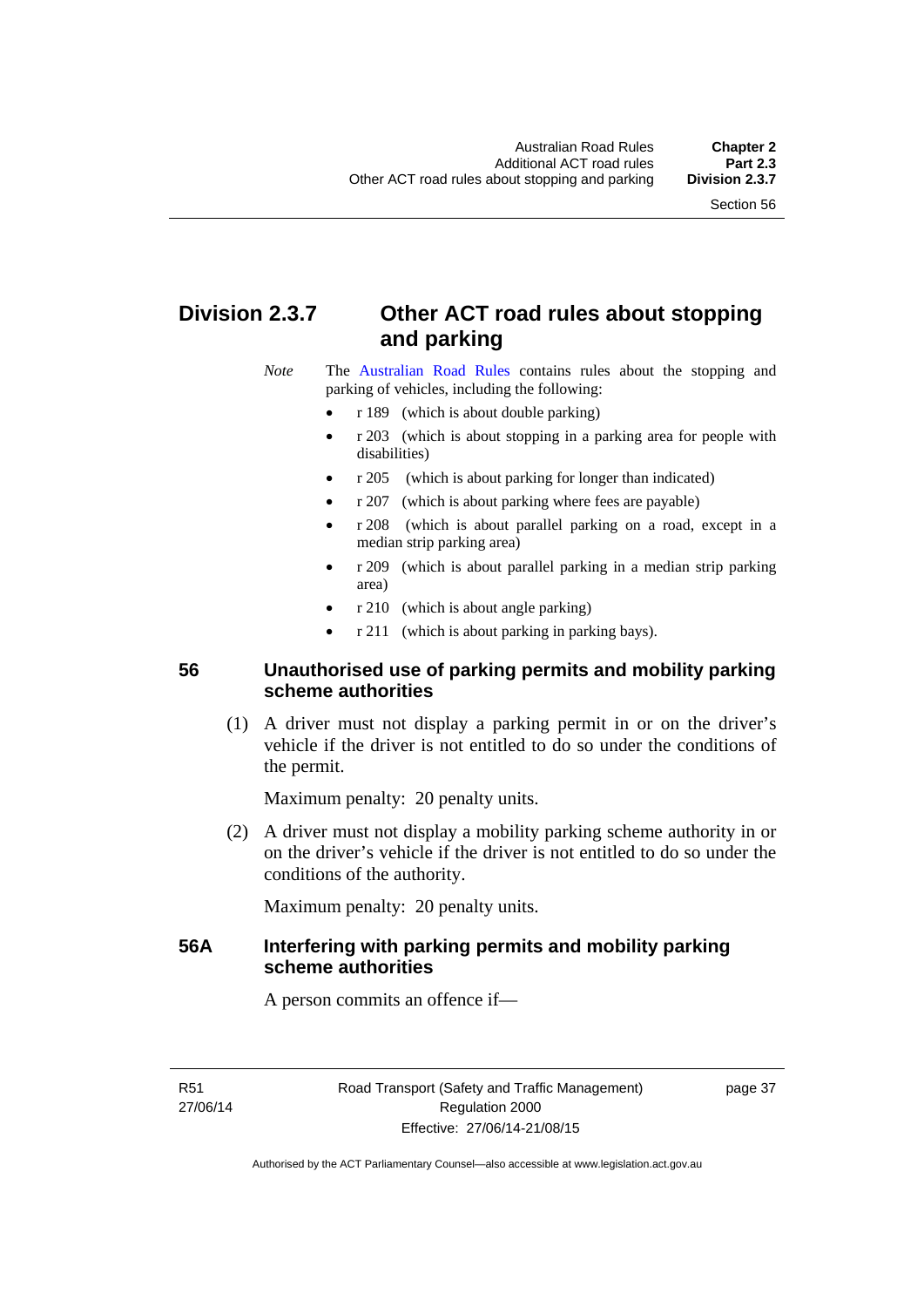- (a) the person removes, changes, damages, defaces or otherwise interferes with a parking permit or mobility parking scheme authority that is in or on a vehicle; and
- (b) the person is not—

Section 57A

- (i) the driver of the vehicle; or
- (ii) the responsible person for the vehicle; or
- (iii) the person to whom the permit or authority was issued.

Maximum penalty: 20 penalty units.

#### **57A Stopping public buses in bus zones and at bus stops**

- (1) The driver of a public bus must not stop in a bus zone unless the driver—
	- (a) is dropping off, or picking up, passengers; or
	- (b) is stopping for a regular route service.

Maximum penalty: 20 penalty units.

- (2) Subsection (1) does not apply to the driver of a public bus that is not permitted to stop in the bus zone by information on or with the *bus zone sign* applying to the bus zone.
	- *Note* The driver would contravene the [Australian Road Rules,](http://www.legislation.act.gov.au//ni/db_37271/default.asp) r 183.
- (3) The driver of a public bus must not stop at a bus stop, or on the road, within 20m before a sign on the road that indicates the bus stop, and 10m after the sign, unless the driver—
	- (a) stops at a place on a length of road, or in an area, to which a parking control sign applies and the driver is permitted to stop at that place under the [Australian Road Rules;](http://www.legislation.act.gov.au//ni/db_37271/default.asp) or
	- (b) is dropping off, or picking up, passengers; or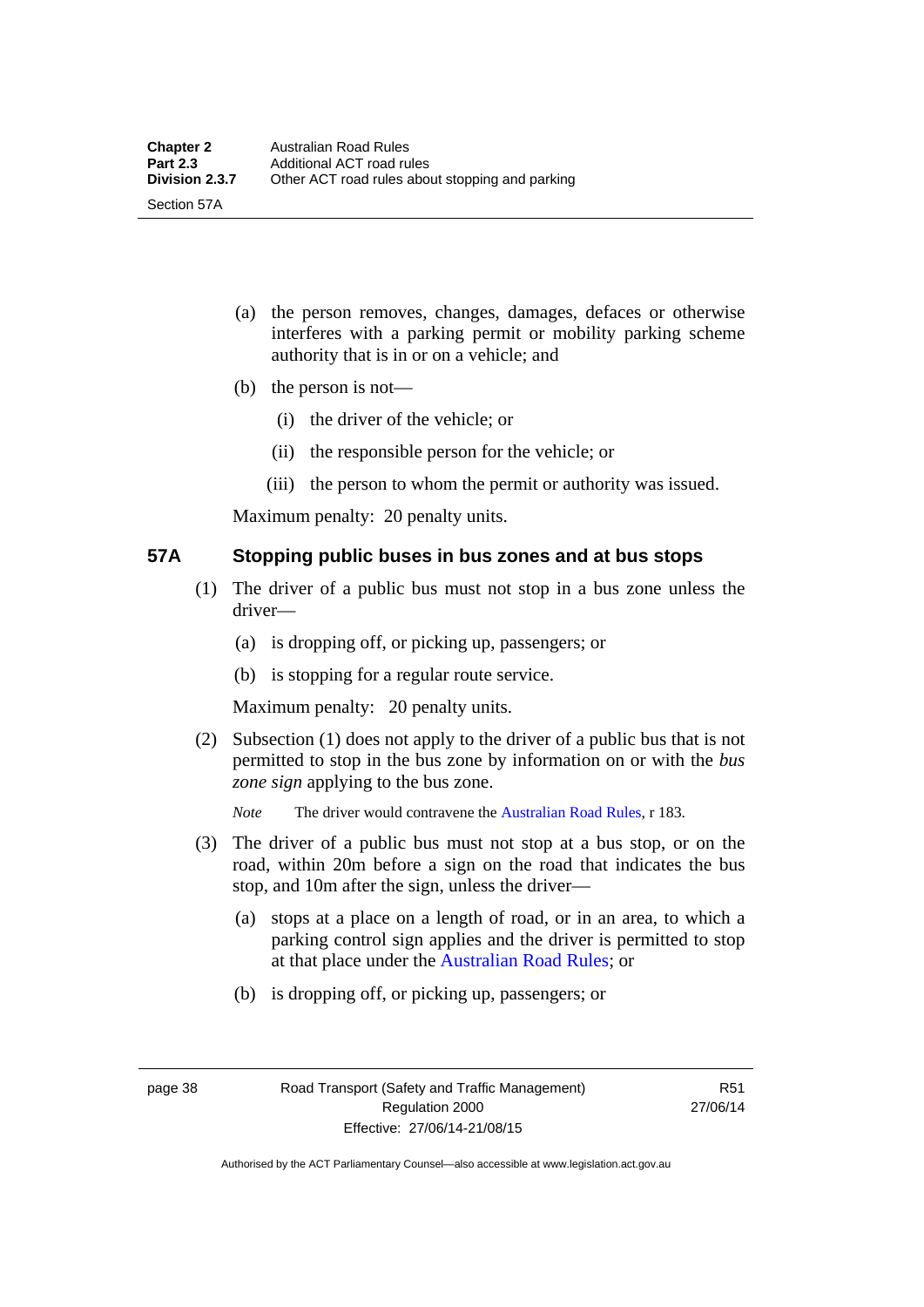(c) is stopping for a regular route service.

Maximum penalty: 20 penalty units.

(4) In this section:

*bus stop***—see the [Australian Road Rules](http://www.legislation.act.gov.au//ni/db_37271/default.asp)**, rule 195.

*bus zone*—see the [Australian Road Rules,](http://www.legislation.act.gov.au//ni/db_37271/default.asp) rule 183.

*bus zone sign*—see the [Australian Road Rules,](http://www.legislation.act.gov.au//ni/db_37271/default.asp) schedule 2, schedule 3, rule 314, rule 315 and rule 316.

*regular route service*—see the *[Road Transport \(Public Passenger](http://www.legislation.act.gov.au/a/2001-62)  [Services\) Act 2001](http://www.legislation.act.gov.au/a/2001-62)*, section 12 (What is a regular route service?).

#### **58 Stopping in an emergency etc or to comply with another law**

(1) In this section:

*stopping or parking provision of this chapter* means a provision of the following divisions:

- (a) division 2.3.5 (Metered parking);
- (b) division 2.3.6 (Ticket parking);
- (c) division 2.3.7 (Other ACT road rules about stopping and parking).
- (2) A stopping or parking provision of this chapter does not apply to a driver if—
	- (a) the driver stops at a particular place, or in a particular way, to avoid a collision, and the driver stops for no longer than is necessary to avoid the collision; or
	- (b) the driver stops at a particular place, or in a particular way, because the driver's vehicle is disabled, and the driver stops for no longer than is necessary for the vehicle to be moved safely to a place where the driver is permitted to park the vehicle

page 39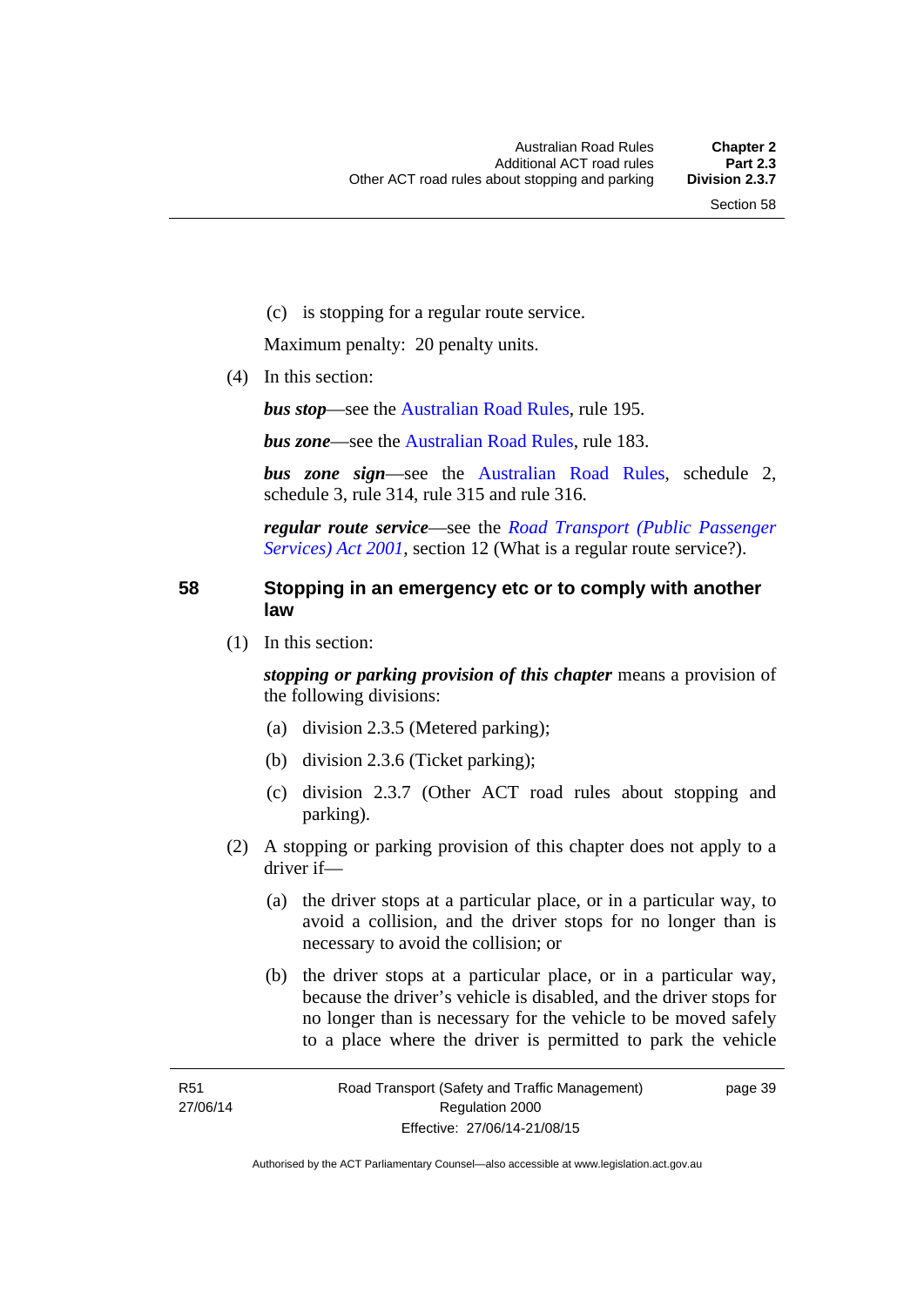**Other ACT road rules** 

under the [Australian Road Rules](http://www.legislation.act.gov.au//ni/db_37271/default.asp) and a stopping or parking provision of this chapter; or

- (c) the driver stops at a particular place, or in a particular way, to deal with a medical or other emergency, and the driver stops for no longer than is necessary in the circumstances; or
- (d) the driver stops at a particular place, or in a particular way, because the condition of the driver, a passenger, or the driver's vehicle makes it necessary for the driver to stop in the interests of safety, and the driver stops for no longer than is necessary in the circumstances; or
- (e) the driver stops at a particular place, or in a particular way, to comply with a provision of the [Australian Road Rules](http://www.legislation.act.gov.au//ni/db_37271/default.asp) or a provision of another law, and the driver stops for no longer than is necessary to comply with the provision.

# **Division 2.3.8 Other ACT road rules**

#### **60 Interrupting funeral processions etc**

A driver must not interfere with, or interrupt, the free passage of—

- (a) a funeral procession or any other lawful procession; or
- (b) any vehicle or person forming part of a procession mentioned in paragraph (a).

Maximum penalty: 20 penalty units.

### **61 Driving on roads closed to traffic**

A person must not drive a vehicle on a road that is closed to traffic under the [Act](http://www.legislation.act.gov.au/a/1999-80/default.asp), section 30.

Maximum penalty: 20 penalty units.

page 40 Road Transport (Safety and Traffic Management) Regulation 2000 Effective: 27/06/14-21/08/15

R51 27/06/14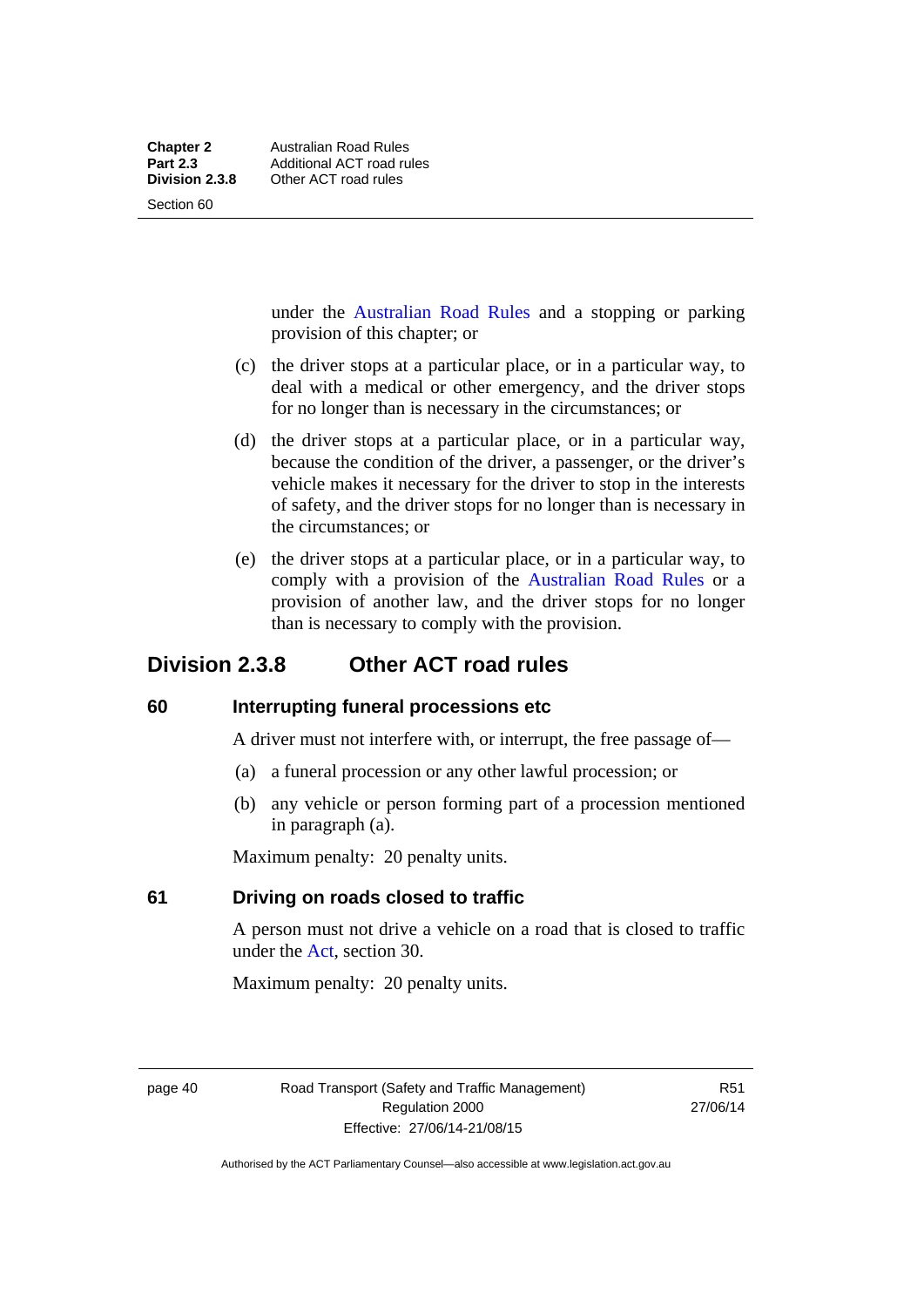#### **62 Use of wheeled recreational devices and wheeled toys on roads**

 (1) A person must not travel in or on a wheeled recreational device or wheeled toy on a road while it is attached to another vehicle.

Maximum penalty: 20 penalty units.

 (2) A person travelling in or on a wheeled recreational device or wheeled toy on a road must not permit it to be drawn by another vehicle.

Maximum penalty: 20 penalty units.

 (3) A person must not travel in or on a wheeled recreational device or wheeled toy on a road if anyone travelling in or on it is completely or partly assisted in propelling it by means other than human power or gravity.

Maximum penalty: 20 penalty units.

R51 27/06/14 page 41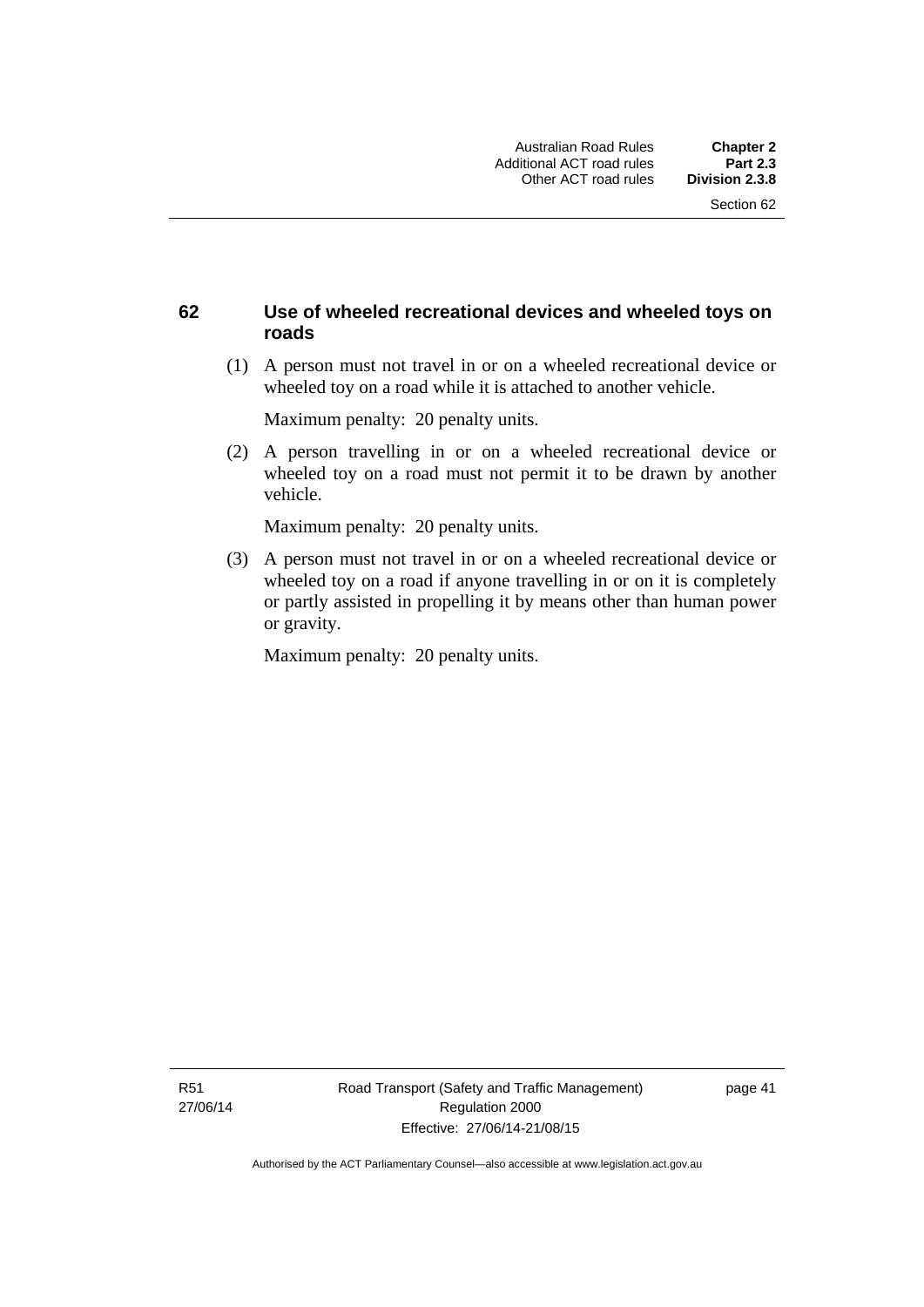# **Part 2.4 Other provisions**

#### **63 Devices that are prescribed traffic control devices—Act, dict, def** *prescribed traffic control device*

The following things are prescribed traffic control devices:

- (a) any traffic control device that has effect for the [Australian](http://www.legislation.act.gov.au//ni/db_37271/default.asp)  [Road Rules](http://www.legislation.act.gov.au//ni/db_37271/default.asp) under the [Australian Road Rules](http://www.legislation.act.gov.au//ni/db_37271/default.asp), rule 315;
- (b) any traffic-related item that has effect for the [Australian Road](http://www.legislation.act.gov.au//ni/db_37271/default.asp)  [Rules](http://www.legislation.act.gov.au//ni/db_37271/default.asp) under the [Australian Road Rules,](http://www.legislation.act.gov.au//ni/db_37271/default.asp) rule 319;
- (c) any pay parking device, pay parking sign and parking meter hood;
- (d) any device, plate, screen, words or anything else on or with anything mentioned in paragraph (a), (b) or (c).

#### **64 Preventing prescribed traffic control devices being clearly visible**

 (1) A person must not (except with the approval of the road transport authority) place anything in a position that prevents, or is likely to prevent, a prescribed traffic control device from being clearly visible to the road users to whom it is intended to apply.

Maximum penalty: 20 penalty units.

- *Note* The [Act](http://www.legislation.act.gov.au/a/1999-80/default.asp), s 19 (1) also makes it an offence for a person to install or display (or interfere, change or remove) a prescribed traffic control device without appropriate authority.
- (2) The road transport authority, a police officer or an authorised person—
	- (a) may, orally or in writing, direct a person who has contravened subsection (1) by placing something to remove the thing within a stated reasonable time; or

page 42 Road Transport (Safety and Traffic Management) Regulation 2000 Effective: 27/06/14-21/08/15

R51 27/06/14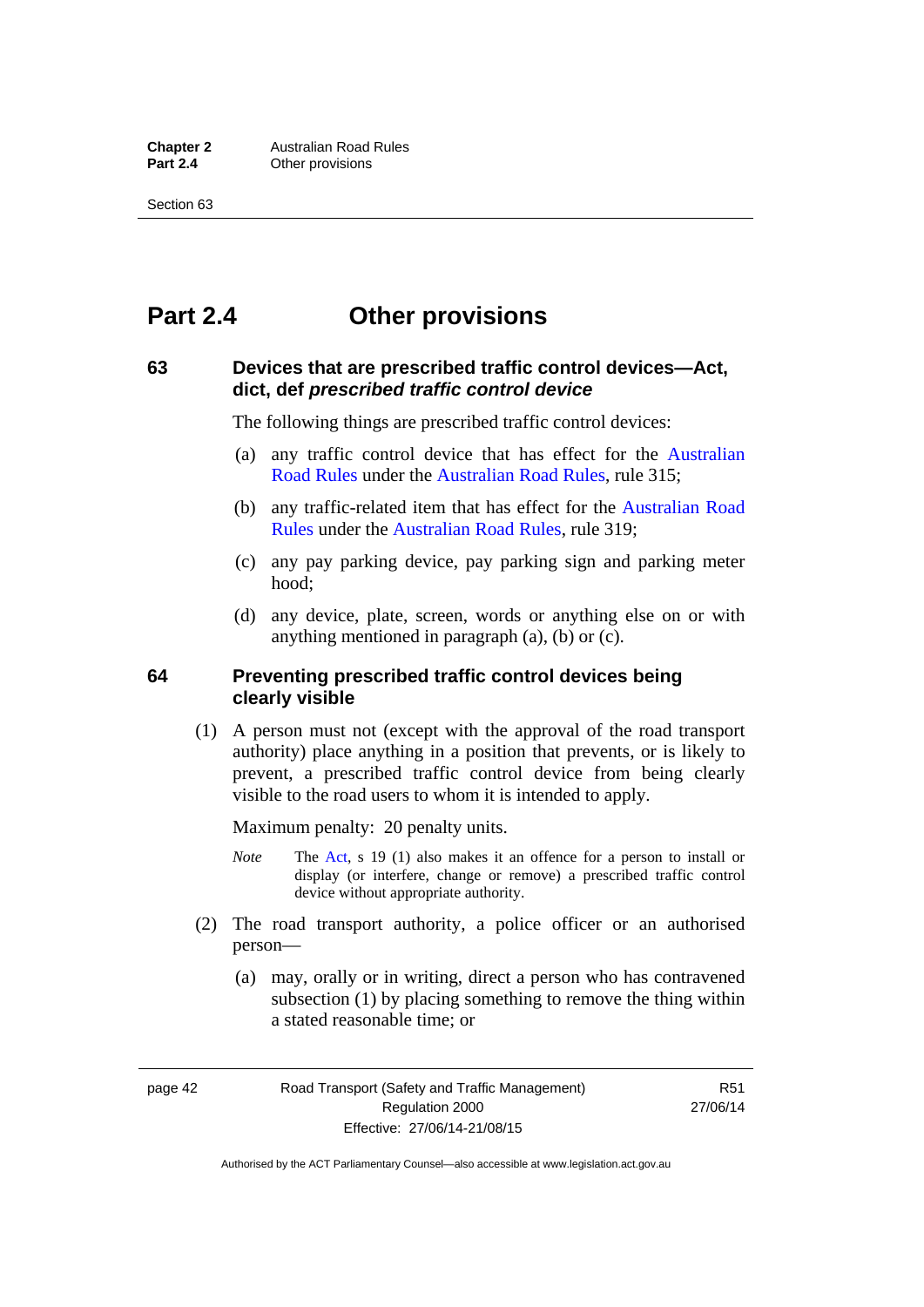- (b) may remove the thing.
- (3) If a person is given a direction under subsection (2) (a), the person must comply with the direction.

Maximum penalty: 20 penalty units.

#### **65 Use of** *do not overtake turning vehicle sign*

A person must not drive a motor vehicle or combination displaying a *do not overtake turning vehicle sign* unless the motor vehicle or combination, together with any load or projection, is at least 7.5m long.

Maximum penalty: 20 penalty units.

#### **66 Approvals etc by road transport authority**

- (1) For the [Australian Road Rules](http://www.legislation.act.gov.au//ni/db_37271/default.asp) and this regulation, the road transport authority may—
	- (a) approve a protective helmet for bicycle riders as an approved bicycle helmet; or
	- (b) approve a booster seat as an approved booster seat; or
	- (c) approve a child restraint as an approved child restraint; or
	- (d) approve a child safety harness as an approved child safety harness; or
	- (e) approve a protective helmet for motorbike riders as an approved motorbike helmet; or
	- (f) approve a canopy, cage or other device fitted to a vehicle; or
	- (g) declare a person to be an emergency worker.
- (2) An approval or declaration is a disallowable instrument.
	- *Note* A disallowable instrument must be notified, and presented to the Legislative Assembly, under the [Legislation Act.](http://www.legislation.act.gov.au/a/2001-14)

R51 27/06/14 page 43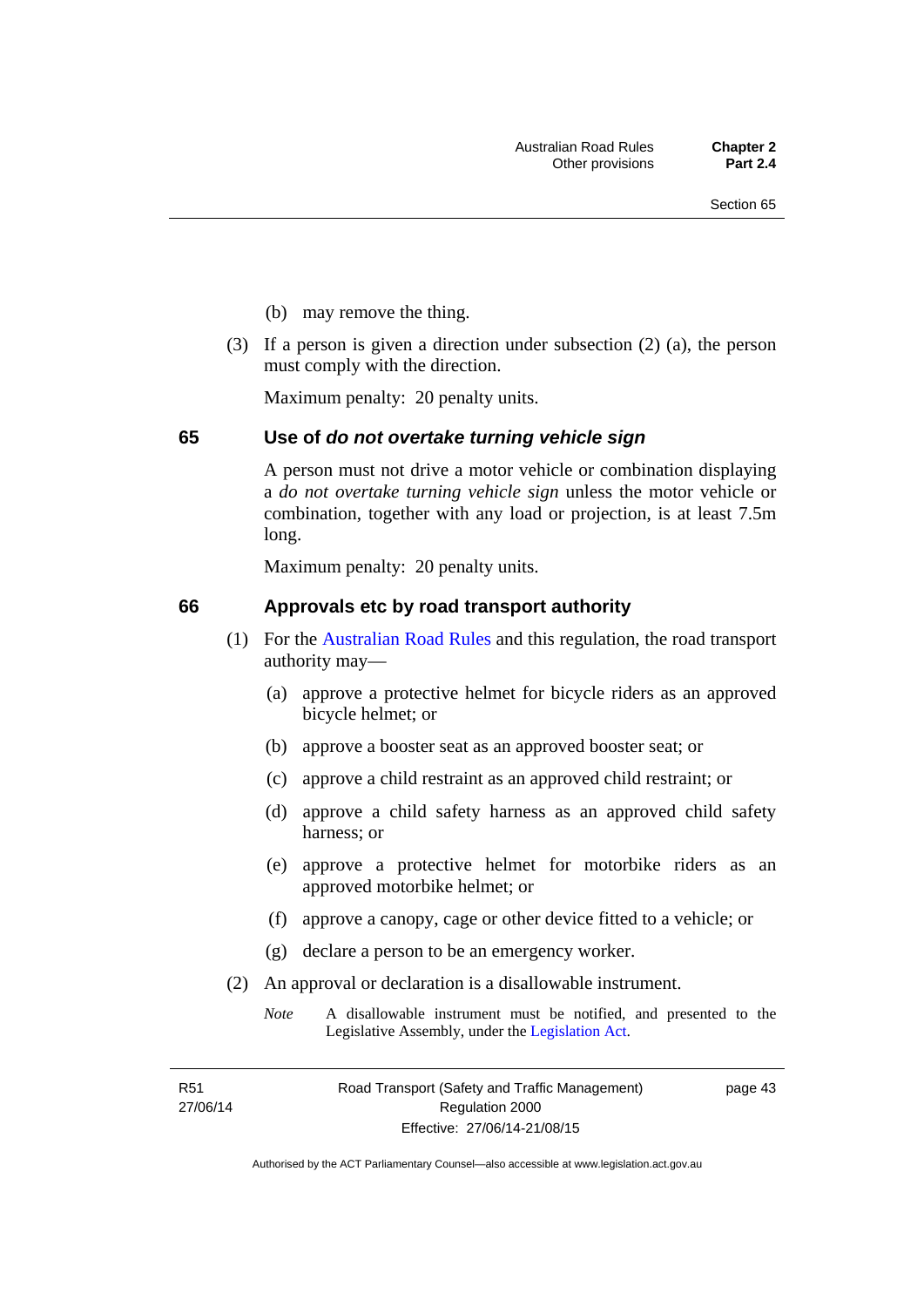#### **67 Exemption from requirement about riding on motorbikes**

The road transport authority may, for the purpose of allowing a sporting or similar event to be filmed, exempt a person from the [Australian Road Rules](http://www.legislation.act.gov.au//ni/db_37271/default.asp), rule 271 (2) to the extent that it requires the person to face forward while being carried as a passenger on a motorbike.

#### **68 Defence of complying with direction of police officer or authorised person**

- (1) It is a defence to a prosecution of a person for an offence against a provision of this chapter if, at the time of the offence, the person was obeying a direction given to the person under the [Australian](http://www.legislation.act.gov.au//ni/db_37271/default.asp)  [Road Rules,](http://www.legislation.act.gov.au//ni/db_37271/default.asp) rule 304 (1).
- (2) To remove any doubt, it is declared that a person must obey a direction given to the person under the [Australian Road Rules](http://www.legislation.act.gov.au//ni/db_37271/default.asp), rule 304 (1), whether or not the person may contravene a provision of this chapter by obeying the direction.

#### **69 Exemption for driver of police vehicle—generally—Act, s 35**

- (1) An exemption provision does not apply to the driver of a police vehicle if—
	- (a) in the circumstances—
		- (i) the driver is taking reasonable care; and
		- (ii) it is reasonable that the provision should not apply, having regard to the road and traffic conditions at the time; and
	- (b) if the vehicle is a motor vehicle that is moving—the vehicle is displaying a blue or red flashing light or sounding an alarm.
	- *Note* This section also applies to a rider of a police motorbike (see *[Road](http://www.legislation.act.gov.au/a/1999-77)  [Transport \(General\) Act 1999](http://www.legislation.act.gov.au/a/1999-77)*, dict defs *drive*, *driver*, *ride* and *vehicle*).

page 44 Road Transport (Safety and Traffic Management) Regulation 2000 Effective: 27/06/14-21/08/15

R51 27/06/14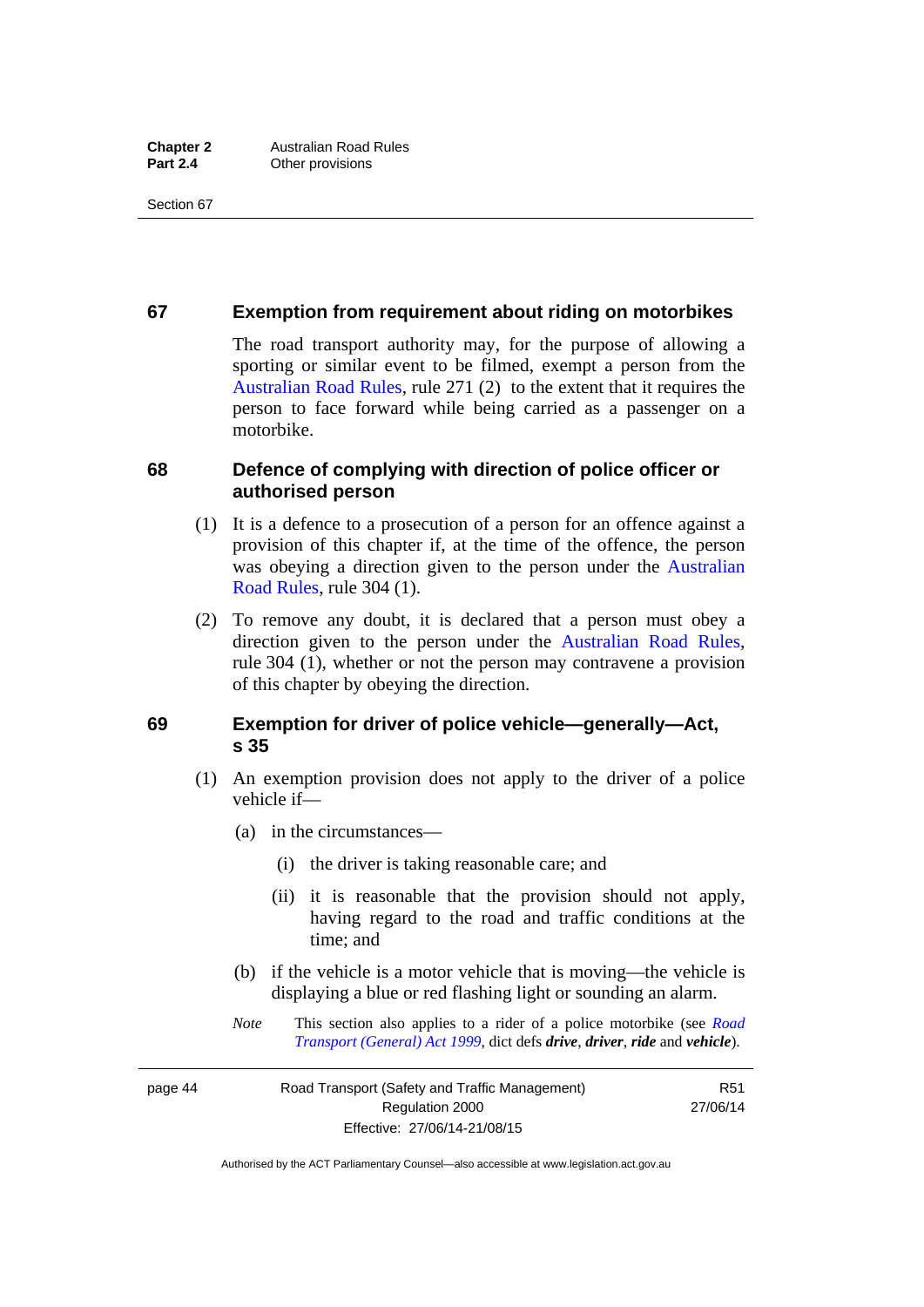- (2) Subsection (1) (b) does not apply to the driver if, in the circumstances, it is reasonable—
	- (a) not to display the light or sound the alarm; or
	- (b) for the vehicle not to be fitted or equipped with a blue or red flashing light or an alarm.
- (3) In this section:

#### *exemption provision* means—

- (a) the [Act](http://www.legislation.act.gov.au/a/1999-80/default.asp), section 5B (Burnouts and other prohibited conduct); or
- (b) the [Act](http://www.legislation.act.gov.au/a/1999-80/default.asp), section 7 (Furious, reckless or dangerous driving), to the extent the section relates to furious or dangerous driving; or
- (c) part 2.1 (Incorporation into ACT law); or
- (d) part 2.2 (How the [Australian Road Rules](http://www.legislation.act.gov.au//ni/db_37271/default.asp) are incorporated); or
- (e) part 2.3 (Additional ACT road rules).

#### **69A Exemption for driver of police vehicle—training and assessment**

- (1) An exemption provision does not apply to the driver of a police vehicle if—
	- (a) the driver is doing police driver training or police driver assessment; and
	- (b) in the circumstances—
		- (i) the driver is taking reasonable care; and
		- (ii) it is reasonable that the provision should not apply, having regard to the road and traffic conditions at the time; and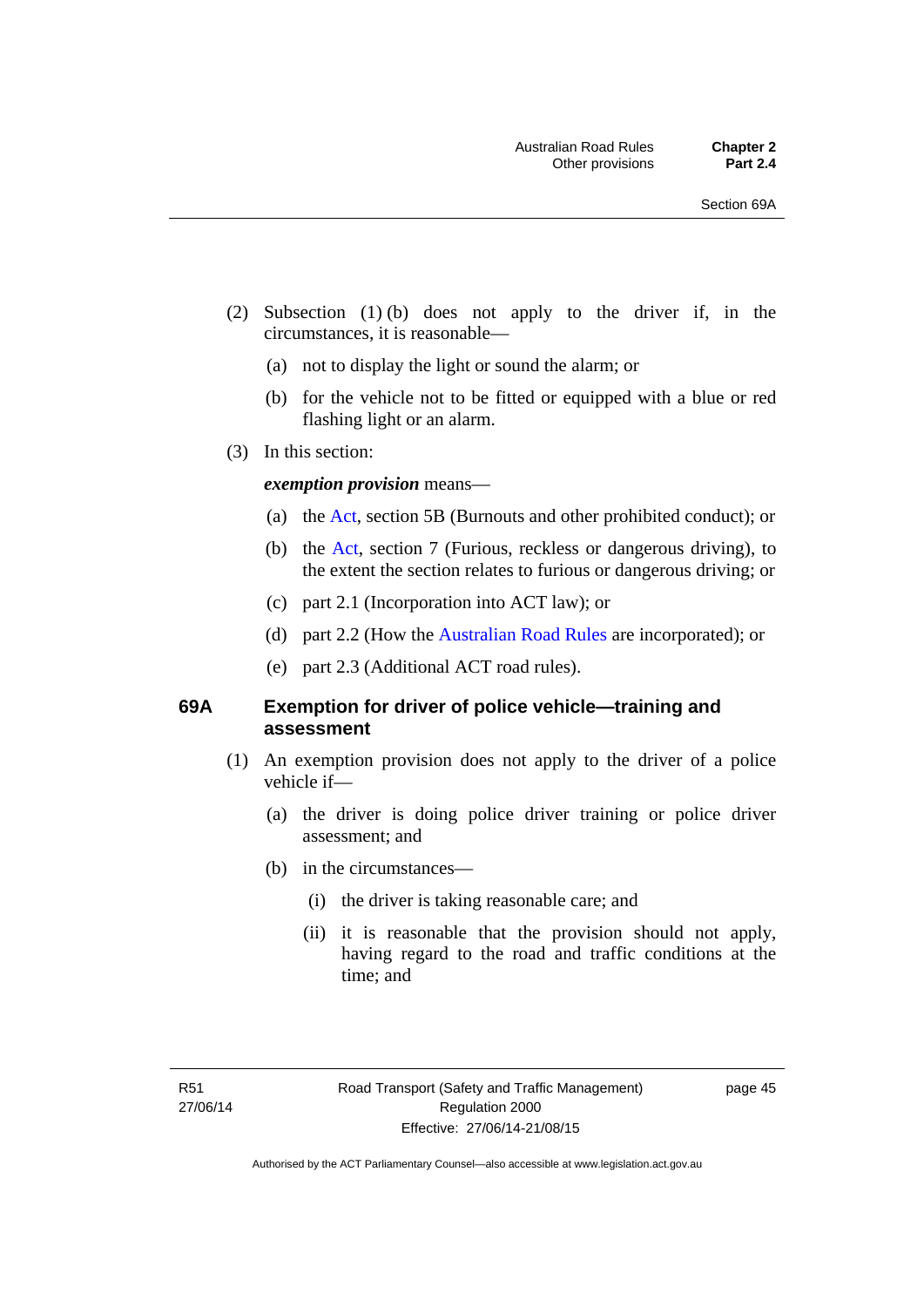- (c) if the vehicle is a motor vehicle that is moving—the vehicle is displaying a blue or red flashing light or sounding an alarm.
- *Note* This section also applies to a rider of a police motorbike (see *[Road](http://www.legislation.act.gov.au/a/1999-77)  [Transport \(General\) Act 1999](http://www.legislation.act.gov.au/a/1999-77)*, dict defs *drive*, *driver*, *ride* and *vehicle*).
- (2) Subsection (1) (c) does not apply to the driver if, in the circumstances, it is reasonable—
	- (a) not to display the light or sound the alarm; or
	- (b) for the vehicle not to be fitted or equipped with a blue or red flashing light or an alarm.
- (3) In this section:

*AFP* means the Australian Federal Police.

*exemption provision* means—

- (a) the [Act,](http://www.legislation.act.gov.au/a/1999-80/default.asp) section 5B (Burnouts and other prohibited conduct); or
- (b) the [Act](http://www.legislation.act.gov.au/a/1999-80/default.asp), section 7 (Furious, reckless or dangerous driving), to the extent the section relates to furious or dangerous driving; or
- (c) part 2.1 (Incorporation into ACT law); or
- (d) part 2.2 (How the [Australian Road Rules](http://www.legislation.act.gov.au//ni/db_37271/default.asp) are incorporated); or
- (e) part 2.3 (Additional ACT road rules).

*police driver assessment* means an assessment conducted by an AFP employee or contractor of a police officer's ability to drive a police vehicle in the exercise of the police officer's functions as a police officer.

*police driver training* means training provided by the AFP, or an AFP contractor, that teaches a police officer how to drive a police vehicle for the purpose of the exercise of the police officer's functions as a police officer.

page 46 Road Transport (Safety and Traffic Management) Regulation 2000 Effective: 27/06/14-21/08/15

R51 27/06/14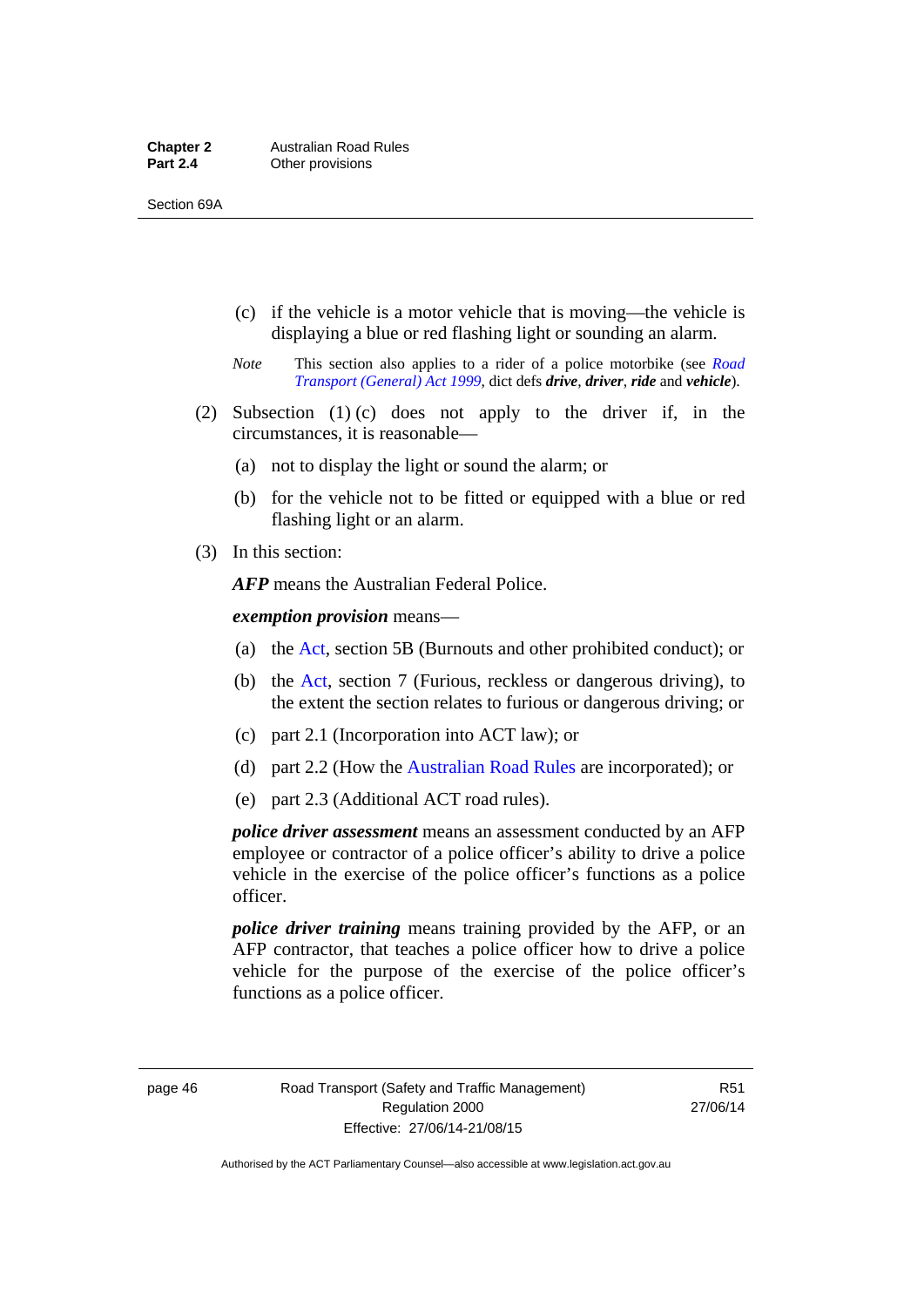#### **70 Exemption for driver of emergency vehicles**

A provision of this chapter does not apply to the driver of an emergency vehicle if—

- (a) in the circumstances—
	- (i) the driver is taking reasonable care; and
	- (ii) it is reasonable that the provision should not apply; and
- (b) if the vehicle is a motor vehicle that is moving—the vehicle is displaying a blue or red flashing light or sounding an alarm.

#### **71 Stopping and parking exemption for police and emergency vehicles and authorised people**

(1) In this section:

#### *stopping or parking provision of this chapter*—see section 58 (1).

- (2) A stopping or parking provision of this chapter does not apply to the driver of a police vehicle or emergency vehicle if, in the circumstances—
	- (a) the driver is taking reasonable care; and
	- (b) it is reasonable that the provision should not apply.
- (3) A stopping or parking provision of this chapter does not apply to an authorised person who is driving a vehicle in the course of the person's duty as an authorised person if, in the circumstances—
	- (a) the person is taking reasonable care; and
	- (b) it is reasonable that the provision should not apply.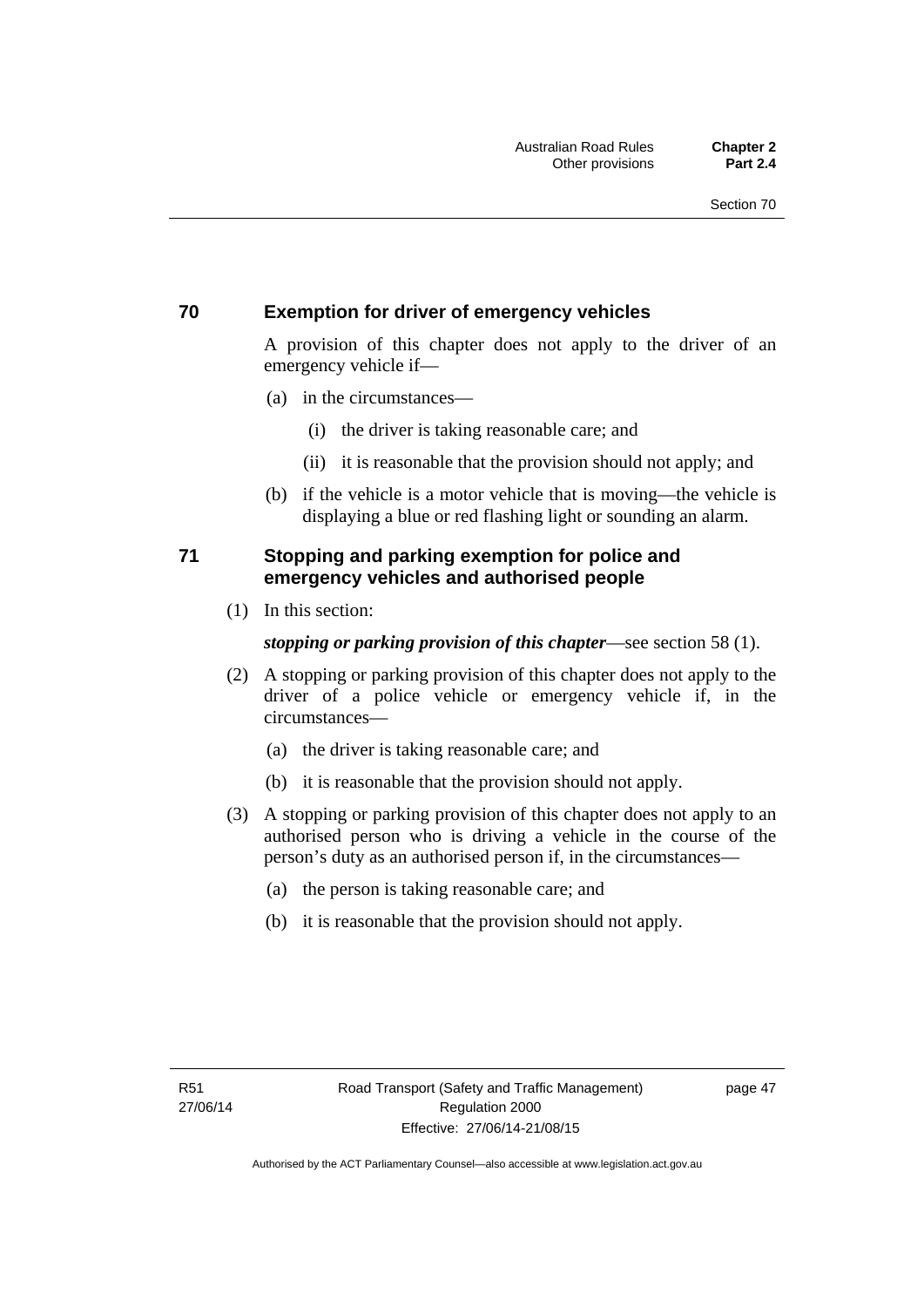# **Chapter 3 Parking**

# **Part 3.1 Parking schemes**

# **Division 3.1.1 Metered parking schemes**

#### **72 Metered parking schemes**

- (1) The road transport authority may establish and operate metered parking schemes for any length of road or area.
- (2) For a metered parking scheme, the road transport authority—
	- (a) may set aside metered parking spaces; and
	- (b) may install parking meters for the payment of fees for metered parking spaces.

#### **73 Metered parking areas**

- (1) The road transport authority may set aside a length of road or area as a metered parking area.
- (2) A metered parking area must be designated by metered parking signs.

#### **74 Parking meters**

- (1) A parking meter must be installed at the space to which it applies or, if a parking meter applies to 2 or more spaces, close to the spaces.
- (2) The parking meter applying to a metered parking space must show or be capable of showing the fees fixed for the space under this division.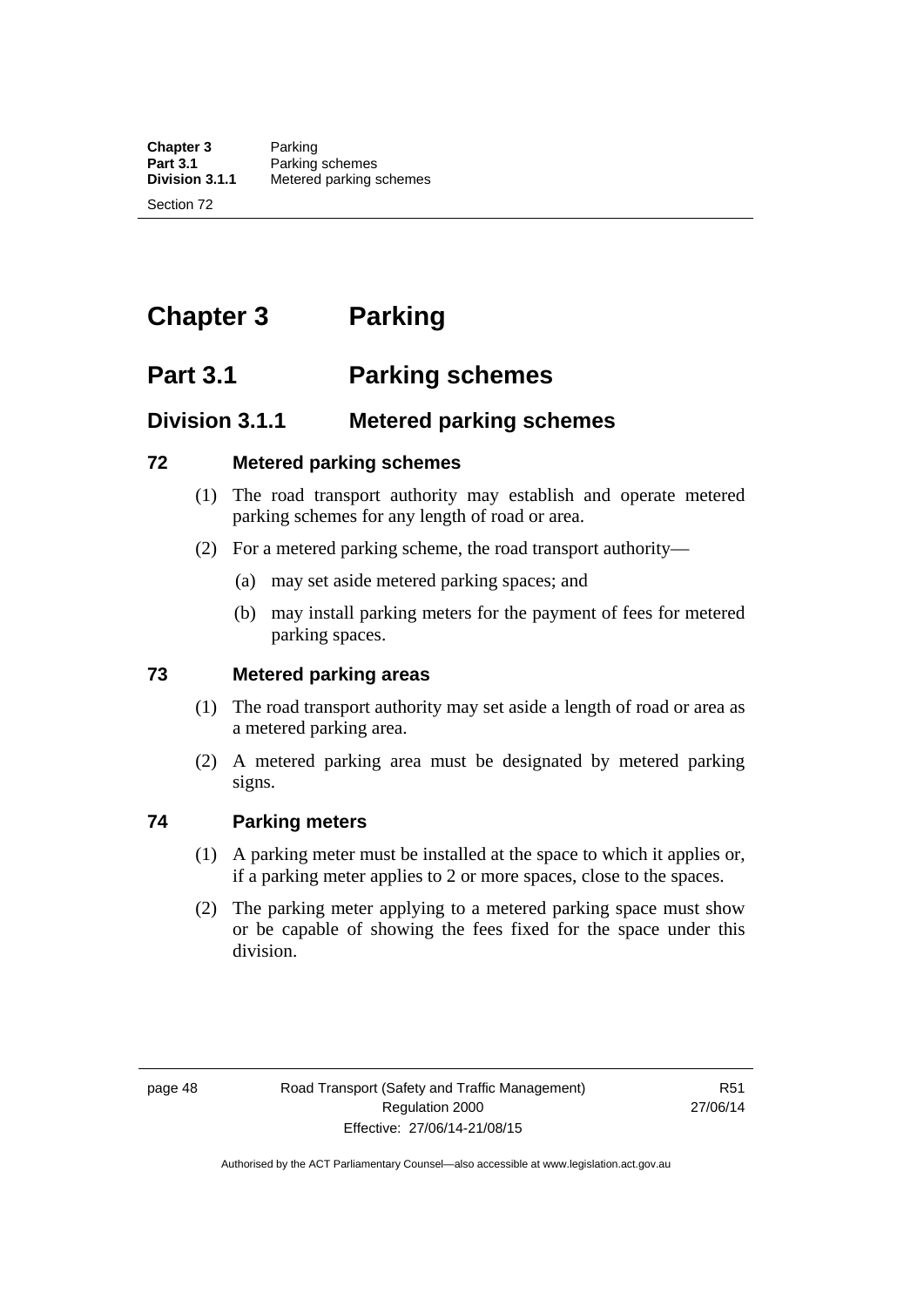- (3) A parking meter must clearly show, or be capable of clearly showing, whether the relevant parking fee for the parking of a vehicle in the metered parking space or spaces to which it applies has been paid.
- (4) A multi-space parking meter must also identify each metered parking space by its number.

#### **75 Metered parking spaces**

- (1) A metered parking space must be designated by a road marking.
- (2) For a metered parking space to which a multi-space parking meter applies, the number for the space and an arrow indicating the direction of the meter must be marked in or adjacent to the space.

# **Division 3.1.2 Ticket parking schemes**

*Note* The [Australian Road Rules](http://www.legislation.act.gov.au//ni/db_37271/default.asp), r 207 (2) provides that a driver who parks in a ticket parking area must pay the fee and obey the instructions on the ticket. See also s 16.

#### **75A Parking authorities**

- (1) A person may apply to the road transport authority to be a parking authority for a stated area.
- (2) The road transport authority may declare the person to be a parking authority for a stated area (the *area of operations*).
	- *Note* The power to make the declaration includes the power to amend or repeal it (see [Legislation Act,](http://www.legislation.act.gov.au/a/2001-14) s 46).
- (3) The declaration is a disallowable instrument.
	- *Note* A disallowable instrument must be notified, and presented to the Legislative Assembly, under the [Legislation Act.](http://www.legislation.act.gov.au/a/2001-14)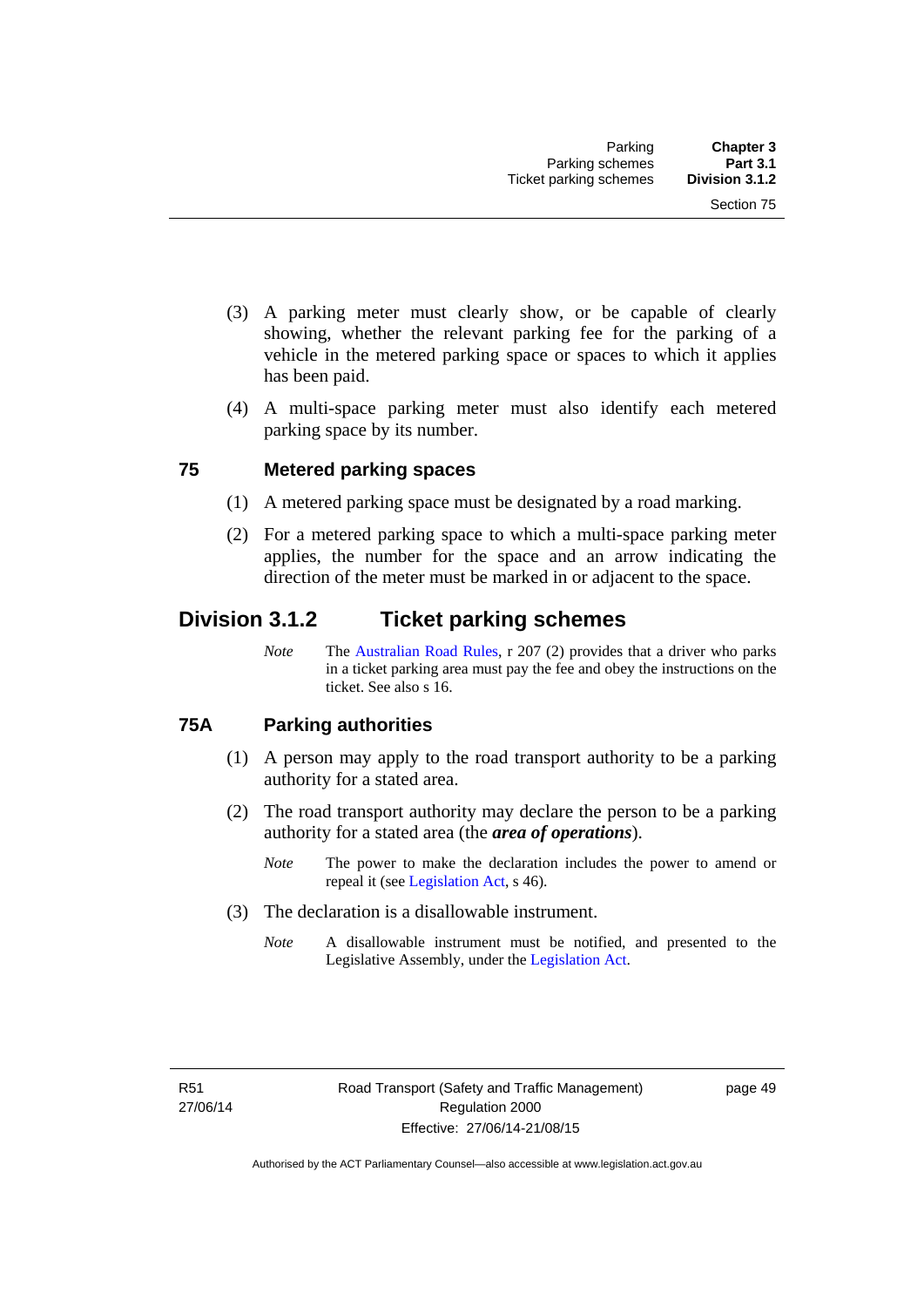#### **75B Parking authority guidelines**

- (1) The road transport authority must establish guidelines for section 76A (the *parking authority guidelines*).
- (2) The parking authority guidelines are a disallowable instrument.
	- *Note* A disallowable instrument must be notified, and presented to the Legislative Assembly, under the [Legislation Act.](http://www.legislation.act.gov.au/a/2001-14)
- (3) A parking authority is not entitled to provide, or charge for, parking in a ticket parking area if the parking authority does not comply with the parking authority guidelines.
- (4) A parking authority is taken to comply with the parking authority guidelines until the contrary is proved.

#### **76 Ticket parking schemes—road transport authority**

- (1) The road transport authority may establish and operate a ticket parking scheme for any length of road or area.
- (2) For a ticket parking scheme, the road transport authority—
	- (a) may set aside a length of road or area as a ticket parking area; and
	- (b) may adopt the ways of, and schemes for, payment of the fees the authority considers appropriate; and
	- (c) may install pay parking devices.

#### **76AA Approval of e-payment method**

(1) The road transport authority may approve an e-payment method (an *approved e-payment method*) for a driver of a vehicle to pay for the use of a parking space in a ticket parking area.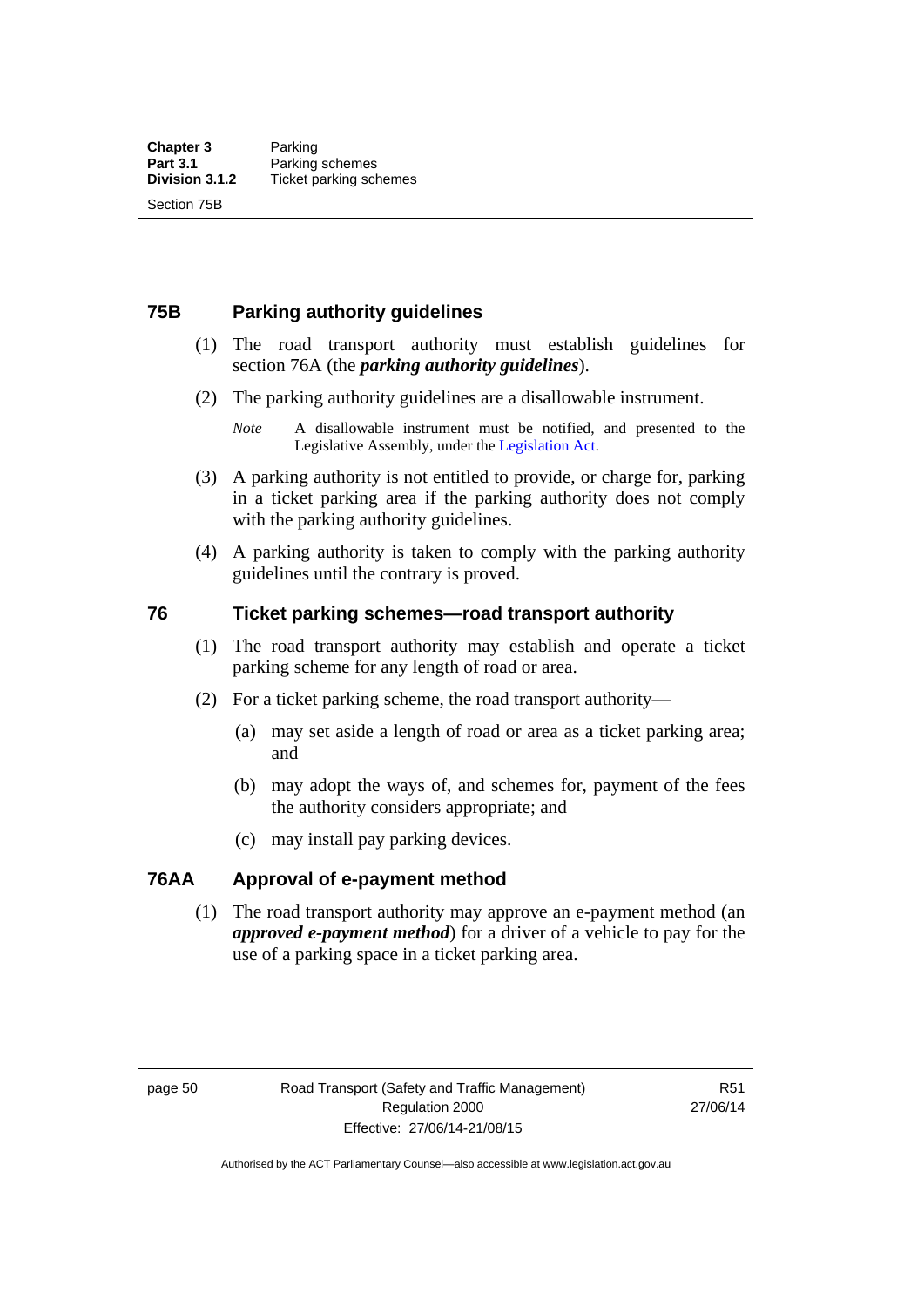- (2) The road transport authority may not approve an e-payment method unless satisfied that the system supporting the method is capable of—
	- (a) giving the road transport authority contemporary information about fees paid for parking spaces in ticket parking areas; and
	- (b) keeping a record of each transaction; and
	- (c) giving a person using the method an electronic receipt for the transaction.
- (3) An approval is a notifiable instrument.

*Note* A notifiable instrument must be notified under the [Legislation Act](http://www.legislation.act.gov.au/a/2001-14).

(4) In this section:

*e-payment method* means a method for payment using an electronic device.

#### **76A Ticket parking schemes—parking authorities**

- (1) A parking authority may, in accordance with the parking authority guidelines, establish and operate a ticket parking scheme for any length of road or area within its area of operations.
- (2) For a ticket parking scheme, the parking authority may, in accordance with the parking authority guidelines—
	- (a) set aside a length of road or area within its area of operations as a ticket parking area; and
	- (b) fix fees for the parking of vehicles in the area; and
	- (c) adopt the ways of, and schemes for, payment of the fees the authority considers appropriate; and
	- (d) install pay parking devices.
	- *Note* Section 75A provides for the road transport authority to declare parking authorities and s 75B provides for parking authority guidelines.

R51 27/06/14 page 51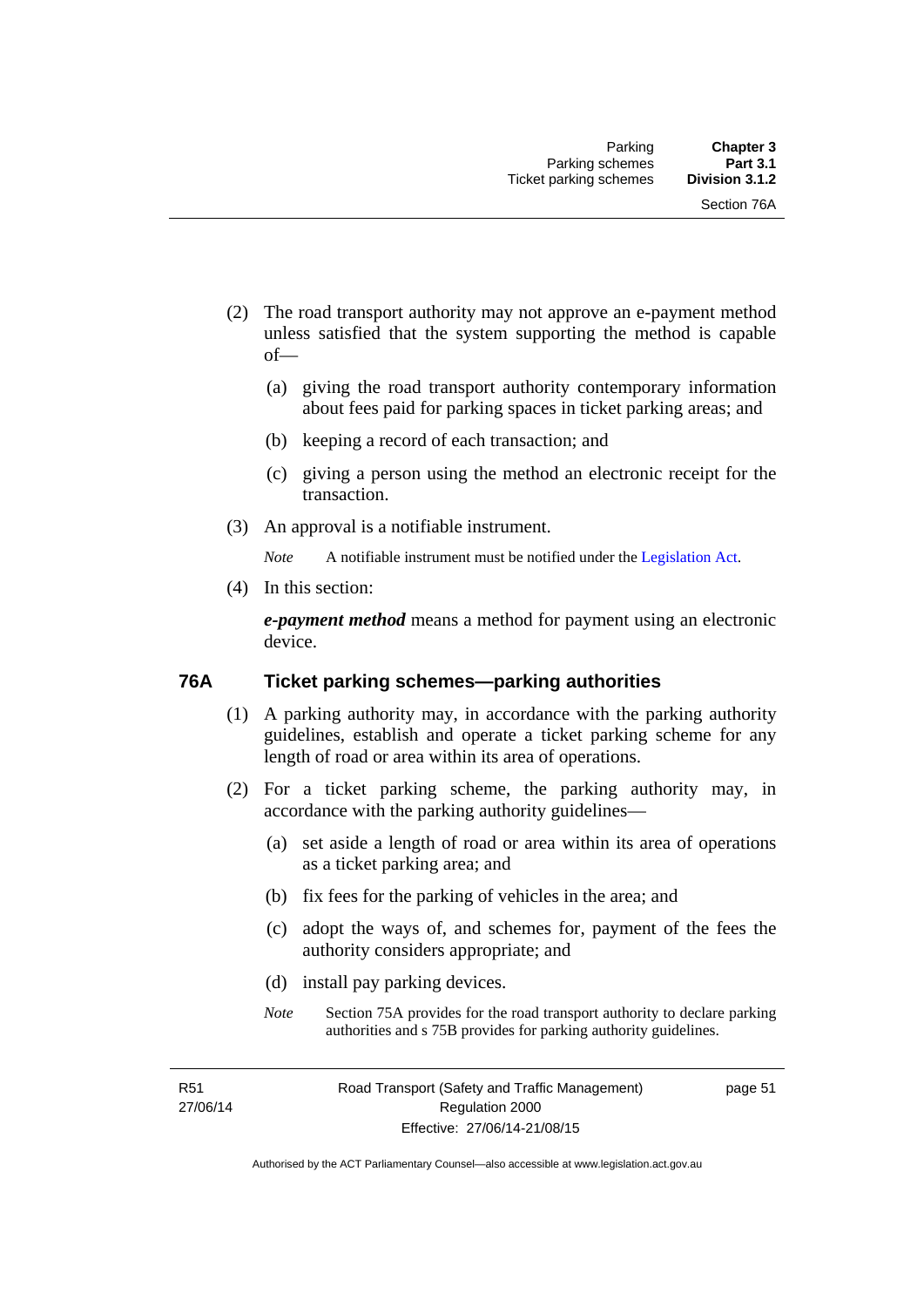#### **77 Ticket parking areas**

- (1) A ticket parking area must be designated by ticket parking signs.
- (2) A ticket parking area is taken to include only such lengths of road and areas to which ticket parking signs apply as are lawfully available, apart from this division, for the parking of vehicles.

#### **78 Ticket parking spaces**

A ticket parking area may be divided into ticket parking spaces, of a size suitable for parking a single vehicle, by a road marking.

#### **79 Ticket machines**

The ticket machine for a ticket parking area must show or be capable of showing the fees fixed for the area under this division.

#### **80 Parking tickets**

- (1) The following information must be printed on a parking ticket:
	- (a) the expiry date (expressed as the day of the month, the month and the year);
	- (b) for a parking ticket other than an RTA periodic ticket—the expiry time (expressed in hours and minutes);
	- (c) the name of the authority issuing the ticket;
	- (d) an indication of the ticket parking area where or for which the ticket is issued;
	- (e) the fee paid for the issue of the ticket or, for an RTA periodic ticket (except a ticket issued at a concessional price), the daily value of the ticket;
	- (f) a serial number;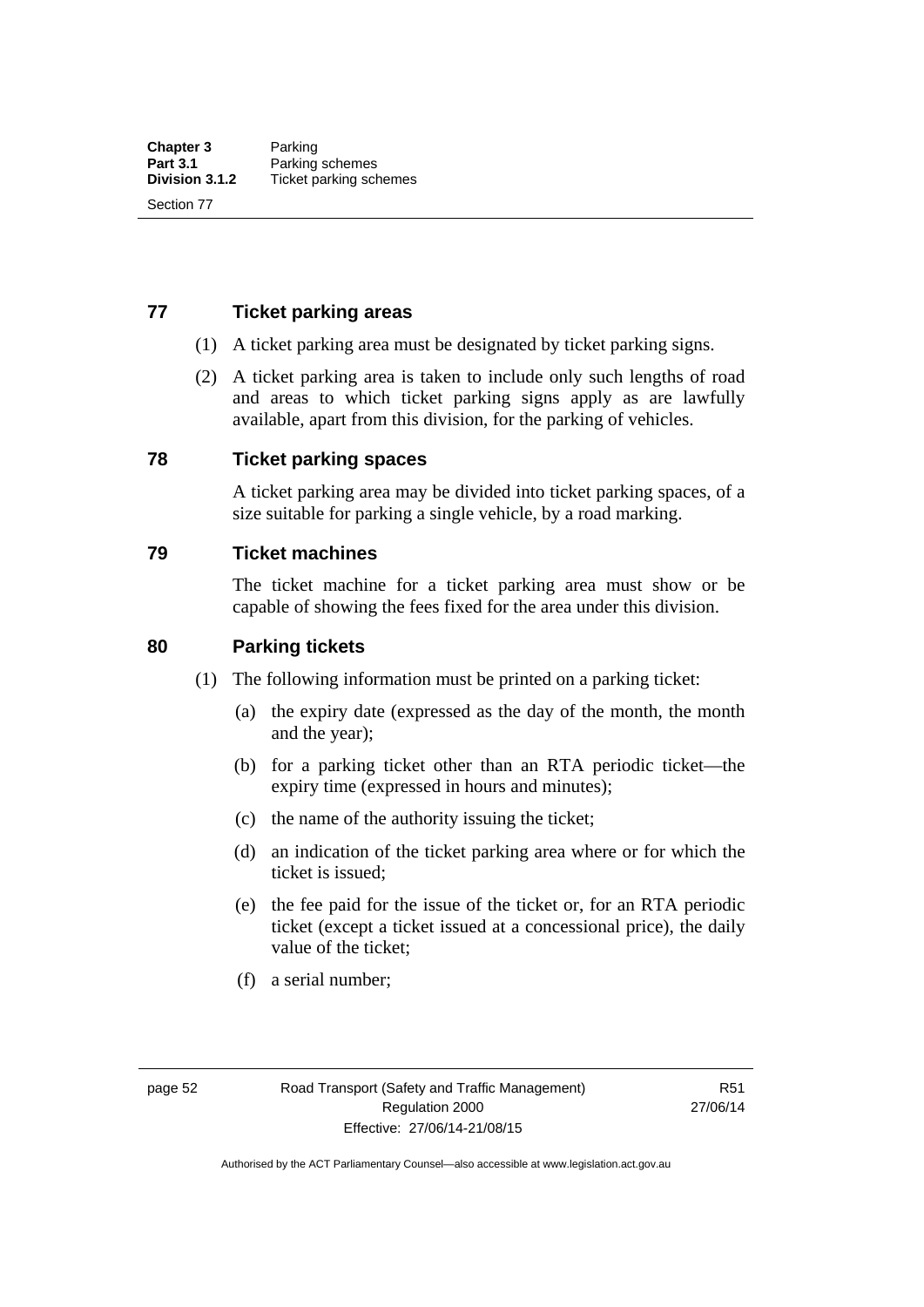(g) instructions for use of the ticket.

#### **Examples for par (d)**

- 1 a code for the ticket parking area where the ticket is issued
- 2 the number of the parking ticket machine which issued the ticket
- 3 for an RTA periodic ticket—the daily value of the ticket or the area where the ticket may be used
- *Note* An example is part of the regulation, is not exhaustive and may extend, but does not limit, the meaning of the provision in which it appears (see [Legislation Act,](http://www.legislation.act.gov.au/a/2001-14) s 126 and s 132).
- (2) A parking ticket must be legible and of a size and design that enables it to be easily displayed in or on a vehicle.
- (3) In this section:

*RTA periodic ticket*, for a ticket parking area, means a ticket issued by the road transport authority that is valid for parking in the area for a stated period of not less than 1 week.

#### **81 Duration of parking tickets and e-payment parking period**

- (1) A parking ticket takes effect when it is issued and expires at the expiry time stated on the ticket.
- (2) An e-payment parking period begins when the parking period is initiated by a device in accordance with an approved e-payment method and ends when the period for which payment is made in accordance with the approved e-payment method ends.

# **Division 3.1.3 Heavy vehicle parking**

### **82 Definitions—div 3.1.3**

In this division:

*heavy vehicle* means a vehicle, whether loaded or unloaded, that is longer than 7.5m, has a GVM over 4.5t, and is used for commercial purposes.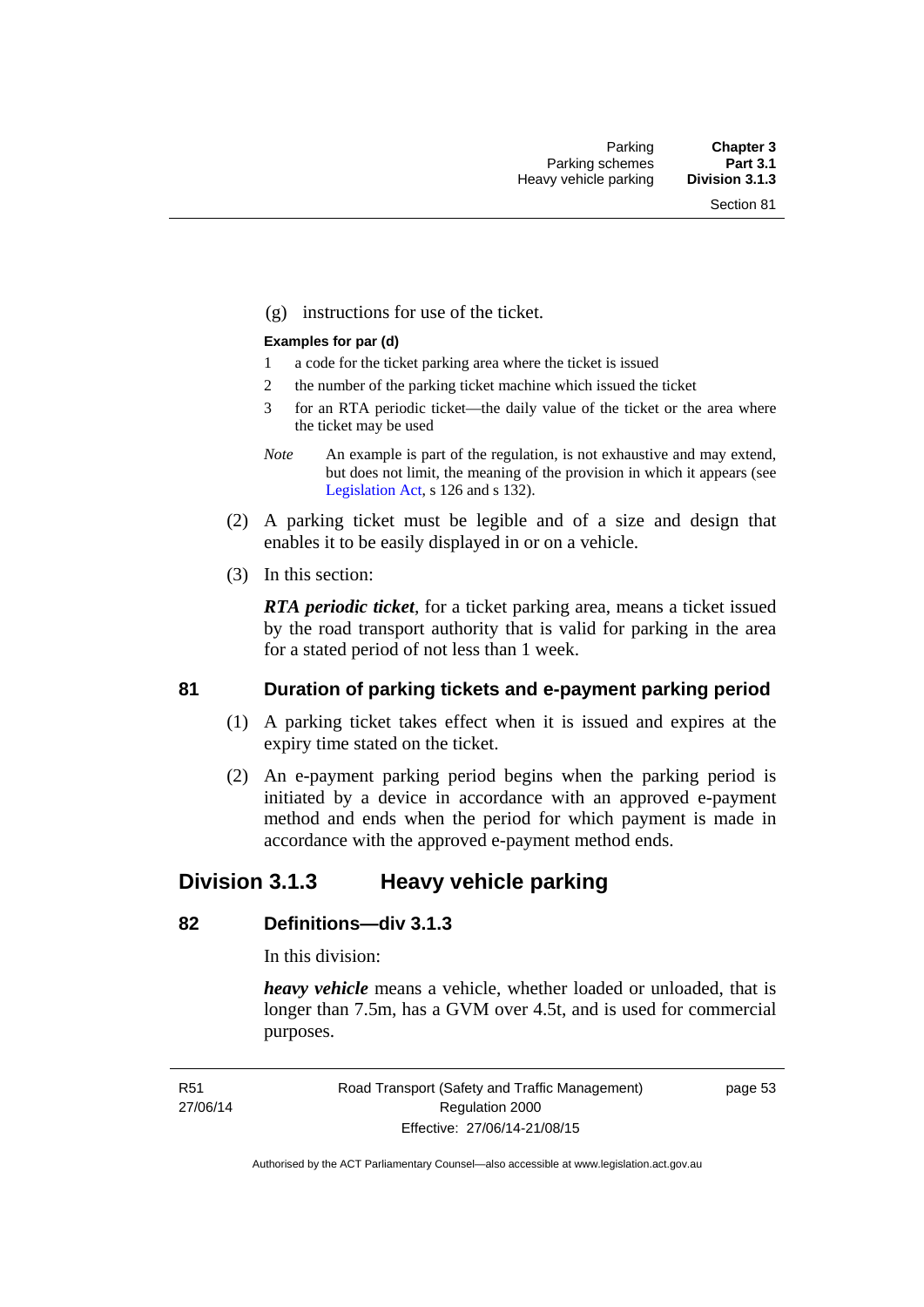#### *land adjoining residential land*—see section 83.

*residential land* means land leased for residential purposes.

*stock truck* means a vehicle that has a GVM over 4.5t and is built or used to transport livestock.

#### **83 References in div 3.1.3 to land adjoining residential land**

A reference in this division to *land adjoining residential land* includes a reference to land that would, apart from an intervening road, adjoin that land.

#### **84 Vehicle parked partly on residential land**

For this division, a vehicle that is parked partly on residential land, and partly on adjoining land that is not residential land, is taken not to be parked on residential land.

#### **85 Parking of certain vehicles on residential land prohibited**

- (1) This section applies to a vehicle, whether loaded or unloaded, that is—
	- (a) a stock truck; or
	- (b) a semitrailer with the load space permanently enclosed by rigid construction or with sides enclosed by nonrigid material and a rigid roof; or
	- (c) higher than 3.6m and used for commercial purposes.
- (2) A person must not park a vehicle to which this section applies on residential land.

Maximum penalty: 20 penalty units.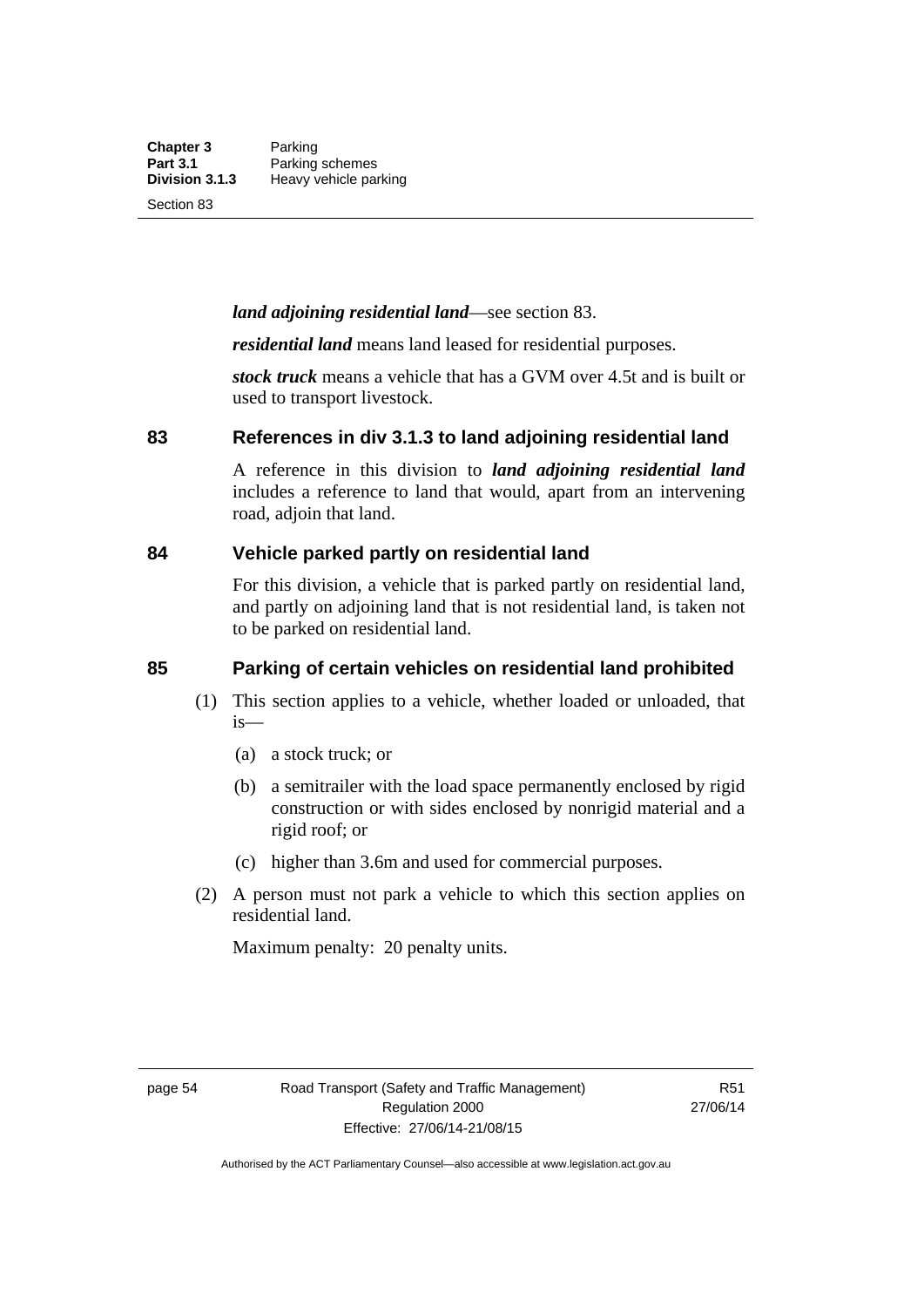#### **85A No more than 1 heavy vehicle on residential land**

- (1) A person commits an offence if—
	- (a) the person parks 2 or more heavy vehicles on residential land; or
	- (b) the person parks a heavy vehicle on residential land and there is already another heavy vehicle parked on the land.

Maximum penalty: 20 penalty units.

- (2) Subsection (1) does not apply if—
	- (a) only 2 heavy vehicles are parked on the residential land; and
	- (b) 1 vehicle is plant that is parked on the other vehicle; and
	- (c) no part of either vehicle is higher than 3.6m from the ground.
- (3) In this section:

*plant* means a motor vehicle that consists solely of—

- (a) a machine or implement that cannot carry a load, other than tools and accessories usually carried in or on the vehicle; or
- (b) a crane, forklift truck or bobcat; or
- (c) a bobcat and excavation equipment.

#### **85B Heavy vehicles to be parked away from residential land boundaries**

- (1) A person commits an offence if—
	- (a) the person parks a heavy vehicle on residential land; and
	- (b) any part of the vehicle when parked is—
		- (i) in front of the setback line of the front boundary of the land; or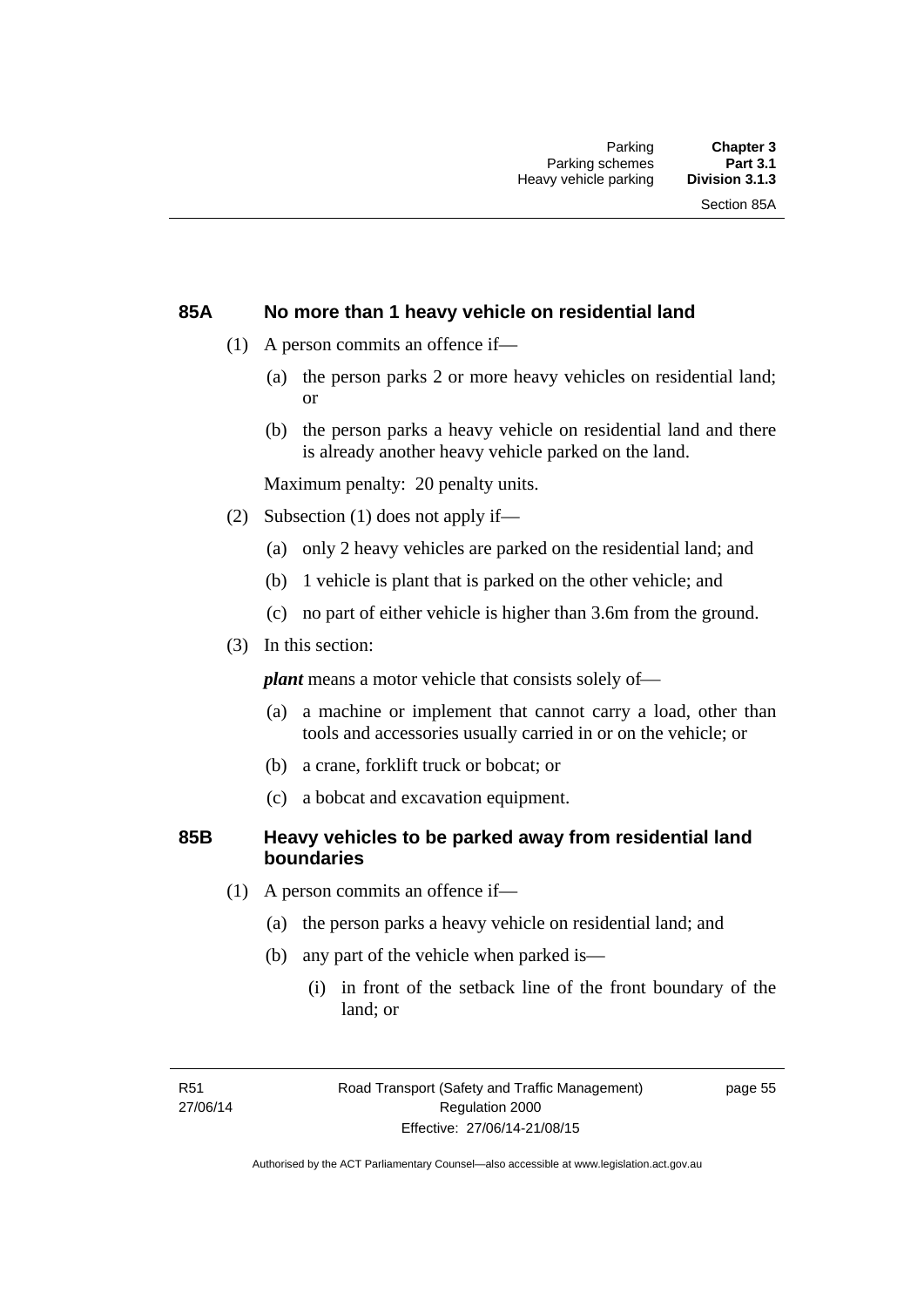(ii) less than 1.5m from any other boundary.

Maximum penalty: 20 penalty units.

(2) In this section:

*setback*, in relation to land—see the territory plan, part 13 (Definitions).

# **86 Parking of certain vehicles on land adjoining residential land prohibited**

- (1) This section applies to—
	- (a) a vehicle or combination, whether loaded or unloaded, that is longer than 7.5m; and
	- (b) a vehicle, whether loaded or unloaded, with a GVM over 4.5t.
- (2) A person must not park a vehicle or combination to which this section applies on land adjoining residential land for more than 1 hour.

Maximum penalty: 20 penalty units.

 (3) Subsection (2) does not apply to the vehicle or combination if the land where it is parked is residential land or land leased for commercial purposes.

# **87 Parking of certain commercial vehicles on land with multi-unit housing**

- (1) This section applies to a vehicle, whether loaded or unloaded, that is used for commercial purposes and is longer than 6m, higher than 2.6m or has a GVM over 3.75t.
- (2) A person must not park a vehicle to which this section applies on residential land with multi-unit housing.

Maximum penalty: 20 penalty units.

page 56 Road Transport (Safety and Traffic Management) Regulation 2000 Effective: 27/06/14-21/08/15

R51 27/06/14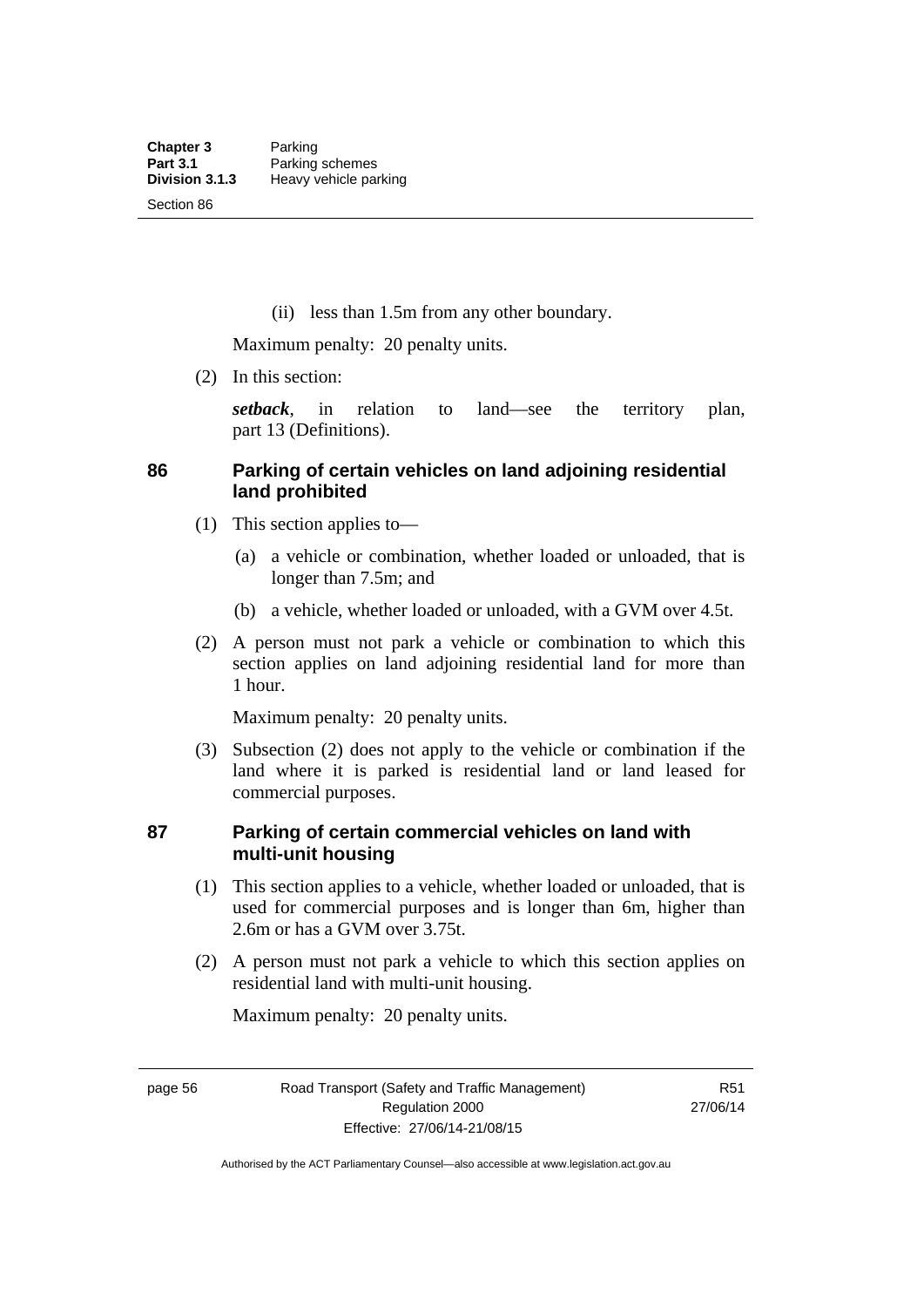- (3) For this section, residential land has multi-unit housing if the land has more than 1 dwelling on it.
- (4) In this section:

*dwelling—*see the territory plan.

*Note* The territory plan defines *dwelling* as meaning 'a building or part of a building used as a self contained residence which must include food preparation facilities, a bath or shower, and a closet pan and wash basin'.

#### **87A No offence if reasonable necessity etc**

A person does not commit an offence against section 85, section 85A, section 85B, section 86 or section 87 if—

- (a) either of the following applies:
	- (i) it was reasonably necessary to park the vehicle on the land to avoid contravening the Act or another territory law;
	- (ii) the vehicle was parked on the land to deliver or collect goods or passengers, or to provide services; and
- (b) the vehicle was on the land no longer than was reasonable.

#### **87B Heavy vehicle refrigeration units not to be operated on residential land**

A person commits an offence if—

- (a) the person parks a heavy vehicle that has a refrigeration unit on residential land; and
- (b) the refrigeration unit is running at any time while the vehicle is parked on the land.

Maximum penalty: 20 penalty units.

R51 27/06/14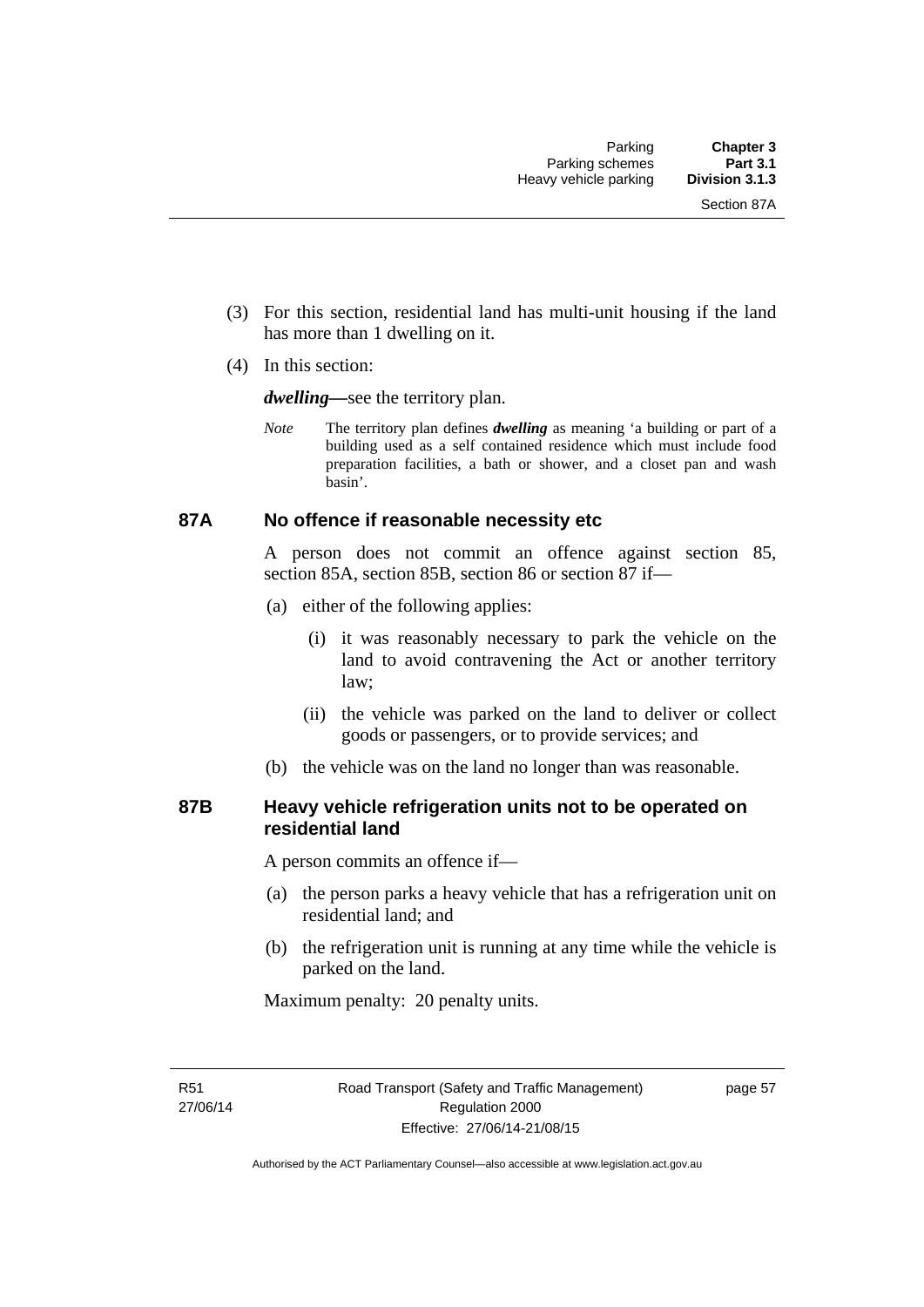**87C Prohibition on night operation of heavy vehicle** 

 (1) A person, other than an existing operator, commits an offence if the person operates a heavy vehicle parked on residential land at any time between 10 pm and 6 am.

Maximum penalty: 20 penalty units.

 (2) An existing operator commits an offence if the operator operates a heavy vehicle parked on residential land at any time between midnight and 5.30 am.

Maximum penalty: 20 penalty units.

(3) In this section:

*existing operator* means the holder of an existing operator's certificate issued under the *[Motor Traffic Act 1936](http://www.legislation.act.gov.au/a/1936-45)*, section 150R that is still in force.

#### **88 Daily infringement**

A person who contravenes any of the following sections commits a separate offence for each day during any part of which the contravention continues:

- (a) section 85 (Parking of certain vehicles on residential land prohibited);
- (b) section 85A (No more than 1 heavy vehicle on residential land);
- (c) section 85B (Heavy vehicles to be parked away from residential land boundaries);
- (d) section 86 (Parking of certain vehicles on land adjoining residential land prohibited);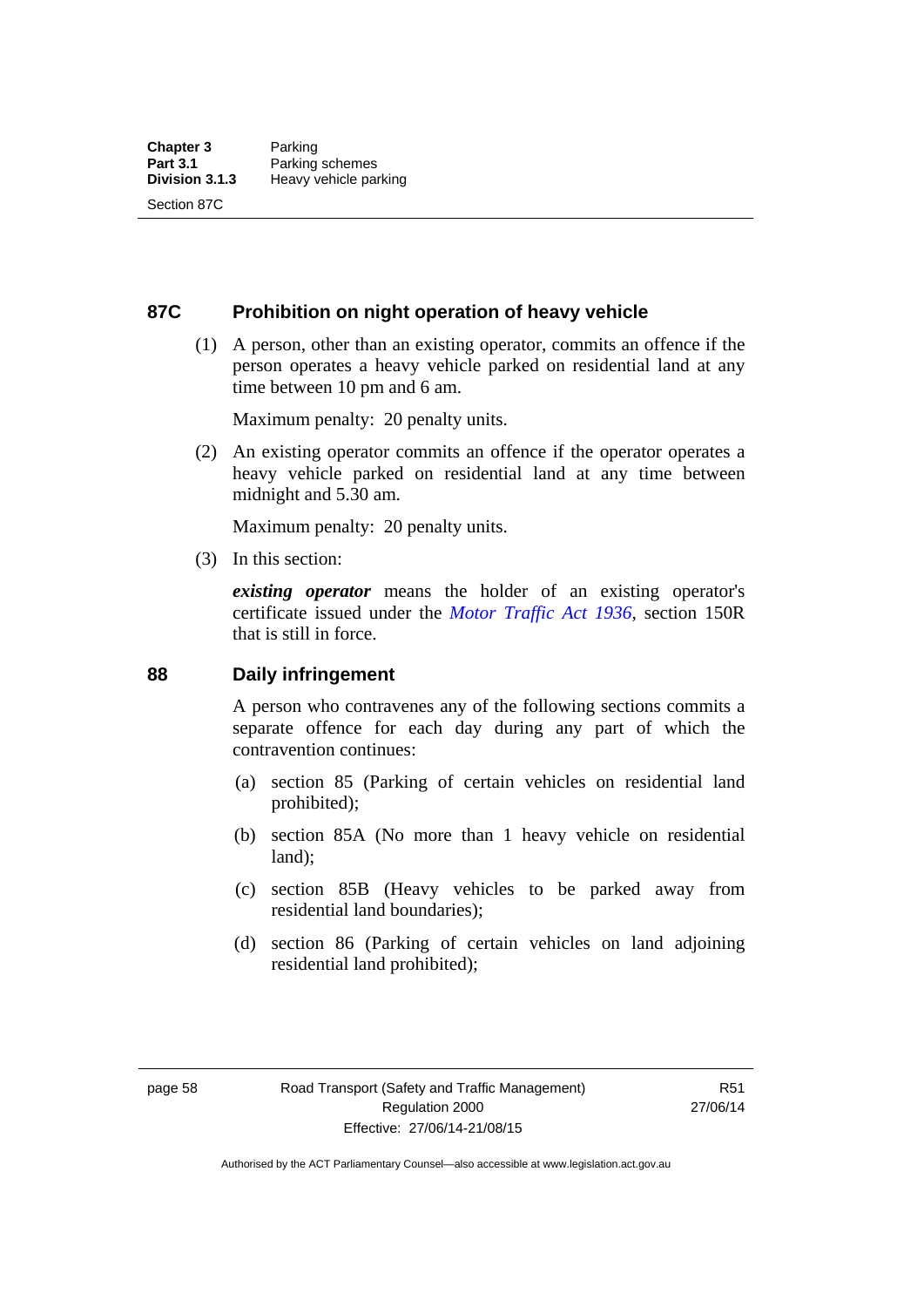- (e) section 87 (Parking of certain commercial vehicles on land with multi-unit housing);
- (f) section 87B (Heavy vehicle refrigeration units not to be operated on residential land).

# **Division 3.1.3A Heavy vehicle parking—enforcement**

# **89 Meaning of** *occupier***—div 3.1.3A**

In this division:

*occupier*, of premises, includes—

- (a) a person believed on reasonable grounds to be an occupier of the premises; and
- (b) a person apparently in charge of the premises.

#### **90 Power to enter premises**

- (1) For division 3.1.3 (Heavy vehicle parking), an authorised person may—
	- (a) enter premises with the occupier's consent; or
	- (b) enter premises if the authorised person believes on reasonable grounds that—
		- (i) a heavy vehicle is parked on the premises in contravention of that division; and
		- (ii) it is necessary to enter the premises to inspect, take measurements, or record identification particulars about the vehicle.
- (2) An authorised person may, without the consent of the occupier of premises, enter land around the premises to ask for consent to enter the premises.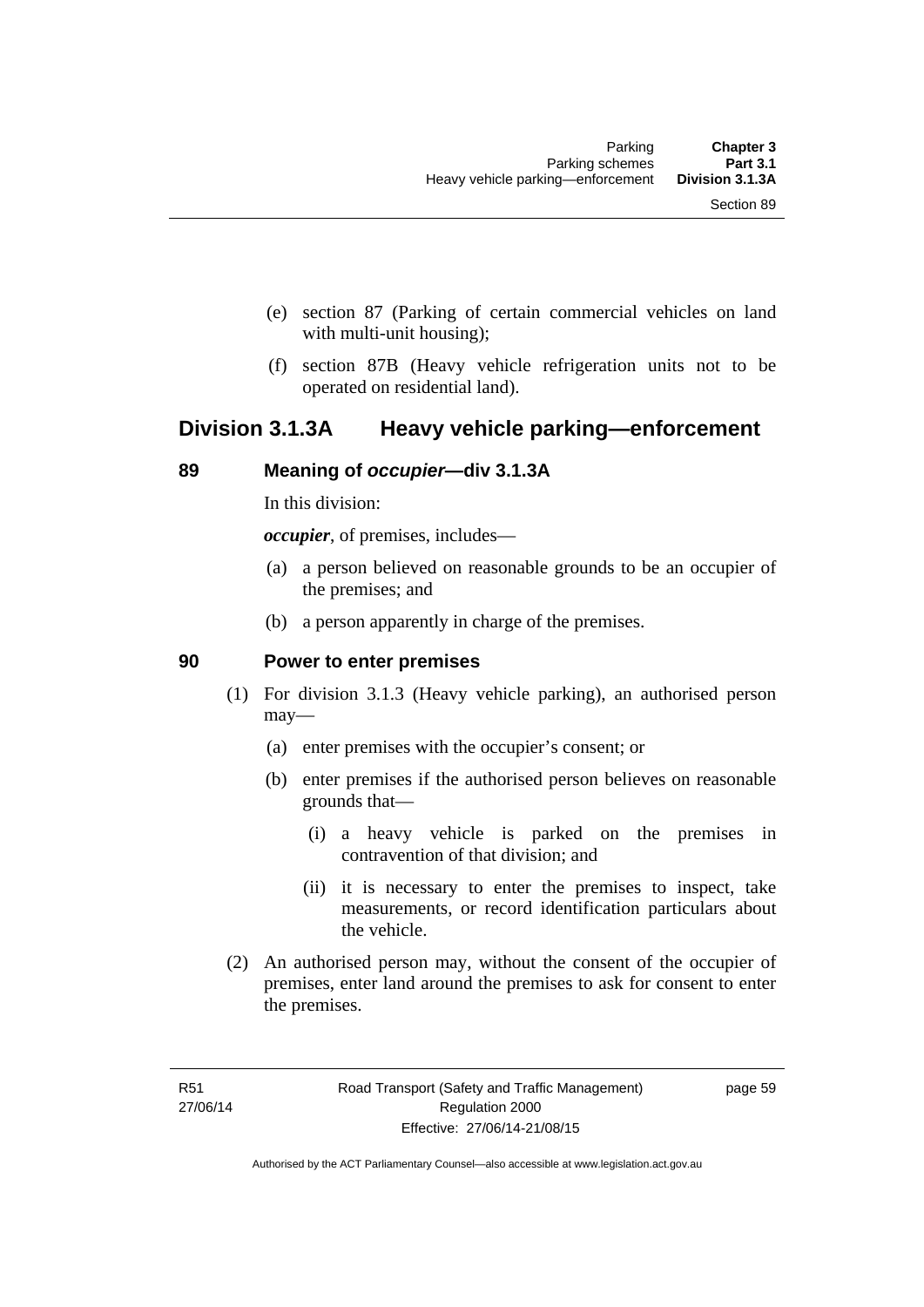- (3) An authorised person may enter premises under this section––
	- (a) for a contravention of section 87B or section 87C––at any time; and
	- (b) in any other case––between 8 am and 8 pm.

#### **91 Production of identity card**

An authorised person must not remain at premises entered under this division if the authorised person does not produce his or her identity card when asked by the occupier.

*Note* Identity cards for authorised people are provided for in the *[Road](http://www.legislation.act.gov.au/a/1999-77)  [Transport \(General\) Act 1999](http://www.legislation.act.gov.au/a/1999-77)*, s 20.

#### **92 Consent to entry**

- (1) When seeking the consent of an occupier of premises to enter premises under section 90 (1) (a), an authorised person must—
	- (a) produce his or her identity card; and
	- (b) tell the occupier—
		- (i) the purpose of the entry; and
		- (ii) that consent may be refused.
- (2) If the occupier consents, the authorised person must ask the occupier to sign a written acknowledgment (an *acknowledgment of consent*)—
	- (a) that the occupier was told—
		- (i) the purpose of the entry; and
		- (ii) that consent may be refused; and
	- (b) that the occupier consented to the entry; and
	- (c) stating the time and date when consent was given.

page 60 Road Transport (Safety and Traffic Management) Regulation 2000 Effective: 27/06/14-21/08/15

R51 27/06/14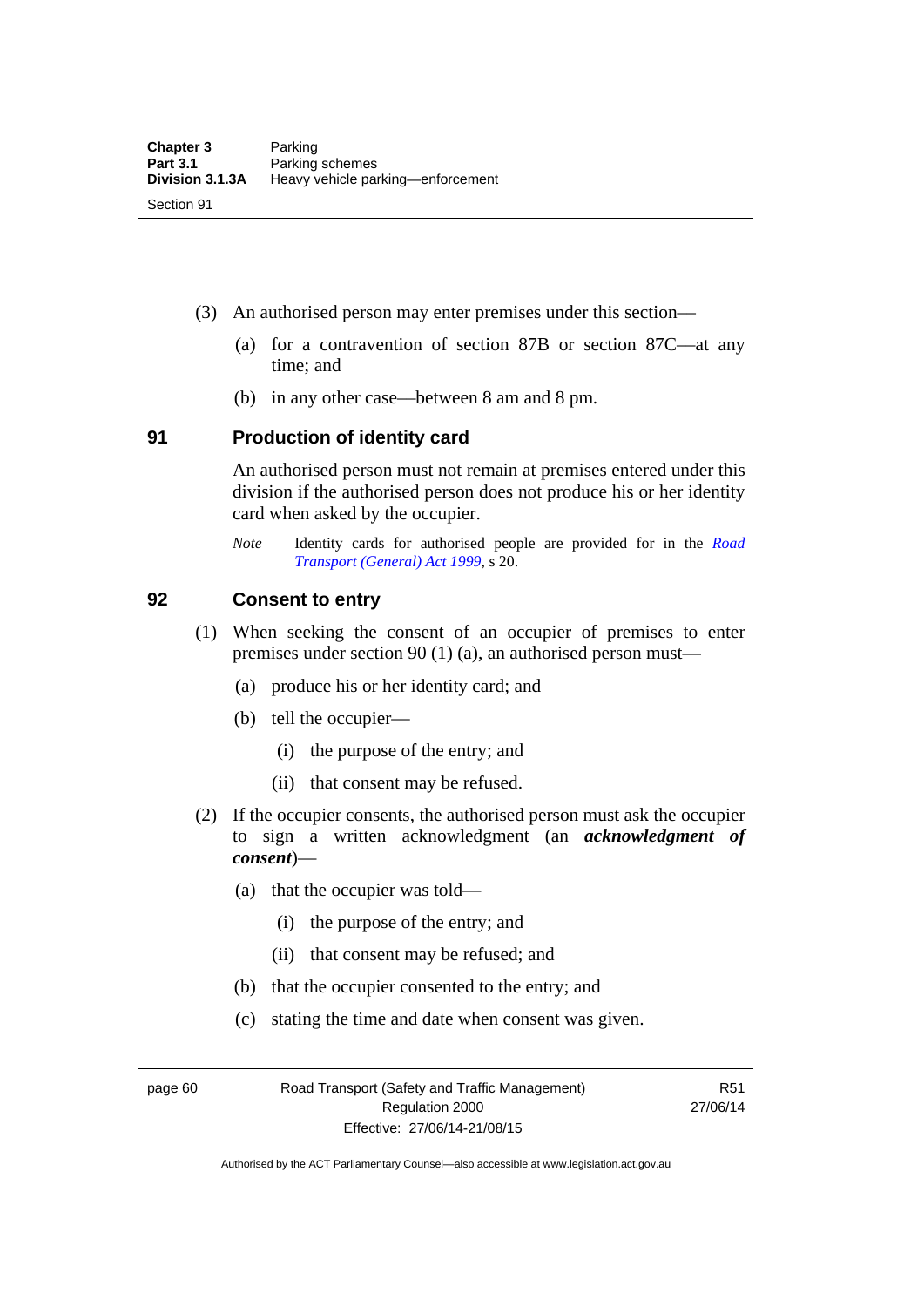- (3) If the occupier signs an acknowledgment of consent, the authorised person must immediately give a copy to the occupier.
- (4) A court must find that the occupier did not consent to entry to the premises by the authorised person under this division if—
	- (a) the question arises in a proceeding in the court whether the occupier consented to the entry; and
	- (b) an acknowledgment of consent is not produced in evidence; and
	- (c) it is not proved that the occupier consented to the entry.

#### **93 General powers on entry to premises**

- (1) An authorised person who enters premises under this division may, for division 3.1.3 (Heavy vehicle parking) and this division, do 1 or more of the following in relation to a heavy vehicle on the premises:
	- (a) inspect the vehicle (including for its identification particulars);
	- (b) take measurements;
	- (c) take photographs, films, or audio, video or other recordings;
	- (d) require the occupier, or anyone at the premises to—
		- (i) give the authorised person information; or
		- (ii) produce documents to the authorised person; or
		- (iii) give the authorised person reasonable help to exercise a power under this division.
	- *Note* The [Legislation Act,](http://www.legislation.act.gov.au/a/2001-14) s 170 and s 171 deal with the application of the privilege against self incrimination and client legal privilege.
- (2) A person must take all reasonable steps to comply with a requirement made of the person under subsection (1) (d).

Maximum penalty: 20 penalty units.

R51 27/06/14 page 61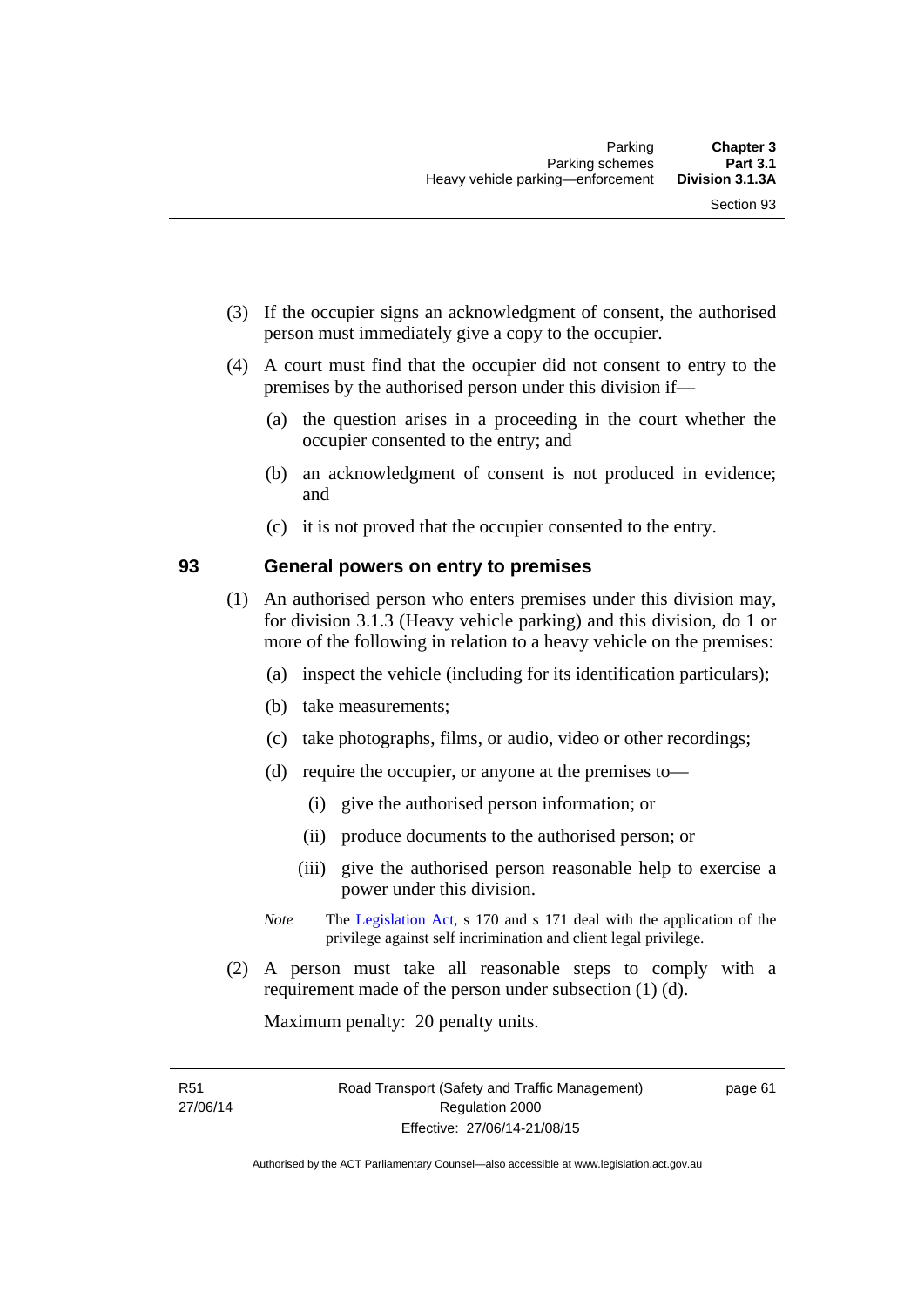Section 94

# **94 Damage etc to be minimised**

- (1) In the exercise, or purported exercise, of a function under this division, an authorised person must take all reasonable steps to ensure that the authorised person, and any person assisting the authorised person, causes as little inconvenience, detriment and damage as practicable.
- (2) If an authorised person, or a person assisting an authorised person, damages anything in the exercise or purported exercise of a function under this division, the authorised person must give written notice of the particulars of the damage to the person the authorised person believes on reasonable grounds is the owner of the thing.
- (3) If the damage happens at premises entered under this division in the absence of the occupier, the notice may be given by leaving it, secured conspicuously, at the premises.

# **95 Compensation for exercise of enforcement powers**

- (1) A person may claim compensation from the Territory if the person suffers loss or expense because of the exercise, or purported exercise, of a function under this division by an authorised person or a person assisting an authorised person.
- (2) Compensation may be claimed and ordered in a proceeding for—
	- (a) compensation brought in a court of competent jurisdiction; or
	- (b) an offence against this regulation brought against the person making the claim for compensation.
- (3) A court may order the payment of reasonable compensation for the loss or expense only if satisfied that it is just to make the order in the circumstances of the particular case.
- (4) A regulation may prescribe matters that may, must or must not be taken into account by the court in considering whether it is just to make the order.

page 62 Road Transport (Safety and Traffic Management) Regulation 2000 Effective: 27/06/14-21/08/15

R51 27/06/14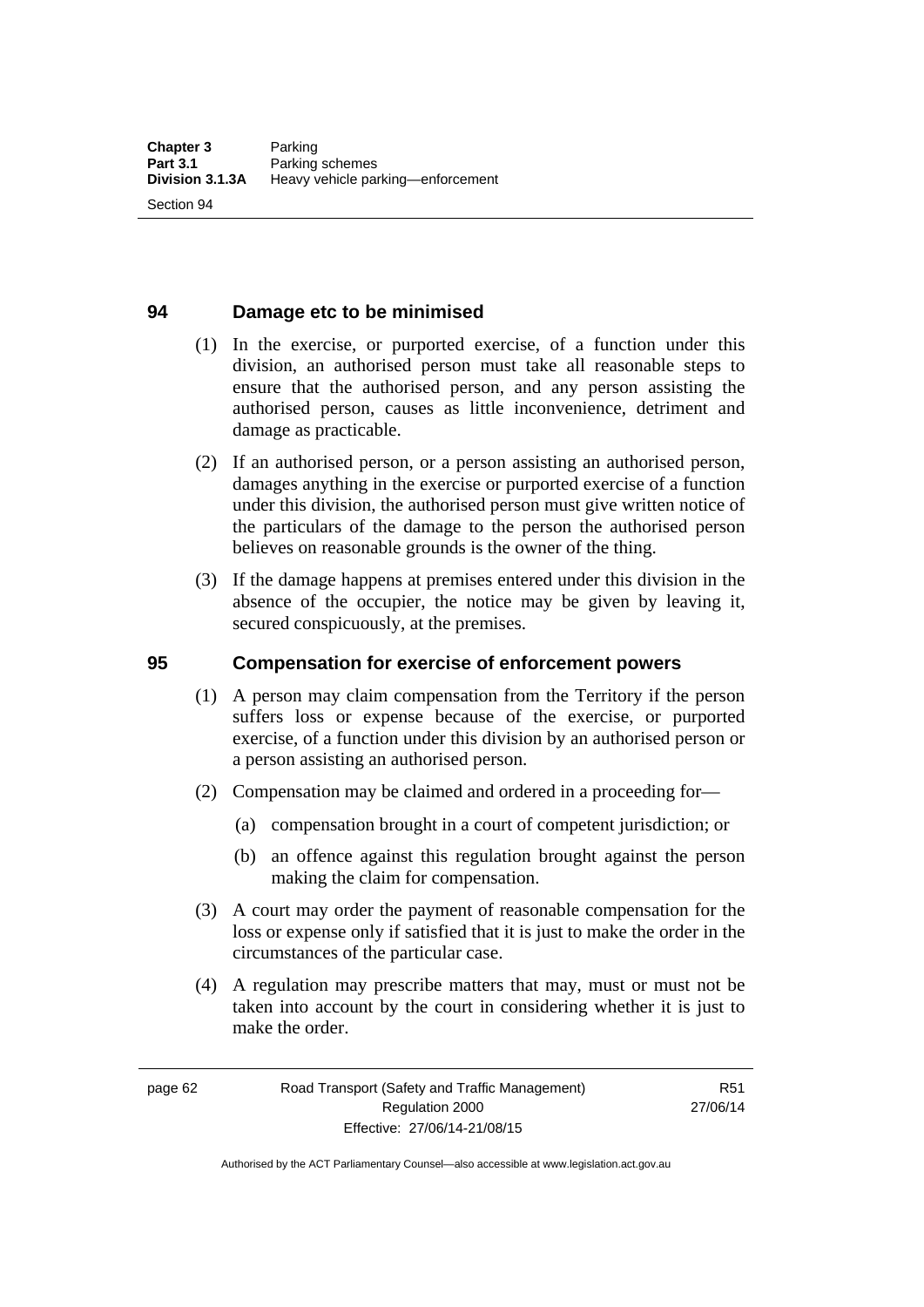# **Division 3.1.4 Miscellaneous**

# **97A Other powers to provide pay parking**

- (1) This part does not affect any other power of a parking authority to provide for parking on land within its area of operations.
- (2) A parking authority may exercise a power under this part in relation to land that it does not own only with the consent of the owner of the land.
- (3) Consent may be given subject to conditions, including conditions about the length and withdrawal of the consent.
- (4) Subject to the conditions of the consent, the consent may be withdrawn only after reasonable notice.
- (5) In this section:

*owner*, of land, includes lessee of land.

# **98 Overlapping schemes**

- (1) This part does not prevent the road transport authority or a parking authority from establishing and operating a pay parking scheme on the same length of road, or in the same area, where it is operating a different pay parking scheme.
- (2) The road transport authority or a parking authority may not recover the fee fixed for the parking of a vehicle in a metered space or ticket parking area if any other applicable parking fee has been paid for parking the vehicle in the space or area.

#### **98A Income from ticket parking scheme**

- (1) All fees collected by a parking authority from the operation of a ticket parking scheme belong to the parking authority.
- (2) Any surplus arising from the operation of a ticket parking scheme may be applied at the discretion of the parking authority.

page 63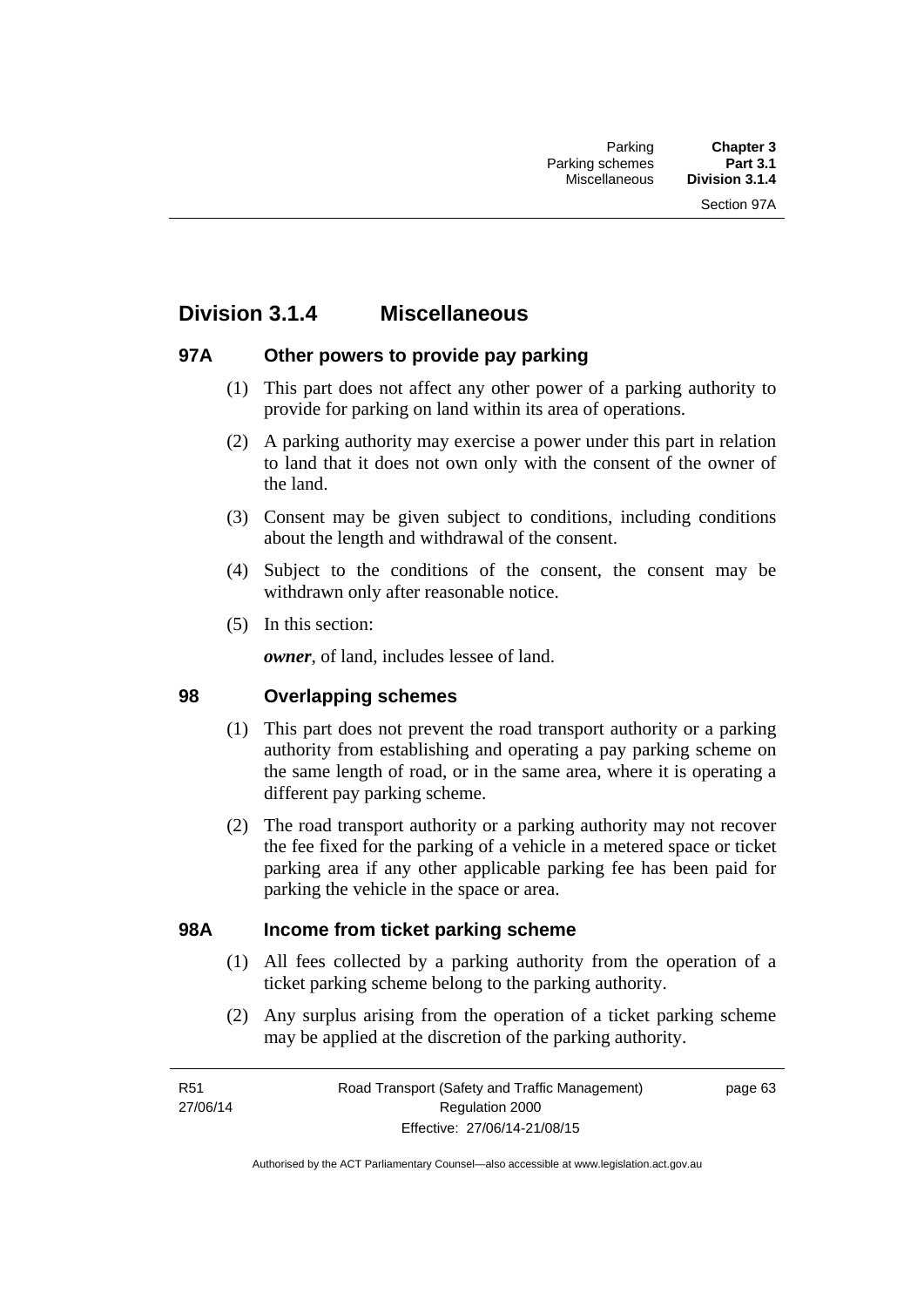# **98B Costs of ticket parking scheme**

The costs of administering a ticket parking scheme operated by a parking authority under section 76A are to be borne by the parking authority.

# **99 Trailers not separately chargeable**

A separate parking fee is not required to be paid for a trailer towed by another vehicle.

page 64 Road Transport (Safety and Traffic Management) Regulation 2000 Effective: 27/06/14-21/08/15

R51 27/06/14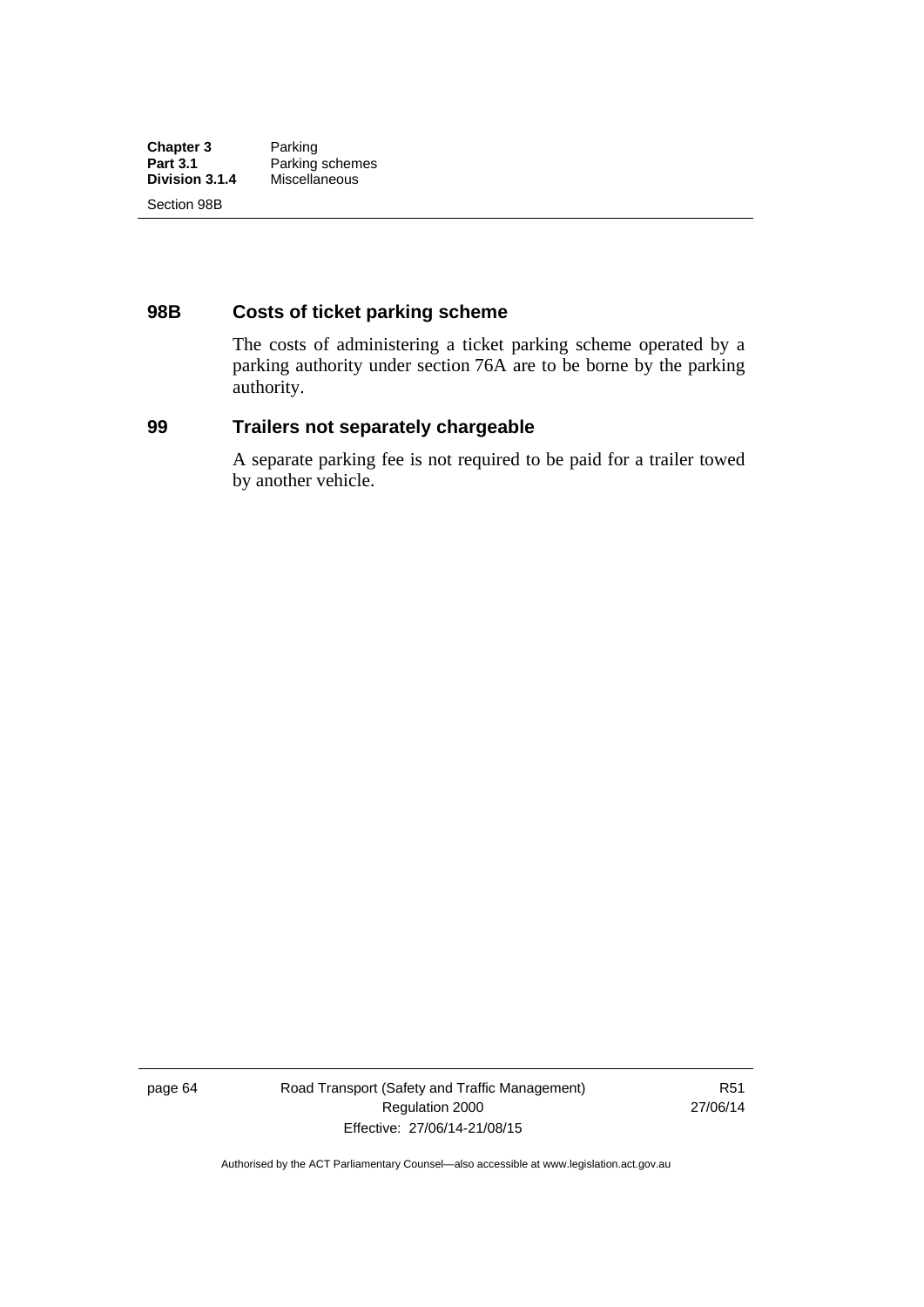Section 100

# **Part 3.2 Parking permits and mobility parking scheme authorities**

# **100 Parking permits**

- (1) The road transport authority may issue a permit (a *parking permit*) of a kind mentioned in subsection (2) authorising the parking of a vehicle, without charge, on a length of road or in an area designated by a *permit zone sign* for use by holders of that kind of parking permit.
- (2) The parking permit may be of 1 or more of the following kinds:
	- (a) a business parking permit;
	- (b) a commuter parking permit;
	- (c) a loading zone permit;
	- (d) a resident parking permit;
	- (e) a resident's visitor parking permit;
	- (f) a special event parking permit;
	- (g) any other kind declared by the road transport authority for this section.
- (3) The parking permit may be issued subject to conditions.
- (4) The parking permit—
	- (a) must state when it expires; and
	- (b) may state anything else that the road transport authority considers appropriate.

#### **Examples for par (b)**

- 1 the length of road or area to which the permit applies
- 2 any conditions to which the permit is subject

R51 27/06/14 page 65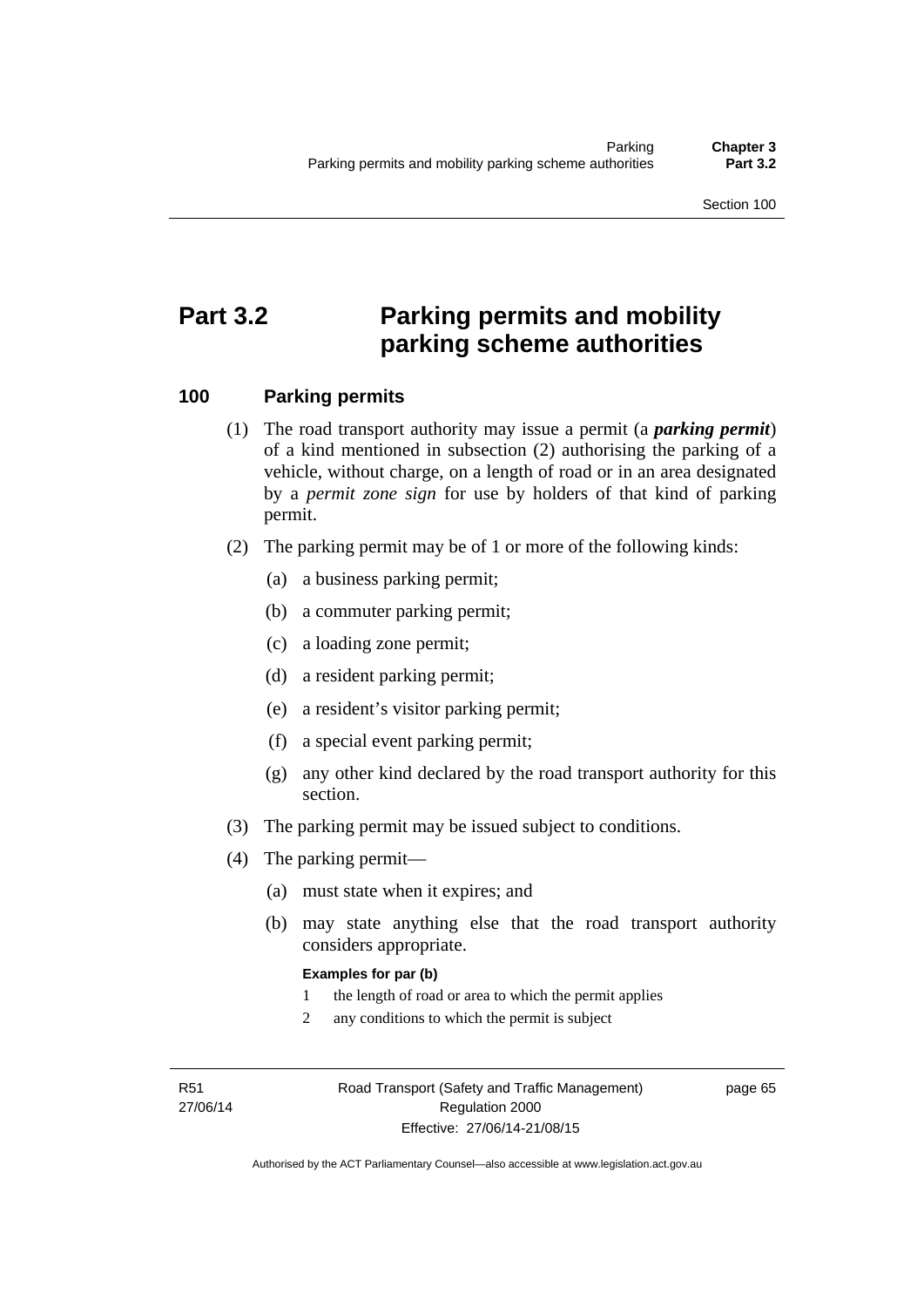- 3 the maximum period which a vehicle may be parked in a designated area under the permit
- 4 the name or address of the person to whom it is issued
- *Note* An example is part of the regulation, is not exhaustive and may extend, but does not limit, the meaning of the provision in which it appears (see [Legislation Act,](http://www.legislation.act.gov.au/a/2001-14) s 126 and s 132).
- (5) The holder of a permit may surrender the permit by returning it to the road transport authority.
- (6) A declaration under subsection (2) (g) is a notifiable instrument.

*Note* A notifiable instrument must be notified under the [Legislation Act](http://www.legislation.act.gov.au/a/2001-14).

#### **101 Mobility parking scheme authorities**

- (1) The road transport authority may issue a mobility parking scheme authority—
	- (a) for use by a person with a disability; or
	- (b) for use by an entity for the transport of people with disabilities.
- (2) A mobility parking scheme authority may be issued subject to conditions.
- (3) A mobility parking scheme authority—
	- (a) must include a people with disabilities symbol; and
	- (b) must state when it expires; and
	- (c) may state anything else that the road transport authority considers appropriate.
	- *Note 1 People with disabilities symbol* is defined in the [ARR](http://www.legislation.act.gov.au//ni/db_37271/default.asp), dict.
	- *Note 2* For parking by mobility parking scheme authority holders, see s 15 and [ARR,](http://www.legislation.act.gov.au//ni/db_37271/default.asp) r 206.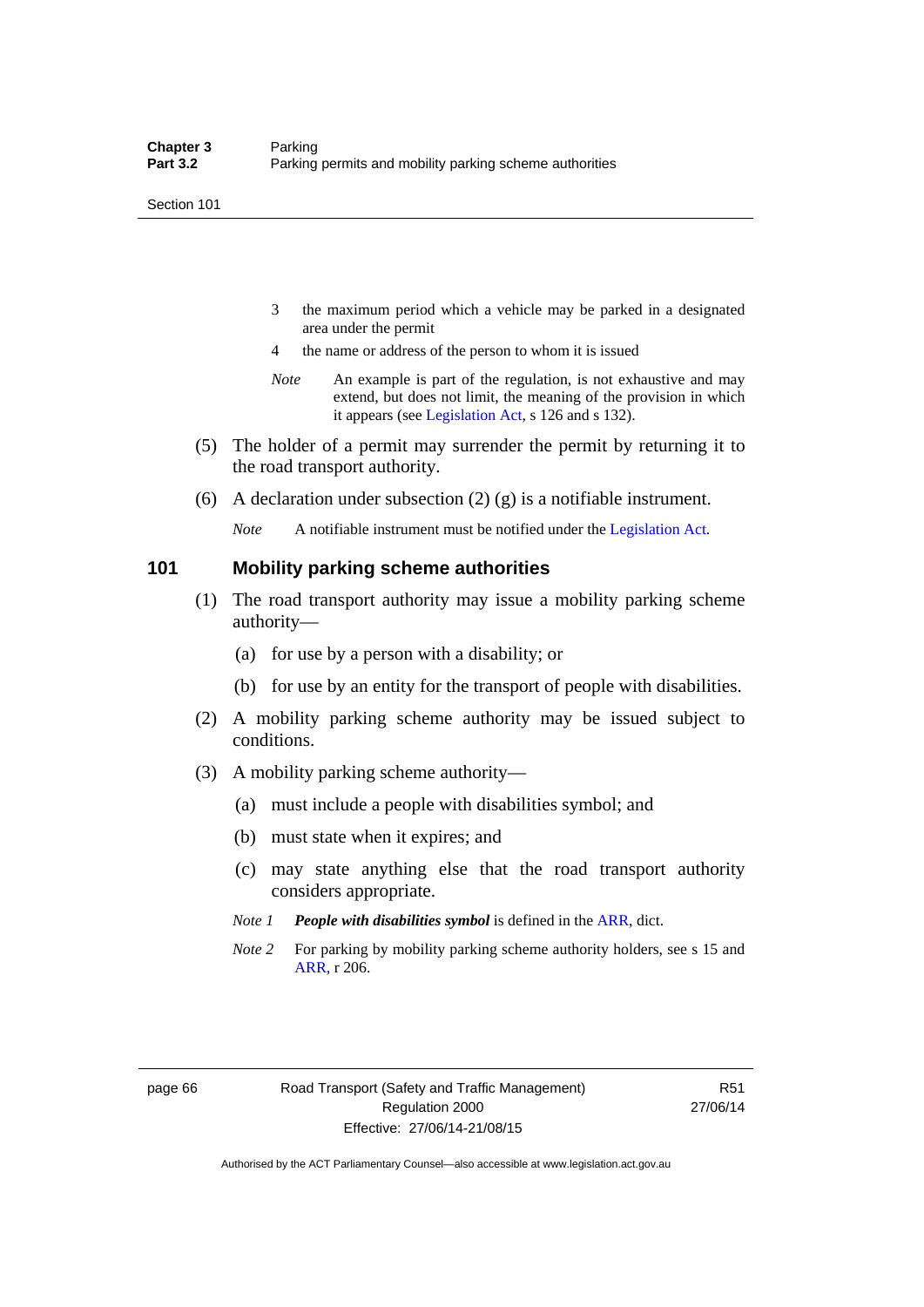# **101A Parking permits and mobility parking scheme authorities—cancellation**

- (1) This section applies if the road transport authority proposes to cancel (the *proposed action*) a parking permit or mobility parking scheme authority.
- (2) The road transport authority must give the person to whom the parking permit or mobility parking scheme authority was issued a written notice stating—
	- (a) the proposed action; and
	- (b) an explanation for the proposed action; and
	- (c) that the person may, within 14 days after the day the person receives the notice, give a written response to the authority about the notice.
- (3) In deciding whether to take the proposed action, the road transport authority must consider any response given to the authority in accordance with the notice.
- (4) The road transport authority must give the person written notice of the authority's decision.
- (5) If the road transport authority decides to take the proposed action, the authority's decision takes effect the day after the day when notice of the decision is given to the person or, if the notice states a later date of effect, that date.

page 67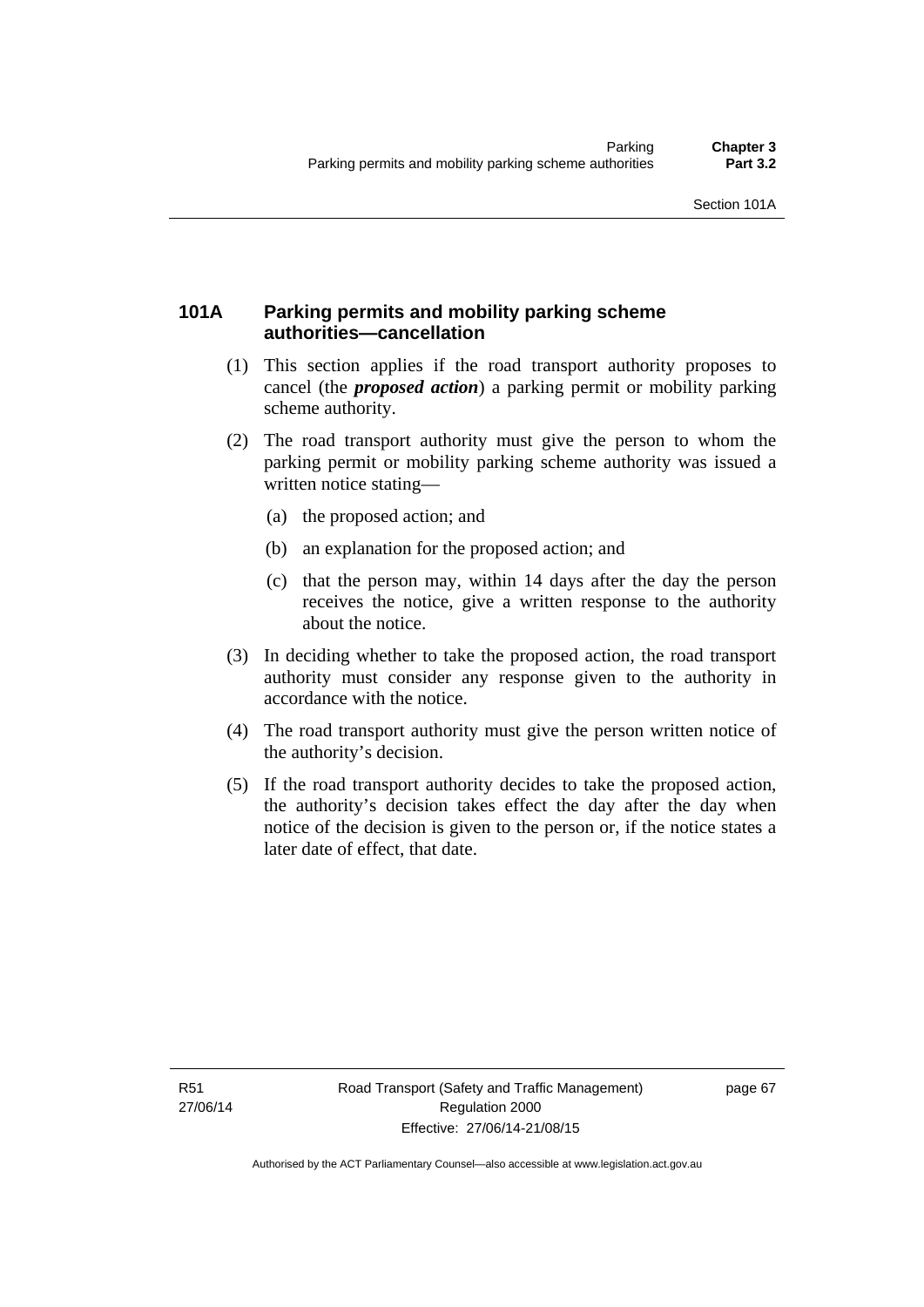# **101B Parking permits and mobility parking scheme authorities—return when cancelled**

If a parking permit or mobility parking scheme authority is cancelled under section 101A, the person to whom the parking permit or mobility parking scheme authority was issued must return the permit or authority to the road transport authority as soon as practicable but no later than 21 days after the date of effect of the cancellation of the permit or authority.

Maximum penalty: 20 penalty units.

page 68 Road Transport (Safety and Traffic Management) Regulation 2000 Effective: 27/06/14-21/08/15

R51 27/06/14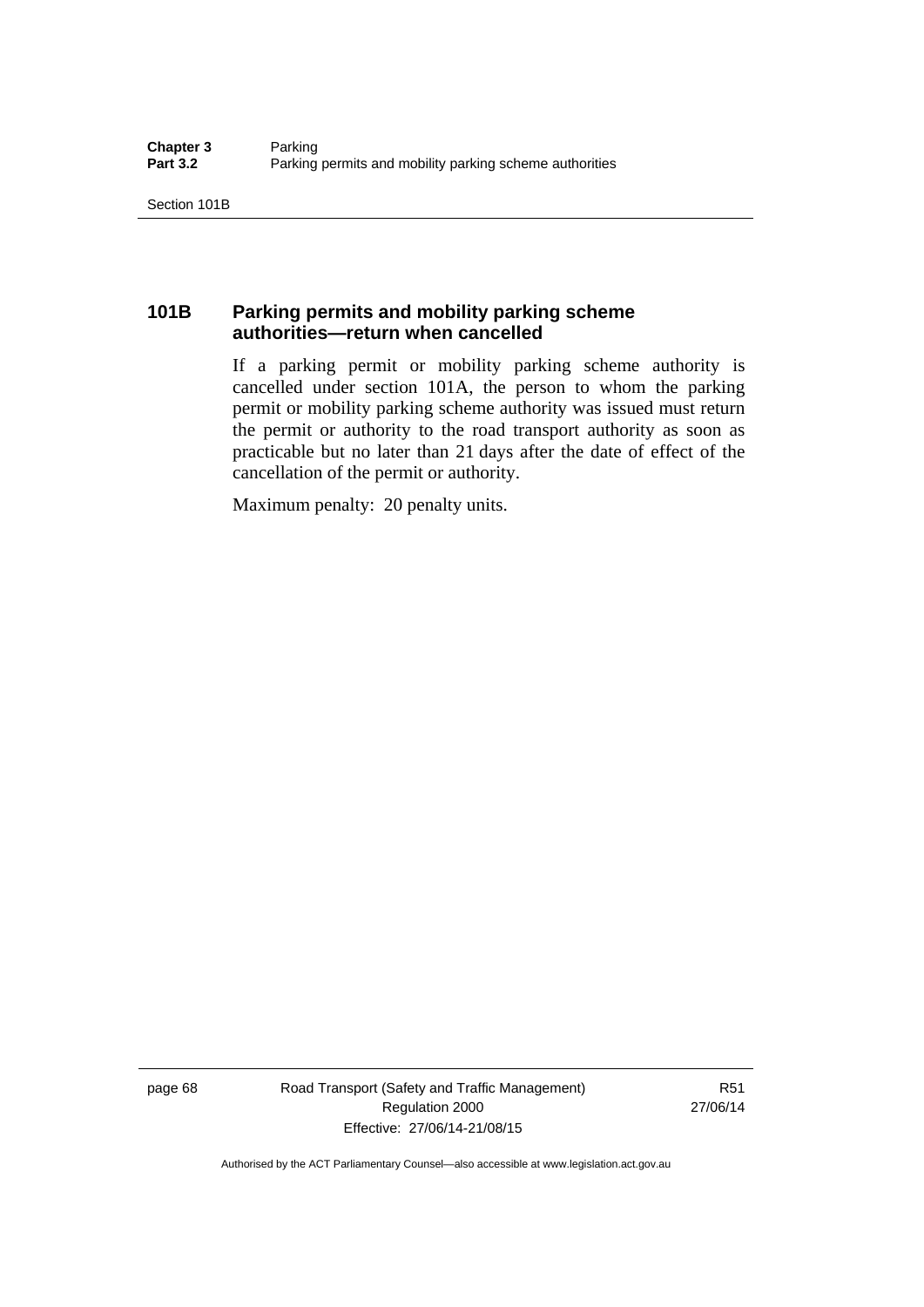# **Part 3.3 Parking—other provisions**

# **101C Marking tyres by parking inspectors**

A police officer or authorised person may mark the tyres on a vehicle using crayon, chalk or a similar substance as far as is reasonably necessary for the purpose of enforcing a provision of an Act relating to the regulation or prohibition of the parking of vehicles.

*Note* A reference to an Act includes a reference to the statutory instruments made or in force under the Act, including a regulation (see [Legislation](http://www.legislation.act.gov.au/a/2001-14)  [Act,](http://www.legislation.act.gov.au/a/2001-14) s 104).

R51 27/06/14 Road Transport (Safety and Traffic Management) Regulation 2000 Effective: 27/06/14-21/08/15

page 69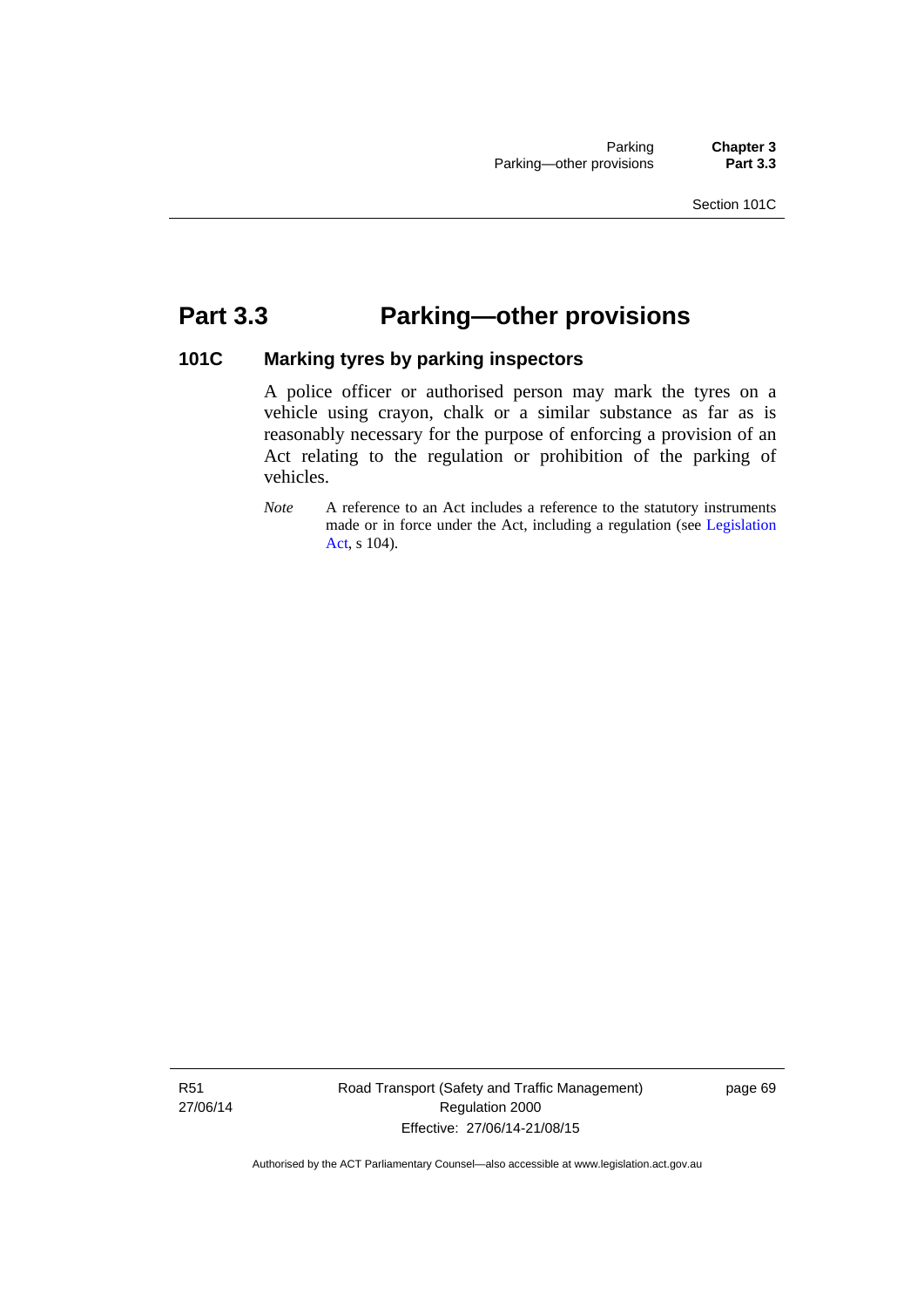# **Chapter 4 Traffic offence detection devices**

#### **102 Definitions—ch 4**

In this chapter:

*approved police speedometer* means a speedometer approved under section 103A (Approval of police vehicle speedometers).

*digital camera detection device* means a camera detection device known as—

- (a) Gatsometer Digital Radar Camera System (DRCS) that includes, as a component, a radar speed measuring device; or
- (b) LaserCam 2000 that includes, as a component, a laser speed measuring device; or
- (c) LaserCam NT that includes, as a component, a laser speed measuring device; or
- (d) VITRONIC PoliScan SPEED M1 HP that includes, as a component, a laser speed measuring device.

*fixed camera detection device* means a camera detection device known as—

- (a) Centaur 2000 that includes, as a component, a piezo strip speed measuring device; or
- (b) Gatsometer Digital Radar Camera System (DRCS) that includes, as a component, a radar speed measuring device; or
- (c) Gatsometer Traffic Camera Digital (GTC-D) that includes, as a component, a loop detector speed measuring device; or
- (d) Gatsometer Traffic Camera (GTC-GS11) that includes, as a component, a loop detector speed measuring device; or

page 70 Road Transport (Safety and Traffic Management) Regulation 2000 Effective: 27/06/14-21/08/15

R51 27/06/14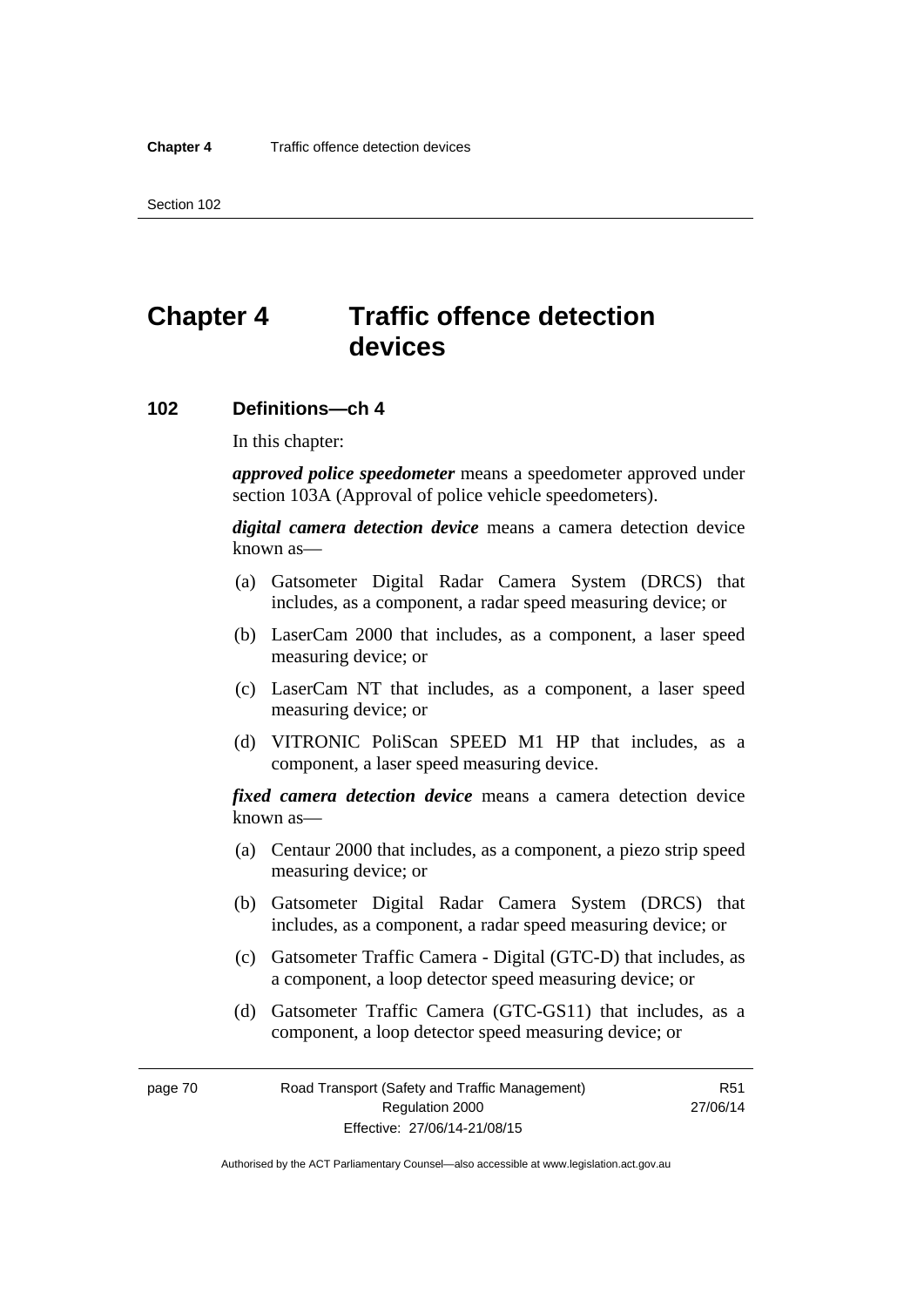- (e) Gatsometer Traffic Camera (T-series) (GT20) that includes, as a component, a radar speed measuring device; or
- (f) Gatsometer Multi Camera System (MCS) that includes, as a component, a loop detector speed measuring device.

*laser speed measuring device* means a speed measuring device known as—

- (a) Laser Technology Inc. LTI 20-20 Marksman (or Laser Technology Inc. LTI 20/20 Marksman); or
- (b) Laser Technology Inc. LTI 20-20 UltraLyte (or Laser Technology Inc. LTI 20/20 UltraLyte); or
- (c) Laser Technology Inc. LTI 20-20 UltraLyte LR (or Laser Technology Inc. LTI 20/20 UltraLyte LR); or
- (d) Laser Technology Inc. LTI 20-20 UltraLyte Compact (or Laser Technology Inc. LTI 20/20 UltraLyte Compact); or
- (e) Laser Technology Inc. LTI 20-20 SE (or Laser Technology Inc LTI 20/20 SE); or
- (f) Laser Technology Inc. LTI 20-20 TruSpeed (or Laser Technology Inc. LTI 20/20 TruSpeed); or
- (g) VITRONIC PoliScan SPEED M1 HP.

*loop detector speed measuring device* means a speed measuring device known as the Gatsometer Loop Detector (GLD4-2S).

*piezo strip speed measuring device* means a speed measuring device known as Truvelo M4 MPC.

*radar speed measuring device* means a speed measuring device known as—

- (a) Applied Concepts Inc. Stalker Dual; or
- (b) Gatsometer RT3 tracking radar; or

R51 27/06/14 page 71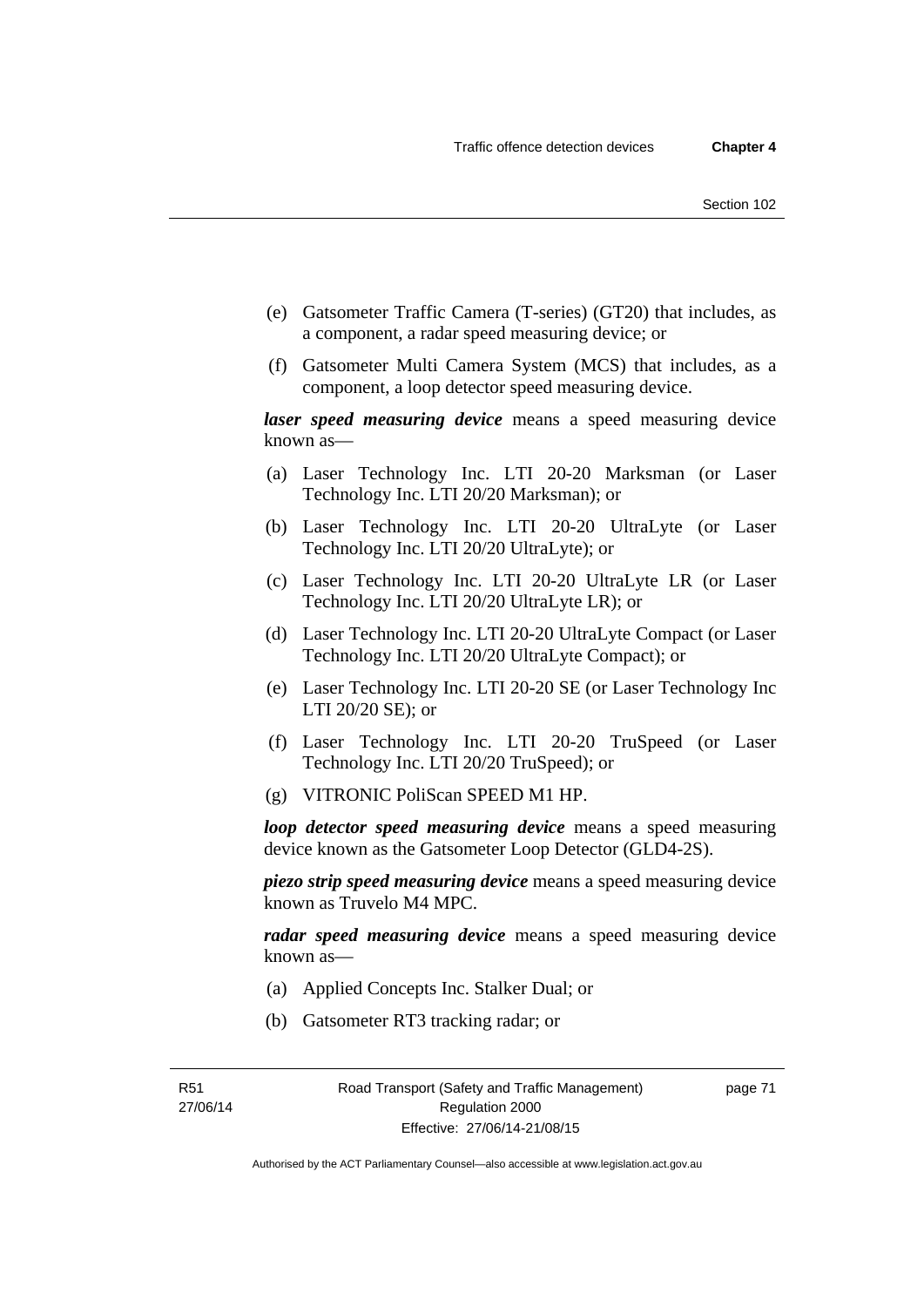- (c) Gatsometer Radar 24; or
- (d) Kustom Signals, Inc. Silver Eagle; or
- (e) Kustom Signals, Inc. Silver Eagle II; or
- (f) Kustom Signals, Inc. Raptor RP-1.

*security checksum*, for an electronic file, means the number (whether numerals or numerals and letters) produced by the application of an algorithm to the contents of an electronic file or a copy of the file.

*testing authority* means—

- (a) a department of electrical or electronic engineering at a university in Australia; or
- (b) the National Measurement Institute under the *[National](http://www.comlaw.gov.au/Series/C2004A07405)  [Measurement Act 1960](http://www.comlaw.gov.au/Series/C2004A07405)* (Cwlth); or
- (c) an entity that is accredited by the National Association of Testing Authorities to test traffic offence detection devices; or
- (d) Technical Services, Australian Federal Police, Canberra; or
- (e) for an approved police speedometer—an entity approved in writing by the chief police officer to test approved police speedometers.
- *Note* An entity includes an individual, see the [Legislation Act](http://www.legislation.act.gov.au/a/2001-14), dict, pt 1, def of *entity*.

# **103 Approved traffic offence detection devices**

 (1) For the [Act](http://www.legislation.act.gov.au/a/1999-80/default.asp), dictionary, definition of *approved camera detection device*, each digital camera detection device and fixed camera detection device is approved.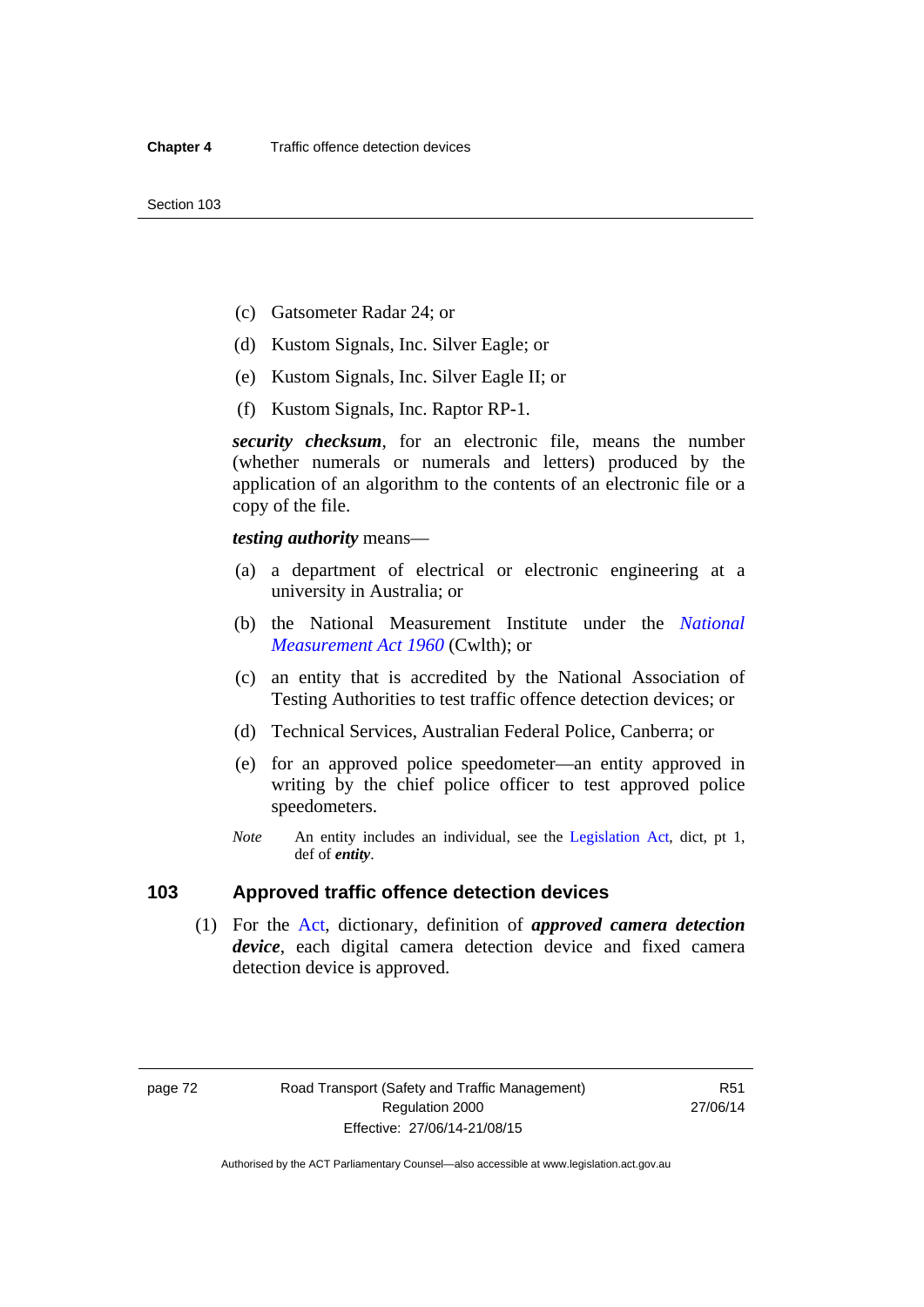- (2) For the [Act,](http://www.legislation.act.gov.au/a/1999-80/default.asp) dictionary, definition of *approved speed measuring device*, each laser speed measuring device, loop detector speed measuring device, piezo strip speed measuring device, radar speed measuring device and approved police speedometer is approved.
- (3) For the [Act](http://www.legislation.act.gov.au/a/1999-80/default.asp), dictionary, definition of *approved average speed detection system*, the P482 dual-camera automatic number plate recognition system manufactured by PIPS Technology Ltd, that is used with SpeedPoints matching software, is approved.

# **103A Approval of police vehicle speedometers**

- (1) For section 102, definition of *approved police speedometer*, the chief police officer may approve a kind of speedometer that is fitted to a motor vehicle driven by a police officer for measuring the speed at which vehicles are being driven.
- (2) An approval is a notifiable instrument.

*Note* A notifiable instrument must be notified under the [Legislation Act](http://www.legislation.act.gov.au/a/2001-14).

# **103B Average speed detection systems—Act, s 22AA, s 23B and s 24 (2)**

- (1) For the [Act,](http://www.legislation.act.gov.au/a/1999-80/default.asp) section 22AA, definition of *average speed limit*, the average speed limit for the road between 2 detection points mentioned in an item in table 103B, column 2 is the speed mentioned in column 6 for the item.
- (2) For the [Act](http://www.legislation.act.gov.au/a/1999-80/default.asp), section 22AA, definition of *detection point*, the points mentioned in table 103B, column 2 are prescribed.
- (3) For the [Act](http://www.legislation.act.gov.au/a/1999-80/default.asp), section 22AA, definition of *shortest practicable distance*, the distance mentioned in an item in table 103B, column 3 is the shortest practicable distance between the 2 detection points mentioned in column 2 for the item.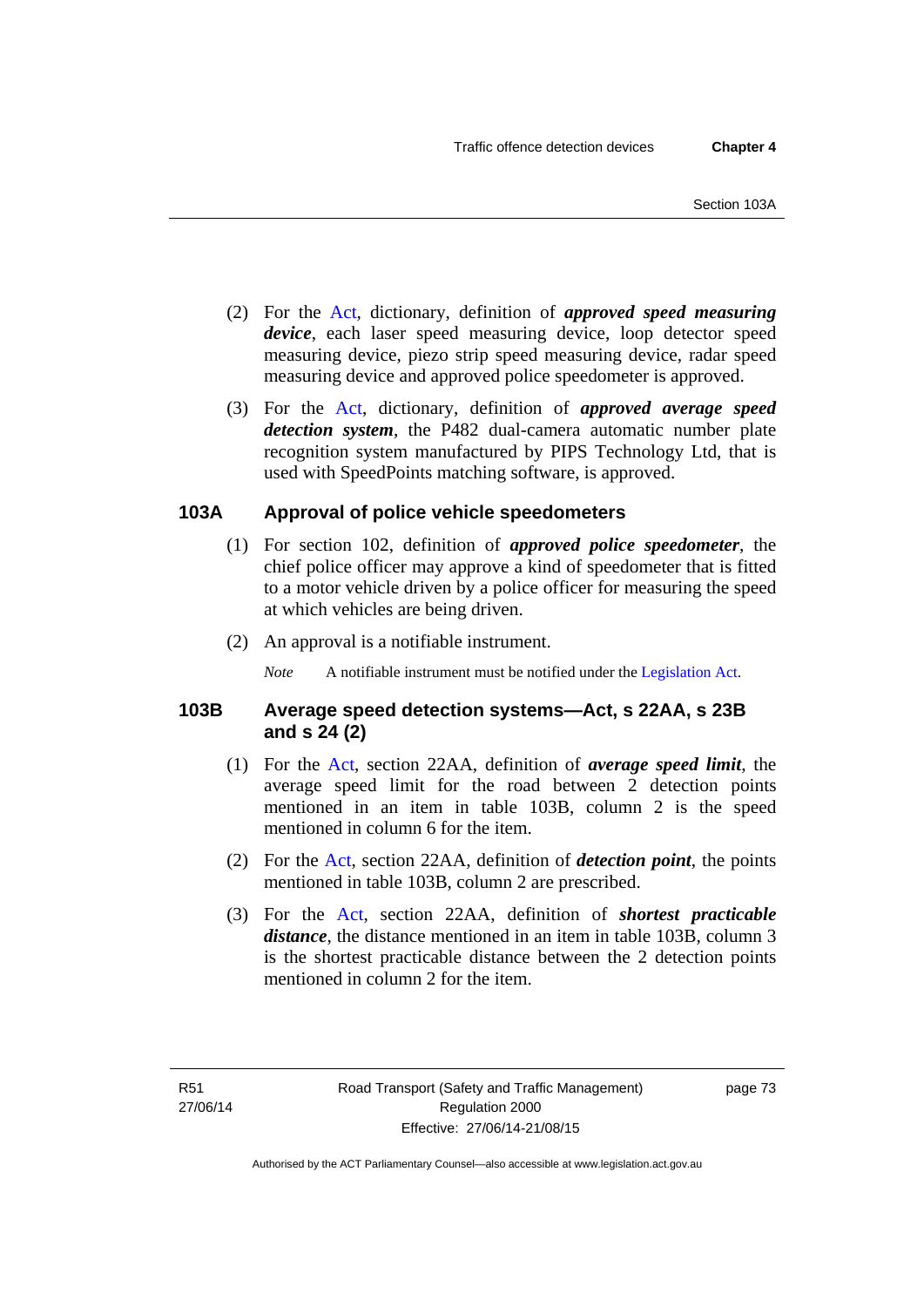- (4) For the [Act,](http://www.legislation.act.gov.au/a/1999-80/default.asp) section 23B (a), definition of *shortest practicable route*, the route mentioned in an item in table 103B, column 4 is the route used to work out the shortest practicable distance mentioned in column 3 for the item.
- (5) For the [Act](http://www.legislation.act.gov.au/a/1999-80/default.asp), section 23B (b), the minimum time that a vehicle's driver could take to drive the vehicle on the route mentioned in an item in table 103B, column 4 is the time mentioned in column 5 for the item.
- (6) In this section:

*ACT Standard Grid Coordinates*—see the *[Surveyors](http://www.legislation.act.gov.au/di/2010-267/default.asp)  [\(Surveyor-General\) Practice Directions 2010 \(No 2\)](http://www.legislation.act.gov.au/di/2010-267/default.asp)* (DI2010-267), schedule 2.

*AHD*—see the *[Surveyors \(Surveyor-General\) Practice Directions](http://www.legislation.act.gov.au/di/2010-267/default.asp)  [2010 \(No 2\)](http://www.legislation.act.gov.au/di/2010-267/default.asp)* (DI2010-267), direction 5 (Definitions).

page 74 Road Transport (Safety and Traffic Management) Regulation 2000 Effective: 27/06/14-21/08/15

R51 27/06/14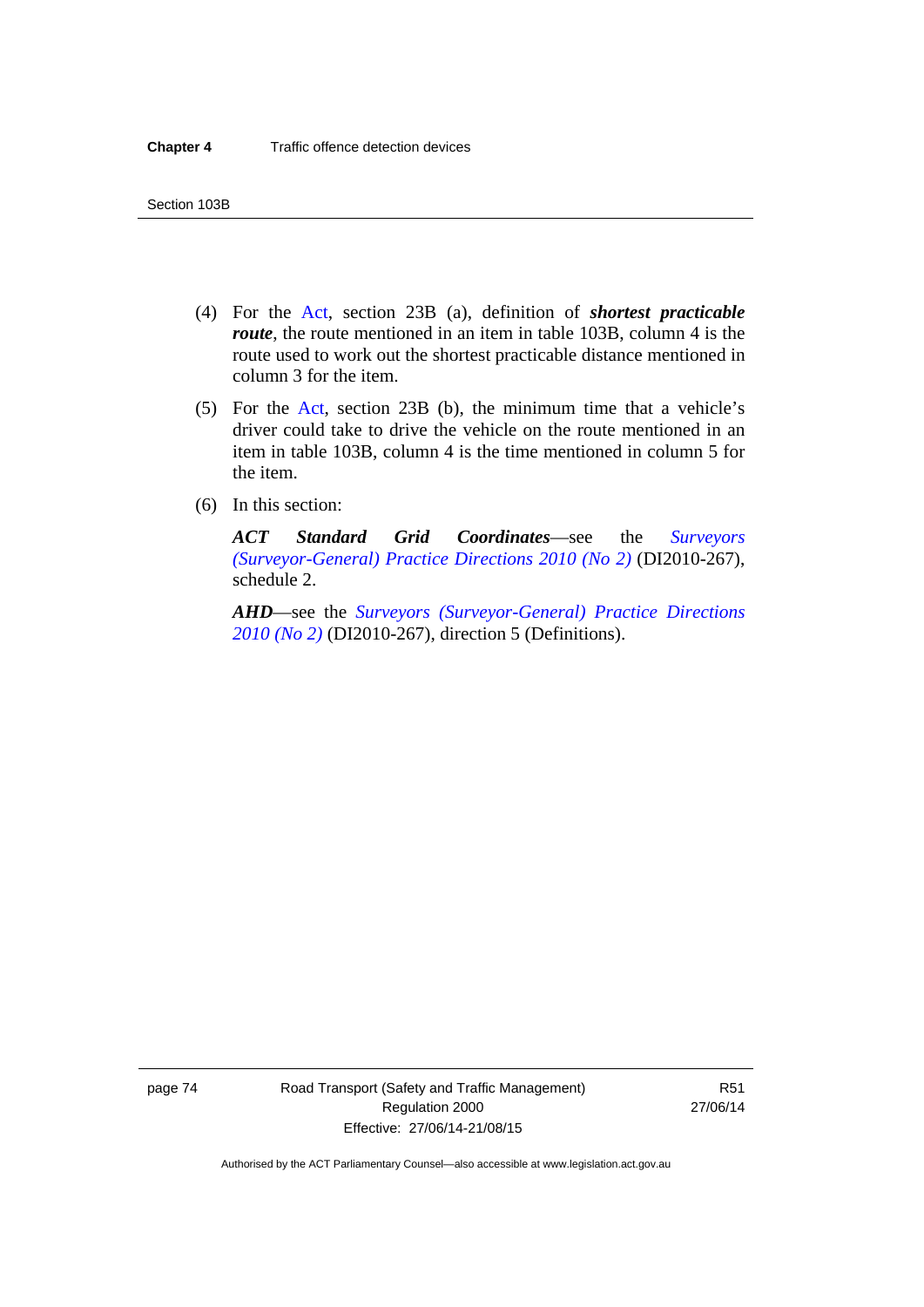| Table 103B       |                                                                                                                                                                                                                            |                                                 |                                                                                                                                                                                                             |                                          |                                       |  |  |  |  |
|------------------|----------------------------------------------------------------------------------------------------------------------------------------------------------------------------------------------------------------------------|-------------------------------------------------|-------------------------------------------------------------------------------------------------------------------------------------------------------------------------------------------------------------|------------------------------------------|---------------------------------------|--|--|--|--|
| column 1<br>item | column <sub>2</sub><br>detection<br>points                                                                                                                                                                                 | column 3<br>shortest<br>practicable<br>distance | column 4<br>shortest<br>practicable<br>route                                                                                                                                                                | column 5<br>minimum<br>time<br>(seconds) | column 6<br>average<br>speed<br>limit |  |  |  |  |
| $\mathbf{1}$     | <b>ACT</b> Standard<br>Grid<br>Coordinates<br>208876.18<br>East,<br>596541.65<br>North, AHD<br>629.88 Level<br><b>ACT</b> Standard<br>Grid<br>Coordinates<br>211361.44<br>East,<br>596864.50<br>North, AHD<br>644.45 Level | 2.7081km<br>(westbound)                         | Hindmarsh<br>Drive<br>(westbound),<br>starting west<br>of the<br>intersection of<br>Dalrymple<br>Street and<br>Mugga Lane<br>and ending<br>north-east of<br>Tyagarah<br><b>Street</b>                       | 121.8645<br>(westbound)                  | 80km/h                                |  |  |  |  |
| $\overline{2}$   | <b>ACT</b> Standard<br>Grid<br>Coordinates<br>208912.50<br>East,<br>596591.35<br>North, AHD<br>629.42 Level<br><b>ACT</b> Standard<br>Grid<br>Coordinates<br>211418.53<br>East,<br>596883.22<br>North, AHD<br>641.25 Level | 2.7146km<br>(eastbound)                         | Hindmarsh<br>Drive<br>(eastbound),<br>starting<br>north-east of<br><b>Palmer Street</b><br>near Tyagarah<br>Street and<br>ending west of<br>the<br>intersection of<br>Dalrymple<br>Street and<br>Mugga Lane | 122.157<br>(eastbound)                   | 80km/h                                |  |  |  |  |

R51 27/06/14 Road Transport (Safety and Traffic Management) Regulation 2000 Effective: 27/06/14-21/08/15

page 75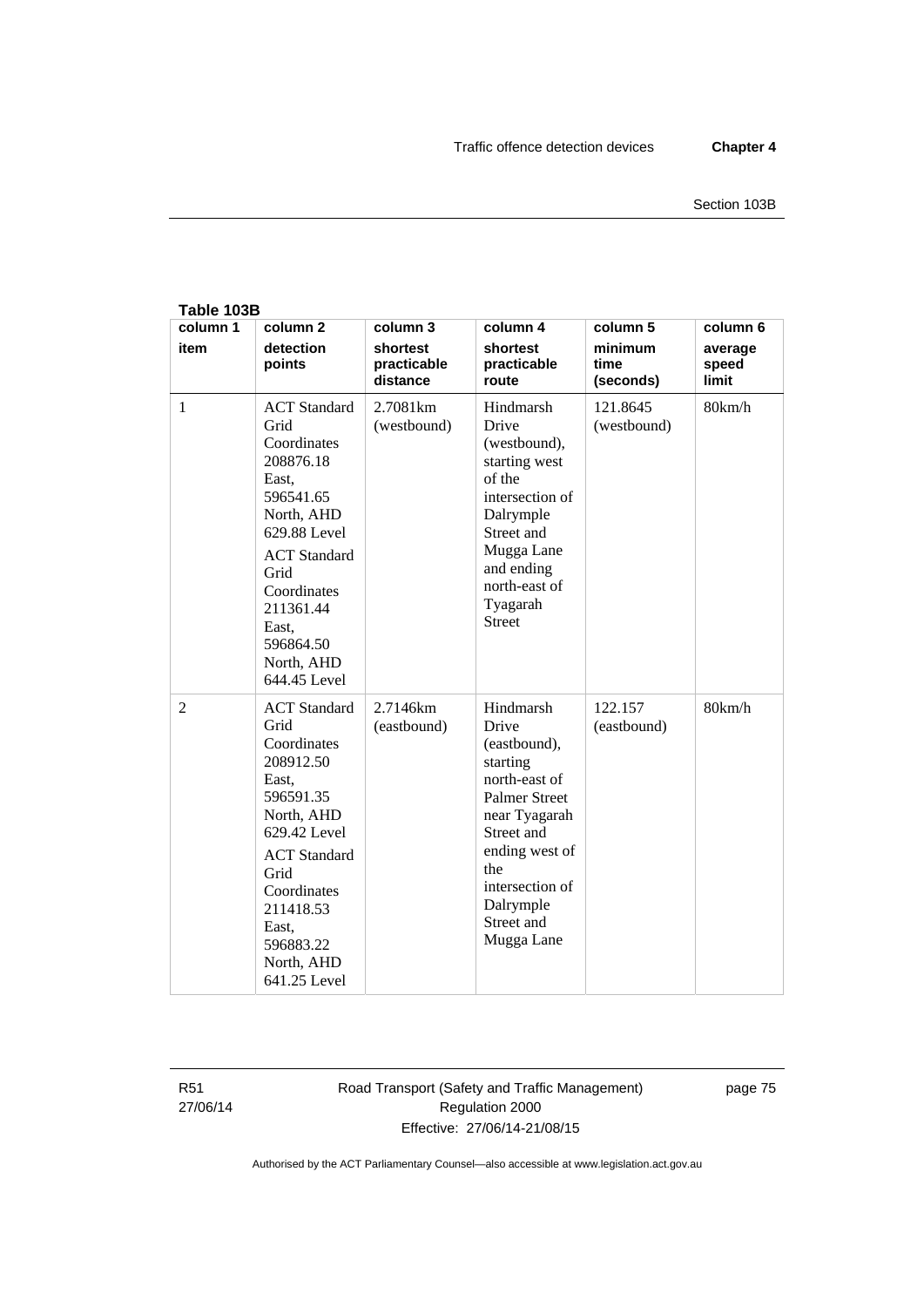#### Section 103B

| column 1<br>item | column <sub>2</sub><br>detection<br>points                                                                                                                                                                                 | column 3<br>shortest<br>practicable<br>distance | column 4<br>shortest<br>practicable<br>route                                                                                                                                                                                                     | column 5<br>minimum<br>time<br>(seconds) | column 6<br>average<br>speed<br>limit |
|------------------|----------------------------------------------------------------------------------------------------------------------------------------------------------------------------------------------------------------------------|-------------------------------------------------|--------------------------------------------------------------------------------------------------------------------------------------------------------------------------------------------------------------------------------------------------|------------------------------------------|---------------------------------------|
| 3                | <b>ACT</b> Standard<br>Grid<br>Coordinates<br>207503.18<br>East.<br>593617.84<br>North, AHD<br>629.92 Level<br><b>ACT</b> Standard<br>Grid<br>Coordinates<br>205843.16<br>East,<br>591218.80<br>North, AHD<br>581.95 Level | 3.3226km<br>(southbound)                        | <b>Athllon Drive</b><br>(southbound),<br>starting south<br>of the<br>intersection of<br><b>Beasley Street</b><br>and Athllon<br>Drive and<br>ending<br>north-east of<br>the<br>intersection of<br>Drakeford<br>Drive and<br><b>Athllon Drive</b> | 149.517<br>(southbound)                  | 80km/h                                |
| 4                | <b>ACT</b> Standard<br>Grid<br>Coordinates<br>205879.90<br>East.<br>591244.94<br>North, AHD<br>582.25 Level<br><b>ACT</b> Standard<br>Grid<br>Coordinates<br>207485.15<br>East,<br>593666.74<br>North, AHD<br>629.42 Level | 3.3022km<br>(northbound)                        | <b>Athllon Drive</b><br>(northbound),<br>starting<br>north-east of<br>the<br>intersection of<br>Drakeford<br>Drive and<br><b>Athllon Drive</b><br>and ending<br>south of the<br>intersection of<br><b>Beasley Street</b><br>and Athllon<br>Drive | 148.599<br>(northbound)                  | 80km/h                                |

page 76 Road Transport (Safety and Traffic Management) Regulation 2000 Effective: 27/06/14-21/08/15

R51 27/06/14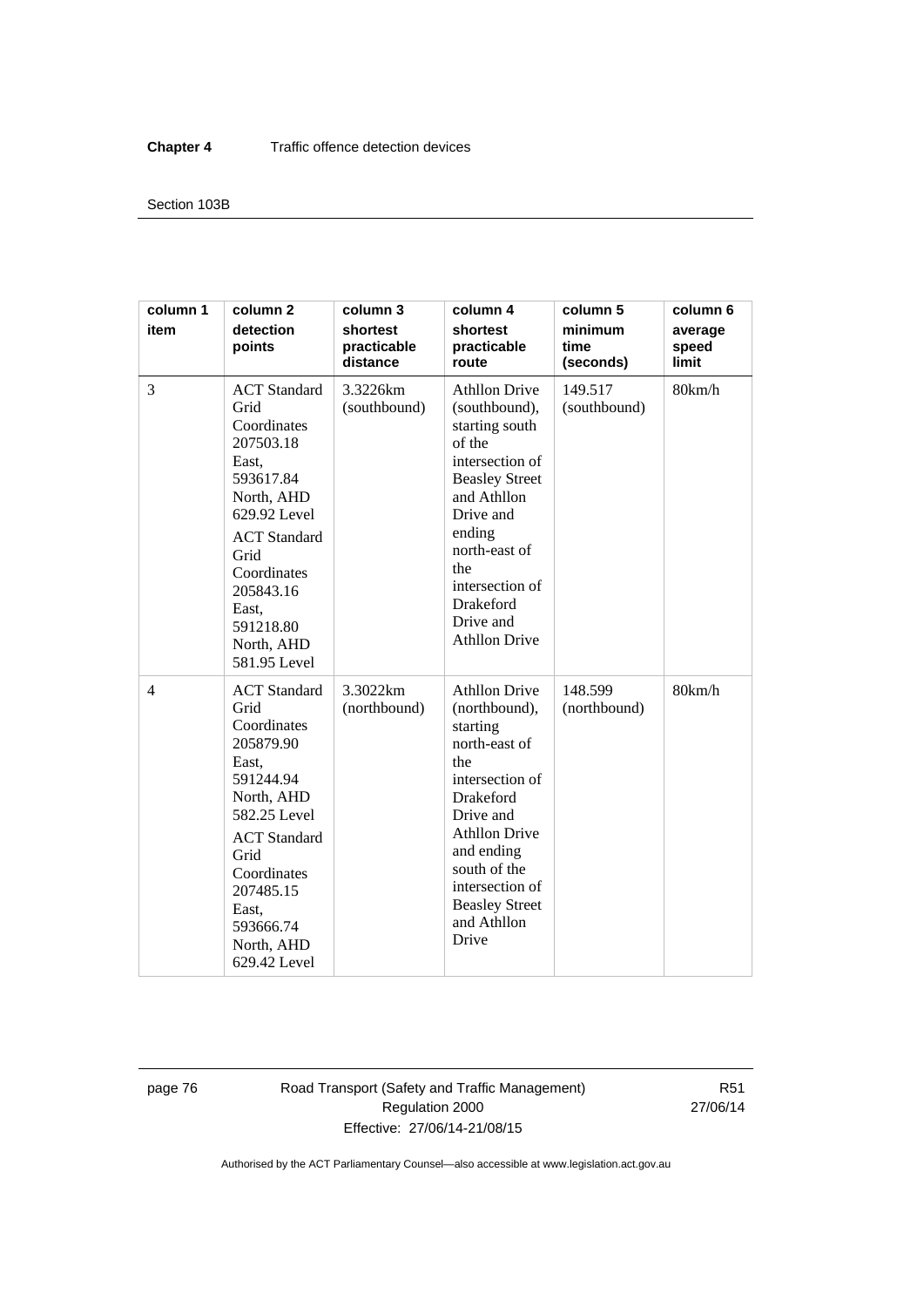# **104 Major testing of laser speed measuring devices**

- (1) The following devices must be tested in accordance with this section at least once every 12 months:
	- (a) a laser speed measuring device;
	- (b) the laser speed measuring device component of a digital camera detection device.
- (2) The test must be carried out—
	- (a) by a person approved under section 106 (Approved people testing and sealing); and
	- (b) in accordance with Australian Standard AS 4691.1-2003, as in force on the commencement of this paragraph.
		- *Note 1* The text of an applied, adopted or incorporated law or instrument, whether applied as in force from time to time or at a particular time, is taken to be a notifiable instrument if the operation of the [Legislation Act,](http://www.legislation.act.gov.au/a/2001-14) s 47 (5) or (6) is not disapplied (see s 47 (7)).
		- *Note 2* A notifiable instrument must be notified under the [Legislation](http://www.legislation.act.gov.au/a/2001-14)  [Act.](http://www.legislation.act.gov.au/a/2001-14)
- (3) The [Legislation Act,](http://www.legislation.act.gov.au/a/2001-14) section 47 (5) does not apply in relation to subsection (2) (b).
- (4) The test must show whether the device—
	- (a) is operating in accordance with the manufacturer's specifications; and
	- (b) is accurate within a tolerance of 2km/h.
- (5) For this section, it is sufficient for the laser speed measuring device component of a digital camera detection device to be tested separately from the other components of the device, and it is not necessary for the other components to be tested.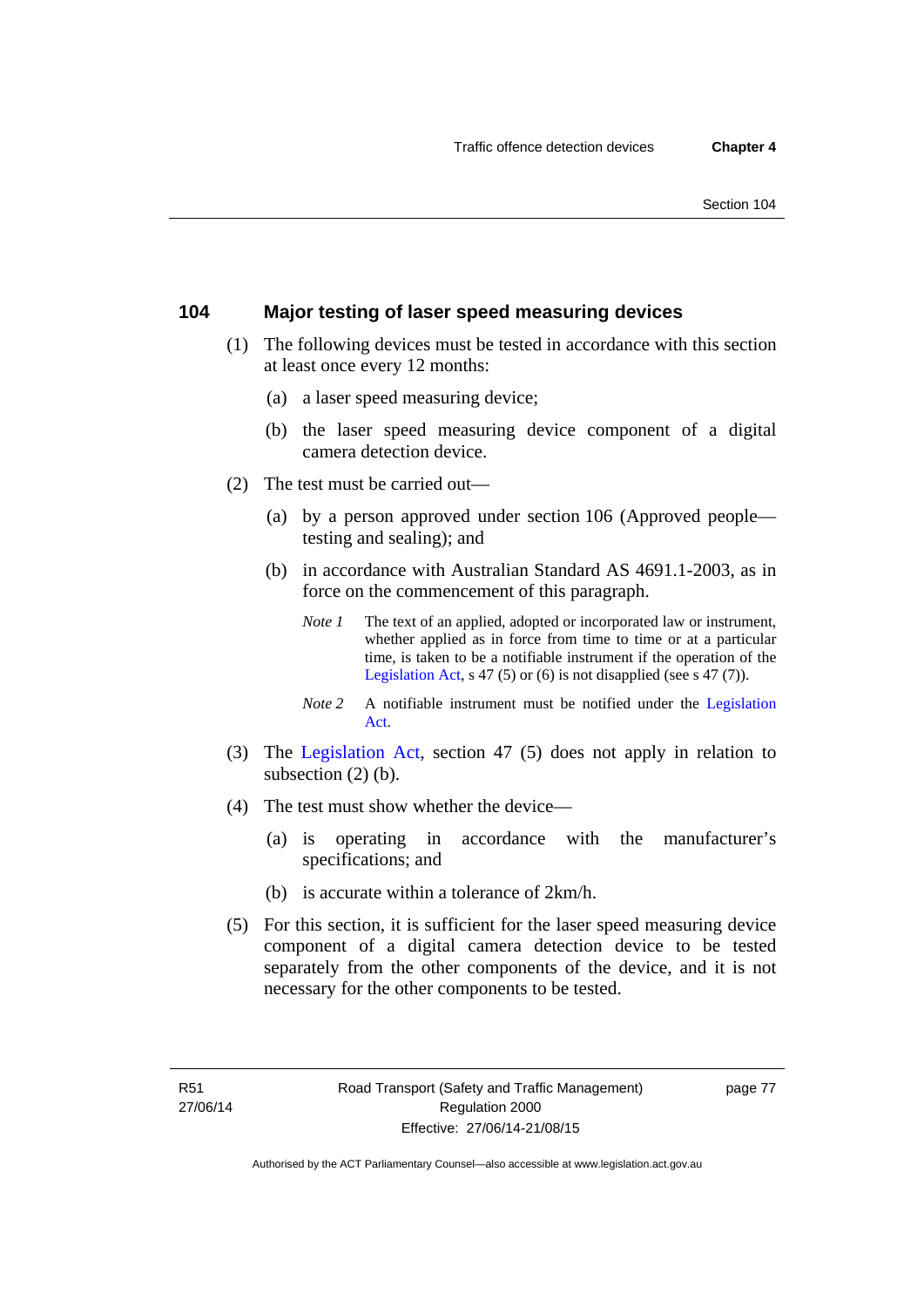#### **104A Major testing of other traffic offence detection devices**

- (1) The following devices must be tested in accordance with this section:
	- (a) a radar speed measuring device that is not a component of a fixed camera detection device or a digital camera detection device;
	- (b) a radar speed measuring device component of a fixed camera detection device or a digital camera detection device;
	- (c) an approved police speedometer;
	- (d) the loop detector speed measuring device component of a fixed camera detection device;
	- (e) the piezo strip speed measuring device component of a fixed camera detection device;
	- (f) an approved average speed detection system.
- (2) The devices mentioned in subsection (1) must be tested at least once every 12 months.
- (3) The test must be carried out by a person approved under section 106 (Approved people—testing and sealing).
- (4) The test of a radar speed measuring device that is not a component of a fixed camera detection device, or a digital camera detection device, must show whether the device is operating in accordance with Australian Standard AS 2898.1-2, as in force on the commencement of this subsection.
	- *Note 1* AS 2898.1-2 may be purchased at [www.standards.org.au](http://www.standards.org.au/Pages/default.aspx)*.*
	- *Note* 2 The text of an applied, adopted or incorporated law or instrument, whether applied as in force from time to time or at a particular time, is taken to be a notifiable instrument if the operation of the [Legislation](http://www.legislation.act.gov.au/a/2001-14)  [Act](http://www.legislation.act.gov.au/a/2001-14), s 47 (5) or (6) is not disapplied (see s 47 (7)).
	- *Note 3* A notifiable instrument must be notified under the [Legislation Act](http://www.legislation.act.gov.au/a/2001-14).

page 78 Road Transport (Safety and Traffic Management) Regulation 2000 Effective: 27/06/14-21/08/15

R51 27/06/14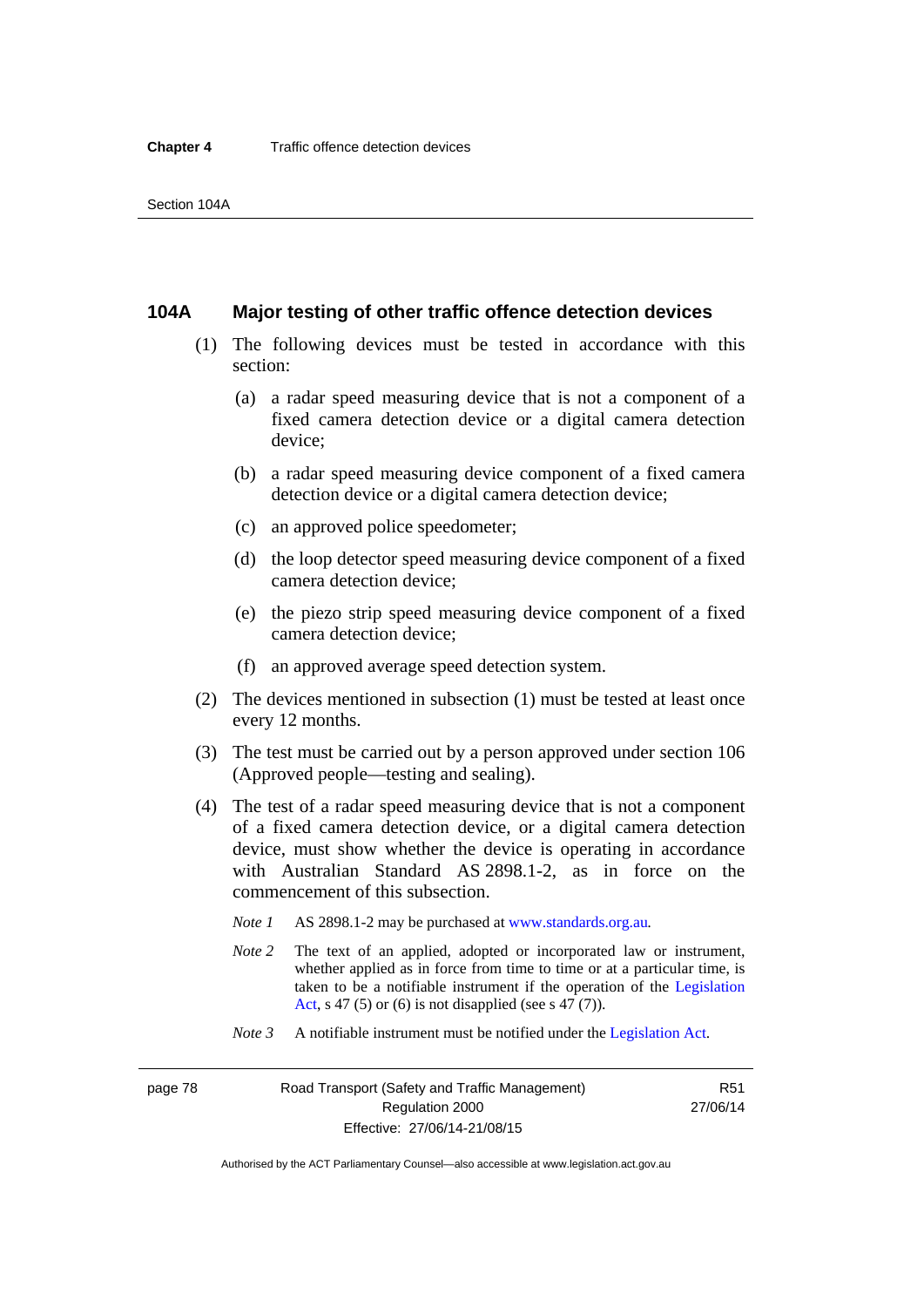- (5) The [Legislation Act,](http://www.legislation.act.gov.au/a/2001-14) section 47 (5) does not apply in relation to AS 2898.1-2 under subsection (4).
- (6) The test of the radar speed measuring device component of a fixed camera detection device, or a digital camera detection device, must show whether the device—
	- (a) is operating in accordance with the manufacturer's specifications; and
	- (b) for speeds of 100km/h and under—is accurate within a tolerance of 2km/h; and
	- (c) for speeds over 100km/h—is accurate within a tolerance of 2%.
- (7) The test of an approved police speedometer must show whether the device is accurate within a tolerance of 2km/h.
- (8) The test of the loop detector speed measuring device component of a fixed camera detection device must show whether the speed measuring device—
	- (a) for speeds of 100km/h and under—is accurate within a tolerance of 2km/h; and
	- (b) for speeds over 100km/h—is accurate within a tolerance of 2%.
- (9) The test of the piezo strip speed measuring device component of a fixed camera detection device must show whether the speed measuring device—
	- (a) is operating in accordance with the manufacturer's specifications; and
	- (b) is accurate within a tolerance of 2km/h.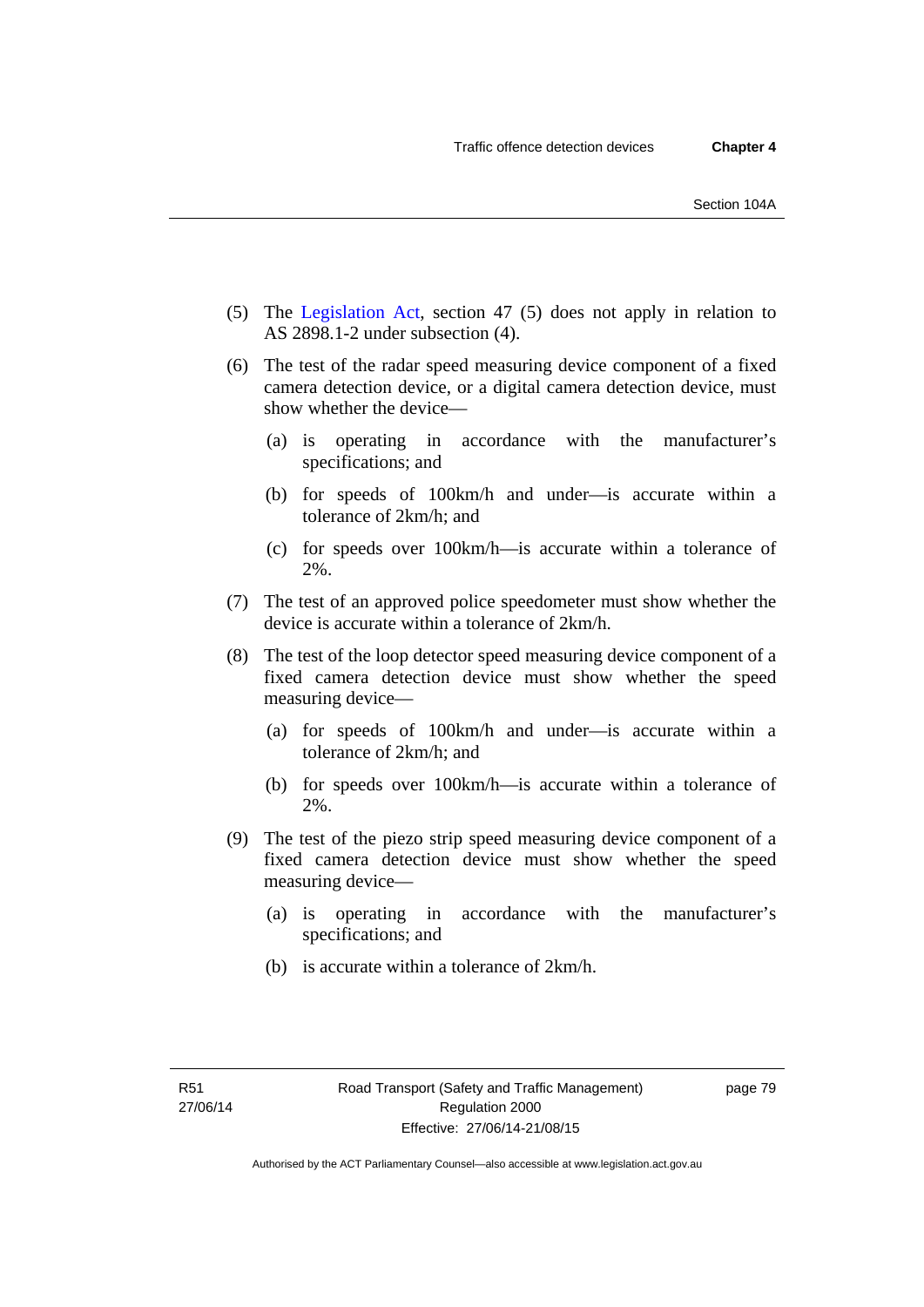- (10) The test of an approved average speed detection system that takes images of vehicles at 2 detection points must show whether the device—
	- (a) is operating in accordance with the manufacturer's specifications; and
	- (b) for the measurement of the time that elapses between vehicles passing the first and second detection points—is accurate within a tolerance of 2%.

# **104B Certification and sealing of traffic offence detection devices**

- (1) This section applies if a test of a traffic offence detection device under section 104 or section 104A establishes—
	- (a) a matter mentioned in section 104A (4) or (7) in relation to the device; or
	- (b) the matters mentioned in section 104 (4) or section 104A (9) in relation to the device.
- (2) The person who carried out the test must—
	- (a) sign a certificate to that effect; and
	- (b) if a seal on the device has been damaged or removed—seal the device.

#### **105 Use of certain digital camera detection devices**

(1) This section applies to the operation of a digital camera detection device that is located in a vehicle that can be moved from place to place to detect traffic offences.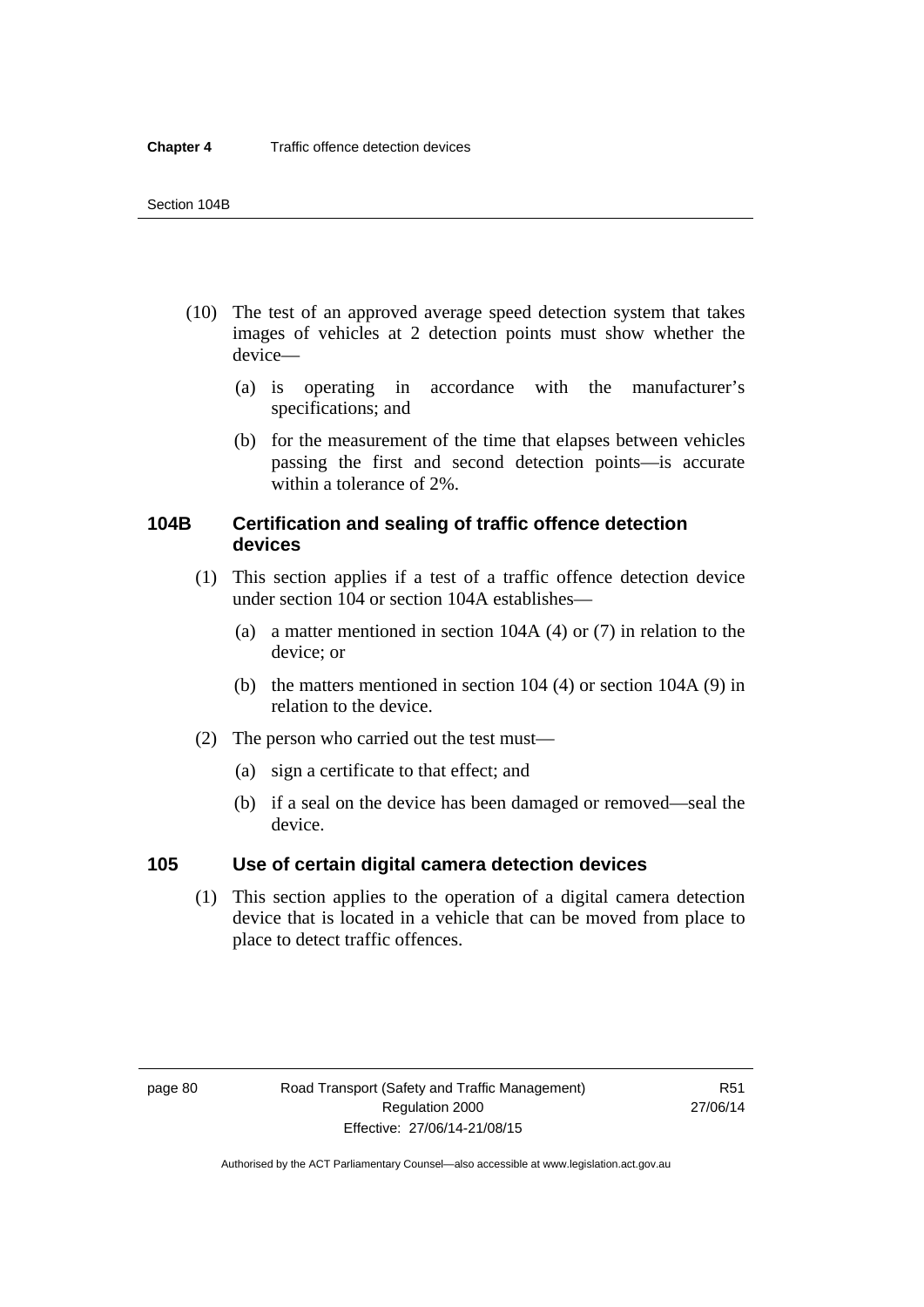- (2) The operator of a digital camera detection device that includes as a component a radar speed measuring device must ensure that the following operations are done in accordance with the manufacturer's instructions for the device:
	- (a) aligning the vehicle in which the device is located with the road;
	- (b) activating the device;
	- (c) operating the device.
- (3) The operator of a digital camera detection device that includes as a component a laser speed measuring device must ensure that the following operations are done in accordance with the manufacturer's instructions for the device:
	- (a) testing the laser speed measuring component of the device at the beginning and end of each shift of the operator by carrying out the following checks:
		- (i) an instrument confidence check;
		- (ii) a calibration verification check;
		- (iii) a scope alignment check;
	- (b) activating the device;
	- (c) operating the device.
- (4) However, subsection (3) (a) (ii) and (iii) do not apply in relation to the operation of a VITRONIC PoliScan SPEED M1 HP device.
- (5) To remove any doubt, if a device mentioned in subsection (3) is used at more than 1 place during a shift of the operator, the operator is not required to carry out the checks mentioned in subsection (3) (a) each time the device is activated at a different place.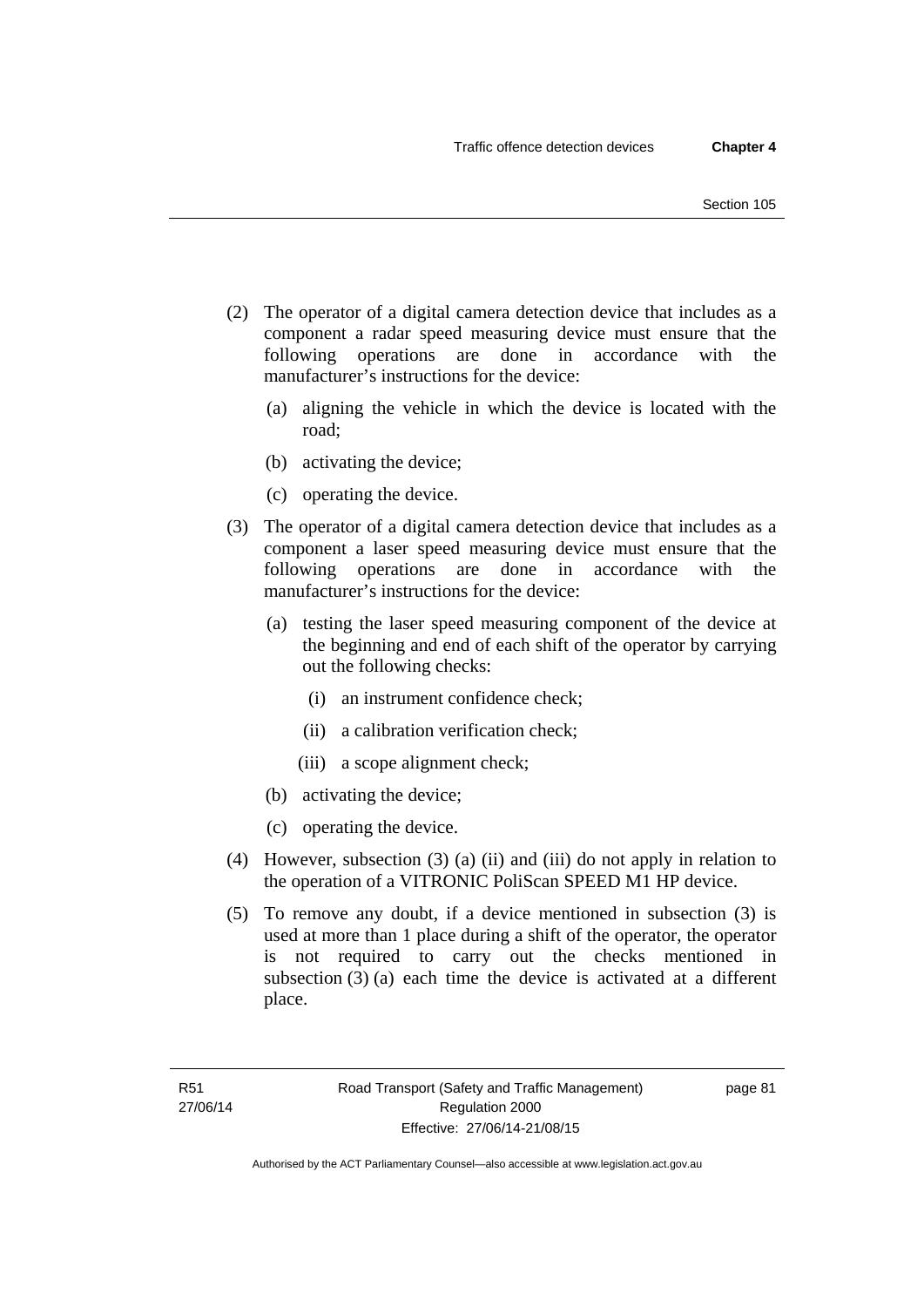- (6) If the requirements set out in this section are met, the device may operate unattended.
- (7) If a device is used by 2 or more operators, who are working together during a shift, the requirements set out in this section may be carried out by different operators.
- (8) In this section:

*operator* means a person approved to use a traffic offence detection device under section 107 (Approved people—use).

#### **105A Use of certain laser speed measuring devices**

- (1) This section applies to a laser speed measuring device, other than a device mentioned in section 105 (Use of certain digital camera detection devices).
- (2) The operator of the laser speed measuring device must ensure that the following operations are done in accordance with the manufacturer's instructions for the device:
	- (a) testing the device at the beginning and end of each shift of the operator by carrying out the following checks:
		- (i) an instrument confidence check;
		- (ii) a calibration verification check;
		- (iii) a scope alignment check;
	- (b) activating the device;
	- (c) operating the device.
- (3) To remove any doubt, if the device is used at more than 1 place during a shift of the operator, the operator is not required to carry out the checks mentioned in subsection (1) (a) each time the device is activated at a different place.

page 82 Road Transport (Safety and Traffic Management) Regulation 2000 Effective: 27/06/14-21/08/15

R51 27/06/14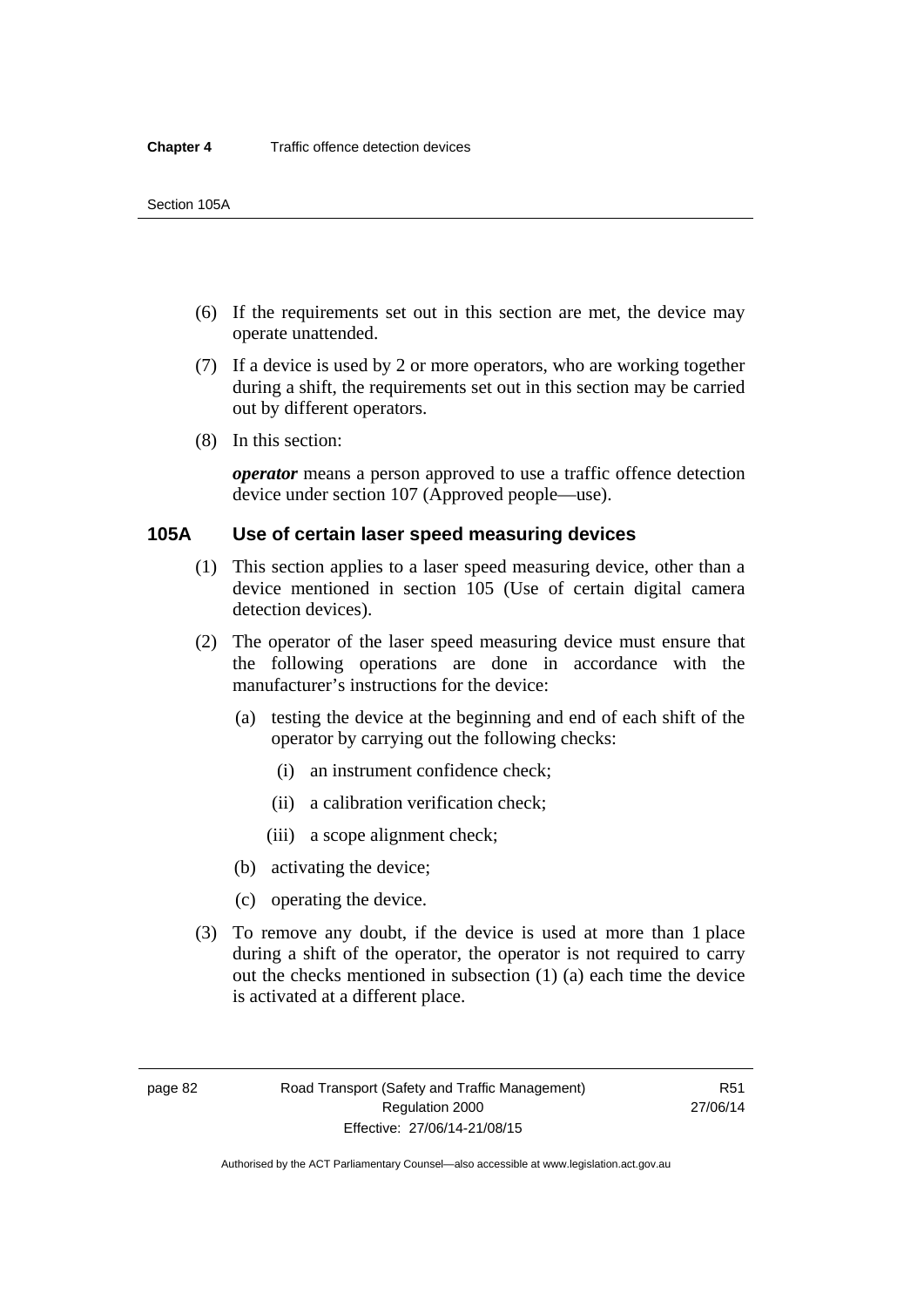- (4) If the device is used by 2 or more operators who are working together during the shift, the tests mentioned in subsection (1) (a) and (d) may be carried out by different operators.
- (5) In this section:

*operator* means a person approved to use a traffic offence detection device under section 107 (Approved people—use).

#### **105B Use of certain radar speed measuring devices**

- (1) This section applies to a radar speed measuring device, other than a device that is a component of—
	- (a) a digital camera detection device; or
	- (b) a fixed camera detection device.
- (2) The radar speed measuring device must be used by an operator in accordance with the manufacturer's instructions for the device.
- (3) The operator must test the device—
	- (a) at the beginning of each shift of the operator against an approved police speedometer; and
	- (b) at the end of each shift of the operator against the speedometer mentioned in paragraph (a); and
	- (c) if the operator's shift is longer than 9 hours—9 hours after the beginning of the shift against the speedometer mentioned in paragraph (a).
- (4) After each test, the device must be found to be accurate within a tolerance of 2 km/h.
- (5) To remove any doubt, if the device is used at more than 1 place during a shift of the operator, the operator is not required to carry out the checks mentioned in subsection (3) (a) each time the device is activated at a different place.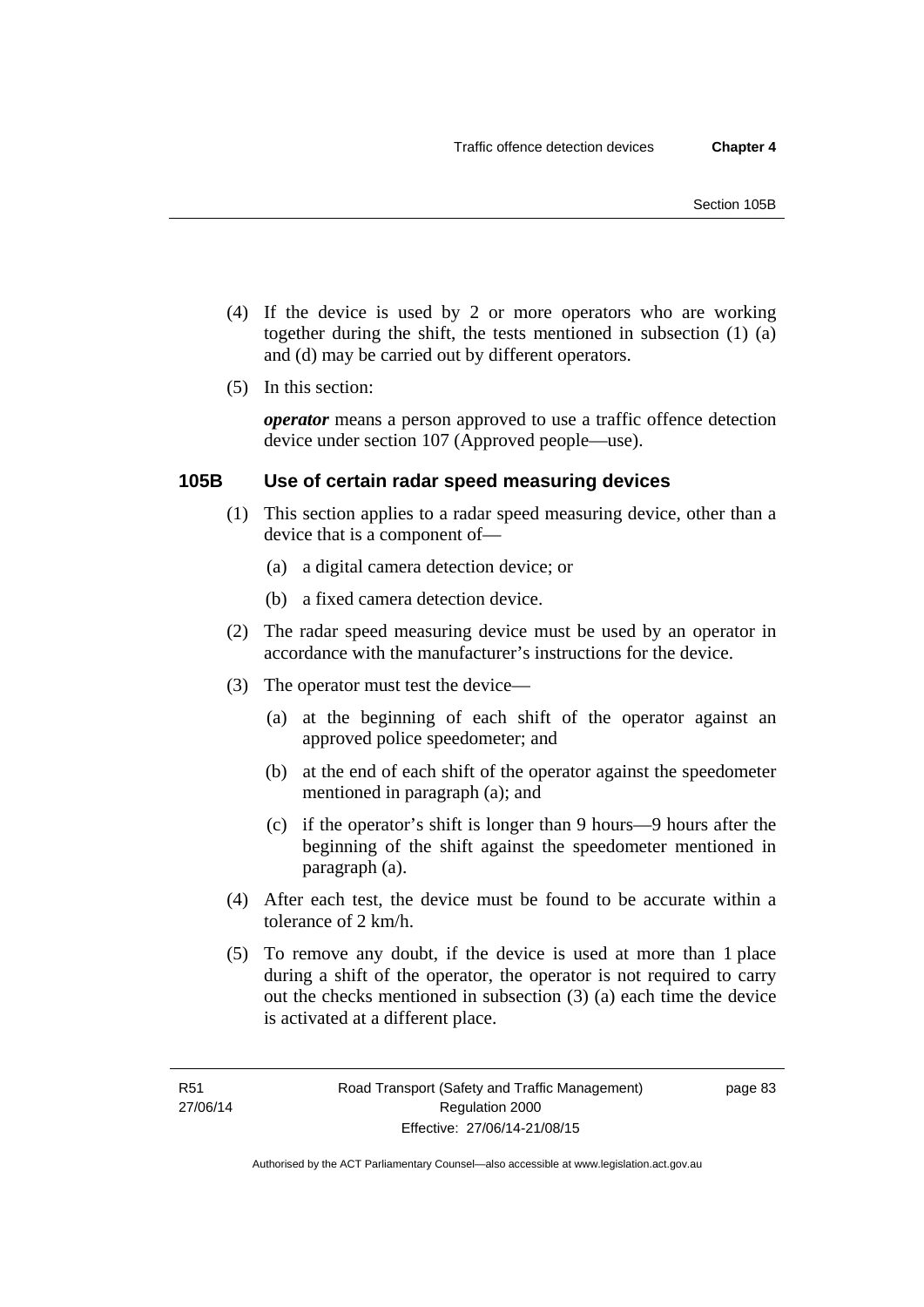- (6) If the device is used by 2 or more operators who are working together during the shift, the tests mentioned in subsection (3) may be carried out by different operators.
- (7) In this section:

*operator* means a person approved to use a traffic offence detection device under section 107 (Approved people—use).

#### **106 Approved people—testing and sealing**

Each person employed by a testing authority to test and seal traffic offence detection devices is approved to test and seal traffic offence detection devices.

# **107 Approved people—use**

- (1) Each police officer is approved to use any traffic offence detection device (other than a fixed camera detection device).
- (2) The road transport authority may approve a person who is not a police officer to use digital camera detection devices.
- (3) The road transport authority may only approve a person under subsection (2) if the authority is satisfied that the person has appropriate qualifications to operate, or experience in the operation of, digital camera detection devices.

# **107A Recording of camera detection device image files—Act, s 23 (2) (c) (ii)**

- (1) An electronic file created by a camera detection device must be recorded on a storage medium for electronic data (the *recording medium*).
	- *Note Camera detection device*—see the [Act,](http://www.legislation.act.gov.au/a/1999-80/default.asp) s 23.
- (2) The recording medium for a camera detection device may be—
	- (a) attached directly to, or located with, the device; or

page 84 Road Transport (Safety and Traffic Management) Regulation 2000 Effective: 27/06/14-21/08/15

R51 27/06/14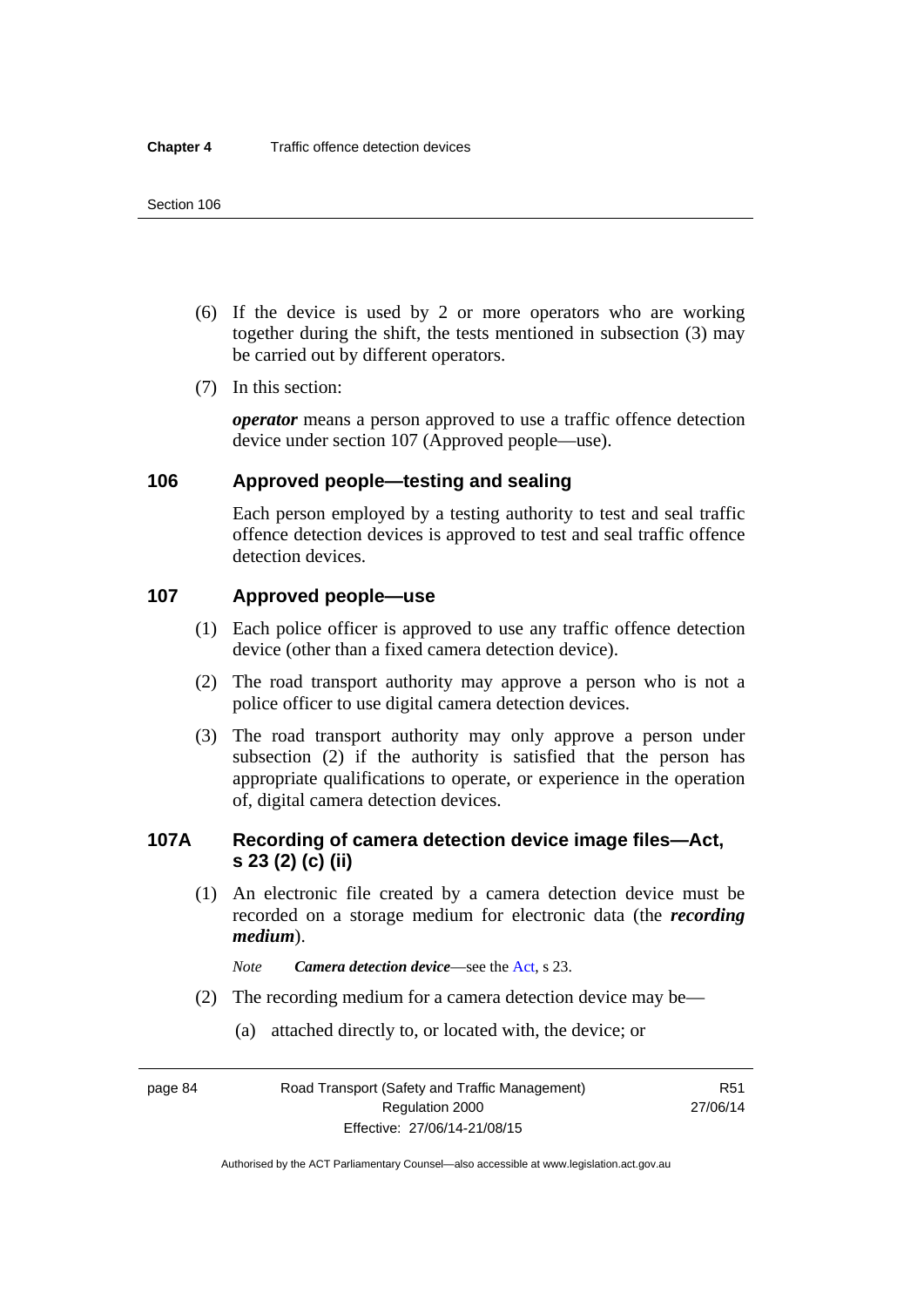(b) at a place other than the place where the device is located.

#### **Example—par (b)**

If a motor vehicle goes through a red traffic light and an image of the vehicle is taken by a fixed camera detection device, the electronic file created by the device in relation to the offence is sent along a wire or optical fibre, or across a wireless network, to a recording device in a building in another suburb and is stored at that building on a recording medium.

- *Note* An example is part of the regulation, is not exhaustive and may extend, but does not limit, the meaning of the provision in which it appears (see [Legislation Act,](http://www.legislation.act.gov.au/a/2001-14) s 126 and s 132).
- (3) If the recording medium for a camera detection device is at a place other than the place where the device is located—
	- (a) the device must produce a security checksum for each electronic file created by the device; and
	- (b) the device must encrypt the security checksum and the file; and
	- (c) the security checksum and the encrypted file must be recorded as soon as practicable on a recording medium.
- (4) However, subsection (3) does not prevent other security measures being taken in relation to a security checksum or an electronic file before it is recorded on the recording medium.

# **107B Verification of camera detection device image files—Act, s 23 (2) (c) (iii)**

- (1) This section applies if an electronic file that contains an image of a vehicle taken by a camera detection device is recorded on a recording medium that is at a place other than the place where the device is located.
- (2) Before the image of the vehicle is produced from the file, the accuracy of the file must be verified by using a computer to—
	- (a) recalculate the security checksum for the file; and

R51 27/06/14 page 85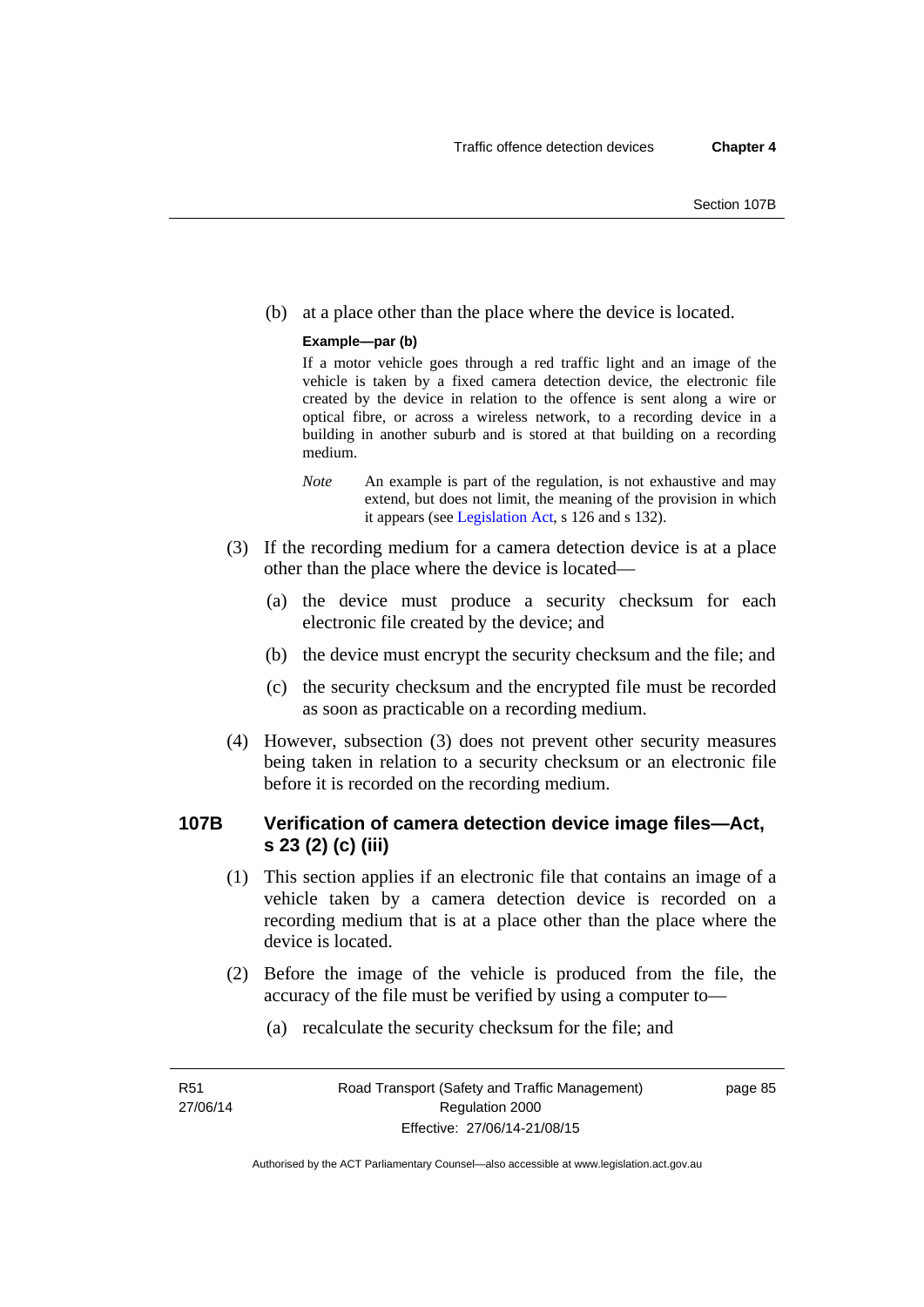(b) confirm that the security checksum produced by the recalculation is identical to the checksum produced by the device for the file.

# **108 Meaning of codes etc on image taken by approved camera detection device or approved average speed detection system—Act, s 24 (2) (a)**

- (1) This section defines the meaning of codes and other information indicated on an image of a vehicle taken by an approved camera detection device or approved average speed detection system.
	- *Note* Information etc that is indicated on an image includes information etc accompanying or reasonably associated with the image (see [Act](http://www.legislation.act.gov.au/a/1999-80/default.asp), dict, def of *indicated on*).
- (2) It is not necessary that all the codes and other information mentioned in this section be indicated on an image but if they do appear they have the meaning given in this section.
- (3) The characters (whether numbers, letters or both) in the field immediately after 'Device' is the code for—
	- (a) the laser speed measuring device component of the digital camera detection device that took the image; or
	- (b) the radar speed measuring device component of the digital camera detection device, or fixed camera detection device, that took the image; or
	- (c) the piezo strip speed measuring device component of the fixed camera detection device that took the image; or
	- (d) the loop detector speed measuring device component of the fixed camera detection device that took the image; or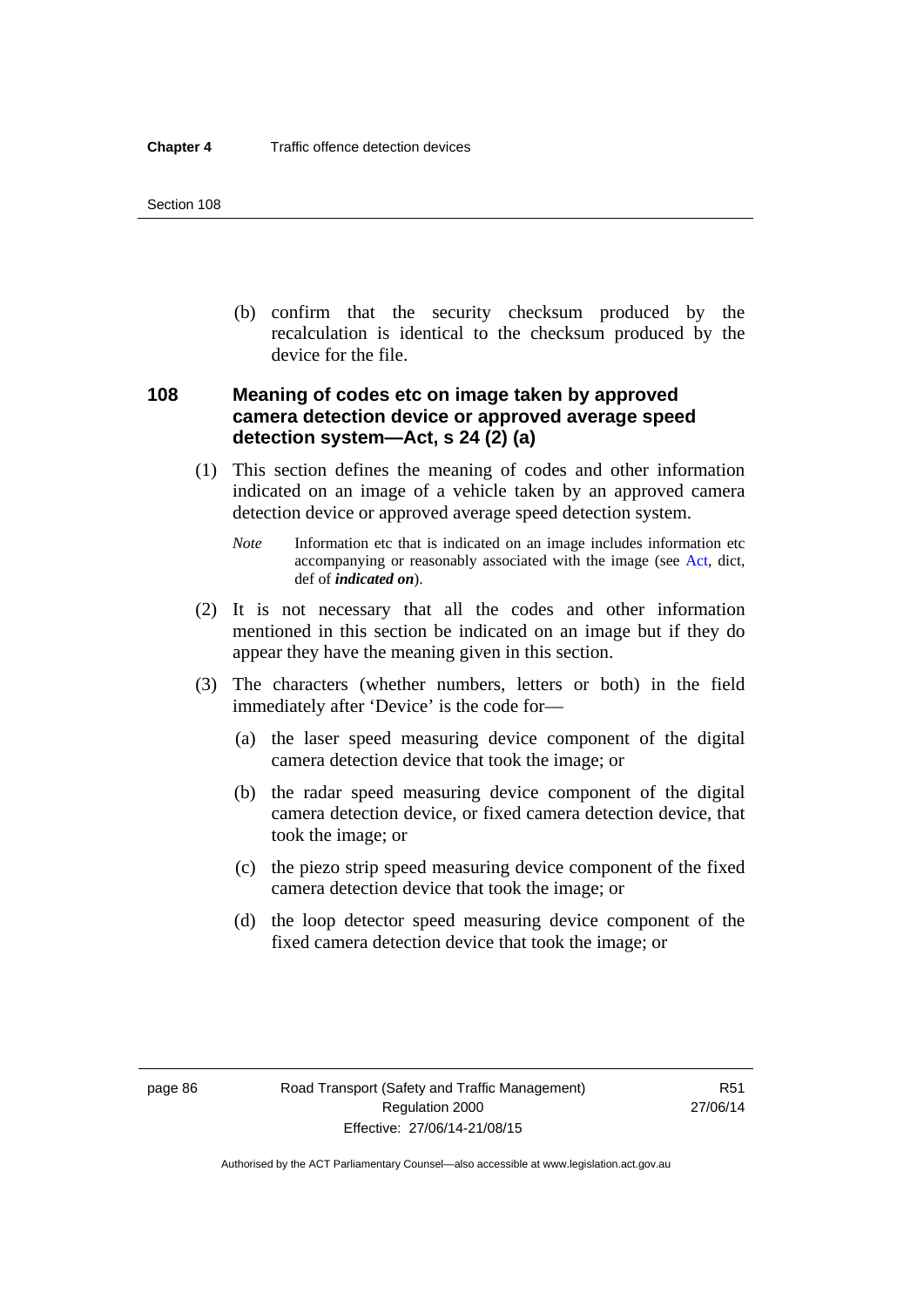(e) the automatic number plate recognition camera component of the average speed detection system that took the image.

#### **Example**

'Device: 012409' indicates that the code for the laser speed measuring device component of the digital detection device, or piezo strip speed measuring device component of the fixed camera detection device, that took the image, is 012409.

 (4) The characters (whether numbers, letters or both) in the field immediately after 'Location' or 'Loc' is the code for the place where the image was taken (the *location code*).

#### **Example**

'Location: sls0015' indicates that the code for the place where the image was taken is 0015 (see sch 1, part 1.1, item 15).

(5) A location code has the meaning given by schedule 1.

#### **Example**

The location code '0015' indicates that the image was taken at Kingsford Smith Drive between Kuringa Drive and Spalding Street (see sch 1, part 1.1, item 15).

 (6) For subsection (5) and schedule 1, if a road (however described) mentioned in an item of schedule 1 intersects with another road (however described) more than once, the word '(north)' or '(south)' is included after the name of the road to indicate the intersection relevant to the meaning of the location code.

#### **Example**

The location code '0003' means that the image was taken on Athllon Drive between Beasley Street '(south)' and Sulwood Drive (see sch 1, part 1.1, item 3). As Beasley Street intersects Athllon Drive more than once, the word 'south' indicates that the southern intersection is the relevant intersection.

 (7) The characters in the field immediately after 'Date' is the date when the image was taken, with the first 2 numbers indicating the day of the month, followed by an abbreviation for the month and the year.

#### **Example**

'Date: 15/11/00' indicates that the image was taken on 15 November 2000.

R51 27/06/14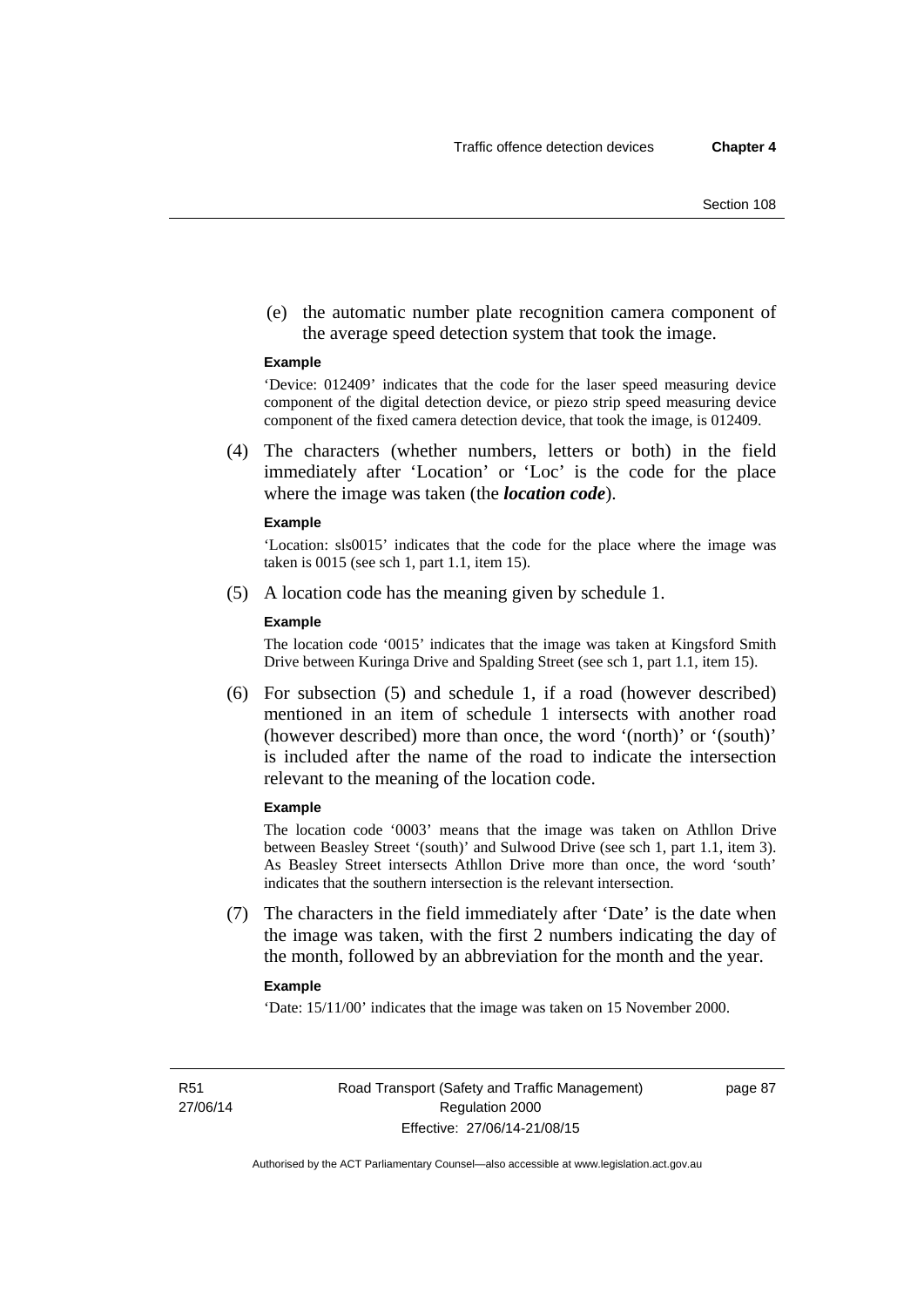(8) The numbers in the field immediately after 'Time' is the time when the image was taken, stated in the 24-hour clock system.

#### **Examples**

- 1 'Time: 11.07.00.23' indicates that the image was taken at 0.23 seconds after 11.07 am.
- 2 'Time: 13:53:10:07' indicates that the image was taken at 10.07 seconds after 1.53 pm.
- (9) The letter in the field immediately after 'Direction' or 'Dir' indicates—
	- (a) for an image taken by a digital camera detection device whether the general direction in which the vehicle was travelling was away from or towards the device, with 'A' indicating away from the device and 'T' indicating towards the device; or
	- (b) for an image taken by a fixed camera detection device—the general direction in which the vehicle was travelling when the image was taken, with 'N' indicating north, 's' indicating south, 'E' indicating east and 'W' indicating west.

#### **Example for par (a)**

'Direction: A' indicates that when the image was taken the vehicle was generally travelling away from the digital camera detection device that took the image.

#### **Example for par (b)**

'Direction: N' indicates that when the image was taken the vehicle was travelling in the general direction of north.

- (10) The characters in the field immediately after 'Lane' is the code for the lane in which the vehicle was travelling when the image was taken, with the following codes having the stated meaning:
	- 'L1' or '1': means the lane next to the centre of the road
	- 'L2' or '2': means the lane immediately to the left of L1 (or 1)
	- 'L3' or '3': means the lane immediately to the left of L2 (or 2)

page 88 Road Transport (Safety and Traffic Management) Regulation 2000 Effective: 27/06/14-21/08/15

R51 27/06/14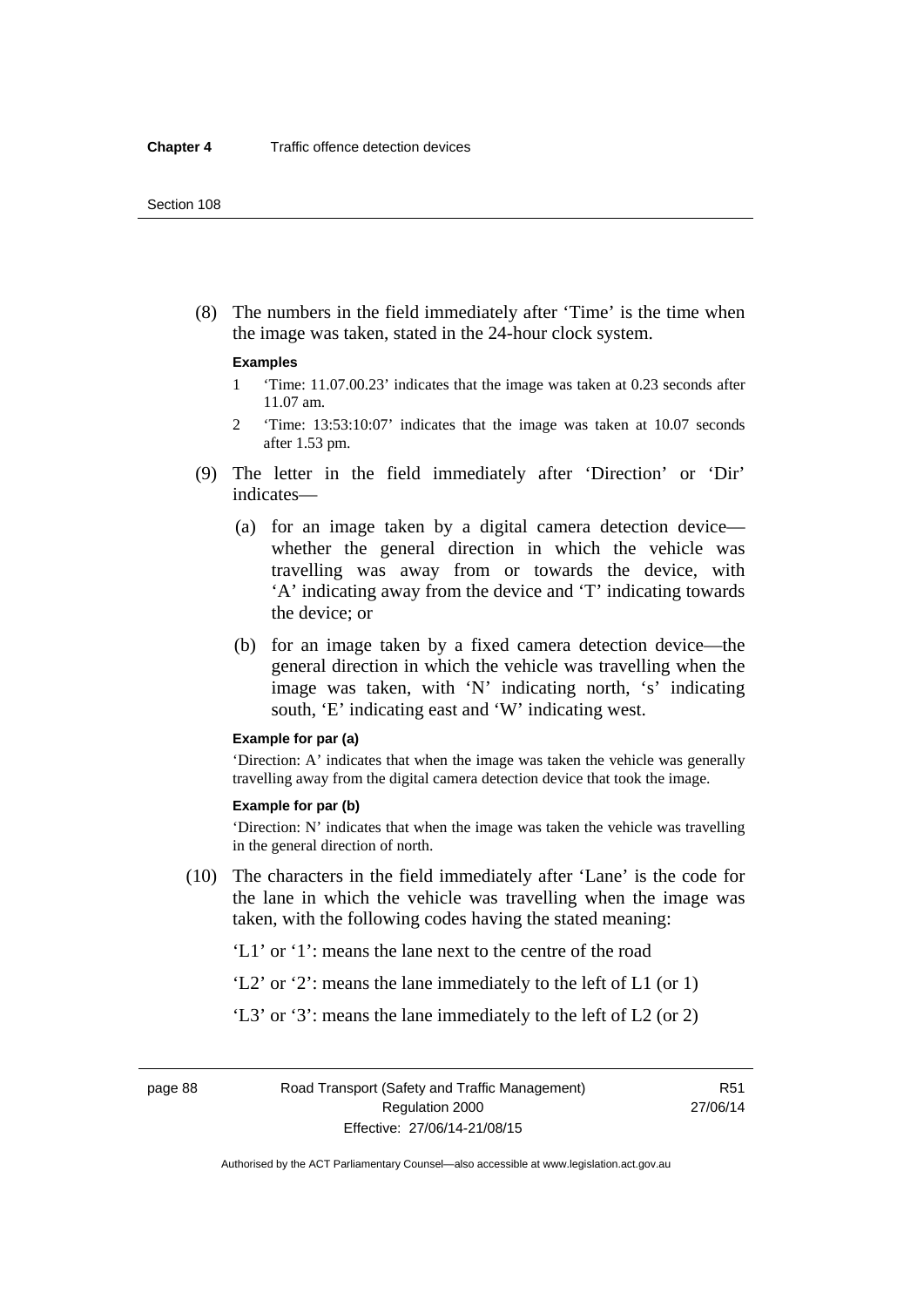'L4' or '4': means the lane immediately to the left of L3 (or 3).

#### **Example**

'Lane: L1' indicates that the vehicle was travelling in the lane next to the centre of the road when the image was taken.

 (11) The number in the field immediately after 'Red time' is the time in seconds and part seconds (stated as a fraction) that a red traffic light or red traffic arrow facing the driver of the vehicle had been showing before the driver entered the intersection concerned.

#### **Example**

'Red time: 1.50' indicates that the red traffic light or red traffic arrow facing the driver of the vehicle had been showing for 1.5 seconds before the driver entered the intersection concerned.

 (12) The number in the field immediately after 'Speed li', which may be described as 'Speed limit', is the speed limit applying to the driver of the vehicle for the length of road where the driver was driving when the image was taken.

#### **Example**

'Speed li: 60'or 'Speed limit 60' indicates that the speed limit applying to the driver of the vehicle for the length of road where the driver was driving when the image was taken is 60 km/h.

 (13) The number in the field immediately after 'Speed' is the speed in kilometres per hour at which the driver of the vehicle was driving when the image was taken.

#### **Example**

'Speed: 82' indicates that the driver of the vehicle was driving at 82 km/h when the image was taken.

 (14) The characters (whether numbers, letters or both) in the field immediately after 'Operator' is the code for the person responsible for the use of the device when the image was taken.

#### **Example**

'Operator: op002' indicates that the code for the person responsible for the device when the image was taken is operator 002.

R51 27/06/14 page 89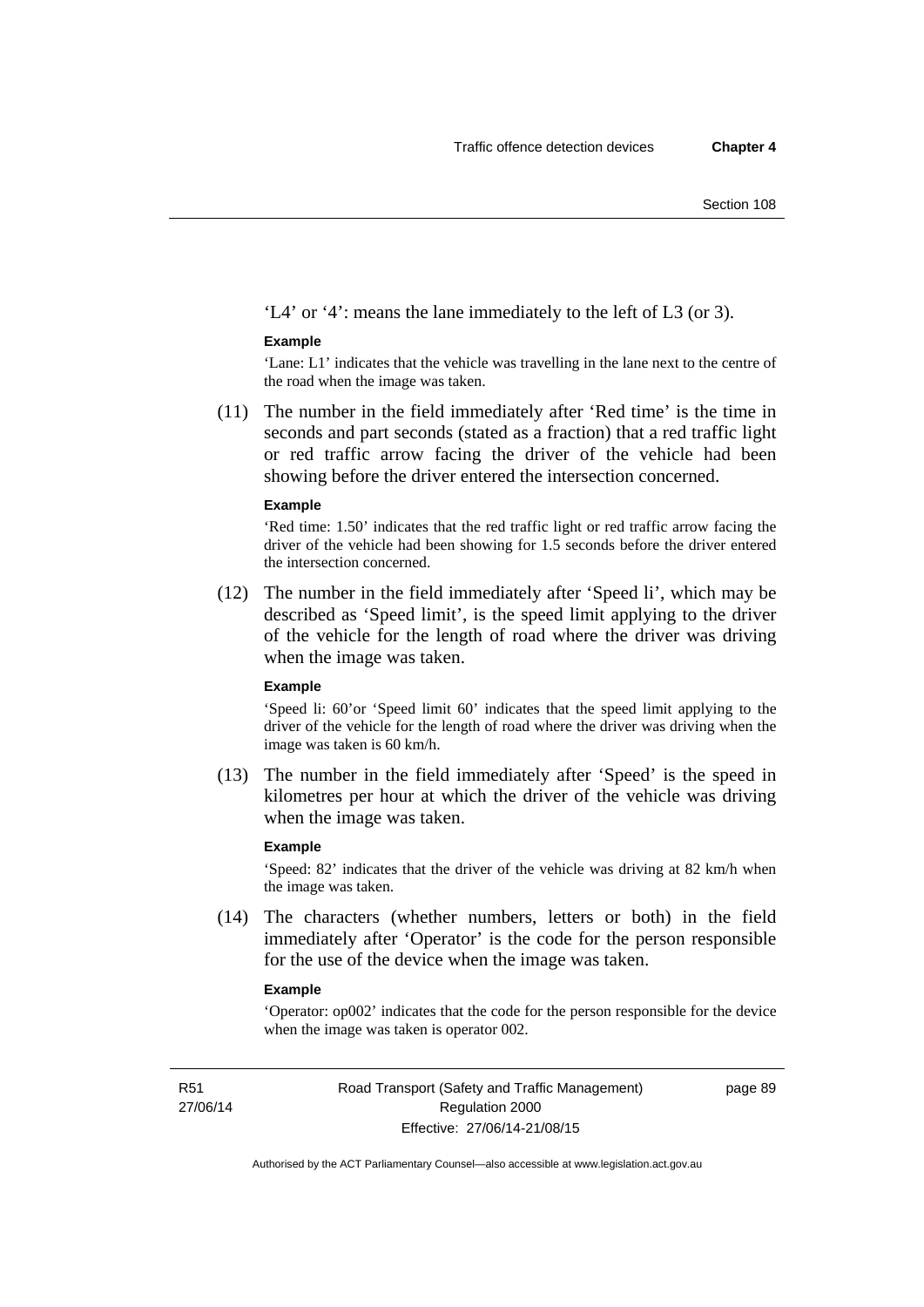(15) The characters (whether numbers, letters or both) in the field immediately after 'Disk' is the code for the recording medium used to record the image of the vehicle.

#### **Example**

'Disk: WD0022' indicates that the code for the device used to record the image was WD0022.

*Note* An example is part of the regulation, is not exhaustive and may extend, but does not limit, the meaning of the provision in which it appears (see [Legislation Act,](http://www.legislation.act.gov.au/a/2001-14) s 126 and s 132).

page 90 Road Transport (Safety and Traffic Management) Regulation 2000 Effective: 27/06/14-21/08/15

R51 27/06/14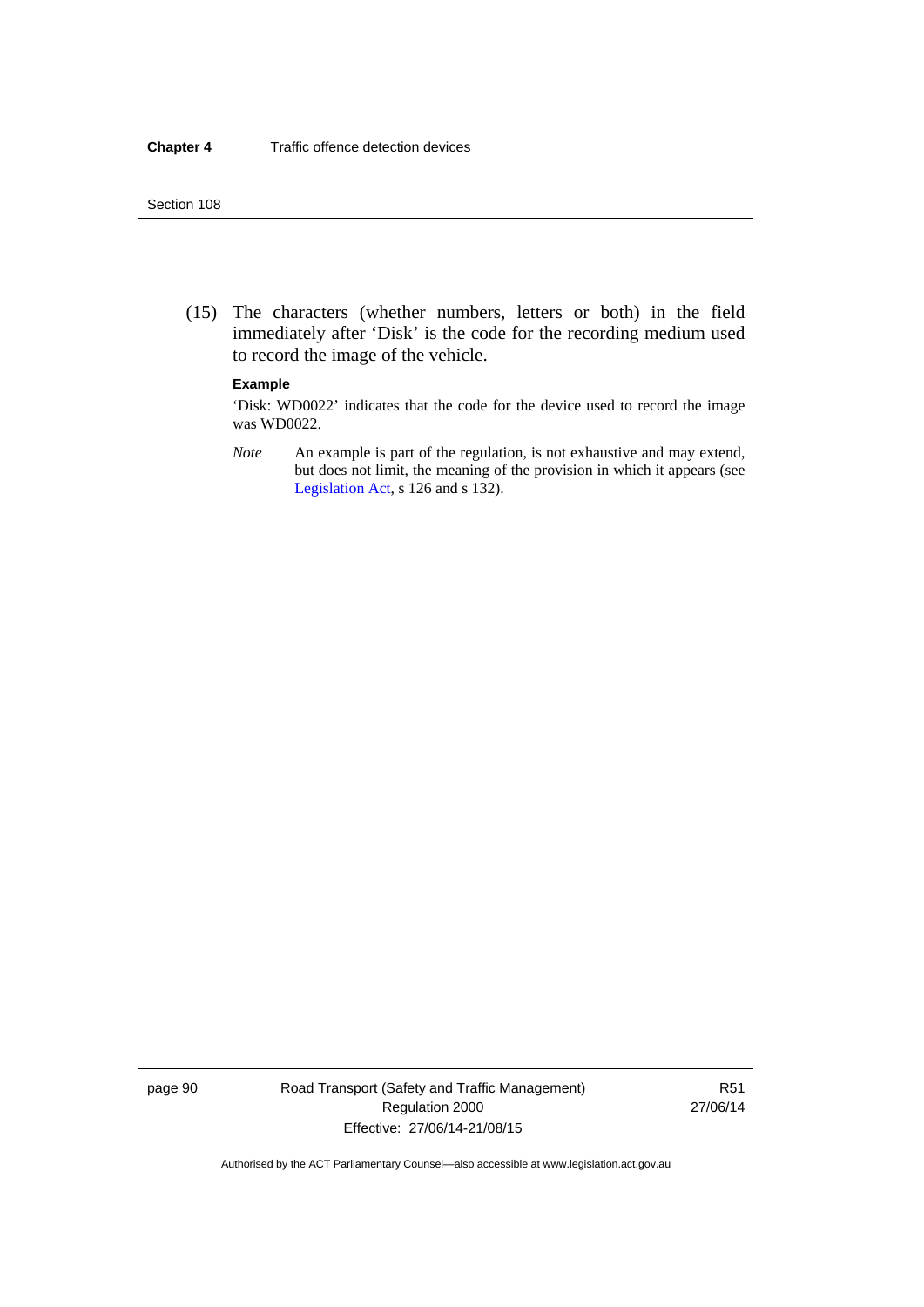# **Chapter 5 Miscellaneous**

# **109 Additional powers of police**

- (1) A police officer may request or signal the driver of a vehicle to stop the vehicle.
- (2) A person must not, without reasonable excuse, fail to comply with a request or signal made or given by a police officer under subsection  $(1)$ .

Maximum penalty: 20 penalty units.

 (3) A police officer may, during a temporary obstruction or danger to traffic or in an emergency, direct the responsible person for or driver of a vehicle parked in any part of a pay parking area to remove the vehicle or, if no-one appears to be in charge of the vehicle, remove the vehicle.

#### **110 Prohibition on car minding**

- (1) The chief police officer may, by written notice given to a person, prohibit the person from—
	- (a) parking, minding, caring for, or taking charge of any motor vehicle or trailer (other than a motor vehicle or trailer of which the person is the driver) on a road; or
	- (b) offering his or her services for any such purpose.
- (2) A person who is given a notice under subsection (1) must comply with the notice.

Maximum penalty: 20 penalty units.

- (3) This section does not authorise the chief police officer to prohibit the proprietor of a parking station or parking area—
	- (a) from parking, minding, caring for, or taking charge of a motor vehicle or trailer in or on the parking station or parking area; or

R51 27/06/14 page 91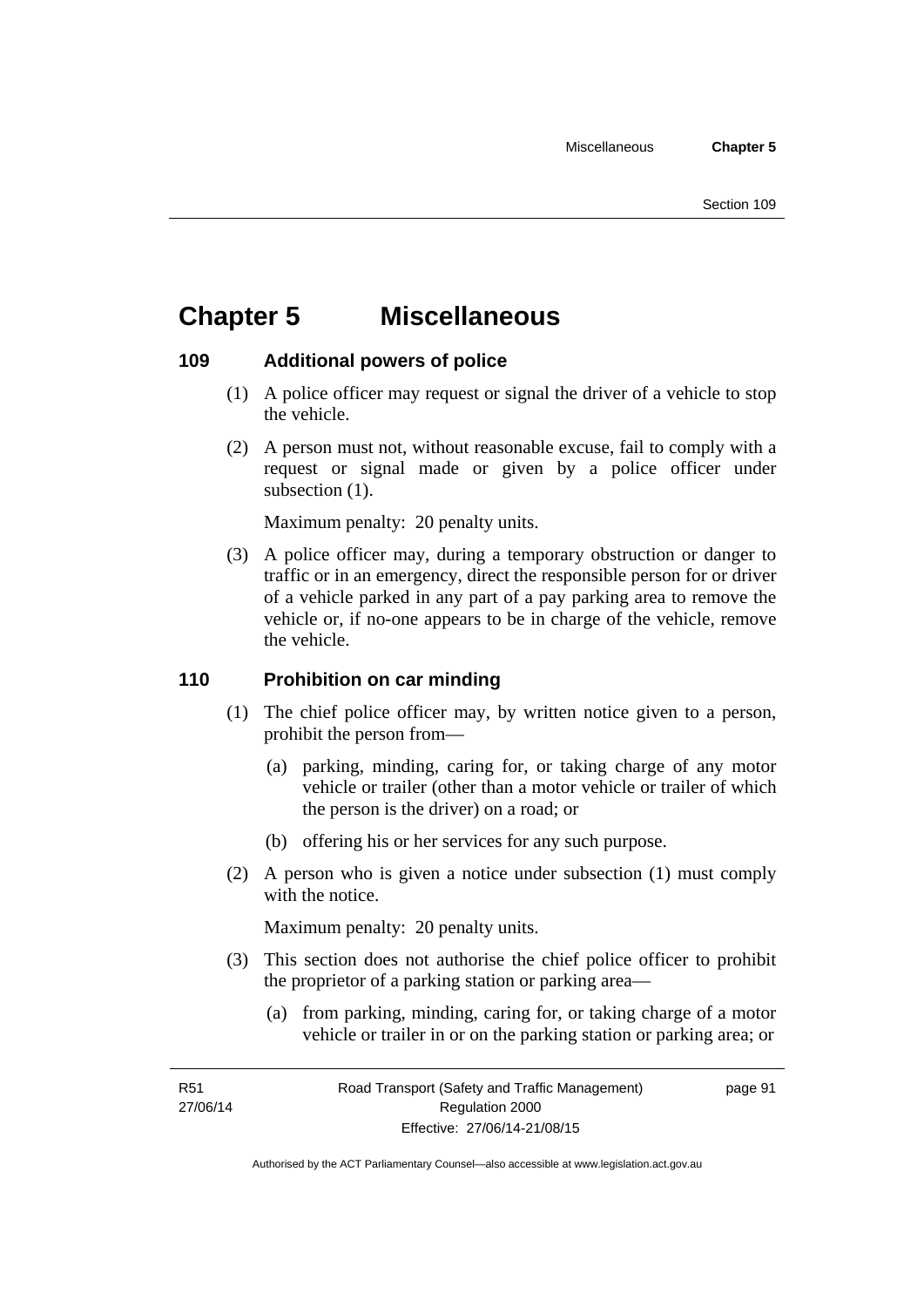- (b) from offering the proprietor's services for that purpose—
	- (i) whether by the display or publication of an advertisement in relation to the parking station or parking area or otherwise; and
	- (ii) whether the services are performed or offered to be performed by the proprietor or by an employee or agent of the proprietor.

# **111 Removal of unattended vehicles—Act, s 32 (1) (c)**

A police officer or authorised person may move an unattended vehicle from a road or road related area to a retention area if the vehicle is in—

- (a) a bus lane; or
- (b) a length of road to which a *clearway sign* applies; or
- (c) a transit lane.

# **112 Disposal of impounded vehicles—Act, s 10K**

- (1) This section applies to a vehicle impounded under the following provisions of the [Act:](http://www.legislation.act.gov.au/a/1999-80/default.asp)
	- (a) section 10A (Impounding of vehicles used for menacing driving on court order before conviction etc);
	- (b) section 10B (Impounding or forfeiture of vehicles on conviction etc for certain offences);
	- (c) section 10C (Powers of police officers to seize and impound vehicles used in committing certain offences).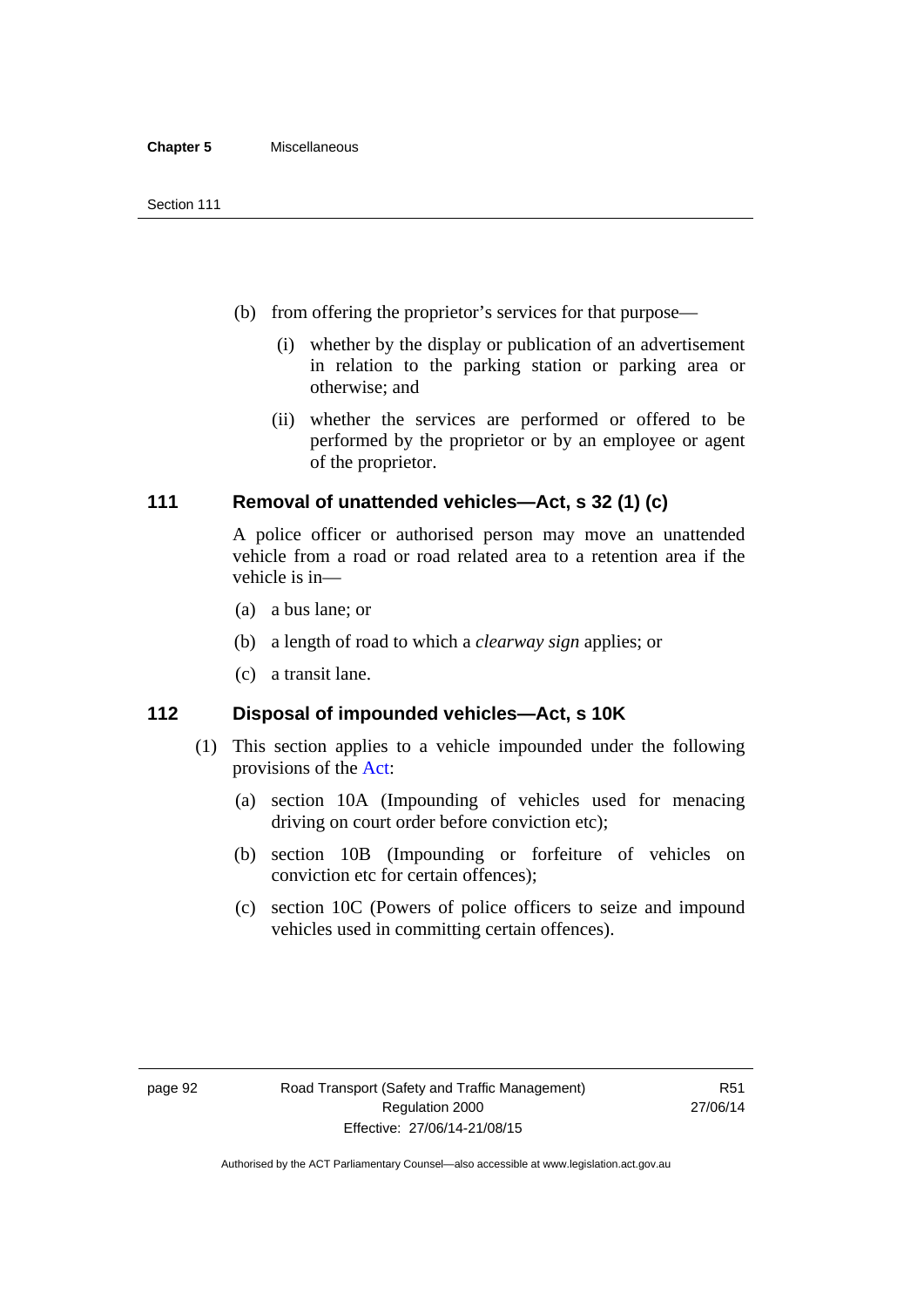- (2) If a person has not applied to the chief police officer for the release of the vehicle at the end of the period of impoundment, the chief police officer must, by notice served on the registered operator of the vehicle and every person who has a registered interest in the vehicle, warn them that the vehicle may be offered for sale if the vehicle is not removed from the place of impoundment within 28 days after the day of service of the notice.
- (3) The vehicle may be offered for sale, by public auction or public tender, if the vehicle is not removed within 28 days after service of the notice or, if more than 1 notice is served under subsection (2), the later of the notices.
- (4) A person may apply to the chief police officer for payment to the person of the balance of the proceeds of sale of a vehicle within 1 year after the vehicle is sold in accordance with subsection (3).
- (5) The balance of the proceeds of sale may be paid to the person if the person satisfies the chief police officer that—
	- (a) the person was lawfully entitled to possession of the vehicle immediately before its sale; and
	- (b) there was a reasonable excuse for the person's failure to obtain release of the vehicle before it was sold.
- (6) In this section:

*balance of the proceeds of sale*, of a vehicle, means the proceeds of the sale of the vehicle less—

- (a) any fee or other amount payable under the *[Road Transport](http://www.legislation.act.gov.au/a/1999-77)  [\(General\) Act 1999](http://www.legislation.act.gov.au/a/1999-77)* for the seizure, impounding and storage of the vehicle; and
- (b) the reasonable costs of or incidental to the sale.

page 93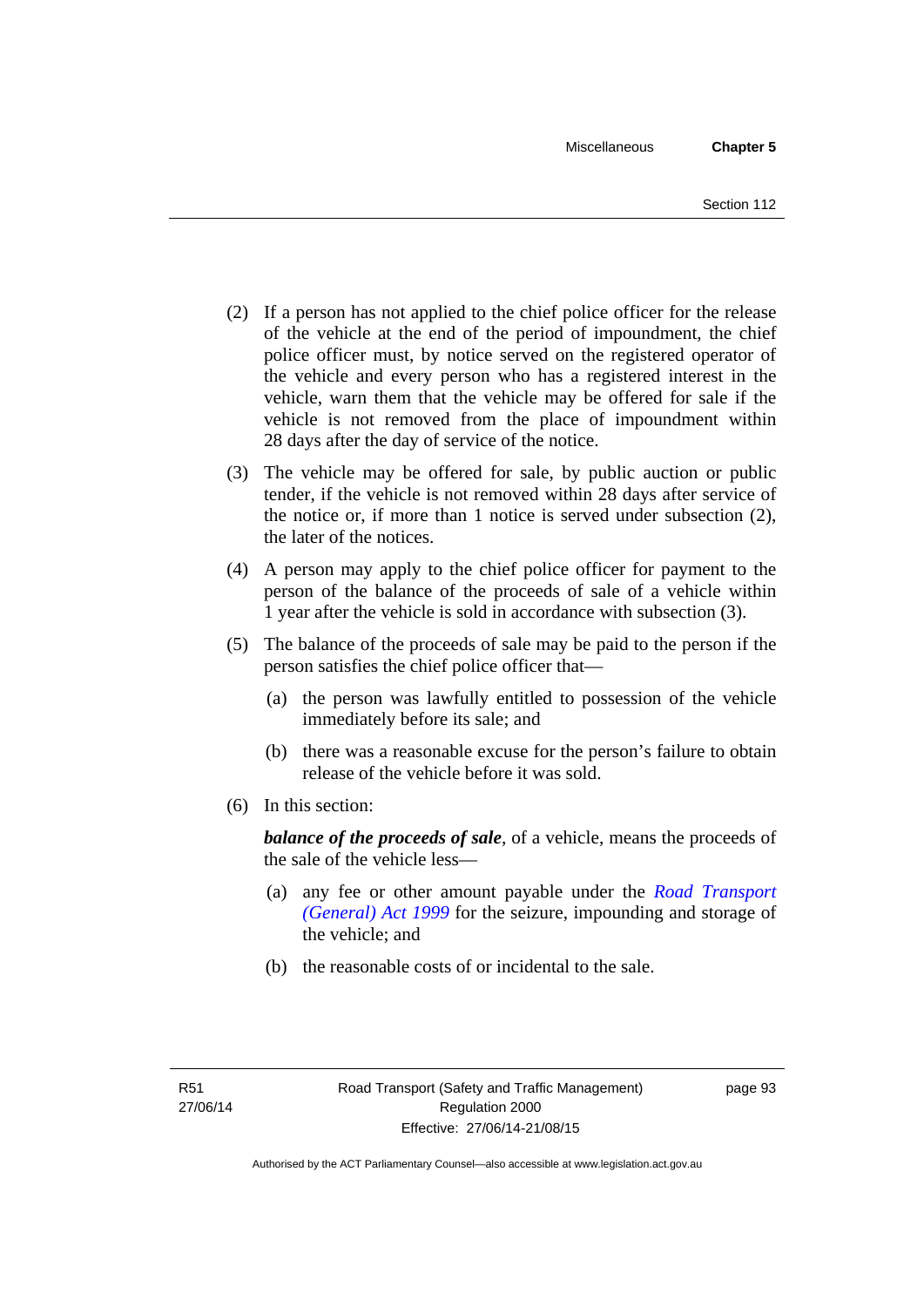(7) An interest mentioned in subsection (6), definition of *balance of proceeds of sale* paragraph (a) or (b) is a statutory interest of a kind to which the *[Personal Property Securities Act 2009](http://www.comlaw.gov.au/Series/C2009A00130)* (Cwlth), section 73 (2) applies.

# **112A Disposal of forfeited vehicles—Act, s 10K**

A vehicle that has been forfeited to the Territory under the [Act](http://www.legislation.act.gov.au/a/1999-80/default.asp), section 10B (Impounding or forfeiture of vehicles on conviction etc for certain offences) may be offered for sale by public auction or public tender.

# **113 Responsible person to inspect driver licence**

(1) Before permitting someone else to drive a motor vehicle, the responsible person for, or the person in charge of, the vehicle must require the person to produce his or her Australian driver licence or external driver licence and must inspect the licence.

Maximum penalty: 20 penalty units.

 (2) It is a defence to a prosecution of a person for an offence against subsection (1) if the person proves that the person had taken reasonable steps (other than those mentioned in the subsection) to ensure the person permitted to drive the motor vehicle was the holder of a current Australian driver licence or external driver licence.

# **114 Responsible person's consent**

The person in charge of a motor vehicle or trailer on a road must not, without reasonable excuse, permit anyone to use the vehicle without the consent of the responsible person for the vehicle.

Maximum penalty: 20 penalty units.

page 94 Road Transport (Safety and Traffic Management) Regulation 2000 Effective: 27/06/14-21/08/15

R51 27/06/14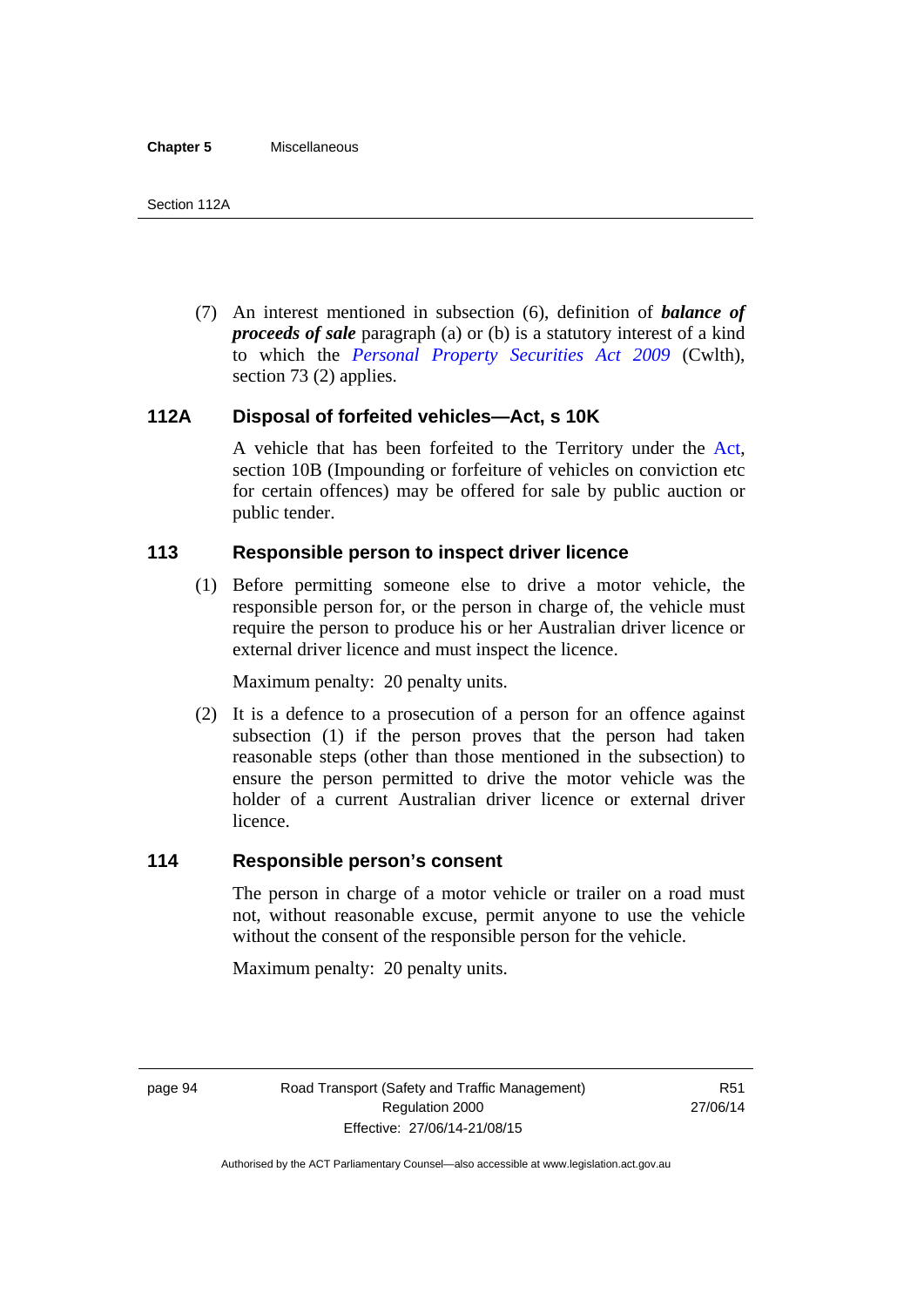# **115 Standards for safe carriage of loads—Act, s 14 (2)**

The prescribed standards are the performance standards in the *[Load](http://www.ntc.gov.au/viewpage.aspx?documentid=862)  [Restraint Guide—Guidelines and Performance Standards for the](http://www.ntc.gov.au/viewpage.aspx?documentid=862)  [Safe Carriage of Loads on Road Vehicles](http://www.ntc.gov.au/viewpage.aspx?documentid=862)*, 2nd ed (2004) published by the National Transport Commission.

# **116 Tracked vehicle—Act, dict, def** *vehicle***, par (b)**

- (1) Any tracked vehicle that is not used exclusively on a railway or tramway is prescribed.
- (2) In this section:

*tracked vehicle* means a vehicle that moves on wheels inside endless tracks.

**Example—tracked vehicle** 

bulldozer

*Note* An example is part of the regulation, is not exhaustive and may extend, but does not limit, the meaning of the provision in which it appears (see [Legislation Act,](http://www.legislation.act.gov.au/a/2001-14) s 126 and s 132).

R51 27/06/14 page 95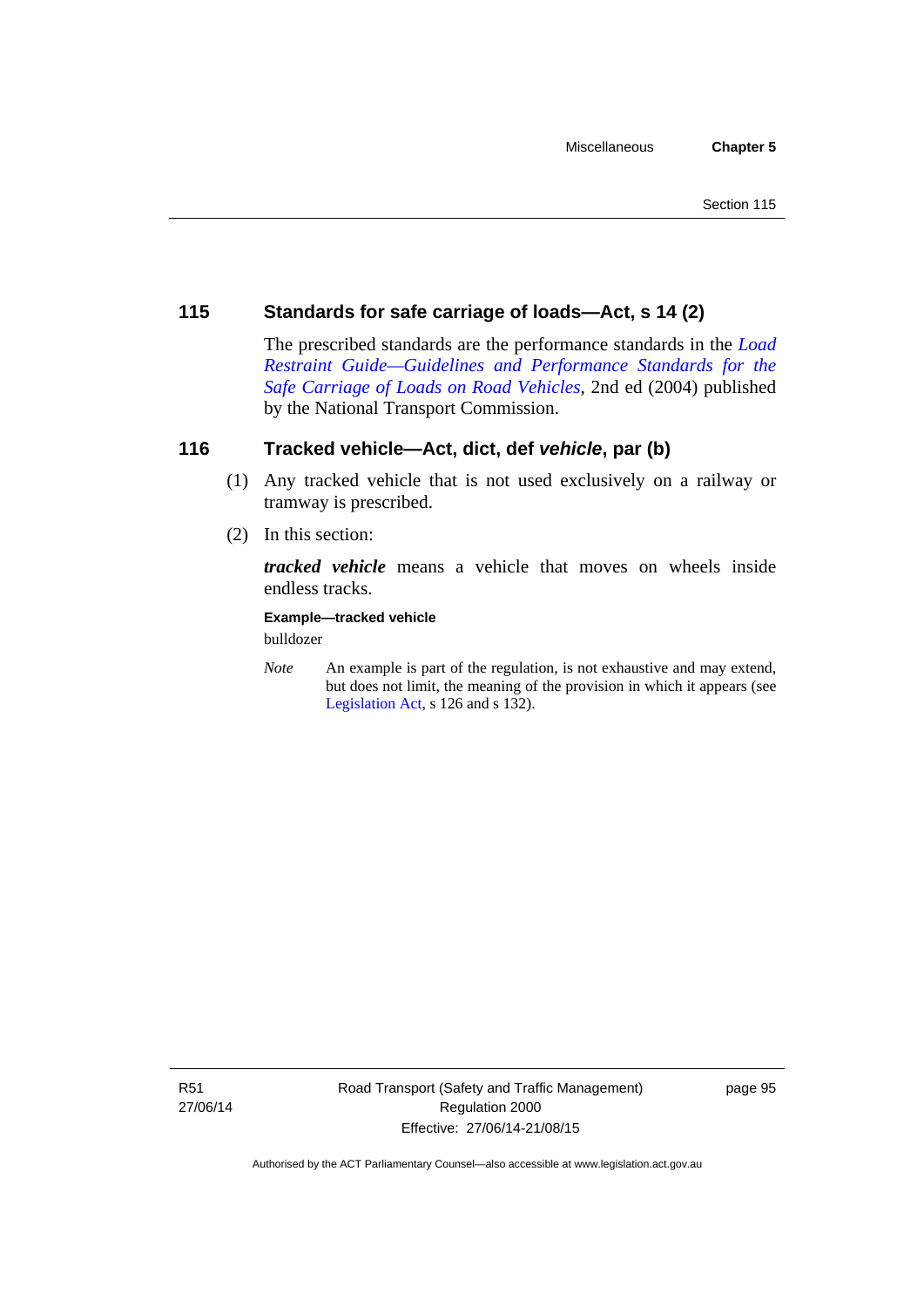**Schedule 1 Meaning of location codes on images**<br>**Part 1.1 Digital camera detection devices Pigital camera detection devices** 

# **Schedule 1 Meaning of location codes on images**

(see s 108)

l,

# **Part 1.1 Digital camera detection devices**

| Table 1.1<br>column 1<br>item | column 2<br>location<br>code | column 3<br>place where image was taken                                       |
|-------------------------------|------------------------------|-------------------------------------------------------------------------------|
| 1                             | 0001                         | Adelaide Avenue between Hopetoun Circuit and Kent Street                      |
| 2                             | 0002                         | <b>Antill Street</b>                                                          |
| 3                             | 0003                         | Athllon Drive between Beasley Street (south) and Sulwood<br>Drive             |
| 4                             | 0004                         | Belconnen Way between Barry Drive and Coulter Drive                           |
| 5                             | 0005                         | Bowen Drive between Brisbane Avenue and Kings Avenue                          |
| 6                             | 0006                         | Coppins Crossing Road between Uriarra Road and William<br><b>Hovell Drive</b> |
| 7                             | 0007                         | Drakeford Drive between Sulwood Drive and Athllon Drive                       |
| 8                             | 0008                         | Erindale Drive between Sulwood Drive and Sternberg Crescent                   |
| 9                             | 0009                         | Florey Drive between Southern Cross Drive and Ginninderra<br>Drive            |
| 10                            | 0010                         | Ginninderra Drive between Tillyard Drive and Kingsford Smith<br>Drive         |
| 11                            | 0011                         | Ginninderra Drive between Ellenborough Street and Braybrook<br><b>Street</b>  |
| 12                            | 0012                         | Gungahlin Drive between Wells Station Drive and Gundaroo<br>Drive             |
| 13                            | 0013                         | Hindmarsh Drive between Dalrymple Street and Jerrabomberra<br>Avenue          |
| 14                            | 0014                         | Hindmarsh Drive between Athllon Drive and Melrose Drive                       |

page 96 Road Transport (Safety and Traffic Management) Regulation 2000 Effective: 27/06/14-21/08/15

R51 27/06/14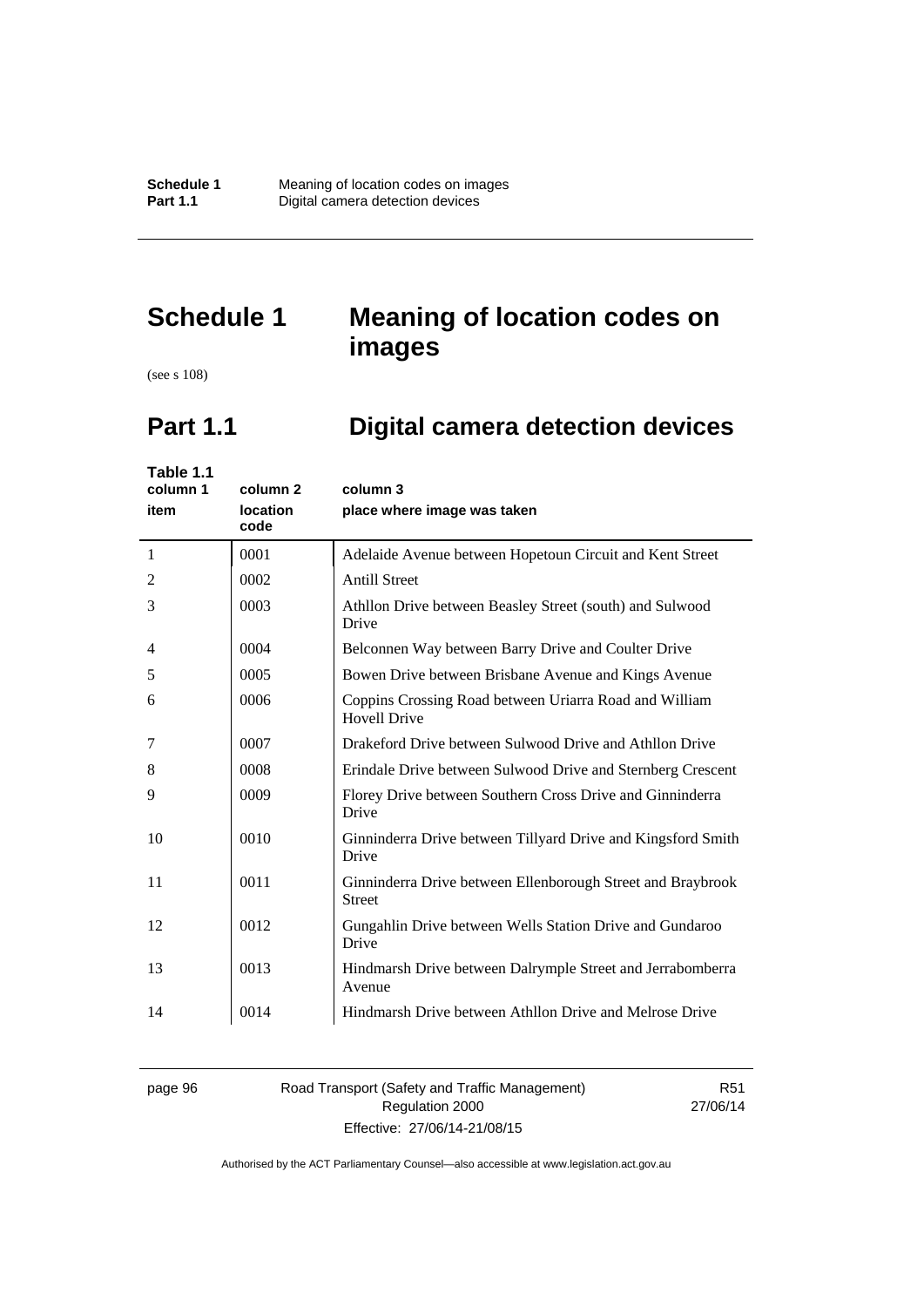| column 1<br>item | column 2<br><b>location</b><br>code | column 3<br>place where image was taken                                   |
|------------------|-------------------------------------|---------------------------------------------------------------------------|
| 15               | 0015                                | Kingsford Smith Drive between Kuringa Drive and Spalding<br><b>Street</b> |
| 16               | 0016                                | Lady Denman Drive between Cotter Road and Barrenjoey Drive                |
| 17               | 0017                                | Long Gully Road                                                           |
| 18               | 0018                                | Melrose Drive between Athllon Drive and Hindmarsh Drive                   |
| 19               | 0019                                | Monaro Highway between Canberra Avenue and Hindmarsh<br>Drive             |
| 20               | 0020                                | Monaro Highway between Hindmarsh Drive and Isabella Drive                 |
| 21               | 0021                                | Mugga Lane between Narrabundah Lane and Long Gully Road                   |
| 22               | 0022                                | Northbourne Avenue between Macarthur Avenue and Antill<br><b>Street</b>   |
| 23               | 0023                                | Parkes Way between Clunies Ross Street and Glenloch<br>Interchange        |
| 24               | 0024                                | Tuggeranong Parkway between Lakeside Interchange and<br>Cotter Road       |
| 25               | 0025                                | Tuggeranong Parkway between Hindmarsh Drive and Cotter<br>Road            |
| 26               | 0026                                | Tuggeranong Parkway between Hindmarsh Drive and Sulwood<br>Drive          |
| 27               | 0027                                | Yamba Drive between Mawson Drive and Beasley Street                       |
| 28               | 0028                                | Pocket Avenue                                                             |
| 29               | 0029                                | Owen Dixon Drive (excluding residential service road of same<br>name)     |
| 30               | 0030                                | <b>Taverner Street</b>                                                    |
| 31               | 0031                                | Springvale Drive                                                          |
| 32               | 0032                                | Kerrigan Street                                                           |
| 33               | 0033                                | Gladstone Street, Hall                                                    |
| 34               | 0034                                | <b>Heysen Street</b>                                                      |
| 35               | 0035                                | Mugga Way                                                                 |

R51 27/06/14 Road Transport (Safety and Traffic Management) Regulation 2000 Effective: 27/06/14-21/08/15

page 97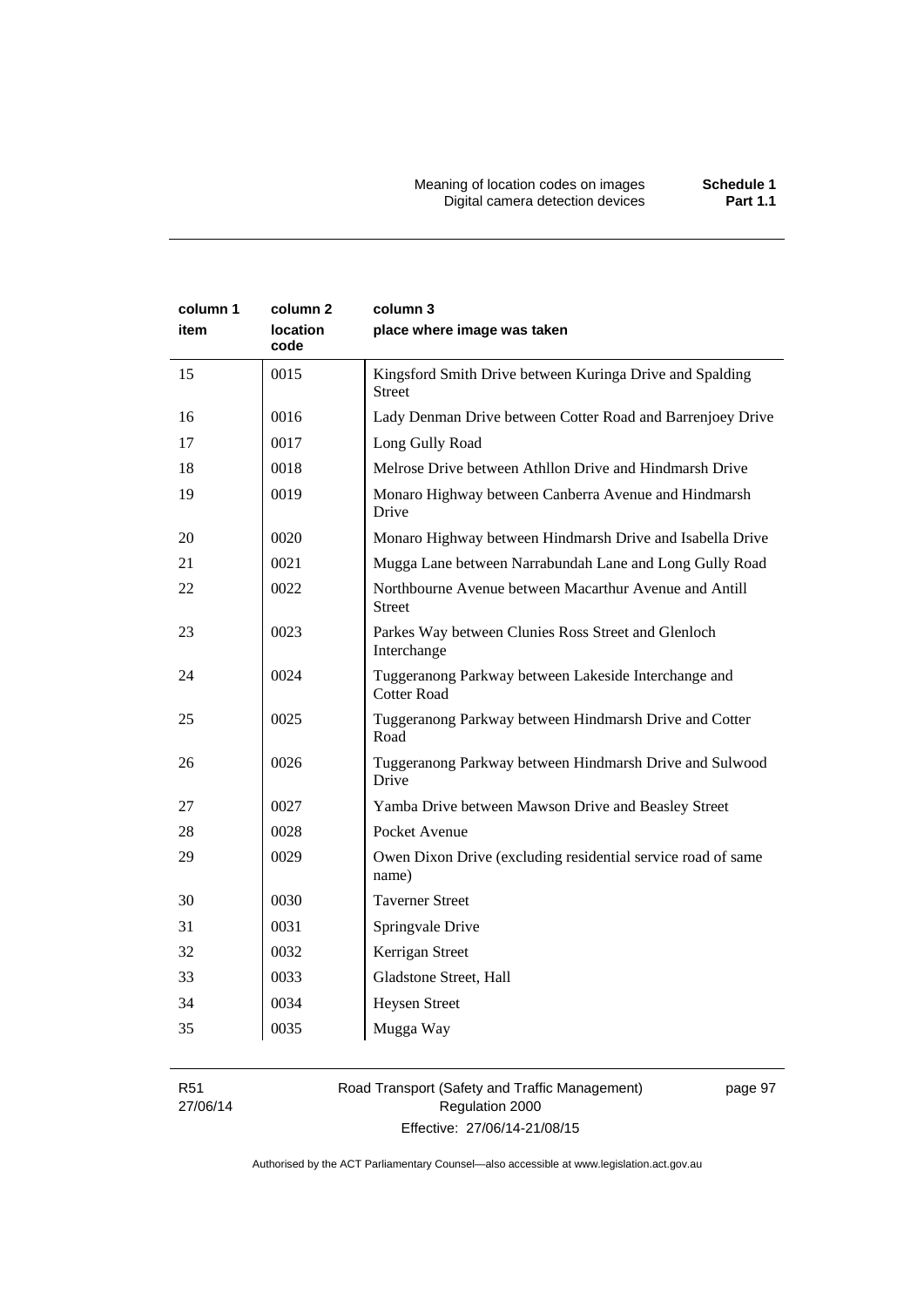| column 1 | column 2                | column 3                                                            |
|----------|-------------------------|---------------------------------------------------------------------|
| item     | <b>location</b><br>code | place where image was taken                                         |
| 36       | 0036                    | <b>Badimara Street</b>                                              |
| 37       | 0037                    | Namatjira Drive                                                     |
| 38       | 0038                    | Empire Circuit between Grey Street and Canberra Avenue              |
| 39       | 0039                    | <b>Longmore Crescent</b>                                            |
| 40       | 0040                    | Maribyrnong Avenue                                                  |
| 41       | 0041                    | <b>Learmonth Drive</b>                                              |
| 42       | 0042                    | <b>Petterd Street</b>                                               |
| 43       | 0043                    | <b>Williamson Street</b>                                            |
| 44       | 0044                    | <b>Tillyard Drive</b>                                               |
| 45       | 0045                    | Dryandra Street between Fairfax Street and Archibald Street         |
| 46       | 0046                    | Newman Morris Circuit                                               |
| 47       | 0047                    | Chuculba Crescent                                                   |
| 48       | 0048                    | Livingston Avenue                                                   |
| 49       | 0049                    | Clive Steele Avenue                                                 |
| 50       | 0050                    | Darwinia Terrace                                                    |
| 51       | 0051                    | La Perouse Street                                                   |
| 52       | 0052                    | <b>Novar Street</b>                                                 |
| 53       | 0053                    | Goyder Street                                                       |
| 54       | 0054                    | Launceston Street between Hindmarsh Drive and Melrose Drive         |
| 55       | 0055                    | Athllon Drive between Hindmarsh Drive and Beasley Street<br>(south) |
| 56       | 0056                    | Athllon Drive between Sulwood Drive and Anketell Street<br>(north)  |
| 57       | 0057                    | Northbourne Avenue between Barry Drive and Macarthur<br>Avenue      |
| 58       | 0058                    | Northbourne Avenue between Antill Street and Barton Highway         |
| 59       | 0059                    | Belconnen Way between Coulter Drive and Kingsford Smith<br>Drive    |

page 98 Road Transport (Safety and Traffic Management) Regulation 2000 Effective: 27/06/14-21/08/15

R51 27/06/14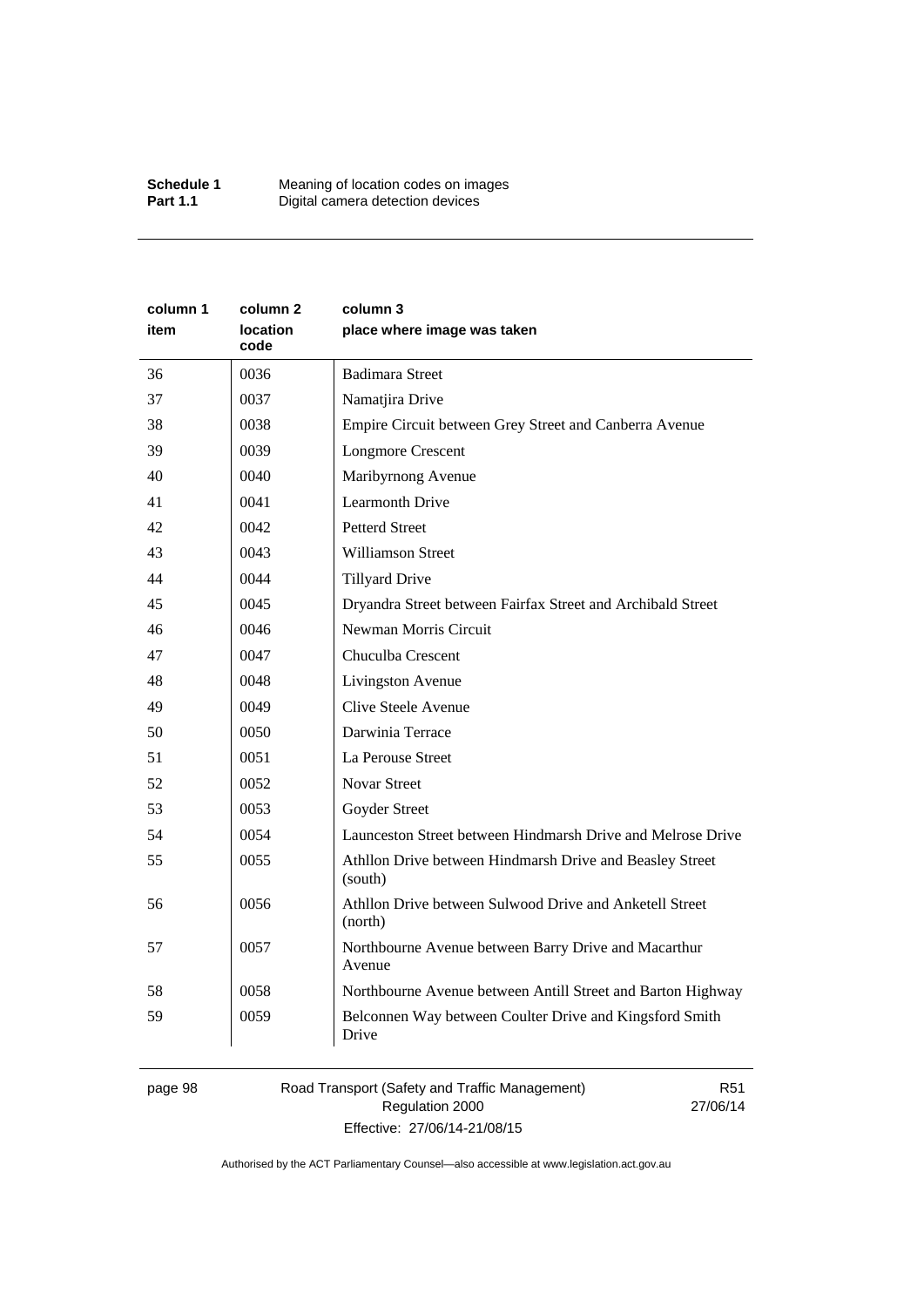Meaning of location codes on images **Schedule 1** Digital camera detection devices **Part 1.1** 

| column 1<br>item | column <sub>2</sub><br>location<br>code | column 3<br>place where image was taken                                        |
|------------------|-----------------------------------------|--------------------------------------------------------------------------------|
| 60               | 0060                                    | Phillip Avenue between Majura Avenue and Federal Highway                       |
| 61               | 0061                                    | Barton Highway between Federal Highway and Kuringa Drive                       |
| 62               | 0062                                    | Drakeford Drive between Athllon Drive and Isabella Drive                       |
| 63               | 0063                                    | Hindmarsh Drive between Athllon Drive and Dalrymple Street                     |
| 64               | 0064                                    | Hindmarsh Drive between Jerrabomberra Avenue and Canberra<br>Avenue            |
| 65               | 0065                                    | <b>Barry Drive</b>                                                             |
| 66               | 0066                                    | Ginninderra Drive between Braybrook Street and Kingsford<br><b>Smith Drive</b> |
| 67               | 0067                                    | Ginninderra Drive between Tillyard Drive and Florey Drive                      |
| 68               | 0068                                    | Erindale Drive between Long Gully Road and Sulwood Drive                       |
| 69               | 0069                                    | Erindale Drive between Soward Way and Judkins Street                           |
| 70               | 0070                                    | Kuringa Drive                                                                  |
| 71               | 0071                                    | Launceston Street between Bowes Street and Furzer Street                       |
| 72               | 0072                                    | Monaro Highway between Johnson Drive and Isabella Drive                        |
| 73               | 0073                                    | Mugga Lane between Hindmarsh Drive and Narrabundah Lane                        |
| 74               | 0074                                    | Mugga Lane between Long Gully Road and Monaro Highway                          |
| 75               | 0075                                    | Parkes Way between Clunies Ross Street and Edinburgh<br>Avenue                 |
| 76               | 0076                                    | Yamba Drive between Kitchener Street and Bateson Road                          |
| 77               | 0077                                    | Yarra Glen between Carruthers Street and Adelaide Avenue                       |
| 78               | 0078                                    | Canberra Avenue between Mildura Street and Monaro Highway                      |
| 79               | 0079                                    | Canberra Avenue between Harman Naval Station and Newcastle<br><b>Street</b>    |
| 80               | 0080                                    | Kings Avenue between Bowen Drive and Parkes Way                                |
| 81               | 0081                                    | William Hovell Drive between Bindubi Street and Coulter Drive                  |
| 82               | 0082                                    | William Hovell Drive between Coulter Drive and Drake<br><b>Brockman Drive</b>  |

R51 27/06/14 Road Transport (Safety and Traffic Management) Regulation 2000 Effective: 27/06/14-21/08/15

page 99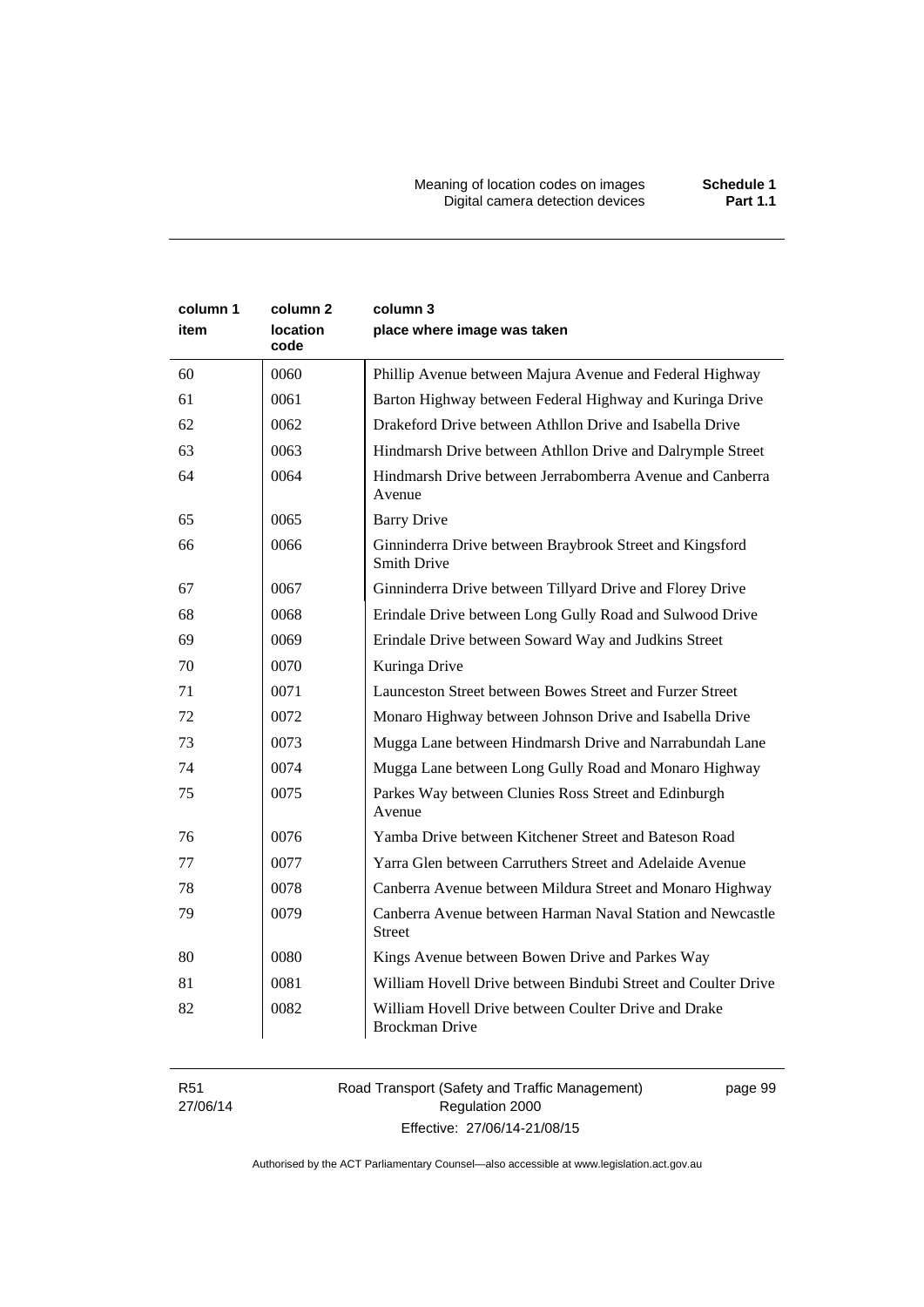| column 1 | column 2                | column 3                                                                            |
|----------|-------------------------|-------------------------------------------------------------------------------------|
| item     | <b>location</b><br>code | place where image was taken                                                         |
| 83       | 0083                    | Commonwealth Ave between King Edward Terrace and London<br>Circuit                  |
| 84       | 0084                    | Gundaroo Drive between Burrowa Street and Gungahlin Drive                           |
| 85       | 0085                    | Gundaroo Drive between Barton Highway and Nudurr Drive                              |
| 86       | 0086                    | Bindubi Street between Bandjalong Cres and Cross Street                             |
| 87       | 0087                    | <b>Clift Crescent</b>                                                               |
| 88       | 0088                    | Cotter Road between Eucumbene Drive and Mount Stromlo<br>Road                       |
| 89       | 0089                    | Federal Highway between Antill Street and Majura Road                               |
| 90       | 0090                    | Majura Road between Federal Highway and Fairbairn Avenue                            |
| 91       | 0091                    | Ellenborough Street between Ginninderra Drive and<br>Maribyrnong Avenue             |
| 92       | 0092                    | Northbourne Avenue between Barton Highway and Stirling<br>Avenue                    |
| 93       | 0093                    | Southern Cross Drive between Coulter Drive and Kingsford<br><b>Smith Drive</b>      |
| 94       | 0094                    | Southern Cross Drive between Kingsford Smith Drive and<br>Spofforth Street          |
| 95       | 0095                    | Sulwood Drive between Erindale Drive and Tuggeranong<br>Parkway                     |
| 96       | 0096                    | <b>Coulter Drive</b>                                                                |
| 97       | 0097                    | Eastern Valley Way between Belconnen Way and College<br><b>Street</b>               |
| 98       | 0098                    | Haydon Drive between Belconnen Way and Ginninderra Drive                            |
| 99       | 0099                    | Yamba Drive between Hindmarsh Drive and Wisdom Street                               |
| 100      | 0100                    | Jansz Crescent between La Perouse Street and Carnegie<br>Crescent                   |
| 101      | 0101                    | Nemarang Crescent between the north and south intersections<br>with Badimara Street |
| 102      | 0102                    | Fairbairn Avenue between Anzac Parade and Pialligo Avenue                           |
|          |                         |                                                                                     |

page 100 Road Transport (Safety and Traffic Management) Regulation 2000 Effective: 27/06/14-21/08/15

R51 27/06/14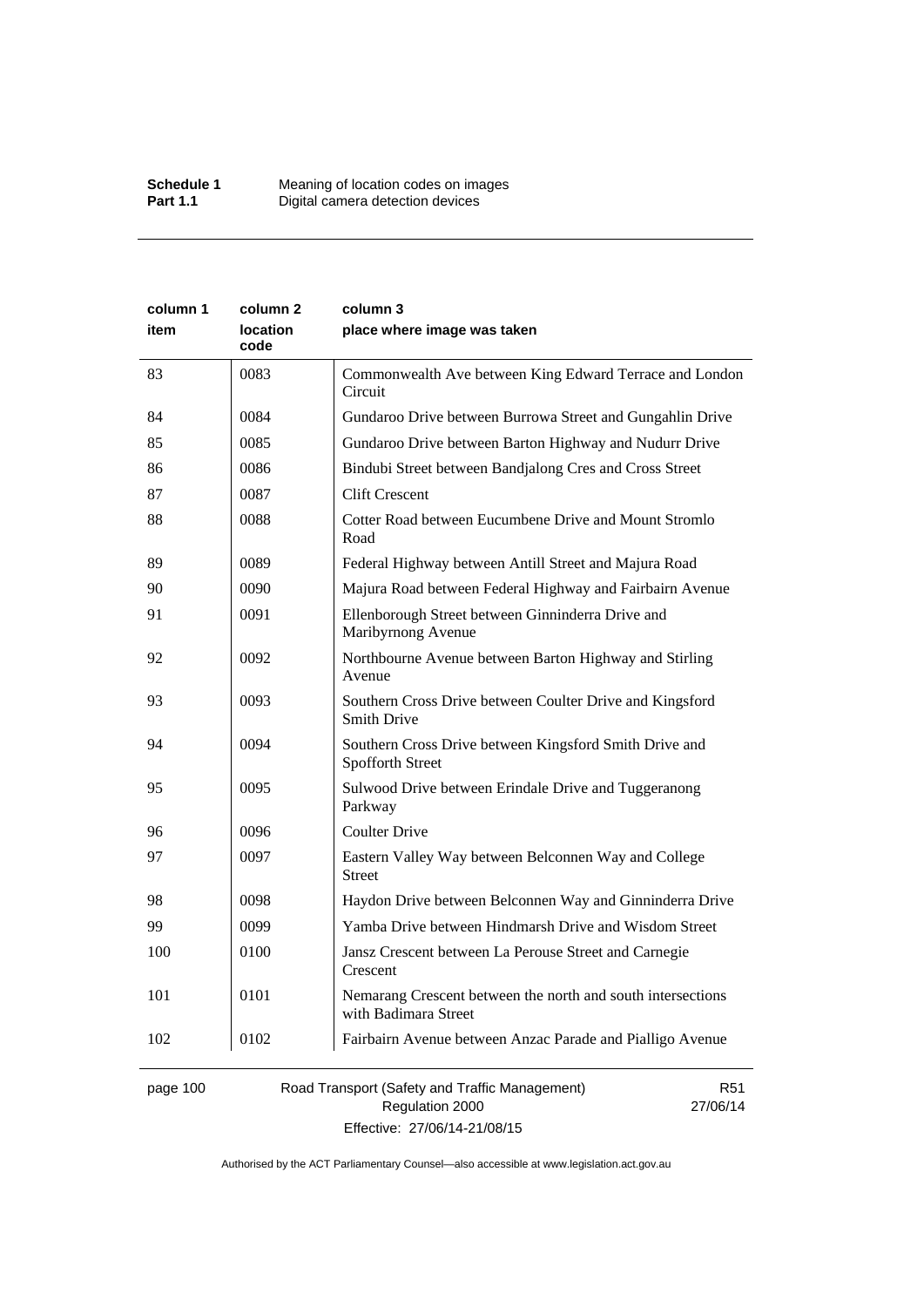| column 1<br>item | column 2<br>location<br>code | column 3<br>place where image was taken                                                |
|------------------|------------------------------|----------------------------------------------------------------------------------------|
| 103              | 0103                         | Flinders Way between Mugga Way and Canberra Avenue                                     |
| 104              | 0104                         | Mawson Drive between Athllon Drive and Yamba Drive                                     |
| 105              | 0105                         | Stonehaven Crescent between Hopetoun Circuit and Strickland<br>Crescent                |
| 106              | 0106                         | William Webb Drive between Ginninderra Drive and Owen<br>Dixon Drive                   |
| 107              | 0107                         | Ross Smith Crescent between Chewings Street and Southern<br>Cross Drive                |
| 108              | 0108                         | Spofforth Street between Drake Brockman Drive and Southern<br>Cross Drive              |
| 109              | 0109                         | Ginninderra Drive between Florey Drive and Kerrigan Street                             |
| 110              | 0110                         | Archdall Street between Ginnninderra Drive and Osburn Drive                            |
| 111              | 0111                         | Limestone Avenue between Ainslie Avenue and Wakefield<br>Avenue                        |
| 112              | 0112                         | Copland Drive between Ginninderra Drive and Owen Dixon<br>Drive                        |
| 113              | 0113                         | Anketell Street between the north and south intersections with<br><b>Athllon Drive</b> |
| 114              | 0114                         | Groom Street between Carruthers Street and Kent Street                                 |
| 115              | 0115                         | Isabella Drive between Drakeford Drive and Monaro Highway                              |
| 116              | 0116                         | Ashley Drive between Johnson Drive and Erindale Drive                                  |
| 117              | 0117                         | Tharwa Drive between Drakeford Drive and Johnson Drive                                 |
| 118              | 0118                         | Tharwa Drive between Drakeford Drive and Knoke Avenue                                  |
| 119              | 0119                         | Horse Park Drive between Federal Highway and Katherine<br>Avenue                       |
| 120              | 0120                         | Kalgoorlie Crescent between the east and west intersections<br>with Badimara Street    |
| 121              | 0121                         | David Street                                                                           |
| 122              | 0122                         | Gungahlin Drive (including Caswell Drive) between William                              |

R51 27/06/14 Road Transport (Safety and Traffic Management) Regulation 2000 Effective: 27/06/14-21/08/15

page 101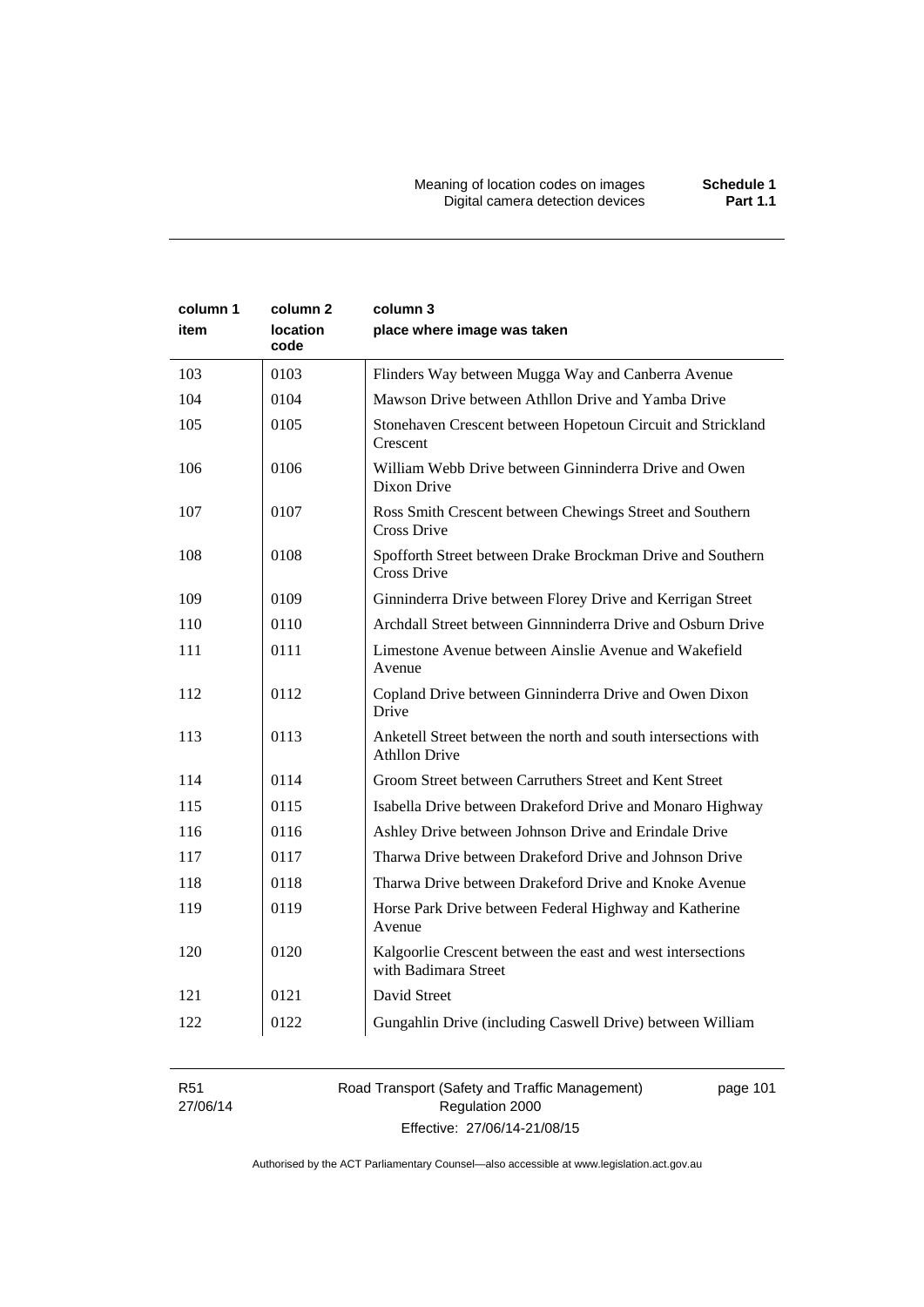| column 1<br>item | column 2<br>location<br>code | column 3<br>place where image was taken                                       |
|------------------|------------------------------|-------------------------------------------------------------------------------|
|                  |                              | Hovell Drive and Ginninderra Drive                                            |
| 123              | 0123                         | Drake Brockman Drive                                                          |
| 124              | 0124                         | <b>Starke Street</b>                                                          |
| 125              | 0125                         | <b>Castieau Street</b>                                                        |
| 126              | 0126                         | Redfern Street                                                                |
| 127              | 0127                         | <b>Ebden Street</b>                                                           |
| 128              | 0128                         | <b>Officer Crescent</b>                                                       |
| 129              | 0129                         | Monaro Highway between Canberra Avenue and Dairy Road                         |
| 130              | 0130                         | <b>Chewings Street</b>                                                        |
| 131              | 0131                         | <b>Burkitt Street</b>                                                         |
| 132              | 0132                         | Canberra Avenue (eastbound) between State Circle and Mildura<br><b>Street</b> |
| 133              | 0133                         | Canberra Avenue between Monaro Highway and Newcastle<br><b>Street</b>         |
| 134              | 0134                         | Canberra Avenue (westbound) between State Circle and<br>Mildura Street        |
| 135              | 0135                         | <b>Hilder Street</b>                                                          |
| 136              | 0136                         | <b>McInnes Street</b>                                                         |
| 137              | 0137                         | Kitchener Street                                                              |
| 138              | 0138                         | Kent Street between Kitchener Street and Strickland Crescent                  |
| 139              | 0139                         | Captain Cook Crescent                                                         |
| 140              | 0140                         | Kootara Crescent                                                              |
| 141              | 0141                         | <b>Sturt Avenue</b>                                                           |
| 142              | 0142                         | <b>Sutton Road</b>                                                            |
| 143              | 0143                         | <b>Bateman Street</b>                                                         |
| 144              | 0144                         | <b>Boddington Crescent</b>                                                    |

# page 102 Road Transport (Safety and Traffic Management) Regulation 2000 Effective: 27/06/14-21/08/15

R51 27/06/14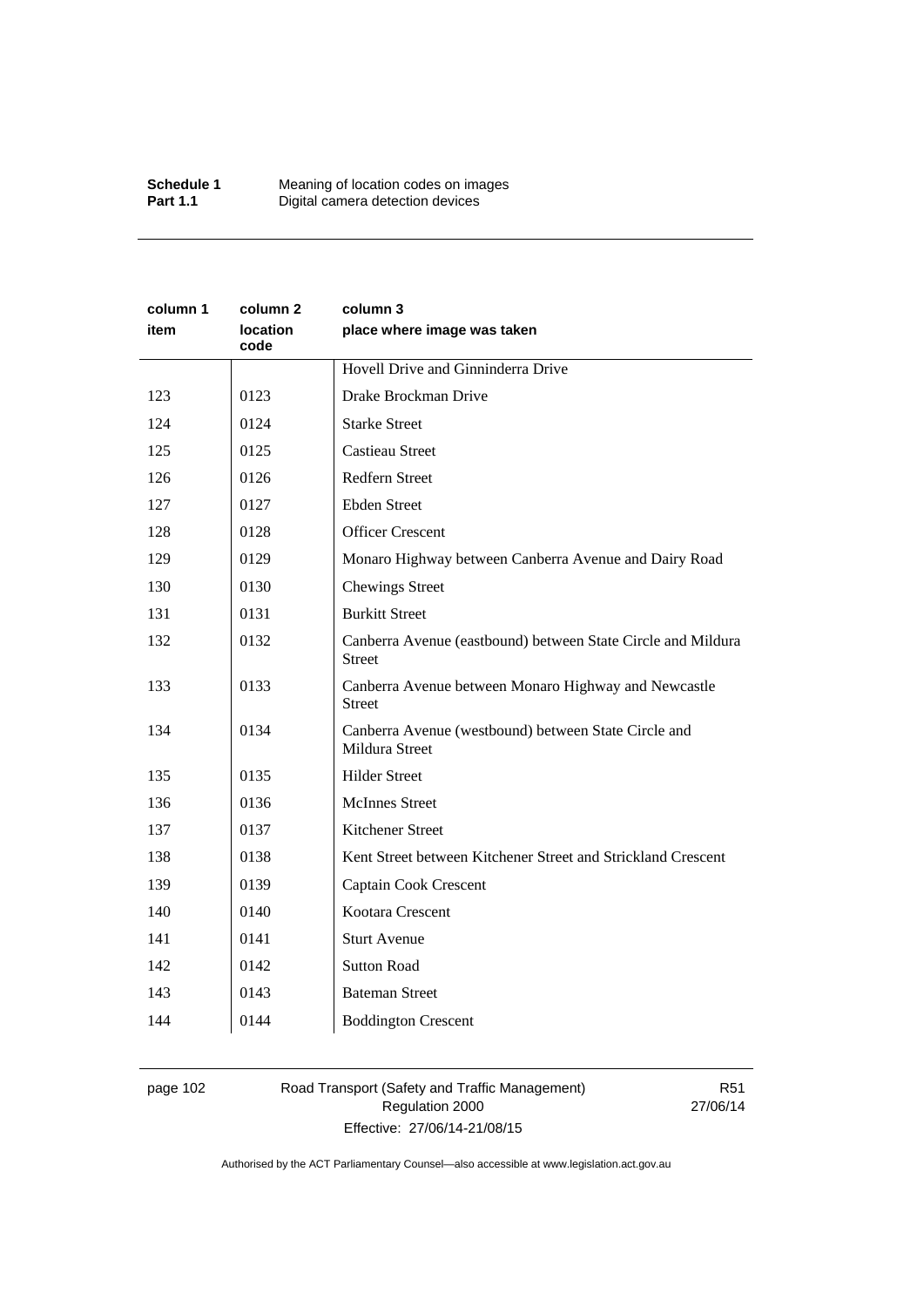Meaning of location codes on images **Schedule 1** Digital camera detection devices **Part 1.1** 

| column 1<br>item | column 2<br>location<br>code | column 3<br>place where image was taken                         |
|------------------|------------------------------|-----------------------------------------------------------------|
| 145              | 0145                         | <b>Summerland Circuit</b>                                       |
| 146              | 0146                         | Perry Drive                                                     |
| 147              | 0147                         | Eucumbene Drive                                                 |
| 148              | 0148                         | <b>Troughton Street</b>                                         |
| 149              | 0149                         | Paperbark Street                                                |
| 150              | 0150                         | Forsythe Street                                                 |
| 151              | 0151                         | Narrabundah Lane between Mugga Lane and Jerrabomberra<br>Avenue |
| 152              | 0152                         | Dixon Drive                                                     |
| 153              | 0153                         | Warragamba Avenue                                               |
| 154              | 0154                         | <b>Barraclough Crescent</b>                                     |
| 155              | 0155                         | <b>Charleston Street</b>                                        |
| 156              | 0156                         | <b>Streeton Drive</b>                                           |
| 157              | 0157                         | <b>Tom Roberts Avenue</b>                                       |
| 158              | 0158                         | <b>Woodcock Drive</b>                                           |
| 159              | 0159                         | <b>Arthur Circle</b>                                            |
| 160              | 0160                         | <b>State Circle</b>                                             |
| 161              | 0161                         | <b>Theodore Street</b>                                          |
| 162              | 0162                         | <b>Carruthers Street</b>                                        |
| 163              | 0163                         | <b>Gilmore Crescent</b>                                         |
| 164              | 0164                         | <b>Barr Smith Avenue</b>                                        |
| 165              | 0165                         | <b>Ellerston Avenue</b>                                         |
| 166              | 0166                         | <b>Beasley Street</b>                                           |
| 167              | 0167                         | <b>Hodgson Crescent</b>                                         |
| 168              | 0168                         | <b>Blamey Crescent</b>                                          |

R51 27/06/14 Road Transport (Safety and Traffic Management) Regulation 2000 Effective: 27/06/14-21/08/15

page 103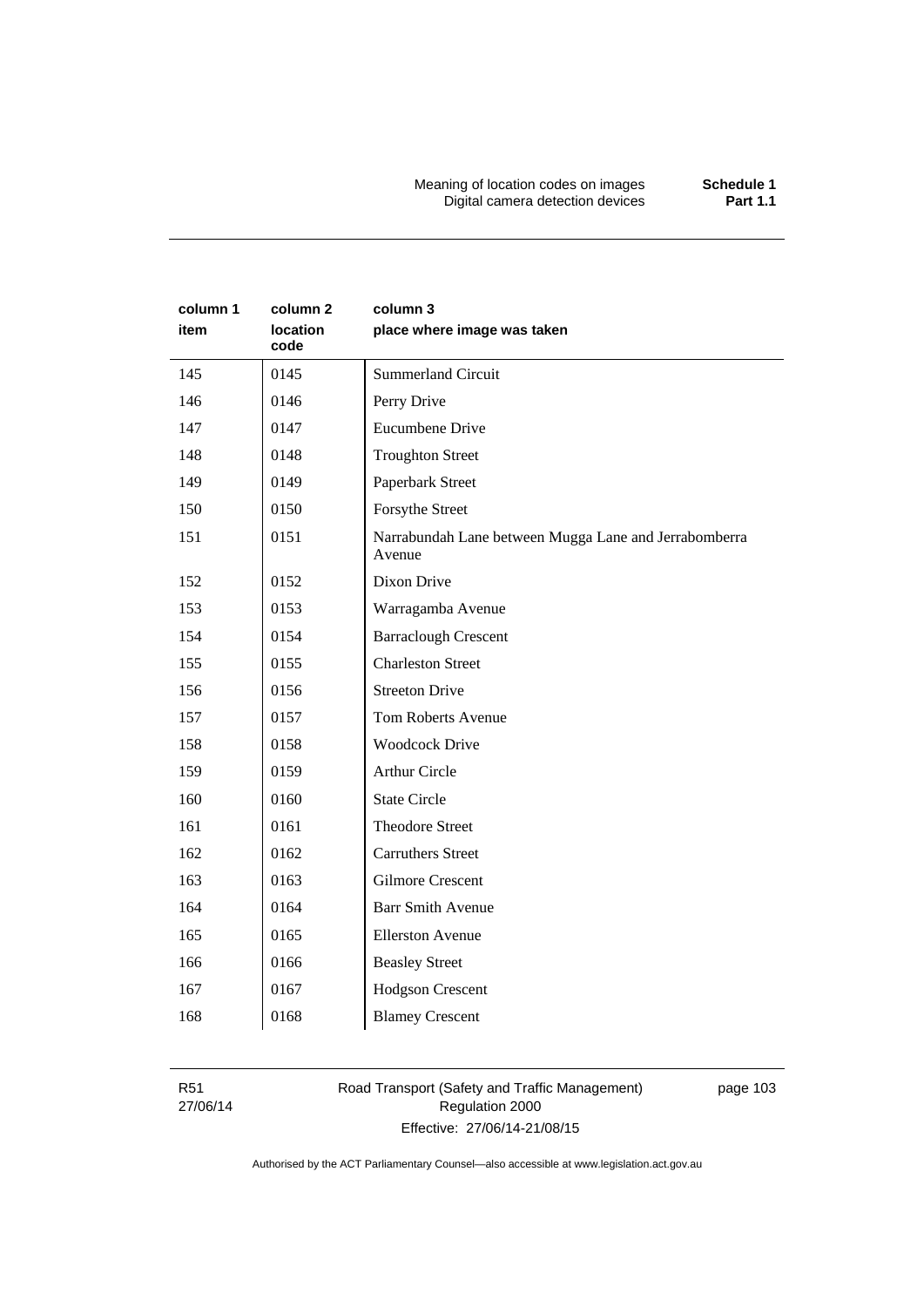| Schedule 1      | Meaning of location codes on images |
|-----------------|-------------------------------------|
| <b>Part 1.1</b> | Digital camera detection devices    |

| column 1<br>item | column 2<br><b>location</b><br>code | column 3<br>place where image was taken |
|------------------|-------------------------------------|-----------------------------------------|
| 169              | 0169                                | <b>Truscott Street</b>                  |
| 170              | 0170                                | Giles Street                            |
| 171              | 0171                                | Wentworth Avenue                        |
| 172              | 0172                                | Lawrence Wackett Crescent               |
| 173              | 0173                                | Oaks Estate Road                        |
| 174              | 0174                                | <b>Macgregor Street</b>                 |
| 175              | 0175                                | <b>Sternberg Crescent</b>               |
| 176              | 0176                                | <b>Hurley Street</b>                    |
| 177              | 0177                                | <b>Madigan Street</b>                   |

page 104 Road Transport (Safety and Traffic Management) Regulation 2000 Effective: 27/06/14-21/08/15

R51 27/06/14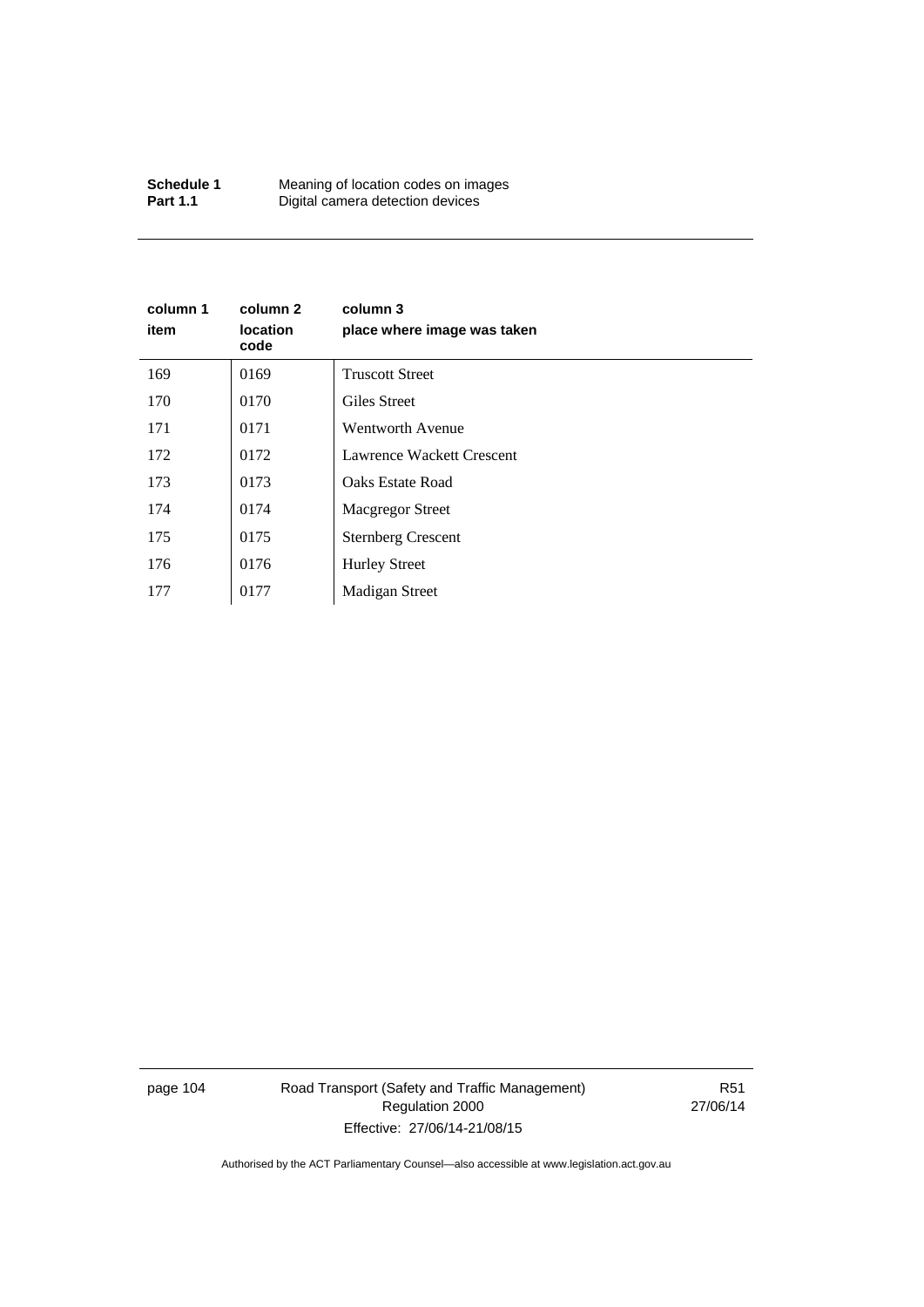# **Part 1.2 Fixed camera detection devices**

| Table 1.2<br>column 1<br>item | column 2<br><b>location</b><br>code | column 3<br>place where image was taken               |
|-------------------------------|-------------------------------------|-------------------------------------------------------|
| 1                             | 1001                                | Northbourne Avenue/London Circuit                     |
| 2                             | 1002                                | Northbourne Avenue/Barry Drive/Cooyong Street         |
| 3                             | 1003                                | Coulter Drive/Southern Cross Drive/Luxton Street      |
| 4                             | 1004                                | Drakeford Drive/Boddington Crescent/Marconi Crescent  |
| 5                             | 1005                                | Benjamin Way/Chan Street/Cameron Avenue               |
| 6                             | 1006                                | Northbourne Avenue/Antill Street/Mouat Street         |
| 7                             | 1007                                | Ginninderra Drive/Aikman Drive                        |
| 8                             | 1008                                | Hindmarsh Drive/Tuggeranong Parkway                   |
| 9                             | 1009                                | Kingsford Smith Drive/Southern Cross Drive            |
| 10                            | 1010                                | Belconnen Way/Bindubi Street/Eastern Valley Way       |
| 11                            | 1011                                | Ginninderra Drive/Coulter Drive                       |
| 12                            | 1012                                | Ginninderra Drive/Baldwin Drive/Haydon Drive          |
| 13                            | 1013                                | Macarthur Avenue/David Street/Wattle Street           |
| 14                            | 1014                                | Benjamin Way/College Street                           |
| 15                            | 1015                                | Barry Drive/North Road/McCaughey Street               |
| 16                            | 1016                                | Ginninderra Drive/Copland Drive/John Cleland Crescent |
| 17                            | 1017                                | Hindmarsh Drive/Ainsworth Street                      |
| 18                            | 1018                                | Monaro Highway/Newcastle Street/Dairy Road            |
| 19                            | 1019                                | Belconnen Way/Caswell Drive                           |
| 20                            | 1020                                | <b>Barry Drive/Marcus Clarke Street</b>               |
| 21                            | 1021                                | Hindmarsh Drive/Yamba Drive                           |
| 22                            | 1022                                | Hindmarsh Drive/Ball Street                           |
| 23                            | 1023                                | Canberra Avenue/Hindmarsh Drive/Newcastle Street      |
| 24                            | 1024                                | Canberra Avenue/Captain Cook Crescent/Manuka Circle   |

R51 27/06/14 Road Transport (Safety and Traffic Management) Regulation 2000 Effective: 27/06/14-21/08/15

page 105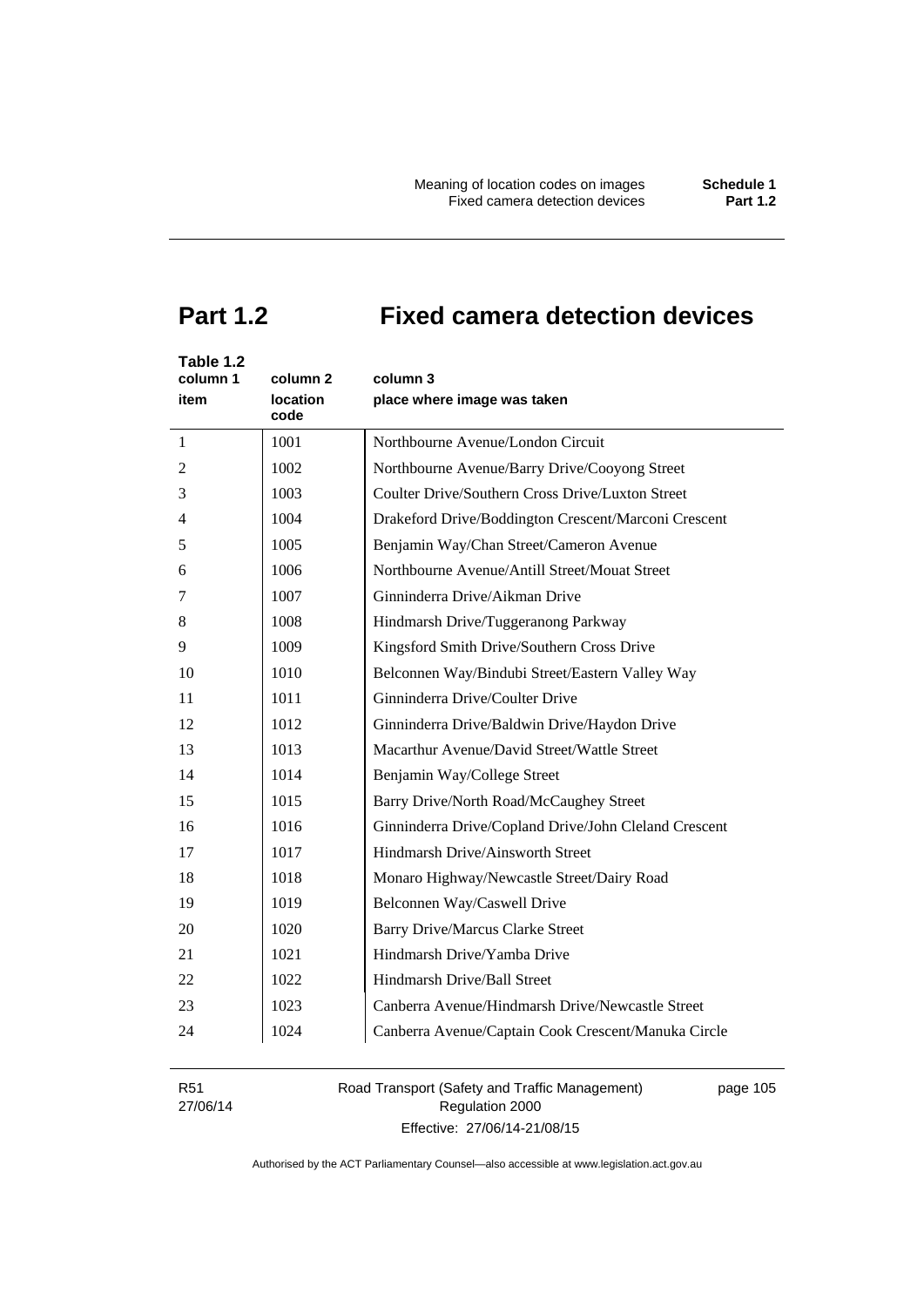| column 1<br>item | column 2<br><b>location</b><br>code | column 3<br>place where image was taken                           |
|------------------|-------------------------------------|-------------------------------------------------------------------|
| 25               | 1025                                | Gungahlin Drive/Gundaroo Drive                                    |
| 26               | 1026                                | Barton Highway between Curran Drive and Gold Creek Road           |
| 27               | 1027                                | Barton Highway between Gungahlin Drive and Ellenborough<br>Street |
| 28               | 1028                                | Monaro Highway between Lanyon Drive and Sheppard Street           |
| 29               | 1029                                | Monaro Highway between Mugga Lane and Isabella Drive              |
| 30               | 1030                                | Federal Highway between Zelling Street and Antill Street          |
| 31               | 1031                                | Federal Highway between Antill Street and Majura Road             |
| 32               | 1032                                | Monaro Highway near Hindmarsh Drive overpass                      |
| 33               | 1033                                | Tuggeranong Parkway near Hindmarsh Drive underpass                |
| 34               | 1034                                | Tuggeranong Parkway near Cotter Road overpass, northbound         |
| 35               | 1035                                | Tuggeranong Parkway near Cotter Road overpass, southbound         |

page 106 Road Transport (Safety and Traffic Management) Regulation 2000 Effective: 27/06/14-21/08/15

R51 27/06/14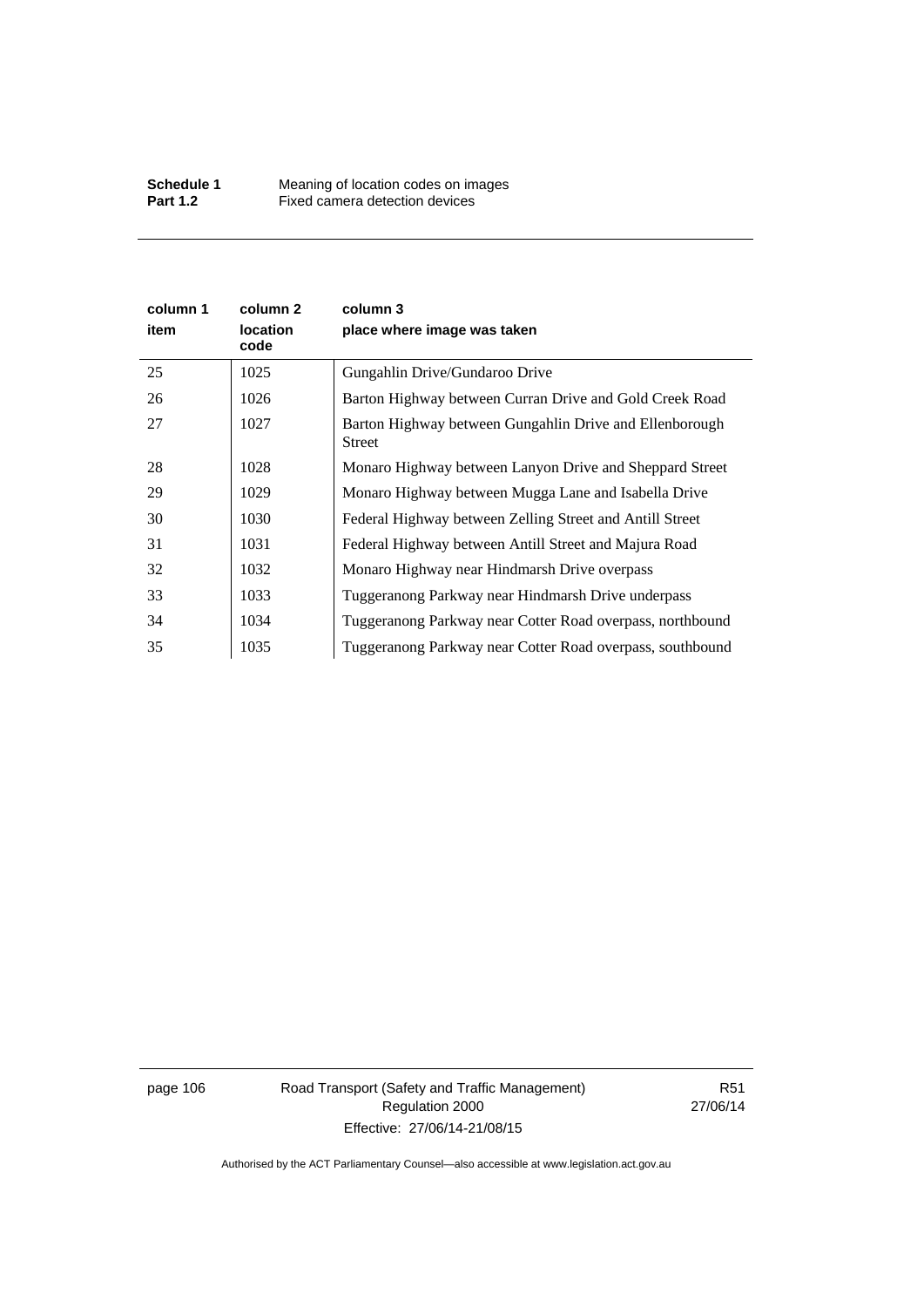# **Part 1.3 Average speed detection system**

| Table 1.3<br>column 1<br>item | column 2<br>location<br>code | column 3<br>place where image was taken                                                            |
|-------------------------------|------------------------------|----------------------------------------------------------------------------------------------------|
| 1                             | 2001                         | Hindmarsh Drive near intersection of Dalrymple Street and<br>Mugga Lane (start of westbound route) |
| $\mathcal{L}$                 | 2002                         | Hindmarsh Drive near intersection with Tyagarah Street (end of<br>westbound route)                 |
| 3                             | 2003                         | Hindmarsh Drive near intersection with Tyagarah Street (start of<br>eastbound route)               |
| $\overline{4}$                | 2004                         | Hindmarsh Drive near intersection of Dalrymple Street and<br>Mugga Lane (end of eastbound route)   |
| 5                             | 2005                         | Athllon Drive near intersection with Beasley Street (start of<br>southbound route)                 |
| 6                             | 2006                         | Athllon Drive near intersection with Drakeford Drive (end of<br>southbound route)                  |
| 7                             | 2007                         | Athllon Drive near intersection with Drakeford Drive (start of<br>northbound route)                |
| 8                             | 2008                         | Athllon Drive near intersection with Beasley Street (end of<br>northbound route)                   |

R51 27/06/14 Road Transport (Safety and Traffic Management) Regulation 2000 Effective: 27/06/14-21/08/15

page 107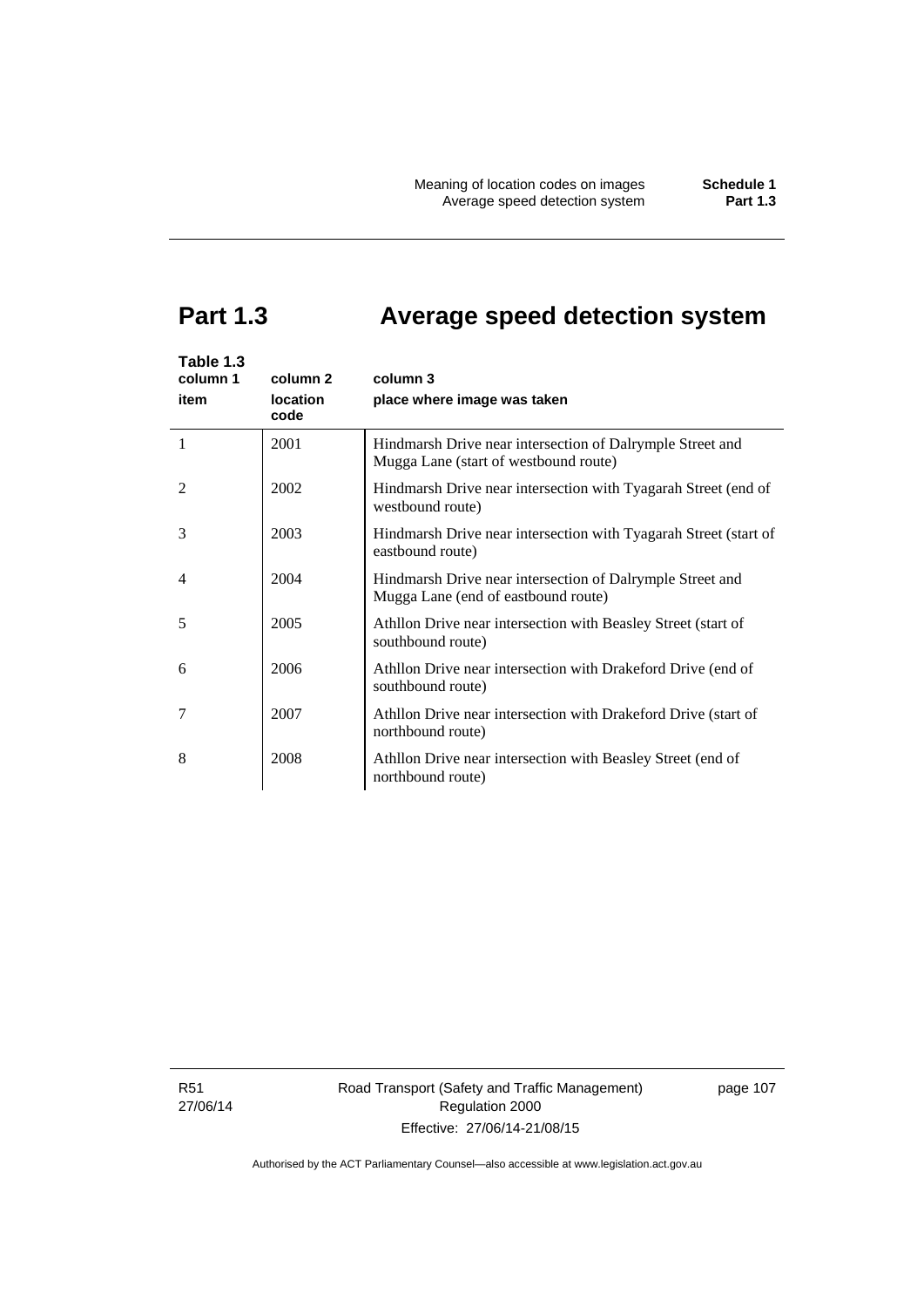**Dictionary** 

# **Dictionary**

(see s 3)

- *Note 1* The [Legislation Act](http://www.legislation.act.gov.au/a/2001-14) contains definitions and other provisions relevant to this regulation.
- *Note 2* For example, the [Legislation Act,](http://www.legislation.act.gov.au/a/2001-14) dict, pt 1, defines the following terms:
	- ambulance service
	- chief police officer
	- contravene
	- exercise
	- fire brigade
	- police officer
	- rural fire service
	- **SES**
	- territory plan
	- the Territory.

*Note 3* Terms used in this regulation have the same meaning that they have in the *[Road Transport \(Safety and Traffic Management\) Act 1999](http://www.legislation.act.gov.au/a/1999-80)* (see [Legislation Act,](http://www.legislation.act.gov.au/a/2001-14) s 148.) For example, the following terms are defined in the *[Road Transport \(Safety and Traffic Management\) Act 1999](http://www.legislation.act.gov.au/a/1999-80)*, dict:

- authorised person
- camera detection device (see s 23)
- indicated on
- registered interest
- road related area
- speed measuring device
- traffic offence detection device.

*Note 4* The *[Road Transport \(General\) Act 1999](http://www.legislation.act.gov.au/a/1999-77)* contains definitions relevant to this Regulation. For example, the following terms are defined in the *[Road Transport \(General\) Act 1999](http://www.legislation.act.gov.au/a/1999-77)*, dictionary:

- another jurisdiction
- bicycle
- combination

page 108 Road Transport (Safety and Traffic Management) Regulation 2000 Effective: 27/06/14-21/08/15

R51 27/06/14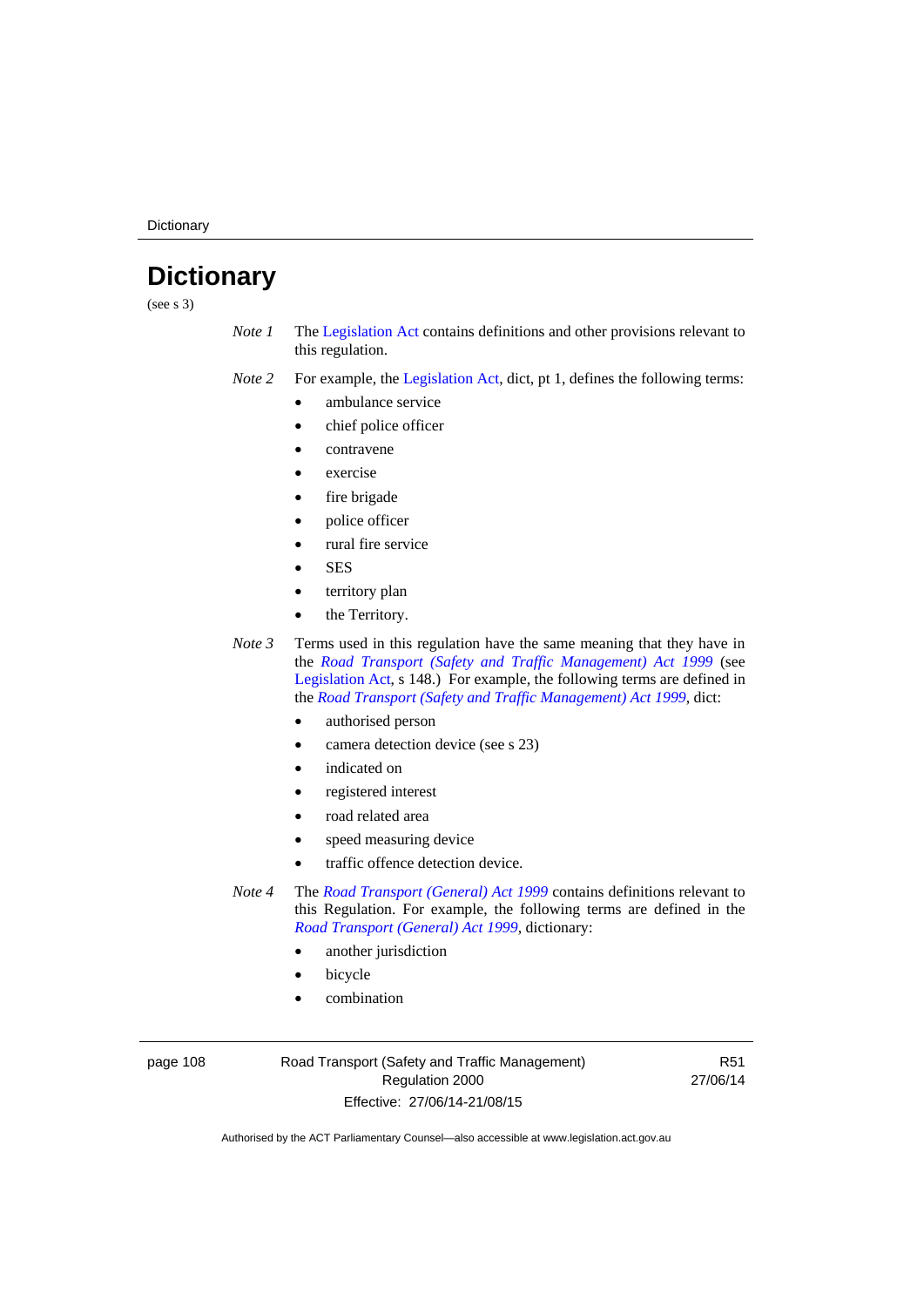- driver
- jurisdiction
- motor vehicle
- National Transport Commission
- ride
- road transport authority (or authority) (see s 16)
- road transport legislation (see s 6)
- taxi
- trailer
- use (in relation to a vehicle).

*approved child restraint* means a child restraint approved by the road transport authority under section 66 (1) (c).

*approved e-payment method*—see section 76AA.

*approved police speedometer*, for chapter 4 (Traffic offence detection devices)—see section 102.

*area*—see the [Australian Road Rules,](http://www.legislation.act.gov.au//ni/db_37271/default.asp) dictionary.

*area of operations*, for a parking authority, means the area of operations declared for the parking authority under section 75A.

*ARR* means [Australian Road Rules](http://www.legislation.act.gov.au//ni/db_37271/default.asp).

*articulated vehicle* means a motor vehicle with—

- (a) 2 rigid sections, each of which has wheels; and
- (b) the rear section pivoted on, and part of the rear section (other than a pole, drawbar or similar device, or an accessory of the motor vehicle) superimposed on, the front section.

*Australian driver licence*—see the *[Road Transport \(Driver](http://www.legislation.act.gov.au/a/1999-78)  [Licensing\) Act 1999](http://www.legislation.act.gov.au/a/1999-78)*, dictionary.

*Australian Road Rules*—see section 5.

R51 27/06/14 page 109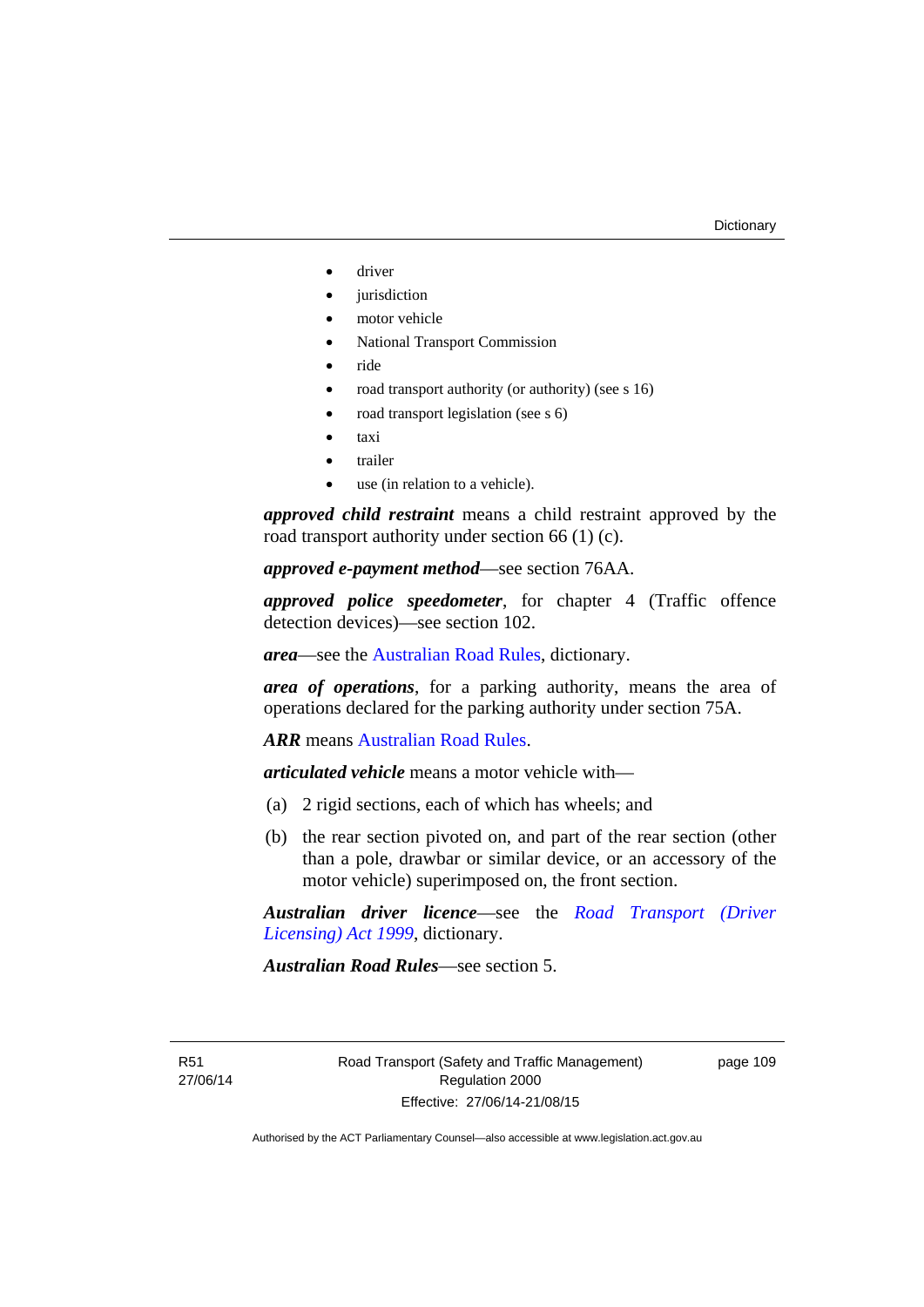*axle group*—see the *[Road Transport \(Vehicle Registration\)](http://www.legislation.act.gov.au/sl/2000-12)  [Regulation 2000](http://www.legislation.act.gov.au/sl/2000-12)*, dictionary.

*B-double*—see the *[Road Transport \(Vehicle Registration\)](http://www.legislation.act.gov.au/sl/2000-12)  [Regulation 2000](http://www.legislation.act.gov.au/sl/2000-12)*, dictionary.

**built-up area**, in relation to a length of road—see the Australian [Road Rules,](http://www.legislation.act.gov.au//ni/db_37271/default.asp) dictionary.

*bus*—see the [Australian Road Rules,](http://www.legislation.act.gov.au//ni/db_37271/default.asp) dictionary.

*bus lane*—see the [Australian Road Rules](http://www.legislation.act.gov.au//ni/db_37271/default.asp), rule 154.

*camera detection device*—see the [Act](http://www.legislation.act.gov.au/a/1999-80/default.asp), section 23 (1) (Use of camera detection devices).

*centre of the road*—see the [Australian Road Rules](http://www.legislation.act.gov.au//ni/db_37271/default.asp), dictionary.

*clearway sign*—see the [Australian Road Rules,](http://www.legislation.act.gov.au//ni/db_37271/default.asp) schedule 2, rule 314, rule 315 and rule 316.

*controlled parking hours*, in relation to a pay parking space, means the periods (as indicated by information on or with traffic signs applying to the space) when a vehicle may not be parked in the space unless the relevant parking fee has been paid.

*converter dolly*—see the *[Road Transport \(Vehicle Registration\)](http://www.legislation.act.gov.au/sl/2000-12)  [Regulation 2000](http://www.legislation.act.gov.au/sl/2000-12)*, dictionary.

*crash*—see the [Australian Road Rules](http://www.legislation.act.gov.au//ni/db_37271/default.asp), dictionary.

*demand responsive service vehicle*—see the *[Road Transport](http://www.legislation.act.gov.au/a/2001-62)  [\(Public Passenger Services\) Act 2001](http://www.legislation.act.gov.au/a/2001-62)*, section 81.

*digital camera detection device*, for chapter 4 (Traffic offence detection devices)—see section 102.

*dog trailer*—see the *[Road Transport \(Vehicle Registration\)](http://www.legislation.act.gov.au/sl/2000-12)  [Regulation 2000](http://www.legislation.act.gov.au/sl/2000-12)*, dictionary.

*do not overtake turning vehicle sign*—see the [Australian Road](http://www.legislation.act.gov.au//ni/db_37271/default.asp)  [Rules](http://www.legislation.act.gov.au//ni/db_37271/default.asp), schedule 4, rule 319 and rule 320.

page 110 Road Transport (Safety and Traffic Management) Regulation 2000 Effective: 27/06/14-21/08/15

R51 27/06/14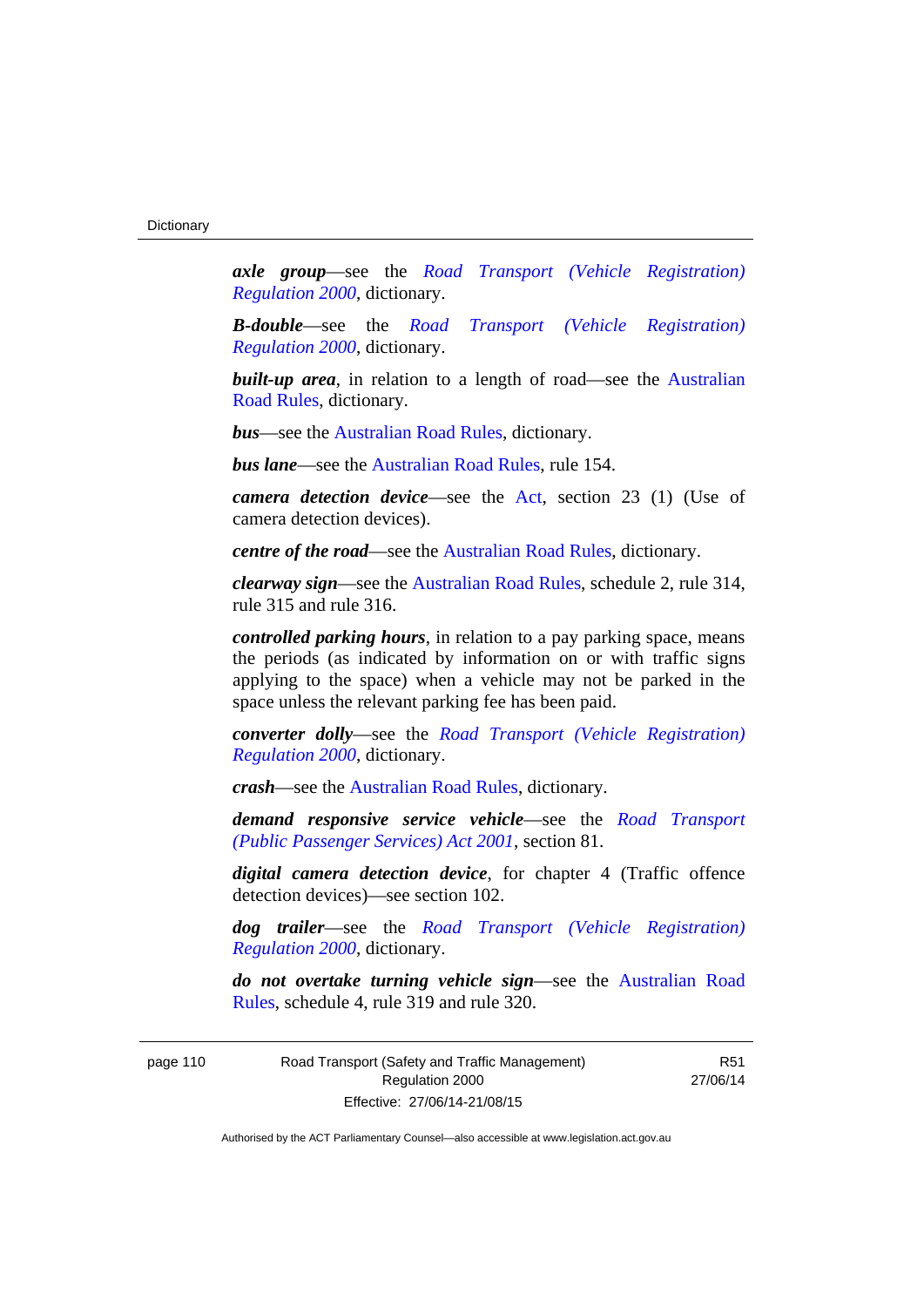*drawbar*—see the *[Road Transport \(Vehicle Registration\)](http://www.legislation.act.gov.au/sl/2000-12)  [Regulation 2000](http://www.legislation.act.gov.au/sl/2000-12)*, dictionary.

*driver's vehicle*, for a driver*—*see the [Australian Road Rules](http://www.legislation.act.gov.au//ni/db_37271/default.asp), dictionary.

*emergency stopping lane—see the [Australian Road Rules](http://www.legislation.act.gov.au//ni/db_37271/default.asp), rule 95.* 

*emergency vehicle* means any vehicle driven by a person who is—

- (a) an emergency worker; and
- (b) driving the vehicle in the course of his or her duties as an emergency worker.

*emergency worker*—see section 33 (1).

*external driver licence*—see the *[Road Transport \(Driver Licensing\)](http://www.legislation.act.gov.au/a/1999-78)  [Act 1999](http://www.legislation.act.gov.au/a/1999-78)*, dictionary.

*fixed camera detection device*, for chapter 4 (Traffic offence detection devices)—see section 102.

*footpath*—see the [Australian Road Rules](http://www.legislation.act.gov.au//ni/db_37271/default.asp), dictionary.

*give way*—see the [Australian Road Rules](http://www.legislation.act.gov.au//ni/db_37271/default.asp), dictionary.

*GVM*—see the *[Road Transport \(Vehicle Registration\) Act 1999](http://www.legislation.act.gov.au/a/1999-81)*, dictionary.

*heavy vehicle*, for division 3.1.3 (Heavy vehicle parking)—see section 82.

*hire car*—see the *[Road Transport \(Public Passenger Services\)](http://www.legislation.act.gov.au/a/2001-62)  [Act 2001](http://www.legislation.act.gov.au/a/2001-62)*, section 67.

*implement*—see the *[Road Transport \(Vehicle Registration\)](http://www.legislation.act.gov.au/sl/2000-12)  [Regulation 2000](http://www.legislation.act.gov.au/sl/2000-12)*, dictionary.

*land adjoining residential land*, for division 3.1.3 (Heavy vehicle parking)—see section 82.

R51 27/06/14 page 111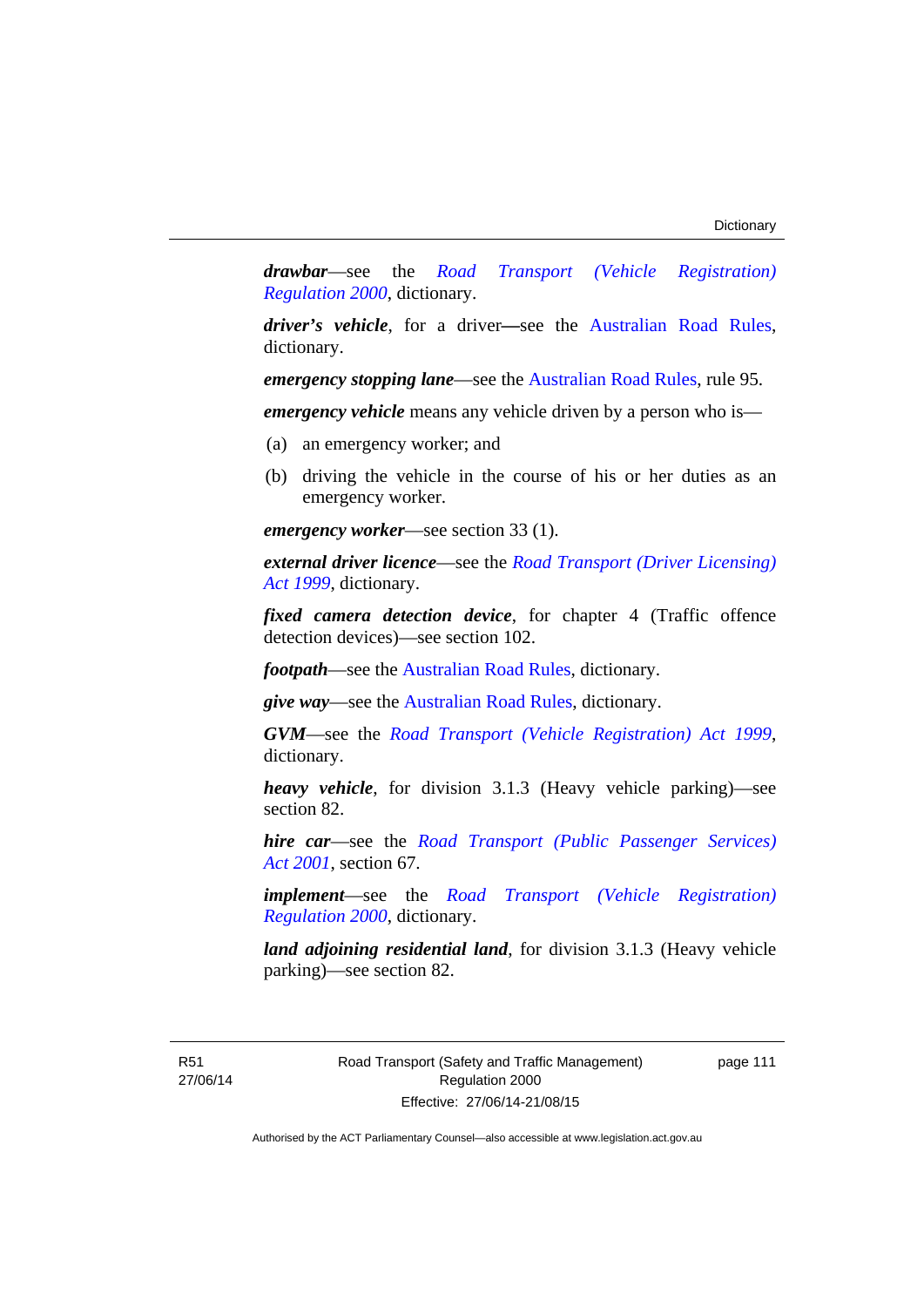*laser speed measuring device*, for chapter 4 (Traffic offence detection devices)—see section 102.

*length*, of road—see the [Australian Road Rules](http://www.legislation.act.gov.au//ni/db_37271/default.asp), dictionary.

*lift and tow trailer* means a trailer consisting of an axle group and a drawbar designed to support 1 axle group of a vehicle under tow.

*loading zone*—see the [Australian Road Rules,](http://www.legislation.act.gov.au//ni/db_37271/default.asp) rule 179.

*marked foot crossing*—see the [Australian Road Rules,](http://www.legislation.act.gov.au//ni/db_37271/default.asp) dictionary.

*metered parking area* means a length of road or area that is set aside as a metered parking area in accordance with section 73.

*metered parking scheme* means a metered parking scheme under division 3.1.1.

*metered parking sign* means a *permissive parking sign* with the word 'meter' on or with the sign.

*metered parking space* means an area that is a metered parking space mentioned in section 75.

*mobility parking scheme authority* means an authority issued under section 101.

*motorbike*—see the [Australian Road Rules,](http://www.legislation.act.gov.au//ni/db_37271/default.asp) dictionary, definition of *motor bike*.

*multi-space parking meter* means a parking meter that applies to 2 or more metered parking spaces.

*nature strip*—see the [Australian Road Rules](http://www.legislation.act.gov.au//ni/db_37271/default.asp), dictionary.

*night*—see the [Australian Road Rules,](http://www.legislation.act.gov.au//ni/db_37271/default.asp) dictionary.

*no parking sign*—see the [Australian Road Rules](http://www.legislation.act.gov.au//ni/db_37271/default.asp), schedule 2, schedule 3, rule 314, rule 315 and rule 316.

*no trucks sign*—see the [Australian Road Rules,](http://www.legislation.act.gov.au//ni/db_37271/default.asp) schedule 2, rule 314, rule 315 and rule 316.

page 112 Road Transport (Safety and Traffic Management) Regulation 2000 Effective: 27/06/14-21/08/15

R51 27/06/14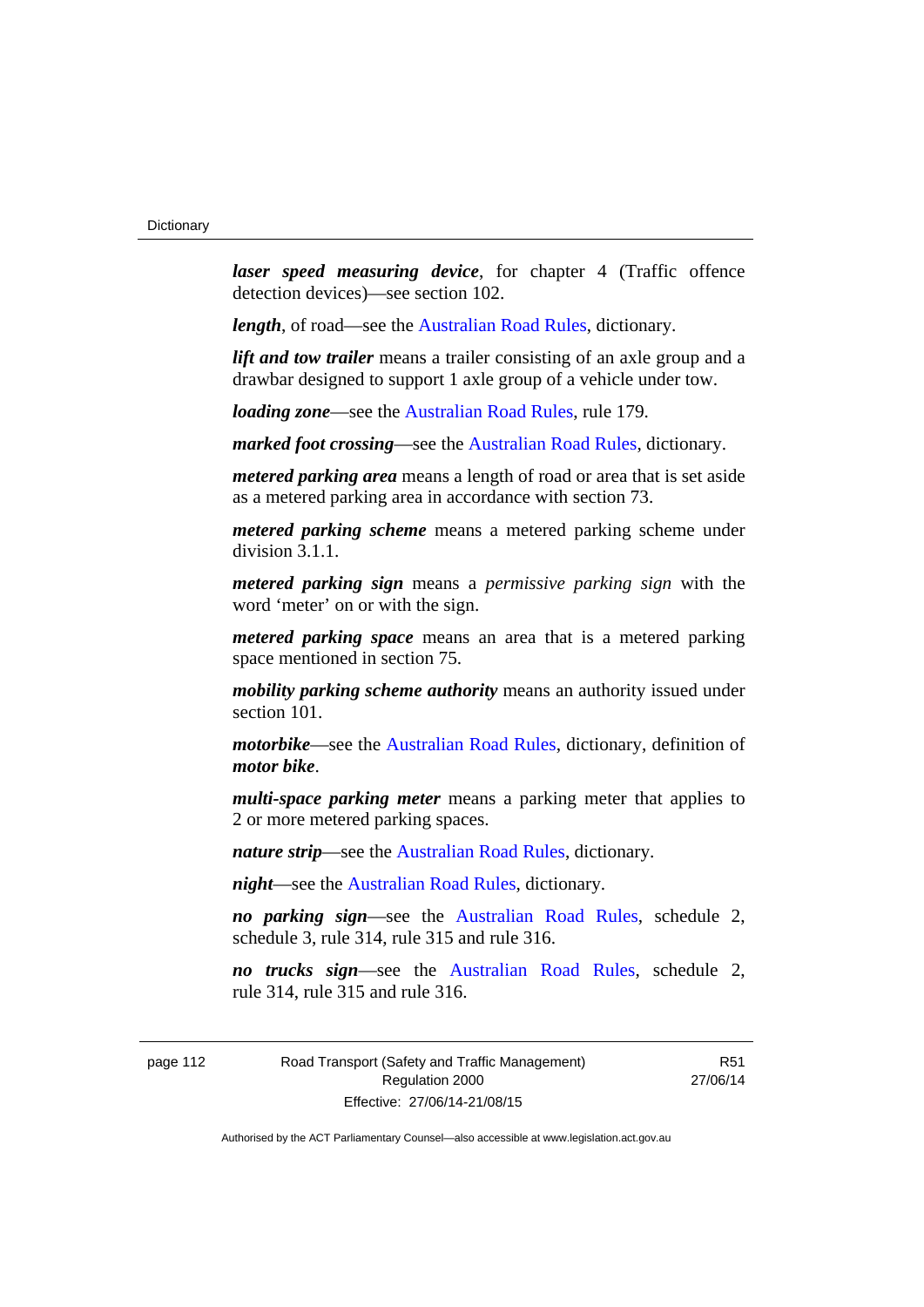*oncoming vehicle*, for a driver—see the [Australian Road Rules](http://www.legislation.act.gov.au//ni/db_37271/default.asp), dictionary.

*park*—see section 3B.

*parking authority* means a person declared to be a parking authority under section 75A.

*parking authority guidelines*—see section 75B (1).

*parking bay*—see the [Australian Road Rules,](http://www.legislation.act.gov.au//ni/db_37271/default.asp) dictionary.

*parking control sign*—see the [Australian Road Rules](http://www.legislation.act.gov.au//ni/db_37271/default.asp), dictionary.

*parking meter* means a device designed to indicate, or capable of indicating, whether the relevant parking fee for the parking of a vehicle in a metered parking space has been paid, and includes the stand on which the device is erected.

*parking meter hood* means a hood or other cover designed to be fitted to a parking meter and to cover the part of the meter that would normally display a sign with the word 'expired' when the meter is not in operation.

*parking permit* means a parking permit issued under section 100.

*parking ticket* means a ticket issued by the road transport authority or a parking authority (by means of a parking ticket machine) for display in or on a vehicle as evidence of the prepayment of a parking fee.

*parking ticket machine* means a device designed to issue parking tickets, and includes the stand on which the device is erected.

*pay parking area* means a metered parking area or ticket parking area.

*pay parking device* means a parking meter or parking ticket machine.

*pay parking scheme* means a metered parking scheme or ticket parking scheme.

Road Transport (Safety and Traffic Management) Regulation 2000 Effective: 27/06/14-21/08/15

page 113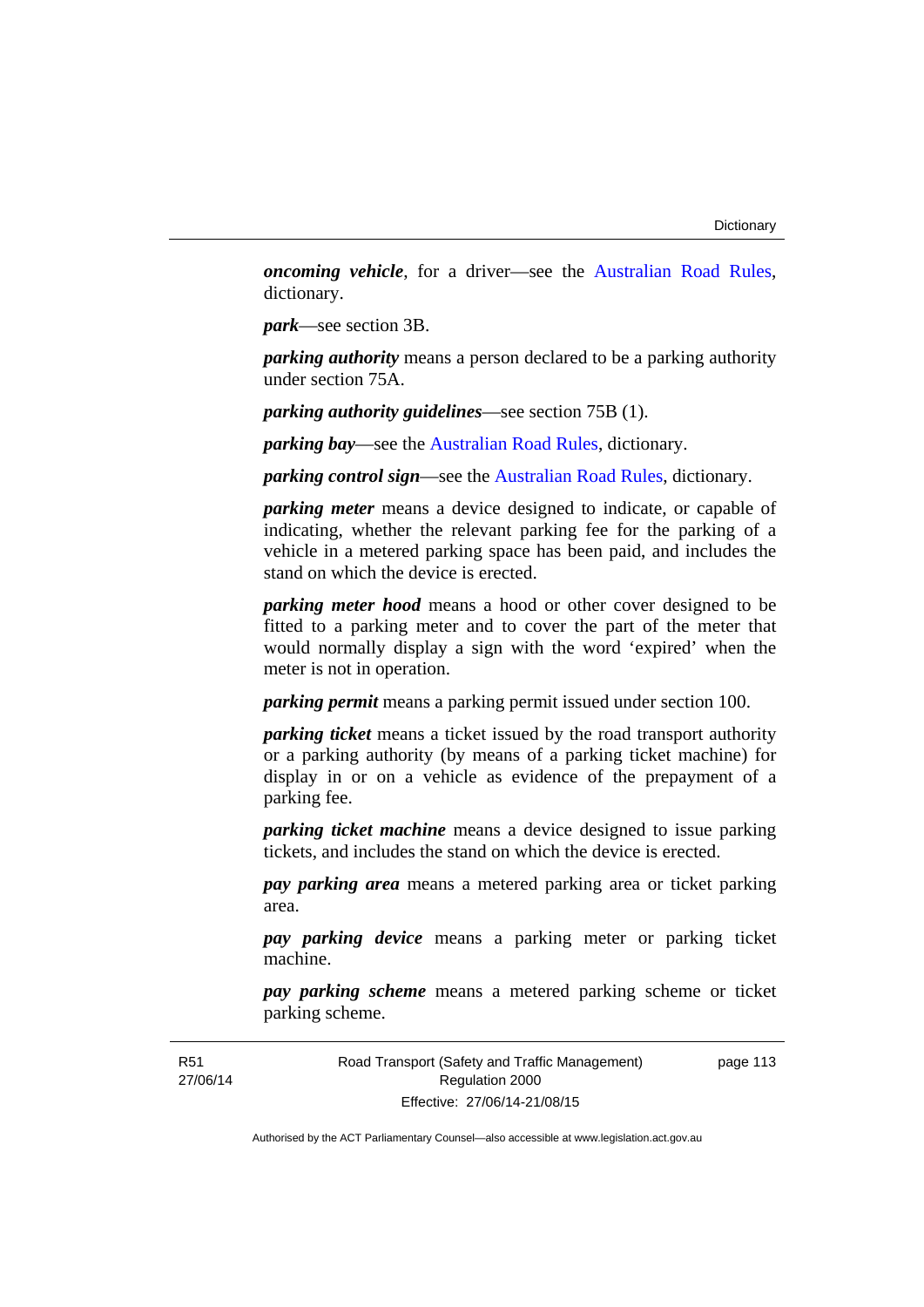*pay parking sign* means a metered parking sign or ticket parking sign.

*pay parking space* means a metered parking space or ticket parking space.

*pedestrian***—see the [Australian Road Rules](http://www.legislation.act.gov.au//ni/db_37271/default.asp)**, rule 18.

*permissive parking sign*—see the [Australian Road Rules](http://www.legislation.act.gov.au//ni/db_37271/default.asp), schedule 2, schedule 3, rule 314, rule 315 and rule 316.

*person with a disability* means a person—

- (a) who cannot walk because of permanent or temporary loss of the use of 1 or both legs or another permanent medical or physical condition; or
- (b) whose physical condition is detrimentally affected by walking 100m; or
- (c) who needs to use a walking frame, crutches, callipers, a scooter, a wheelchair or a similar mobility aid.

*piezo strip speed measuring device*, for chapter 4 (Traffic offence detection devices)—see section 102.

*police vehicle* means any vehicle driven by a person who is—

- (a) a police officer; and
- (b) driving the vehicle in the course of his or her duties as a police officer.

*postal vehicle*—see the [Australian Road Rules,](http://www.legislation.act.gov.au//ni/db_37271/default.asp) dictionary.

*premises* includes land.

*prime mover*—see the *[Road Transport \(Vehicle Registration\)](http://www.legislation.act.gov.au/sl/2000-12)  [Regulation 2000](http://www.legislation.act.gov.au/sl/2000-12)*, dictionary.

*public bus*—see the *[Road Transport \(Public Passenger Services\)](http://www.legislation.act.gov.au/a/2001-62)  [Act 2001](http://www.legislation.act.gov.au/a/2001-62)*, dictionary.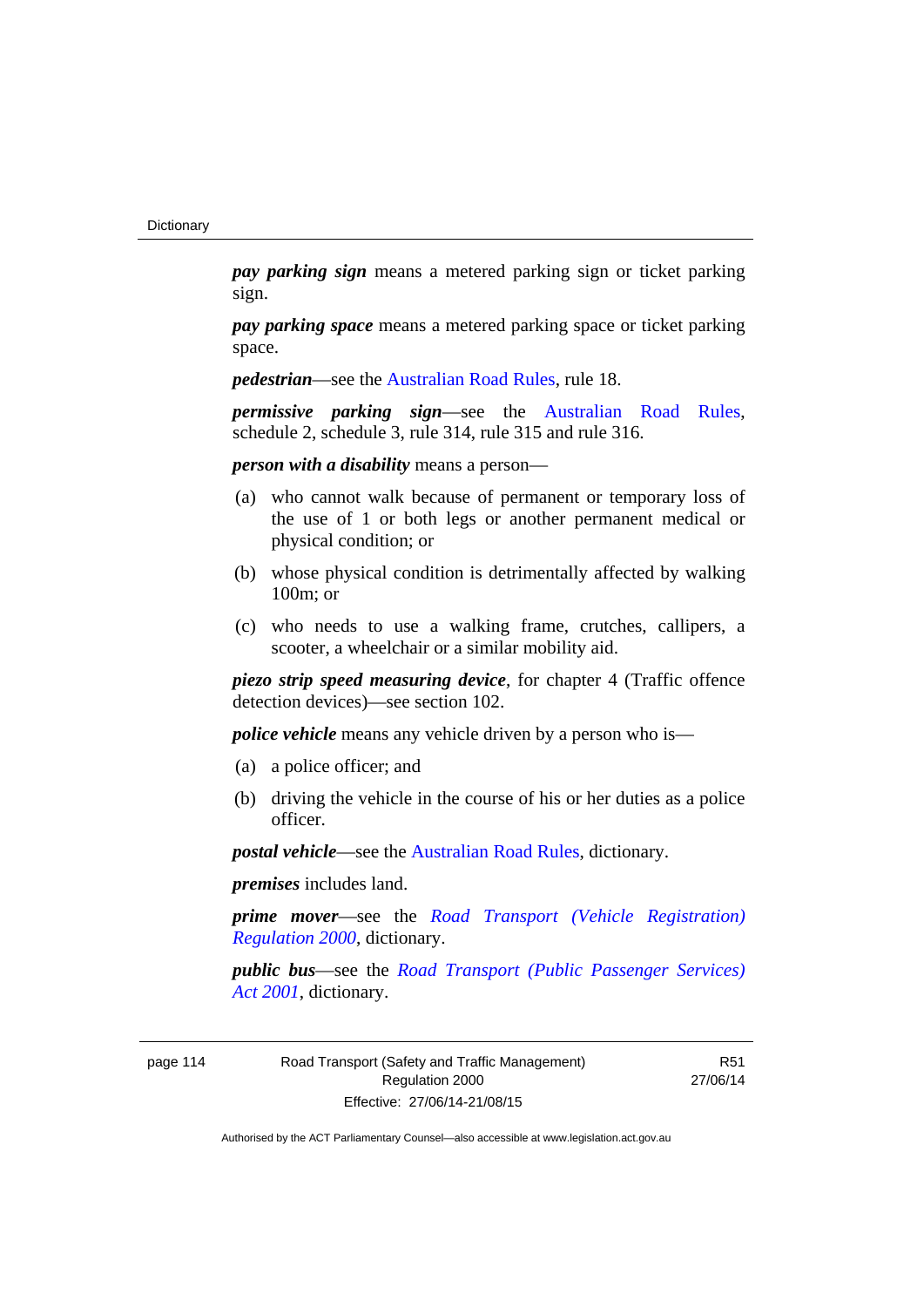*radar speed measuring device*, for chapter 4 (Traffic offence detection devices)—see section 102.

*recording medium*, for chapter 4 (Traffic offence detection devices)—see section 107B (1).

*red traffic arrow*—see the [Australian Road Rules,](http://www.legislation.act.gov.au//ni/db_37271/default.asp) dictionary.

*red traffic light*—see the [Australian Road Rules](http://www.legislation.act.gov.au//ni/db_37271/default.asp), dictionary.

*registered operator*—see the *[Road Transport \(Vehicle Registration\)](http://www.legislation.act.gov.au/a/1999-81)  [Act 1999](http://www.legislation.act.gov.au/a/1999-81)*, dictionary.

*relevant parking fee*, for parking a vehicle in a pay parking space, means the fee for parking the vehicle in the space, for the day and time when the vehicle is parked in the space, as indicated on or with the parking meter or parking ticket machine applying to the space.

*residential land*, for division 3.1.3 (Heavy vehicle parking)—see section 82.

*rider*—see the [Australian Road Rules,](http://www.legislation.act.gov.au//ni/db_37271/default.asp) rule 17.

*road*—see section 3A.

*road marking*—see the [Australian Road Rules](http://www.legislation.act.gov.au//ni/db_37271/default.asp), dictionary.

*road train*—see the *[Road Transport \(Vehicle Registration\)](http://www.legislation.act.gov.au/sl/2000-12)  [Regulation 2000](http://www.legislation.act.gov.au/sl/2000-12)*, dictionary.

*road user***—see the Australian Road Rules**, rule 14.

*security checksum*, for chapter 4 (Traffic offence detection devices)—see section 102.

*semitrailer*—see the *[Road Transport \(Vehicle Registration\)](http://www.legislation.act.gov.au/sl/2000-12)  [Regulation 2000](http://www.legislation.act.gov.au/sl/2000-12)*, dictionary.

*stock truck*, for division 3.1.3 (Heavy vehicle parking)—see section 82.

*stop*—see section 3B.

R51 27/06/14 Road Transport (Safety and Traffic Management) Regulation 2000 Effective: 27/06/14-21/08/15

page 115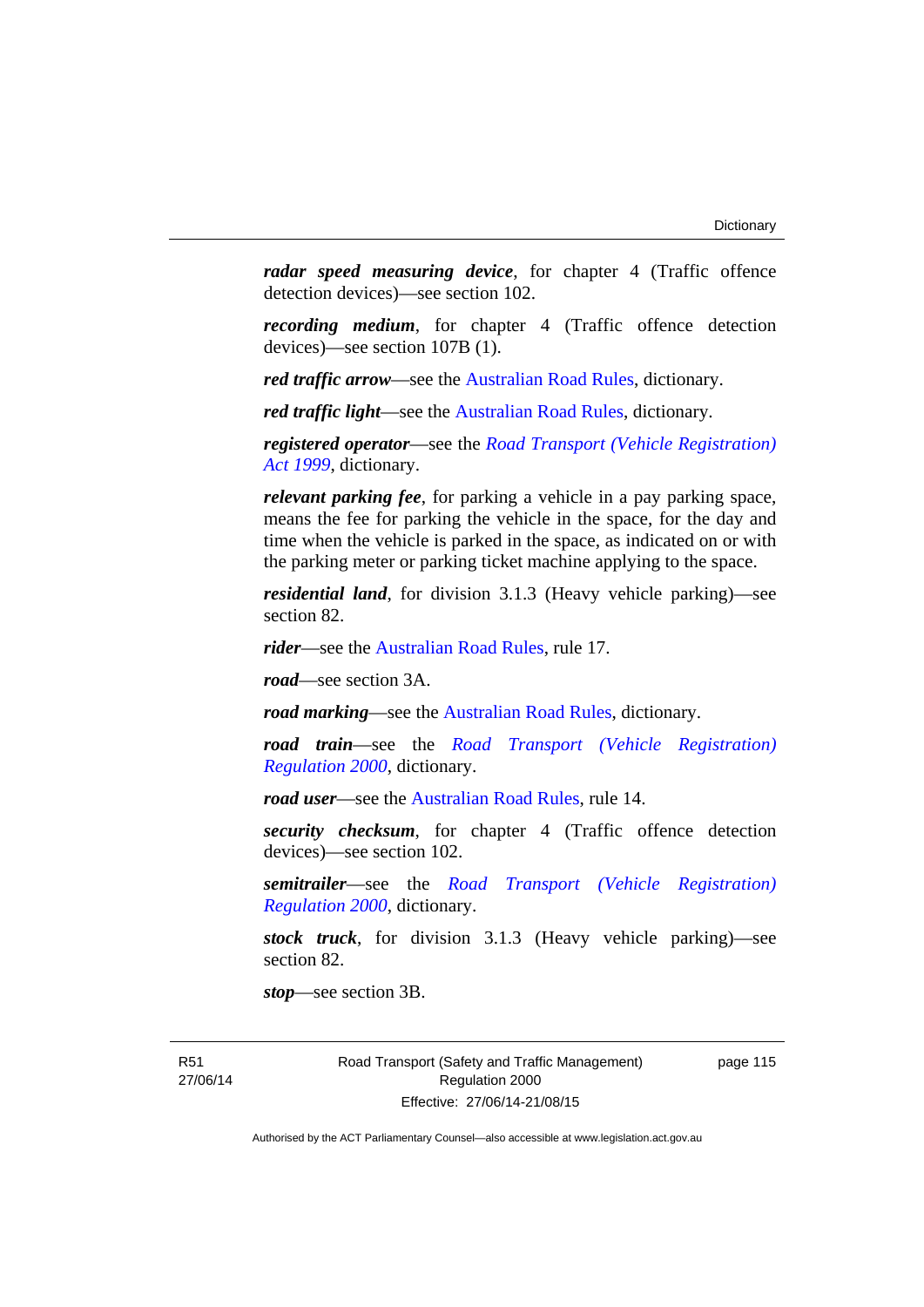*testing authority*, for chapter 4 (Traffic offence detection devices) see section 102.

## *ticket parking area*—

- (a) means a length of road or area that is set aside as a ticket parking area under section 76 (2) (a) or section 76A (2) (a); but
- (b) does not include a length of road or area that, under section 77 (2), is not taken to be included in the length of road or area set aside.

*ticket parking scheme* means a ticket parking scheme under division 3.1.2.

*ticket parking sign* means a *permissive parking sign* with the word 'ticket' on or with the sign.

*ticket parking space* means a ticket parking space under section 78.

*tow truck*—see the *[Road Transport \(Vehicle Registration\)](http://www.legislation.act.gov.au/sl/2000-12)  [Regulation 2000](http://www.legislation.act.gov.au/sl/2000-12)*, dictionary.

*towing attachment* means a device fitted to a vehicle to which the drawbar of a trailer may be attached.

*tractor*—see the *[Road Transport \(Vehicle Registration\) Regulation](http://www.legislation.act.gov.au/sl/2000-12)  [2000](http://www.legislation.act.gov.au/sl/2000-12)*, dictionary.

*traffic control device*—see the [Australian Road Rules](http://www.legislation.act.gov.au//ni/db_37271/default.asp), dictionary.

*traffic-related item*—see the [Australian Road Rules,](http://www.legislation.act.gov.au//ni/db_37271/default.asp) dictionary.

*traffic sign*—see the [Australian Road Rules](http://www.legislation.act.gov.au//ni/db_37271/default.asp), dictionary.

*traffic signals*—see the [Australian Road Rules](http://www.legislation.act.gov.au//ni/db_37271/default.asp), dictionary.

*transit lane*—see the [Australian Road Rules,](http://www.legislation.act.gov.au//ni/db_37271/default.asp) rule 156.

*truck lane*—see the [Australian Road Rules,](http://www.legislation.act.gov.au//ni/db_37271/default.asp) rule 157.

*vehicle*—see the [Australian Road Rules](http://www.legislation.act.gov.au//ni/db_37271/default.asp), rule 15.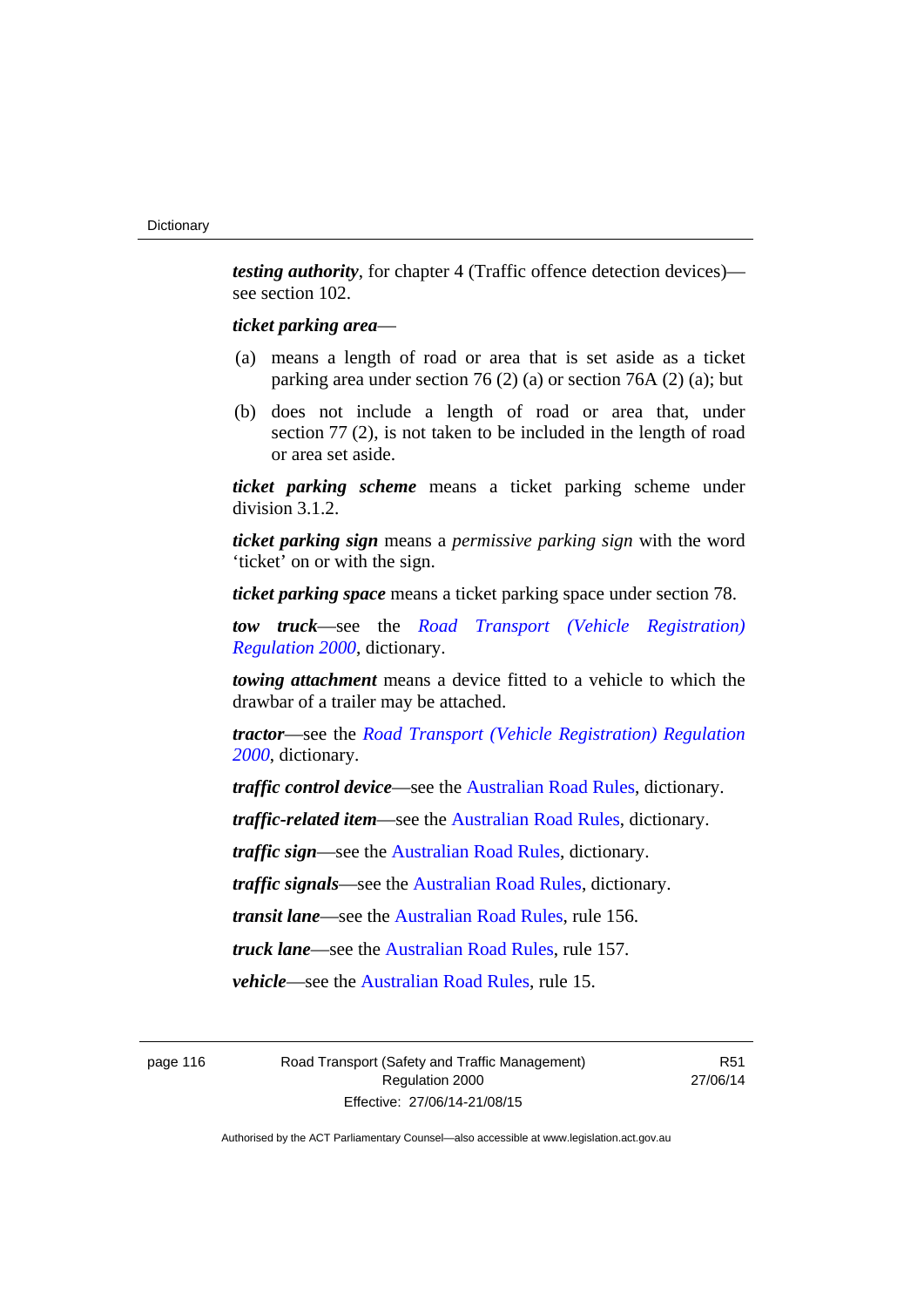*wheeled recreational device*—see the [Australian Road Rules](http://www.legislation.act.gov.au//ni/db_37271/default.asp), dictionary.

*wheeled toy*—see the [Australian Road Rules](http://www.legislation.act.gov.au//ni/db_37271/default.asp), dictionary.

*with*, for information about the application of a traffic control device—see the [Australian Road Rules](http://www.legislation.act.gov.au//ni/db_37271/default.asp), dictionary.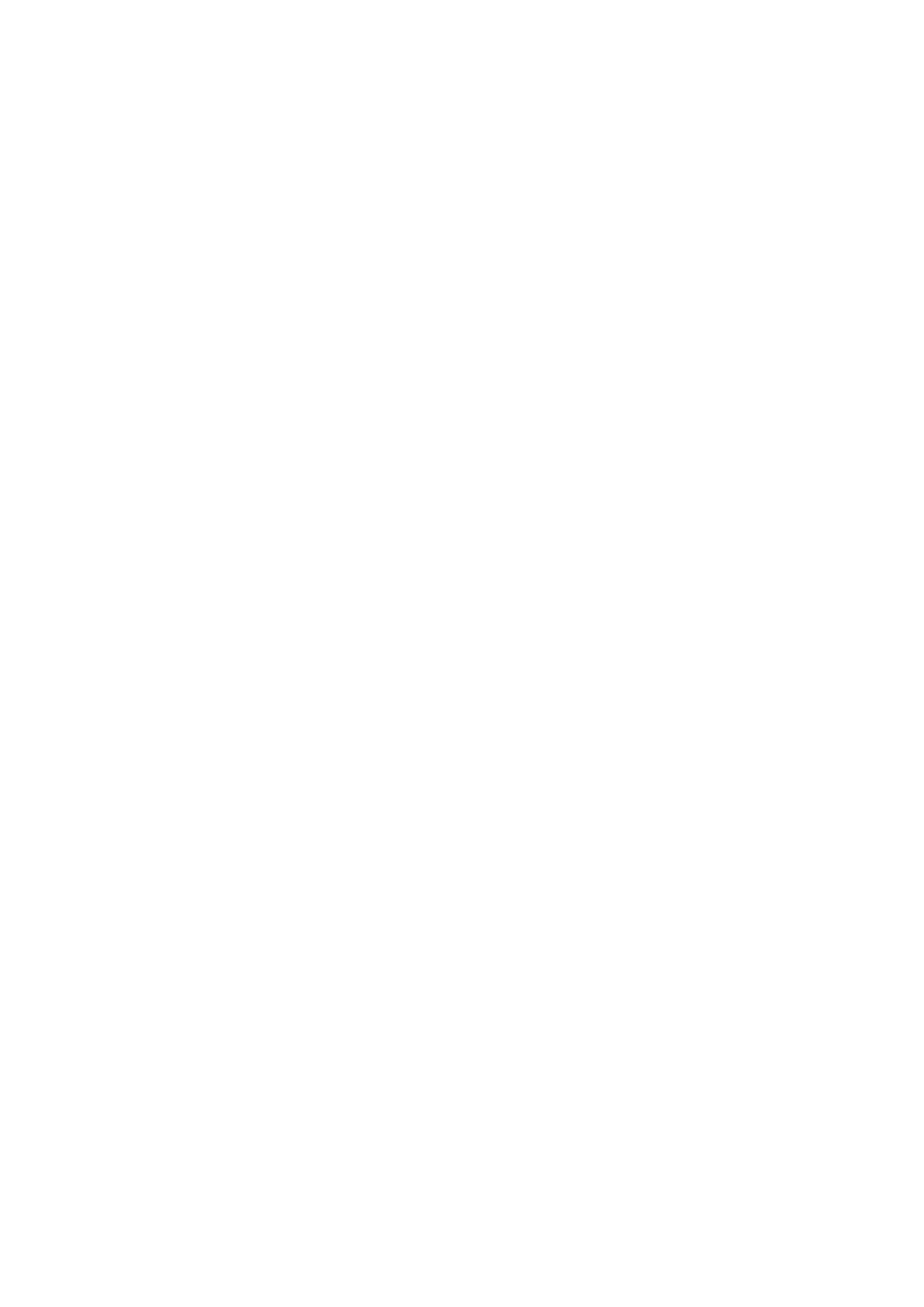1 About the endnotes

# **Endnotes**

# **1 About the endnotes**

Amending and modifying laws are annotated in the legislation history and the amendment history. Current modifications are not included in the republished law but are set out in the endnotes.

Not all editorial amendments made under the *[Legislation Act 2001](http://www.legislation.act.gov.au/a/2001-14)*, part 11.3 are annotated in the amendment history. Full details of any amendments can be obtained from the Parliamentary Counsel's Office.

Uncommenced amending laws are not included in the republished law. The details of these laws are underlined in the legislation history. Uncommenced expiries are underlined in the legislation history and amendment history.

If all the provisions of the law have been renumbered, a table of renumbered provisions gives details of previous and current numbering.

The endnotes also include a table of earlier republications.

# **2 Abbreviation key**

page 118 Road Transport (Safety and Traffic Management) Regulation 2000 Effective: 27/06/14-21/08/15

R51 27/06/14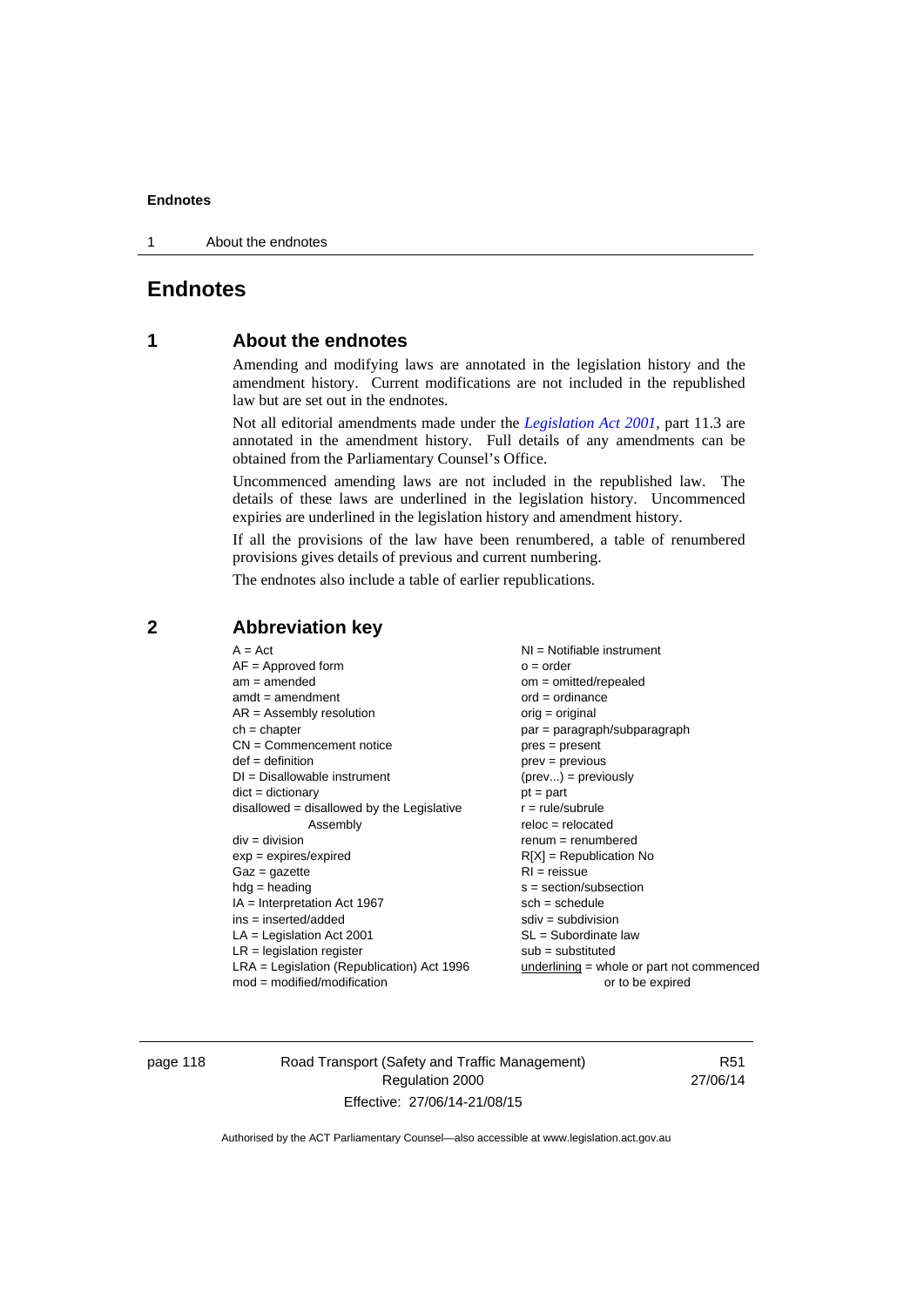#### **3 Legislation history**

This regulation was originally the *Road Transport (Safety and Traffic Management) Regulations 2000*. It was renamed under the *[Legislation Act 2001](http://www.legislation.act.gov.au/a/2001-14)*.

# **Road Transport (Safety and Traffic Management) Regulation 2000 SL2000-10**

notified 29 February 2000 [\(Gaz 2000 No S6](http://www.legislation.act.gov.au/gaz/2000-S6/default.asp))

s 1, s 2 commenced 29 February 2000 (IA 10B)

remainder commenced 1 March 2000 (s 2 and [Gaz 2000 No S5\)](http://www.legislation.act.gov.au/gaz/2000-S5/default.asp)

#### as amended by

# **Legislative Assembly [AR2000-2](http://www.legislation.act.gov.au/ar/2000-2/default.asp)**

notified 18 May 2000 ([Gaz 2000 No 20 p](http://www.legislation.act.gov.au/gaz/2000-20/default.asp) 505) commenced 18 May 2000 (SLA s 6 (13))

#### **[Road Transport \(Safety and Traffic Management\) Regulations](http://www.legislation.act.gov.au/sl/2000-21/default.asp)  [Amendment](http://www.legislation.act.gov.au/sl/2000-21/default.asp) SL2000-21 pt 2**

notified 18 May 2000 ([Gaz 2000 No 20\)](http://www.legislation.act.gov.au/gaz/2000-20/default.asp) commenced 18 May 2000 (s 1)

### **[Road Transport Legislation Regulations Amendment](http://www.legislation.act.gov.au/sl/2000-33/default.asp) SL2000-33 pt 2**  notified 2 August 2000 ([Gaz 2000 No S41](http://www.legislation.act.gov.au/gaz/2000-S41/default.asp)) commenced 2 August 2000 (s 1)

# **[Road Transport Legislation Regulations Amendment](http://www.legislation.act.gov.au/sl/2000-52/default.asp) SL2000-52 pt 2**  notified 14 December 2000 [\(Gaz 2000 No 50](http://www.legislation.act.gov.au/gaz/2000-50/default.asp)) commenced 14 December 2000 (s 1)

# **[Road Transport Legislation Amendment Act 2001](http://www.legislation.act.gov.au/a/2001-27) A2001-27 sch 4**

notified 24 May 2001 ([Gaz 2001 No 21\)](http://www.legislation.act.gov.au/gaz/2001-21/default.asp) s 1, s 2 commenced 24 May 2001 (IA s 10B) sch 4 commenced 24 May 2001 (s 2)

#### **[Road Transport \(Safety and Traffic Management\) Amendment](http://www.legislation.act.gov.au/a/2001-29)  [Act 2001](http://www.legislation.act.gov.au/a/2001-29) A2001-29 pt 3**  notified 24 May 2001 ([Gaz 2001 No 21\)](http://www.legislation.act.gov.au/gaz/2001-21/default.asp)

commenced 24 May 2001 (s 2)

R51 27/06/14 Road Transport (Safety and Traffic Management) Regulation 2000 Effective: 27/06/14-21/08/15

page 119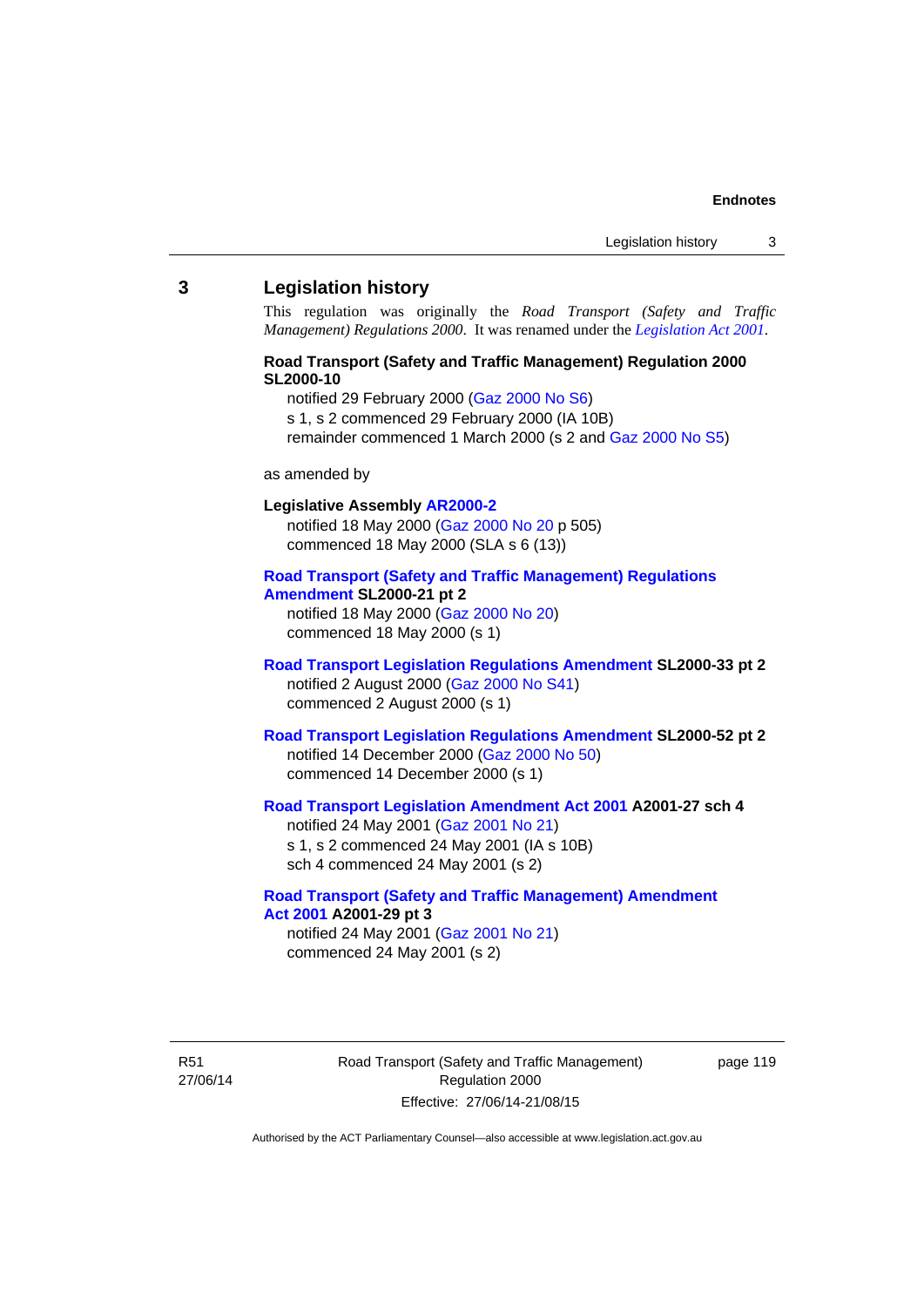| Legislation history<br>-3 |
|---------------------------|
|---------------------------|

| Legislation (Consequential Amendments) Act 2001 A2001-44 pt 348<br>notified 26 July 2001 (Gaz 2001 No 30)<br>s 1, s 2 commenced 26 July 2001 (IA s 10B)                                                                            |
|------------------------------------------------------------------------------------------------------------------------------------------------------------------------------------------------------------------------------------|
| pt 348 commenced 12 September 2001 (s 2 and see Gaz 2001<br><b>No S65)</b>                                                                                                                                                         |
| Statute Law Amendment Act 2001 A2001-11 pt 3.46<br>notified 5 September 2001 (Gaz 2001 No S 65)<br>s 1, s 2 commenced 5 September 2001 (IA s 10B)<br>pt 3.46 commenced 12 September 2001 (amdt 3.475)                              |
| <b>Road Transport (Safety and Traffic Management) Regulations</b><br><b>Amendment 2001 SL2001-32</b><br>notified 11 September 2001 (Gaz 2001 No S69)<br>commenced 11 September 2001 (s 1)                                          |
| Road Transport (Public Passenger Services) Act 2001 A2001-62 pt<br>1.12<br>notified 10 September 2001 (Gaz 2001 No S66)<br>s 1, s 2 commenced 10 September 2001 (IA s 10B)<br>pt 1.12 commenced 1 December 2001 (s 2 and CN2001-2) |
| <b>Road Transport Legislation Amendment Regulations 2002 SL2002-2</b><br>pt 5<br>notified LR 27 February 2002<br>s 1, s 2 commenced 27 February 2002 (LA s 75)<br>pt 5 commenced 1 March 2002 (s 2 and see CN2002-2)               |
| <b>Road Transport (Safety and Traffic Management) Amendment</b><br>Regulations 2002 SL2002-7<br>notified LR 15 April 2002<br>commenced 16 April 2002 (s 2)                                                                         |
| Statute Law Amendment Act 2002 A2002-30 pt 3.73<br>notified LR 16 September 2002<br>s 1, s 2 taken to have commenced 19 May 1997 (LA s 75 (2))<br>pt 3.73 commenced 17 September 2002 (s 2 (1))                                    |

page 120 Road Transport (Safety and Traffic Management) Regulation 2000 Effective: 27/06/14-21/08/15

R51 27/06/14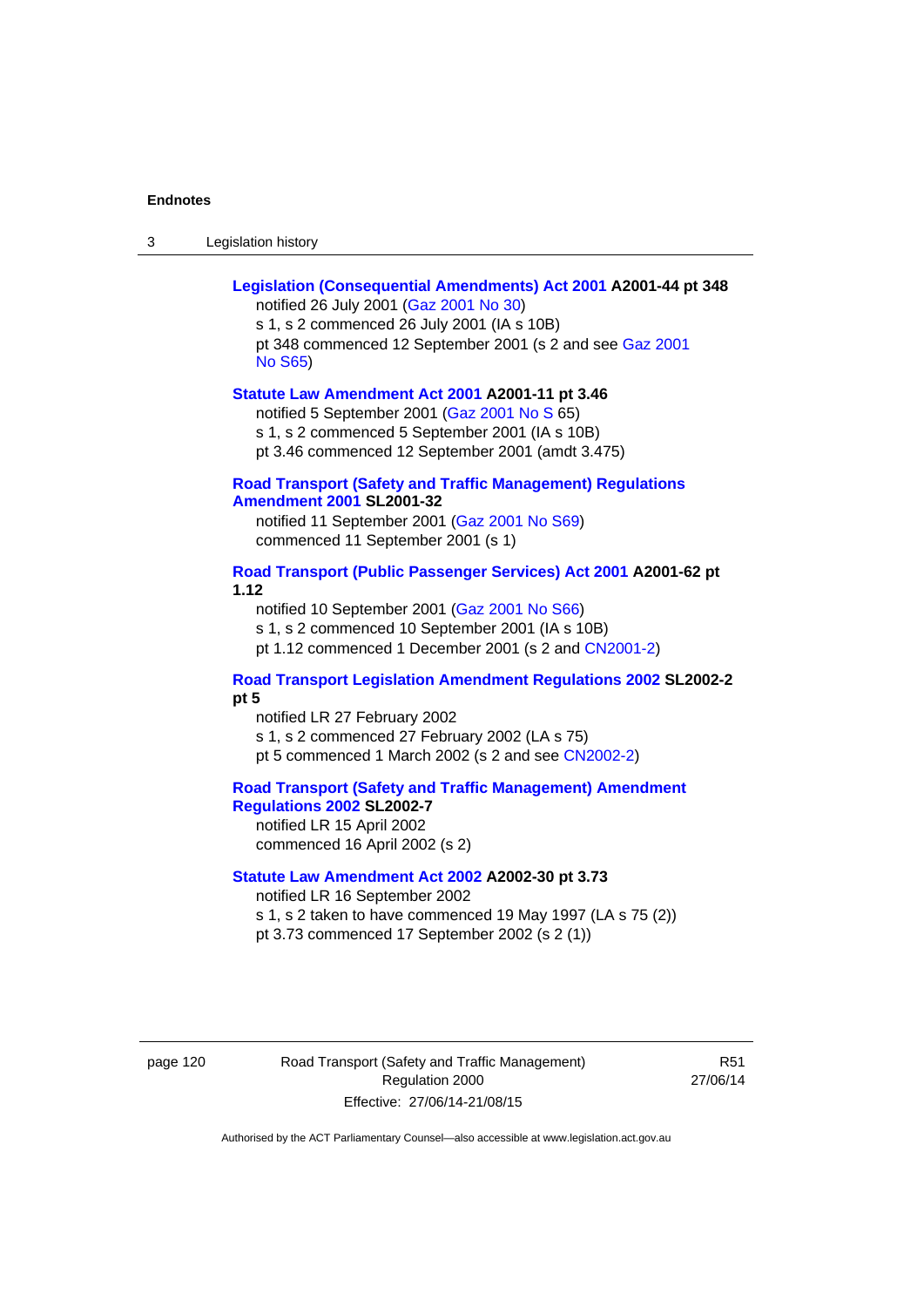#### **[Road Transport Legislation Amendment Regulations 2002 \(No 2\)](http://www.legislation.act.gov.au/sl/2002-31) SL2002-31 pt 5**

notified LR 31 October 2002 s 1, s 2 commenced 31 October 2002 (LA s 75 (1)) pt 5 commenced 1 November 2002 (s 2 (1))

#### **[Criminal Code 2002](http://www.legislation.act.gov.au/a/2002-51) A2002-51 pt 1.20**

notified LR 20 December 2002 s 1, s 2 commenced 20 December 2002 (LA s 75)

pt 1.20 commenced 1 January 2003 (s 2 (1))

# **[Urban Services \(Application of Criminal Code\) Amendment](http://www.legislation.act.gov.au/sl/2003-1)**

# **[Regulations 2002](http://www.legislation.act.gov.au/sl/2003-1) SL2003-1 pt 4**

notified LR 9 January 2003 s 1, s 2 commenced 9 January 2003 (LA s 75 (1)) pt 4 commenced 10 January 2003 (s 2 (3) and see LA s 73 (3) (b))

# **[Road Transport \(Safety and Traffic Management\) Amendment](http://www.legislation.act.gov.au/sl/2003-12)  [Regulations 2003 \(No 1\)](http://www.legislation.act.gov.au/sl/2003-12) SL2003-12**

notified LR 22 May 2003 s 1, s 2 commenced 22 May 2003 (LA s 75 (1)) remainder commenced 1 June 2003 (s 2 and [CN2003-3](http://www.legislation.act.gov.au/cn/2003-3/default.asp))

### **[Road Transport \(Safety and Traffic Management\) Amendment](http://www.legislation.act.gov.au/sl/2003-14)  [Regulations 2003 \(No 2\)](http://www.legislation.act.gov.au/sl/2003-14) SL2003-14**

notified LR 10 June 2003 s 1, s 2 commenced 10 June 2003 (LA s 75 (1)) remainder commenced 11 June 2003 (s 2)

#### **[Dangerous Substances Act 2004](http://www.legislation.act.gov.au/a/2004-7) A2004-7 sch 1 pt 1.8**

notified LR 19 March 2004 s 1, s 2 commenced 19 March 2004 (LA s 75 (1)) sch 1 pt 1.8 commenced 5 April 2004 (s 2 and [CN2004-6](http://www.legislation.act.gov.au/cn/2004-6/default.asp))

R51 27/06/14 Road Transport (Safety and Traffic Management) Regulation 2000 Effective: 27/06/14-21/08/15

page 121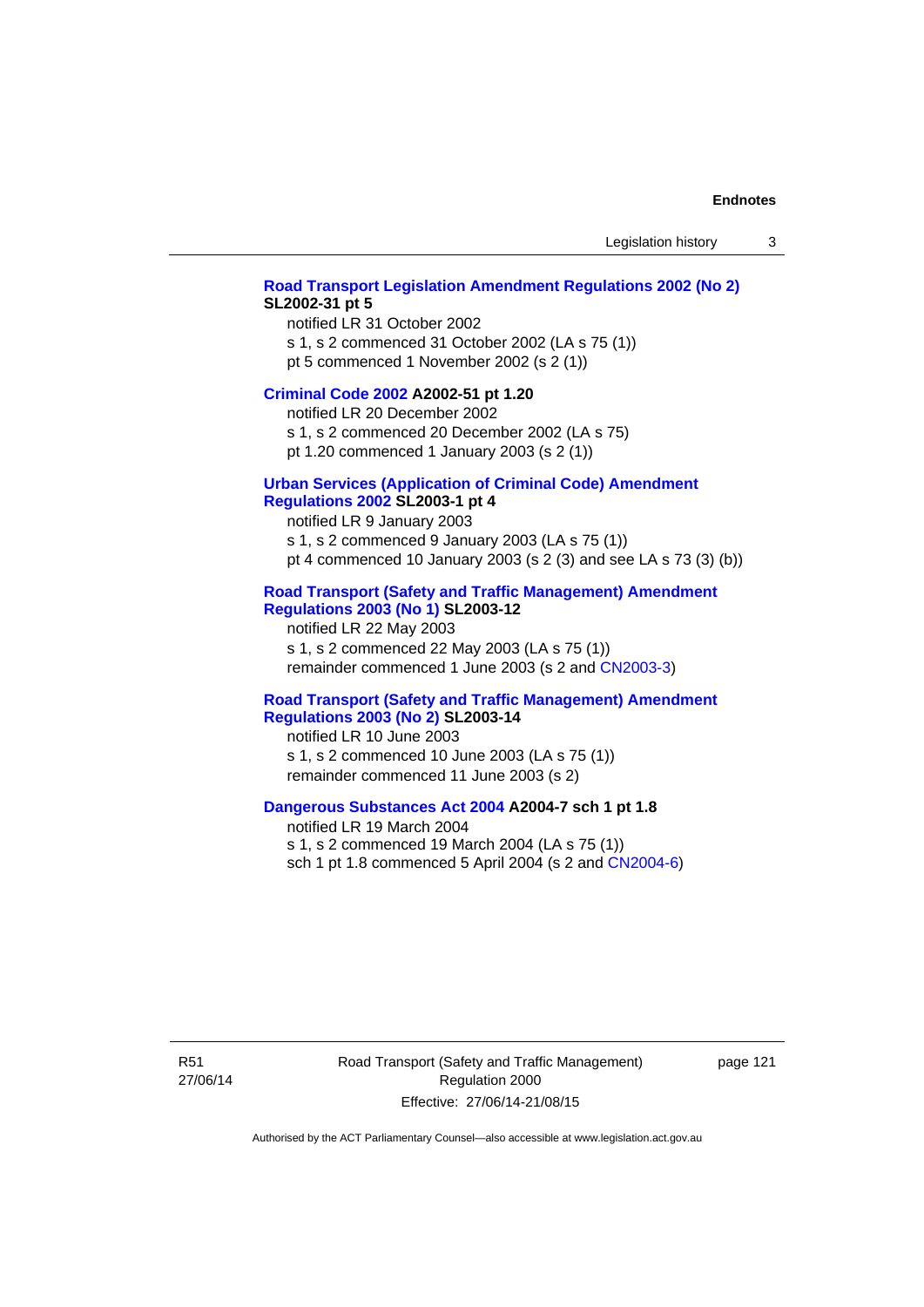# **[Road Transport Legislation \(Australian Road Rules\) Amendment](http://www.legislation.act.gov.au/sl/2004-16)  [Regulations 2004 \(No 1\)](http://www.legislation.act.gov.au/sl/2004-16) SL2004-16 pt 3**

notified LR 24 May 2004

s 1, s 2 commenced 24 May 2004 (LA s 75 (1)) pt 3 commenced 19 July 2004 (s 2 and [CN2004-10](http://www.legislation.act.gov.au/cn/2004-10/default.asp))

# **[Emergencies Act 2004](http://www.legislation.act.gov.au/a/2004-28) A2004-28 sch 3 pt 3.20**

notified LR 29 June 2004 s 1, s 2 commenced 29 June 2004 (LA s 75 (1)) sch 3 pt 3.20 commenced 1 July 2004 (s 2 (1) and [CN2004-11](http://www.legislation.act.gov.au/cn/2004-11/default.asp))

#### **[Road Transport Legislation Amendment Regulations 2004 \(No 1\)](http://www.legislation.act.gov.au/sl/2004-47) SL2004-47 pt 5**

notified LR 9 September 2004 s 1, s 2 commenced 9 September 2004 (LA s 75 (1)) pt 5 commenced 10 September 2004 (s 2)

# **[Road Transport Legislation \(Hire Cars\) Amendment Regulation 2005](http://www.legislation.act.gov.au/sl/2005-4)  [\(No 1\)](http://www.legislation.act.gov.au/sl/2005-4) SL2005-4 sch 2 pt 2.4**

notified LR 7 March 2005 s 1, s 2 commenced 7 March 2005 (LA s 75 (1)) sch 2 pt 2.4 commenced 9 March 2005 (s 2 and see [Road Transport](http://www.legislation.act.gov.au/a/2004-69)  [\(Public Passenger Services\) \(Hire Cars\) Amendment Act 2004](http://www.legislation.act.gov.au/a/2004-69) A2004-69, s 2 and LA s 79)

# **[Road Transport \(Safety and Traffic Management\) Amendment](http://www.legislation.act.gov.au/sl/2005-7)  [Regulation 2005 \(No 1\)](http://www.legislation.act.gov.au/sl/2005-7) SL2005-7**

notified LR 8 April 2005 s 1, s 2 commenced 8 April 2005 (LA s 75 (1)) remainder commenced 9 April 2005 (s 2)

# **[Road Transport \(Safety and Traffic Management\) Amendment](http://www.legislation.act.gov.au/sl/2005-22)  [Regulation 2005 \(No 2\)](http://www.legislation.act.gov.au/sl/2005-22) SL2005-22**

notified LR 15 September 2005 s 1, s 2 commenced 15 September 2005 (LA s 75 (1)) remainder commenced 16 September 2005 (s 2)

# **[Statute Law Amendment Act 2005 \(No 2\)](http://www.legislation.act.gov.au/a/2005-62) A2005-62 sch 1 pt 1.4**

notified LR 21 December 2005 s 1, s 2 commenced 21 December 2005 (LA s 75 (1)) sch 1 pt 1.4 commenced 11 January 2006 (s 2 (1))

page 122 Road Transport (Safety and Traffic Management) Regulation 2000 Effective: 27/06/14-21/08/15

R51 27/06/14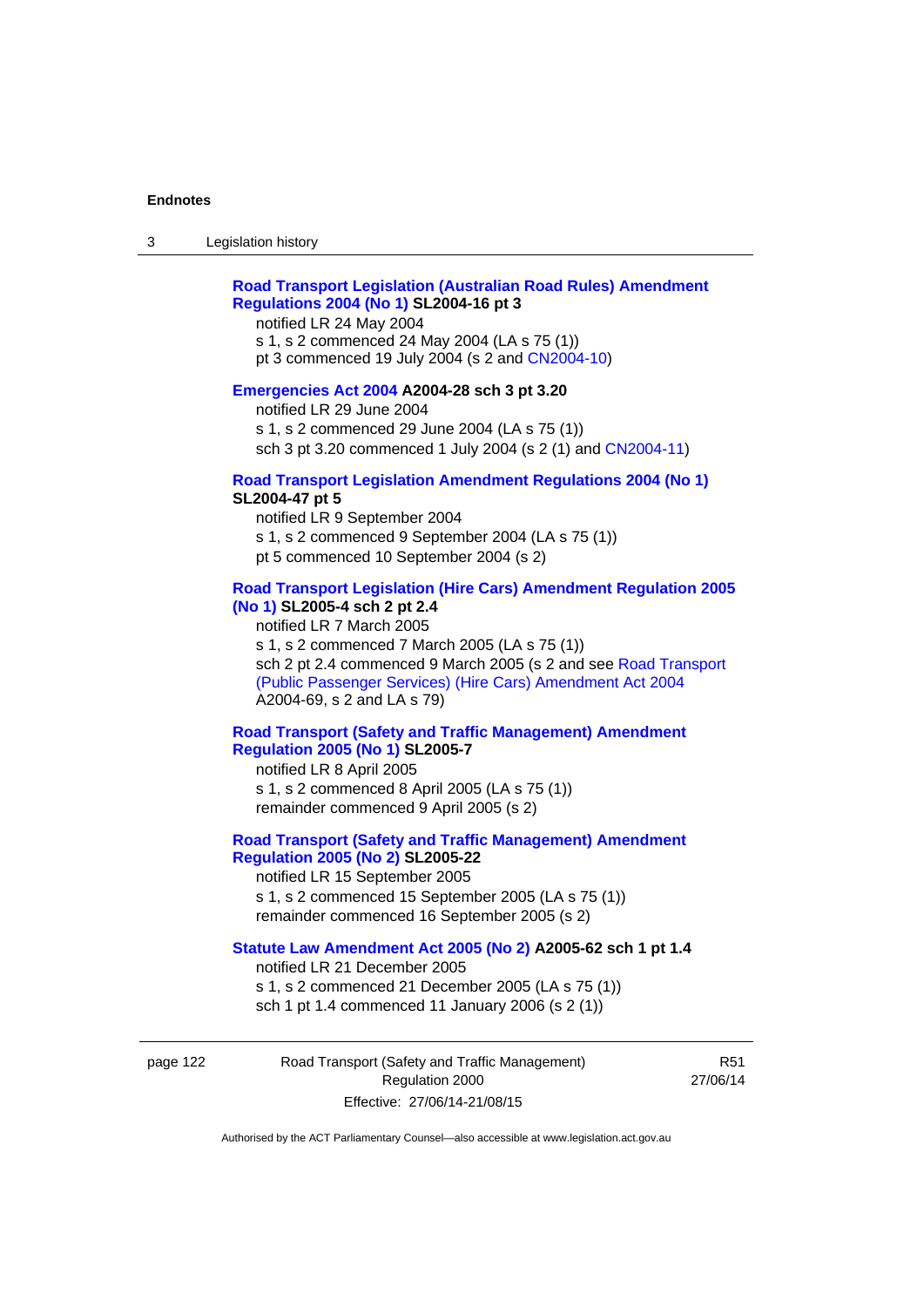| Legislation history |  |
|---------------------|--|
|---------------------|--|

### **[Road Transport \(Safety and Traffic Management\) Amendment](http://www.legislation.act.gov.au/sl/2006-4)  [Regulation 2006 \(No 1\)](http://www.legislation.act.gov.au/sl/2006-4) SL2006-4**

notified LR 16 January 2006 s 1, s 2 commenced 16 January 2006 (LA s 75 (1)) remainder commenced 17 January 2006 (s 2)

## **[Road Transport \(Public Passenger Services\) Amendment](http://www.legislation.act.gov.au/sl/2006-32)  [Regulation 2006 \(No 1\)](http://www.legislation.act.gov.au/sl/2006-32) SL2006-32 sch 1 pt 1.5**

notified LR 26 June 2006 s 1, s 2 commenced 26 June 2006 (LA s 75 (1)) sch 1 pt 1.5 commenced 3 July 2006 (s 2 (2))

#### **[Road Transport \(Safety and Traffic Management\) Amendment](http://www.legislation.act.gov.au/sl/2006-51)  [Regulation 2006 \(No 2\)](http://www.legislation.act.gov.au/sl/2006-51) SL2006-51**

notified LR 4 December 2006 s 1, s 2 commenced 4 December 2006 (LA s 75 (1)) remainder commenced 5 December 2006 (s 2)

### **[Road Transport \(Safety and Traffic Management\) Amendment](http://www.legislation.act.gov.au/sl/2007-20)**

**[Regulation 2007 \(No 1\)](http://www.legislation.act.gov.au/sl/2007-20) SL2007-20**  notified LR 30 July 2007 s 1, s 2 commenced 30 July 2007 (LA s 75 (1)) remainder commenced 31 July 2007 (s 2)

#### **[Planning and Development \(Consequential Amendments\) Act 2007](http://www.legislation.act.gov.au/a/2007-25) A2007-25 sch 1 pt 1.29**

notified LR 13 September 2007 s 1, s 2 commenced 13 September 2007 (LA s 75 (1)) sch 1 pt 1.29 commenced 31 March 2008 (s 2 and see [Planning and](http://www.legislation.act.gov.au/a/2007-24)  [Development Act 2007](http://www.legislation.act.gov.au/a/2007-24) A2007-24, s 2 and [CN2008-1](http://www.legislation.act.gov.au/cn/2008-1/default.asp))

# **[Road Transport \(Safety and Traffic Management\) Amendment](http://www.legislation.act.gov.au/sl/2008-40)  [Regulation 2008 \(No 1\)](http://www.legislation.act.gov.au/sl/2008-40) SL2008-40**

notified LR 11 September 2008 s 1, s 2 commenced 11 September 2008 (LA s 75 (1)) remainder commenced 11 March 2009 (s 2 and LA s 79)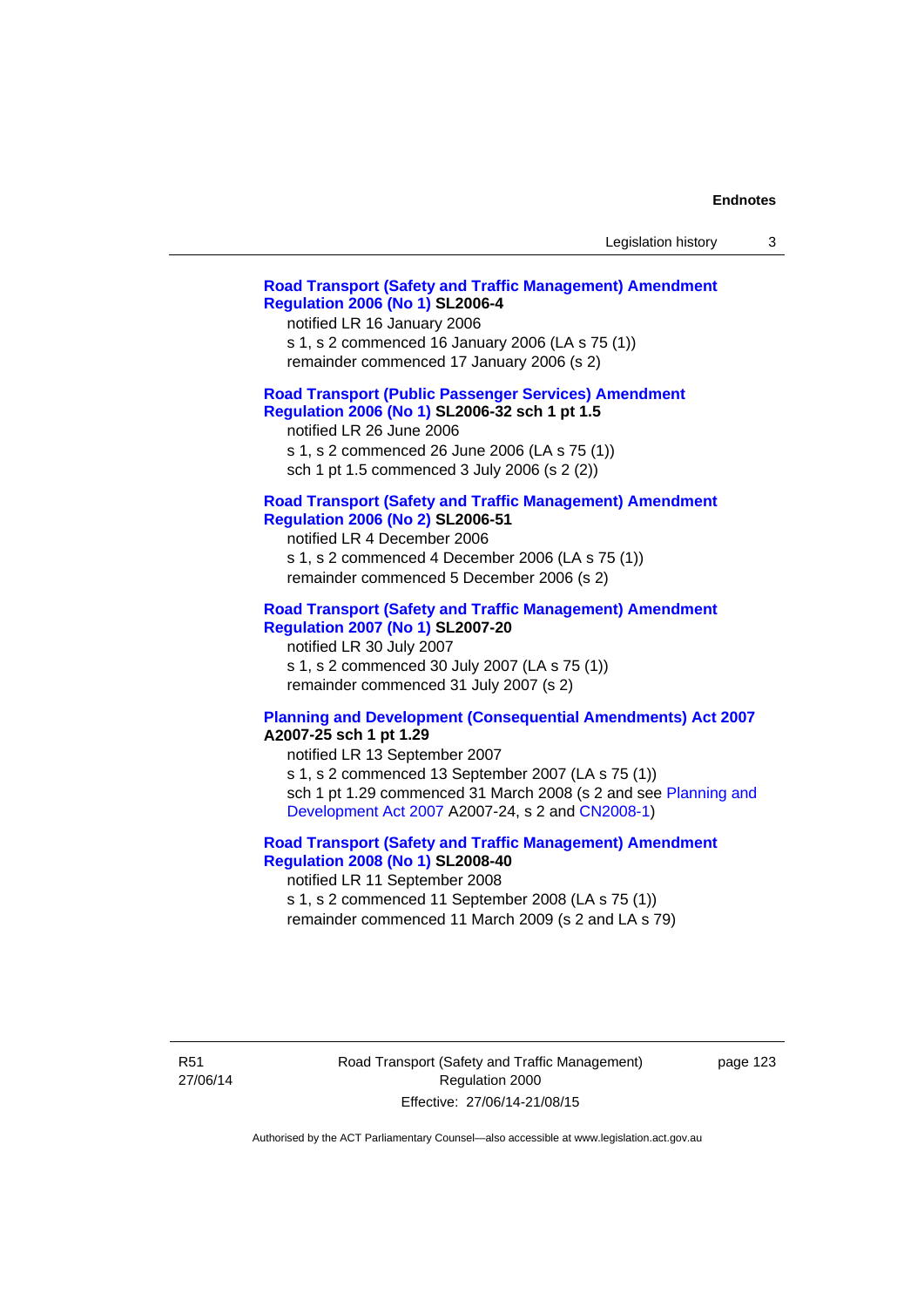# **[Road Transport Legislation Amendment Regulation 2008 \(No 2\)](http://www.legislation.act.gov.au/sl/2008-47) SL2008-47 sch 1 pt 1.3**

notified LR 1 December 2008 s 1, s 2 commenced 1 December 2008 (LA s 75 (1)) sch 1 pt 1.3 commenced 2 December 2008 (s 2)

#### **[Road Transport Legislation Amendment Regulation 2009 \(No 1\)](http://www.legislation.act.gov.au/sl/2009-6) SL2009-6 pt 4**

notified LR 11 March 2009 s 1, s 2 commenced 11 March 2009 (LA s 75 (1)) pt 4 commenced 16 March 2009 (s 2 and [CN2009-7\)](http://www.legislation.act.gov.au/cn/2009-7/default.asp)

# **[Road Transport \(Safety and Traffic Management\) Amendment](http://www.legislation.act.gov.au/sl/2009-7)  [Regulation 2009 \(No 1\)](http://www.legislation.act.gov.au/sl/2009-7) SL2009-7**

notified LR 12 March 2009 s 1, s 2 commenced 12 March 2009 (LA s 75 (1)) remainder commenced 13 March 2009 (s 2)

#### **[Road Transport \(Mass, Dimensions and Loading\) Act 2009](http://www.legislation.act.gov.au/a/2009-22/default.asp) A2009-22 sch 1 pt 1.10**

notified LR 3 September 2009 s 1, s 2 commenced 3 September 2009 (LA s 75 (1)) sch 1 pt 1.10 commenced 3 March 2010 (s 2 and LA s 79)

# **[Dangerous Goods \(Road Transport\) Act 2009](http://www.legislation.act.gov.au/a/2009-34) A2009-34 sch 1 pt 1.3**

notified LR 28 September 2009 s 1, s 2 commenced 28 September 2009 (LA s 75 (1)) sch 1 pt 1.3 commenced 2 April 2010 (s 2, [CN2010-5 a](http://www.legislation.act.gov.au/cn/2010-5/default.asp)nd LA s 77 (3))

**[Road Transport Legislation Amendment Regulation 2010 \(No 1\)](http://www.legislation.act.gov.au/sl/2010-5)**

#### **SL2010-5 pt 4**

notified LR 1 March 2010 s 1, s 2 commenced 1 March 2010 (LA s 75 (1)) s 55, ss 58-62 commenced 15 March 2011 (s 2 (2)) pt 4 remainder commenced 15 March 2010 (s 2 (1))

#### **[Road Transport Legislation Amendment Regulation 2010 \(No 2\)](http://www.legislation.act.gov.au/sl/2010-7) SL2010-7 pt 5**  notified LR 16 March 2010

s 1, s 2 commenced 16 March 2010 (LA s 75 (1)) pt 5 commenced 17 March 2010 (s 2 (1))

page 124 Road Transport (Safety and Traffic Management) Regulation 2000 Effective: 27/06/14-21/08/15

R51 27/06/14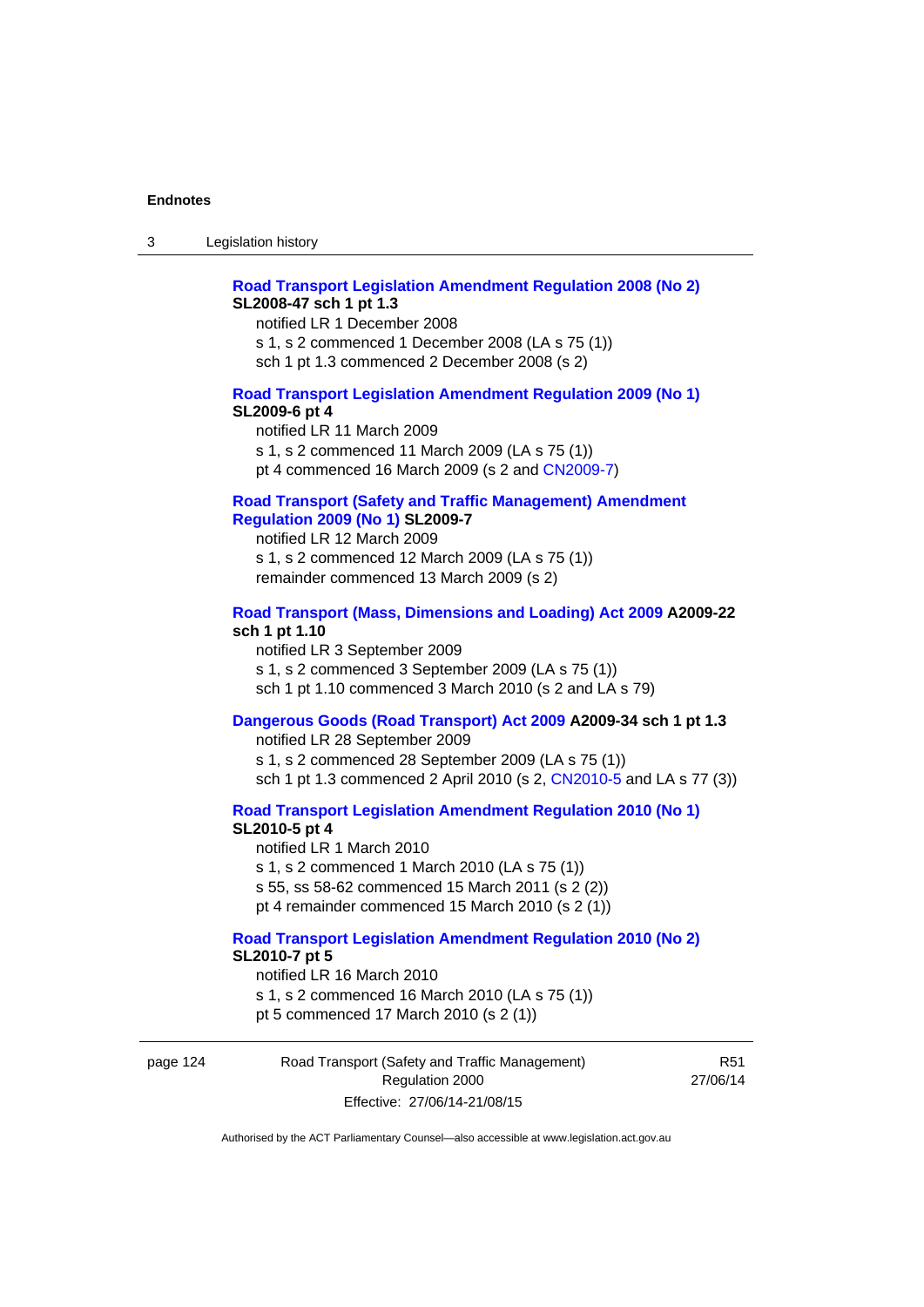| Legislation history |  |  |
|---------------------|--|--|
|---------------------|--|--|

### **[Personal Property Securities Act 2010](http://www.legislation.act.gov.au/a/2010-15) A2010-15 sch 2 pt 2.5**

notified LR 1 April 2010 s 1, s 2 commenced 1 April 2010 (LA s 75 (1)) sch 2 pt 2.5 commenced 30 January 2012 (s 2 (2) (b))

# **[Statute Law Amendment Act 2010](http://www.legislation.act.gov.au/a/2010-18) A2010-18 sch 3 pt 3.21**

notified LR 13 May 2010 s 1, s 2 commenced 13 May 2010 (LA s 75 (1)) sch 3 pt 3.21 commenced 3 June 2010 (s 2)

#### **[Road Transport Legislation Amendment Regulation 2010 \(No 4\)](http://www.legislation.act.gov.au/sl/2010-33) SL2010-33 pt 3**

notified LR 5 August 2010 s 1, s 2 commenced 5 August 2010 (LA s 75 (1)) pt 3 commenced 6 August 2010 (s 2)

#### **[Road Transport \(Safety and Traffic Management\) Amendment](http://www.legislation.act.gov.au/sl/2010-38)  [Regulation 2010 \(No 1\)](http://www.legislation.act.gov.au/sl/2010-38) SL2010-38**

notified LR 16 September 2010 s 1, s 2 commenced 16 September 2010 (LA s 75 (1)) remainder commenced 17 September 2010 (s 2)

#### **[Road Transport Legislation Amendment Regulation 2011 \(No 1\)](http://www.legislation.act.gov.au/sl/2011-2) SL2011-2 pt 3**

notified LR 27 January 2011 s 1, s 2 commenced 27 January 2011 (LA s 75 (1)) pt 3 commenced 28 January 2011 (s 2)

# **[Statute Law Amendment Act 2011 \(No 3\)](http://www.legislation.act.gov.au/a/2011-52) A2011-52 sch 3 pt 3.49**

notified LR 28 November 2011 s 1, s 2 commenced 28 November 2011 (LA s 75 (1)) sch 3 pt 3.49 commenced 12 December 2011 (s 2)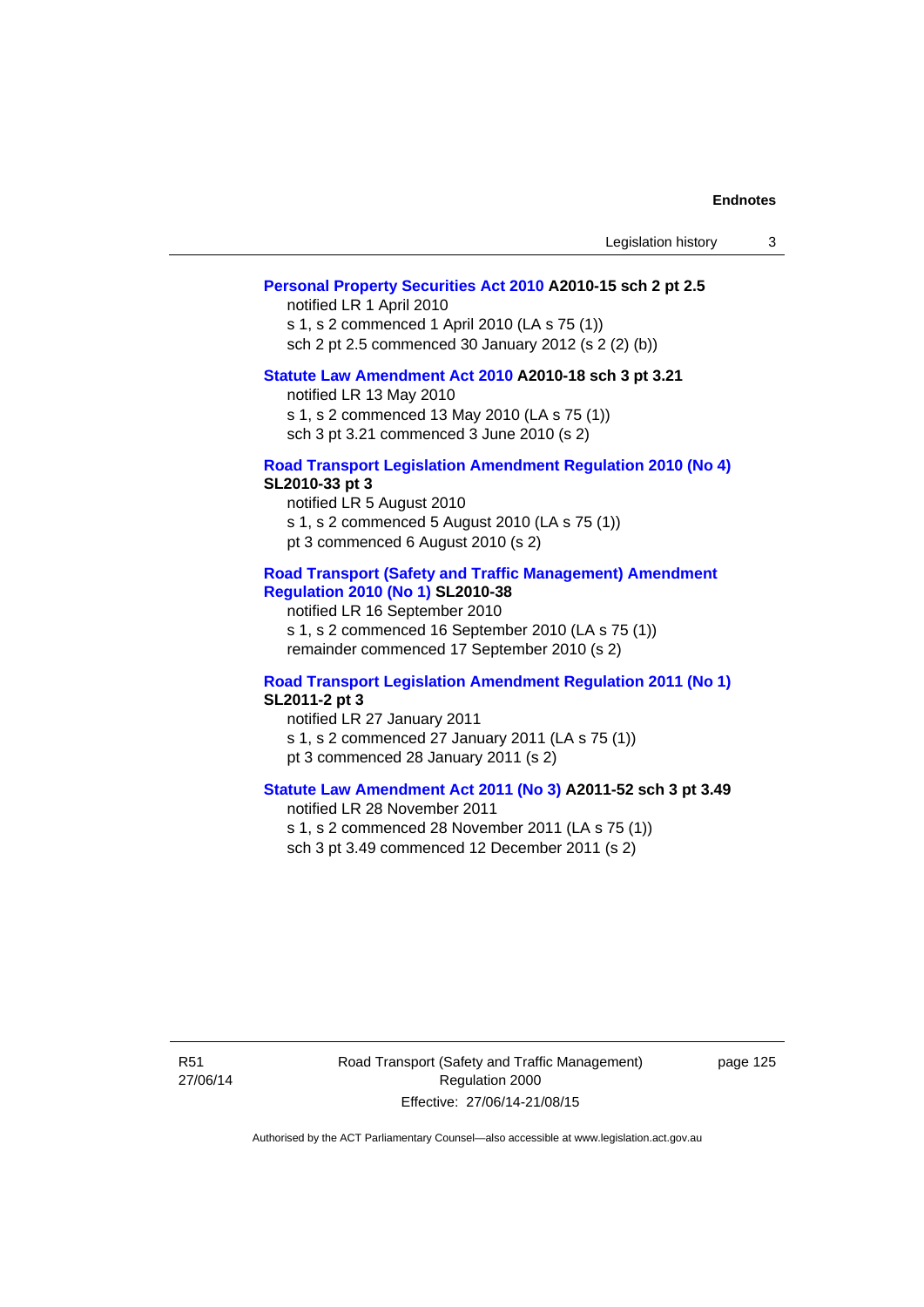3 Legislation history

# **[Road Transport \(Safety and Traffic Management\) Amendment](http://www.legislation.act.gov.au/sl/2011-35)  [Regulation 2011 \(No 1\)](http://www.legislation.act.gov.au/sl/2011-35) SL2011-35**

notified LR 19 December 2011

s 1, s 2 commenced 19 December 2011 (LA s 75 (1)) remainder commenced 15 January 2012 (s 2 and see [Road Transport](http://www.legislation.act.gov.au/a/2011-38)  [\(Safety and Traffic Management\) Amendment Act 2011](http://www.legislation.act.gov.au/a/2011-38) A2011-38, s 2 and [CN2011-15\)](http://www.legislation.act.gov.au/cn/2011-15/default.asp)

## **[Road Transport Legislation Amendment Regulation 2012 \(No 1\)](http://www.legislation.act.gov.au/sl/2012-44/default.asp) SL2012-44 pt 6**

notified LR 19 December 2012 s 1, s 2 commenced 19 December 2012 (LA s 75 (1)) pt 6 commenced 20 December 2012 (s 2)

#### **[Road Transport \(Police Driver and Rider Exemptions\) Amendment](http://www.legislation.act.gov.au/sl/2013-9/default.asp)  [Regulation 2013 \(No 1\)](http://www.legislation.act.gov.au/sl/2013-9/default.asp) SL2013-9 pt 3**

notified LR 6 May 2013 s 1, s 2 commenced 6 May 2013 (LA s 75 (1)) pt 3 commenced 7 May 2013 (s 2)

#### **[Road Transport Legislation Amendment Regulation 2013 \(No 3\)](http://www.legislation.act.gov.au/sl/2013-20) SL2013-20 pt 3**  notified LR 29 July 2013

s 1, s 2 commenced 29 July 2013 (LA s 75 (1)) pt 3 commenced 1 August 2013 (s 2)

# **[Road Transport \(Safety and Traffic Management\) Amendment](http://www.legislation.act.gov.au/sl/2013-25)  [Regulation 2013 \(No 1\)](http://www.legislation.act.gov.au/sl/2013-25) SL2013-25**

notified LR 5 September 2013 s 1, s 2 commenced 5 September 2013 (LA s 75 (1)) remainder commenced 6 September 2013 (s 2)

#### **[Heavy Vehicle National Law \(Consequential Amendments\) Act 2013](http://www.legislation.act.gov.au/a/2013-52) A2013-52 pt 13**  notified LR 9 December 2013

s 1, s 2 commenced 9 December 2013 (LA s 75 (1)) pt 13 commenced 10 February 2014 (s 2 and see [Heavy Vehicle](http://www.legislation.act.gov.au/a/2013-51/default.asp)  [National Law \(ACT\) Act 2013](http://www.legislation.act.gov.au/a/2013-51/default.asp) A2013-51, s 2 (1) and [CN2014-2](http://www.legislation.act.gov.au/cn/2014-2/default.asp))

## page 126 Road Transport (Safety and Traffic Management) Regulation 2000 Effective: 27/06/14-21/08/15

R51 27/06/14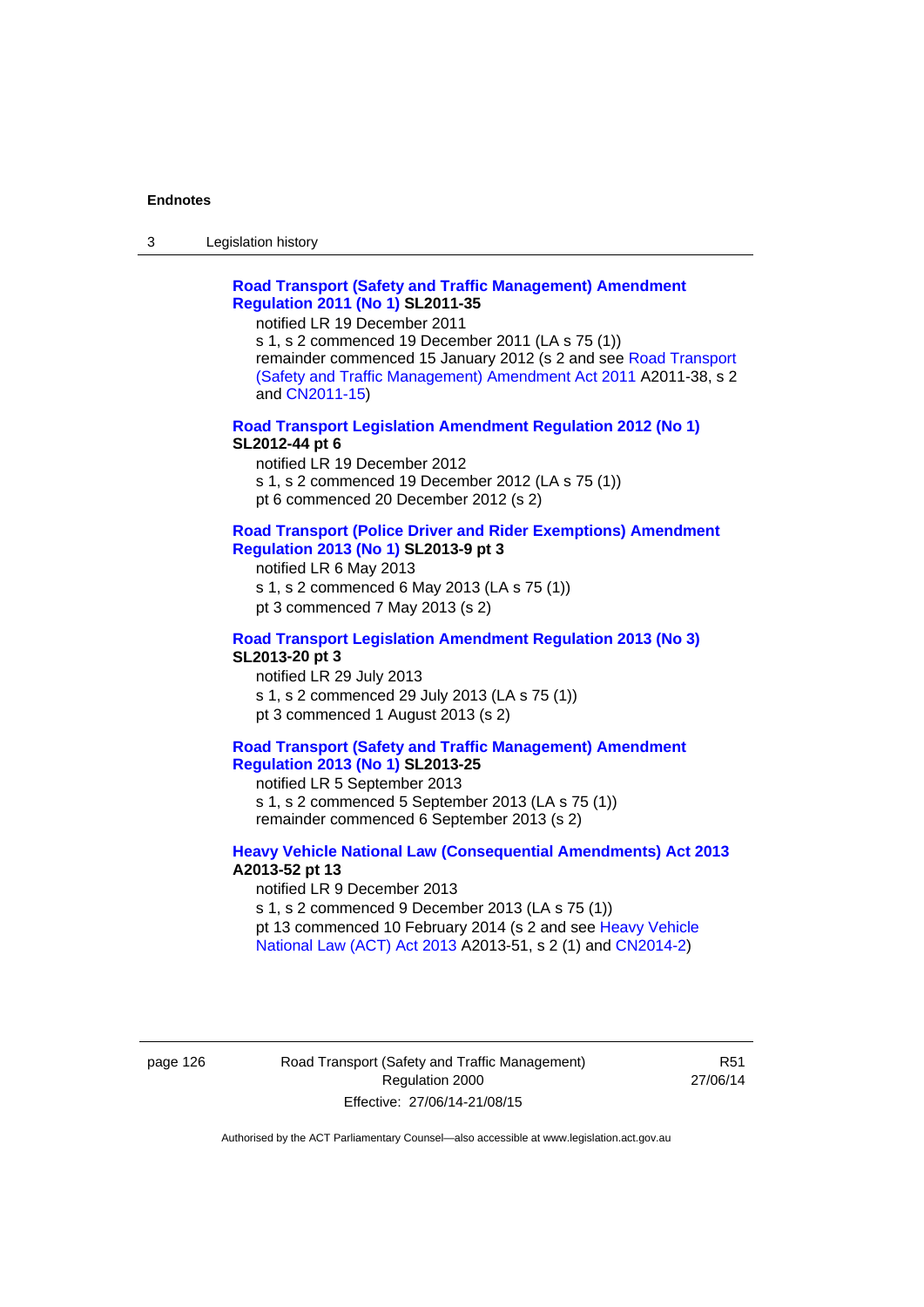Legislation history 3

# **[Road Transport \(Safety and Traffic Management\) Amendment](http://www.legislation.act.gov.au/sl/2014-5)  [Regulation 2014 \(No 1\)](http://www.legislation.act.gov.au/sl/2014-5) SL2014-5**

notified LR 27 March 2014 s 1, s 2 commenced 27 March 2014 (LA s 75 (1)) remainder commenced 28 March 2014 (s 2)

# **[Road Transport \(Safety and Traffic Management\) Amendment](http://www.legislation.act.gov.au/sl/2014-11)**

**[Regulation 2014 \(No 2\)](http://www.legislation.act.gov.au/sl/2014-11) SL2014-11**  notified LR 26 June 2014 s 1, s 2 commenced 26 June 2014 (LA s 75 (1)) remainder commenced 27 June 2014 (s 2)

R51 27/06/14 Road Transport (Safety and Traffic Management) Regulation 2000 Effective: 27/06/14-21/08/15

page 127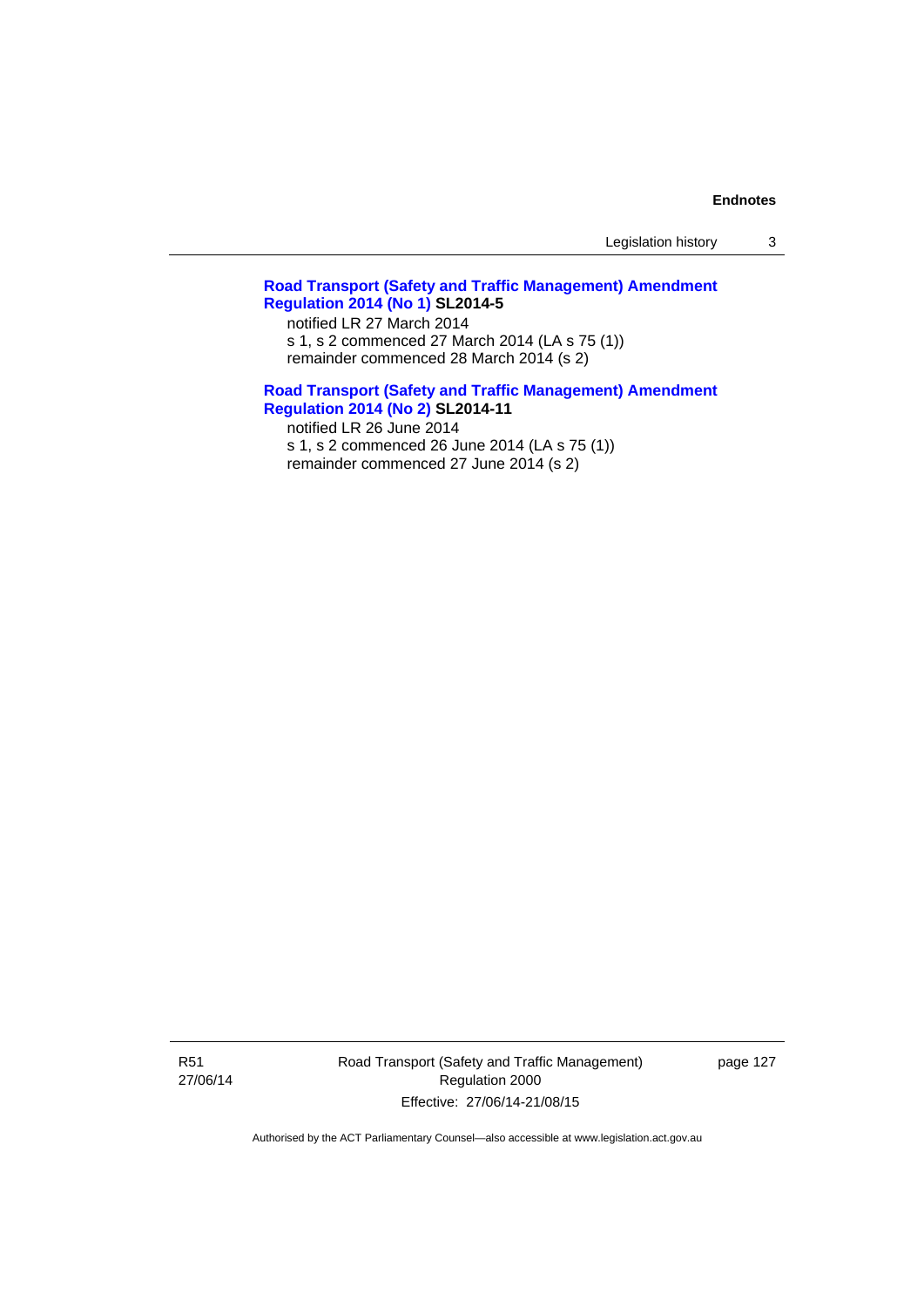| 4 | Amendment history |
|---|-------------------|
|---|-------------------|

# **4 Amendment history**

```
Name of regulation 
s 1 am R18 LA
Dictionary 
s 2 om A2001-27 amdt 4.24
                ins SL2005-22 amdt 1.1 
Dictionary—application to Australian Road Rules 
s 3 hdg bracketed note exp 17 September 2002 (s 4 (3))
s 3 am A2001-44 amdt 1.3793 
                sub SL2005-22 amdt 1.1 
Road includes road related area 
s 3A ins SL2005-22 amdt 1.1
Meaning of park and stop
SL2005-22 amdt 1.1
Notes 
s 4 hdg bracketed note exp 17 September 2002 (s 4 (3))<br>s 4 am A2001-44 amdt 1.3794: A2002-30 amdt 3.76
                A2001-44 A2002-30 amdt 3.769
                (2), (3) exp 17 September 2002 (s (4 (3)) 
Offences against regulation—application of Criminal Code etc 
SL2003-1 s 16
Offences against regulation are strict liability offences 
SL2003-1 s 16
General defence of accident or reasonable effort 
SL2003-1 s 16
Meaning of Australian Road Rules
s 5 hdg bracketed note exp 17 September 2002 (s 4 (3)) 
SL2004-16 s 25
                 am SL2005-22 amdt 1.2 
                sub SL2010-5 s 51 
                 am SL2013–20 s 24 
Incorporation of Australian Road Rules into ACT law 
s 6 hdg bracketed note exp 17 September 2002 (s 4 (3)) 
Transitional—ARR r 266 and r 267 
SL2010-5 s 52
                exp 14 March 2011 (s 6A (2)) 
Substitution—ARR r 300 
SL2010-38 s 4
                 om SL2013–20 s 25
```
page 128 Road Transport (Safety and Traffic Management) Regulation 2000 Effective: 27/06/14-21/08/15

R51 27/06/14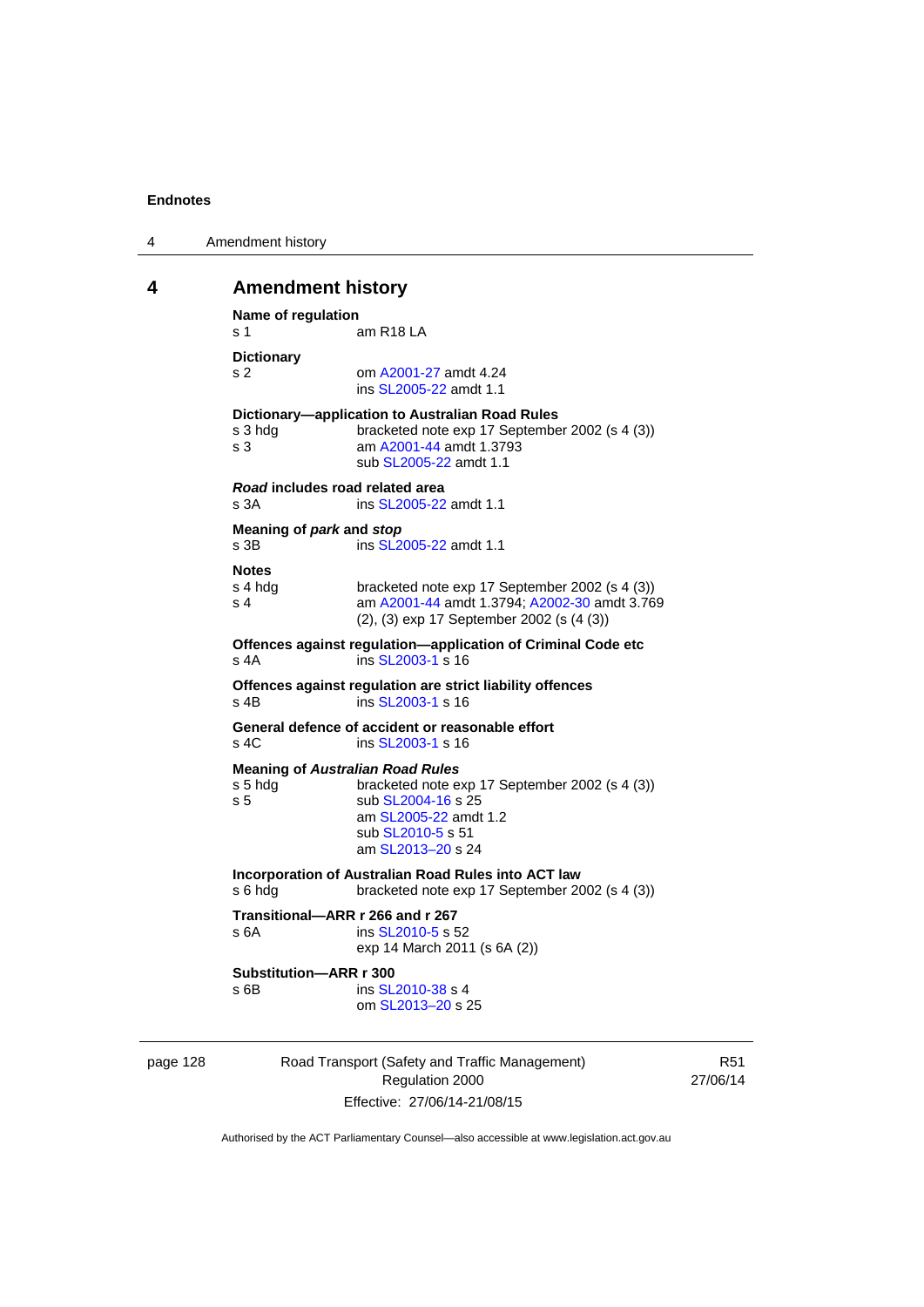| div 2.2.1 hdg<br>note 2              | am SL2000-52 s 3; SL2001-32 s 3; SL2002-31 s 22;                                         |
|--------------------------------------|------------------------------------------------------------------------------------------|
|                                      | SL2003-12 s 4; SL2004-16 ss 26-30                                                        |
|                                      | sub SL2005-22 s 4<br>am SL2006-32 amdt 1.92; items renum R24 LA; SL2010-5                |
|                                      | s 53, s 54; items renum R34 LA; SL2010-5 s 55; SL2013-20                                 |
|                                      | ss 26-28; items renum R47 LA                                                             |
| div 2.2.1 hdg<br>note 3              | sub SL2005-22 s 4                                                                        |
|                                      | am A2009-22 amdt 1.25; SL2010-33 s 5; items renum R38 LA;                                |
|                                      | A2013-52 s 65                                                                            |
|                                      | References to another law of this jurisdiction etc                                       |
| s 7 hdg<br>s <sub>7</sub>            | bracketed note exp 17 September 2002 (s 4 (3))<br>am A2001-44 amdt 1.3795, amdt 1.3796   |
|                                      |                                                                                          |
| s 8 hdg                              | ARR r 10 (2)-penalties for offences<br>bracketed note exp 17 September 2002 (s 4 (3))    |
|                                      | ARR r 25 (2)-default speed-limit in built-up area                                        |
| s 8A                                 | ins SL2003-12 s 5                                                                        |
|                                      | om SL2004-16 s 31                                                                        |
|                                      | ARR r 95-emergency stopping lane only signs                                              |
| s 9 hdg<br>s 9                       | bracketed note exp 17 September 2002 (s 4 (3))<br>am SL2005-22 amdt 1.3                  |
|                                      |                                                                                          |
| ARR r 104—no truck signs<br>s 10 hdg | bracketed note exp 17 September 2002 (s 4 (3))                                           |
| s 10                                 | am SL2005-22 amdt 1.4                                                                    |
|                                      | ARR r 158 (2) (c)-other vehicles permitted to travel in bus lanes                        |
| s 12 hdg<br>s 12                     | bracketed note exp 17 September 2002 (s 4 (3))<br>sub SL2002-31 s 23; SL2005-4 amdt 2.38 |
|                                      | am SL2006-32 amdt 1.93                                                                   |
|                                      | ARR r 170 (1)-driver not to stop in intersection unless permitted                        |
| s 12A                                | ins SL2004-16 s 32                                                                       |
|                                      | om SL2010-5 s 56                                                                         |
|                                      | ARR r 179 (1) (c)-stopping in a loading zone-goods and permit vehicles                   |
| s 13 hdg<br>s 13                     | bracketed note exp 17 September 2002 (s 4 (3))<br>sub SL2005-22 s 5                      |
|                                      | ARR r 179 (1) (c) and (2) (c)-stopping in loading zone-taxis                             |
| s 13A                                | ins SL2005-22 s 5                                                                        |
|                                      | ARR r 183-stopping in a bus zone                                                         |
| s 13B                                | ins SL2006-32 amdt 1.94                                                                  |

R51 27/06/14

Road Transport (Safety and Traffic Management) Regulation 2000 Effective: 27/06/14-21/08/15

page 129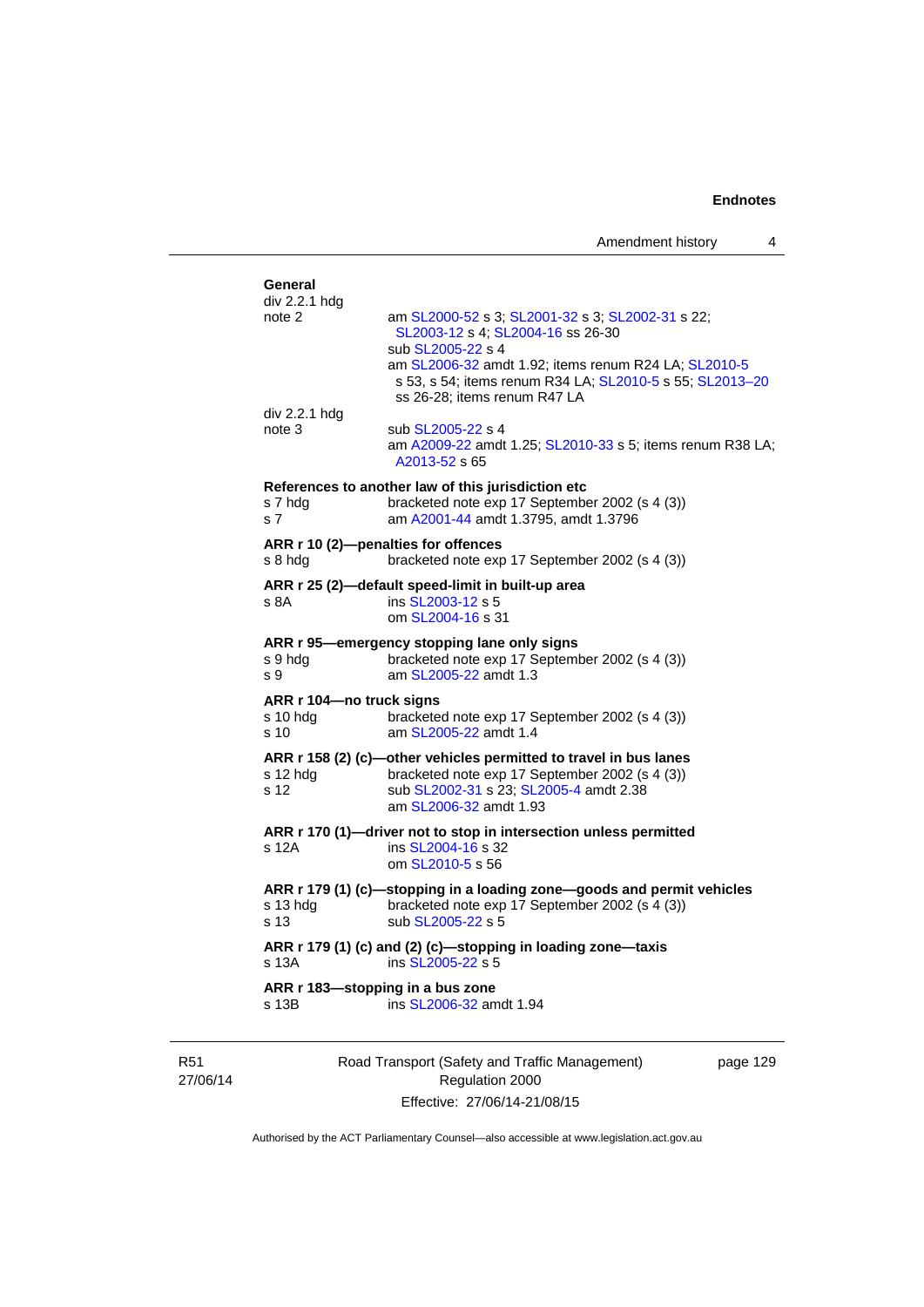| 4 | Amendment history                                                                                                                                                                                                               |
|---|---------------------------------------------------------------------------------------------------------------------------------------------------------------------------------------------------------------------------------|
|   | ARR r 195-stopping at or near a bus stop<br>s 13C<br>ins SL2006-32 amdt 1.94                                                                                                                                                    |
|   | ARR r 199 (2)-stopping near postbox<br>s 14 hdg<br>bracketed note exp 17 September 2002 (s 4 (3))                                                                                                                               |
|   | ARR r 206 (2) (b), (c)—time extension for people with disabilities permit<br>bracketed note exp 17 September 2002 (s 4 (3))<br>s 15 hdq<br>sub SL2005-22 amdt 1.5                                                               |
|   | ARR r 207 (2) (a)—fees for parking in pay parking spaces<br>s 16 hdg<br>bracketed note exp 17 September 2002 (s 4 (3))                                                                                                          |
|   | ARR r 213 (5)—making a motor vehicle secure—exception<br>ins Legislative Assembly AR2000-2 (see Gaz SL2000-20)<br>s 16A<br>am SL2004-16 s 33<br>sub SL2005-22 amdt 1.6                                                          |
|   | ARR r 216 (3)—towing a vehicle at night or in hazardous weather conditions<br>s 18 hdg<br>bracketed note exp 17 September 2002 (s 4 (3))<br>s 18<br>sub A2009-34 amdt 1.6                                                       |
|   | ARR r 225-use of radar detectors<br>s 22 hdg<br>bracketed note exp 17 September 2002 (s 4 (3))                                                                                                                                  |
|   | ARR r 236 (6)-hitchhiking, roadside commerce etc permitted<br>s 22A<br>ins SL2004-16 s 34                                                                                                                                       |
|   | ARR r 244C-motorised scooters not to be used<br>s 23 hdg<br>bracketed note exp 17 September 2002 (s 4 (3))<br>s 23<br>sub SL2010-5 s 57                                                                                         |
|   | ARR r 266-children travelling in interstate registered vehicles<br>ins SL2000-21 s 3<br>s 23A<br>om SL2004-16 s 35<br>ins SL2010-5 s 58<br>om SL2013-20 s 29                                                                    |
|   | ARR r 266 (2B)-children travelling in goods compartments<br>s 23B<br>ins SL2001-32 s 4<br>am SL2002-2 s 28; A2002-51 amdt 1.38; SL2005-4 amdt 2.39,<br>amdt 2.40; SL2006-32 amdt 1.95<br>sub SL2010-5 s 58<br>om SL2013-20 s 29 |
|   | ARR r 266 (7)-wearing of seatbelts by passengers under 16 years old<br>s 24 hdg<br>bracketed note exp 17 September 2002 (s 4 (3))<br>s 24<br>am SL2010-5 s 59                                                                   |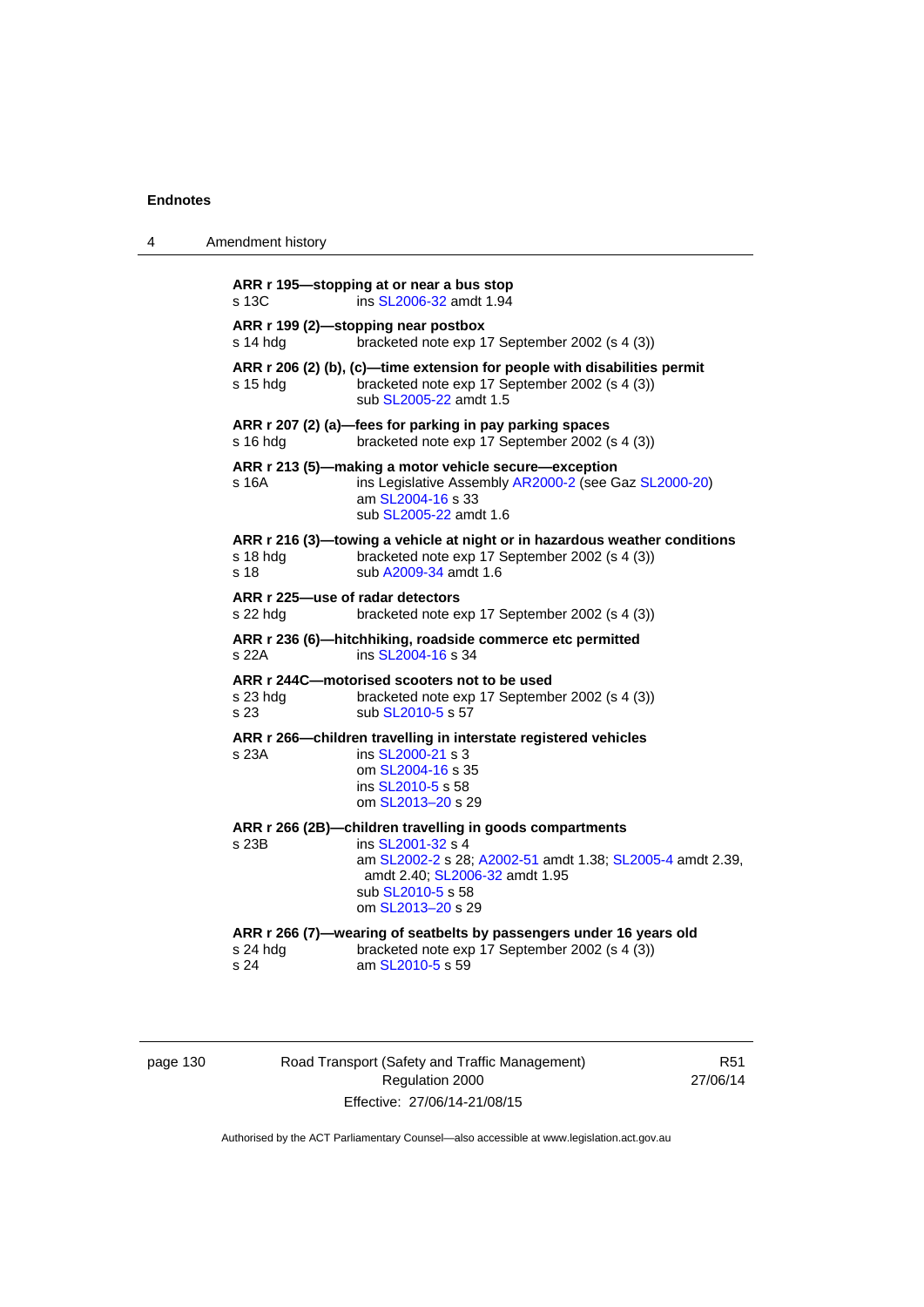|                                                                                        | Amendment history                                                                                                                                                                                                                                                                                                                                                                                                                                                                                                                                                                                                  | 4 |
|----------------------------------------------------------------------------------------|--------------------------------------------------------------------------------------------------------------------------------------------------------------------------------------------------------------------------------------------------------------------------------------------------------------------------------------------------------------------------------------------------------------------------------------------------------------------------------------------------------------------------------------------------------------------------------------------------------------------|---|
| s 25 hdg<br>s 25                                                                       | ARR r 267 (3)-certificates of exemption from wearing seatbelts<br>bracketed note exp 17 September 2002 (s 4 (3))<br>om SL2010-5 s 60                                                                                                                                                                                                                                                                                                                                                                                                                                                                               |   |
| s 26 hda                                                                               | ARR r 270 (3)—wearing motorbike helmets<br>bracketed note exp 17 September 2002 (s 4 (3))                                                                                                                                                                                                                                                                                                                                                                                                                                                                                                                          |   |
| ARR r 271 (6)-riding on motorbikes<br>s 27 hdg                                         | bracketed note exp 17 September 2002 (s 4 (3))                                                                                                                                                                                                                                                                                                                                                                                                                                                                                                                                                                     |   |
| s 27A                                                                                  | ARR r 280 (2) (a)—other vehicles to which B light rules apply<br>ins SL2002-31 s 24<br>sub SL2005-4 amdt 2.41; SL2006-32 amdt 1.96                                                                                                                                                                                                                                                                                                                                                                                                                                                                                 |   |
| s 28 hda<br>s 28                                                                       | ARR r 287 (3), (4)-duties of participants in crashes<br>bracketed note exp 17 September 2002 (s 4 (3))<br>sub SL2008-40 s 4                                                                                                                                                                                                                                                                                                                                                                                                                                                                                        |   |
| s 29 hdg<br>s 29                                                                       | ARR r 289 (1) (g)-driving on nature strip<br>bracketed note exp 17 September 2002 (s 4 (3))<br>am SL2004-16 s 36; pars renum R16 LA (see SL2004-16<br>s 37); SL2005-22 amdt 1.7                                                                                                                                                                                                                                                                                                                                                                                                                                    |   |
| s 30                                                                                   | ARR r 298-driving with a person in or on trailer<br>am SL2005-22 amdt 1.8                                                                                                                                                                                                                                                                                                                                                                                                                                                                                                                                          |   |
| ARR r 313-postal workers<br>s 32 hdg                                                   | bracketed note exp 17 September 2002 (s 4 (3))                                                                                                                                                                                                                                                                                                                                                                                                                                                                                                                                                                     |   |
| ARR dict-definitions for dictionary<br>s 33 hdg<br>s 33                                | bracketed note exp 17 September 2002 (s 4 (3))<br>am SL2005-22 amdt 1.9; SL2013-20 s 31<br>def approved seatbelt ins SL2013-20 s 30<br>def authorised person am SL2010-33 s 6<br>def emergency worker am A2004-28 amdt 3.61<br>def <i>hire car</i> ins SL2005-4 amdt 2.43<br>def oversize vehicle sub A2009-22 amdt 1.26<br>am A2013-52 s 66<br>def <i>police officer</i> sub A2001-56 amdt 3.475<br>def private hire car om SL2005-4 amdt 2.44<br>def <i>public bus</i> sub A2001-62 amdt 1.38<br>def restricted hire vehicle om SL2005-4 amdt 2.44<br>def <i>taxi</i> sub SL2002-2 s 29<br>am SL2005-4 amdt 2.42 |   |
| <b>Offences against the Australian Road Rules</b><br>div 2.2.3 hdg<br>om SL2003-1 s 17 |                                                                                                                                                                                                                                                                                                                                                                                                                                                                                                                                                                                                                    |   |

R51 27/06/14 Road Transport (Safety and Traffic Management) Regulation 2000 Effective: 27/06/14-21/08/15

page 131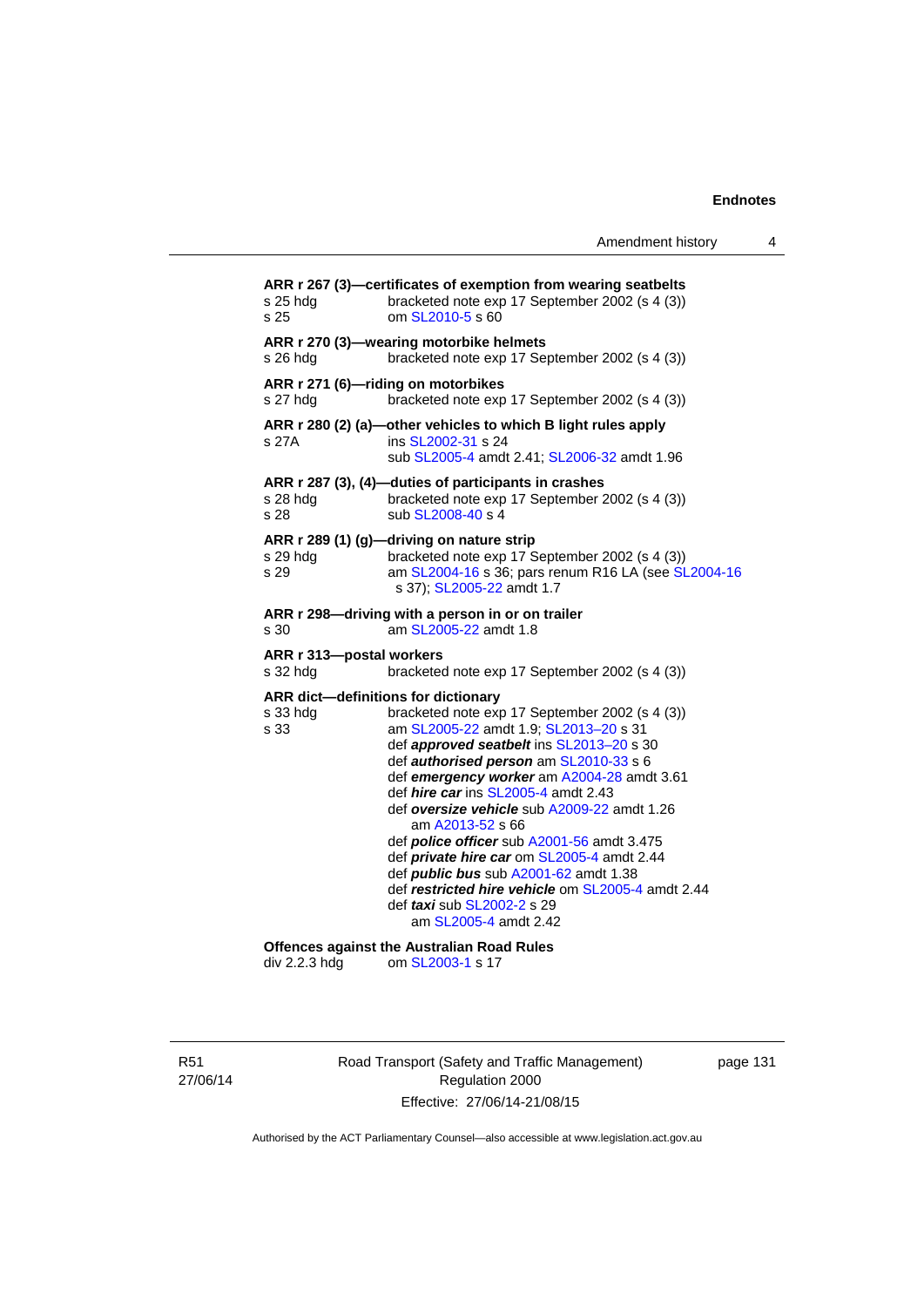| Amendment history                                          |                                                                                                                                                 |
|------------------------------------------------------------|-------------------------------------------------------------------------------------------------------------------------------------------------|
| <b>Application of Criminal Code</b><br>s 34 hdg<br>s 34    | bracketed note exp 17 September 2002 (s 4 (3))<br>sub A2002-51 amdt 1.39<br>om SL2003-1 s 17                                                    |
| Offences are strict liability offences<br>s 35 hda<br>s 35 | bracketed note exp 17 September 2002 (s 4 (3))<br>am A2002-51 amdt 1.40<br>om SL2003-1 s 17                                                     |
| s 36 hdg<br>s 36                                           | General defence of accident or reasonable effort<br>bracketed note exp 17 September 2002 (s 4 (3))<br>am A2002-51 amdt 1.41<br>om SL2003-1 s 17 |
| Making unnecessary engine noise<br>s 37 hdg                | bracketed note exp 17 September 2002 (s 4 (3))                                                                                                  |
| Emission of waste oil or grease<br>s 38 hda                | bracketed note exp 17 September 2002 (s 4 (3))                                                                                                  |
| Safety of persons on trailers<br>s 39 hdg<br>s 39          | bracketed note exp 17 September 2002 (s 4 (3))<br>am SL2005-22 amdt 1.10, amdt 1.11                                                             |
| Passengers in sidecars to be seated<br>s 40 hdg            | bracketed note exp 17 September 2002 (s 4 (3))                                                                                                  |
| s 41 hdg                                                   | Number of vehicles that may be drawn<br>bracketed note exp 17 September 2002 (s 4 (3))                                                          |
| Towing by vehicles under 4.5t<br>s 42 hdg                  | bracketed note exp 17 September 2002 (s 4 (3))                                                                                                  |
| Lights on motor vehicles generally<br>s 43 hda             | bracketed note exp 17 September 2002 (s 4 (3))                                                                                                  |
| <b>Metered parking</b><br>div 2.3.5 hdg                    | sub SL2005-22 s 6                                                                                                                               |
| Metered parking-parking in spaces<br>s 44 hdg<br>s 44      | bracketed note exp 17 September 2002 (s 4 (3))<br>sub SL2005-22 s 7                                                                             |
| Metered parking-parking fees<br>s 44A                      | ins SL2005-22 s 7                                                                                                                               |
| s 44B                                                      | Metered parking-maximum length of stay<br>ins SL2005-22 s 7                                                                                     |
|                                                            |                                                                                                                                                 |

page 132 Road Transport (Safety and Traffic Management) Regulation 2000 Effective: 27/06/14-21/08/15

R51 27/06/14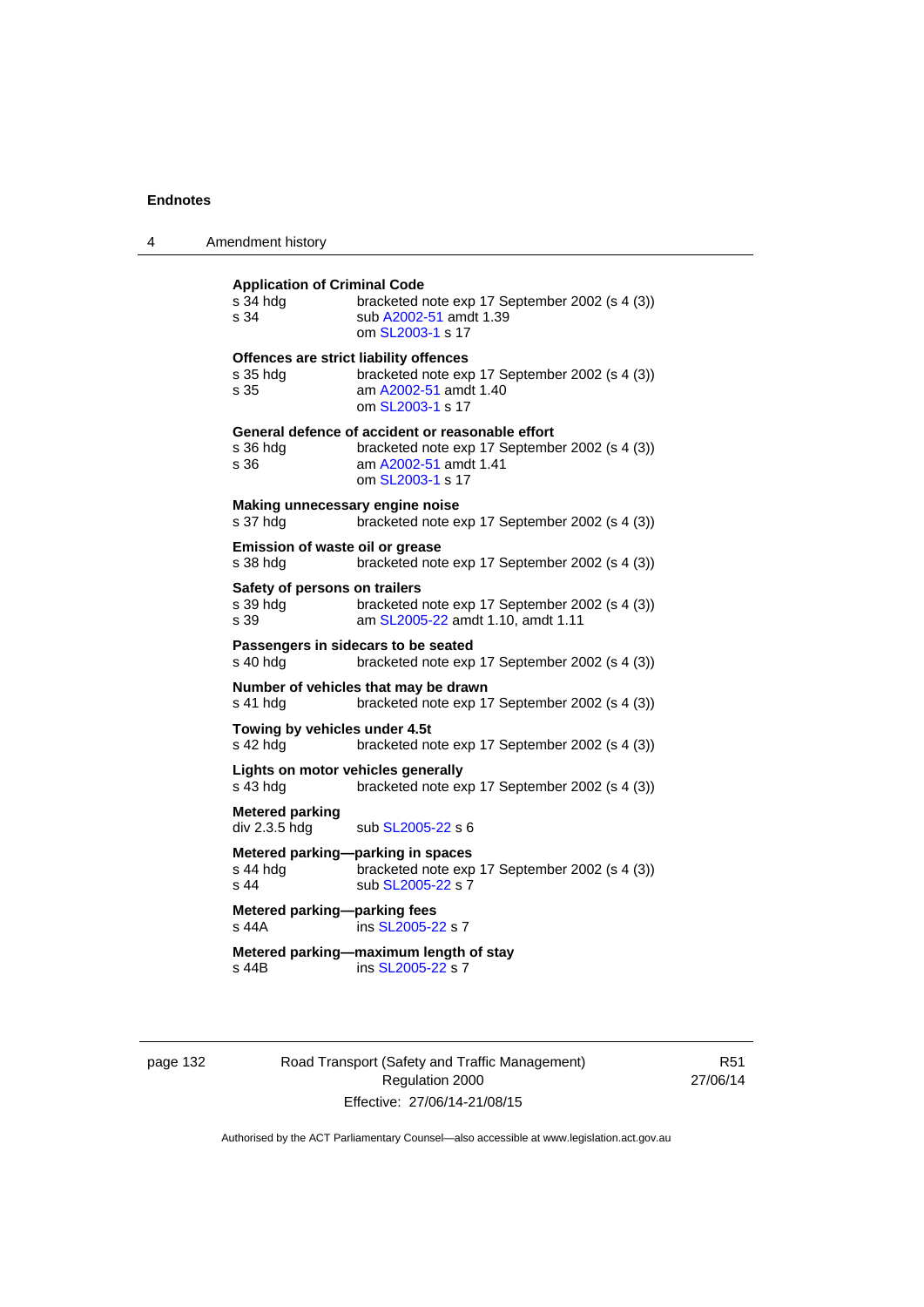| s 45 hdg<br>s 45                                                 | bracketed note exp 17 September 2002 (s 4 (3))<br>sub SL2005-22 s 7                                                               |
|------------------------------------------------------------------|-----------------------------------------------------------------------------------------------------------------------------------|
| s 46 hda                                                         | Temporary closure of metered parking spaces<br>bracketed note exp 17 September 2002 (s 4 (3))                                     |
| Misuse of parking meters<br>s 47 hdg                             | bracketed note exp 17 September 2002 (s 4 (3))                                                                                    |
| Interfering with parking meters etc<br>s 48 hdg                  | bracketed note exp 17 September 2002 (s 4 (3))                                                                                    |
| <b>Ticket parking</b><br>div 2.3.6 hdg                           | orig div 2.3.6 hdg renum as div 2.3.8 hdg<br>ins by SL2005-22 s 8                                                                 |
| Ticket parking-parking in spaces<br>s 49 hda<br>s 49             | bracketed note exp 17 September 2002 (s 4 (3))<br>sub SL2005-22 s 8                                                               |
| Ticket parking—display of tickets<br>s 49A                       | ins SL2005-22 s 8<br>am SL2010-7 s 42; SL2014-11 s 4                                                                              |
| Ticket parking-e-payment<br>s 49AA                               | ins SL2014-11 s 5                                                                                                                 |
| s 49B                                                            | Ticket parking-maximum length of stay<br>ins SL2005-22 s 8<br>am SL2014-11 s 6, s 7; ss renum R51 LA                              |
| s 50 hda<br>s <sub>50</sub>                                      | Ticket parking-exceptions to s 49A and s 49B<br>bracketed note exp 17 September 2002 (s 4 (3))<br>sub SL2005-22 s 8               |
| $s51$ hdg                                                        | Temporary closure of ticket parking spaces and areas<br>bracketed note exp 17 September 2002 (s 4 (3))<br>sub SL2005-22 amdt 1.12 |
| s 51                                                             | am SL2002-7 s 4, s 5; regs renum R6 LA (see SL2002-7 s 6)                                                                         |
| s 52 hda<br>s 52                                                 | Use of false or damaged parking tickets etc<br>bracketed note exp 17 September 2002 (s 4 (3))<br>sub SL2005-22 s 9                |
| Misuse of parking ticket machines<br>s 53 hdg<br>s <sub>53</sub> | bracketed note exp 17 September 2002 (s 4 (3))<br>sub SL2005-22 s 9                                                               |
| s 54 hdg                                                         | Interfering with parking ticket machines etc<br>bracketed note exp 17 September 2002 (s 4 (3))                                    |

R51 27/06/14 Road Transport (Safety and Traffic Management) Regulation 2000 Effective: 27/06/14-21/08/15

page 133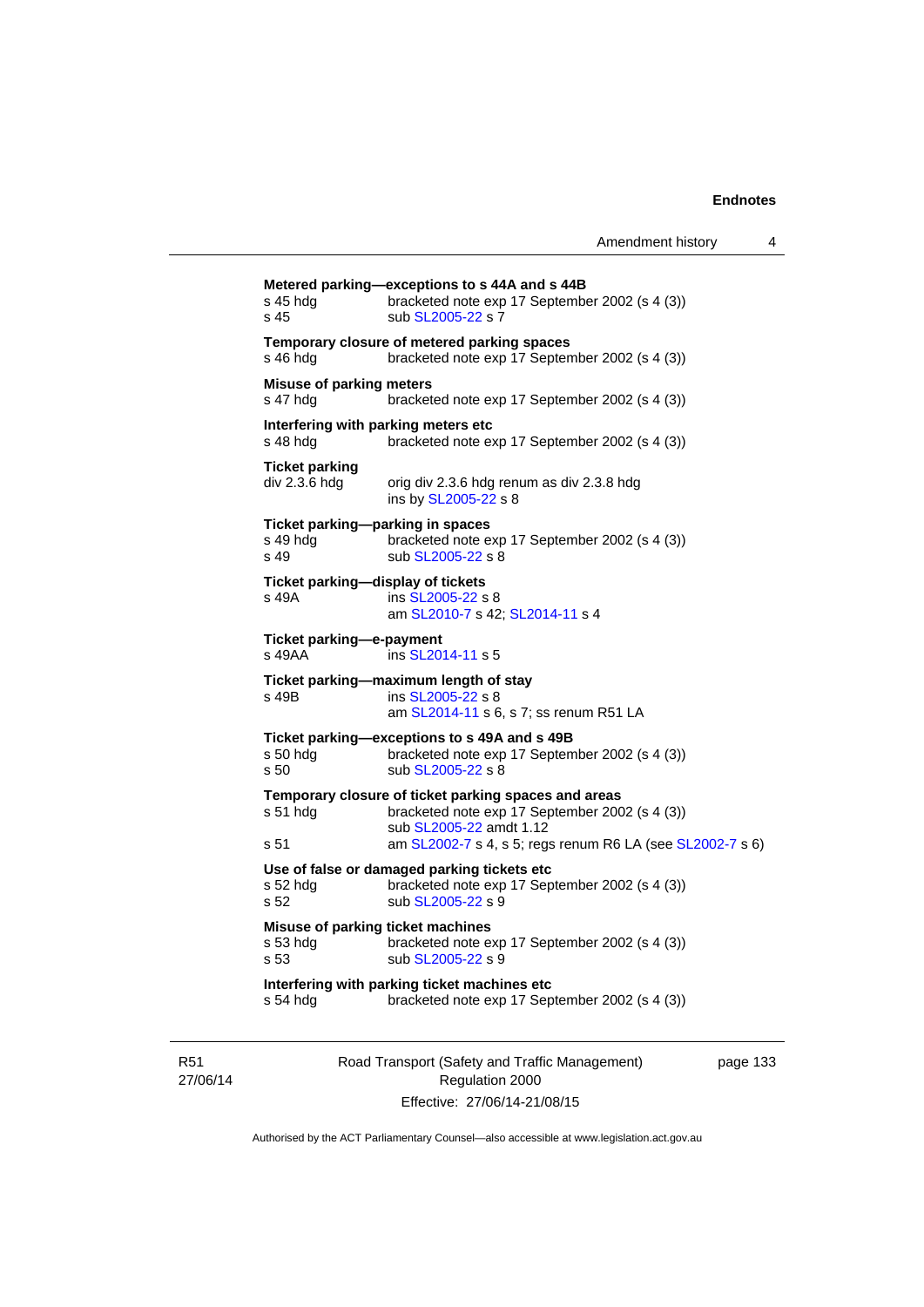| 4 | Amendment history                                    |                                                                                                                                                                 |
|---|------------------------------------------------------|-----------------------------------------------------------------------------------------------------------------------------------------------------------------|
|   | Interfering with parking tickets<br>s 55 hdg<br>s 55 | bracketed note exp 17 September 2002 (s 4 (3))<br>sub SL2005-22 s 10                                                                                            |
|   | div 2.3.7 hdg                                        | Other ACT road rules about stopping and parking<br>ins SL2005-22 s 10                                                                                           |
|   |                                                      | Unauthorised use of parking permits and mobility parking scheme                                                                                                 |
|   | authorities<br>$s$ 56 hdg<br>s 56                    | bracketed note exp 17 September 2002 (s 4 (3))<br>am A2002-30 amdt 3.770<br>sub SL2005-22 s 10                                                                  |
|   | s 56A                                                | Interfering with parking permits and mobility parking scheme authorities<br>ins SL2005-22 s 10                                                                  |
|   | No stopping on a road with a red kerb<br>s 57        | am SL2001-32 s 5<br>exp 1 December 2002 (s 57 (2))                                                                                                              |
|   | s 57A hdg<br>s 57A                                   | Stopping public buses in bus zones and at bus stops<br>bracketed note exp 17 September 2002 (s 4 (3))<br>ins SL2000-33 s 3<br>am 2001 Act No 62 amdts 1.39-1.41 |
|   | s 58 hdg<br>s 58                                     | Stopping in an emergency etc or to comply with another law<br>bracketed note exp 17 September 2002 (s 4 (3))<br>am SL2005-22 s 11, s 12                         |
|   | <b>Other ACT road rules</b><br>div 2.3.8 hdg         | (prev div 2.3.6 hdg) ins SL2005-22 s 13                                                                                                                         |
|   | <b>Carrying dangerous substances</b><br>s 59 hdg     | bracketed note exp 17 September 2002 (s 4 (3))                                                                                                                  |
|   | s 59                                                 | sub A2004-7 amdt 1.14<br>am A2004-7 amdt 1.15, amdt 1.16<br>om A2009-34 amdt 1.7                                                                                |
|   | Interrupting funeral processions etc<br>$s60h$ dg    | bracketed note exp 17 September 2002 (s 4 (3))                                                                                                                  |
|   | Driving on roads closed to traffic<br>$s61$ hdg      | bracketed note exp 17 September 2002 (s 4 (3))                                                                                                                  |
|   | $s$ 62 hdg                                           | Use of wheeled recreational devices and wheeled toys on roads<br>bracketed note exp 17 September 2002 (s 4 (3))                                                 |
|   | traffic control device                               | Devices that are prescribed traffic control devices-Act, dict, def prescribed                                                                                   |
|   | s 63 hdg<br>s 63                                     | bracketed note exp 17 September 2002 (s 4 (3))<br>sub SL2005-22 s 14                                                                                            |
|   |                                                      |                                                                                                                                                                 |

page 134 Road Transport (Safety and Traffic Management) Regulation 2000 Effective: 27/06/14-21/08/15

R51 27/06/14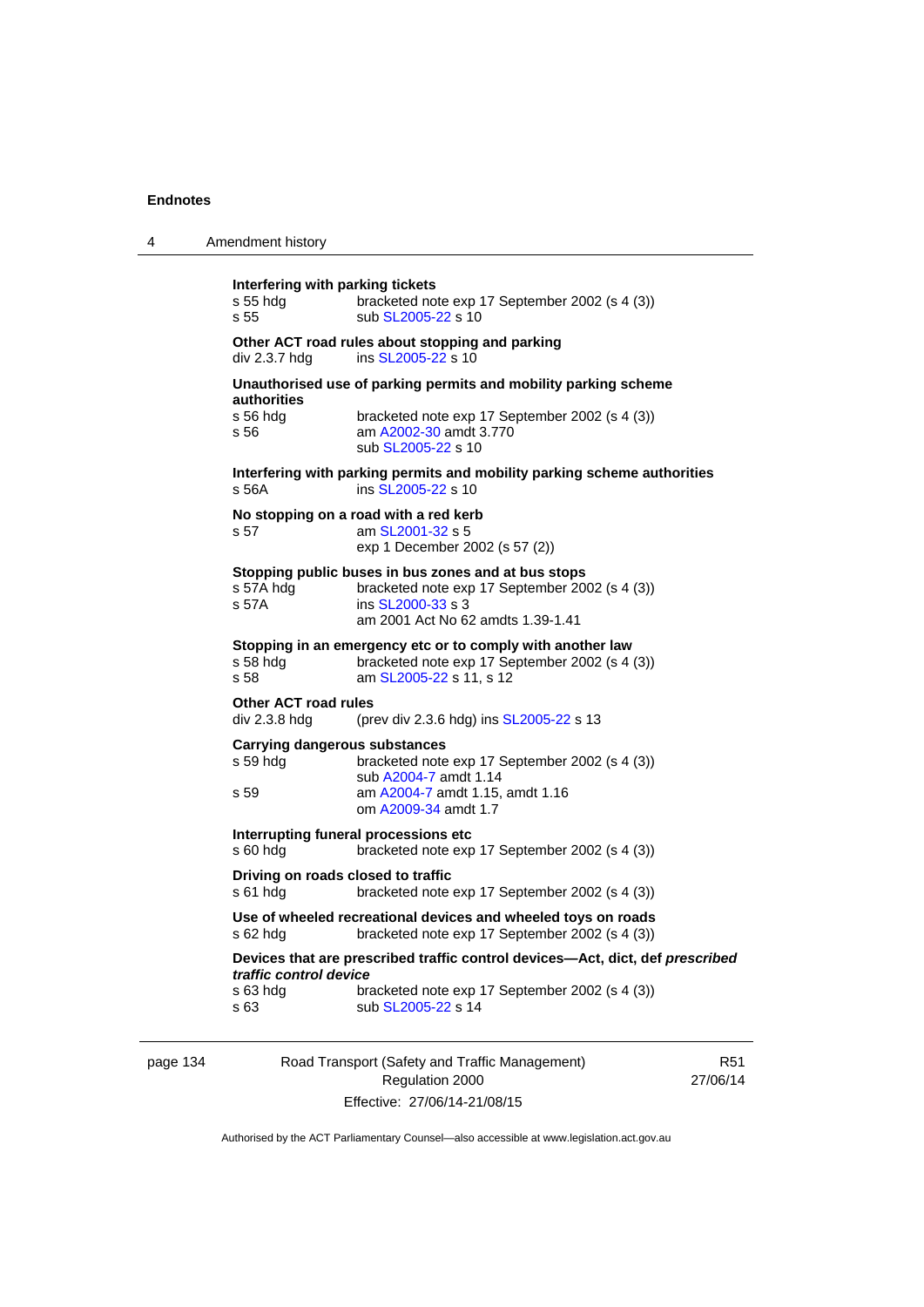|                                                   |                                                                                                                                                   | Amendment history | 4 |
|---------------------------------------------------|---------------------------------------------------------------------------------------------------------------------------------------------------|-------------------|---|
| s 64 hdg                                          | Preventing prescribed traffic control devices being clearly visible<br>bracketed note exp 17 September 2002 (s 4 (3))                             |                   |   |
| s 65 hda                                          | Use of do not overtake turning vehicle sign<br>bracketed note exp 17 September 2002 (s 4 (3))                                                     |                   |   |
| s 66                                              | Approvals etc by road transport authority<br>am A2001-44 amdt 1.3797, amdt 1.3798; SL2010-5 s 61, s 62;<br>pars renum R41 LA; A2011-52 amdt 3.184 |                   |   |
| s 68 hdg                                          | Defence of complying with direction of police officer or authorised person<br>bracketed note exp 17 September 2002 (s 4 (3))                      |                   |   |
| s 69 hda<br>s 69                                  | Exemption for driver of police vehicle-generally-Act, s 35<br>bracketed note exp 17 September 2002 (s 4 (3))<br>sub SL2013-9 s 8                  |                   |   |
| s69A                                              | Exemption for driver of police vehicle-training and assessment<br>ins SL2013-9 s 9                                                                |                   |   |
| s 70 hdg                                          | <b>Exemption for driver of emergency vehicles</b><br>bracketed note exp 17 September 2002 (s 4 (3))                                               |                   |   |
| authorised people                                 | Stopping and parking exemption for police and emergency vehicles and                                                                              |                   |   |
| s 71 hdg<br>s 71                                  | bracketed note exp 17 September 2002 (s 4 (3))<br>sub SL2002-7 s 7; SL2005-22 s 15                                                                |                   |   |
| <b>Parking</b><br>ch 3 hdg                        | ins SL2001-32 s 6                                                                                                                                 |                   |   |
| <b>Metered parking schemes</b><br>s 72 hdg        | bracketed note exp 17 September 2002 (s 4 (3))                                                                                                    |                   |   |
| <b>Metered parking areas</b><br>s 73 hdg<br>s 73  | bracketed note exp 17 September 2002 (s 4 (3))<br>am SL2005-22 amdt 1.13                                                                          |                   |   |
| <b>Parking meters</b><br>s 74 hdg                 | bracketed note exp 17 September 2002 (s 4 (3))                                                                                                    |                   |   |
| <b>Metered parking spaces</b><br>s 75 hda<br>s 74 | bracketed note exp 17 September 2002 (s 4 (3))<br>am SL2005-22 s 16                                                                               |                   |   |
| <b>Parking authorities</b><br>s 75A               | ins SL2002-7 s 8<br>am A2011-52 amdt 3.185                                                                                                        |                   |   |

R51 27/06/14 Road Transport (Safety and Traffic Management) Regulation 2000 Effective: 27/06/14-21/08/15

page 135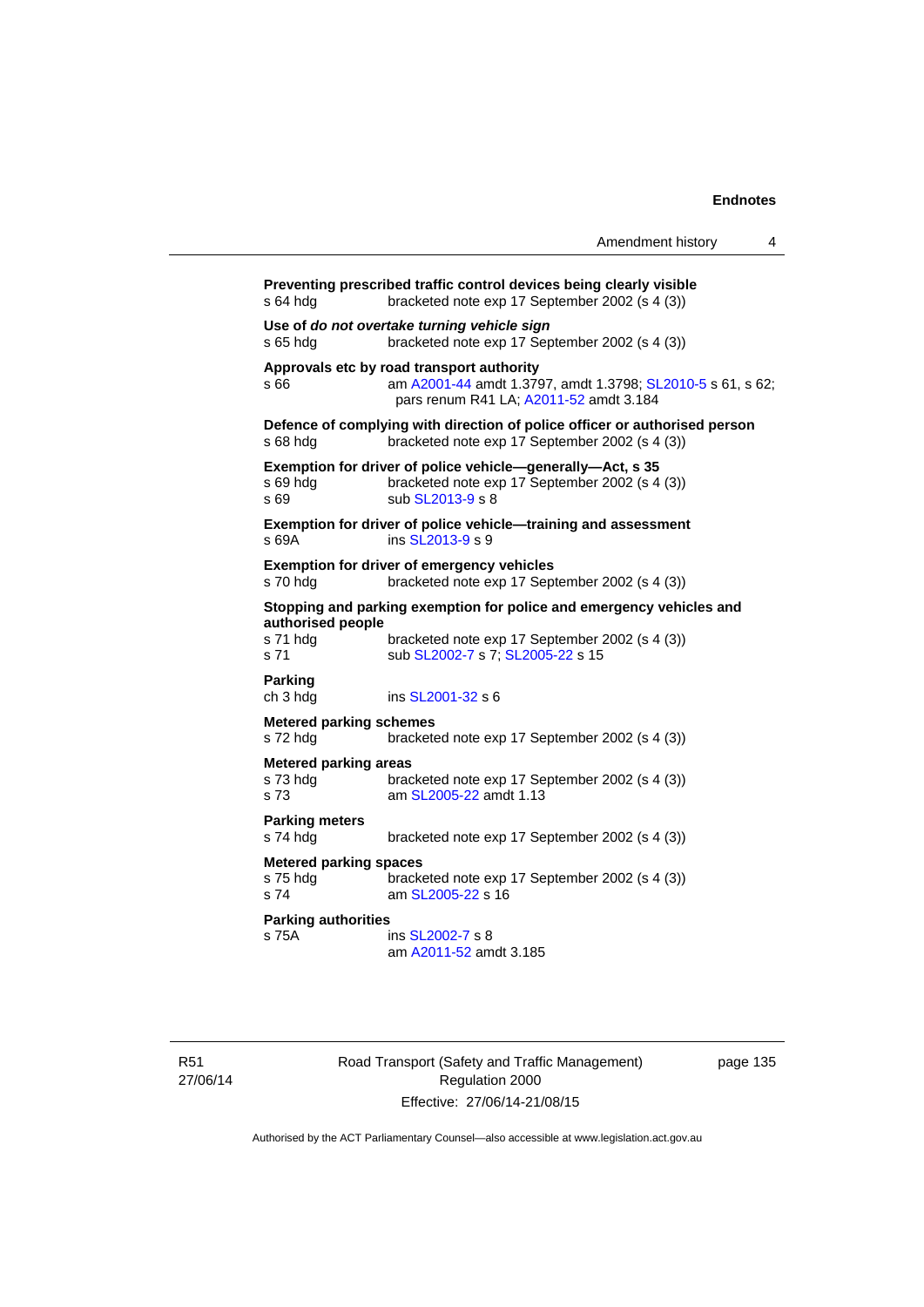| 4 | Amendment history                                         |                                                                                                                                                                                                                                                 |
|---|-----------------------------------------------------------|-------------------------------------------------------------------------------------------------------------------------------------------------------------------------------------------------------------------------------------------------|
|   | <b>Parking authority guidelines</b><br>s 75B hdg<br>s 75B | bracketed note exp 17 September 2002 (s 4 (3))<br>ins SL2002-7 s 8<br>am A2011-52 amdt 3.186                                                                                                                                                    |
|   | s 76 hdg<br>s 76                                          | Ticket parking schemes-road transport authority<br>sub SL2002-7 s 9<br>bracketed note exp 17 September 2002 (s 4 (3))<br>am SL2005-22 s 17                                                                                                      |
|   | Approval of e-payment method<br>s 76AA                    | ins SL2014-11 s 8                                                                                                                                                                                                                               |
|   | s 76A hdg<br>s 76A                                        | Ticket parking schemes-parking authorities<br>bracketed note exp 17 September 2002 (s 4 (3))<br>sub SL2005-22 amdt 1.14<br>ins SL2002-7 s 10                                                                                                    |
|   | <b>Ticket parking areas</b><br>s 77 hdg<br>s 77           | bracketed note exp 17 September 2002 (s 4 (3))<br>am SL2005-22 amdt 1.15, amdt 1.16<br>(3), (4) exp 1 December 2006 (s 77 (4))                                                                                                                  |
|   | <b>Ticket parking spaces</b><br>s 78 hdg                  | bracketed note exp 17 September 2002 (s 4 (3))                                                                                                                                                                                                  |
|   | <b>Ticket machines</b><br>s 79 hdg                        | bracketed note exp 17 September 2002 (s 4 (3))                                                                                                                                                                                                  |
|   | <b>Parking tickets</b><br>s 80 hdg<br>s 80                | bracketed note exp 17 September 2002 (s 4 (3))<br>am SL2002-7 s 11; SL2005-22 ss 18-20; SL2010-7 ss 43-46                                                                                                                                       |
|   | s 81 hdg<br>s 81                                          | Duration of parking tickets and e-payment parking period<br>bracketed note exp 17 September 2002 (s 4 (3))<br>sub SL2014-11 s 9                                                                                                                 |
|   | Definitions-div 3.1.3<br>s 82 hdg<br>s 82                 | bracketed note exp 17 September 2002 (s 4 (3))<br>def code of practice om SL2008-47 amdt 1.4<br>def exemption om SL2008-47 amdt 1.4<br>def existing operator om SL2008-47 amdt 1.4<br>def existing operator's certificate om SL2008-47 amdt 1.4 |
|   | s 83 hdg                                                  | References in div 3.1.3 to land adjoining residential land<br>bracketed note exp 17 September 2002 (s 4 (3))                                                                                                                                    |
|   | s 84 hdg                                                  | Vehicle parked partly on residential land<br>bracketed note exp 17 September 2002 (s 4 (3))                                                                                                                                                     |

page 136 Road Transport (Safety and Traffic Management) Regulation 2000 Effective: 27/06/14-21/08/15

R51 27/06/14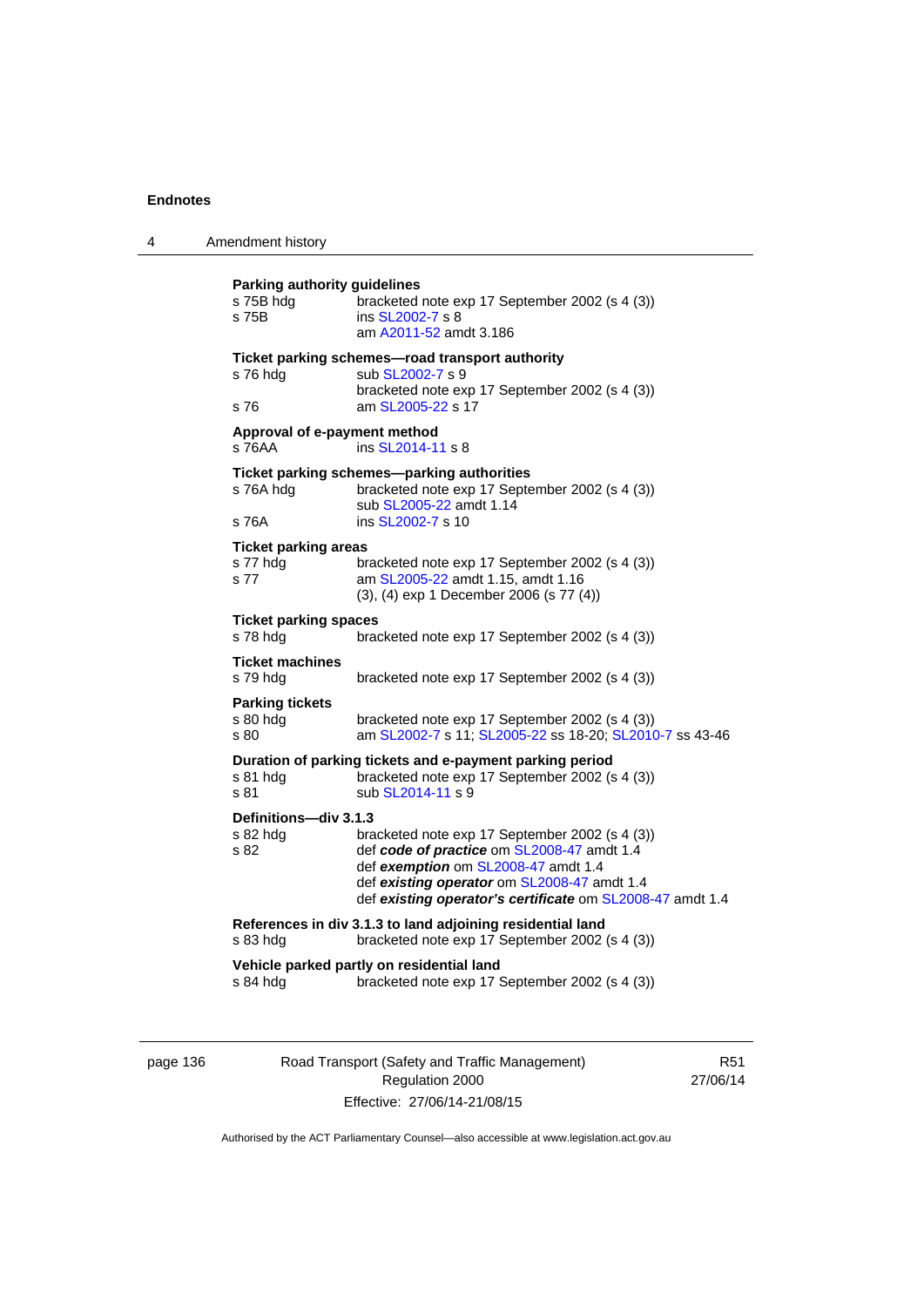| Amendment history |  |
|-------------------|--|
|-------------------|--|

| s 85                                   | am SL2005-22 amdt 1.17; SL2008-47 amdt 1.5                                                                                                                                                              |  |
|----------------------------------------|---------------------------------------------------------------------------------------------------------------------------------------------------------------------------------------------------------|--|
| s 85A                                  | No more than 1 heavy vehicle on residential land<br>ins SL2008-47 amdt 1.6                                                                                                                              |  |
| s 85B                                  | Heavy vehicles to be parked away from residential land boundaries<br>ins SL2008-47 amdt 1.6                                                                                                             |  |
| s 86 hdg<br>s 86                       | Parking of certain vehicles on land adjoining residential land prohibited<br>bracketed note exp 17 September 2002 (s 4 (3))<br>am SL2005-22 amdt 1.17; SL2008-47 amdt 1.7, amdt 1.8;<br>ss renum R29 LA |  |
| s 87 hdg                               | Parking of certain commercial vehicles on land with multi-unit housing<br>bracketed note exp 17 September 2002 (s 4 (3))<br>sub A2007-25 amdt 1.165                                                     |  |
| s 87                                   | am A2002-30 amdt 3.771; SL2005-22 amdt 1.17; A2007-25<br>amdt 1.166, amdt 1.167; SL2008-47 amdt 1.9; ss renum R29<br>LA                                                                                 |  |
| s 87A                                  | No offence if reasonable necessity etc<br>ins SL2008-47 amdt 1.10                                                                                                                                       |  |
| s 87B                                  | Heavy vehicle refrigeration units not to be operated on residential land<br>ins SL2008-47 amdt 1.10                                                                                                     |  |
| s 87C                                  | Prohibition on night operation of heavy vehicle<br>ins SL2008-47 amdt 1.10                                                                                                                              |  |
| Daily infringement<br>s 88 hda<br>s 88 | bracketed note exp 17 September 2002 (s 4 (3))<br>am A2007-25 amdt 1.168<br>sub SL2008-47 amdt 1.11                                                                                                     |  |
| div 3.1.3A hdg                         | Heavy vehicle parking-enforcement<br>ins SL2008-47 amdt 1.13                                                                                                                                            |  |
| s 89 hda<br>s 89                       | Meaning of occupier-div 3.1.3A<br>bracketed note exp 17 September 2002 (s 4 (3))<br>am A2001-44 amdt 1.3799, amdt 1.3800<br>om SL2008-47 amdt 1.12<br>ins SL2008-47 amdt 1.13                           |  |
| Power to enter premises                |                                                                                                                                                                                                         |  |
| s 90 hdg<br>s 90                       | bracketed note exp 17 September 2002 (s 4 (3))<br>am A2001-44 amdts 1.3801-1.3803<br>def the code of practice om A2001-44 amdt 1.3803<br>om SL2008-47 amdt 1.12<br>ins SL2008-47 amdt 1.13              |  |

R51 27/06/14

Road Transport (Safety and Traffic Management) Regulation 2000 Effective: 27/06/14-21/08/15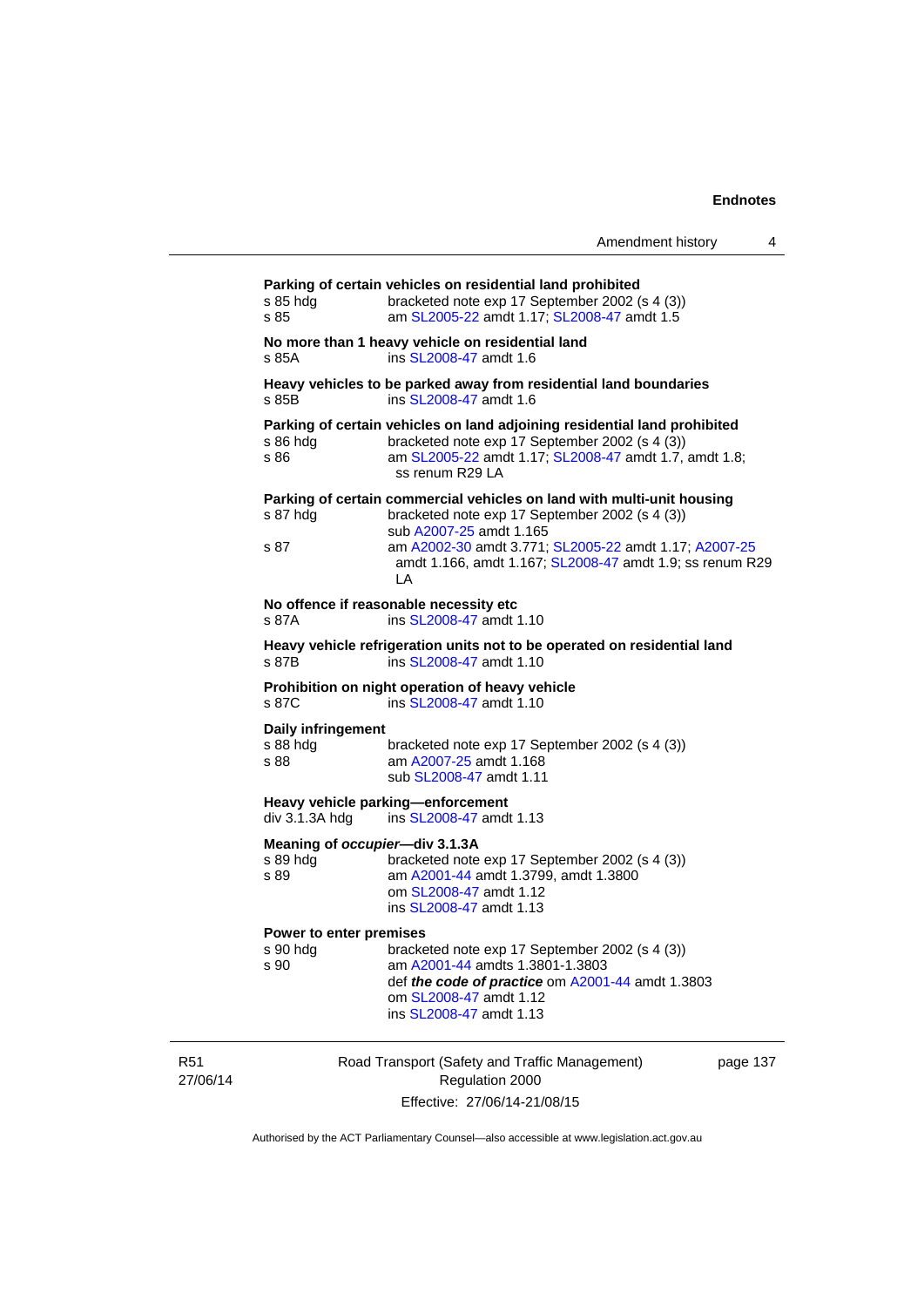| 4 | Amendment history                                         |                                                                                                                                                               |
|---|-----------------------------------------------------------|---------------------------------------------------------------------------------------------------------------------------------------------------------------|
|   | Production of identity card<br>s 91 hda<br>s 91           | bracketed note exp 17 September 2002 (s 4 (3))<br>om SL2008-47 amdt 1.12<br>ins SL2008-47 amdt 1.13                                                           |
|   | <b>Consent to entry</b><br>s 92 hdg<br>s 92               | bracketed note exp 17 September 2002 (s 4 (3))<br>am SL2005-22 s 21<br>om SL2008-47 amdt 1.12<br>ins SL2008-47 amdt 1.13<br>am A2010-18 amdt 3.93             |
|   | s 93 hdg<br>s 93                                          | General powers on entry to premises<br>bracketed note exp 17 September 2002 (s 4 (3))<br>om SL2008-47 amdt 1.12<br>ins SL2008-47 amdt 1.13                    |
|   | Damage etc to be minimised<br>s 94 hda<br>s 94            | bracketed note exp 17 September 2002 (s 4 (3))<br>om SL2008-47 amdt 1.12<br>ins SL2008-47 amdt 1.13                                                           |
|   | s 95 hdg<br>s 95                                          | <b>Compensation for exercise of enforcement powers</b><br>bracketed note exp 17 September 2002 (s 4 (3))<br>om SL2008-47 amdt 1.12<br>ins SL2008-47 amdt 1.13 |
|   | s 96 hda<br>s 96                                          | Loss etc of existing operator's certificate<br>bracketed note exp 17 September 2002 (s 4 (3))<br>om SL2008-47 amdt 1.12                                       |
|   | s 97 hdg<br>s 97                                          | Cancellation of existing operator's certificate etc<br>bracketed note exp 17 September 2002 (s 4 (3))<br>am A2002-30 amdt 3.772<br>om SL2008-47 amdt 1.12     |
|   | Other powers to provide pay parking<br>s 97A hdg<br>s 97A | bracketed note exp 17 September 2002 (s 4 (3))<br>ins SL2002-7 s 12                                                                                           |
|   | <b>Overlapping schemes</b><br>s 98 hdg<br>s 98            | bracketed note exp 17 September 2002 (s 4 (3))<br>am SL2002-7 s 13                                                                                            |
|   | Income from ticket parking scheme<br>s 98A hdg<br>s 98A   | bracketed note exp 17 September 2002 (s 4 (3))<br>ins SL2002-7 s 14                                                                                           |

page 138 Road Transport (Safety and Traffic Management) Regulation 2000 Effective: 27/06/14-21/08/15

R51 27/06/14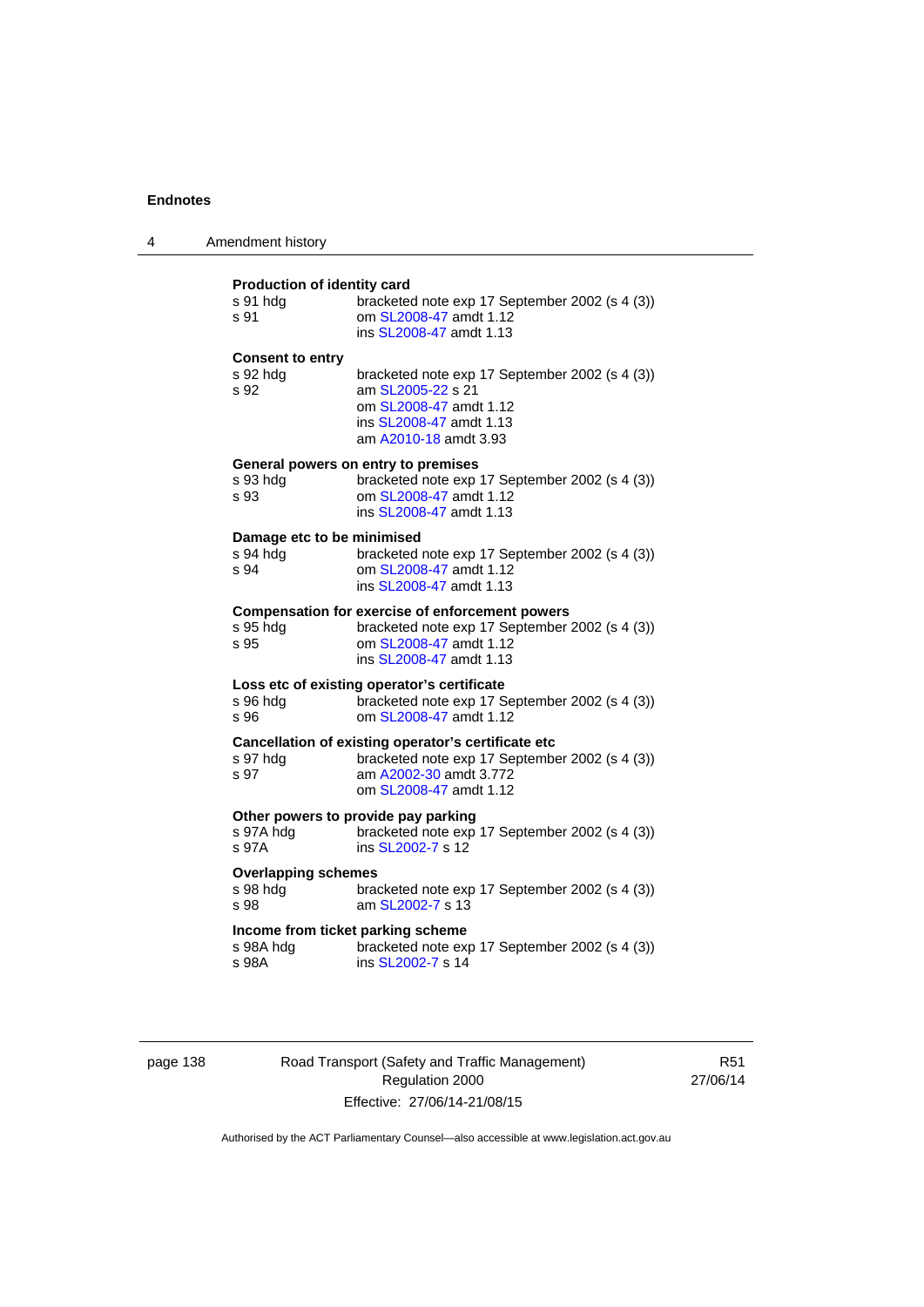|                                                                    | Costs of ticket parking scheme<br>s 98B hdg<br>s 98B | bracketed note exp 17 September 2002 (s 4 (3))<br>ins SL2002-7 s 14                                                          |
|--------------------------------------------------------------------|------------------------------------------------------|------------------------------------------------------------------------------------------------------------------------------|
|                                                                    | Trailers not separately chargeable<br>s 99 hdg       | bracketed note exp 17 September 2002 (s 4 (3))                                                                               |
|                                                                    | <b>Parking permits</b><br>s 100 hdg<br>s 100         | bracketed note exp 17 September 2002 (s 4 (3))<br>sub SL2005-22 s 22                                                         |
|                                                                    | s 101 hdg<br>$s$ 101                                 | Mobility parking scheme authorities<br>bracketed note exp 17 September 2002 (s 4 (3))<br>sub SL2005-22 s 22                  |
|                                                                    | s 101A                                               | Parking permits and mobility parking scheme authorities-cancellation<br>ins SL2005-22 s 22                                   |
|                                                                    | cancelled<br>s 101B                                  | Parking permits and mobility parking scheme authorities—return when<br>ins SL2005-22 s 22                                    |
|                                                                    | Parking-other provisions<br>pt $3.3$ hdg             | ins SL2006-51 s 4                                                                                                            |
| Marking tyres by parking inspectors<br>ins SL2006-51 s 4<br>s 101C |                                                      |                                                                                                                              |
|                                                                    | Definitions-ch 4                                     |                                                                                                                              |
|                                                                    | s 102 hdg<br>s 102                                   | bracketed note exp 17 September 2002 (s 4 (3))<br>am SL2000-33 s 4; SL2000-52 s 4                                            |
|                                                                    |                                                      | def approved police speedometer ins SL2001-32 s 7<br>def digital camera detection device sub SL2001-32 s 8;<br>SL2007-20 s 4 |
|                                                                    |                                                      | am SL2014-11 s 10<br>def fixed camera detection device ins SL2007-20 s 5<br>am SL2014-11 s 11; pars renum R51 LA             |
|                                                                    |                                                      | def laser speed measuring device sub SL2004-47 s 40<br>am SL2009-7 s 4; SL2014-11 s 12                                       |
|                                                                    |                                                      | def loop detector speed measuring device ins SL2006-51<br>s <sub>5</sub>                                                     |
|                                                                    |                                                      | def piezo strip speed measuring device sub SL2006-51 s 6                                                                     |
|                                                                    |                                                      | def radar speed measuring device sub SL2004-47 s 41;<br>SL2007-20 s 6                                                        |
|                                                                    |                                                      | am SL2009-7 s 5; SL2014-11 s 13; pars renum R51 LA<br>def security checksum ins SL2001-32 s 9                                |
|                                                                    |                                                      | def testing authority am SL2001-32 s 10; SL2004-47 s 42;                                                                     |
|                                                                    |                                                      | SL2009-6 s 33<br>def traffic lights camera detection device am SL2006-51 s 7<br>om SL 2007-20 s 7                            |
|                                                                    |                                                      |                                                                                                                              |

R51 27/06/14

Road Transport (Safety and Traffic Management) Regulation 2000 Effective: 27/06/14-21/08/15

page 139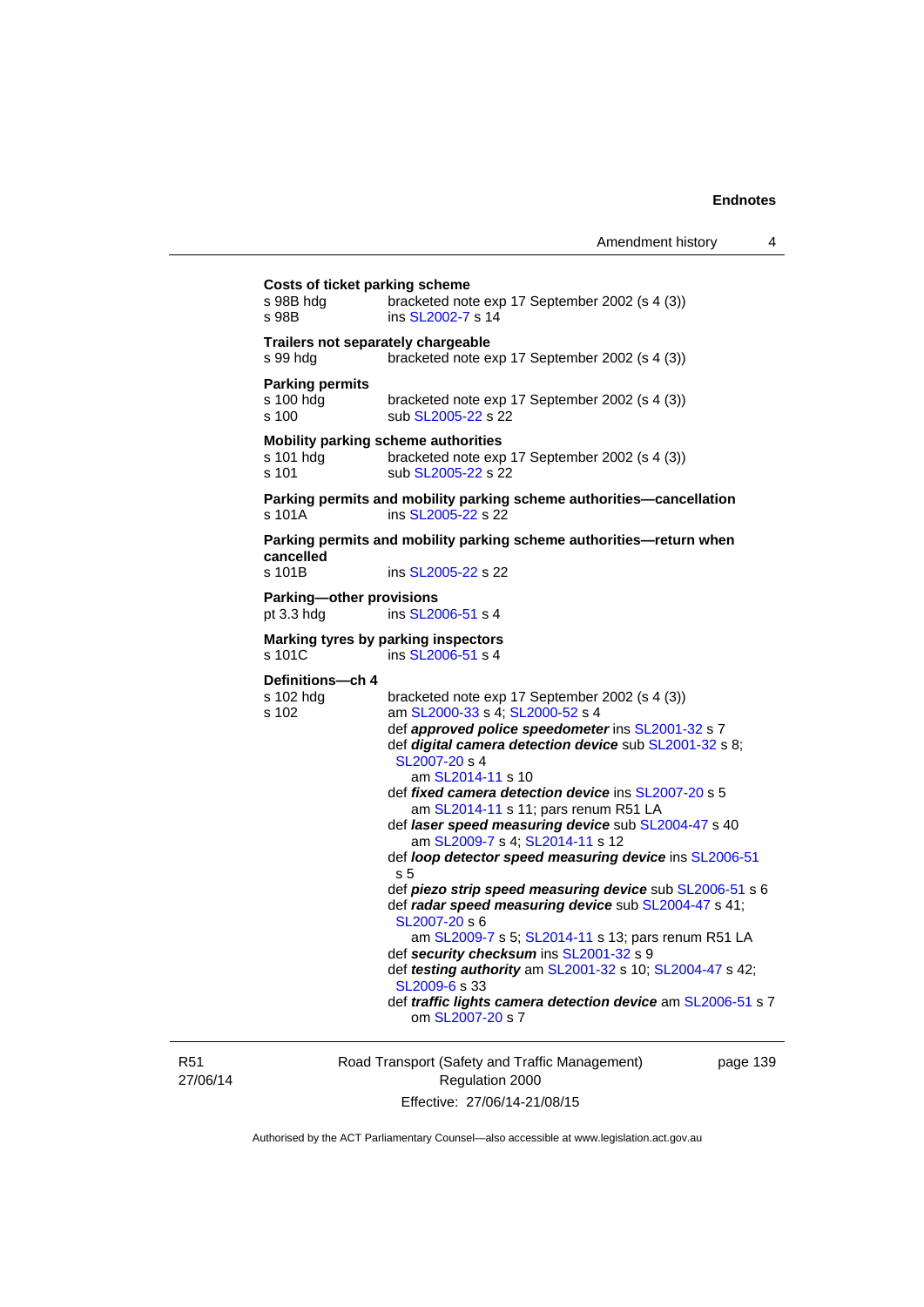4 Amendment history page 140 Road Transport (Safety and Traffic Management) Regulation 2000 R51 27/06/14 def **WORM disk** ins [SL2004-47](http://www.legislation.act.gov.au/sl/2004-47) s 43 om [SL2014-11](http://www.legislation.act.gov.au/sl/2014-11) s 14 **Approved traffic offence detection devices**  s 103 hdg bracketed note exp 17 September 2002 (s 4 (3))<br>s 103 sub SL2000-52 s 5 sub [SL2000-52](http://www.legislation.act.gov.au/sl/2000-52) s 5 am [SL2001-32](http://www.legislation.act.gov.au/sl/2001-32) s 11; [SL2006-51](http://www.legislation.act.gov.au/sl/2006-51) s 8; [SL2007-20](http://www.legislation.act.gov.au/sl/2007-20) s 8; [SL2011-35](http://www.legislation.act.gov.au/sl/2011-35) s 4 **Approval of police vehicle speedometers**  s 103A ins [SL2001-32](http://www.legislation.act.gov.au/sl/2001-32) s 12 am [A2011-52](http://www.legislation.act.gov.au/a/2011-52) amdt 3.187 **Average speed detection systems—Act, s 22AA, s 23B and s 24 (2)**  ins [SL2011-35](http://www.legislation.act.gov.au/sl/2011-35) s 5 table am [SL2013-25](http://www.legislation.act.gov.au/sl/2013-25) s 4 **Major testing of laser speed measuring devices**  s 104 hdg bracketed note exp 17 September 2002 (s 4 (3))<br>s 104 am SL2000-33 s 5 am [SL2000-33](http://www.legislation.act.gov.au/sl/2000-33) s 5 sub [SL2000-52](http://www.legislation.act.gov.au/sl/2000-52) s 5 am [SL2001-32](http://www.legislation.act.gov.au/sl/2001-32) regs 13-17 sub [SL2004-47](http://www.legislation.act.gov.au/sl/2004-47) s 44 **Major testing of other traffic offence detection devices**  s 104A **ins SL2004-47** s 44 am [SL2006-51](http://www.legislation.act.gov.au/sl/2006-51) ss 9-11; ss renum R26 LA sub [SL2007-20](http://www.legislation.act.gov.au/sl/2007-20) s 9 am [SL2011-35](http://www.legislation.act.gov.au/sl/2011-35) s 6, s 7; [SL2014-11](http://www.legislation.act.gov.au/sl/2014-11) s 15 **Certification and sealing of traffic offence detection devices**  ins [SL2004-47](http://www.legislation.act.gov.au/sl/2004-47) s 44 am [SL2011-35](http://www.legislation.act.gov.au/sl/2011-35) s 8 **Use of certain digital camera detection devices**  bracketed note exp 17 September 2002 (s 4 (3)) s 105 sub [SL2001-32](http://www.legislation.act.gov.au/sl/2001-32) s 18; [SL2007-20](http://www.legislation.act.gov.au/sl/2007-20) s 10 am [SL2014-11](http://www.legislation.act.gov.au/sl/2014-11) s 16; ss renum R51 LA **Use of certain laser speed measuring devices**  s 105A hdg bracketed note exp 17 September 2002 (s 4 (3)) sub [SL2007-20](http://www.legislation.act.gov.au/sl/2007-20) s 11 s 105A ins [SL2001-32](http://www.legislation.act.gov.au/sl/2001-32) s 18 am [SL2007-20](http://www.legislation.act.gov.au/sl/2007-20) s 11; ss renum R27 LA **Use of certain radar speed measuring devices**  s 105B hdg bracketed note exp 17 September 2002 (s 4 (3)) sub [SL2007-20](http://www.legislation.act.gov.au/sl/2007-20) s 12<br>s 105B ins SL2001-32 s 18 ins [SL2001-32](http://www.legislation.act.gov.au/sl/2001-32) s 18 am [SL2007-20](http://www.legislation.act.gov.au/sl/2007-20) s 12; ss renum R27 LA

Effective: 27/06/14-21/08/15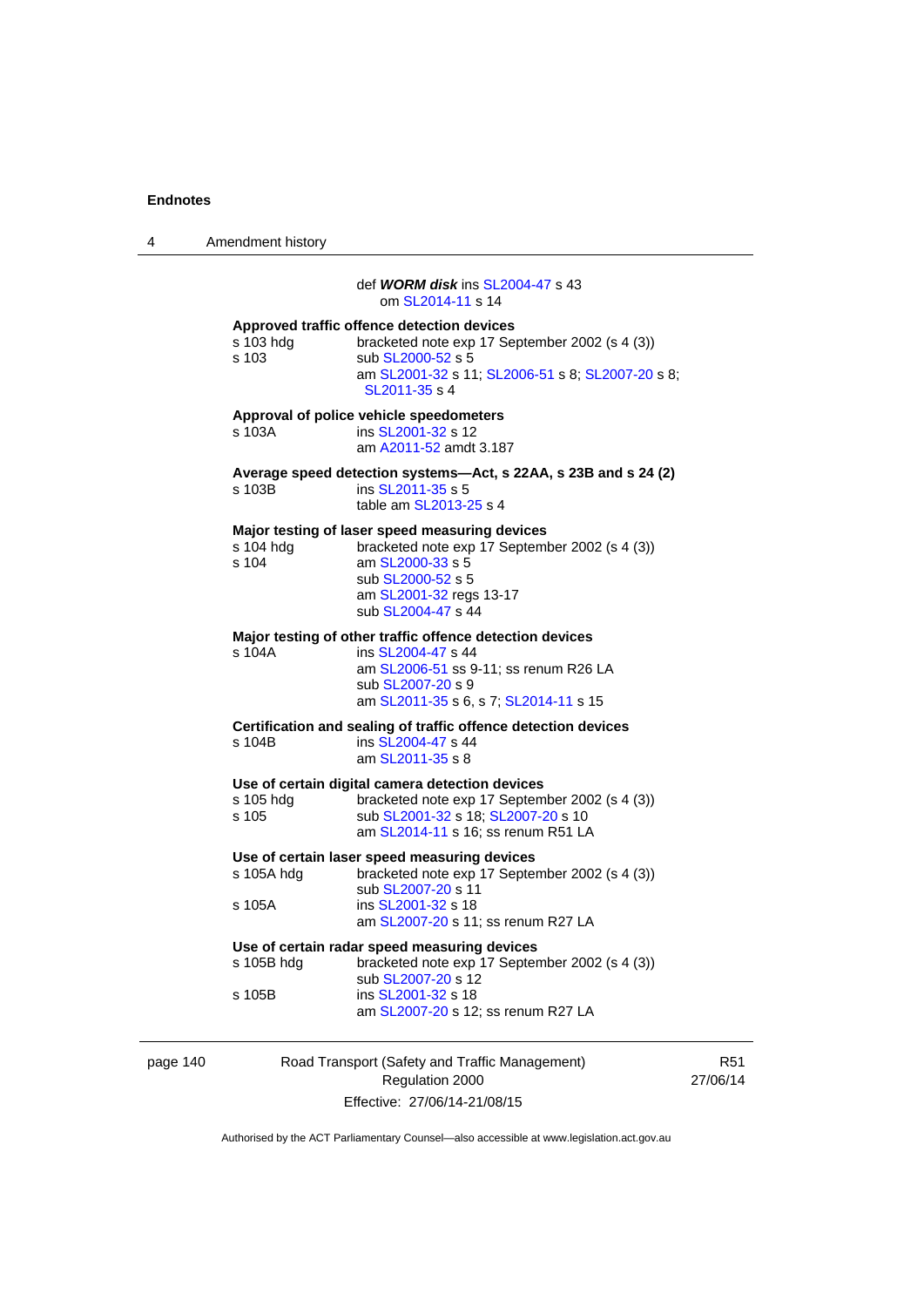| s 106 hdg                                       | Approved people-testing and sealing<br>bracketed note exp 17 September 2002 (s 4 (3))                                                                                                                          |
|-------------------------------------------------|----------------------------------------------------------------------------------------------------------------------------------------------------------------------------------------------------------------|
| Approved people-use<br>s 107 hdg<br>s 107       | bracketed note exp 17 September 2002 (s 4 (3))<br>am SL2000-52 s 6; SL2007-20 s 13                                                                                                                             |
| s 107A                                          | Recording of camera detection device image files-Act, s 23 (2) (c) (ii)<br>ins SL2001-32 s 19<br>am SL2004-47 s 45<br>sub SL2007-20 s 14<br>am SL2014-11 s 17                                                  |
| s 107B                                          | Verification of camera detection device image files-Act, s 23 (2) (c) (iii)<br>ins SL2001-32 s 19<br>sub SL2007-20 s 14                                                                                        |
| s 23 (2) (c) (iii)                              | Verification of traffic lights camera detection device image files—Act,                                                                                                                                        |
| s 107C                                          | ins SL2001-32 s 19<br>om SL2007-20 s 14                                                                                                                                                                        |
| s 108 hdg                                       | Meaning of codes etc on image taken by approved camera detection device<br>or approved average speed detection system-Act, s 24 (2) (a)<br>bracketed note exp 17 September 2002 (s 4 (3))<br>sub SL2011-35 s 9 |
| s 108                                           | sub SL2000-33 s 6; SL2000-52 s 7<br>am SL2001-32 regs 20-22; SL2005-7 ss 4-6; SL2006-51 s 12;<br>SL2007-20 s 15, s 16; SL2011-35 s 10, s 11; SL2014-11<br>ss 18-21                                             |
| <b>Additional powers of police</b><br>s 109 hdg | bracketed note exp 17 September 2002 (s 4 (3))                                                                                                                                                                 |
| Prohibition on car minding<br>s 110 hdg         | bracketed note exp 17 September 2002 (s 4 (3))                                                                                                                                                                 |
| s 111 hdg<br>s 111                              | Removal of unattended vehicles—Act, s 32 (1) (c)<br>bracketed note exp 17 September 2002 (s 4 (3))<br>sub SL2005-22 amdt 1.18                                                                                  |
| s 112 hdg<br>s 112                              | Disposal of impounded or forfeited vehicles<br>bracketed note exp 17 September 2002 (s 4 (3))<br>am A2001-29 s 14<br>sub SL2001-32 s 23<br>am A2010-15 amdt 2.5                                                |
| s 112A hdg                                      | Disposal of forfeited vehicles-Act, s 10J<br>bracketed note exp 17 September 2002 (s 4 (3))                                                                                                                    |

R51 27/06/14

Road Transport (Safety and Traffic Management) Regulation 2000 Effective: 27/06/14-21/08/15

page 141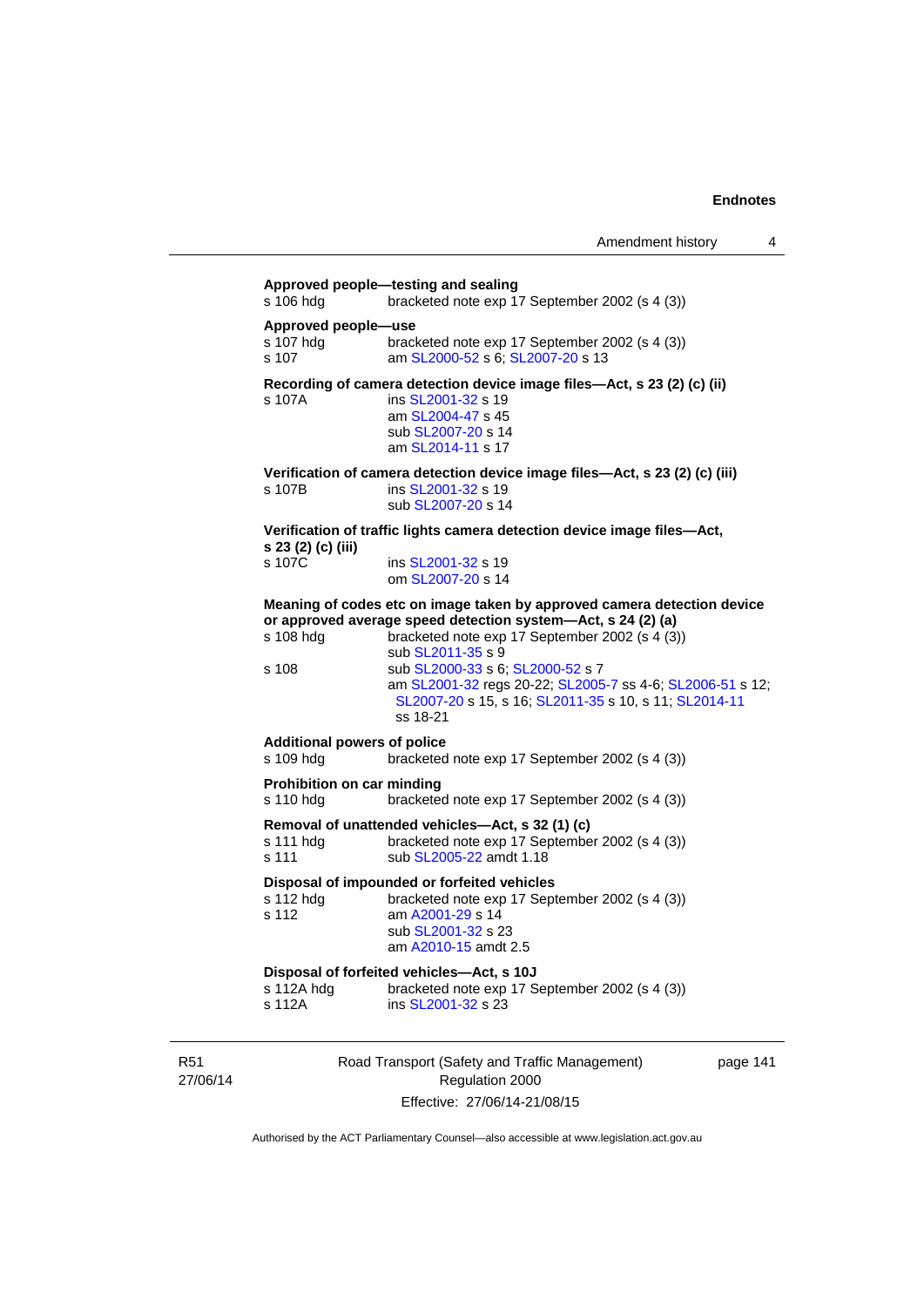4 Amendment history

| Responsible person to inspect driver licence<br>s 113 hdg<br>bracketed note exp 17 September 2002 (s 4 (3))                                                                                                                                            |                                                                                                                                                                             |  |                                                          |                          |
|--------------------------------------------------------------------------------------------------------------------------------------------------------------------------------------------------------------------------------------------------------|-----------------------------------------------------------------------------------------------------------------------------------------------------------------------------|--|----------------------------------------------------------|--------------------------|
| Responsible person's consent<br>s 114 hdg                                                                                                                                                                                                              | bracketed note exp 17 September 2002 (s 4 (3))                                                                                                                              |  |                                                          |                          |
| s 115 hdg<br>s 115                                                                                                                                                                                                                                     | Standards for safe carriage of loads-Act, s 14 (2)<br>bracketed note exp 17 September 2002 (s 4 (3))<br>sub A2002-51 amdt 1.42<br>om SL2003-1 s 18<br>ins A2005-62 amdt 1.6 |  |                                                          |                          |
| s 116 hdg<br>s 116                                                                                                                                                                                                                                     | Tracked vehicle-Act, dict, def vehicle, par (b)<br>bracketed note exp 17 September 2002 (s 4 (3))<br>am A2002-51 amdt 1.43<br>om SL2003-1 s 18<br>ins SL2012-44 s 8         |  |                                                          |                          |
| s 117 hdg<br>s 117                                                                                                                                                                                                                                     | General defence of accident or reasonable effort<br>bracketed note exp 17 September 2002 (s 4 (3))<br>am A2002-51 amdt 1.44<br>om SL2003-1 s 18                             |  |                                                          |                          |
| Transitional<br>ch 6 hdg                                                                                                                                                                                                                               | exp 1 March 2002 (s 128)                                                                                                                                                    |  |                                                          |                          |
| <b>Parking</b><br>pt 6.1 hdg                                                                                                                                                                                                                           | exp 1 March 2002 (s 128)                                                                                                                                                    |  |                                                          |                          |
| <b>Existing Class A and Class B parking spaces</b><br>exp 1 March 2002 (s 128)<br>s 118                                                                                                                                                                |                                                                                                                                                                             |  |                                                          |                          |
| <b>Existing parking labels</b><br>s 119<br>exp 1 March 2002 (s 128)<br><b>Existing disability labels</b><br>s 120<br>exp 1 June 2000 (s 120)                                                                                                           |                                                                                                                                                                             |  |                                                          |                          |
|                                                                                                                                                                                                                                                        |                                                                                                                                                                             |  | <b>Existing codes of practice</b><br>s 121               | exp 1 March 2002 (s 128) |
| <b>Existing exemptions</b><br>s 122<br>exp 1 March 2002 (s 128)<br>Existing applications for exemptions and variation of conditions<br>s 123<br>exp 1 March 2002 (s 128)<br><b>Existing notices to show cause</b><br>s 124<br>exp 1 March 2002 (s 128) |                                                                                                                                                                             |  |                                                          |                          |
|                                                                                                                                                                                                                                                        |                                                                                                                                                                             |  | <b>Traffic offence detection devices</b><br>pt $6.2$ hdg | exp 1 March 2002 (s 128) |
|                                                                                                                                                                                                                                                        |                                                                                                                                                                             |  |                                                          |                          |

page 142 Road Transport (Safety and Traffic Management) Regulation 2000 Effective: 27/06/14-21/08/15

R51 27/06/14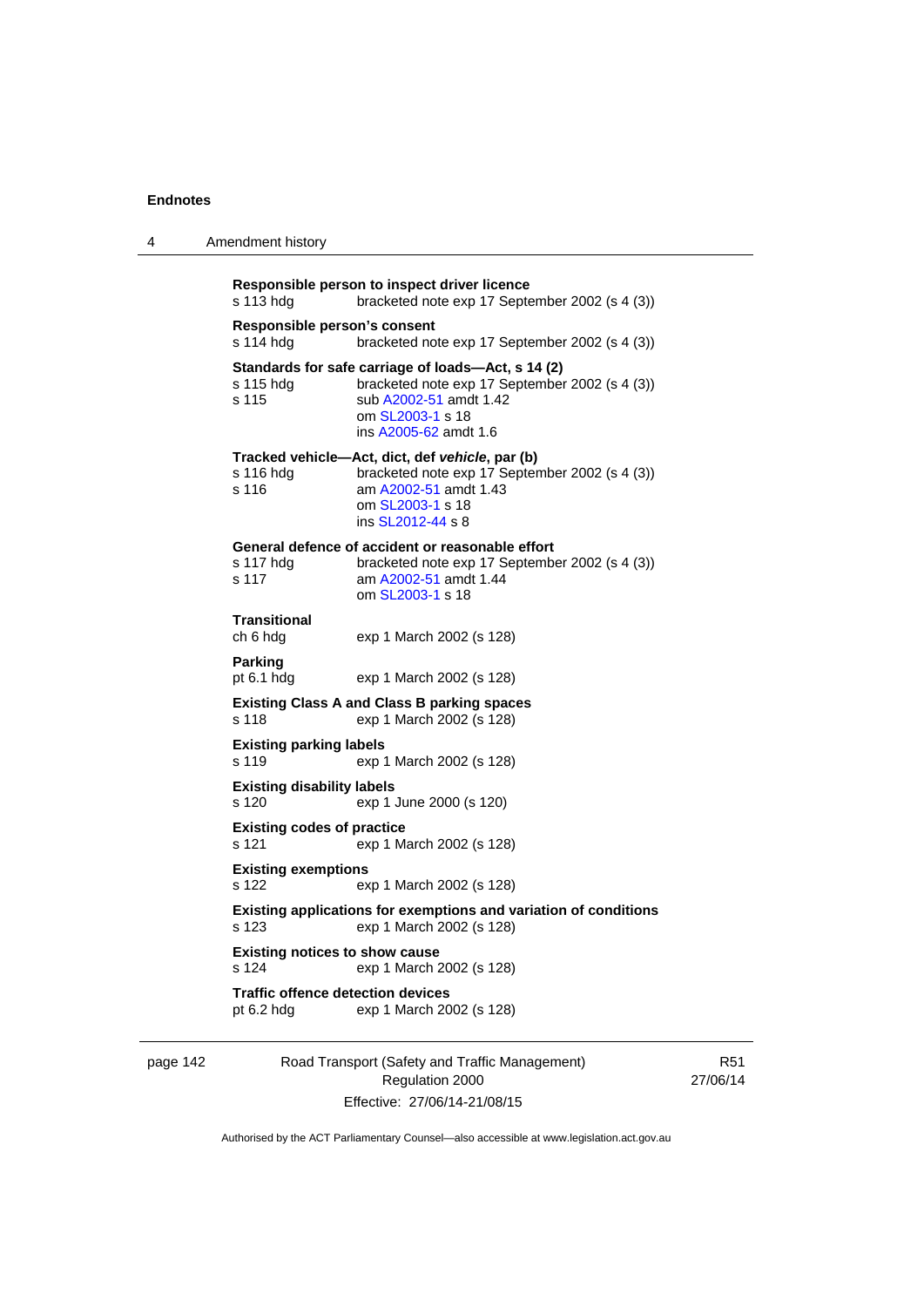| s 125                                                       | am SL2001-32 s 24<br>exp 1 March 2002 (s 128)                                                                                                                                                                                                                                                                                                                                                                                   |
|-------------------------------------------------------------|---------------------------------------------------------------------------------------------------------------------------------------------------------------------------------------------------------------------------------------------------------------------------------------------------------------------------------------------------------------------------------------------------------------------------------|
| <b>Existing approved people-use</b><br>s 126                | exp 1 March 2002 (s 128)                                                                                                                                                                                                                                                                                                                                                                                                        |
| Other transitional provisions<br>pt 6.3 hdg                 | exp 1 March 2002 (s 128)                                                                                                                                                                                                                                                                                                                                                                                                        |
| s 127                                                       | <b>Existing medical certificate about seatbelts</b><br>exp 1 March 2002 (s 128)                                                                                                                                                                                                                                                                                                                                                 |
| Expiry of ch 6<br>s 128                                     | am A2001-27 amdt 4.25<br>am A2001-44 amdt 1.3804<br>exp 1 March 2002 (s 128)                                                                                                                                                                                                                                                                                                                                                    |
| sch 1                                                       | Meaning of location codes on images<br>sub SL2000-33 s 8                                                                                                                                                                                                                                                                                                                                                                        |
| <b>Digital camera detection devices</b><br>sch 1 pt 1.1 hdg | (prev sch 1 pt 1 hdg) ins SL2000-52 s 8<br>renum R4 LA                                                                                                                                                                                                                                                                                                                                                                          |
| sch 1 pt 1.1                                                | am SL2000-52 s 8; SL2005-7 s 7; SL2006-4 s 4; SL2006-51<br>ss 13-15; SL2011-2 ss 6-10; SL2014-5 s 4                                                                                                                                                                                                                                                                                                                             |
| <b>Fixed camera detection devices</b>                       |                                                                                                                                                                                                                                                                                                                                                                                                                                 |
| sch 1 pt 1.2 hdg                                            | (prev sch 1 pt 2 hdg) ins SL2000-52 s 8<br>renum R4 LA<br>sub SL2007-20 s 17                                                                                                                                                                                                                                                                                                                                                    |
| sch 1 pt 1.2                                                | ins SL2000-52 s 8<br>am SL2003-14 s 4; items renum SL2005-7 s 8; SL2006-51<br>s 16; SL2007-20 s 18                                                                                                                                                                                                                                                                                                                              |
| Average speed detection system                              |                                                                                                                                                                                                                                                                                                                                                                                                                                 |
| sch 1 pt 1.3                                                | ins SL2011-35 s 12<br>am SL2013-25 s 5                                                                                                                                                                                                                                                                                                                                                                                          |
| <b>Dictionary</b><br>dict                                   | am A2004-28 amdt 3.62; SL2007-20 s 19; A2007-25<br>amdt 1.169; SL2008-47 amdt 1.14; A2010-18 amdt 3.94;<br>SI 2013-9 s 10<br>def approved e-payment method ins SL2014-11 s 22<br>def approved police speedometer ins SL2001-32 s 26<br>def area of operations ins SL2002-7 s 15<br>def ARR ins SL2003-12 s 6<br>def <b>bicycle</b> om A2010-18 amdt 3.95<br>def camera detection device ins SL2000-52 s 9<br>sub SL2001-32 s 25 |

R51 27/06/14

Road Transport (Safety and Traffic Management) Regulation 2000 Effective: 27/06/14-21/08/15

page 143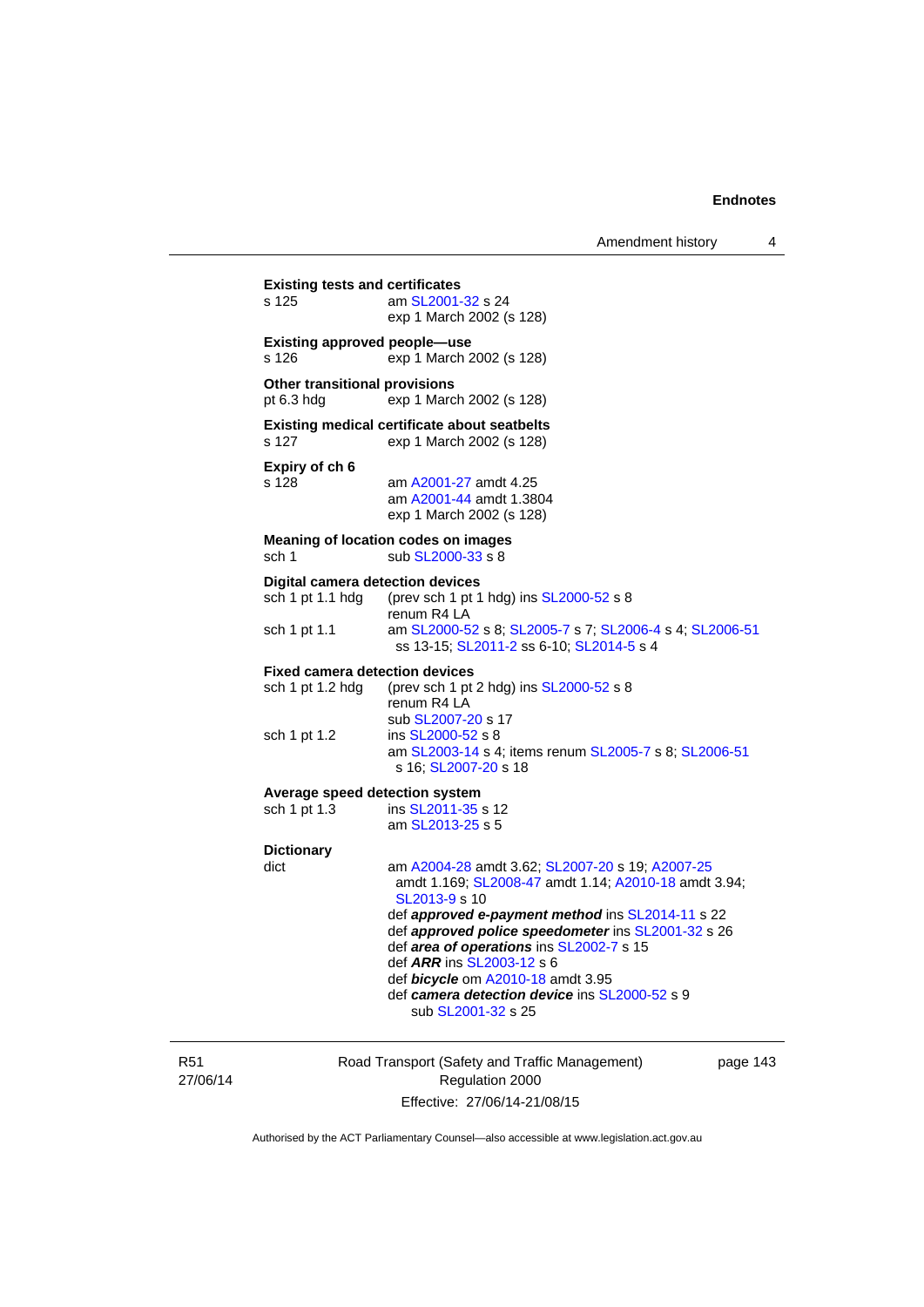| Amendment history |  |
|-------------------|--|
|-------------------|--|

 def *centre of the road* ins [SL2000-52](http://www.legislation.act.gov.au/sl/2000-52) s 9 def *code of practice* om [SL2008-47](http://www.legislation.act.gov.au/sl/2008-47) amdt 1.15 def *combination* om [A2010-18](http://www.legislation.act.gov.au/a/2010-18) amdt 3.96 def *demand responsive service vehicle* ins [SL2006-32](http://www.legislation.act.gov.au/sl/2006-32) amdt 1.97 def *digital camera detection device* ins [SL2000-52](http://www.legislation.act.gov.au/sl/2000-52) s 9 def *emergency worker* om [SL2004-16](http://www.legislation.act.gov.au/sl/2004-16) s 38 ins [SL2005-22](http://www.legislation.act.gov.au/sl/2005-22) amdt 1.19 def *exemption* om [SL2008-47](http://www.legislation.act.gov.au/sl/2008-47) amdt 1.15 def *existing operator's certificate* om [SL2008-47](http://www.legislation.act.gov.au/sl/2008-47) amdt 1.15 def *fixed camera detection device* ins [SL2007-20](http://www.legislation.act.gov.au/sl/2007-20) s 20 def *give way* ins [SL2000-21](http://www.legislation.act.gov.au/sl/2000-21) s 4 def *hire car* ins [SL2005-4](http://www.legislation.act.gov.au/sl/2005-4) amdt 2.43 def *indicated on* ins [SL2001-32](http://www.legislation.act.gov.au/sl/2001-32) s 26 om R18 LA def *laser speed measuring device* ins [SL2000-52](http://www.legislation.act.gov.au/sl/2000-52) s 9 def *length* ins [SL2000-52](http://www.legislation.act.gov.au/sl/2000-52) s 9 def *length of road* om [SL2000-52](http://www.legislation.act.gov.au/sl/2000-52) s 9 def *loading zone permit* om [SL2005-22](http://www.legislation.act.gov.au/sl/2005-22) s 23 def *marked foot crossing* ins [SL2000-21](http://www.legislation.act.gov.au/sl/2000-21) s 4 def *motor vehicle* ins [SL2000-52](http://www.legislation.act.gov.au/sl/2000-52) s 9 om [A2010-18](http://www.legislation.act.gov.au/a/2010-18) amdt 3.97 def *park* sub [SL2005-22](http://www.legislation.act.gov.au/sl/2005-22) amdt 1.10 def *parking authority* ins [SL2002-7](http://www.legislation.act.gov.au/sl/2002-7) s 15 def *parking authority guidelines* ins [SL2002-7](http://www.legislation.act.gov.au/sl/2002-7) s 15 def *parking meter* am [SL2005-22](http://www.legislation.act.gov.au/sl/2005-22) s 24 def *parking permit* sub [SL2005-22](http://www.legislation.act.gov.au/sl/2005-22) s 25 def *parking ticket* am [SL2002-7](http://www.legislation.act.gov.au/sl/2002-7) s 16 def *pay parking device* sub [SL2005-22](http://www.legislation.act.gov.au/sl/2005-22) s 25 def *pay parking sign* ins [SL2005-22](http://www.legislation.act.gov.au/sl/2005-22) s 26 def *pedestrian* ins [SL2000-21](http://www.legislation.act.gov.au/sl/2000-21) s 4 def *piezo strip speed measuring device* ins [SL2000-52](http://www.legislation.act.gov.au/sl/2000-52) s 9 def *postal vehicle* am [SL2004-16](http://www.legislation.act.gov.au/sl/2004-16) s 39 def *premises* ins [SL2008-47](http://www.legislation.act.gov.au/sl/2008-47) amdt 1.16 def *private hire car* om [SL2005-4](http://www.legislation.act.gov.au/sl/2005-4) amdt 2.44 def *public bus* sub [A2001-62](http://www.legislation.act.gov.au/a/2001-62) amdt 1.42 def *radar speed measuring device* ins [SL2000-52](http://www.legislation.act.gov.au/sl/2000-52) s 9 def *recording medium* ins [SL2001-32](http://www.legislation.act.gov.au/sl/2001-32) s 26 def *red traffic arrow* ins [SL2000-52](http://www.legislation.act.gov.au/sl/2000-52) s 9 def *red traffic light* ins [SL2000-52](http://www.legislation.act.gov.au/sl/2000-52) s 9 def *registered interest* om R18 LA def *relevant parking fee* sub [SL2005-22](http://www.legislation.act.gov.au/sl/2005-22) s 27 def *restricted hire vehicle* om [SL2005-4](http://www.legislation.act.gov.au/sl/2005-4) amdt 2.44 def *restricted taxi* om [SL2002-2](http://www.legislation.act.gov.au/sl/2002-2) s 30 def *ride* ins [SL2000-21](http://www.legislation.act.gov.au/sl/2000-21) s 4 om [A2010-18](http://www.legislation.act.gov.au/a/2010-18) amdt 3.97

page 144 Road Transport (Safety and Traffic Management) Regulation 2000 Effective: 27/06/14-21/08/15

R51 27/06/14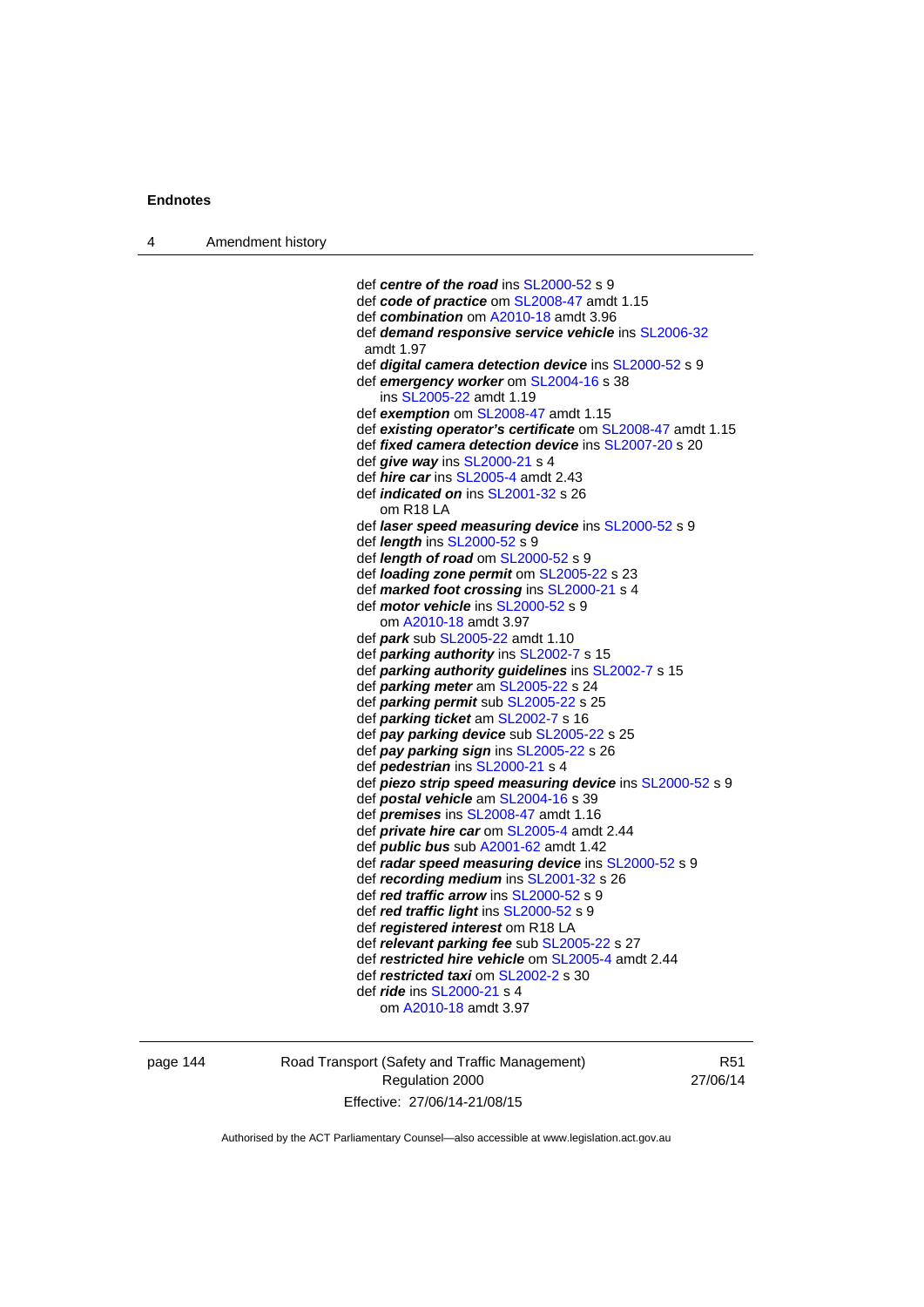def *rider* ins [SL2000-21](http://www.legislation.act.gov.au/sl/2000-21) s 4 def *road* sub [A2002-30](http://www.legislation.act.gov.au/a/2002-30) amdt 3.773; [SL2005-22](http://www.legislation.act.gov.au/sl/2005-22) amdt 1.20 def *road related area* ins [A2002-30](http://www.legislation.act.gov.au/a/2002-30) amdt 3.774 om R18 LA def *security checksum* ins [SL2001-32](http://www.legislation.act.gov.au/sl/2001-32) s 26 def *speed measuring device* ins [SL2000-52](http://www.legislation.act.gov.au/sl/2000-52) s 9 om R18 LA def *stop* sub [SL2005-22](http://www.legislation.act.gov.au/sl/2005-22) amdt 1.20 def *taxi* sub [SL2002-2](http://www.legislation.act.gov.au/sl/2002-2) s 31 om [A2010-18](http://www.legislation.act.gov.au/a/2010-18) amdt 3.97 def *testing authority* ins [SL2000-52](http://www.legislation.act.gov.au/sl/2000-52) s 9 def *the Act* om [A2001-44](http://www.legislation.act.gov.au/a/2001-44) amdt 1.3805 def *ticket parking area* sub [SL2005-22](http://www.legislation.act.gov.au/sl/2005-22) s 27 def *ticket parking space* sub [SL2005-22](http://www.legislation.act.gov.au/sl/2005-22) s 27 def *traffic lights camera detection device* ins [SL2000-52](http://www.legislation.act.gov.au/sl/2000-52) s 9 om [SL2007-20](http://www.legislation.act.gov.au/sl/2007-20) s 21 def *trailer* ins [SL2000-52](http://www.legislation.act.gov.au/sl/2000-52) s 9 om [A2010-18](http://www.legislation.act.gov.au/a/2010-18) amdt 3.97 def *use* om [A2010-18](http://www.legislation.act.gov.au/a/2010-18) amdt 3.97 def *vehicle* ins [SL2000-52](http://www.legislation.act.gov.au/sl/2000-52) s 9 def *WORM disk* ins [SL2001-32](http://www.legislation.act.gov.au/sl/2001-32) s 26 sub [SL2004-47](http://www.legislation.act.gov.au/sl/2004-47) s 46 om [SL2014-11](http://www.legislation.act.gov.au/sl/2014-11) s 23

R51 27/06/14 Road Transport (Safety and Traffic Management) Regulation 2000 Effective: 27/06/14-21/08/15

page 145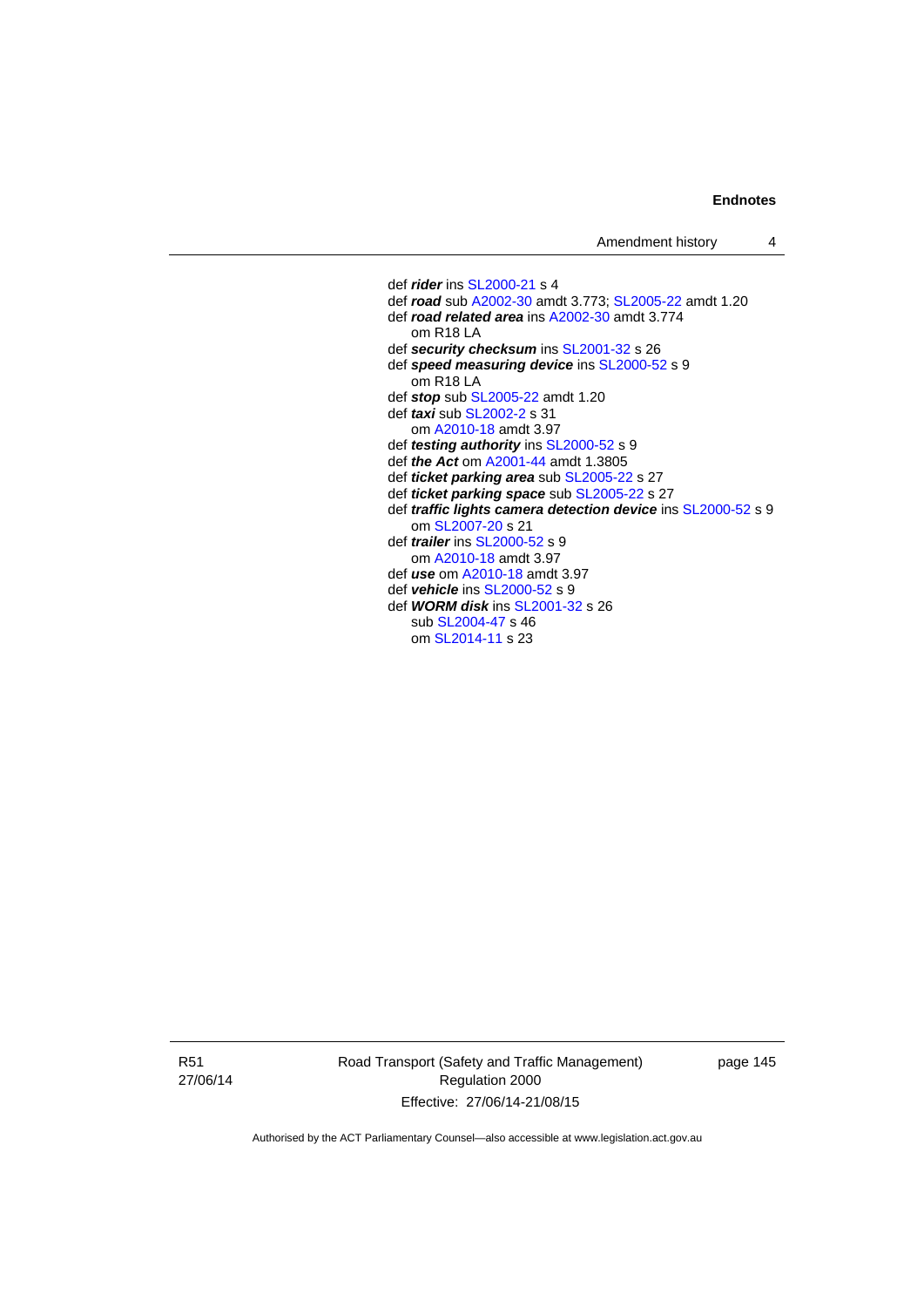# **5 Earlier republications**

Some earlier republications were not numbered. The number in column 1 refers to the publication order.

Since 12 September 2001 every authorised republication has been published in electronic pdf format on the ACT legislation register. A selection of authorised republications have also been published in printed format. These republications are marked with an asterisk (\*) in column 1. Electronic and printed versions of an authorised republication are identical.

| <b>Republication No</b> | <b>Amendments to</b> | <b>Republication date</b> |
|-------------------------|----------------------|---------------------------|
| 1                       | not amended          | 1 March 2000              |
| 2                       | A2001-56             | 12 September 2001         |
| 3                       | A2001-62             | 3 December 2001           |
| 4                       | <b>SL2002-2</b>      | 1 March 2002              |
| $5^*$                   | <b>SL2002-2</b>      | 2 March 2002              |
| 6                       | SL2002-7             | 16 April 2002             |
| 7                       | A2002-30             | 10 October 2002           |
| 8                       | SL2002-31            | 1 November 2002           |
| 9                       | SL2002-31            | 2 December 2002           |
| 10                      | A2002-51             | 1 January 2003            |
| 11                      | SL2003-1             | 10 January 2003           |
| $12*$                   | SL2003-12            | 1 June 2003               |
| 13                      | SL2003-14            | 11 June 2003              |
| 14                      | A2004-7              | 5 April 2004              |
| 15                      | A2004-28             | 1 July 2004               |
| 16                      | A2004-28             | 19 July 2004              |
| 17                      | SL2004-47            | 10 September 2004         |
| 18                      | SL2004-47            | 2 November 2004           |
| 19                      | <b>SL2005-4</b>      | 9 March 2005              |
| 20                      | <b>SL2005-7</b>      | 9 April 2005              |
| $21*$                   | SL2005-22            | 16 September 2005         |
|                         |                      |                           |

page 146 Road Transport (Safety and Traffic Management) Regulation 2000 Effective: 27/06/14-21/08/15

R51 27/06/14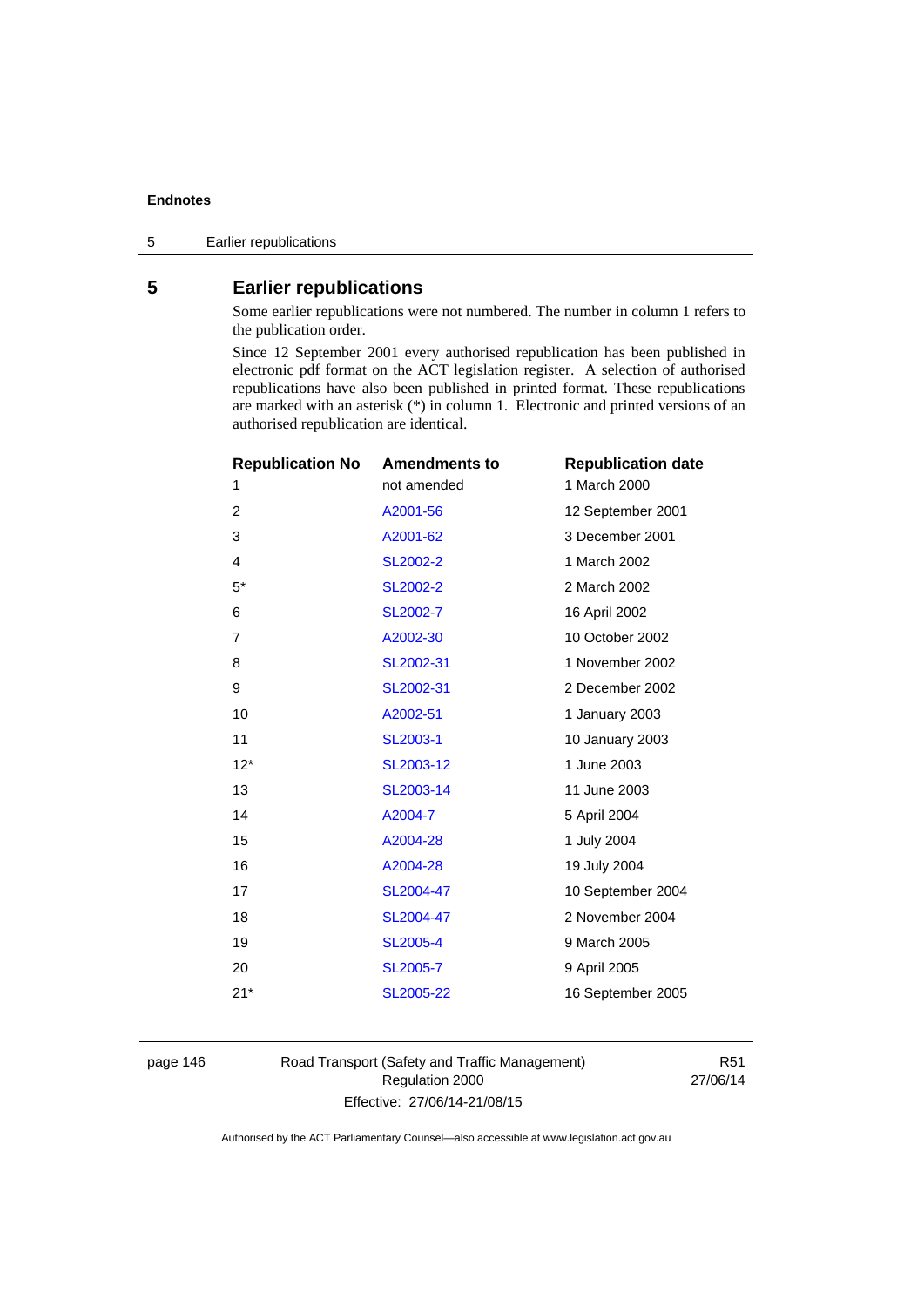Earlier republications 5

| <b>Republication No</b> | <b>Amendments to</b> | <b>Republication date</b> |
|-------------------------|----------------------|---------------------------|
| 22                      | A2005-62             | 11 January 2006           |
| 23                      | <b>SL2006-4</b>      | 17 January 2006           |
| 24                      | SL2006-32            | 3 July 2006               |
| 25                      | SL2006-32            | 2 December 2006           |
| 26                      | SL2006-51            | 5 December 2006           |
| 27                      | SL2007-20            | 31 July 2007              |
| 28                      | A2007-25             | 31 March 2008             |
| 29                      | SL2008-47            | 2 December 2008           |
| 30                      | SL2008-47            | 11 March 2009             |
| 31                      | <b>SL2009-7</b>      | 13 March 2009             |
| 32                      | <b>SL2009-7</b>      | 16 March 2009             |
| 33                      | SL2010-5             | 3 March 2010              |
| 34                      | SL2010-5             | 15 March 2010             |
| 35                      | SL2010-7             | 17 March 2010             |
| 36 (RI)                 | A2010-15             | 6 April 2010              |
| 37                      | A2010-18             | 3 June 2010               |
| 38                      | SL2010-33            | 6 August 2010             |
| 39                      | SL2010-38            | 17 September 2010         |
| 40                      | SL2011-2             | 28 January 2011           |
| 41                      | SL2011-2             | 15 March 2011             |
| 42                      | A2011-52             | 12 December 2011          |
| 43                      | SL2011-35            | 15 January 2012           |
| $44*$                   | SL2011-35            | 30 January 2012           |
| 45                      | SL2012-44            | 20 December 2012          |
| 46                      | SL2013-9             | 7 May 2013                |
| 47                      | SL2013-20            | 1 August 2013             |
| 48                      | SL2013-25            | 6 September 2013          |

R51 27/06/14 Road Transport (Safety and Traffic Management) Regulation 2000 Effective: 27/06/14-21/08/15

page 147